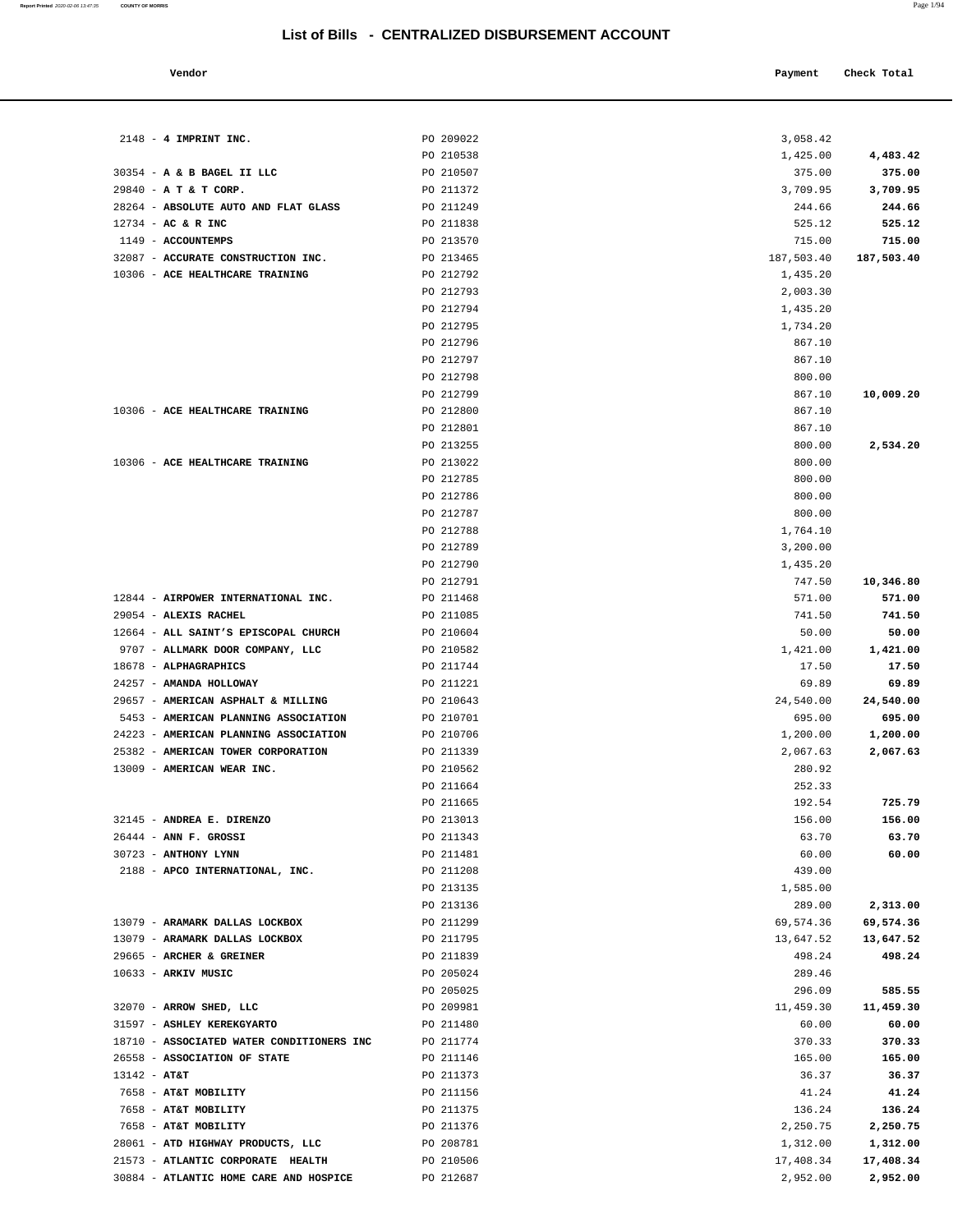| Vendor                                      |           | Payment    | Check Total |
|---------------------------------------------|-----------|------------|-------------|
|                                             |           |            |             |
| 30746 - ATLANTIC PRIVATE CARE               | PO 213191 | 4,911.00   | 4,911.00    |
| 10650 - ATLANTIC TACTICAL OF NJ, INC.       | PO 195515 | 2,422.68   | 2,422.68    |
| 5375 - AUTOMATED BUILDING CONTROLS          | PO 210580 | 234.00     |             |
|                                             | PO 211829 | 578.73     | 812.73      |
| 3899 - AVTECH INSTITUTE                     | PO 211536 | 400.00     |             |
|                                             | PO 211537 | 800.00     |             |
|                                             | PO 211538 | 1,608.89   |             |
|                                             | PO 211539 | 972.44     |             |
|                                             | PO 211540 | 952.00     |             |
|                                             | PO 211541 | 896.00     |             |
|                                             | PO 211542 | 995.55     |             |
|                                             | PO 211544 | 896.00     | 7,520.88    |
| 3899 - AVTECH INSTITUTE                     | PO 211545 | 1,568.00   |             |
|                                             | PO 211546 | 995.55     |             |
|                                             | PO 211547 | 1,173.34   |             |
|                                             | PO 211548 | 736.00     |             |
|                                             | PO 211549 | 792.00     |             |
|                                             | PO 211550 | 1,353.33   |             |
|                                             | PO 211551 | 800.00     |             |
|                                             | PO 211555 | 800.00     | 8,218.22    |
| 3899 - AVTECH INSTITUTE                     | PO 211552 | 800.00     |             |
|                                             | PO 211553 | 800.00     |             |
|                                             | PO 213015 | 1,060.00   |             |
|                                             | PO 213016 | 1,493.33   |             |
|                                             | PO 213017 | 800.00     |             |
|                                             | PO 213019 | 800.00     |             |
|                                             | PO 213020 | 800.00     | 6,553.33    |
| 3899 - AVTECH INSTITUTE                     | PO 213021 | 800.00     |             |
|                                             | PO 213244 | 586.67     |             |
|                                             | PO 213053 | 1,232.00   | 2,618.67    |
| 28422 - BARNWELL HOUSE OF TIRES, INC.       | PO 211597 | 2,376.29   |             |
|                                             |           |            |             |
|                                             | PO 211598 | 2,104.90   |             |
|                                             | PO 211599 | 3,040.75   |             |
|                                             | PO 211600 | 781.61     |             |
|                                             | PO 211601 | 206.32     | 8,509.87    |
| 28422 - BARNWELL HOUSE OF TIRES, INC.       | PO 211676 | 1,725.87   |             |
|                                             | PO 211677 | 1,373.44   | 3,099.31    |
| 24172 - BASE POWER SERVICES                 | PO 211062 | 330.00     | 330.00      |
| 24172 - BASE POWER SERVICES                 | PO 211209 | 440.00     | 440.00      |
| 30696 - BATTERIES PLUS BULBS                | PO 210743 | 1,332.85   |             |
|                                             | PO 211411 | 791.80     | 2,124.65    |
| 21212 - BELL, SHIVAS & FASOLO               | PO 211350 | 1,425.00   | 1,425.00    |
| 26973 - BENAY FIORE                         | PO 211060 | 180.00     | 180.00      |
| 13315 - BERGEN COMMUNITY COLLEGE            | PO 213548 | 631.54     | 631.54      |
| 11747 - BERKELEY VARITRONICS SYSTEMS        | PO 210713 | 613.00     | 613.00      |
| 29811 - BESTOP TUFFY LLC                    | PO 211190 | 240.00     | 240.00      |
| $11370$ - BETI BAUER                        | PO 213557 | 50.00      | 50.00       |
| 23983 - BEYER FORD                          | PO 201364 | 36, 346.23 | 36, 346.23  |
| 7997 - BFI                                  | PO 194387 | 103,516.51 | 103,516.51  |
| $25329 - BFI$                               | PO 208261 | 1,825.20   | 1,825.20    |
| 27939 - BILLY CONTRACTING & RESTORATION INC | PO 212977 | 96,900.00  | 96,900.00   |
| 9476 - BINSKY SERVICE LLC                   | PO 211264 | 205.00     |             |
|                                             | PO 210982 | 4,336.57   |             |
|                                             | PO 211276 | 8,710.40   |             |
|                                             | PO 211277 | 1,435.17   |             |
|                                             | PO 211317 | 11,405.58  |             |
|                                             | PO 211317 | 1,577.42   | 27,670.14   |
| 6725 - BIO-REFERENCE LABORATORIES, INC.     | PO 211304 | 1,155.90   | 1,155.90    |
| 5292 - BLOOMFIELD COLLEGE                   | PO 211493 | 3,200.00   |             |
|                                             | PO 211818 | 1,859.54   | 5,059.54    |
| 13239 - BOB BARKER COMPANY, INC.            | PO 210555 | 973.55     | 973.55      |
| 13239 - BOB BARKER COMPANY, INC.            | PO 210697 | 2,251.11   | 2,251.11    |
| 13239 - BOB BARKER COMPANY, INC.            | PO 211410 | 87.22      | 87.22       |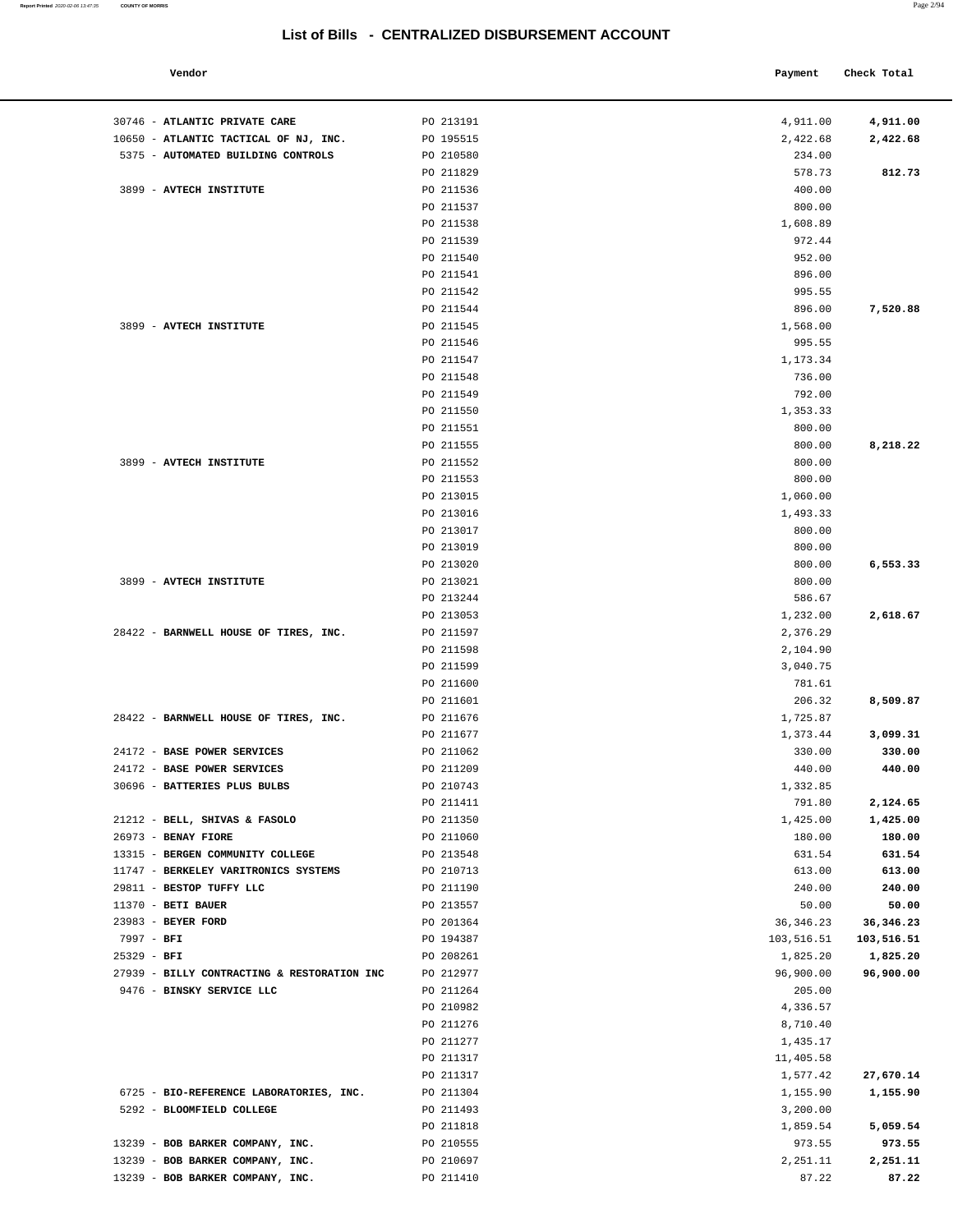**Report Printed** 2020-02-06 13:47:35 **COUNTY OF MORRIS** Page 3/94

| Vendor                              |           | Payment  | Check Total |
|-------------------------------------|-----------|----------|-------------|
| 8801 - BOBCAT OF NORTH JERSEY-EAST  | PO 210961 | 1,916.30 | 1,916.30    |
| 2485 - BOROUGH OF BUTLER            | PO 211063 | 1,095.22 |             |
|                                     | PO 213139 | 508.15   | 1,603.37    |
| 13560 - BOROUGH OF BUTLER           | PO 211851 | 262.65   | 262.65      |
| 11735 - BOROUGH OF WHARTON          | PO 211212 | 968.75   | 968.75      |
| 18454 - BOROUGH OF WHARTON          | PO 212750 | 243.00   | 243.00      |
| 27895 - BOWMAN CONSULTING GROUP LTD | PO 211361 | 8,961.00 | 8,961.00    |
| 27481 - BRAD SCHMITT                | PO 211489 | 106.48   | 106.48      |
| $26560 - 2273N$                     | DO 212259 | 1 502 21 | 1 502 21    |

| 8801 - BOBCAT OF NORTH JERSEY-EAST          | PO 210961 | 1,916.30  | 1,916.30  |
|---------------------------------------------|-----------|-----------|-----------|
| 2485 - BOROUGH OF BUTLER                    | PO 211063 | 1,095.22  |           |
|                                             | PO 213139 | 508.15    | 1,603.37  |
| 13560 - BOROUGH OF BUTLER                   | PO 211851 | 262.65    | 262.65    |
| 11735 - BOROUGH OF WHARTON                  | PO 211212 | 968.75    | 968.75    |
| 18454 - BOROUGH OF WHARTON                  | PO 212750 | 243.00    | 243.00    |
| 27895 - BOWMAN CONSULTING GROUP LTD         | PO 211361 | 8,961.00  | 8,961.00  |
| 27481 - BRAD SCHMITT                        | PO 211489 | 106.48    | 106.48    |
| 26568 - BRIAN STANTON                       | PO 213259 | 1,583.31  | 1,583.31  |
| 29619 - BRINKERHOFF ENVIRONMENTAL SERVICES, | PO 211437 | 627.50    |           |
|                                             | PO 211436 | 1,475.00  |           |
|                                             | PO 211435 | 7,991.00  | 10,093.50 |
| 13490 - BRODART CO                          | PO 209599 | 181.83    | 181.83    |
| 26314 - BROWN & BROWN METRO, INC.           | PO 210202 | 6, 250.00 | 6, 250.00 |
| 26314 - BROWN & BROWN METRO, INC.           | PO 211432 | 6, 250.00 | 6, 250.00 |
| 24321 - BROWN HUNTERDON INTERNATIONAL       | PO 211605 | 7,514.61  | 7,514.61  |
| 24321 - BROWN HUNTERDON INTERNATIONAL       | PO 211606 | 2,270.22  | 2,270.22  |
| 24321 - BROWN HUNTERDON INTERNATIONAL       | PO 211607 | 1,990.19  | 1,990.19  |
| 24321 - BROWN HUNTERDON INTERNATIONAL       | PO 211679 | 864.03    | 864.03    |
| 28453 - BROWN HUNTERDON MACK                | PO 211660 |           |           |
|                                             |           | 354.27    |           |
|                                             | PO 211680 | 2,450.84  | 2,805.11  |
| 20985 - BTII INSTITUTE, LLC                 | PO 211509 | 800.00    | 800.00    |
| 20985 - BTII INSTITUTE, LLC                 | PO 211510 | 800.00    | 800.00    |
| 20985 - BTII INSTITUTE, LLC                 | PO 211511 | 384.00    | 384.00    |
| 20985 - BTII INSTITUTE, LLC                 | PO 212959 | 800.00    | 800.00    |
| 13524 - BUDD LAKE DINER                     | PO 210762 | 299.00    | 299.00    |
| 5643 - BUNKY'S HEAVY TOWING, LLC            | PO 211608 | 350.00    |           |
|                                             | PO 211681 | 600.00    | 950.00    |
| 13540 - BURRINI'S OLDE WORLD MARKET         | PO 211734 | 446.00    | 446.00    |
| 30691 - BUY WISE AUTO PARTS                 | PO 211609 | 445.67    |           |
|                                             | PO 211682 | 221.96    | 667.63    |
| 26965 - CABLEVISION LIGHTPATH INC.          | PO 211069 | 3,855.38  | 3,855.38  |
| 26965 - CABLEVISION LIGHTPATH INC.          | PO 211370 | 9,228.35  | 9,228.35  |
| 26965 - CABLEVISION LIGHTPATH INC.          | PO 211770 | 4,983.59  | 4,983.59  |
| 29247 - CABLEVISION LIGHTPATH NJ LLC        | PO 211406 | 554.76    |           |
|                                             | PO 211408 | 5,128.48  | 5,683.24  |
| $13609$ - CALEA                             | PO 210382 | 39.00     |           |
|                                             | PO 211216 | 15.00     | 54.00     |
| 29893 - CAMPBELL SUPPLY COMPANY OF          | PO 211610 | 4,674.06  | 4,674.06  |
| 29893 - CAMPBELL SUPPLY COMPANY OF          | PO 211611 | 23.65     | 23.65     |
| 29893 - CAMPBELL SUPPLY COMPANY OF          | PO 211684 | 3,163.78  | 3,163.78  |
| 11347 - CARDSDIRECT, LLC                    | PO 211099 | 458.10    | 458.10    |
| 24820 - CARLOS PEREZ JR.                    | PO 212425 | 251.00    | 251.00    |
| 9273 - CARMAGNOLA & RITARDI LLC             | PO 213376 | 150.00    | 150.00    |
| 2646 - CAROL STOLZ                          | PO 213059 | 83.46     |           |
|                                             | PO 212676 | 42.59     | 126.05    |
| 25462 - CASTLE PRINTING CO.                 | PO 211904 | 134.46    | 134.46    |
| 4598 - CDW GOVERNMENT                       | PO 199705 | 100.02    |           |
|                                             | PO 206029 | 196.99    |           |
|                                             | PO 207159 | 38.04     |           |
|                                             | PO 209926 | 7,491.84  |           |
|                                             |           |           |           |
|                                             | PO 210006 | 1,467.22  | 9,294.11  |
| 13708 - CDW GOVERNMENT LLC                  | PO 210456 | 207.66    | 207.66    |
| 20487 - CENTURYLINK                         | PO 211064 | 2,737.62  | 2,737.62  |
| 20487 - CENTURYLINK                         | PO 211368 | 122.75    | 122.75    |
| 20487 - CENTURYLINK                         | PO 211374 | 122.75    | 122.75    |
| 31546 - CHARLES HALBACH                     | PO 213152 | 212.95    | 212.95    |
| 26522 - CHARLES MOORE                       | PO 211484 | 60.00     | 60.00     |
| 13788 - CHERRY WEBER & ASSOC. PC            | PO 213308 | 1,098.38  | 1,098.38  |
| 8344 - CHESTER TOWNSHIP POLICE DEPT         | PO 211102 | 1,375.00  | 1,375.00  |
| 13803 - CHILD & FAMILY RESOURCES, INC.      | PO 213176 | 9,284.00  | 9,284.00  |
| 28373 - CHLIC                               | PO 211194 | 449.27    | 449.27    |

28373 - **CHLIC** PO 211727 443,769.23 **443,769.23**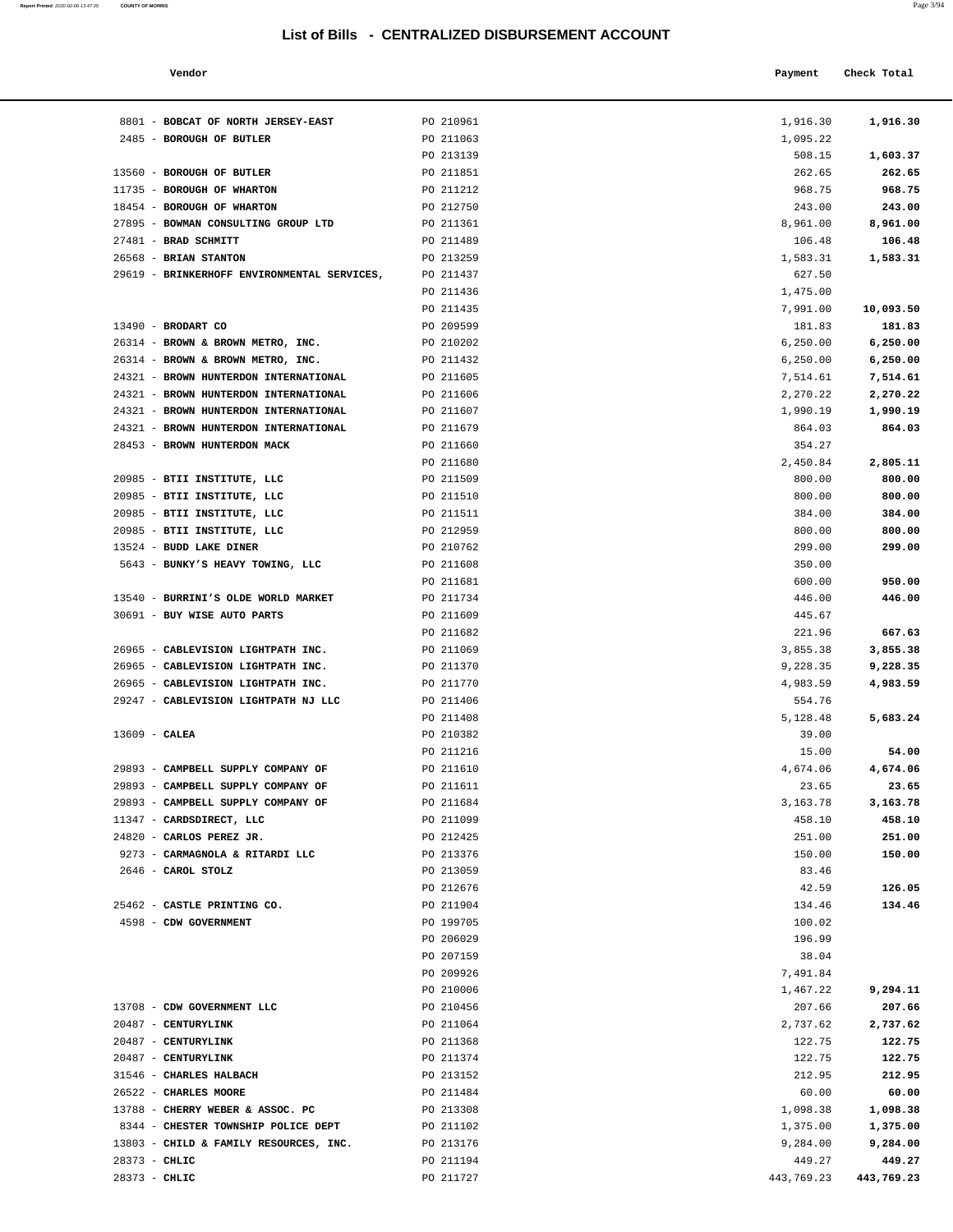**Report Printed** 2020-02-06 13:47:35 **COUNTY OF MORRIS** 

| Vendor |  | Payment Check Total |
|--------|--|---------------------|
|        |  |                     |

| 12545 - CHRISTINE HELLYER                                                    | PO 211355              | 64.50              | 64.50            |
|------------------------------------------------------------------------------|------------------------|--------------------|------------------|
| 89 - CINTAS CORPORATION                                                      | PO 211165              | 171.56             |                  |
|                                                                              | PO 211191              | 478.78             | 650.34           |
| 12595 - CITY LIMO AND TAXI INC                                               | PO 211561              | 4,599.65           |                  |
|                                                                              | PO 211827              | 1,967.00           | 6,566.65         |
| 21857 - CITYSIDE ARCHIVES, LLC                                               | PO 213331              | 5,490.15           | 5,490.15         |
| 308 - CIVIC RESEARCH INSTITUTE INC                                           | PO 211271              | 179.95             | 179.95           |
| 20678 - CLAUDIA L. HINOJOSA                                                  | PO 213164              | 72.00              | 72.00            |
| 25571 - CLEARY GIACOBBE ALFIERI &                                            | PO 211334              | 11,805.00          | 11,805.00        |
| 25571 - CLEARY GIACOBBE ALFIERI &                                            | PO 211772              | 20,615.34          | 20,615.34        |
| 25571 - CLEARY GIACOBBE ALFIERI &                                            | PO 211884              | 12,060.00          | 12,060.00        |
| 13857 - CLIFFSIDE BODY CORP                                                  | PO 211613              | 391.93             | 391.93           |
| 8454 - CLIFTON ELEVATOR SERVICE CO INC                                       | PO 210587              | 2,095.00           |                  |
|                                                                              | PO 210952              | 5,814.00           |                  |
|                                                                              | PO 210989              | 10,159.00          |                  |
|                                                                              | PO 211773              | 2,452.50           | 20,520.50        |
| 28327 - CMS CONSTRUCTION INC.                                                | PO 213334              | 40,180.00          | 41,650.00        |
|                                                                              | PO 213334              | 1,470.00           |                  |
| 24252 - COFFEE LOVERS COFFEE SERVICE<br>24252 - COFFEE LOVERS COFFEE SERVICE | PO 211169              | 54.46<br>599.40    | 54.46            |
|                                                                              | PO 211267              |                    | 599.40<br>479.95 |
| 23947 - COLONIAL TELEVISION<br>$12043$ - COMCAST                             | PO 211834              | 479.95             | 1,276.93         |
| 8549 - COMMERCIAL FURNITURE RESOURCE INC.                                    | PO 211371<br>PO 210909 | 1,276.93<br>913.00 | 913.00           |
| 21934 - COMPUTER SQUARE                                                      | PO 210747              | 7,000.00           | 7,000.00         |
| 27297 - CONNOLLY & HICKEY HISTORICAL                                         | PO 210930              | 2,800.00           | 2,800.00         |
| $13969$ - CONROY'S                                                           | PO 211469              | 166.98             | 166.98           |
| 27936 - CONTINENTAL HARDWARE, INC.                                           | PO 210516              | 8,120.00           |                  |
|                                                                              | PO 210978              | 579.94             | 8,699.94         |
| 8043 - CONTRACT PHARMACY SERVICES INC                                        | PO 211301              | 27,052.78          | 27,052.78        |
| 26101 - COOPER ELECTRIC SUPPLY CO.                                           | PO 210586              | 3,686.56           | 3,686.56         |
| 31760 - COOPERATIVE WASTE SERVICES, LLC                                      | PO 212937              | 2,000.00           | 2,000.00         |
| 21755 - CORE PROMOTIONS, LLC                                                 | PO 210508              | 1,651.65           | 1,651.65         |
| 14643 - CORNERSTONE FAMILY                                                   | PO 213179              | 21,073.44          | 21,073.44        |
| 14644 - CORNERSTONE FAMILY PROGRAMS                                          | PO 213177              | 8,255.00           | 8,255.00         |
| 14021 - COUNTY BUSINESS SYSTEMS INC                                          | PO 211348              | 103,525.00         | 103,525.00       |
| 14029 - COUNTY COLLEGE OF MORRIS                                             | PO 211494              | 3,116.00           | 3,116.00         |
| 14029 - COUNTY COLLEGE OF MORRIS                                             | PO 211516              | 299.00             | 299.00           |
| 14029 - COUNTY COLLEGE OF MORRIS                                             | PO 212783              | 757.00             | 757.00           |
| 14029 - COUNTY COLLEGE OF MORRIS                                             | PO 213565              | 17,987.41          | 17,987.41        |
| 14022 - COUNTY COLLEGE OF MORRIS                                             | PO 213566              | 568,256.74         | 568,256.74       |
| 14031 - COUNTY CONCRETE CORP.                                                | PO 210931              | 593.50             | 593.50           |
| 18886 - COUNTY OF MORRIS                                                     | PO 213253              | 11,486.69          | 11,486.69        |
| 13 - COUNTY OF MORRIS                                                        | PO 213552              | 262.50             | 262.50           |
| 13 - COUNTY OF MORRIS                                                        | PO 213553              | 12,497.89          | 12,497.89        |
| 13 - COUNTY OF MORRIS                                                        | PO 213580              | 124,296.87         | 124,296.87       |
| 14041 - COUNTY WELDING SUPPLY CO                                             | PO 209555              | 286.89             |                  |
|                                                                              | PO 211144              | 29.50              | 316.39           |
| 14053 - COX PRINTERS                                                         | PO 210792              | 2,925.69           | 2,925.69         |
| 29633 - CRANE ASSOCIATES, P.C.                                               | PO 211847              | 2,198.50           | 2,198.50         |
| 24867 - CUTTING EDGE ACADEMY                                                 | PO 213050              | 702.21             | 702.21           |
| 24867 - CUTTING EDGE ACADEMY                                                 | PO 213051              | 806.34             | 806.34           |
| 14102 - CY DRAKE LOCKSMITHS, INC.                                            | PO 211425              | 400.00             | 400.00           |
| 32138 - CYNTHIA PARKER                                                       | PO 213012              | 155.00             | 155.00           |
| 27941 - D & M AUTO BODY                                                      | PO 211323              | 10,151.42          |                  |
|                                                                              | PO 211180              | 696.92             |                  |
|                                                                              | PO 211689              | 16,562.69          | 27,411.03        |
| 12523 - D&B AUTO SUPPLY                                                      | PO 211618              | 3,960.91           |                  |
|                                                                              | PO 211619              | 2,258.82           |                  |
|                                                                              | PO 211620              | 2,707.88           | 8,927.61         |
| 12523 - D&B AUTO SUPPLY                                                      | PO 211621              | 2,221.53           |                  |
|                                                                              | PO 211622              | 1,703.35           |                  |
|                                                                              | PO 211686              | 2,577.45           | 6,502.33         |
| 12523 - D&B AUTO SUPPLY                                                      | PO 211687              | 120.40             |                  |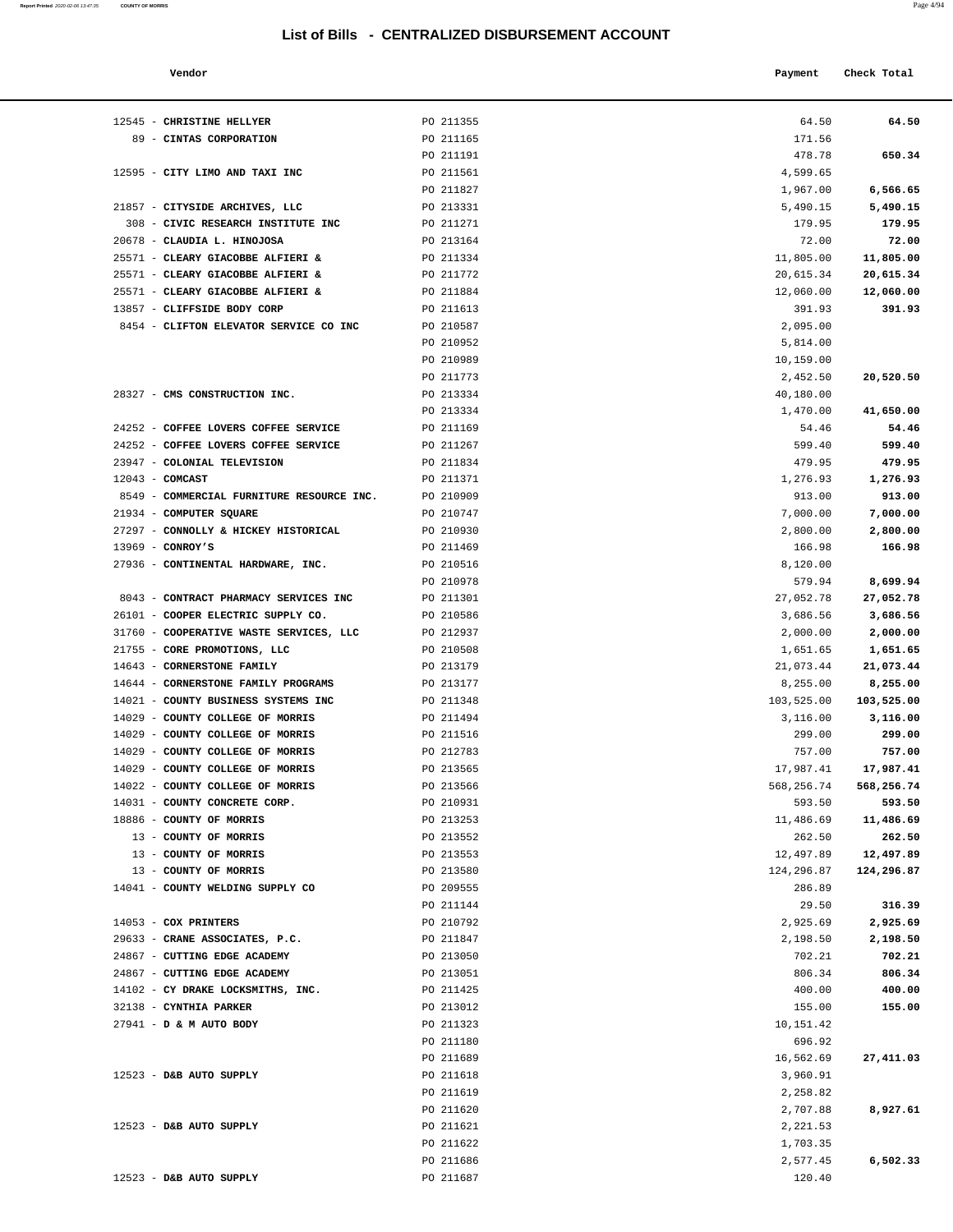| Report Printed 2020-02-06 13:47:35 | <b>COUNTY OF MORRIS</b>                    |                                                  |            | Page 5/94   |
|------------------------------------|--------------------------------------------|--------------------------------------------------|------------|-------------|
|                                    |                                            | List of Bills - CENTRALIZED DISBURSEMENT ACCOUNT |            |             |
|                                    |                                            |                                                  |            |             |
|                                    | Vendor                                     |                                                  | Payment    | Check Total |
|                                    |                                            | PO 211688                                        | 2,739.92   |             |
|                                    | $12683$ - D. C. EXPRESS INC                | PO 210605                                        | 52,333.00  | 2,860.32    |
|                                    |                                            | PO 210607                                        | 380.00     | 52,713.00   |
|                                    | 24337 - DAILY RECORD                       | PO 211905                                        | 37.54      | 37.54       |
|                                    | 27963 - DAVID KENNY                        | PO 213319                                        | 10.79      | 10.79       |
|                                    | 1000 - DAVID VEYSMAN                       | PO 213163                                        | 144.00     | 144.00      |
|                                    | 18414 - DAVID WEBER OIL COMPANY            | PO 211426                                        | 854.14     |             |
|                                    |                                            | PO 211617                                        | 1,220.70   | 2,074.84    |
|                                    | 11434 - DAWN CENTER FOR INDEPENDENT        | PO 213180                                        | 7,597.00   | 7,597.00    |
|                                    | 14228 - DELL MARKETING L.P.                | PO 209198                                        | 256,906.59 | 256,906.59  |
|                                    | 28719 - DELTA DENTAL INSURANCE COMPANY     | PO 211302                                        | 14,169.32  |             |
|                                    |                                            | PO 211726                                        | 14,297.04  | 28,466.36   |
|                                    | 28637 - DELTA DENTAL OF NEW JERSEY, INC.   | PO 211050                                        | 1,528.10   | 1,528.10    |
|                                    | 28637 - DELTA DENTAL OF NEW JERSEY, INC.   | PO 211728                                        | 17,122.66  | 17,122.66   |
|                                    | 14249 - DELUXE INTERNATIONAL               | PO 211623                                        | 718.00     | 718.00      |
|                                    | 13038 - DEMCO                              | PO 209634                                        | 198.82     | 198.82      |
|                                    | 26412 - DENNIS L. SNYDER                   | PO 211254                                        | 94.00      | 94.00       |
|                                    | 14265 - DENTRUST DENTAL INC.               | PO 211303                                        | 7,013.00   | 7,013.00    |
|                                    | 14267 - DENVILLE LINE PAINTING INC         | PO 210654                                        | 6,176.40   |             |
|                                    |                                            | PO 211359                                        | 6,854.34   | 13,030.74   |
|                                    | 552 - DIENANE ETIENNE                      | PO 213156                                        | 72.00      | 72.00       |
|                                    | 5793 - DIPALI PATEL                        | PO 213150                                        | 72.00      | 72.00       |
|                                    | 24349 - DIRECT ENERGY BUSINESS MARKETING   | PO 212749                                        | 833.39     | 833.39      |
|                                    | 11808 - DITSCHMAN/FLEMINGTON FORD          | PO 201361                                        | 36,547.00  |             |
|                                    |                                            | PO 201366                                        | 50,659.10  |             |
|                                    |                                            | PO 202700                                        | 46,291.00  | 133,497.10  |
|                                    | 21123 - DOMINION VOTING SYSTEMS INC        | PO 210181                                        | 2,250.00   | 2,250.00    |
|                                    | 21123 - DOMINION VOTING SYSTEMS INC        | PO 210606                                        | 20,080.00  | 20,080.00   |
|                                    | 20585 - DOROTHY SNIDER                     | PO 211490                                        | 95.09      | 95.09       |
|                                    | 14379 - DOVER BRAKE & CLUTCH CO INC        | PO 211624                                        | 17.08      | 17.08       |
|                                    | 10726 - DR. NATHAN SABIN                   | PO 211265                                        | 255.00     | 255.00      |
|                                    | 14426 - DUNPHEY & ASSOCIATES SUPPLY CO     | PO 210925                                        | 706.01     |             |
|                                    |                                            | PO 211338                                        | 573.78     | 1,279.79    |
|                                    | 31733 - DVISION SYSTEMS                    | PO 213314                                        | 41,450.00  | 41,450.00   |
|                                    | $14438$ - E.A. MORSE & CO. INC.            | PO 207950                                        | 299.89     |             |
|                                    |                                            | PO 207966                                        | 4,653.23   |             |
|                                    |                                            | PO 210092                                        | 726.54     |             |
|                                    |                                            | PO 210123                                        | 392.80     | 6,072.46    |
|                                    | 32137 - EDWARD J. ELSTON                   | PO 211741                                        | 472.75     | 472.75      |
|                                    | 336 - ELECTION GRAPHICS, INC.              | PO 209137                                        | 67,022.50  | 67,022.50   |
|                                    | 29336 - ELITE GRAPHICS INC.                | PO 211243                                        | 275.00     | 275.00      |
|                                    | 21093 - EMERGENCY PEST CONTROL             | PO 210915                                        | 3,085.00   | 3,085.00    |
|                                    | 2047 - EMPLOYMENT HORIZONS ENTERPRISES INC | PO 210953                                        | 700.00     |             |
|                                    |                                            | PO 211142                                        | 1,842.00   |             |

| 12683 - D. C. EXPRESS INC                  | PO 210605 | 52,333.00  |            |
|--------------------------------------------|-----------|------------|------------|
|                                            | PO 210607 | 380.00     | 52,713.00  |
| 24337 - DAILY RECORD                       | PO 211905 | 37.54      | 37.54      |
| 27963 - DAVID KENNY                        | PO 213319 | 10.79      | 10.79      |
| 1000 - DAVID VEYSMAN                       | PO 213163 | 144.00     | 144.00     |
|                                            |           |            |            |
| 18414 - DAVID WEBER OIL COMPANY            | PO 211426 | 854.14     |            |
|                                            | PO 211617 | 1,220.70   | 2,074.84   |
| 11434 - DAWN CENTER FOR INDEPENDENT        | PO 213180 | 7,597.00   | 7,597.00   |
| 14228 - DELL MARKETING L.P.                | PO 209198 | 256,906.59 | 256,906.59 |
| 28719 - DELTA DENTAL INSURANCE COMPANY     | PO 211302 | 14,169.32  |            |
|                                            | PO 211726 | 14,297.04  | 28,466.36  |
| 28637 - DELTA DENTAL OF NEW JERSEY, INC.   | PO 211050 | 1,528.10   | 1,528.10   |
| 28637 - DELTA DENTAL OF NEW JERSEY, INC.   | PO 211728 | 17,122.66  | 17,122.66  |
| 14249 - DELUXE INTERNATIONAL               | PO 211623 | 718.00     | 718.00     |
| 13038 - DEMCO                              | PO 209634 | 198.82     | 198.82     |
| 26412 - DENNIS L. SNYDER                   | PO 211254 | 94.00      | 94.00      |
| 14265 - DENTRUST DENTAL INC.               | PO 211303 | 7,013.00   | 7,013.00   |
| 14267 - DENVILLE LINE PAINTING INC         | PO 210654 | 6,176.40   |            |
|                                            | PO 211359 | 6,854.34   |            |
|                                            |           |            | 13,030.74  |
| 552 - DIENANE ETIENNE                      | PO 213156 | 72.00      | 72.00      |
| 5793 - DIPALI PATEL                        | PO 213150 | 72.00      | 72.00      |
| 24349 - DIRECT ENERGY BUSINESS MARKETING   | PO 212749 | 833.39     | 833.39     |
| 11808 - DITSCHMAN/FLEMINGTON FORD          | PO 201361 | 36,547.00  |            |
|                                            | PO 201366 | 50,659.10  |            |
|                                            | PO 202700 | 46,291.00  | 133,497.10 |
| 21123 - DOMINION VOTING SYSTEMS INC        | PO 210181 | 2,250.00   | 2,250.00   |
| 21123 - DOMINION VOTING SYSTEMS INC        | PO 210606 | 20,080.00  | 20,080.00  |
| 20585 - DOROTHY SNIDER                     | PO 211490 | 95.09      | 95.09      |
| 14379 - DOVER BRAKE & CLUTCH CO INC        | PO 211624 | 17.08      | 17.08      |
| 10726 - DR. NATHAN SABIN                   | PO 211265 | 255.00     | 255.00     |
| 14426 - DUNPHEY & ASSOCIATES SUPPLY CO     | PO 210925 | 706.01     |            |
|                                            | PO 211338 | 573.78     | 1,279.79   |
| 31733 - DVISION SYSTEMS                    | PO 213314 |            | 41,450.00  |
|                                            |           | 41,450.00  |            |
| 14438 - E.A. MORSE & CO. INC.              | PO 207950 | 299.89     |            |
|                                            | PO 207966 | 4,653.23   |            |
|                                            | PO 210092 | 726.54     |            |
|                                            | PO 210123 | 392.80     | 6,072.46   |
| 32137 - EDWARD J. ELSTON                   | PO 211741 | 472.75     | 472.75     |
| 336 - ELECTION GRAPHICS, INC.              | PO 209137 | 67,022.50  | 67,022.50  |
| 29336 - ELITE GRAPHICS INC.                | PO 211243 | 275.00     | 275.00     |
| 21093 - EMERGENCY PEST CONTROL             | PO 210915 | 3,085.00   | 3,085.00   |
| 2047 - EMPLOYMENT HORIZONS ENTERPRISES INC | PO 210953 | 700.00     |            |
|                                            | PO 211142 | 1,842.00   |            |
|                                            | PO 213181 | 15,520.00  |            |
|                                            | PO 213178 | 8,646.00   |            |
|                                            | PO 213182 | 19,254.00  | 45,962.00  |
| 30839 - ENTREPRENEURIAL U. LLC             | PO 211556 | 2,150.00   |            |
|                                            | PO 211554 | 2,150.00   |            |
|                                            |           |            |            |
|                                            | PO 211557 | 2,150.00   | 6,450.00   |
| 14551 - EQUIFAX INFORMATIO SVCS LLC        | PO 211746 | 6.82       | 6.82       |
| 28689 - ERNEST GRUBE                       | PO 212921 | 90.00      | 90.00      |
| 26492 - ERROL WOLLARY                      | PO 211486 | 60.00      | 60.00      |
| 6038 - ESSEX COUNTY HOSPITAL               | PO 210667 | 3,205.50   |            |
|                                            | PO 211761 | 3,214.67   | 6,420.17   |
| 27678 - ESSEX TRAVEL SERVICE               | PO 211731 | 2,939.29   | 2,939.29   |
| 27678 - ESSEX TRAVEL SERVICE               | PO 212712 | 1,126.00   | 1,126.00   |
| 27097 - EXEMPLIS CORPORATION               | PO 192530 | 10,006.40  |            |
|                                            | PO 204337 | 7,155.52   | 17,161.92  |
| 14604 - EXTEL COMMUNICATIONS               | PO 204430 | 670.00     | 670.00     |
| 3549 - EZ WHEELS DRIVING SCHOOL            | PO 211514 | 799.80     |            |
|                                            | PO 211517 | 2,856.00   |            |
|                                            | PO 211820 | 799.80     |            |
|                                            |           |            |            |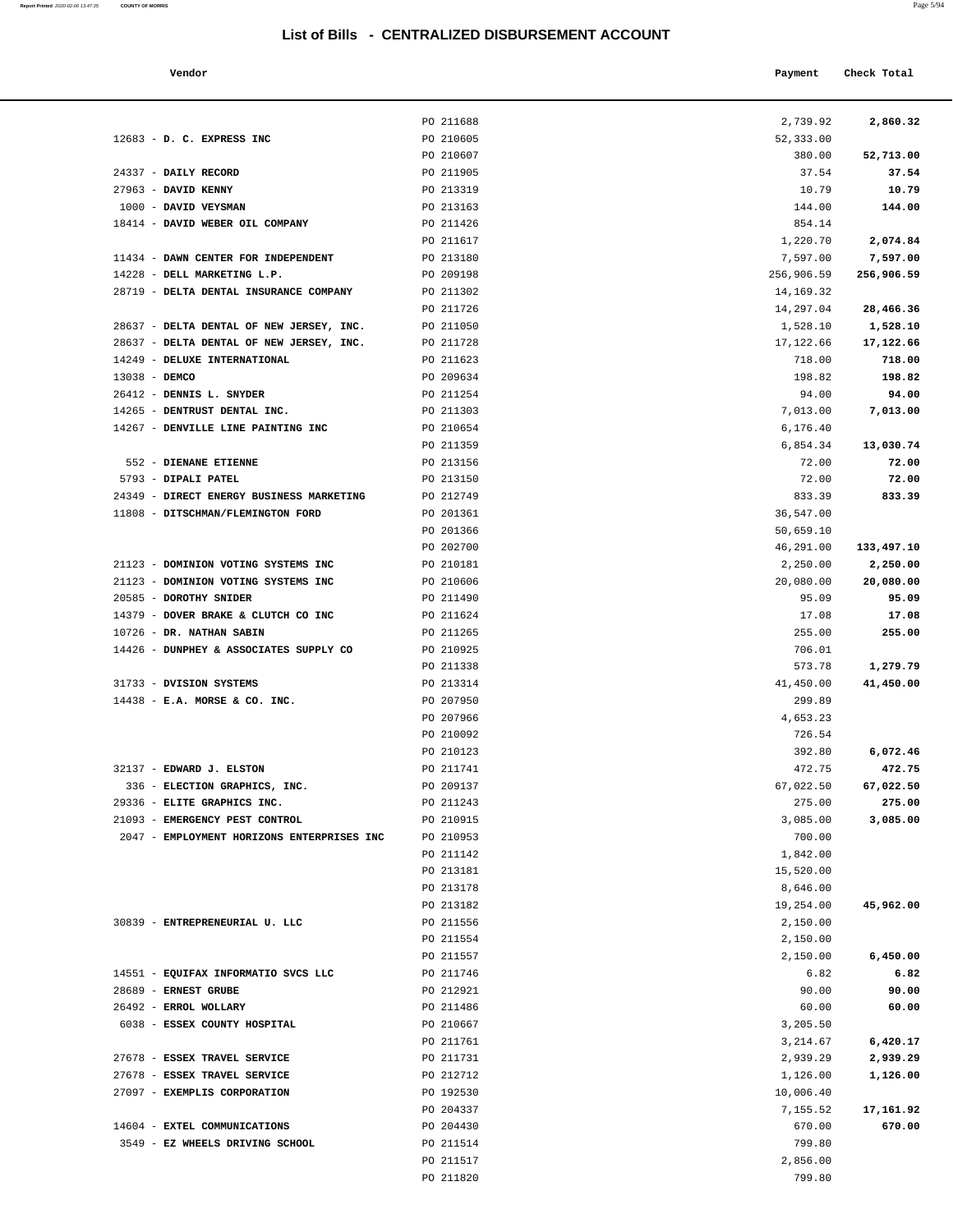#### **Vendor Check Total**

|                                                         | PO 211819              | 1,313.76              |                 |
|---------------------------------------------------------|------------------------|-----------------------|-----------------|
|                                                         | PO 213245              | 799.80                |                 |
|                                                         | PO 213247              | 900.48                | 7,469.64        |
| 12079 - FAIRMOUNT FIRE CO. NO. 1                        | PO 209127              | 100.00                | 100.00          |
| $10370$ - FASTENAL                                      | PO 210716              | 11.75                 | 11.75           |
| 12515 - FASTENAL COMPANY                                | PO 210594              | 2,207.78              |                 |
|                                                         | PO 210990              | 17.77                 | 2,225.55        |
| 4860 - FBI NATIONAL ACADEMY ASSOC.                      | PO 210802              | 70.00                 | 70.00           |
| $5088$ - FBI/LEEDA                                      | PO 210800              | 695.00                |                 |
|                                                         | PO 211117              | 695.00                |                 |
|                                                         | PO 211158              | 100.00                |                 |
|                                                         | PO 211181              | 695.00                | 2,185.00        |
| $14668$ - FEDEX                                         | PO 211065              | 31.60                 |                 |
|                                                         | PO 211096<br>PO 211224 | 743.58                |                 |
|                                                         | PO 211757              | 189.58<br>30.03       | 994.79          |
| 9388 - FF1 PROFESSIONAL SAFETY SERVICES                 | PO 211466              | 115.00                | 115.00          |
| 27708 - FIT-RITE UNIFORM CO., INC.                      | PO 209518              | 12,900.03             | 12,900.03       |
| 28666 - FLAGSHIP HEALTH SYSTEMS, INC.                   | PO 211053              | 506.88                |                 |
|                                                         | PO 211729              | 2,922.99              | 3,429.87        |
| 12151 - FLEMINGTON BUICK CHEVROLET                      | PO 211628              | 111.13                |                 |
|                                                         | PO 211629              | 305.99                |                 |
|                                                         | PO 211692              | 144.76                | 561.88          |
| 27167 - FLEMINGTON CHRYSLER                             | PO 211627              | 229.56                |                 |
|                                                         | PO 211690              | 183.54                |                 |
|                                                         | PO 211691              | 96.24                 | 509.34          |
| 2147 - FLEMINGTON DEPT STORE INC                        | PO 204627              | 4,456.00              | 4,456.00        |
| 25330 - FLEMINGTON DEPT STORE INC                       | PO 211742              | 679.75                | 679.75          |
| 32060 - FLOORMAT MANAGEMENT, INC.                       | PO 210977              | 108.33                | 108.33          |
| 30057 - FORENSIC MAPPING SOLUTION INC.                  | PO 211908              | 1,800.00              | 1,800.00        |
| 13313 - FORTIS INSTITUTE                                | PO 211518              | 707.55                | 707.55          |
| 12325 - FRANK BRODEEN OLC                               | PO 211238              | 720.00                | 720.00          |
| 14795 - FRENCH & PARRELLO ASSOCIATES                    | PO 188444              | 3,203.00              |                 |
|                                                         | PO 206209              | 5,182.25              |                 |
|                                                         | PO 213316<br>PO 213317 | 10,344.74             | 29,262.09       |
| 28155 - FREUND CONTRACTING, INC.                        | PO 212918              | 10,532.10<br>9,375.00 | 9,375.00        |
| $14841 - GALETON$                                       | PO 209787              | 297.76                |                 |
|                                                         | PO 210656              | 415.40                | 713.16          |
| $714$ - GALLS, LLC                                      | PO 206153              | 499.95                |                 |
|                                                         | PO 206547              | 701.24                |                 |
|                                                         | PO 206549              | 697.24                |                 |
|                                                         | PO 206552              | 697.24                |                 |
|                                                         | PO 207055              | 697.24                |                 |
|                                                         | PO 208824              | 45.00                 |                 |
|                                                         | PO 210036              | 647.36                |                 |
|                                                         | PO 210062              | 407.32                | 4,392.59        |
| $714$ - GALLS, LLC                                      | PO 210077              | 65.25                 |                 |
|                                                         | PO 210195              | 945.00                | 1,010.25        |
| $714$ - GALLS, LLC                                      | PO 210445              | 119.88                |                 |
|                                                         | PO 211909              | 204.99                | 324.87          |
| 14852 - GANN LAW BOOKS<br>14123 - GANNETT NJ NEWSPAPERS | PO 207163<br>PO 211428 | 189.00<br>48.33       | 189.00<br>48.33 |
| 14123 - GANNETT NJ NEWSPAPERS                           | PO 211766              | 76.28                 | 76.28           |
| 14123 - GANNETT NJ NEWSPAPERS                           | PO 211767              | 70.26                 | 70.26           |
| 14123 - GANNETT NJ NEWSPAPERS                           | PO 211768              | 74.56                 | 74.56           |
| 14123 - GANNETT NJ NEWSPAPERS                           | PO 211769              | 59.94                 | 59.94           |
| 14123 - GANNETT NJ NEWSPAPERS                           | PO 211771              | 56.50                 | 56.50           |
| 14123 - GANNETT NJ NEWSPAPERS                           | PO 211857              | 48.33                 | 48.33           |
| 14123 - GANNETT NJ NEWSPAPERS                           | PO 212917              | 82.30                 | 82.30           |
| 14123 - GANNETT NJ NEWSPAPERS                           | PO 212972              | 40.59                 | 40.59           |
| 14123 - GANNETT NJ NEWSPAPERS                           | PO 213267              | 104.66                | 104.66          |
| 14123 - GANNETT NJ NEWSPAPERS                           | PO 213272              | 60.80                 | 60.80           |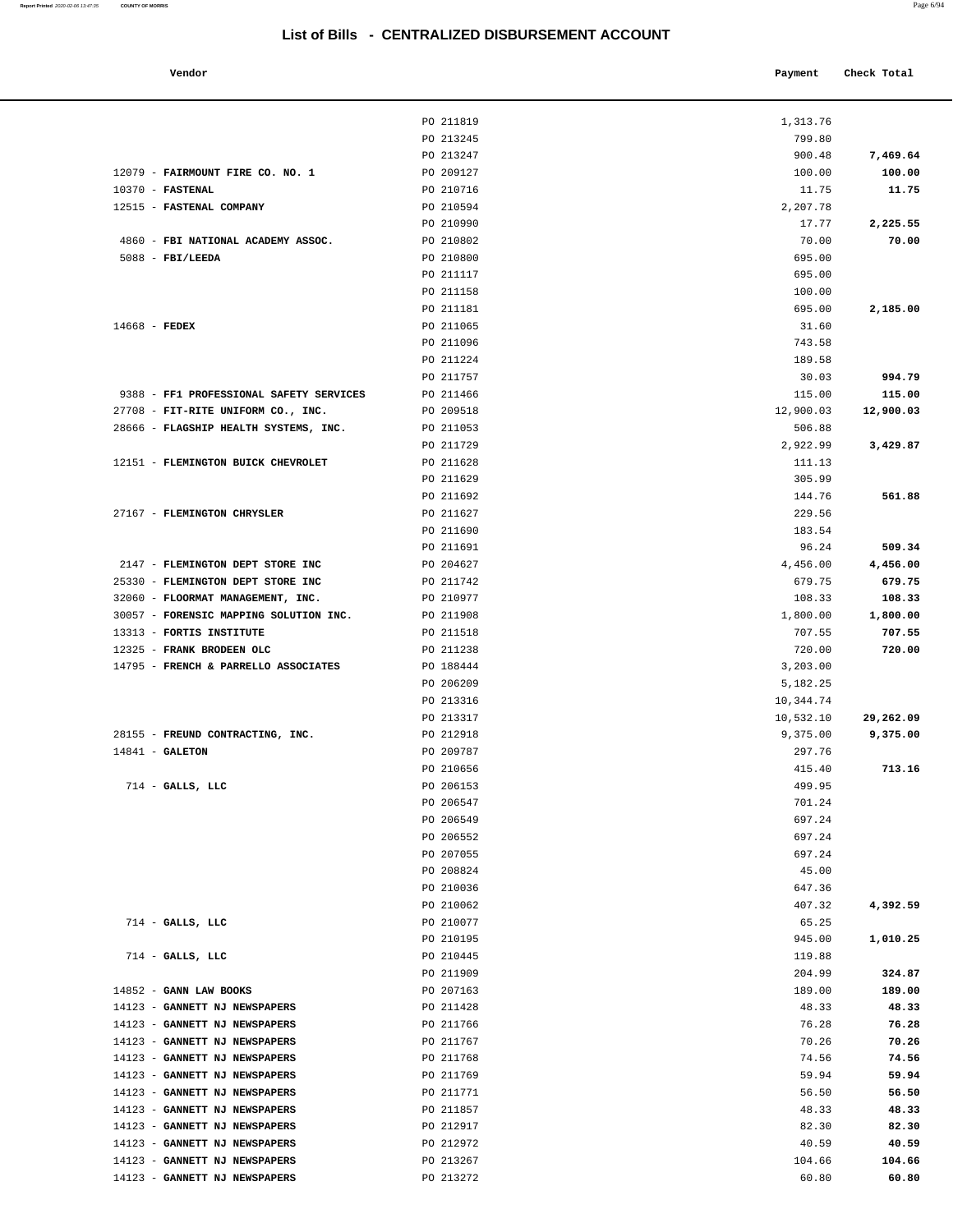| Report Printed 2020-02-06 13:47:35 | <b>COUNTY OF MORRIS</b>                |                                                  |                    | Page 7/94           |
|------------------------------------|----------------------------------------|--------------------------------------------------|--------------------|---------------------|
|                                    | Vendor                                 | List of Bills - CENTRALIZED DISBURSEMENT ACCOUNT | Payment            | Check Total         |
|                                    |                                        |                                                  |                    |                     |
|                                    | 14123 - GANNETT NJ NEWSPAPERS          | PO 213280                                        | 237.44             | 237.44              |
|                                    | 14123 - GANNETT NJ NEWSPAPERS          | PO 213375                                        | 68.97              | 68.97               |
|                                    | 30139 - GARDEN STATE HARLEY-DAVIDSON   | PO 207937                                        | 64.49              | 64.49               |
|                                    | 30139 - GARDEN STATE HARLEY-DAVIDSON   | PO 207938                                        | 64.49              | 64.49               |
|                                    | 14857 - GARDEN STATE HIGHWAY           | PO 208796                                        | 17,651.75          | 17,651.75           |
|                                    | 14726 - GEN-EL SAFETY & INDUSTRIAL     | PO 210769                                        | 407.50             | 407.50              |
|                                    | 14887 - GENERAL PLUMBING SUPPLY INC.   | PO 210926                                        | 5.26               |                     |
|                                    |                                        | PO 211217                                        | 13.66              | 18.92               |
|                                    | 30482 - GENESIS ENGINEERING, LLC       | PO 212966                                        | 19,405.00          | 19,405.00           |
|                                    | 32140 - GERARD PORCELLA                | PO 211455                                        | 90.00              | 90.00               |
|                                    | $6316$ - GILBY'S                       | PO 211089                                        | 376.00             | 376.00              |
|                                    | 19117 - GPANJ, INC.                    | PO 213332                                        | 100.00             | 100.00              |
|                                    | $29865$ - GRACE MOORE                  | PO 213056                                        | 226.55             |                     |
|                                    |                                        | PO 212677                                        | 192.95             | 419.50              |
|                                    | $14983$ - GRAINGER                     | PO 210720                                        | 33.08              | 33.08               |
|                                    | $14984$ - GRAINGER                     | PO 210924                                        | 14,290.36          |                     |
|                                    |                                        | PO 210748                                        | 97.20              |                     |
|                                    |                                        | PO 211234                                        | 225.79             |                     |
|                                    |                                        | PO 211631                                        | 73.82              |                     |
|                                    | $24884$ - GRAINGER                     | PO 211632<br>PO 211252                           | 1,612.61<br>351.41 | 16,299.78<br>351.41 |
|                                    | $14984$ - GRAINGER                     |                                                  |                    |                     |
|                                    |                                        | PO 211324<br>PO 211325                           | 692.13<br>159.00   |                     |
|                                    |                                        | PO 211331                                        | 198.04             |                     |
|                                    |                                        | PO 211419                                        | 347.15             |                     |
|                                    |                                        | PO 211592                                        | 506.97             |                     |
|                                    |                                        | PO 211593                                        | 591.53             |                     |
|                                    |                                        | PO 210090                                        | 83.12              | 2,577.94            |
|                                    | $14984$ - GRAINGER                     | PO 211633                                        | 339.09             |                     |
|                                    |                                        | PO 211634                                        | 238.51             |                     |
|                                    |                                        | PO 211635                                        | 271.20             |                     |
|                                    |                                        | PO 211694                                        | 22.64              |                     |
|                                    |                                        | PO 211695                                        | 144.04             | 1,015.48            |
|                                    | 26326 - GREEN OUTLOOK LANDSCAPING &    | PO 211175                                        | 3,793.50           | 3,793.50            |
|                                    | 26326 - GREEN OUTLOOK LANDSCAPING &    | PO 212928                                        | 11,380.50          | 11,380.50           |
|                                    | 15007 - GREENMAN PEDERSEN INC          | PO 213005                                        | 2,758.54           | 2,758.54            |
|                                    | 32215 - GROFF TRACTOR MID ATLANTIC LLC | PO 211636                                        | 1,605.26           | 1,605.26            |
|                                    | 30120 - HAMPTON-CLARKE, INC.           | PO 211188                                        | 840.00             | 840.00              |
|                                    | 29425 - HANOVER SUPPLY                 | PO 211275                                        | 637.56             | 637.56              |
|                                    | 25522 - HARRY L. SCHWARZ & CO.         | PO 211226                                        | 990.00             | 990.00              |
|                                    | 928 - HINDSIGHT, INC                   | PO 211054                                        | 11,258.22          | 11,258.22           |
|                                    | 5622 - HOFFMAN SERVICES INC.           | PO 211637                                        | 1,900.00           | 1,900.00            |
|                                    | 27558 - HOIMARK & LEMBO PAVING, LLC    | PO 210645                                        | 37,621.25          |                     |
|                                    |                                        | PO 211454                                        | 1,147.50           |                     |
|                                    |                                        | PO 212923                                        | 2,000.00           | 40,768.75           |
|                                    | 26061 - HOLLINGER METAL EDGE INC.      | PO 205458                                        | 1,021.40           | 1,021.40            |
|                                    | 28404 - HOME DEPOT CREDIT SERVICES     | PO 211848                                        | 2,186.84           | 2,186.84            |
|                                    | 28404 - HOME DEPOT CREDIT SERVICES     | PO 213108                                        | 1,682.09           |                     |
|                                    |                                        | PO 213108                                        | 278.00             | 1,960.09            |
|                                    |                                        |                                                  |                    |                     |

| 14726 - GEN-EL SAFETY & INDUSTRIAL<br>14887 - GENERAL PLUMBING SUPPLY INC. | PO 210769<br>PO 210926 | 407.50<br>5.26 | 407.50      |
|----------------------------------------------------------------------------|------------------------|----------------|-------------|
|                                                                            |                        |                |             |
|                                                                            |                        |                |             |
|                                                                            | PO 211217              | 13.66          | 18.92       |
| 30482 - GENESIS ENGINEERING, LLC                                           | PO 212966              | 19,405.00      | 19,405.00   |
| 32140 - GERARD PORCELLA                                                    | PO 211455              | 90.00          | 90.00       |
| $6316$ - GILBY'S                                                           | PO 211089              | 376.00         | 376.00      |
| 19117 - GPANJ, INC.                                                        | PO 213332              | 100.00         | 100.00      |
| 29865 - GRACE MOORE                                                        | PO 213056              | 226.55         |             |
|                                                                            | PO 212677              | 192.95         | 419.50      |
| $14983$ - GRAINGER                                                         | PO 210720              | 33.08          | 33.08       |
| $14984$ - GRAINGER                                                         | PO 210924              | 14,290.36      |             |
|                                                                            | PO 210748              | 97.20          |             |
|                                                                            |                        |                |             |
|                                                                            | PO 211234              | 225.79         |             |
|                                                                            | PO 211631              | 73.82          |             |
|                                                                            | PO 211632              | 1,612.61       | 16,299.78   |
| $24884$ - GRAINGER                                                         | PO 211252              | 351.41         | 351.41      |
| $14984$ - GRAINGER                                                         | PO 211324              | 692.13         |             |
|                                                                            | PO 211325              | 159.00         |             |
|                                                                            | PO 211331              | 198.04         |             |
|                                                                            | PO 211419              | 347.15         |             |
|                                                                            | PO 211592              | 506.97         |             |
|                                                                            | PO 211593              | 591.53         |             |
|                                                                            | PO 210090              | 83.12          | 2,577.94    |
| $14984$ - GRAINGER                                                         | PO 211633              | 339.09         |             |
|                                                                            | PO 211634              | 238.51         |             |
|                                                                            | PO 211635              | 271.20         |             |
|                                                                            | PO 211694              | 22.64          |             |
|                                                                            | PO 211695              | 144.04         | 1,015.48    |
| 26326 - GREEN OUTLOOK LANDSCAPING &                                        | PO 211175              | 3,793.50       | 3,793.50    |
| 26326 - GREEN OUTLOOK LANDSCAPING &                                        | PO 212928              | 11,380.50      | 11,380.50   |
| 15007 - GREENMAN PEDERSEN INC                                              | PO 213005              | 2,758.54       | 2,758.54    |
| 32215 - GROFF TRACTOR MID ATLANTIC LLC                                     | PO 211636              | 1,605.26       | 1,605.26    |
| 30120 - HAMPTON-CLARKE, INC.                                               | PO 211188              | 840.00         | 840.00      |
| 29425 - HANOVER SUPPLY                                                     | PO 211275              | 637.56         | 637.56      |
| 25522 - HARRY L. SCHWARZ & CO.                                             | PO 211226              | 990.00         | 990.00      |
| 928 - HINDSIGHT, INC                                                       | PO 211054              | 11,258.22      | 11,258.22   |
| 5622 - HOFFMAN SERVICES INC.                                               | PO 211637              | 1,900.00       | 1,900.00    |
| 27558 - HOIMARK & LEMBO PAVING, LLC                                        | PO 210645              | 37,621.25      |             |
|                                                                            | PO 211454              | 1,147.50       |             |
|                                                                            | PO 212923              | 2,000.00       | 40,768.75   |
| 26061 - HOLLINGER METAL EDGE INC.                                          | PO 205458              | 1,021.40       | 1,021.40    |
| 28404 - HOME DEPOT CREDIT SERVICES                                         | PO 211848              | 2,186.84       | 2,186.84    |
| 28404 - HOME DEPOT CREDIT SERVICES                                         | PO 213108              | 1,682.09       |             |
|                                                                            | PO 213108              | 278.00         | 1,960.09    |
| 20737 - HOOVER TRUCK CENTERS INC                                           | PO 211638              | 314.05         | 314.05      |
| 20737 - HOOVER TRUCK CENTERS INC                                           | PO 211639              | 677.86         | 677.86      |
| 20737 - HOOVER TRUCK CENTERS INC                                           | PO 211696              | 210.11         | 210.11      |
| 20737 - HOOVER TRUCK CENTERS INC                                           | PO 211697              | 491.42         | 491.42      |
| 15260 - HUDSON COUNTY COMMUNITY COLLEGE                                    | PO 213544              | 1,199.40       | 1,199.40    |
| 20545 - HUDSON COUNTY MEADOWVIEW                                           | PO 210707              | 25, 115.71     | 25, 115. 71 |
| 1079 - HUONG LU                                                            | PO 213149              | 72.00          | 72.00       |
| 29389 - HVG LLC                                                            | PO 212955              | 1,046.70       | 1,046.70    |
| $11278 - IACIS$                                                            | PO 210801              | 100.00         | 100.00      |
| 29901 - IDEAL AUTO BODY, LLC                                               | PO 211594              | 939.80         | 939.80      |
| 29846 - IMPERIAL BAG & PAPER CO. LLC                                       | PO 210504              | 276.24         |             |
|                                                                            | PO 210927              | 20.48          | 296.72      |
| 3490 - INFOUSA CITY DIRECTORIES                                            | PO 210742              | 265.00         | 265.00      |
| 12041 - INGLESINO, WEBSTER,                                                | PO 210946              | 29,040.25      | 29,040.25   |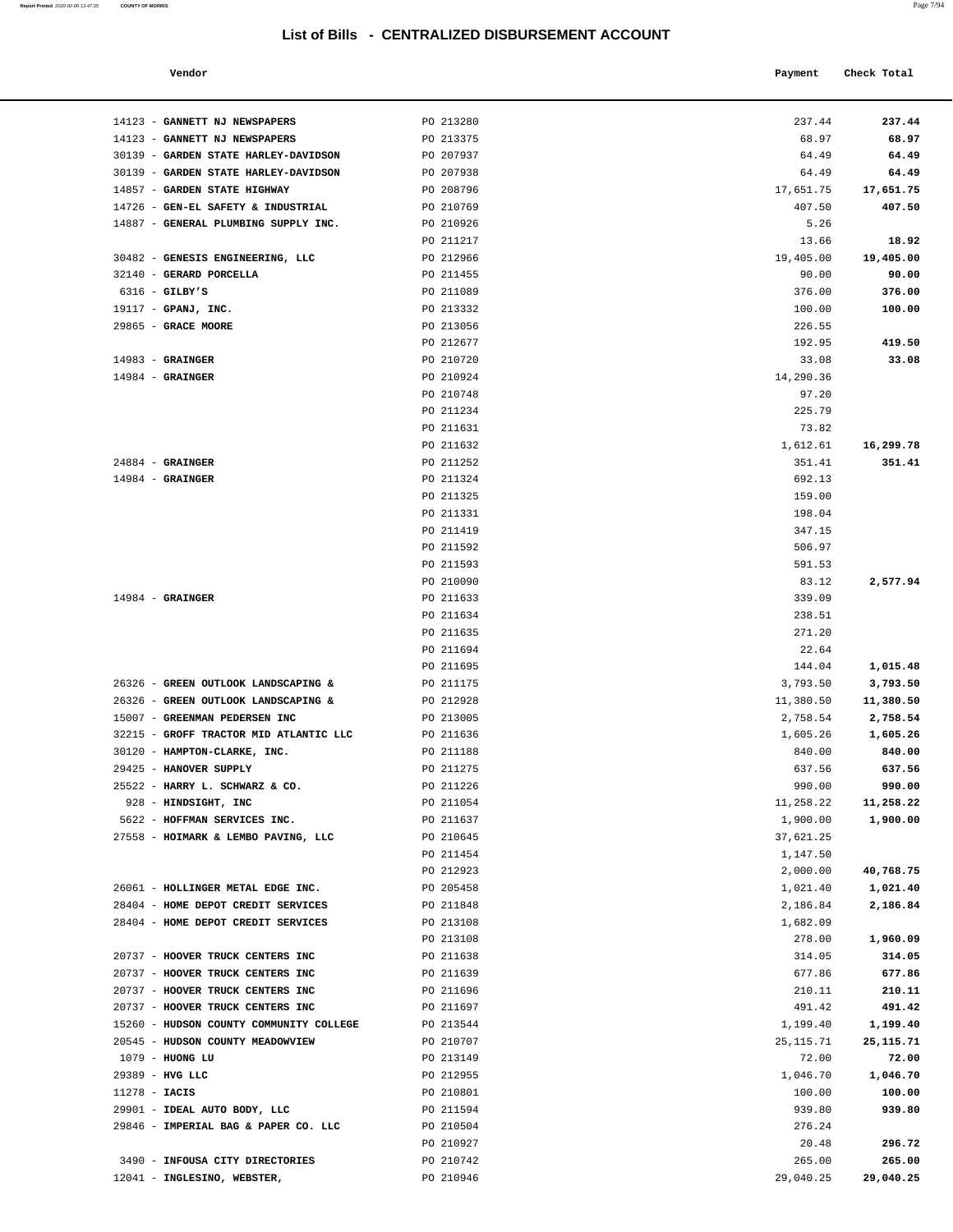| Page 8/94 |
|-----------|
|           |

| Vendor                                     |                  | Payment   | Check Total |
|--------------------------------------------|------------------|-----------|-------------|
| 12041 - INGLESINO, WEBSTER,                | PO 213337        | 17,757.18 | 17,757.18   |
| 3664 - INSTITUTE FOR NATURAL RESOURCES     | PO 211266        | 172.00    | 172.00      |
| 6100 - INTER CITY TIRE                     | PO 211640        | 1,755.93  |             |
|                                            | PO 211698        | 1,306.72  | 3,062.65    |
| 20652 - INTERFAITH FOOD PANTRY INC.        | PO 213183        | 36,855.00 | 36,855.00   |
| 25455 - INTERNATIONAL ACADEMIES OF         | PO 211066        | 160.00    | 160.00      |
| 25455 - INTERNATIONAL ACADEMIES OF         | PO 211896        | 1,285.00  | 1,285.00    |
| 4172 - INTERNATIONAL ASSOCIATION           | PO 210798        | 190.00    | 190.00      |
| 30135 - INVESTIGATIVE FORENSICS CONSULTING | PO 211086        | 2,831.00  |             |
|                                            | PO 211899        | 1,748.00  | 4,579.00    |
| 11533 - J FLETCHER CREAMER & SON, INC      | PO 209543        | 2,129.87  |             |
|                                            | PO 209544        | 195.00    |             |
|                                            | <b>PO 210993</b> | 2 125 00  | 4 449 87    |

| 12041 - INGLESINO, WEBSTER,                                              | PO 213337              | 17,757.18          | 17,757.18              |
|--------------------------------------------------------------------------|------------------------|--------------------|------------------------|
| 3664 - INSTITUTE FOR NATURAL RESOURCES                                   | PO 211266              | 172.00             | 172.00                 |
| 6100 - INTER CITY TIRE                                                   | PO 211640              | 1,755.93           |                        |
|                                                                          | PO 211698              | 1,306.72           | 3,062.65               |
| 20652 - INTERFAITH FOOD PANTRY INC.                                      | PO 213183              | 36,855.00          | 36,855.00              |
| 25455 - INTERNATIONAL ACADEMIES OF                                       | PO 211066              | 160.00             | 160.00                 |
| 25455 - INTERNATIONAL ACADEMIES OF                                       | PO 211896              | 1,285.00           | 1,285.00               |
| 4172 - INTERNATIONAL ASSOCIATION                                         | PO 210798              | 190.00             | 190.00                 |
| 30135 - INVESTIGATIVE FORENSICS CONSULTING                               | PO 211086              | 2,831.00           |                        |
|                                                                          | PO 211899              | 1,748.00           | 4,579.00               |
| 11533 - J FLETCHER CREAMER & SON, INC                                    | PO 209543              | 2,129.87           |                        |
|                                                                          | PO 209544              | 195.00             |                        |
|                                                                          | PO 210993              | 2,125.00           | 4,449.87               |
| 29583 - J.A. ALEXANDER INC.                                              | PO 213261              | 74,369.52          |                        |
|                                                                          | PO 213261              | 9,043.99           | 83, 413.51             |
| 27446 - JAIME SHANAPHY                                                   | PO 210808              | 281.90             | 281.90                 |
| 11247 - JAMIE KLENETSKY FAY                                              | PO 213577<br>PO 207157 | 150.00<br>996.07   | 150.00                 |
| 2760 - JANWAY COMPANY                                                    | PO 209073              | 679.64             |                        |
|                                                                          | PO 209074              | 853.00             |                        |
|                                                                          | PO 209075              | 1,040.00           |                        |
|                                                                          | PO 209076              | 477.30             |                        |
|                                                                          | PO 209077              | 488.00             |                        |
|                                                                          | PO 209618              | 2,415.00           | 6,949.01               |
| 26526 - JASON VIVIAN                                                     | PO 211485              | 60.00              | 60.00                  |
| 26526 - JASON VIVIAN                                                     | PO 212669              | 49.83              | 49.83                  |
| 29558 - JENNIFER VANNATTA                                                | PO 212675              | 19.81              | 19.81                  |
| 960 - JERSEY CENTRAL POWER & LIGHT                                       | PO 211067              | 975.04             | 975.04                 |
| 960 - JERSEY CENTRAL POWER & LIGHT                                       | PO 211068              | 4,091.34           | 4,091.34               |
| 960 - JERSEY CENTRAL POWER & LIGHT                                       | PO 211452              | 36.83              | 36.83                  |
| 960 - JERSEY CENTRAL POWER & LIGHT                                       | PO 211453              | 56.86              | 56.86                  |
| 960 - JERSEY CENTRAL POWER & LIGHT                                       | PO 211779              | 33,639.67          | 33,639.67              |
| 960 - JERSEY CENTRAL POWER & LIGHT                                       | PO 212811              | 1,764.80           | 1,764.80               |
| 960 - JERSEY CENTRAL POWER & LIGHT                                       | PO 212930              | 21.50              | 21.50                  |
| 960 - JERSEY CENTRAL POWER & LIGHT                                       | PO 212931              | 25.03              | 25.03                  |
| 960 - JERSEY CENTRAL POWER & LIGHT                                       | PO 212934              | 31.50              | 31.50                  |
| 960 - JERSEY CENTRAL POWER & LIGHT                                       | PO 212935              | 319.37             | 319.37                 |
| 960 - JERSEY CENTRAL POWER & LIGHT                                       | PO 212936              | 596.63             | 596.63                 |
| 960 - JERSEY CENTRAL POWER & LIGHT<br>960 - JERSEY CENTRAL POWER & LIGHT | PO 212940<br>PO 212982 | 35.58<br>13,230.92 | 35.58<br>13,230.92     |
| 960 - JERSEY CENTRAL POWER & LIGHT                                       | PO 212983              | 13,592.51          | 13,592.51              |
| 960 - JERSEY CENTRAL POWER & LIGHT                                       | PO 213138              | 2,117.26           | 2,117.26               |
| 1622 - JERSEY TRACTOR TRAILER                                            | PO 211495              | 800.00             |                        |
|                                                                          | PO 211496              | 3,200.00           |                        |
|                                                                          | PO 211497              | 3,200.00           |                        |
|                                                                          | PO 211519              | 800.00             |                        |
|                                                                          | PO 212781              | 800.00             |                        |
|                                                                          | PO 212782              | 800.00             | 9,600.00               |
| 1815 - JESCO INC.                                                        | PO 211641              | 62.32              |                        |
|                                                                          | PO 211642              | 111.01             | 173.33                 |
| 26156 - JJS SERVICES, INC.                                               | PO 210718              | 4,510.00           | 4,510.00               |
| 26156 - JJS SERVICES, INC.                                               | PO 211236              | 6,686.50           | 6,686.50               |
| 26156 - JJS SERVICES, INC.                                               | PO 213104              | 37,932.50          | 37,932.50              |
| 26156 - JJS SERVICES, INC.                                               | PO 213105              | 31,532.40          | 31,532.40              |
| 26156 - JJS SERVICES, INC.                                               | PO 213113              | 100,370.00         | 100,370.00             |
| 26156 - JJS SERVICES, INC.                                               | PO 213129              | 6,053.00           |                        |
|                                                                          | PO 213129              | 6,189.50           | 12,242.50              |
| 30501 - JOHN H. STAMLER POLICE                                           | PO 211902              | 120.00             | 120.00                 |
| 26528 - JOHN ZEGERS                                                      | PO 211487              | 60.00              | 60.00                  |
| 12452 - JOHNSON & JOHNSON, ESQS                                          | PO 213157              | 3,603.70           | 3,603.70               |
| 21614 - JOHNSON MIRMIRAN &                                               | PO 185163              | 23, 275.00         | 23,275.00<br>22,705.00 |
| 21614 - JOHNSON MIRMIRAN &                                               | PO 185180              | 22,705.00          |                        |

21614 - **JOHNSON MIRMIRAN &** PO 205415 15,000.00 **15,000.00**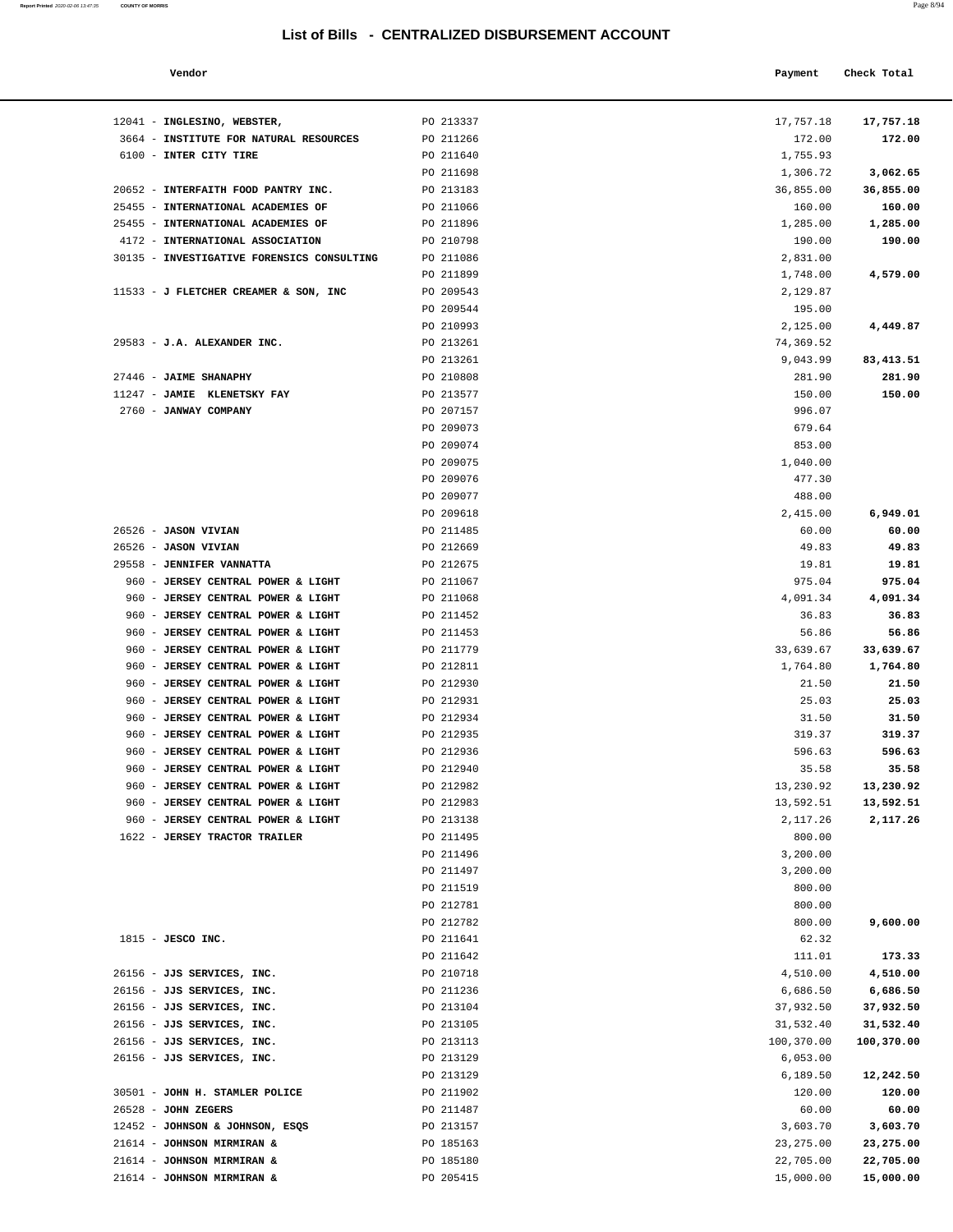#### **Vendor Check Total**

**Report Printed** 2020-02-06 13:47:35 **COUNTY OF MORRIS** 

| 4,209.40  | 4,209.40  |
|-----------|-----------|
| 3,522.34  | 3,522.34  |
|           |           |
| 1,332.66  |           |
| 1,618.54  |           |
| 711.30    | 3,662.50  |
| 80.00     | 80.00     |
| 145.00    | 145.00    |
|           |           |
| 175.00    | 175.00    |
| 1,532.00  | 1,532.00  |
| 299.20    | 299.20    |
| 60.00     | 60.00     |
| 121.15    | 121.15    |
| 67.22     | 67.22     |
| 1,560.00  |           |
|           |           |
| 1,033.50  |           |
| 4,690.50  |           |
| 357.75    |           |
| 9,384.00  |           |
| 1,632.00  |           |
| 528.00    |           |
|           |           |
| 1,848.00  | 21,033.75 |
| 15,505.45 |           |
| 6,754.00  |           |
| 4,156.10  |           |
| 15,703.05 | 42,118.60 |
| 127.80    | 127.80    |
| 730.80    | 730.80    |
|           |           |
| 1,141.50  | 1,141.50  |
| 632.00    | 632.00    |
| 3,676.19  | 3,676.19  |
| 7,590.00  |           |
| 80,010.00 | 87,600.00 |
| 9,500.00  | 9,500.00  |
| 63.10     |           |
| 92.85     |           |
|           | 155.95    |
| 980.00    |           |
| 92.00     |           |
| 207.00    | 1,279.00  |
| 60.00     | 60.00     |
| 263.60    | 263.60    |
| 42.95     | 42.95     |
| 199.84    | 199.84    |
| 2,422.02  | 2,422.02  |
|           |           |
| 3,200.00  |           |
| 4,000.00  |           |
| 4,000.00  |           |
| 4,000.00  |           |
| 1,170.00  |           |
| 3,200.00  |           |
| 4,000.00  |           |
|           |           |
| 3,200.00  | 26,770.00 |
| 3,200.00  |           |
| 3,200.00  | 6,400.00  |
| 6,450.00  | 6,450.00  |
| 122.25    |           |
| 970.50    |           |
| 457.00    | 1,549.75  |
|           |           |
| 190.00    | 190.00    |
| 6,377.19  | 6,377.19  |
| 8,457.98  | 8,457.98  |
| 59.88     | 59.88     |
| 1,700.00  | 1,700.00  |
| 12.150.00 | 12,150.00 |

| 21614 - JOHNSON MIRMIRAN &            | PO 211333              | 4,209.40        | 4,209.40  |
|---------------------------------------|------------------------|-----------------|-----------|
| 21614 - JOHNSON MIRMIRAN &            | PO 211360              | 3,522.34        | 3,522.34  |
| 2695 - JOHNSTONE SUPPLY               | PO 211831              | 1,332.66        |           |
|                                       | PO 212748              | 1,618.54        |           |
|                                       | PO 213132              | 711.30          | 3,662.50  |
| 32136 - JONATHAN FEINBERG             | PO 211892              | 80.00           | 80.00     |
| 29495 - JOSEPH ELLIS                  | PO 211747              | 145.00          | 145.00    |
| 24386 - JOSEPH NAPURANO               | PO 213453              | 175.00          | 175.00    |
| 30781 - JUAN MUNOZ                    | PO 213262              | 1,532.00        | 1,532.00  |
| 7432 - JUNE WITTY                     | PO 211088              | 299.20          | 299.20    |
| 26511 - JUSTIN CHUPLIS                | PO 211475              | 60.00           | 60.00     |
| 31649 - KATHLEEN C MEEHAN             | PO 213011              | 121.15          | 121.15    |
| 2663 - KEISHA HIGGS                   | PO 211739              | 67.22           | 67.22     |
| 15565 - KELLER & KIRKPATRICK          | PO 183392              | 1,560.00        |           |
|                                       | PO 205190              | 1,033.50        |           |
|                                       | PO 205191              | 4,690.50        |           |
|                                       | PO 207469              | 357.75          |           |
|                                       | PO 208010              | 9,384.00        |           |
|                                       | PO 208011              | 1,632.00        |           |
|                                       | PO 212965              | 528.00          |           |
|                                       | PO 212981              | 1,848.00        | 21,033.75 |
| 15565 - KELLER & KIRKPATRICK          | PO 213315              | 15,505.45       |           |
|                                       | PO 213325              | 6,754.00        |           |
|                                       | PO 213330              | 4,156.10        |           |
|                                       | PO 213326              | 15,703.05       | 42,118.60 |
| 15574 - KENVIL POWER EQUIPMENT, INC.  | PO 210327              | 127.80          | 127.80    |
| 28842 - KEVIN LOUGHMAN                | PO 202213              | 730.80          | 730.80    |
| 24924 - KEY-TECH                      | PO 207203              | 1,141.50        | 1,141.50  |
| 24924 - KEY-TECH                      | PO 207204              | 632.00          | 632.00    |
| 10144 - KEYBOARD CONSULTANTS INC      | PO 209733              | 3,676.19        | 3,676.19  |
| 15587 - KEYSTONE PUBLIC SAFETY INC.   | PO 210816              | 7,590.00        |           |
|                                       | PO 211910              | 80,010.00       | 87,600.00 |
| 17948 - KFT FIRE TRAINERS, LLC        | PO 204758              | 9,500.00        |           |
| 31176 - KIMBERLY CACCIABEVE           | PO 212678              | 63.10           | 9,500.00  |
|                                       |                        |                 | 155.95    |
|                                       | PO 212679              | 92.85<br>980.00 |           |
| 15634 - KORNER STORE INC              | PO 210932              |                 |           |
|                                       | PO 211128              | 92.00           |           |
| 26521 - KRISTIAN MCMORLAND            | PO 211129              | 207.00          | 1,279.00  |
|                                       | PO 211483              | 60.00           | 60.00     |
| 15671 - LABCORP OF AMERICA HOLDINGS   | PO 211058<br>PO 211392 | 263.60          | 263.60    |
| 8132 - LAKE PHYSICIANS AND HOSPITAL   |                        | 42.95           | 42.95     |
| 30872 - LANDS END BUSINESS OUTFITTERS | PO 211845              | 199.84          | 199.84    |
| 30836 - LANDTEK CONSTRUCTION, LLC     | PO 211434              | 2,422.02        | 2,422.02  |
| 20143 - LASCOMP INSTITUTE OF IT       | PO 211501              | 3,200.00        |           |
|                                       | PO 211500              | 4,000.00        |           |
|                                       | PO 211503              | 4,000.00        |           |
|                                       | PO 211502              | 4,000.00        |           |
|                                       | PO 211504              | 1,170.00        |           |
|                                       | PO 211505              | 3,200.00        |           |
|                                       | PO 211506              | 4,000.00        |           |
|                                       | PO 211507              | 3,200.00        | 26,770.00 |
| 20143 - LASCOMP INSTITUTE OF IT       | PO 211520              | 3,200.00        |           |
|                                       | PO 212992              | 3,200.00        | 6,400.00  |
| 15709 - LAWMEN SUPPLY CO OF NJ, INC.  | PO 210300              | 6,450.00        | 6,450.00  |
| 16637 - LAWYERS DIARY AND MANUAL LLC  | PO 201635              | 122.25          |           |
|                                       | PO 210790              | 970.50          |           |
|                                       | PO 210735              | 457.00          | 1,549.75  |
| 15716 - LAWYERS DIARY AND MANUAL, LLC | PO 210663              | 190.00          | 190.00    |
| 31507 - LC EQUIPMENT, INC.            | PO 213028              | 6,377.19        | 6,377.19  |
| 21265 - LEDGEWOOD POWER SPORTS INC    | PO 210268              | 8,457.98        | 8,457.98  |
| 21265 - LEDGEWOOD POWER SPORTS INC    | PO 211646              | 59.88           | 59.88     |
| 29587 - LEE M MONDAY, PHD             | PO 211255              | 1,700.00        | 1,700.00  |

20653 - **LEGAL SERVICES OF NORTHWEST** PO 213184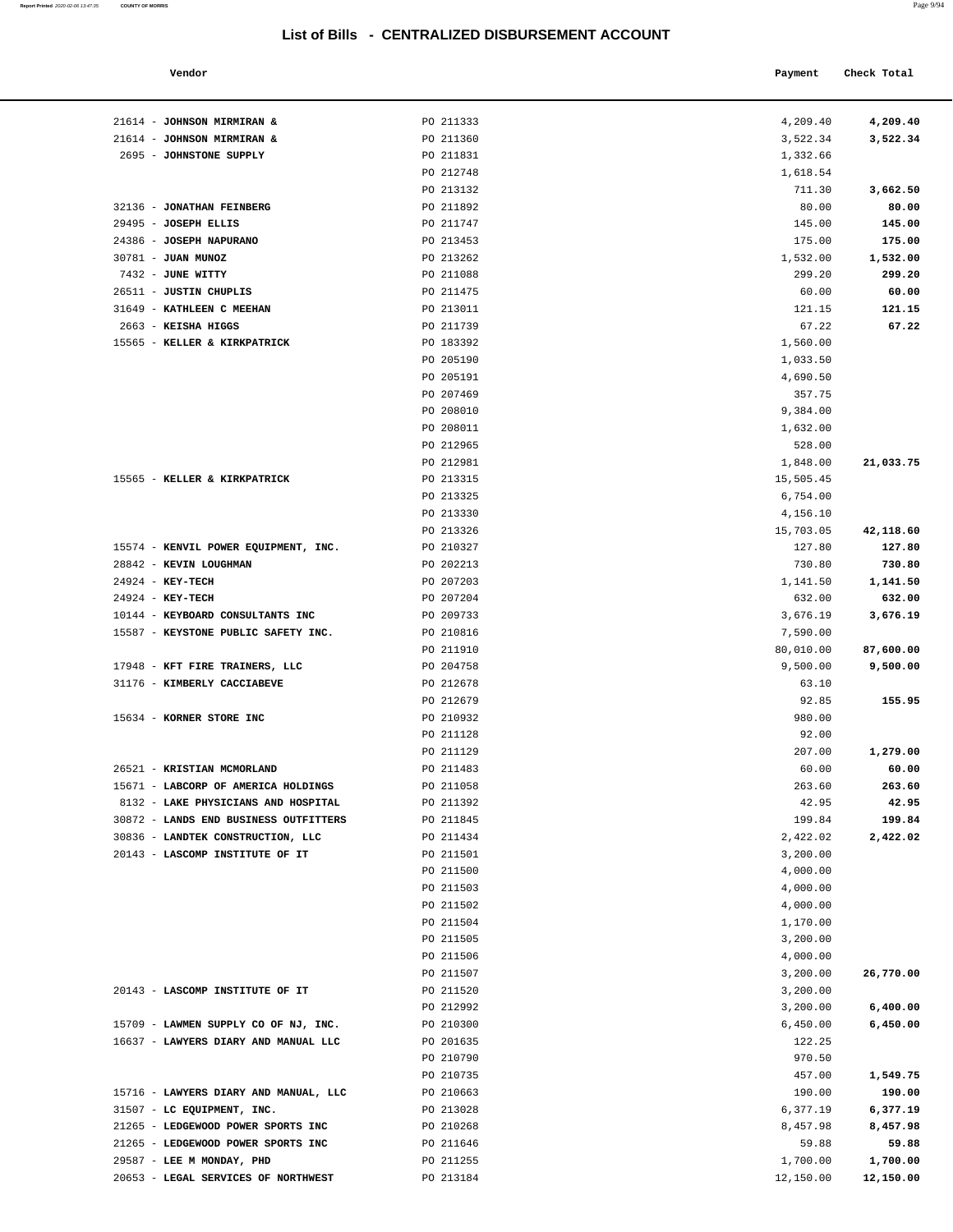| Report Printed 2020-02-06 13:47:35 | <b>COUNTY OF MORRIS</b>                    |                                                  |           | Page 10/94  |
|------------------------------------|--------------------------------------------|--------------------------------------------------|-----------|-------------|
|                                    |                                            | List of Bills - CENTRALIZED DISBURSEMENT ACCOUNT |           |             |
|                                    | Vendor                                     |                                                  | Payment   | Check Total |
|                                    | 20653 - LEGAL SERVICES OF NORTHWEST        | PO 213200                                        | 18,396.00 | 18,396.00   |
|                                    | 32022 - LEVATO & SONS, INC.                | PO 212926                                        | 9,520.00  | 9,520.00    |
|                                    | 5068 - LEXIS NEXIS/ MATTHEW BENDER         | PO 211095                                        | 77.22     |             |
|                                    |                                            | PO 211465                                        | 226.00    | 303.22      |
|                                    | $15764$ - LEXIS-NEXIS                      | PO 211185                                        | 1,248.00  | 1,248.00    |
|                                    | 15775 - LIFESAVERS INC                     | PO 210557                                        | 437.00    |             |
|                                    |                                            | PO 211150                                        | 1,375.00  | 1,812.00    |
|                                    | 5989 - LINCOLN TECHNICAL INSTITUTE         | PO 211498                                        | 639.00    | 639.00      |
|                                    | 4928 - LINCOLN TECHNICAL INSTITUTE         | PO 213258                                        | 800.00    | 800.00      |
|                                    | 15816 - LONGFELLOWS SANDWICH DELI          | PO 211776                                        | 149.25    | 149.25      |
|                                    | 15816 - LONGFELLOWS SANDWICH DELI          | PO 212956                                        | 221.00    | 221.00      |
|                                    | 1777 - LORCO PETROLEUM SERVICES            | PO 211647                                        | 35.00     |             |
|                                    |                                            | PO 211648                                        | 495.00    | 530.00      |
|                                    | 53 - LOVEYS PIZZA & GRILL                  | PO 210711                                        | 618.40    |             |
|                                    |                                            | PO 210761                                        | 414.00    | 1,032.40    |
|                                    | 29100 - LTC SCRIPTS INC.                   | PO 211414                                        | 41.95     | 41.95       |
|                                    | 15850 - LUM, DRASCO & POSITAN LLC          | PO 212766                                        | 2,500.00  | 2,500.00    |
|                                    | 28911 - M-TEC CONSTRUCTION SERVICE LLC     | PO 205195                                        | 480.00    | 480.00      |
|                                    | 28911 - M-TEC CONSTRUCTION SERVICE LLC     | PO 205196                                        | 6,180.00  | 6,180.00    |
|                                    | 15907 - M.C. MUA-MT OLIVE                  | PO 211470                                        | 1,368.91  | 1,368.91    |
|                                    | 15899 - M.C. ORGANIZATION FOR              | PO 212686                                        | 12.00     |             |
|                                    |                                            | PO 212690                                        | 4,481.00  | 4,493.00    |
|                                    | 15919 - M.C. PROSECUTOR'S EMERGENT         | PO 211743                                        | 1,790.00  | 1,790.00    |
|                                    | 15926 - M.C. SCHOOL OF TECHNOLOGY          | PO 211508                                        | 619.00    |             |
|                                    |                                            | PO 211512                                        | 349.78    |             |
|                                    |                                            | PO 211513                                        | 546.40    |             |
|                                    |                                            | PO 211521                                        | 992.60    | 2,507.78    |
|                                    | 15942 - MACK CAMERA & VIDEO SERVICE        | PO 209168                                        | 1,799.00  | 1,799.00    |
|                                    | 30998 - MADISON ASSOCIATES AIB, LLC        | PO 210934                                        | 1,200.00  | 1,200.00    |
|                                    | 28251 - MAGIC TOUCH CONSTRUCTION CO., INC. | PO 209788                                        | 2,454.48  |             |
|                                    |                                            | PO 210958                                        | 4,644.63  |             |
|                                    |                                            | PO 210960                                        | 5,869.51  |             |
|                                    |                                            | PO 211844                                        | 8,251.19  | 21,219.81   |
|                                    | 14891 - MAJOR POLICE SUPPLY                | PO 209278                                        | 1,239.80  | 1,239.80    |
|                                    | 6514 - MAJOR POLICE SUPPLY                 | PO 211693                                        | 116.07    | 116.07      |
|                                    | 28265 - MALACHY MECHANICAL                 | PO 211292                                        | 1,047.53  |             |
|                                    |                                            | PO 211394                                        | 1.144.00  | 2.191.53    |

| 32022 - LEVATO & SONS, INC.                | PO 212926 | 9,520.00   | 9,520.00   |
|--------------------------------------------|-----------|------------|------------|
| 5068 - LEXIS NEXIS/ MATTHEW BENDER         | PO 211095 | 77.22      |            |
|                                            | PO 211465 | 226.00     | 303.22     |
| 15764 - LEXIS-NEXIS                        | PO 211185 | 1,248.00   | 1,248.00   |
| 15775 - LIFESAVERS INC                     | PO 210557 | 437.00     |            |
|                                            | PO 211150 | 1,375.00   | 1,812.00   |
| 5989 - LINCOLN TECHNICAL INSTITUTE         | PO 211498 | 639.00     | 639.00     |
| 4928 - LINCOLN TECHNICAL INSTITUTE         | PO 213258 | 800.00     | 800.00     |
| 15816 - LONGFELLOWS SANDWICH DELI          | PO 211776 | 149.25     | 149.25     |
|                                            |           |            |            |
| 15816 - LONGFELLOWS SANDWICH DELI          | PO 212956 | 221.00     | 221.00     |
| 1777 - LORCO PETROLEUM SERVICES            | PO 211647 | 35.00      |            |
|                                            | PO 211648 | 495.00     | 530.00     |
| 53 - LOVEYS PIZZA & GRILL                  | PO 210711 | 618.40     |            |
|                                            | PO 210761 | 414.00     | 1,032.40   |
| 29100 - LTC SCRIPTS INC.                   | PO 211414 | 41.95      | 41.95      |
| 15850 - LUM, DRASCO & POSITAN LLC          | PO 212766 | 2,500.00   | 2,500.00   |
| 28911 - M-TEC CONSTRUCTION SERVICE LLC     | PO 205195 | 480.00     | 480.00     |
| 28911 - M-TEC CONSTRUCTION SERVICE LLC     | PO 205196 | 6,180.00   | 6,180.00   |
| 15907 - M.C. MUA-MT OLIVE                  | PO 211470 | 1,368.91   | 1,368.91   |
| 15899 - M.C. ORGANIZATION FOR              | PO 212686 | 12.00      |            |
|                                            | PO 212690 | 4,481.00   | 4,493.00   |
| 15919 - M.C. PROSECUTOR'S EMERGENT         | PO 211743 | 1,790.00   | 1,790.00   |
| 15926 - M.C. SCHOOL OF TECHNOLOGY          | PO 211508 | 619.00     |            |
|                                            | PO 211512 | 349.78     |            |
|                                            | PO 211513 |            |            |
|                                            |           | 546.40     |            |
|                                            | PO 211521 | 992.60     | 2,507.78   |
| 15942 - MACK CAMERA & VIDEO SERVICE        | PO 209168 | 1,799.00   | 1,799.00   |
| 30998 - MADISON ASSOCIATES AIB, LLC        | PO 210934 | 1,200.00   | 1,200.00   |
| 28251 - MAGIC TOUCH CONSTRUCTION CO., INC. | PO 209788 | 2,454.48   |            |
|                                            | PO 210958 | 4,644.63   |            |
|                                            | PO 210960 | 5,869.51   |            |
|                                            | PO 211844 | 8,251.19   | 21, 219.81 |
| 14891 - MAJOR POLICE SUPPLY                | PO 209278 | 1,239.80   | 1,239.80   |
| 6514 - MAJOR POLICE SUPPLY                 | PO 211693 | 116.07     | 116.07     |
| 28265 - MALACHY MECHANICAL                 | PO 211292 | 1,047.53   |            |
|                                            | PO 211394 | 1,144.00   | 2,191.53   |
| 4528 - MALICK AND SCHERER PC               | PO 203452 | 520.00     |            |
|                                            | PO 203453 | 780.00     | 1,300.00   |
| 20710 - MAMMA CATERINA                     | PO 212823 | 143.94     | 143.94     |
| 29292 - MARIA ROMERO                       | PO 211842 | 90.00      | 90.00      |
| 12639 - MARISOL HEREDIA                    | PO 211354 | 26.70      | 26.70      |
|                                            |           | 360.00     | 360.00     |
| 27866 - MARK CARTER                        | PO 213492 |            |            |
| 3769 - MARTIN LUTHER KING                  | PO 211778 | 315.00     | 315.00     |
| 9650 - MC LEAGUE OF MUNICIPALITIES         | PO 212803 | 50.00      | 50.00      |
| 16065 - MC VOCATIONAL SCHOOL DISTRICT      | PO 213549 | 25, 158.36 |            |
|                                            | PO 213564 | 109,614.30 |            |
|                                            | PO 213550 | 800,000.00 | 934,772.66 |
| 25792 - MCGRATH MUNICIPAL EQUIPMENT, LLC   | PO 211649 | 742.00     | 742.00     |
| 8459 - MCI -VERIZON COMPANY                | PO 213205 | 4.49       | 4.49       |
| 3110 - MCI COM                             | PO 213195 | 36.51      | 36.51      |
| 3110 - MCI COM                             | PO 213198 | 33.57      | 33.57      |
| 3110 - MCI COM                             | PO 213199 | 33.76      | 33.76      |
| 3110 - MCI COM                             | PO 213201 | 36.07      | 36.07      |
| 3110 - MCI COM                             | PO 213202 | 33.76      | 33.76      |
| 3110 - MCI COM                             | PO 213203 | 35.93      | 35.93      |
| 3110 - MCI COM                             | PO 213204 | 31.41      | 31.41      |
| 14264 - MCMANIMON, SCOTLAND & BAUMANN LLC  | PO 213576 | 2,000.00   | 2,000.00   |
| 16096 - MCMASTER-CARR SUPPLY CO            | PO 211650 | 141.14     | 141.14     |
|                                            |           |            | 328.89     |
| 13689 - MEGGIT TRAINING SYSTEMS INC.       | PO 211464 | 328.89     |            |
| 27688 - MELISSA MARTIN                     | PO 212665 | 60.00      | 60.00      |
| 16129 - MENTAL HEALTH ASSOCIATION OF       | PO 213185 | 8,242.00   | 8,242.00   |
| 16147 - METRO FLAG CO                      | PO 209890 | 17,424.00  | 17,424.00  |
|                                            |           |            |            |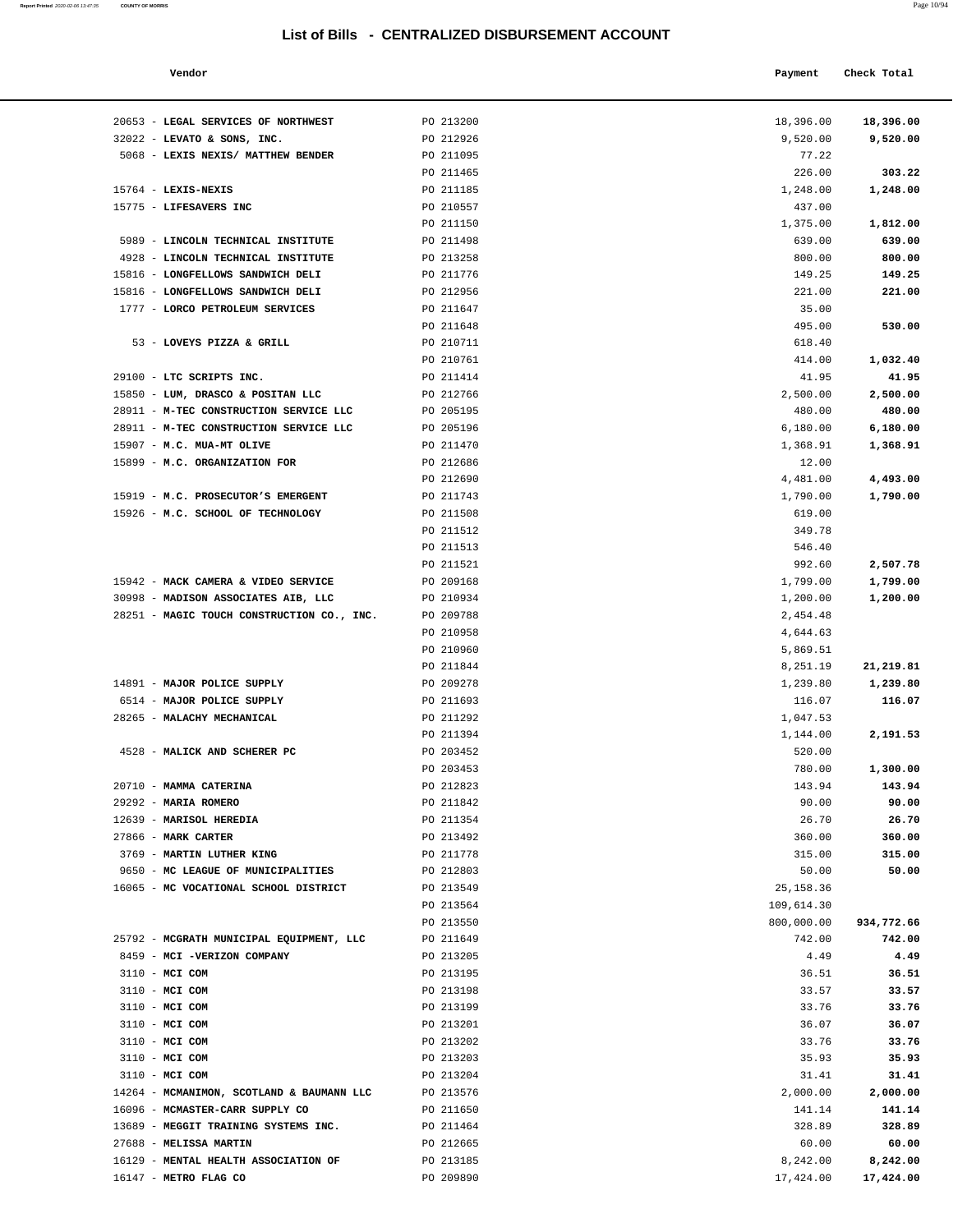#### **Vendor Check Total**

| Report Printed 2020-02-06 13:47:35 COUNTY OF MORRIS |  |  | Page 11/94 |
|-----------------------------------------------------|--|--|------------|
|                                                     |  |  |            |

| 60.00     | 60.00       |
|-----------|-------------|
| 4,090.93  | 4,090.93    |
|           |             |
| 583.41    | 583.41      |
| 207.50    | 207.50      |
| 283.72    |             |
| 1,986.04  | 2,269.76    |
| 580.00    | 580.00      |
| 950.00    | 950.00      |
| 48.10     |             |
| 269.20    |             |
| 159.25    |             |
| 392.40    | 868.95      |
| 114.61    | 114.61      |
| 352.80    | 352.80      |
| 770.00    | 770.00      |
|           |             |
| 135.00    |             |
| 400.00    |             |
| 270.00    |             |
| 540.00    | 1,345.00    |
| 187.60    | 187.60      |
| 2,610.00  | 2,610.00    |
| 50.00     | 50.00       |
| 350.00    | 350.00      |
| 5,778.38  | 5,778.38    |
| 1,425.00  | 1,425.00    |
| 1,650.00  | 1,650.00    |
| 6,349.23  | 6,349.23    |
| 2.19      |             |
| 13.25     |             |
|           |             |
| 911.87    | 927.31      |
| 214.90    |             |
| 18.27     | 233.17      |
| 20,000.00 | 20,000.00   |
| 22,295.00 | 22,295.00   |
| 19,857.73 | 19,857.73   |
| 11,548.00 |             |
| 2,565.13  | 14, 113. 13 |
| 4,050.00  | 4,050.00    |
| 496.44    | 496.44      |
| 8,900.00  | 8,900.00    |
| 19,508.61 | 19,508.61   |
| 1,125.14  | 1,125.14    |
| 358.87    |             |
| 2,955.35  |             |
| 861.01    |             |
| 179.84    | 4,355.07    |
| 49,835.00 | 49,835.00   |
| 49,956.28 |             |
|           |             |
| 6,254.67  | 56,210.95   |
| 142.00    | 142.00      |
| 69.55     | 69.55       |
| 2,348.66  | 2,348.66    |
| 1,080.00  | 1,080.00    |
| 6,000.00  |             |
| 6,750.00  |             |
| 6,750.00  | 19,500.00   |
| 11,727.00 |             |
| 1,262.00  | 12,989.00   |
| 125.00    | 125.00      |
| 1,395.00  |             |
| 510.00    |             |
| 661.00    |             |
|           |             |

| 32055 - MFS CONSULTING ENGINEERS &                                 | PO 213030              | 2,215.47             | 2,215.47            |
|--------------------------------------------------------------------|------------------------|----------------------|---------------------|
| 26517 - MICHAEL HENDERSON                                          | PO 211478              | 60.00                | 60.00               |
| 31022 - MICHAEL MINOVICH                                           | PO 211198              | 4,090.93             | 4,090.93            |
| 16353 - MICHEAL MORSCH                                             | PO 211584              | 583.41               | 583.41              |
| 32130 - MICHELLE LYNN WALKER                                       | PO 211174              | 207.50               | 207.50              |
| 16192 - MIDDLESEX COUNTY COLLEGE                                   | PO 213545              | 283.72               |                     |
|                                                                    | PO 213546              | 1,986.04             | 2,269.76            |
| 25466 - MILLENNIUM COMMUNICATIONS                                  | PO 211369              | 580.00               | 580.00              |
| 25466 - MILLENNIUM COMMUNICATIONS                                  | PO 211378              | 950.00               | 950.00              |
| 16248 - MOE DISTRIBUTORS INC.                                      | PO 210962              | 48.10                |                     |
|                                                                    | PO 211315              | 269.20               |                     |
|                                                                    | PO 211763              | 159.25               |                     |
|                                                                    | PO 211876              | 392.40               | 868.95              |
| 8900 - MONTVILLE TWP WATER & SEWER                                 | PO 211879              | 114.61               | 114.61              |
| 16283 - MORRIS BRICK AND STONE CO.                                 | PO 211830              | 352.80               | 352.80              |
| 7131 - MORRIS COUNTY AFTER CARE CENTER                             | PO 211298              | 770.00               | 770.00              |
| 19478 - MORRIS COUNTY CHAMBER OF                                   | PO 210739              | 135.00               |                     |
|                                                                    | PO 210703              | 400.00               |                     |
|                                                                    | PO 211140              | 270.00               |                     |
|                                                                    | PO 211248              | 540.00               | 1,345.00            |
| 6213 - MORRIS COUNTY ENGRAVING LLC                                 | PO 210928              | 187.60               | 187.60              |
| 16288 - MORRIS COUNTY FARMS INC                                    | PO 210918              | 2,610.00             | 2,610.00            |
| 5526 - MORRIS COUNTY HEALTH OFFICER ASSO.                          | PO 212829              | 50.00                | 50.00               |
| 24551 - MORRIS COUNTY LEAGUE OF<br>19483 - MORRIS COUNTY MUNICIPAL | PO 211840<br>PO 211849 | 350.00               | 350.00<br>5,778.38  |
| 10666 - MORRIS COUNTY SHERIFF'S OFFICE                             | PO 213061              | 5,778.38<br>1,425.00 | 1,425.00            |
| 8345 - MORRIS PLAINS POLICE DEPT                                   | PO 211168              | 1,650.00             | 1,650.00            |
| 16306 - MORRIS VIEW HEALTHCARE CENTER                              | PO 211300              | 6,349.23             | 6,349.23            |
| 16321 - MORRISTOWN LUMBER &                                        | PO 210715              | 2.19                 |                     |
|                                                                    | PO 210721              | 13.25                |                     |
|                                                                    | PO 210919              | 911.87               | 927.31              |
| 16321 - MORRISTOWN LUMBER &                                        | PO 211237              | 214.90               |                     |
|                                                                    | PO 211242              | 18.27                | 233.17              |
| 19492 - MORRISTOWN MEDICAL CENTER                                  | PO 211699              | 20,000.00            | 20,000.00           |
| 13154 - MORRISTOWN MEDICAL CENTER                                  | PO 213175              | 22,295.00            | 22,295.00           |
| 16323 - MORRISTOWN MEDICAL CENTER                                  | PO 213527              | 19,857.73            | 19,857.73           |
| 16340 - MORRISTOWN PARKING AUTHORITY                               | PO 211881              | 11,548.00            |                     |
|                                                                    | PO 213101              | 2,565.13             | 14, 113. 13         |
| 16366 - MOUNTAIN VIEW DEVELOPMENT                                  | PO 210647              | 4,050.00             | 4,050.00            |
| 19501 - MSC INDUSTRIAL SUPPLY CO.                                  | PO 210053              | 496.44               | 496.44              |
| 20763 - MUNICIPAL SOFTWARE INC                                     | PO 211211              | 8,900.00             | 8,900.00            |
| 25454 - MUTUALINK, INC.                                            | PO 210817              | 19,508.61            | 19,508.61           |
| 19523 - N.J. NATURAL GAS COMPANY                                   | PO 211888              | 1,125.14             | 1,125.14            |
| 28785 - NAPA OF ROCKAWAY                                           | PO 210822              | 358.87               |                     |
|                                                                    | PO 211666              | 2,955.35             |                     |
|                                                                    | PO 211668              | 861.01               |                     |
|                                                                    | PO 211444              | 179.84               | 4,355.07            |
| 30550 - NATAL ISRAEL TRAUMA CENTER                                 | PO 209979              | 49,835.00            | 49,835.00           |
| 21122 - NATIONAL FUEL OIL INC.                                     | PO 213556<br>PO 213556 | 49,956.28            |                     |
| $9504 - NENA$                                                      | PO 211804              | 6,254.67<br>142.00   | 56,210.95<br>142.00 |
| 9894 - NEOPOST USA INC.                                            | PO 211203              | 69.55                | 69.55               |
| 27477 - NEW BRIDGE MEDICAL CENTER                                  | PO 211228              | 2,348.66             | 2,348.66            |
| 27224 - NEW JERSEY FIRE EQUIPMENT COMPANY                          | PO 209313              | 1,080.00             | 1,080.00            |
| 31533 - NEW JERSEY MANUFACTURING                                   | PO 211860              | 6,000.00             |                     |
|                                                                    | PO 211886              | 6,750.00             |                     |
|                                                                    | PO 211882              | 6,750.00             | 19,500.00           |
| 28348 - NEW JERSEY OVERHEAD DOOR LLC                               | PO 211314              | 11,727.00            |                     |
|                                                                    | PO 211318              | 1,262.00             | 12,989.00           |
| 28799 - NEW JERSEY STATE BAR FOUNDATION                            | PO 210664              | 125.00               | 125.00              |
| 16552 - NEWBRIDGE SERVICES INC                                     | PO 211515              | 1,395.00             |                     |
|                                                                    | PO 211522              | 510.00               |                     |
|                                                                    |                        |                      |                     |

PO 211822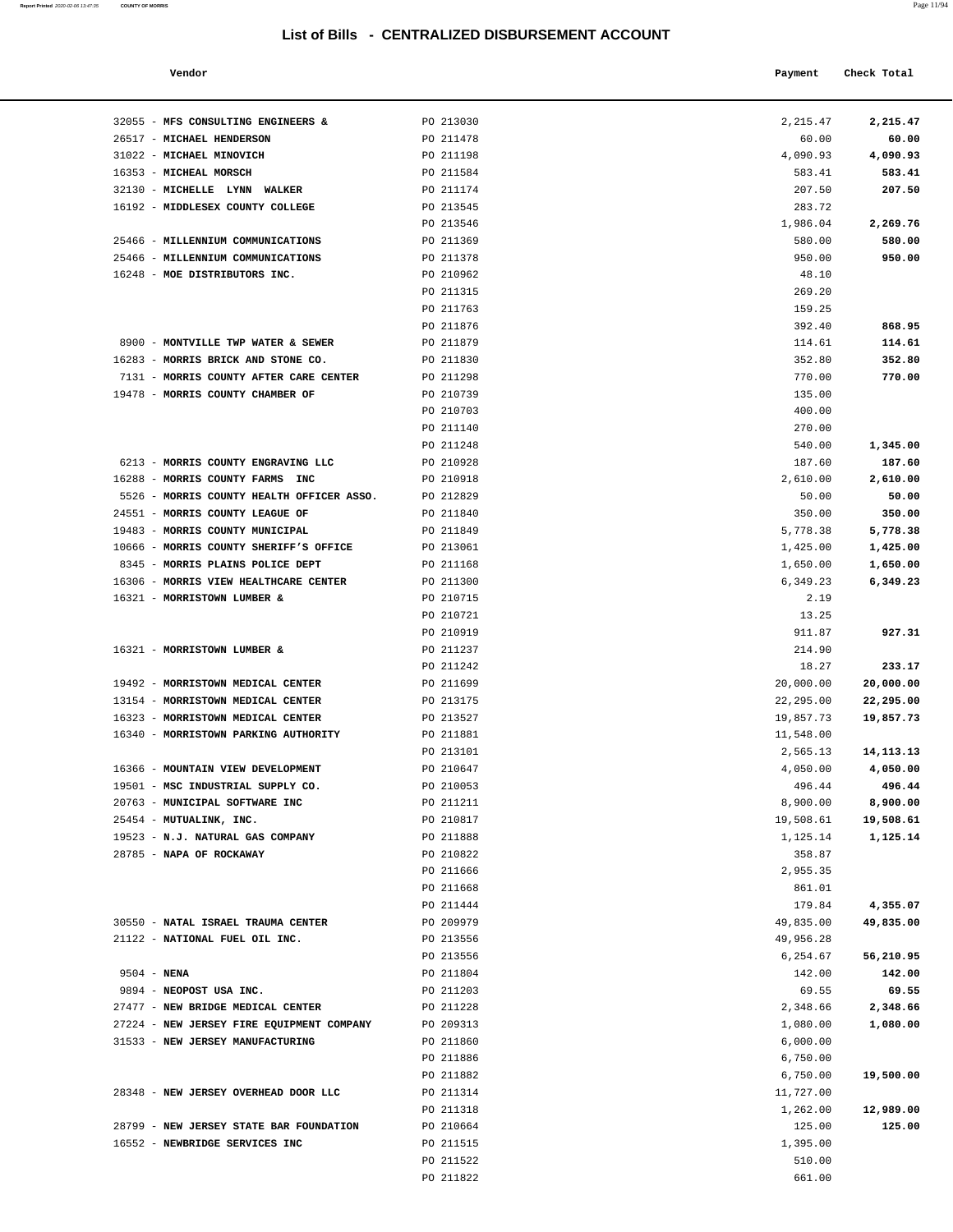| Vendor                                                                    |                        | Payment               | Check Total           |
|---------------------------------------------------------------------------|------------------------|-----------------------|-----------------------|
|                                                                           | PO 211824              | 2,374.00              |                       |
|                                                                           | PO 213186              | 14,221.00             |                       |
|                                                                           | PO 213189              | 8,023.00              |                       |
|                                                                           | PO 213190              | 34,765.00             | 61,949.00             |
| 32089 - NICHOLAS PALATUCCI                                                | PO 211565              | 20.78                 | 20.78                 |
| 31657 - NICHOLAS RICCIOTTI                                                | PO 213268              | 2,862.17              | 2,862.17              |
| 23981 - NIELSEN DODGE - C-J-R                                             | PO 211651              | 171.07                | 171.07                |
| 23981 - NIELSEN DODGE - C-J-R                                             | PO 211652              | 1,364.11              | 1,364.11              |
| 12601 - NJ ASSOC OF VICTIM WITNESS                                        | PO 210803              | 175.00                | 175.00                |
| 7712 - NJ BIAS OFFICER ASSOCIATION                                        | PO 211745              | 150.00                | 150.00                |
| 21704 - NJ DEPARTMENT OF TREASURY                                         | PO 213368              | 7.00                  | 7.00                  |
| 16647 - NJ PLANNING OFFICIALS                                             | PO 210702              | 370.00                | 370.00                |
| 8991 - NJHMFA-HMIS                                                        | PO 211257              | 750.00                | 750.00                |
| 26554 - NJMCA, INC.                                                       | PO 210818              | 250.00                | 250.00                |
| 5382 - NJPMA                                                              | PO 212827              | 270.00                | 270.00                |
| 26357 - NORTHEAST COMMUNICATIONS, INC.                                    | PO 210770              | 99.00                 | 99.00                 |
| 26357 - NORTHEAST COMMUNICATIONS, INC.                                    | PO 211595              | 2,502.00              | 2,502.00              |
| 10182 - NORTHEASTERN ARBORIST SUPPLY                                      | PO 211246              | 712.00                | 712.00                |
| 16738 - NORTHEASTERN HARDWARE CO INC                                      | PO 211828              | 44.90                 | 44.90                 |
| 5000 - NORTHERN NJ CHAPTER NIGP                                           | PO 211427              | 80.00                 | 80.00                 |
| 16752 - NORWESCAP INC                                                     | PO 212688              | 897.00                |                       |
|                                                                           | PO 212689              | 6,315.00              |                       |
|                                                                           | PO 213063              | 6,427.00              | 13,639.00             |
| 16764 - NU-WAY CONCESSIONAIRES INC                                        | PO 213057              | 7,119.42              |                       |
|                                                                           | PO 213058              | 133,230.49            | 140,349.91            |
| $19739 - NV5$                                                             | PO 195376              | 808.00                | 808.00                |
| 26726 - OFFICE CONCEPTS GROUP, INC.                                       | PO 211356              | 17.28                 | 17.28                 |
| 26726 - OFFICE CONCEPTS GROUP, INC.                                       | PO 211730              | 62.88                 | 62.88                 |
| 26726 - OFFICE CONCEPTS GROUP, INC.                                       | PO 211733              | 29.56                 | 29.56                 |
| 26726 - OFFICE CONCEPTS GROUP, INC.                                       | PO 211809              | 312.44                | 312.44                |
| 26726 - OFFICE CONCEPTS GROUP, INC.                                       | PO 211841              | 76.22                 | 76.22                 |
| 26726 - OFFICE CONCEPTS GROUP, INC.                                       | PO 211889              | 59.69                 | 59.69                 |
| 26726 - OFFICE CONCEPTS GROUP, INC.                                       | PO 212824              | 24.38                 | 24.38                 |
| 26726 - OFFICE CONCEPTS GROUP, INC.                                       | PO 212825              | 371.99                | 371.99                |
| 10246 - OFFICE OF TEMPORARY ASSISTANCE                                    | PO 211420              | 46,092.00             | 46,092.00             |
| 10246 - OFFICE OF TEMPORARY ASSISTANCE                                    | PO 211422              | 2,910.00              | 2,910.00              |
| 10246 - OFFICE OF TEMPORARY ASSISTANCE<br>21363 - OLDCASTLE PRECAST, INC. | PO 213162<br>PO 203256 | 46,092.00<br>8,095.00 | 46,092.00<br>8,095.00 |
| 20526 - OPTIMUM                                                           | PO 211752              | 732.84                | 732.84                |
| 8451 - OPTIMUM                                                            | PO 212819              | 630.17                | 630.17                |
| 20526 - OPTIMUM                                                           | PO 213206              | 500.00                | 500.00                |
| $16856 - P$ O M A                                                         | PO 211736              | 240.00                | 240.00                |
| 31538 - PACKETALK                                                         | PO 209087              | 20,000.00             |                       |
|                                                                           | PO 210815              | 14,300.00             | 34,300.00             |
| 5443 - PADA OF NJ                                                         | PO 211756              | 100.00                | 100.00                |
| 10287 - PANCIELLO CONSTRUCTION LLC                                        | PO 213318              | 16,640.00             | 16,640.00             |
| 16887 - PAPER MART INC                                                    | PO 210658              | 101.45                | 101.45                |
| 30233 - PARISIAN BEAUTY ACADEMY                                           | PO 212960              | 1,000.00              | 1,000.00              |
| 27277 - PARSIPPANY-TROY HILLS                                             | PO 210602              | 50.00                 | 50.00                 |
| 28921 - PATRICIA HOOVER-HAGEN                                             | PO 213197              | 36.20                 | 36.20                 |
| 25411 - PATRICIA W. GIBBONS                                               | PO 212674              | 542.85                | 542.85                |
| 29544 - PAUL J. BRANDLEY                                                  | PO 212716              | 184.79                | 184.79                |
| 18102 - PEQUANNOCK TOWNSHIP                                               | PO 210767              | 8,625.00              | 8,625.00              |
| 18102 - PEQUANNOCK TOWNSHIP                                               | PO 210768              | 375.00                | 375.00                |
| 18102 - PEQUANNOCK TOWNSHIP                                               | PO 211870              | 2,875.00              | 2,875.00              |
| 9849 - PETER LIMONE JR                                                    | PO 211357              | 100.00                |                       |
|                                                                           | PO 211488              | 100.00                | 200.00                |
| 12426 - PETROCHOICE                                                       | PO 211655              | 2,229.43              | 2,229.43              |
| 26546 - PEZZO PIZZA II                                                    | PO 211130              | 310.50                | 310.50                |
| 32158 - PHILIP MASI                                                       | PO 213260              | 1,576.00              | 1,576.00              |
| 1484 - PHYLLIS TONNESEN                                                   | PO 211052              | 149.60                | 149.60                |
| 17047 - PINO CONSULTING GROUP INC.                                        | PO 211210              | 24,750.00             | 24,750.00             |
| 6553 - PORTASOFT OF MORRIS COUNTY INC                                     | PO 211850              | 1,243.95              | 1,243.95              |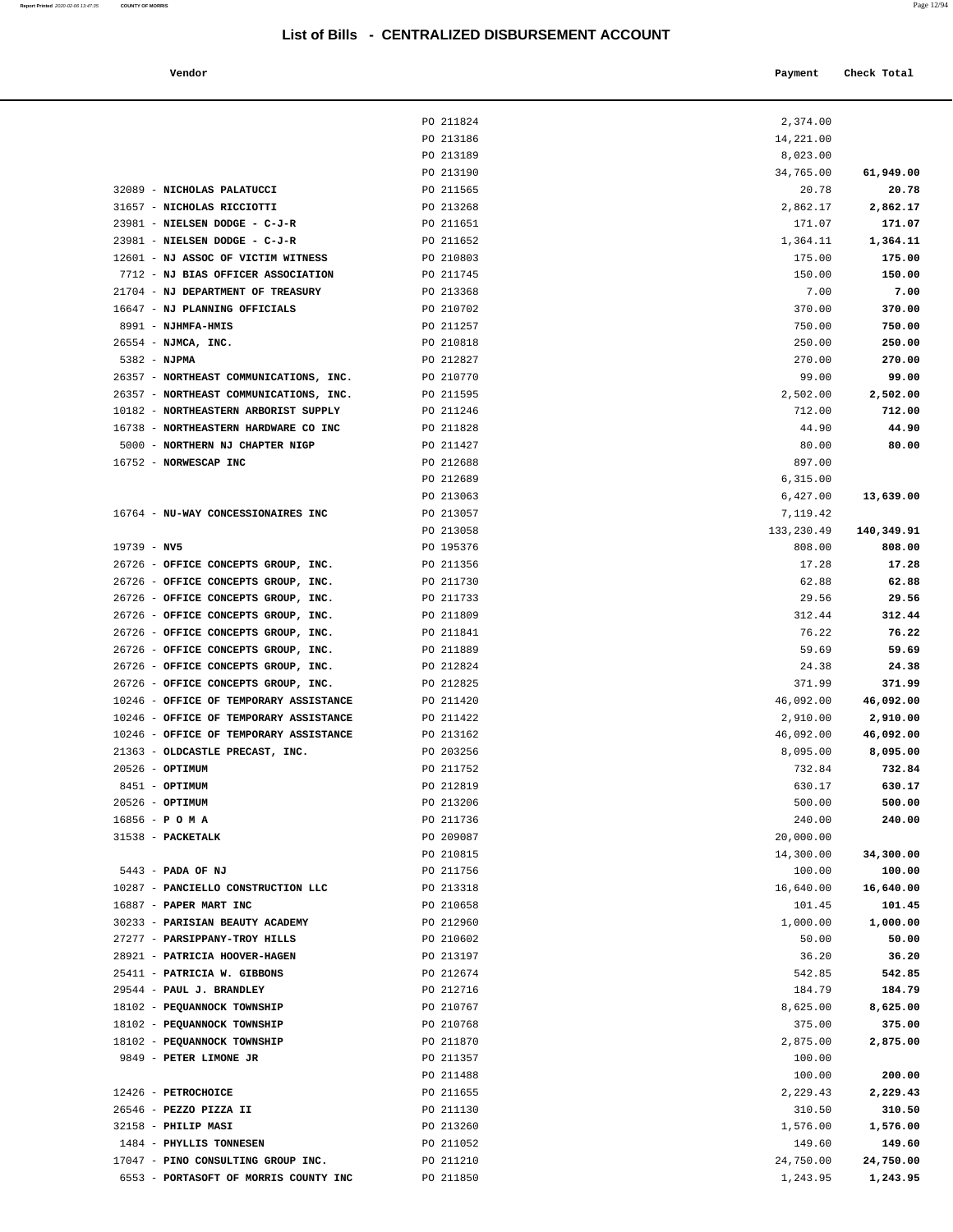| Vendor                                              |                        | Payment            | Check Total        |
|-----------------------------------------------------|------------------------|--------------------|--------------------|
|                                                     |                        |                    |                    |
| 17117 - POWER PLACE INC                             | PO 209879              | 460.17             |                    |
|                                                     | PO 210771              | 10.88              |                    |
|                                                     | PO 210964              | 36.70              |                    |
|                                                     | PO 211332              | 29.82              | 537.57             |
| 24970 - POWERDMS, INC.                              | PO 210746              | 5,725.82           | 5,725.82           |
| 27929 - PREMIER GLOBAL SERVICES                     | PO 211377              | 172.15             | 172.15             |
| 28653 - PRIME HEALTHCARE SERVICES                   | PO 211057              | 1,340.25           | 1,340.25           |
| 24230 - PRIORITY DISPATCH CORP.                     | PO 211070              | 5,775.00           | 5,775.00           |
| 17189 - PSE&G CO                                    | PO 211785              | 31,342.16          | 31, 342.16         |
| 17189 - PSE&G CO<br>21413 - QUALITY AUTO GLASS, INC | PO 212990<br>PO 211658 | 1,587.67<br>432.06 | 1,587.67<br>432.06 |
| 7872 - QUENCH USA, INC.                             | PO 211305              |                    |                    |
|                                                     | PO 211835              | 49.44<br>99.00     | 148.44             |
| 264 - R & J CONTROL, INC.                           | PO 210967              | 3,591.12           | 3,591.12           |
| 264 - R & J CONTROL, INC.                           | PO 210969              | 775.00             | 775.00             |
| 264 - R & J CONTROL, INC.                           | PO 211278              | 3,990.00           |                    |
|                                                     | PO 211775              | 220.00             | 4,210.00           |
| 12473 - R.D. SALES DOOR & HARDWARE LLC              | PO 210991              | 1,244.21           | 1,244.21           |
| 17215 - R.S. KNAPP CO. INC.                         | PO 211780              | 158.44             | 158.44             |
| 24823 - RAMAPO COLLEGE OF NJ                        | PO 213047              | 3,200.00           | 3,200.00           |
| 24823 - RAMAPO COLLEGE OF NJ                        | PO 213048              | 3,200.00           | 3,200.00           |
| 24823 - RAMAPO COLLEGE OF NJ                        | PO 213049              | 3,200.00           | 3,200.00           |
| 17255 - RARITAN VALLEY COMMUNITY                    | PO 213054              | 672.00             |                    |
|                                                     | PO 213547              | 206.50             | 878.50             |
| $646$ - RAW INC                                     | PO 211661              | 125.00             | 125.00             |
| 17259 - RAY ALLEN MANUFACTURING LLC                 | PO 210074              | 2,047.75           | 2,047.75           |
| 32142 - RECORDER PUBLISHING CO., INC.               | PO 211738              | 100.00             | 100.00             |
| 17273 - RED BARN RESTAURANT                         | PO 210764              | 195.50             | 195.50             |
| 29982 - REDICARE LLC                                | PO 210772              | 162.40             |                    |
|                                                     | PO 211659              | 39.34              | 201.74             |
| 1578 - REED SYSTEMS, LTD.                           | PO 211663              | 33.00              | 33.00              |
| 20346 - REIVAX CONTRACTING CORP                     | PO 213027              | 224, 116.51        |                    |
|                                                     | PO 213336              | 129,125.19         | 353,241.70         |
| 8485 - RELIANCE BARCODE SOLUTIONS, LLC              | PO 207935              | 770.78             | 770.78             |
| 29925 - RHEA YOUNG                                  | PO 213151              | 72.00              | 72.00              |
| 12034 - RICCIARDI BROTHERS OF                       | PO 210722              | 47.56              | 47.56              |
| 29466 - RICCIARDI BROTHERS, INC                     | PO 204893              | 293.68             |                    |
|                                                     | PO 210972              | 1,340.29           |                    |
|                                                     | PO 211231              | 423.83             | 2,057.80           |
| 19765 - RICOH AMERICAS CORPORATION                  | PO 211196              | 1,355.93           |                    |
|                                                     | PO 212662              | 122.36             | 1,478.29           |
| 28741 - RICOH USA, INC.                             | PO 209515              | 6,225.04           | 6,225.04           |
| 28741 - RICOH USA, INC.                             | PO 211118              | 637.78             | 637.78             |
| 28741 - RICOH USA, INC.                             | PO 211197              | 1,644.50           | 1,644.50           |
| 28741 - RICOH USA, INC.                             | PO 211215              | 835.26             | 835.26             |
| 28741 - RICOH USA, INC.                             | PO 211340              | 3,680.14           | 3,680.14           |
| 28741 - RICOH USA, INC.                             | PO 211461              | 4,607.04           | 4,607.04           |
| 28741 - RICOH USA, INC.                             | PO 211467              | 524.29             | 524.29             |
| 28741 - RICOH USA, INC.                             | PO 211740              | 2,134.72           | 2,134.72           |
| 28741 - RICOH USA, INC.                             | PO 211837              | 161.12             | 161.12             |
| 28741 - RICOH USA, INC.                             | PO 211852              | 16.45              | 16.45              |
| 28741 - RICOH USA, INC.                             | PO 211863              | 626.92             | 626.92             |
|                                                     |                        |                    |                    |
| 28741 - RICOH USA, INC.<br>28741 - RICOH USA, INC.  | PO 211864<br>PO 211865 | 90.37<br>17.85     | 90.37<br>17.85     |

| 21413 - QUALITY AUTO GLASS, INC                    | PO 211658              | 432.06               | 432.06               |
|----------------------------------------------------|------------------------|----------------------|----------------------|
| 7872 - QUENCH USA, INC.                            | PO 211305              | 49.44                |                      |
|                                                    | PO 211835              | 99.00                | 148.44               |
| 264 - R & J CONTROL, INC.                          | PO 210967              | 3,591.12             | 3,591.12             |
| 264 - R & J CONTROL, INC.                          | PO 210969              | 775.00               | 775.00               |
| 264 - R & J CONTROL, INC.                          | PO 211278              | 3,990.00             |                      |
|                                                    | PO 211775              | 220.00               | 4,210.00             |
| 12473 - R.D. SALES DOOR & HARDWARE LLC             | PO 210991              | 1,244.21             | 1,244.21             |
| 17215 - R.S. KNAPP CO. INC.                        | PO 211780              | 158.44               | 158.44               |
| 24823 - RAMAPO COLLEGE OF NJ                       | PO 213047              | 3,200.00             | 3,200.00             |
| 24823 - RAMAPO COLLEGE OF NJ                       | PO 213048              | 3,200.00             | 3,200.00             |
| 24823 - RAMAPO COLLEGE OF NJ                       | PO 213049              | 3,200.00             | 3,200.00             |
| 17255 - RARITAN VALLEY COMMUNITY                   | PO 213054              | 672.00               |                      |
|                                                    | PO 213547              | 206.50               | 878.50               |
| 646 - RAW INC                                      | PO 211661              | 125.00               | 125.00               |
| 17259 - RAY ALLEN MANUFACTURING LLC                | PO 210074              | 2,047.75             | 2,047.75             |
| 32142 - RECORDER PUBLISHING CO., INC.              | PO 211738              | 100.00               | 100.00               |
| 17273 - RED BARN RESTAURANT                        | PO 210764              | 195.50               | 195.50               |
| 29982 - REDICARE LLC                               | PO 210772              | 162.40               |                      |
|                                                    | PO 211659              | 39.34                | 201.74               |
| 1578 - REED SYSTEMS, LTD.                          | PO 211663              | 33.00                | 33.00                |
| 20346 - REIVAX CONTRACTING CORP                    | PO 213027              | 224, 116.51          |                      |
|                                                    | PO 213336              | 129,125.19           | 353,241.70           |
| 8485 - RELIANCE BARCODE SOLUTIONS, LLC             | PO 207935              | 770.78               | 770.78               |
| 29925 - RHEA YOUNG                                 | PO 213151              | 72.00                | 72.00                |
| 12034 - RICCIARDI BROTHERS OF                      | PO 210722              | 47.56                | 47.56                |
| 29466 - RICCIARDI BROTHERS, INC                    | PO 204893              | 293.68               |                      |
|                                                    | PO 210972              | 1,340.29             |                      |
|                                                    | PO 211231              | 423.83               | 2,057.80             |
| 19765 - RICOH AMERICAS CORPORATION                 | PO 211196              | 1,355.93             |                      |
|                                                    | PO 212662              | 122.36               | 1,478.29             |
| 28741 - RICOH USA, INC.                            | PO 209515              | 6,225.04             | 6,225.04             |
| 28741 - RICOH USA, INC.                            | PO 211118              | 637.78               | 637.78               |
| 28741 - RICOH USA, INC.                            | PO 211197              | 1,644.50             | 1,644.50             |
| 28741 - RICOH USA, INC.                            | PO 211215              | 835.26               | 835.26               |
| 28741 - RICOH USA, INC.                            | PO 211340              |                      |                      |
| 28741 - RICOH USA, INC.                            | PO 211461              | 3,680.14<br>4,607.04 | 3,680.14<br>4,607.04 |
|                                                    |                        |                      |                      |
| 28741 - RICOH USA, INC.<br>28741 - RICOH USA, INC. | PO 211467              | 524.29               | 524.29               |
|                                                    | PO 211740              | 2,134.72<br>161.12   | 2,134.72             |
| 28741 - RICOH USA, INC.<br>28741 - RICOH USA, INC. | PO 211837<br>PO 211852 | 16.45                | 161.12<br>16.45      |
|                                                    |                        |                      |                      |
| 28741 - RICOH USA, INC.                            | PO 211863              | 626.92               | 626.92               |
| 28741 - RICOH USA, INC.                            | PO 211864              | 90.37                | 90.37                |
| 28741 - RICOH USA, INC.                            | PO 211865              | 17.85                | 17.85                |
| 28741 - RICOH USA, INC.                            | PO 211868              | 775.81               | 775.81               |
| 28741 - RICOH USA, INC.                            | PO 211869              | 340.20               | 340.20               |
| 28741 - RICOH USA, INC.                            | PO 211871              | 128.94               | 128.94               |
| 28741 - RICOH USA, INC.                            | PO 211873              | 80.22                | 80.22                |
| 28741 - RICOH USA, INC.                            | PO 211874              | 11,949.67            | 11,949.67            |
| 28741 - RICOH USA, INC.                            | PO 211893              | 35.35                | 35.35                |
| 28741 - RICOH USA, INC.                            | PO 212804              | 3,871.91             | 3,871.91             |
| 28741 - RICOH USA, INC.                            | PO 212809              | 249.97               | 249.97               |
| 28741 - RICOH USA, INC.                            | PO 212816              | 465.36               | 465.36               |
|                                                    |                        |                      |                      |
|                                                    |                        |                      |                      |
|                                                    |                        |                      |                      |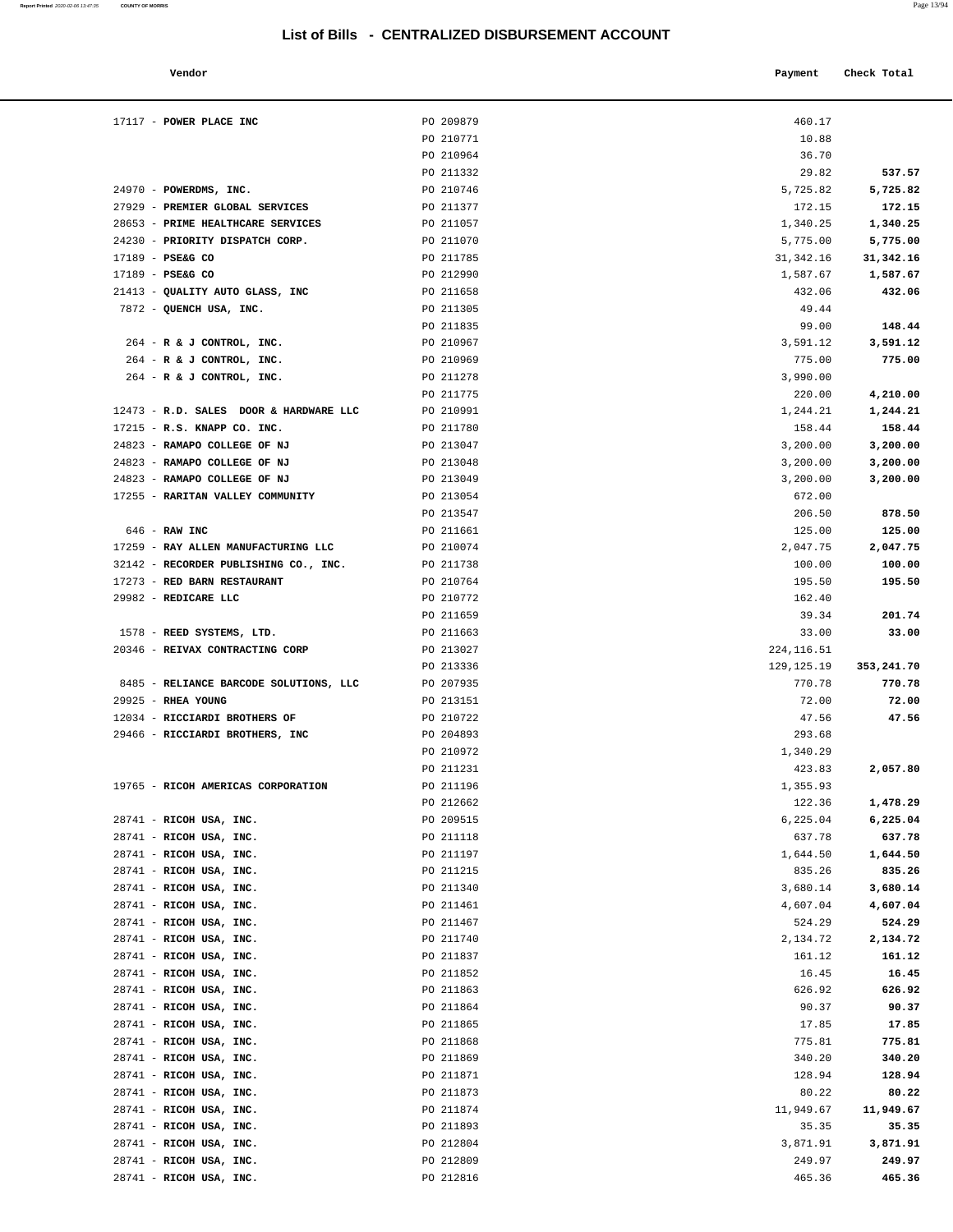| Vendor                                                   |                        | Payment           | Check Total       |
|----------------------------------------------------------|------------------------|-------------------|-------------------|
| 28741 - RICOH USA, INC.                                  | PO 212820              | 635.11            | 635.11            |
| 28741 - RICOH USA, INC.                                  | PO 212822              | 60.27             | 60.27             |
| 28741 - RICOH USA, INC.                                  | PO 212919              | 27.02             | 27.02             |
| 28741 - RICOH USA, INC.                                  | PO 212939              | 19.60             | 19.60             |
| 28741 - RICOH USA, INC.                                  | PO 212948              | 1,223.18          | 1,223.18          |
| 21788 - ROAD SAFETY SYSTEMS LLC                          | PO 210468              | 6,937.50          | 6,937.50          |
| 20142 - ROBOTECH CAD SOLUTIONS<br>26510 - RUSSELL BERGER | PO 213052<br>PO 212666 | 1,600.00<br>60.00 | 1,600.00<br>60.00 |
| 9938 - RUTGERS CENTER FOR CONTINUING                     | PO 211532              | 1,911.91          |                   |
|                                                          | PO 211533              | 1,795.00          |                   |
|                                                          | PO 211534              | 3,115.20          |                   |
|                                                          | PO 211535              | 800.00            |                   |
|                                                          | PO 211817              | 2,796.00          |                   |
|                                                          | PO 212784              | 2,700.00          |                   |
|                                                          | PO 212991              | 799.00            |                   |
|                                                          | PO 212957              | 2,796.00          | 16,713.11         |
| 9938 - RUTGERS CENTER FOR CONTINUING                     | PO 212958              | 800.00            |                   |
|                                                          | PO 213256              | 2,995.00          |                   |
|                                                          | PO 213257              | 3,200.00          | 6,995.00          |
| 9325 - RUTGERS SCHOOL OF BUSINESS                        | PO 211530              | 2,680.00          |                   |
|                                                          | PO 211531              | 2,680.00          |                   |
|                                                          | PO 213014              | 2,680.00          | 8,040.00          |
| 17448 - RUTGERS THE STATE UNIVERSITY                     | PO 212673              | 129.00            | 129.00            |
| 8521 - RUTGERS UNIVERSITY                                | PO 212826              | 100.00            | 100.00            |
| 27044 - RUTGERS, THE STATE UNIVERSITY                    | PO 211525              | 800.00            |                   |
|                                                          | PO 211526              | 800.00            | 1,600.00          |
| 19814 - SAFETY- KLEEN SYSTEMS, INC.                      | PO 211667              | 1,184.76          | 1,184.76          |
| 20493 - SAINT ANN CHURCH                                 | PO 210603              | 50.00             | 50.00             |
| 29062 - SALMON BROS. INC.                                | PO 210641              | 17,356.50         |                   |
|                                                          | PO 211239              | 828.00            | 18,184.50         |
| 28764 - SAMANTHA POLANCO                                 | PO 211491              | 117.01            | 117.01            |
| 31598 - SANCHEZ ENGRAVING LLC                            | PO 211087              | 178.00            |                   |
|                                                          | PO 211090<br>PO 211813 | 89.00<br>178.00   |                   |
|                                                          | PO 211895              | 89.00             | 534.00            |
| 31561 - SANCHEZ ENGRAVING, LLC                           | PO 211367              | 122.00            |                   |
|                                                          | PO 211760              | 44.00             |                   |
|                                                          | PO 211450              | 29.00             | 195.00            |
| 10939 - SANGITA SHAH                                     | PO 213159              | 90.00             | 90.00             |
| 17535 - SCANTRON SERVICE GROUP                           | PO 211463              | 893.00            | 893.00            |
| 3032 - SCIENTIFIC BOILER WATER                           | PO 210965              | 2,283.00          | 2,283.00          |
| 26535 - SEAN DEL BENE                                    | PO 211476              | 60.00             | 60.00             |
| 20899 - SGS TESTCOM INC                                  | PO 211669              | 84.08             | 84.08             |
| 19854 - SHEAFFER SUPPLY INC.                             | PO 210773              | 32.62             | 32.62             |
| 10694 - SHEET MUSIC PLUS                                 | PO 205210              | 406.48            | 406.48            |
| 17632 - SHERIFF'S ASSOC. OF NJ                           | PO 211901              | 200.00            | 200.00            |
| 17635 - SHERWIN WILLIAMS                                 | PO 209040              | 45.00             | 45.00             |
| 19858 - SHERWIN WILLIAMS                                 | PO 211268              | 803.36            |                   |
|                                                          | PO 211337              | 73.72             | 877.08            |
| 17726 - SHI INTERNATIONAL CORP                           | PO 210068              | 29,554.38         | 29,554.38         |
| 29094 - SMITH BROTHERS SERVICES LLC                      | PO 211670              | 67.38             | 67.38             |
| 17699 - SMITH MOTOR CO., INC.                            | PO 211446              | 860.50            | 860.50            |
| 6981 - SODEXO INC & AFFILIATES                           | PO 210979              | 425.00            | 425.00            |
| 11348 - SOMERSET COUNTY POLICE                           | PO 211092              | 70.00             | 70.00             |
| 17755 - SOUTHEAST MORRIS COUNTY                          | PO 211843              | 292.94            | 292.94            |
| $11160 -$ SPACE FARMS INC                                | PO 211116              | 7 604 50          | 7.604.50          |

| 28741 - RICOH USA, INC.               | PO 212820 | 635.11    | 635.11    |
|---------------------------------------|-----------|-----------|-----------|
| 28741 - RICOH USA, INC.               | PO 212822 | 60.27     | 60.27     |
| 28741 - RICOH USA, INC.               | PO 212919 | 27.02     | 27.02     |
| 28741 - RICOH USA, INC.               | PO 212939 | 19.60     | 19.60     |
| 28741 - RICOH USA, INC.               | PO 212948 | 1,223.18  | 1,223.18  |
| 21788 - ROAD SAFETY SYSTEMS LLC       | PO 210468 | 6,937.50  | 6,937.50  |
| 20142 - ROBOTECH CAD SOLUTIONS        | PO 213052 | 1,600.00  | 1,600.00  |
| 26510 - RUSSELL BERGER                | PO 212666 | 60.00     | 60.00     |
| 9938 - RUTGERS CENTER FOR CONTINUING  | PO 211532 | 1,911.91  |           |
|                                       | PO 211533 | 1,795.00  |           |
|                                       | PO 211534 | 3,115.20  |           |
|                                       | PO 211535 | 800.00    |           |
|                                       | PO 211817 | 2,796.00  |           |
|                                       | PO 212784 | 2,700.00  |           |
|                                       | PO 212991 | 799.00    |           |
|                                       | PO 212957 | 2,796.00  | 16,713.11 |
| 9938 - RUTGERS CENTER FOR CONTINUING  | PO 212958 | 800.00    |           |
|                                       | PO 213256 | 2,995.00  |           |
|                                       | PO 213257 | 3,200.00  | 6,995.00  |
| 9325 - RUTGERS SCHOOL OF BUSINESS     | PO 211530 | 2,680.00  |           |
|                                       | PO 211531 | 2,680.00  |           |
|                                       | PO 213014 | 2,680.00  | 8,040.00  |
| 17448 - RUTGERS THE STATE UNIVERSITY  | PO 212673 | 129.00    | 129.00    |
| 8521 - RUTGERS UNIVERSITY             | PO 212826 | 100.00    | 100.00    |
| 27044 - RUTGERS, THE STATE UNIVERSITY | PO 211525 | 800.00    |           |
|                                       | PO 211526 | 800.00    | 1,600.00  |
| 19814 - SAFETY- KLEEN SYSTEMS, INC.   | PO 211667 | 1,184.76  | 1,184.76  |
| 20493 - SAINT ANN CHURCH              | PO 210603 | 50.00     | 50.00     |
| 29062 - SALMON BROS. INC.             | PO 210641 | 17,356.50 |           |
|                                       | PO 211239 | 828.00    | 18,184.50 |
| 28764 - SAMANTHA POLANCO              | PO 211491 | 117.01    | 117.01    |
| 31598 - SANCHEZ ENGRAVING LLC         | PO 211087 | 178.00    |           |
|                                       | PO 211090 | 89.00     |           |
|                                       | PO 211813 | 178.00    |           |
|                                       | PO 211895 | 89.00     | 534.00    |
| 31561 - SANCHEZ ENGRAVING, LLC        | PO 211367 | 122.00    |           |
|                                       | PO 211760 | 44.00     |           |
|                                       | PO 211450 | 29.00     | 195.00    |
| $10939$ - SANGITA SHAH                | PO 213159 | 90.00     | 90.00     |
| 17535 - SCANTRON SERVICE GROUP        | PO 211463 | 893.00    | 893.00    |
| 3032 - SCIENTIFIC BOILER WATER        | PO 210965 | 2,283.00  | 2,283.00  |
| 26535 - SEAN DEL BENE                 | PO 211476 | 60.00     | 60.00     |
| 20899 - SGS TESTCOM INC               | PO 211669 | 84.08     | 84.08     |
| 19854 - SHEAFFER SUPPLY INC.          | PO 210773 | 32.62     | 32.62     |
| 10694 - SHEET MUSIC PLUS              | PO 205210 | 406.48    | 406.48    |
| 17632 - SHERIFF'S ASSOC. OF NJ        | PO 211901 | 200.00    | 200.00    |
| 17635 - SHERWIN WILLIAMS              | PO 209040 | 45.00     | 45.00     |
| 19858 - SHERWIN WILLIAMS              | PO 211268 | 803.36    |           |
|                                       | PO 211337 | 73.72     | 877.08    |
| 17726 - SHI INTERNATIONAL CORP        | PO 210068 | 29,554.38 | 29,554.38 |
| 29094 - SMITH BROTHERS SERVICES LLC   | PO 211670 | 67.38     | 67.38     |
| 17699 - SMITH MOTOR CO., INC.         | PO 211446 | 860.50    | 860.50    |
| 6981 - SODEXO INC & AFFILIATES        | PO 210979 | 425.00    | 425.00    |
| 11348 - SOMERSET COUNTY POLICE        | PO 211092 | 70.00     | 70.00     |
| 17755 - SOUTHEAST MORRIS COUNTY       | PO 211843 | 292.94    | 292.94    |
| 11160 - SPACE FARMS INC               | PO 211116 | 7,604.50  | 7,604.50  |
| 27924 - SPECTRUM COMMUNICATIONS       | PO 211155 | 205.50    | 205.50    |
| 11379 - STACI SANTUCCI                | PO 213388 | 218.36    | 218.36    |
| 16675 - STATE TOXICOLOGY LABORATORY   | PO 209155 | 2,925.00  |           |
|                                       | PO 210334 | 1,215.00  | 4,140.00  |
| 4298 - STERICYCLE INC.                | PO 210011 | 326.71    |           |
|                                       |           |           |           |

27837 - **STEVEN GOODMAN** PO 211259 120.17 **120.17** 

PO 210116 331.69 **658.40**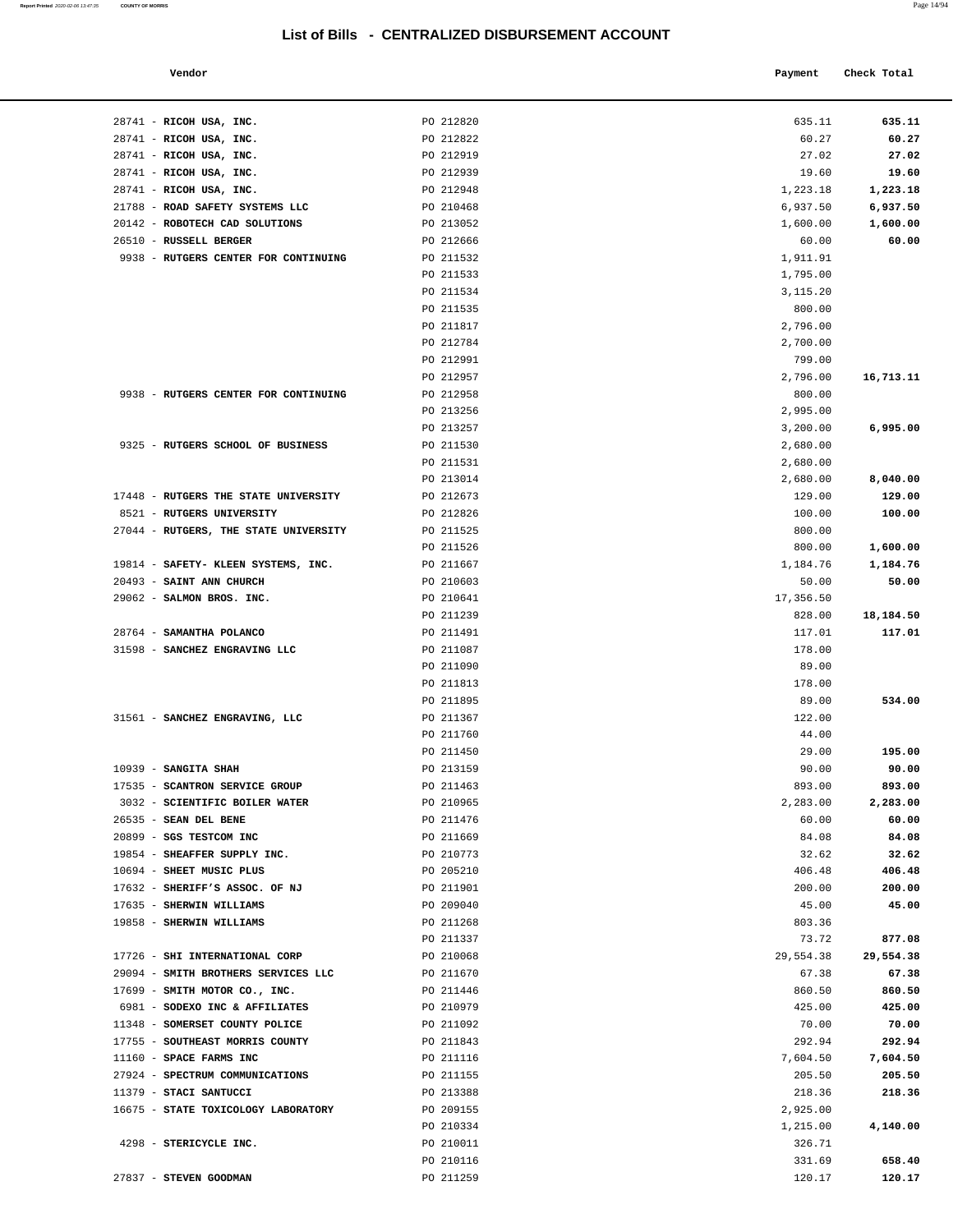| Vendor |  | Payment Check Total |
|--------|--|---------------------|

| 29129 - STONEGATE ASSOCIATES, LLC        | PO 210913              | 2,100.00         | 2,100.00  |
|------------------------------------------|------------------------|------------------|-----------|
| 14685 - STORAGE SYSTEMS USA              | PO 211245              | 1,450.00         | 1,450.00  |
| 17901 - SUBURBAN CONSULTING              | PO 210948              | 3,641.25         |           |
|                                          | PO 211791              | 2,550.00         | 6,191.25  |
| 8621 - SUBURBAN PROPANE -2347            | PO 210184              | 960.36           |           |
|                                          | PO 210299              | 1,113.82         |           |
|                                          | PO 210316              | 848.24           |           |
|                                          | PO 211071              | 404.55           |           |
|                                          | PO 211755              | 592.51           |           |
|                                          | PO 211471              | 763.30           |           |
|                                          | PO 211758              | 446.60           | 5,129.38  |
| 32110 - SUSSEX COUNTY BOARD OF           | PO 210551              | 245.00           | 245.00    |
| 17937 - SUSSEX COUNTY COMMUNITY COLLEGE  | PO 211811              | 3,200.00         |           |
|                                          | PO 211499              | 3,200.00         | 6,400.00  |
| 11429 - SUSSEX COUNTY MUA                | PO 210774              | 982.65           | 982.65    |
| 29923 - SUSSEX MARKET                    | PO 210766              | 609.50           | 609.50    |
| 32127 - T. M. WARD COMPANY               | PO 210980              | 37.00            | 37.00     |
| 17963 - TACTICAL & SURVIVAL              | PO 209397              | 6,398.23         |           |
|                                          | PO 210052              | 855.47           | 7,253.70  |
| 25523 - TACTICAL MEDICAL SOLUTIONS INC.  | PO 203254              | 2,073.80         | 2,073.80  |
| 25523 - TACTICAL MEDICAL SOLUTIONS INC.  | PO 203907              | 4,345.89         | 4,345.89  |
| 28779 - TARA CHOMINSKY                   | PO 210807              | 232.60           | 232.60    |
| 18096 - TAX COLLECTOR                    | PO 213367              | 56,588.80        | 56,588.80 |
| 5611 - TBS CONTROLS LLC                  | PO 210975              | 2,898.00         |           |
|                                          | PO 210976              | 2,898.00         | 5,796.00  |
| 17990 - TELESEARCH INC                   | PO 211038              | 186.56           |           |
|                                          | PO 210540<br>PO 211202 | 137.95           |           |
|                                          | PO 211341              | 331.70<br>578.70 | 1,234.91  |
| 17990 - TELESEARCH INC                   | PO 211823              | 7,852.51         |           |
|                                          | PO 211347              | 1,248.10         |           |
|                                          | PO 213174              | 431.42           |           |
|                                          | PO 212780              | 1,157.80         |           |
|                                          | PO 212806              | 1,207.98         | 11,897.81 |
| 17990 - TELESEARCH INC                   | PO 212993              | 1,122.70         |           |
|                                          | PO 213560              | 953.91           | 2,076.61  |
| 26513 - TERESA DUCKWORTH                 | PO 211477              | 60.00            | 60.00     |
| 30653 - TERRESTRIAL IMAGING LLC          | PO 211306              | 12,102.87        | 12,102.87 |
| 27366 - THE GODFATHER OF MORRISTOWN      | PO 210763              | 80.50            | 80.50     |
| 27366 - THE GODFATHER OF MORRISTOWN      | PO 213282              | 66.87            | 66.87     |
| 27366 - THE GODFATHER OF MORRISTOWN      | PO 213285              | 146.15           | 146.15    |
| 15627 - THE KNOX COMPANY                 | PO 210346              | 1,370.00         | 1,370.00  |
| 20797 - THE MUSIAL GROUP PA              | PO 213369              | 2,268.00         | 2,268.00  |
| 29399 - THE NADER GROUP, LLC             | PO 213029              | 19,021.76        | 19,021.76 |
| 5711 - THE TAB GROUP                     | PO 211342              | 4,685.93         | 4,685.93  |
| 6640 - THOMAS ALLEN                      | PO 213322              | 75.00            | 75.00     |
| 30402 - THOMSON PIANO WORKS, LLC         | PO 209070              | 150.00           | 150.00    |
| 10812 - THOMSON REUTER-WEST              | PO 210665              | 494.92           | 494.92    |
| 10812 - THOMSON REUTER-WEST              | PO 210666              | 850.00           | 850.00    |
| 10812 - THOMSON REUTER-WEST              | PO 211094              | 1,102.81         | 1,102.81  |
| 10812 - THOMSON REUTER-WEST              | PO 212953              | 1,102.81         | 1,102.81  |
| 18437 - THOMSON REUTERS-WEST             | PO 205279              | 1,838.55         | 1,838.55  |
| 122 - TILCON NEW YORK INC.               | PO 210775              | 4,454.77         |           |
|                                          | PO 211200              | 1,251.29         |           |
|                                          | PO 212929              | 656.66           |           |
|                                          | PO 212920              | 1,129.39         | 7,492.11  |
| 21479 - TIOGA SOLAR MORRIS COUNTY 1 LLC  | PO 211782              | 480.32           | 480.32    |
| 18067 - TJ'S SPORTWIDE TROPHY            | PO 210796              | 293.30           | 293.30    |
| 31650 - TODD HOUSEL                      | PO 211832              | 90.00            | 90.00     |
| 3973 - TOM POLLIO                        | PO 211875              | 41.68            | 41.68     |
| 30695 - TOMAHAWK STRATEGIC SOLUTION, LLC | PO 210449              | 35,099.87        |           |
|                                          | PO 210462              | 35,101.30        | 70,201.17 |
| 9099 - TONY SANCHEZ LTD                  | PO 211445              | 615.55           | 615.55    |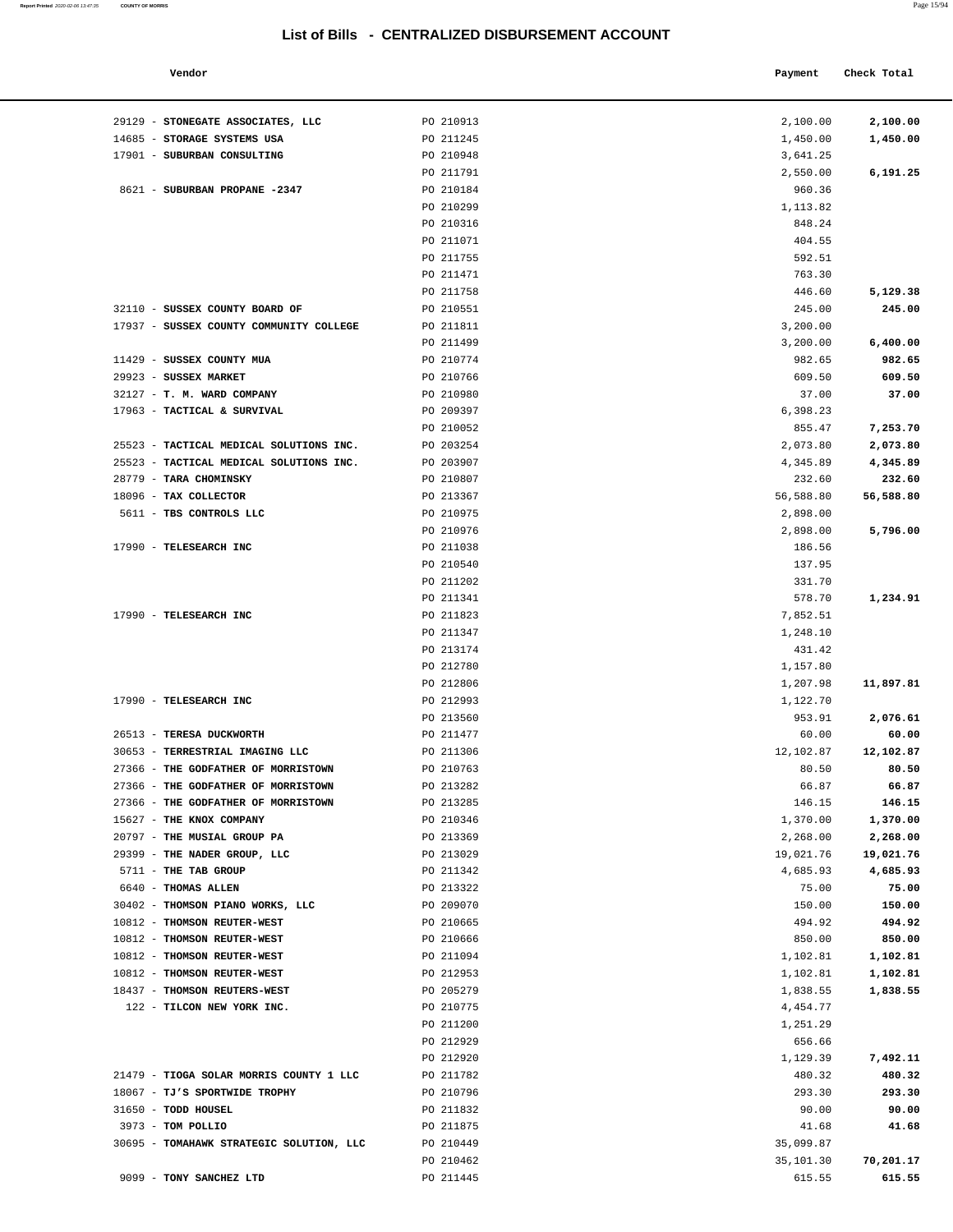| Page 16/94 |
|------------|
|            |

| Vendor                              |           | Payment   | Check Total |
|-------------------------------------|-----------|-----------|-------------|
| $1227$ - TOWN OF DOVER              | PO 212680 | 50.00     | 50.00       |
| 15475 - TOWNSHIP OF JEFFERSON       | PO 212692 | 4,500.00  | 4,500.00    |
| 18105 - TOWNSQUARE DINER RESTAURANT | PO 210765 | 172.50    | 172.50      |
| $3049$ - TRANE                      | PO 210933 | 3,525.00  | 3,525.00    |
| 11781 - TREASURER. ST OF NJ         | PO 211059 | 46,166.27 | 46,166.27   |
| $18144$ - TREE KING INC             | PO 211138 | 1,755.00  | 1,755.00    |
| 18144 - TREE KING INC               | PO 212924 | 5,265.00  | 5,265.00    |
|                                     |           |           |             |

| 50.00<br>1227 - TOWN OF DOVER<br>PO 212680<br>15475 - TOWNSHIP OF JEFFERSON<br>PO 212692<br>4,500.00<br>18105 - TOWNSQUARE DINER RESTAURANT<br>PO 210765<br>172.50<br>3049 - TRANE<br>PO 210933<br>3,525.00<br>11781 - TREASURER. ST OF NJ<br>PO 211059<br>46,166.27<br>18144 - TREE KING INC<br>PO 211138<br>1,755.00<br>18144 - TREE KING INC<br>PO 212924<br>5,265.00<br>2773 - TRI-DIM FILTER CORPORATION<br>PO 210966<br>580.76<br>12333 - TRIMBOLI & PRUSINOWSKI, LLC<br>PO 211351<br>4,369.20<br>30172 - TRUKMANN'S INC.<br>PO 211472<br>338.78<br>30877 - TUNSTEAD LANDSCAPE SERVICES<br>PO 210717<br>100.00<br>25209 - TURN OUT UNIFORMS, INC.<br>PO 207080<br>951.83<br>25209 - TURN OUT UNIFORMS, INC.<br>PO 210075<br>528.92<br>30.00<br>25209 - TURN OUT UNIFORMS, INC.<br>PO 211186<br>25209 - TURN OUT UNIFORMS, INC.<br>PO 211393<br>219.00<br>25209 - TURN OUT UNIFORMS, INC.<br>PO 211462<br>55.99<br>4144 - U-LINE SHIPPING SUPPLY<br>PO 210714<br>517.27<br>18217 - UNION COUNTY COLLEGE<br>PO 213543<br>4,086.48<br>18232 - UNITED PARCEL SERVICE<br>PO 211093<br>30.94<br>PO 210698<br>18.13<br>PO 211160<br>145.00<br>PO 211441<br>120.00<br>27.59<br>PO 212821<br>21867 - UNITED WAY OF NORTHERN<br>PO 212682<br>8,385.00<br>8,385.00<br>446 - UNITRONIX DATA SYSTEMS INC<br>PO 211055<br>16,398.10<br>16,398.10<br>31502 - UNIVERSAL PROTECTION SERVICES, LLC<br>PO 211049<br>13,262.91<br>PO 211177<br>2,079.88<br>PO 211460<br>47,969.67<br>PO 212951<br>7,237.13<br>$20042 - V.E. RALPH & SON INC.$<br>PO 207190<br>5,346.25<br>PO 210063<br>7,493.40<br>PO 211284<br>991.05<br>18285 - VAN CLEEF ENGINEERING ASSOC<br>PO 205192<br>540.00<br>432.00<br>PO 205193<br>PO 208624<br>2,419.40<br>PO 211362<br>1,210.00<br>PO 213303<br>12,179.94<br>PO 213304<br>1,342.80<br>PO 213306<br>2,904.93<br>198.39<br>$1286$ - VERIZON<br>PO 211076<br>$1286$ - VERIZON<br>PO 211077<br>192.38<br>1286 - VERIZON<br>PO 211078<br>6, 105.00<br>$1286 - VERIZON$<br>PO 211407<br>1,534.45<br>$1286 - VERIZON$<br>PO 211801<br>153.12<br>$1286 - VERIZON$<br>PO 211894<br>70.22<br>10158 - VERIZON<br>PO 212681<br>850.47<br>$1286$ - VERIZON<br>PO 212713<br>295.86<br>1286 - VERIZON<br>PO 213137<br>6, 105.00<br>10668 - VERIZON CABS<br>PO 211075<br>1,596.66<br>PO 211800<br>1,596.66<br>1348 - VERIZON WIRELESS<br>PO 211263<br>136.02<br>PO 211262<br>451.29<br>PO 211583<br>451.29<br>135.06<br>PO 211587<br>PO 212815<br>41.97<br>PO 213329<br>33,780.10<br>201.40<br>PO 213329<br>35,197.13<br>54.97<br>7037 - VILLAGE SUPER MARKET, INC.<br>PO 210700<br>PO 210700<br>181.10<br>PO 211182<br>1,494.64<br>PO 211777<br>25.14<br>14319 - VISITING NURSE ASSOC. OF<br>PO 212683<br>38,097.00<br>PO 212684<br>10,394.00 |  |           |
|------------------------------------------------------------------------------------------------------------------------------------------------------------------------------------------------------------------------------------------------------------------------------------------------------------------------------------------------------------------------------------------------------------------------------------------------------------------------------------------------------------------------------------------------------------------------------------------------------------------------------------------------------------------------------------------------------------------------------------------------------------------------------------------------------------------------------------------------------------------------------------------------------------------------------------------------------------------------------------------------------------------------------------------------------------------------------------------------------------------------------------------------------------------------------------------------------------------------------------------------------------------------------------------------------------------------------------------------------------------------------------------------------------------------------------------------------------------------------------------------------------------------------------------------------------------------------------------------------------------------------------------------------------------------------------------------------------------------------------------------------------------------------------------------------------------------------------------------------------------------------------------------------------------------------------------------------------------------------------------------------------------------------------------------------------------------------------------------------------------------------------------------------------------------------------------------------------------------------------------------------------------------------------------------------------------------------------------------------------------------------------------------------------------------------------------------------------------------------------------------------------------------------------------------------------------------------------------------------------------------------------------------------------------------------------------------------------------------------------------------|--|-----------|
|                                                                                                                                                                                                                                                                                                                                                                                                                                                                                                                                                                                                                                                                                                                                                                                                                                                                                                                                                                                                                                                                                                                                                                                                                                                                                                                                                                                                                                                                                                                                                                                                                                                                                                                                                                                                                                                                                                                                                                                                                                                                                                                                                                                                                                                                                                                                                                                                                                                                                                                                                                                                                                                                                                                                                |  | 50.00     |
|                                                                                                                                                                                                                                                                                                                                                                                                                                                                                                                                                                                                                                                                                                                                                                                                                                                                                                                                                                                                                                                                                                                                                                                                                                                                                                                                                                                                                                                                                                                                                                                                                                                                                                                                                                                                                                                                                                                                                                                                                                                                                                                                                                                                                                                                                                                                                                                                                                                                                                                                                                                                                                                                                                                                                |  | 4,500.00  |
|                                                                                                                                                                                                                                                                                                                                                                                                                                                                                                                                                                                                                                                                                                                                                                                                                                                                                                                                                                                                                                                                                                                                                                                                                                                                                                                                                                                                                                                                                                                                                                                                                                                                                                                                                                                                                                                                                                                                                                                                                                                                                                                                                                                                                                                                                                                                                                                                                                                                                                                                                                                                                                                                                                                                                |  | 172.50    |
|                                                                                                                                                                                                                                                                                                                                                                                                                                                                                                                                                                                                                                                                                                                                                                                                                                                                                                                                                                                                                                                                                                                                                                                                                                                                                                                                                                                                                                                                                                                                                                                                                                                                                                                                                                                                                                                                                                                                                                                                                                                                                                                                                                                                                                                                                                                                                                                                                                                                                                                                                                                                                                                                                                                                                |  | 3,525.00  |
|                                                                                                                                                                                                                                                                                                                                                                                                                                                                                                                                                                                                                                                                                                                                                                                                                                                                                                                                                                                                                                                                                                                                                                                                                                                                                                                                                                                                                                                                                                                                                                                                                                                                                                                                                                                                                                                                                                                                                                                                                                                                                                                                                                                                                                                                                                                                                                                                                                                                                                                                                                                                                                                                                                                                                |  | 46,166.27 |
|                                                                                                                                                                                                                                                                                                                                                                                                                                                                                                                                                                                                                                                                                                                                                                                                                                                                                                                                                                                                                                                                                                                                                                                                                                                                                                                                                                                                                                                                                                                                                                                                                                                                                                                                                                                                                                                                                                                                                                                                                                                                                                                                                                                                                                                                                                                                                                                                                                                                                                                                                                                                                                                                                                                                                |  | 1,755.00  |
|                                                                                                                                                                                                                                                                                                                                                                                                                                                                                                                                                                                                                                                                                                                                                                                                                                                                                                                                                                                                                                                                                                                                                                                                                                                                                                                                                                                                                                                                                                                                                                                                                                                                                                                                                                                                                                                                                                                                                                                                                                                                                                                                                                                                                                                                                                                                                                                                                                                                                                                                                                                                                                                                                                                                                |  | 5,265.00  |
|                                                                                                                                                                                                                                                                                                                                                                                                                                                                                                                                                                                                                                                                                                                                                                                                                                                                                                                                                                                                                                                                                                                                                                                                                                                                                                                                                                                                                                                                                                                                                                                                                                                                                                                                                                                                                                                                                                                                                                                                                                                                                                                                                                                                                                                                                                                                                                                                                                                                                                                                                                                                                                                                                                                                                |  | 580.76    |
|                                                                                                                                                                                                                                                                                                                                                                                                                                                                                                                                                                                                                                                                                                                                                                                                                                                                                                                                                                                                                                                                                                                                                                                                                                                                                                                                                                                                                                                                                                                                                                                                                                                                                                                                                                                                                                                                                                                                                                                                                                                                                                                                                                                                                                                                                                                                                                                                                                                                                                                                                                                                                                                                                                                                                |  | 4,369.20  |
|                                                                                                                                                                                                                                                                                                                                                                                                                                                                                                                                                                                                                                                                                                                                                                                                                                                                                                                                                                                                                                                                                                                                                                                                                                                                                                                                                                                                                                                                                                                                                                                                                                                                                                                                                                                                                                                                                                                                                                                                                                                                                                                                                                                                                                                                                                                                                                                                                                                                                                                                                                                                                                                                                                                                                |  | 338.78    |
|                                                                                                                                                                                                                                                                                                                                                                                                                                                                                                                                                                                                                                                                                                                                                                                                                                                                                                                                                                                                                                                                                                                                                                                                                                                                                                                                                                                                                                                                                                                                                                                                                                                                                                                                                                                                                                                                                                                                                                                                                                                                                                                                                                                                                                                                                                                                                                                                                                                                                                                                                                                                                                                                                                                                                |  | 100.00    |
|                                                                                                                                                                                                                                                                                                                                                                                                                                                                                                                                                                                                                                                                                                                                                                                                                                                                                                                                                                                                                                                                                                                                                                                                                                                                                                                                                                                                                                                                                                                                                                                                                                                                                                                                                                                                                                                                                                                                                                                                                                                                                                                                                                                                                                                                                                                                                                                                                                                                                                                                                                                                                                                                                                                                                |  | 951.83    |
|                                                                                                                                                                                                                                                                                                                                                                                                                                                                                                                                                                                                                                                                                                                                                                                                                                                                                                                                                                                                                                                                                                                                                                                                                                                                                                                                                                                                                                                                                                                                                                                                                                                                                                                                                                                                                                                                                                                                                                                                                                                                                                                                                                                                                                                                                                                                                                                                                                                                                                                                                                                                                                                                                                                                                |  | 528.92    |
|                                                                                                                                                                                                                                                                                                                                                                                                                                                                                                                                                                                                                                                                                                                                                                                                                                                                                                                                                                                                                                                                                                                                                                                                                                                                                                                                                                                                                                                                                                                                                                                                                                                                                                                                                                                                                                                                                                                                                                                                                                                                                                                                                                                                                                                                                                                                                                                                                                                                                                                                                                                                                                                                                                                                                |  | 30.00     |
|                                                                                                                                                                                                                                                                                                                                                                                                                                                                                                                                                                                                                                                                                                                                                                                                                                                                                                                                                                                                                                                                                                                                                                                                                                                                                                                                                                                                                                                                                                                                                                                                                                                                                                                                                                                                                                                                                                                                                                                                                                                                                                                                                                                                                                                                                                                                                                                                                                                                                                                                                                                                                                                                                                                                                |  | 219.00    |
|                                                                                                                                                                                                                                                                                                                                                                                                                                                                                                                                                                                                                                                                                                                                                                                                                                                                                                                                                                                                                                                                                                                                                                                                                                                                                                                                                                                                                                                                                                                                                                                                                                                                                                                                                                                                                                                                                                                                                                                                                                                                                                                                                                                                                                                                                                                                                                                                                                                                                                                                                                                                                                                                                                                                                |  | 55.99     |
|                                                                                                                                                                                                                                                                                                                                                                                                                                                                                                                                                                                                                                                                                                                                                                                                                                                                                                                                                                                                                                                                                                                                                                                                                                                                                                                                                                                                                                                                                                                                                                                                                                                                                                                                                                                                                                                                                                                                                                                                                                                                                                                                                                                                                                                                                                                                                                                                                                                                                                                                                                                                                                                                                                                                                |  | 517.27    |
|                                                                                                                                                                                                                                                                                                                                                                                                                                                                                                                                                                                                                                                                                                                                                                                                                                                                                                                                                                                                                                                                                                                                                                                                                                                                                                                                                                                                                                                                                                                                                                                                                                                                                                                                                                                                                                                                                                                                                                                                                                                                                                                                                                                                                                                                                                                                                                                                                                                                                                                                                                                                                                                                                                                                                |  | 4,086.48  |
|                                                                                                                                                                                                                                                                                                                                                                                                                                                                                                                                                                                                                                                                                                                                                                                                                                                                                                                                                                                                                                                                                                                                                                                                                                                                                                                                                                                                                                                                                                                                                                                                                                                                                                                                                                                                                                                                                                                                                                                                                                                                                                                                                                                                                                                                                                                                                                                                                                                                                                                                                                                                                                                                                                                                                |  |           |
|                                                                                                                                                                                                                                                                                                                                                                                                                                                                                                                                                                                                                                                                                                                                                                                                                                                                                                                                                                                                                                                                                                                                                                                                                                                                                                                                                                                                                                                                                                                                                                                                                                                                                                                                                                                                                                                                                                                                                                                                                                                                                                                                                                                                                                                                                                                                                                                                                                                                                                                                                                                                                                                                                                                                                |  |           |
|                                                                                                                                                                                                                                                                                                                                                                                                                                                                                                                                                                                                                                                                                                                                                                                                                                                                                                                                                                                                                                                                                                                                                                                                                                                                                                                                                                                                                                                                                                                                                                                                                                                                                                                                                                                                                                                                                                                                                                                                                                                                                                                                                                                                                                                                                                                                                                                                                                                                                                                                                                                                                                                                                                                                                |  |           |
|                                                                                                                                                                                                                                                                                                                                                                                                                                                                                                                                                                                                                                                                                                                                                                                                                                                                                                                                                                                                                                                                                                                                                                                                                                                                                                                                                                                                                                                                                                                                                                                                                                                                                                                                                                                                                                                                                                                                                                                                                                                                                                                                                                                                                                                                                                                                                                                                                                                                                                                                                                                                                                                                                                                                                |  |           |
|                                                                                                                                                                                                                                                                                                                                                                                                                                                                                                                                                                                                                                                                                                                                                                                                                                                                                                                                                                                                                                                                                                                                                                                                                                                                                                                                                                                                                                                                                                                                                                                                                                                                                                                                                                                                                                                                                                                                                                                                                                                                                                                                                                                                                                                                                                                                                                                                                                                                                                                                                                                                                                                                                                                                                |  | 341.66    |
|                                                                                                                                                                                                                                                                                                                                                                                                                                                                                                                                                                                                                                                                                                                                                                                                                                                                                                                                                                                                                                                                                                                                                                                                                                                                                                                                                                                                                                                                                                                                                                                                                                                                                                                                                                                                                                                                                                                                                                                                                                                                                                                                                                                                                                                                                                                                                                                                                                                                                                                                                                                                                                                                                                                                                |  |           |
|                                                                                                                                                                                                                                                                                                                                                                                                                                                                                                                                                                                                                                                                                                                                                                                                                                                                                                                                                                                                                                                                                                                                                                                                                                                                                                                                                                                                                                                                                                                                                                                                                                                                                                                                                                                                                                                                                                                                                                                                                                                                                                                                                                                                                                                                                                                                                                                                                                                                                                                                                                                                                                                                                                                                                |  |           |
|                                                                                                                                                                                                                                                                                                                                                                                                                                                                                                                                                                                                                                                                                                                                                                                                                                                                                                                                                                                                                                                                                                                                                                                                                                                                                                                                                                                                                                                                                                                                                                                                                                                                                                                                                                                                                                                                                                                                                                                                                                                                                                                                                                                                                                                                                                                                                                                                                                                                                                                                                                                                                                                                                                                                                |  |           |
|                                                                                                                                                                                                                                                                                                                                                                                                                                                                                                                                                                                                                                                                                                                                                                                                                                                                                                                                                                                                                                                                                                                                                                                                                                                                                                                                                                                                                                                                                                                                                                                                                                                                                                                                                                                                                                                                                                                                                                                                                                                                                                                                                                                                                                                                                                                                                                                                                                                                                                                                                                                                                                                                                                                                                |  |           |
|                                                                                                                                                                                                                                                                                                                                                                                                                                                                                                                                                                                                                                                                                                                                                                                                                                                                                                                                                                                                                                                                                                                                                                                                                                                                                                                                                                                                                                                                                                                                                                                                                                                                                                                                                                                                                                                                                                                                                                                                                                                                                                                                                                                                                                                                                                                                                                                                                                                                                                                                                                                                                                                                                                                                                |  |           |
|                                                                                                                                                                                                                                                                                                                                                                                                                                                                                                                                                                                                                                                                                                                                                                                                                                                                                                                                                                                                                                                                                                                                                                                                                                                                                                                                                                                                                                                                                                                                                                                                                                                                                                                                                                                                                                                                                                                                                                                                                                                                                                                                                                                                                                                                                                                                                                                                                                                                                                                                                                                                                                                                                                                                                |  |           |
|                                                                                                                                                                                                                                                                                                                                                                                                                                                                                                                                                                                                                                                                                                                                                                                                                                                                                                                                                                                                                                                                                                                                                                                                                                                                                                                                                                                                                                                                                                                                                                                                                                                                                                                                                                                                                                                                                                                                                                                                                                                                                                                                                                                                                                                                                                                                                                                                                                                                                                                                                                                                                                                                                                                                                |  | 70,549.59 |
|                                                                                                                                                                                                                                                                                                                                                                                                                                                                                                                                                                                                                                                                                                                                                                                                                                                                                                                                                                                                                                                                                                                                                                                                                                                                                                                                                                                                                                                                                                                                                                                                                                                                                                                                                                                                                                                                                                                                                                                                                                                                                                                                                                                                                                                                                                                                                                                                                                                                                                                                                                                                                                                                                                                                                |  |           |
|                                                                                                                                                                                                                                                                                                                                                                                                                                                                                                                                                                                                                                                                                                                                                                                                                                                                                                                                                                                                                                                                                                                                                                                                                                                                                                                                                                                                                                                                                                                                                                                                                                                                                                                                                                                                                                                                                                                                                                                                                                                                                                                                                                                                                                                                                                                                                                                                                                                                                                                                                                                                                                                                                                                                                |  |           |
|                                                                                                                                                                                                                                                                                                                                                                                                                                                                                                                                                                                                                                                                                                                                                                                                                                                                                                                                                                                                                                                                                                                                                                                                                                                                                                                                                                                                                                                                                                                                                                                                                                                                                                                                                                                                                                                                                                                                                                                                                                                                                                                                                                                                                                                                                                                                                                                                                                                                                                                                                                                                                                                                                                                                                |  | 13,830.70 |
|                                                                                                                                                                                                                                                                                                                                                                                                                                                                                                                                                                                                                                                                                                                                                                                                                                                                                                                                                                                                                                                                                                                                                                                                                                                                                                                                                                                                                                                                                                                                                                                                                                                                                                                                                                                                                                                                                                                                                                                                                                                                                                                                                                                                                                                                                                                                                                                                                                                                                                                                                                                                                                                                                                                                                |  |           |
|                                                                                                                                                                                                                                                                                                                                                                                                                                                                                                                                                                                                                                                                                                                                                                                                                                                                                                                                                                                                                                                                                                                                                                                                                                                                                                                                                                                                                                                                                                                                                                                                                                                                                                                                                                                                                                                                                                                                                                                                                                                                                                                                                                                                                                                                                                                                                                                                                                                                                                                                                                                                                                                                                                                                                |  |           |
|                                                                                                                                                                                                                                                                                                                                                                                                                                                                                                                                                                                                                                                                                                                                                                                                                                                                                                                                                                                                                                                                                                                                                                                                                                                                                                                                                                                                                                                                                                                                                                                                                                                                                                                                                                                                                                                                                                                                                                                                                                                                                                                                                                                                                                                                                                                                                                                                                                                                                                                                                                                                                                                                                                                                                |  |           |
|                                                                                                                                                                                                                                                                                                                                                                                                                                                                                                                                                                                                                                                                                                                                                                                                                                                                                                                                                                                                                                                                                                                                                                                                                                                                                                                                                                                                                                                                                                                                                                                                                                                                                                                                                                                                                                                                                                                                                                                                                                                                                                                                                                                                                                                                                                                                                                                                                                                                                                                                                                                                                                                                                                                                                |  |           |
|                                                                                                                                                                                                                                                                                                                                                                                                                                                                                                                                                                                                                                                                                                                                                                                                                                                                                                                                                                                                                                                                                                                                                                                                                                                                                                                                                                                                                                                                                                                                                                                                                                                                                                                                                                                                                                                                                                                                                                                                                                                                                                                                                                                                                                                                                                                                                                                                                                                                                                                                                                                                                                                                                                                                                |  |           |
|                                                                                                                                                                                                                                                                                                                                                                                                                                                                                                                                                                                                                                                                                                                                                                                                                                                                                                                                                                                                                                                                                                                                                                                                                                                                                                                                                                                                                                                                                                                                                                                                                                                                                                                                                                                                                                                                                                                                                                                                                                                                                                                                                                                                                                                                                                                                                                                                                                                                                                                                                                                                                                                                                                                                                |  |           |
|                                                                                                                                                                                                                                                                                                                                                                                                                                                                                                                                                                                                                                                                                                                                                                                                                                                                                                                                                                                                                                                                                                                                                                                                                                                                                                                                                                                                                                                                                                                                                                                                                                                                                                                                                                                                                                                                                                                                                                                                                                                                                                                                                                                                                                                                                                                                                                                                                                                                                                                                                                                                                                                                                                                                                |  | 21,029.07 |
|                                                                                                                                                                                                                                                                                                                                                                                                                                                                                                                                                                                                                                                                                                                                                                                                                                                                                                                                                                                                                                                                                                                                                                                                                                                                                                                                                                                                                                                                                                                                                                                                                                                                                                                                                                                                                                                                                                                                                                                                                                                                                                                                                                                                                                                                                                                                                                                                                                                                                                                                                                                                                                                                                                                                                |  | 198.39    |
|                                                                                                                                                                                                                                                                                                                                                                                                                                                                                                                                                                                                                                                                                                                                                                                                                                                                                                                                                                                                                                                                                                                                                                                                                                                                                                                                                                                                                                                                                                                                                                                                                                                                                                                                                                                                                                                                                                                                                                                                                                                                                                                                                                                                                                                                                                                                                                                                                                                                                                                                                                                                                                                                                                                                                |  | 192.38    |
|                                                                                                                                                                                                                                                                                                                                                                                                                                                                                                                                                                                                                                                                                                                                                                                                                                                                                                                                                                                                                                                                                                                                                                                                                                                                                                                                                                                                                                                                                                                                                                                                                                                                                                                                                                                                                                                                                                                                                                                                                                                                                                                                                                                                                                                                                                                                                                                                                                                                                                                                                                                                                                                                                                                                                |  | 6,105.00  |
|                                                                                                                                                                                                                                                                                                                                                                                                                                                                                                                                                                                                                                                                                                                                                                                                                                                                                                                                                                                                                                                                                                                                                                                                                                                                                                                                                                                                                                                                                                                                                                                                                                                                                                                                                                                                                                                                                                                                                                                                                                                                                                                                                                                                                                                                                                                                                                                                                                                                                                                                                                                                                                                                                                                                                |  | 1,534.45  |
|                                                                                                                                                                                                                                                                                                                                                                                                                                                                                                                                                                                                                                                                                                                                                                                                                                                                                                                                                                                                                                                                                                                                                                                                                                                                                                                                                                                                                                                                                                                                                                                                                                                                                                                                                                                                                                                                                                                                                                                                                                                                                                                                                                                                                                                                                                                                                                                                                                                                                                                                                                                                                                                                                                                                                |  | 153.12    |
|                                                                                                                                                                                                                                                                                                                                                                                                                                                                                                                                                                                                                                                                                                                                                                                                                                                                                                                                                                                                                                                                                                                                                                                                                                                                                                                                                                                                                                                                                                                                                                                                                                                                                                                                                                                                                                                                                                                                                                                                                                                                                                                                                                                                                                                                                                                                                                                                                                                                                                                                                                                                                                                                                                                                                |  | 70.22     |
|                                                                                                                                                                                                                                                                                                                                                                                                                                                                                                                                                                                                                                                                                                                                                                                                                                                                                                                                                                                                                                                                                                                                                                                                                                                                                                                                                                                                                                                                                                                                                                                                                                                                                                                                                                                                                                                                                                                                                                                                                                                                                                                                                                                                                                                                                                                                                                                                                                                                                                                                                                                                                                                                                                                                                |  | 850.47    |
|                                                                                                                                                                                                                                                                                                                                                                                                                                                                                                                                                                                                                                                                                                                                                                                                                                                                                                                                                                                                                                                                                                                                                                                                                                                                                                                                                                                                                                                                                                                                                                                                                                                                                                                                                                                                                                                                                                                                                                                                                                                                                                                                                                                                                                                                                                                                                                                                                                                                                                                                                                                                                                                                                                                                                |  | 295.86    |
|                                                                                                                                                                                                                                                                                                                                                                                                                                                                                                                                                                                                                                                                                                                                                                                                                                                                                                                                                                                                                                                                                                                                                                                                                                                                                                                                                                                                                                                                                                                                                                                                                                                                                                                                                                                                                                                                                                                                                                                                                                                                                                                                                                                                                                                                                                                                                                                                                                                                                                                                                                                                                                                                                                                                                |  | 6,105.00  |
|                                                                                                                                                                                                                                                                                                                                                                                                                                                                                                                                                                                                                                                                                                                                                                                                                                                                                                                                                                                                                                                                                                                                                                                                                                                                                                                                                                                                                                                                                                                                                                                                                                                                                                                                                                                                                                                                                                                                                                                                                                                                                                                                                                                                                                                                                                                                                                                                                                                                                                                                                                                                                                                                                                                                                |  |           |
|                                                                                                                                                                                                                                                                                                                                                                                                                                                                                                                                                                                                                                                                                                                                                                                                                                                                                                                                                                                                                                                                                                                                                                                                                                                                                                                                                                                                                                                                                                                                                                                                                                                                                                                                                                                                                                                                                                                                                                                                                                                                                                                                                                                                                                                                                                                                                                                                                                                                                                                                                                                                                                                                                                                                                |  | 3,193.32  |
|                                                                                                                                                                                                                                                                                                                                                                                                                                                                                                                                                                                                                                                                                                                                                                                                                                                                                                                                                                                                                                                                                                                                                                                                                                                                                                                                                                                                                                                                                                                                                                                                                                                                                                                                                                                                                                                                                                                                                                                                                                                                                                                                                                                                                                                                                                                                                                                                                                                                                                                                                                                                                                                                                                                                                |  |           |
|                                                                                                                                                                                                                                                                                                                                                                                                                                                                                                                                                                                                                                                                                                                                                                                                                                                                                                                                                                                                                                                                                                                                                                                                                                                                                                                                                                                                                                                                                                                                                                                                                                                                                                                                                                                                                                                                                                                                                                                                                                                                                                                                                                                                                                                                                                                                                                                                                                                                                                                                                                                                                                                                                                                                                |  |           |
|                                                                                                                                                                                                                                                                                                                                                                                                                                                                                                                                                                                                                                                                                                                                                                                                                                                                                                                                                                                                                                                                                                                                                                                                                                                                                                                                                                                                                                                                                                                                                                                                                                                                                                                                                                                                                                                                                                                                                                                                                                                                                                                                                                                                                                                                                                                                                                                                                                                                                                                                                                                                                                                                                                                                                |  |           |
|                                                                                                                                                                                                                                                                                                                                                                                                                                                                                                                                                                                                                                                                                                                                                                                                                                                                                                                                                                                                                                                                                                                                                                                                                                                                                                                                                                                                                                                                                                                                                                                                                                                                                                                                                                                                                                                                                                                                                                                                                                                                                                                                                                                                                                                                                                                                                                                                                                                                                                                                                                                                                                                                                                                                                |  |           |
|                                                                                                                                                                                                                                                                                                                                                                                                                                                                                                                                                                                                                                                                                                                                                                                                                                                                                                                                                                                                                                                                                                                                                                                                                                                                                                                                                                                                                                                                                                                                                                                                                                                                                                                                                                                                                                                                                                                                                                                                                                                                                                                                                                                                                                                                                                                                                                                                                                                                                                                                                                                                                                                                                                                                                |  |           |
|                                                                                                                                                                                                                                                                                                                                                                                                                                                                                                                                                                                                                                                                                                                                                                                                                                                                                                                                                                                                                                                                                                                                                                                                                                                                                                                                                                                                                                                                                                                                                                                                                                                                                                                                                                                                                                                                                                                                                                                                                                                                                                                                                                                                                                                                                                                                                                                                                                                                                                                                                                                                                                                                                                                                                |  |           |
|                                                                                                                                                                                                                                                                                                                                                                                                                                                                                                                                                                                                                                                                                                                                                                                                                                                                                                                                                                                                                                                                                                                                                                                                                                                                                                                                                                                                                                                                                                                                                                                                                                                                                                                                                                                                                                                                                                                                                                                                                                                                                                                                                                                                                                                                                                                                                                                                                                                                                                                                                                                                                                                                                                                                                |  |           |
|                                                                                                                                                                                                                                                                                                                                                                                                                                                                                                                                                                                                                                                                                                                                                                                                                                                                                                                                                                                                                                                                                                                                                                                                                                                                                                                                                                                                                                                                                                                                                                                                                                                                                                                                                                                                                                                                                                                                                                                                                                                                                                                                                                                                                                                                                                                                                                                                                                                                                                                                                                                                                                                                                                                                                |  |           |
|                                                                                                                                                                                                                                                                                                                                                                                                                                                                                                                                                                                                                                                                                                                                                                                                                                                                                                                                                                                                                                                                                                                                                                                                                                                                                                                                                                                                                                                                                                                                                                                                                                                                                                                                                                                                                                                                                                                                                                                                                                                                                                                                                                                                                                                                                                                                                                                                                                                                                                                                                                                                                                                                                                                                                |  |           |
|                                                                                                                                                                                                                                                                                                                                                                                                                                                                                                                                                                                                                                                                                                                                                                                                                                                                                                                                                                                                                                                                                                                                                                                                                                                                                                                                                                                                                                                                                                                                                                                                                                                                                                                                                                                                                                                                                                                                                                                                                                                                                                                                                                                                                                                                                                                                                                                                                                                                                                                                                                                                                                                                                                                                                |  |           |
|                                                                                                                                                                                                                                                                                                                                                                                                                                                                                                                                                                                                                                                                                                                                                                                                                                                                                                                                                                                                                                                                                                                                                                                                                                                                                                                                                                                                                                                                                                                                                                                                                                                                                                                                                                                                                                                                                                                                                                                                                                                                                                                                                                                                                                                                                                                                                                                                                                                                                                                                                                                                                                                                                                                                                |  |           |
|                                                                                                                                                                                                                                                                                                                                                                                                                                                                                                                                                                                                                                                                                                                                                                                                                                                                                                                                                                                                                                                                                                                                                                                                                                                                                                                                                                                                                                                                                                                                                                                                                                                                                                                                                                                                                                                                                                                                                                                                                                                                                                                                                                                                                                                                                                                                                                                                                                                                                                                                                                                                                                                                                                                                                |  | 1,755.85  |
|                                                                                                                                                                                                                                                                                                                                                                                                                                                                                                                                                                                                                                                                                                                                                                                                                                                                                                                                                                                                                                                                                                                                                                                                                                                                                                                                                                                                                                                                                                                                                                                                                                                                                                                                                                                                                                                                                                                                                                                                                                                                                                                                                                                                                                                                                                                                                                                                                                                                                                                                                                                                                                                                                                                                                |  |           |
|                                                                                                                                                                                                                                                                                                                                                                                                                                                                                                                                                                                                                                                                                                                                                                                                                                                                                                                                                                                                                                                                                                                                                                                                                                                                                                                                                                                                                                                                                                                                                                                                                                                                                                                                                                                                                                                                                                                                                                                                                                                                                                                                                                                                                                                                                                                                                                                                                                                                                                                                                                                                                                                                                                                                                |  |           |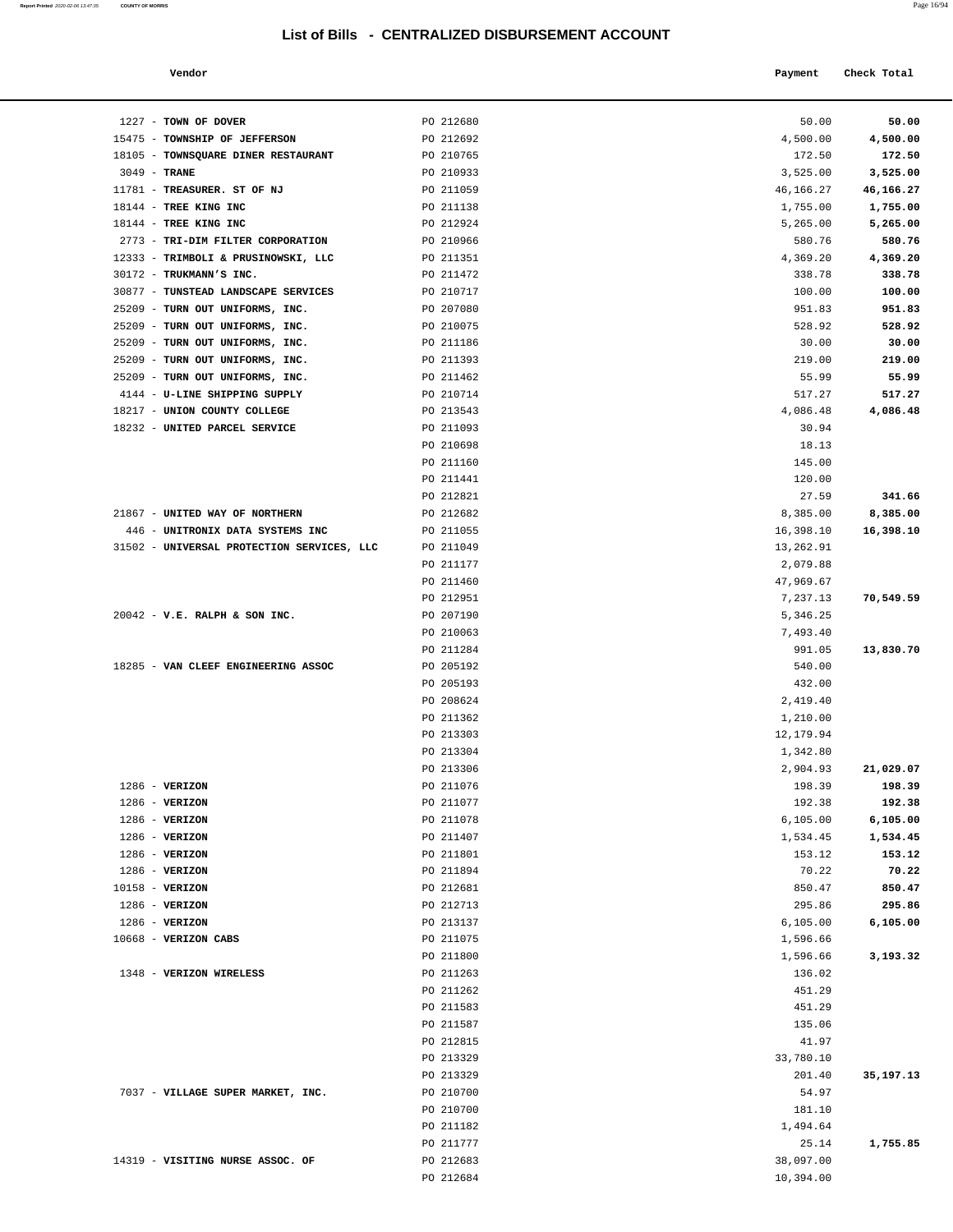Payment Check Total

# **List of Bills - CENTRALIZED DISBURSEMENT ACCOUNT**

| - | c |  |
|---|---|--|
|   |   |  |

|                                                                | PO 213060              | 23,035.00       |            |
|----------------------------------------------------------------|------------------------|-----------------|------------|
|                                                                | PO 212685              | 25,622.00       |            |
|                                                                | PO 213187              | 6,351.00        |            |
|                                                                | PO 213188              | 15,408.00       |            |
|                                                                | PO 213192              | 3,086.00        | 121,993.00 |
| 30747 - VISITING NURSE ASSOCIATION OF SOMERSET H PO 213196     |                        | 684.25          | 684.25     |
| 25832 - VOIANCE LANGUAGE SERVICES, LLC                         | PO 211079              | 746.54          | 746.54     |
| 25832 - VOIANCE LANGUAGE SERVICES, LLC                         | PO 212812              | 792.95          | 792.95     |
| 6146 - W.B. MASON COMPANY INC                                  | PO 208447              | 210.16          | 210.16     |
| 6146 - W.B. MASON COMPANY INC<br>6146 - W.B. MASON COMPANY INC | PO 209538              | 573.53          | 573.53     |
|                                                                | PO 211080              | 521.10          |            |
|                                                                | PO 213036<br>PO 211083 | 15.06<br>489.93 | 1,026.09   |
| 6146 - W.B. MASON COMPANY INC                                  | PO 211084              | 775.21          |            |
|                                                                | PO 210957              | 343.77          |            |
|                                                                | PO 211120              | 53.64           | 1,172.62   |
| 6146 - W.B. MASON COMPANY INC                                  | PO 211134              | 19.95           | 19.95      |
| 6146 - W.B. MASON COMPANY INC                                  | PO 211134              | 1.90            |            |
|                                                                | PO 210947              | 186.79          |            |
|                                                                | PO 211137              | 12.35           |            |
|                                                                | PO 211173              | 311.99          |            |
|                                                                | PO 211207              | 46.60           | 559.63     |
| 6146 - W.B. MASON COMPANY INC                                  | PO 211402              | 1,189.64        |            |
|                                                                | PO 211569              | 190.27          |            |
|                                                                | PO 211575              | 421.04          |            |
|                                                                | PO 211409              | 50.16           |            |
|                                                                | PO 211586              | 184.92          |            |
|                                                                | PO 212693              | 244.69          |            |
|                                                                | PO 211344<br>PO 212661 | 50.12<br>231.91 | 2,562.75   |
| 6146 - W.B. MASON COMPANY INC                                  | PO 211596              | 27.44           |            |
|                                                                | PO 209697              | 394.66          |            |
|                                                                | PO 210283              | 1,403.00        |            |
|                                                                | PO 211280              | 2,424.35        |            |
|                                                                | PO 211287              | 727.87          |            |
|                                                                | PO 211291              | 37.97           |            |
|                                                                | PO 211294              | 138.47          |            |
|                                                                | PO 212719              | 200.52          | 5,354.28   |
| 6146 - W.B. MASON COMPANY INC                                  | PO 211764              | 175.50          |            |
|                                                                | PO 211765              | 188.95          |            |
|                                                                | PO 211349              | 112.70          | 477.15     |
| 6146 - W.B. MASON COMPANY INC                                  | PO 211803              | 60.22           |            |
|                                                                | PO 211433              | 787.14          |            |
| 6146 - W.B. MASON COMPANY INC                                  | PO 211431<br>PO 211810 | 32.24<br>27.78  | 879.60     |
|                                                                | PO 211808              | 55.54           |            |
|                                                                | PO 211867              | 59.06           |            |
|                                                                | PO 211878              | 639.92          |            |
|                                                                | PO 211891              | 91.72           |            |
|                                                                | PO 212810              | 170.08          |            |
|                                                                | PO 212932              | 45.65           |            |
|                                                                | PO 212933              | 45.65           | 1,135.40   |
| 6146 - W.B. MASON COMPANY INC                                  | PO 211833              | 5.70            |            |
|                                                                | PO 213041              | 558.00          |            |
|                                                                | PO 213044              | 227.48          |            |
|                                                                | PO 213045              | 11.99           |            |
|                                                                | PO 213043              | 474.57          |            |
|                                                                | PO 213042              | 25.28           |            |
|                                                                | PO 211802              | 109.73          |            |
| 6146 - W.B. MASON COMPANY INC                                  | PO 211672              | 11.99           | 1,424.74   |
|                                                                | PO 212752<br>PO 212695 | 93.87<br>53.64  |            |
|                                                                | PO 212714              | 347.32          |            |
|                                                                |                        |                 |            |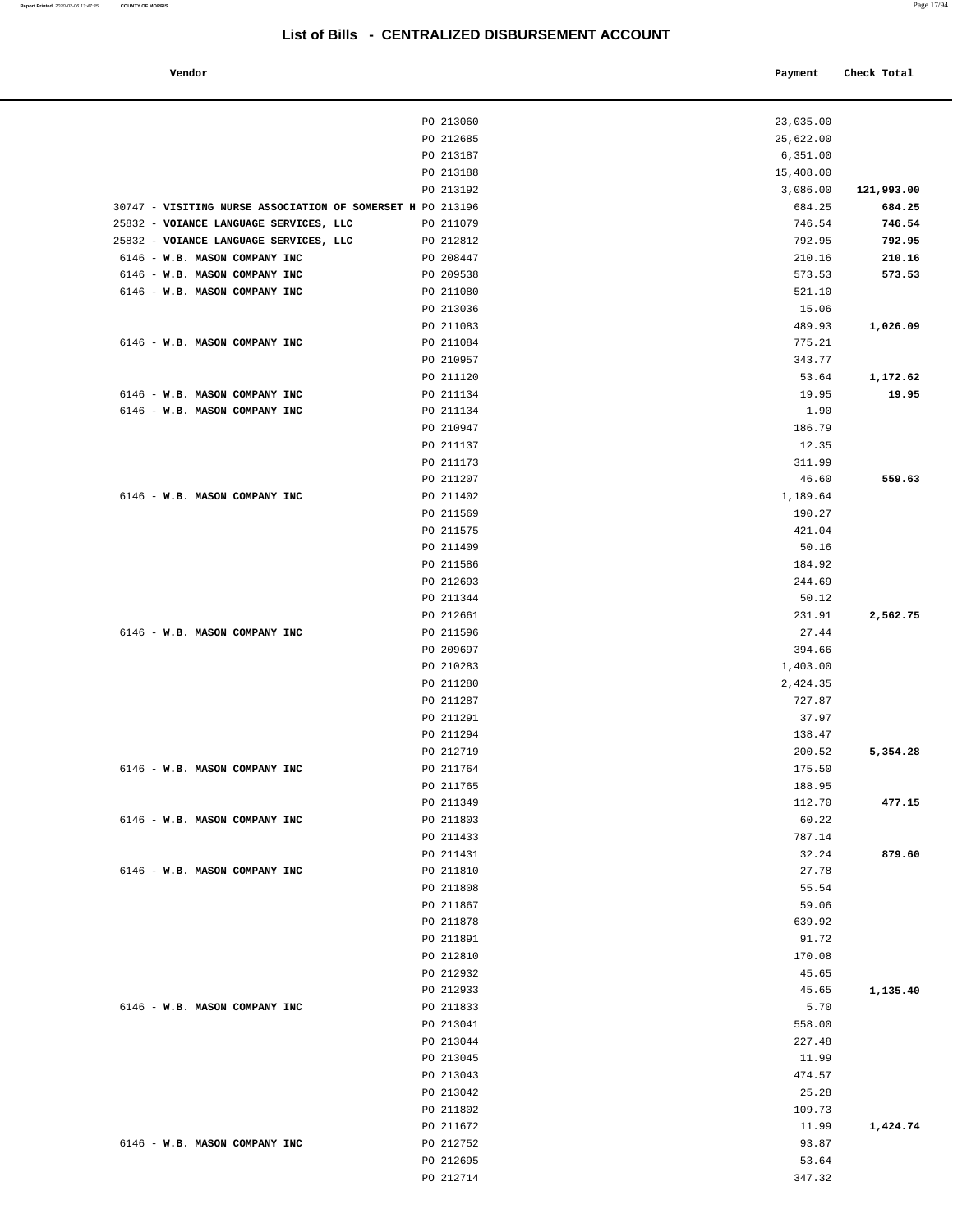| Vendor |  | Payment Check Total |
|--------|--|---------------------|

| TOTAL                                                                                |                        |                   | --------------<br>7,508,137.29 |
|--------------------------------------------------------------------------------------|------------------------|-------------------|--------------------------------|
| 24208 - ZUFALL HEALTH CENTER                                                         | PO 213062              | 15,582.00         | 15,582.00                      |
| 21937 - ZUCCARO INC.                                                                 | PO 213328              | 316,542.99        | 316,542.99                     |
|                                                                                      | PO 211440              | 1,210.08          | 1,398.31                       |
| 29685 - WURTH USA INC.                                                               | PO 211442              | 188.23            |                                |
| 3793 - WOODRUFF ENERGY                                                               | PO 213102              | 2,940.97          | 2,940.97                       |
|                                                                                      | PO 213254              | 800.00            | 2,400.00                       |
|                                                                                      | PO 213251              | 800.00            |                                |
| 8335 - WILLIAM PATERSON UNIVERSITY                                                   | PO 213250              | 800.00            |                                |
|                                                                                      | PO 213249              | 532.77<br>800.00  | 5,449.48                       |
|                                                                                      | PO 212962<br>PO 213248 | 252.20            |                                |
|                                                                                      | PO 212961              | 600.00            |                                |
|                                                                                      | PO 211821              | 786.80            |                                |
|                                                                                      | PO 211524              | 346.40            |                                |
|                                                                                      | PO 211812              | 991.71            |                                |
| 8335 - WILLIAM PATERSON UNIVERSITY                                                   | PO 211523              | 1,139.60          |                                |
| 26523 - WILLIAM MOTT                                                                 | PO 213002              | 60.00             | 60.00                          |
|                                                                                      | PO 213321              | 2,852.69          | 12,006.24                      |
| 13246 - WILLIAM F. BARNISH                                                           | PO 213320              | 9,153.55          |                                |
| 4677 - WHITEMARSH CORPORATION                                                        | PO 211439              | 680.89            | 680.89                         |
| 18456 - WHITE & SHAUGER INC.                                                         | PO 210970              | 4.32              | 4.32                           |
| $29644 - WAYNE MAXIN$                                                                | PO 211482              | 60.00             | 60.00                          |
| 24231 - WATERS, MCPHERSON, MCNEILL, P.C.                                             | PO 213395              | 2,925.00          | 2,925.00                       |
| 24231 - WATERS, MCPHERSON, MCNEILL, P.C.                                             | PO 213394              | 152.57            | 152.57                         |
| 24231 - WATERS, MCPHERSON, MCNEILL, P.C.                                             | PO 213393              | 345.00            | 345.00                         |
| 24231 - WATERS, MCPHERSON, MCNEILL, P.C.                                             | PO 213392              | 1,125.00          | 1,125.00                       |
| 24231 - WATERS, MCPHERSON, MCNEILL, P.C.                                             | PO 213391              | 165.00            | 165.00                         |
| 24231 - WATERS, MCPHERSON, MCNEILL, P.C.                                             | PO 213387              | 9.60              | 9.60                           |
| 24231 - WATERS, MCPHERSON, MCNEILL, P.C.                                             | PO 213386              | 105.00            | 105.00                         |
| 24231 - WATERS, MCPHERSON, MCNEILL, P.C.                                             | PO 213385              | 137.26            | 137.26                         |
| 24231 - WATERS, MCPHERSON, MCNEILL, P.C.                                             | PO 213384              | 588.00            | 588.00                         |
| 24231 - WATERS, MCPHERSON, MCNEILL, P.C.                                             | PO 213383              | 390.00            | 390.00                         |
| 24231 - WATERS, MCPHERSON, MCNEILL, P.C.                                             | PO 213382              | 135.00            | 135.00                         |
| 24231 - WATERS, MCPHERSON, MCNEILL, P.C.                                             | PO 213381              | 540.00            | 540.00                         |
| 24231 - WATERS, MCPHERSON, MCNEILL, P.C.                                             | PO 213380              | 405.00            | 405.00                         |
| 24231 - WATERS, MCPHERSON, MCNEILL, P.C.                                             | PO 213379              | 1,503.72          | 1,503.72                       |
| 24231 - WATERS, MCPHERSON, MCNEILL, P.C.<br>24231 - WATERS, MCPHERSON, MCNEILL, P.C. | PO 213377<br>PO 213378 | 2,565.00<br>30.00 | 2,565.00<br>30.00              |
| 18389 - WARREN COUNTY TECHNICAL SCHOOL                                               | PO 211492              | 1,028.79          | 1,028.79                       |
|                                                                                      | PO 211529              | 1,220.00          | 2,719.06                       |
|                                                                                      | PO 211528              | 769.23            |                                |
| 18388 - WARREN COUNTY COMMUNITY COLL.                                                | PO 211527              | 729.83            |                                |
| 26518 - WALTER JONES                                                                 | PO 211479              | 60.00             | 60.00                          |
|                                                                                      | PO 213572              | 89.40             | 480.95                         |
|                                                                                      | PO 213571              | 8.44              |                                |
|                                                                                      | PO 213568              | 338.41            |                                |
| 6146 - W.B. MASON COMPANY INC                                                        | PO 213007              | 44.70             |                                |
|                                                                                      | PO 212971              | 434.60            | 1,721.54                       |
|                                                                                      | PO 213006              | 738.47            |                                |

|  |  |  |  | Total to be paid from Fund 13 Dedicated Trust | 311,795.48   |
|--|--|--|--|-----------------------------------------------|--------------|
|  |  |  |  | Total to be paid from Fund 04 County Capital  | 1,779,689.03 |
|  |  |  |  | Total to be paid from Fund 02 Grant Fund      | 481,402.46   |
|  |  |  |  | Total to be paid from Fund 01 Current Fund    | 4,933,430.34 |

 **7,508,137.29**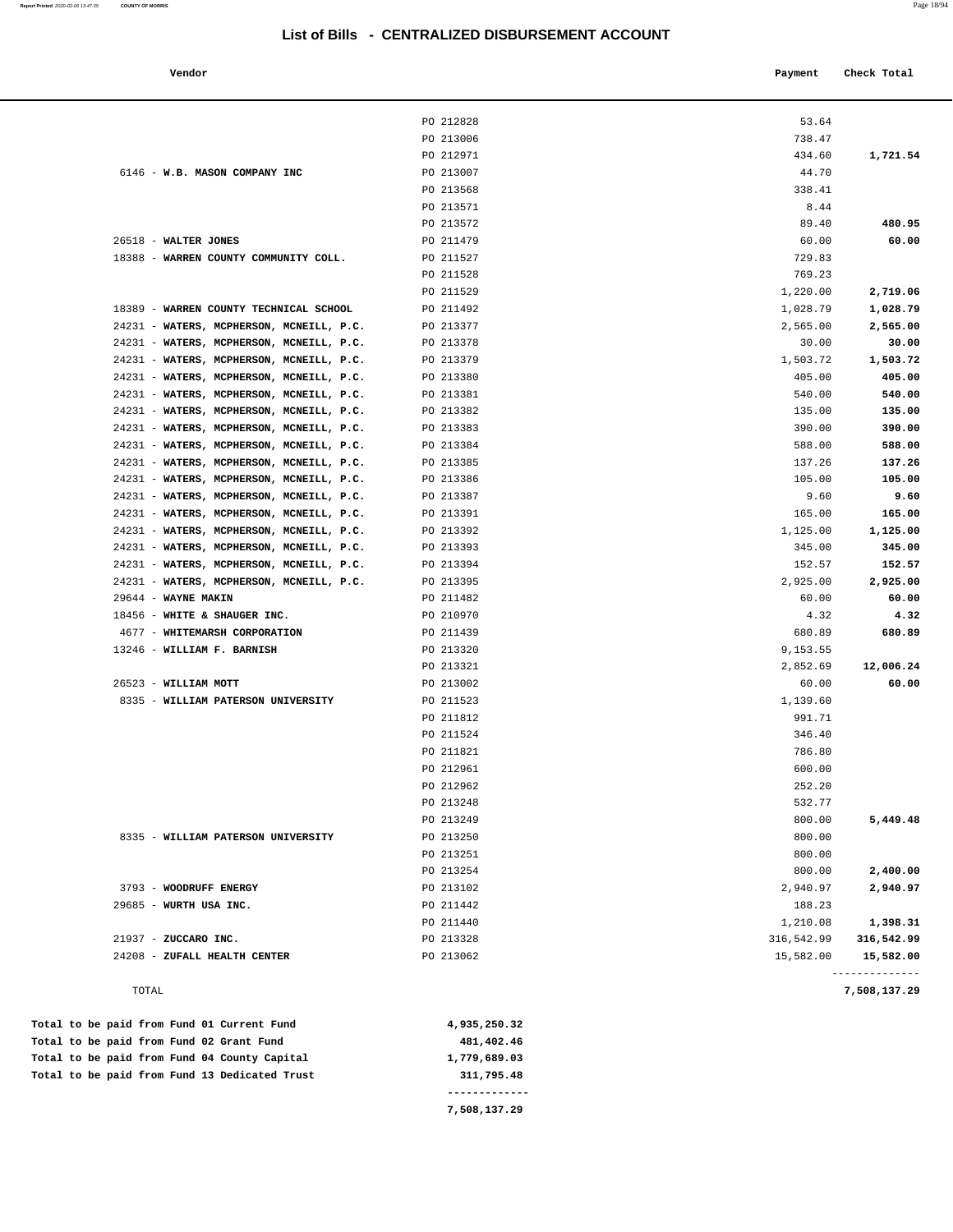| Account | P0 # | Vendor | Description | Payment | Account Total |
|---------|------|--------|-------------|---------|---------------|
|         |      |        |             |         |               |

### **Current Fund**

### **County Administrator**

|                                | 211248 MORRIS COUNTY CHAMBER OF  |                   | 135.00    |              |
|--------------------------------|----------------------------------|-------------------|-----------|--------------|
|                                | 211778 MARTIN LUTHER KING        |                   | 70.00     |              |
| 213577 JAMIE                   | KLENETSKY FAY                    |                   | 150.00    |              |
| $01 - 201 - 20 - 100100 - 039$ | Education Schools & Training     | TOTAL FOR ACCOUNT |           | 355.00       |
|                                | 210947 W.B. MASON COMPANY INC    |                   | 186.79    |              |
|                                | 211891 W.B. MASON COMPANY INC    |                   | 91.72     |              |
| 01-201-20-100100-058           | Office Supplies & Stationery     | TOTAL FOR ACCOUNT |           | 278.51       |
|                                | 213553 COUNTY OF MORRIS          |                   | 96.05     |              |
| 01-201-20-100100-068           | Postage & Metered Mail           | TOTAL FOR ACCOUNT |           | 96.05        |
|                                | 211863 RICOH USA, INC.           |                   | 626.92    |              |
| 01-201-20-100100-164           | <i>Office Machines - Rental</i>  | TOTAL FOR ACCOUNT |           | 626.92       |
|                                | 211334 CLEARY GIACOBBE ALFIERI & |                   | 11,805.00 |              |
|                                | 211884 CLEARY GIACOBBE ALFIERI & |                   | 12,060.00 |              |
| 01-203-20-100100-084           | (2019) Other Outside Services    | TOTAL FOR ACCOUNT |           | 23,865.00    |
|                                |                                  |                   |           | ============ |
|                                | TOTAL for County Administrator   |                   |           | 25, 221.48   |

#### **Personnel**

| 213553 COUNTY OF MORRIS<br>Postage & Metered Mail<br>01-201-20-105100-068             | TOTAL FOR ACCOUNT | 56.55<br>56.55 |
|---------------------------------------------------------------------------------------|-------------------|----------------|
| 211093 UNITED PARCEL SERVICE<br>(2019) Postage & Metered Mail<br>01-203-20-105100-068 | TOTAL FOR ACCOUNT | 30.94<br>30.94 |
| TOTAL for Personnel                                                                   |                   | 87.49          |

#### **Board of Chosen Freeholders**

| 211803 W.B. MASON COMPANY INC                                   |                   | 60.22    |        |
|-----------------------------------------------------------------|-------------------|----------|--------|
| 211802 W.B. MASON COMPANY INC                                   |                   | 163.53   |        |
| 211802 W.B. MASON COMPANY INC                                   |                   | $-53.80$ |        |
| <i>Office Supplies &amp; Stationery</i><br>01-201-20-110100-058 | TOTAL FOR ACCOUNT |          | 169.95 |
|                                                                 |                   |          |        |
| 213553 COUNTY OF MORRIS                                         |                   | 72.70    |        |
| 213553 COUNTY OF MORRIS                                         |                   | 514.83   |        |
|                                                                 |                   |          |        |
| $01 - 201 - 20 - 110100 - 068$<br>Postage & Metered Mail        | TOTAL FOR ACCOUNT |          | 587.53 |
|                                                                 |                   |          |        |
| 211367 SANCHEZ ENGRAVING, LLC                                   |                   | 58.00    |        |
| 211367 SANCHEZ ENGRAVING, LLC                                   |                   | 15.00    |        |
| 211367 SANCHEZ ENGRAVING, LLC                                   |                   | 49.00    |        |
| 211248 MORRIS COUNTY CHAMBER OF                                 |                   | 270.00   |        |
| 211248 MORRIS COUNTY CHAMBER OF                                 |                   | 135.00   |        |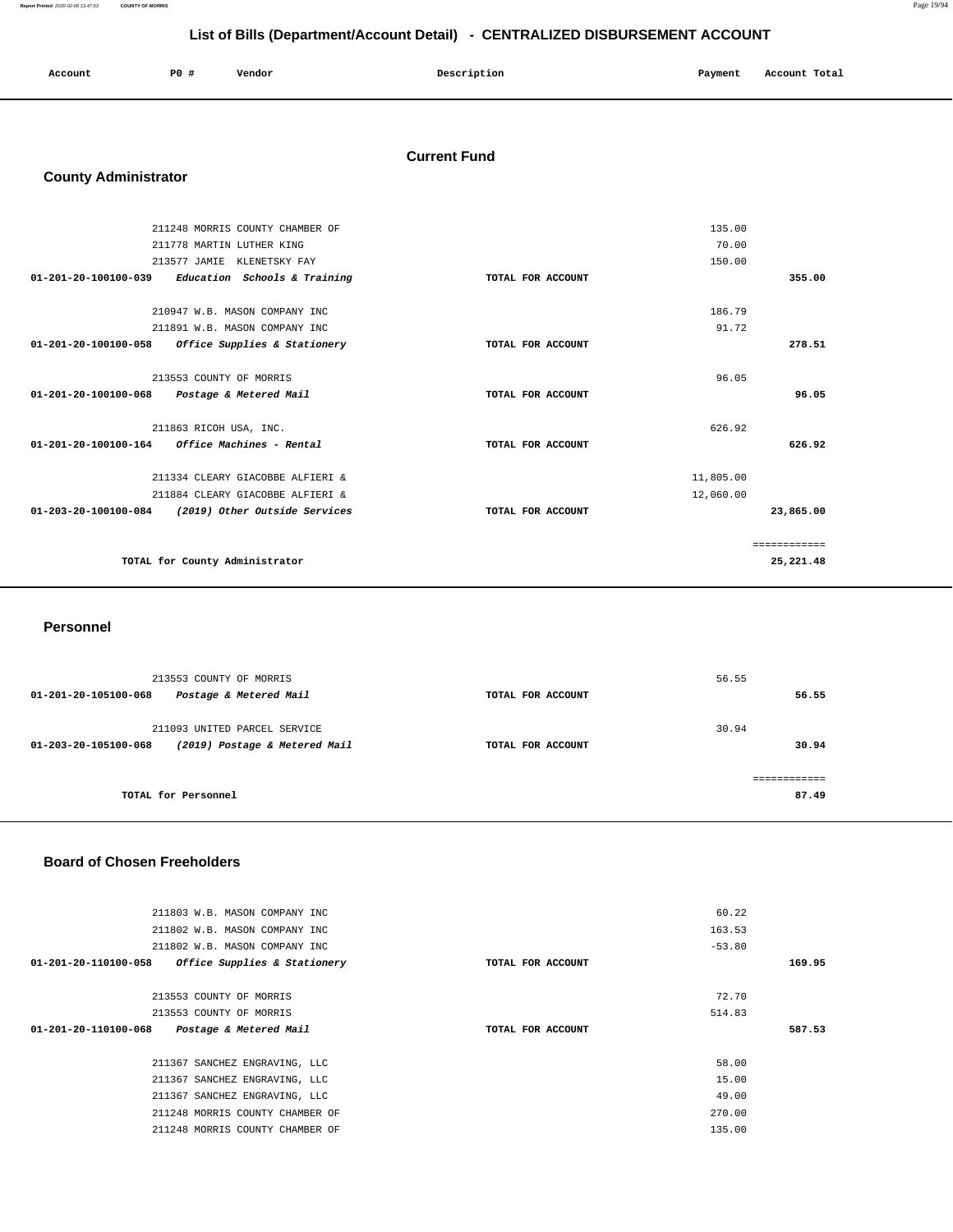#### **Report Printed** 2020-02-06 13:47:53 **COUNTY OF MORRIS** Page 20/94

# **List of Bills (Department/Account Detail) - CENTRALIZED DISBURSEMENT ACCOUNT**

| Account                            | <b>PO #</b>            | Vendor                                 | Description       | Payment | Account Total |
|------------------------------------|------------------------|----------------------------------------|-------------------|---------|---------------|
| <b>Board of Chosen Freeholders</b> |                        |                                        |                   |         |               |
|                                    |                        | 211778 MARTIN LUTHER KING              |                   | 175.00  |               |
| 01-201-20-110100-079               |                        | Special Projects                       | TOTAL FOR ACCOUNT |         | 772.00        |
|                                    | 211893 RICOH USA, INC. |                                        |                   | 35.35   |               |
| 01-201-20-110100-164               |                        | <i><b>Office Machines - Rental</b></i> | TOTAL FOR ACCOUNT |         | 35.35         |
|                                    |                        | 211840 MORRIS COUNTY LEAGUE OF         |                   | 250.00  |               |
| 01-203-20-110100-079               |                        | (2019) Special Projects                | TOTAL FOR ACCOUNT |         | 250.00        |
|                                    |                        |                                        |                   |         | ============  |
|                                    |                        | TOTAL for Board of Chosen Freeholders  |                   |         | 1,814.83      |

### **Clerk of the Board**

|              | 48.33  |                   | 211428 GANNETT NJ NEWSPAPERS                    |
|--------------|--------|-------------------|-------------------------------------------------|
|              | 81.44  |                   | 213280 GANNETT NJ NEWSPAPERS                    |
|              | 90.04  |                   | 213280 GANNETT NJ NEWSPAPERS                    |
|              | 65.96  |                   | 213280 GANNETT NJ NEWSPAPERS                    |
|              | 68.97  |                   | 213375 GANNETT NJ NEWSPAPERS                    |
| 354.74       |        | TOTAL FOR ACCOUNT | Advertising<br>$01 - 201 - 20 - 110105 - 022$   |
|              |        |                   |                                                 |
|              | 76.28  |                   | 211766 GANNETT NJ NEWSPAPERS                    |
|              | 70.26  |                   | 211767 GANNETT NJ NEWSPAPERS                    |
|              | 74.56  |                   | 211768 GANNETT NJ NEWSPAPERS                    |
|              | 59.94  |                   | 211769 GANNETT NJ NEWSPAPERS                    |
|              | 56.50  |                   | 211771 GANNETT NJ NEWSPAPERS                    |
| 337.54       |        | TOTAL FOR ACCOUNT | (2019) Advertising<br>01-203-20-110105-022      |
|              |        |                   |                                                 |
|              | 100.00 |                   | 211840 MORRIS COUNTY LEAGUE OF                  |
| 100.00       |        | TOTAL FOR ACCOUNT | 01-203-20-110105-079<br>(2019) Special Projects |
|              |        |                   |                                                 |
| ============ |        |                   |                                                 |
| 792.28       |        |                   | TOTAL for Clerk of the Board                    |
|              |        |                   |                                                 |

# **County Clerk**

|            | 254.08     |                   | 211341 TELESEARCH INC              |                                |
|------------|------------|-------------------|------------------------------------|--------------------------------|
|            | 624.05     |                   | 211347 TELESEARCH INC              |                                |
|            | 624.05     |                   | 212806 TELESEARCH INC              |                                |
| 1,502.18   |            | TOTAL FOR ACCOUNT | Outside Salaries & Wages           | $01 - 201 - 20 - 120100 - 016$ |
|            | 103,525.00 |                   | 211348 COUNTY BUSINESS SYSTEMS INC |                                |
| 103,525.00 |            | TOTAL FOR ACCOUNT | Equipment Service Agreements       | 01-201-20-120100-044           |
|            | 4,558.97   |                   | 211342 THE TAB GROUP               |                                |
| 4,558.97   |            | TOTAL FOR ACCOUNT | Other General Expenses             | $01 - 201 - 20 - 120100 - 059$ |
|            | 1,842.10   |                   | 213553 COUNTY OF MORRIS            |                                |
| 1,842.10   |            | TOTAL FOR ACCOUNT | Postage & Metered Mail             | $01 - 201 - 20 - 120100 - 068$ |
|            | 158.44     |                   | 211780 R.S. KNAPP CO. INC.         |                                |
| 158.44     |            | TOTAL FOR ACCOUNT | Printing                           | 01-201-20-120100-069           |
|            |            |                   |                                    |                                |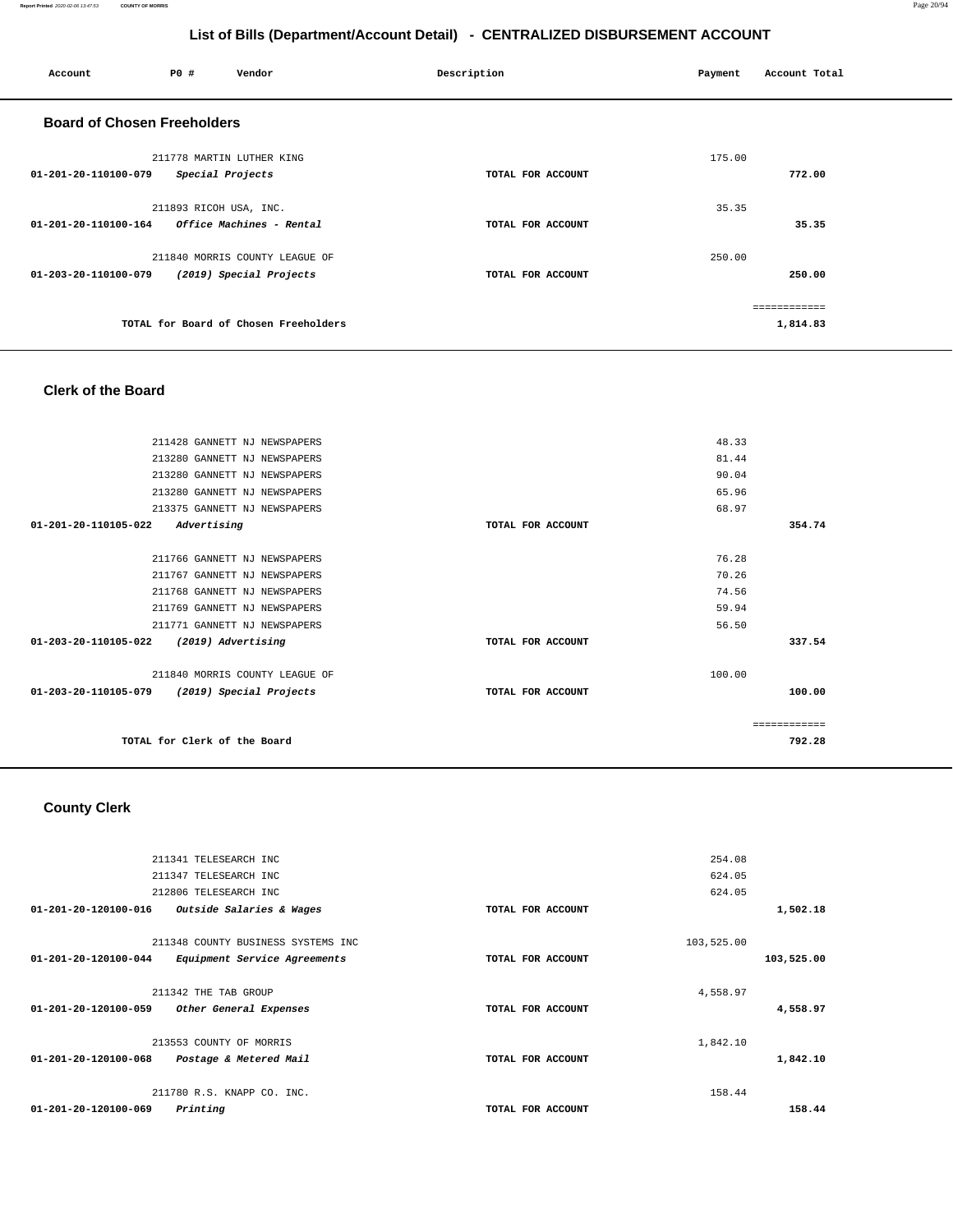#### **Report Printed** 2020-02-06 13:47:53 **COUNTY OF MORRIS** Page 21/94

# **List of Bills (Department/Account Detail) - CENTRALIZED DISBURSEMENT ACCOUNT**

| Account              | P0 #<br>Vendor                                           | Description       | Payment | Account Total |
|----------------------|----------------------------------------------------------|-------------------|---------|---------------|
| <b>County Clerk</b>  |                                                          |                   |         |               |
|                      | 01-201-20-120100-084 Other Outside Services              | TOTAL FOR ACCOUNT |         | 120.00        |
|                      | 211349 W.B. MASON COMPANY INC                            |                   | 111.75  |               |
|                      | 211349 W.B. MASON COMPANY INC                            |                   | 0.95    |               |
| 01-201-20-120100-095 | Other Administrative Supplies                            | TOTAL FOR ACCOUNT |         | 112.70        |
|                      | 211343 ANN F. GROSSI                                     |                   | 16.00   |               |
|                      | 212803 MC LEAGUE OF MUNICIPALITIES                       |                   | 50.00   |               |
| 01-201-20-120100-185 | Food                                                     | TOTAL FOR ACCOUNT |         | 66.00         |
|                      | 211156 AT&T MOBILITY                                     |                   | 41.24   |               |
|                      | 213329 VERIZON WIRELESS                                  |                   | 400.53  |               |
|                      | 01-203-20-120100-031 (2019) Cellular Phones/Pagers       | TOTAL FOR ACCOUNT |         | 441.77        |
|                      | 212804 RICOH USA, INC.                                   |                   | 335.86  |               |
|                      | 212804 RICOH USA, INC.                                   |                   | 457.59  |               |
|                      | 212804 RICOH USA, INC.                                   |                   | 360.08  |               |
|                      | 01-203-20-120100-044 (2019) Equipment Service Agreements | TOTAL FOR ACCOUNT |         | 1,153.53      |
|                      | 211342 THE TAB GROUP                                     |                   | 126.96  |               |
|                      | 01-203-20-120100-059 (2019) Other General Expenses       | TOTAL FOR ACCOUNT |         | 126.96        |
|                      | 211160 UNITED PARCEL SERVICE                             |                   | 145.00  |               |
|                      | 01-203-20-120100-084 (2019) Other Outside Services       | TOTAL FOR ACCOUNT |         | 145.00        |
|                      | 211344 W.B. MASON COMPANY INC                            |                   | 0.95    |               |
|                      | 211344 W.B. MASON COMPANY INC                            |                   | 49.17   |               |
| 01-203-20-120100-095 | (2019) Other Administrative Supplies                     | TOTAL FOR ACCOUNT |         | 50.12         |
|                      | 211340 RICOH USA, INC.                                   |                   | 720.00  |               |
|                      | 211340 RICOH USA, INC.                                   |                   | 617.27  |               |
|                      | 211340 RICOH USA, INC.                                   |                   | 660.00  |               |
|                      | 211340 RICOH USA, INC.                                   |                   | 942.00  |               |
|                      | 01-203-20-120100-164 (2019) Office Machines - Rental     | TOTAL FOR ACCOUNT |         | 2,939.27      |
|                      | 211343 ANN F. GROSSI                                     |                   | 1.39    |               |
|                      | 211343 ANN F. GROSSI                                     |                   | 2.39    |               |
|                      | 211343 ANN F. GROSSI                                     |                   | 1.69    |               |
|                      | 211343 ANN F. GROSSI                                     |                   | 42.23   |               |
|                      | 211140 MORRIS COUNTY CHAMBER OF                          |                   | 270.00  |               |
| 01-203-20-120100-185 | (2019) Food                                              | TOTAL FOR ACCOUNT |         | 317.70        |
|                      |                                                          |                   |         | ============  |
|                      | TOTAL for County Clerk                                   |                   |         | 117,059.74    |

# **County Board of Elections**

| 212971 W.B. MASON COMPANY INC<br>Office Supplies & Stationery<br>01-201-20-121100-058          | TOTAL FOR ACCOUNT | 434.60<br>434.60        |
|------------------------------------------------------------------------------------------------|-------------------|-------------------------|
| 213553 COUNTY OF MORRIS<br>Postage & Metered Mail<br>01-201-20-121100-068                      | TOTAL FOR ACCOUNT | 35.85<br>35.85          |
| 210602 PARSIPPANY-TROY HILLS<br>210604 ALL SAINT'S EPISCOPAL CHURCH<br>210603 SAINT ANN CHURCH |                   | 50.00<br>50.00<br>50.00 |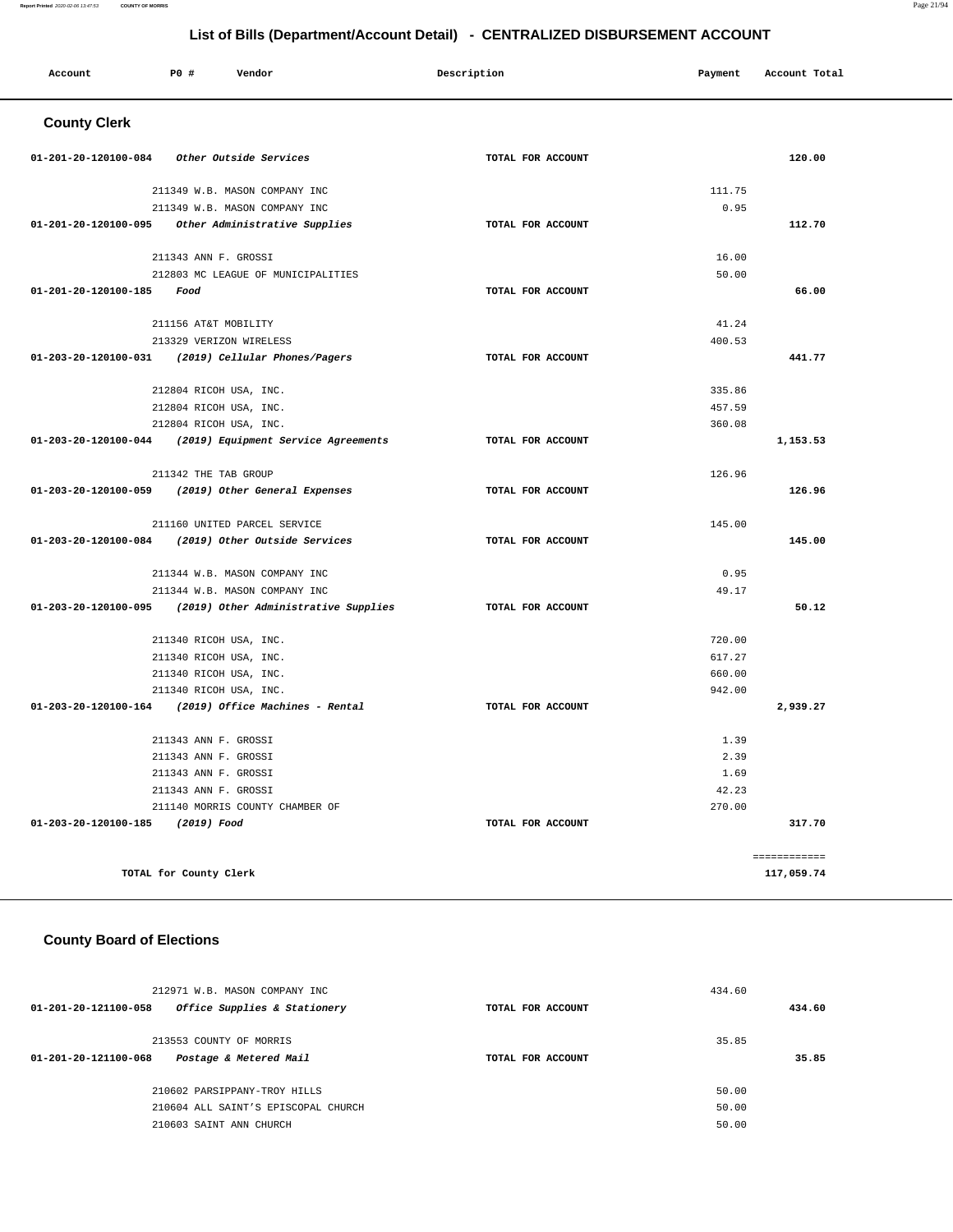| Account                          | P0 # | Vendor                              | Description       | Payment  | Account Total |
|----------------------------------|------|-------------------------------------|-------------------|----------|---------------|
| <b>County Board of Elections</b> |      |                                     |                   |          |               |
|                                  |      | 209127 FAIRMOUNT FIRE CO. NO. 1     |                   | 50.00    |               |
| 01-203-20-121100-067             |      | (2019) Polling Place Rental         | TOTAL FOR ACCOUNT |          | 250.00        |
|                                  |      | 210606 DOMINION VOTING SYSTEMS INC  |                   | 3,760.00 |               |
|                                  |      | 210606 DOMINION VOTING SYSTEMS INC  |                   | 2,250.00 |               |
|                                  |      | 210606 DOMINION VOTING SYSTEMS INC  |                   | 4,500.00 |               |
|                                  |      | 210606 DOMINION VOTING SYSTEMS INC  |                   | 2,820.00 |               |
|                                  |      | 210606 DOMINION VOTING SYSTEMS INC  |                   | 2,250.00 |               |
|                                  |      | 210606 DOMINION VOTING SYSTEMS INC  |                   | 4,500.00 |               |
| 01-203-20-121100-096             |      | (2019) Election Officer             | TOTAL FOR ACCOUNT |          | 20,080.00     |
|                                  |      | 211864 RICOH USA, INC.              |                   | 90.37    |               |
| $01 - 203 - 20 - 121100 - 164$   |      | (2019) Office Machines - Rental     | TOTAL FOR ACCOUNT |          | 90.37         |
|                                  |      |                                     |                   |          | ============  |
|                                  |      | TOTAL for County Board of Elections |                   |          | 20,890.82     |

### **Superintendent of Elections**

| 210742 INFOUSA CITY DIRECTORIES                  | 260.00            |          |
|--------------------------------------------------|-------------------|----------|
| 210742 INFOUSA CITY DIRECTORIES                  | 5.00              |          |
| 212956 LONGFELLOWS SANDWICH DELI                 | 199.00            |          |
| 212956 LONGFELLOWS SANDWICH DELI                 | 12.00             |          |
| 212956 LONGFELLOWS SANDWICH DELI                 | 10.00             |          |
| 211752 OPTIMUM                                   | 732.84            |          |
| 213285 THE GODFATHER OF MORRISTOWN               | 10.50             |          |
| 213285 THE GODFATHER OF MORRISTOWN               | 2.00              |          |
| 213285 THE GODFATHER OF MORRISTOWN               | 9.50              |          |
| 213285 THE GODFATHER OF MORRISTOWN               | 6.75              |          |
| 213285 THE GODFATHER OF MORRISTOWN               | 9.50              |          |
| 213285 THE GODFATHER OF MORRISTOWN               | 11.50             |          |
| 213285 THE GODFATHER OF MORRISTOWN               | 15.95             |          |
| 213285 THE GODFATHER OF MORRISTOWN               | 11.50             |          |
| 213285 THE GODFATHER OF MORRISTOWN               | 9.00              |          |
| 213285 THE GODFATHER OF MORRISTOWN               | 15.50             |          |
| 213285 THE GODFATHER OF MORRISTOWN               | 1.00              |          |
| 213285 THE GODFATHER OF MORRISTOWN               | 2.50              |          |
| 213285 THE GODFATHER OF MORRISTOWN               | 6.00              |          |
| 213285 THE GODFATHER OF MORRISTOWN               | 11.50             |          |
| 213285 THE GODFATHER OF MORRISTOWN               | 2.00              |          |
| 213285 THE GODFATHER OF MORRISTOWN               | 8.95              |          |
| 213285 THE GODFATHER OF MORRISTOWN               | 0.50              |          |
| 213285 THE GODFATHER OF MORRISTOWN               | 2.00              |          |
| 213285 THE GODFATHER OF MORRISTOWN               | 10.00             |          |
| 01-201-20-121105-057 National Voter Registration | TOTAL FOR ACCOUNT | 1,364.99 |
| 213553 COUNTY OF MORRIS                          | 144.45            |          |
| 01-201-20-121105-068 Postage & Metered Mail      | TOTAL FOR ACCOUNT | 144.45   |
| 212917 GANNETT NJ NEWSPAPERS                     | 47.30             |          |
| 212917 GANNETT NJ NEWSPAPERS                     | 35.00             |          |
| 213267 GANNETT NJ NEWSPAPERS                     | 69.66             |          |
| 213267 GANNETT NJ NEWSPAPERS                     | 35.00             |          |
| 213272 GANNETT NJ NEWSPAPERS                     | 25.80             |          |
| 213272 GANNETT NJ NEWSPAPERS                     | 35.00             |          |
| 01-201-20-121105-076<br>School Board Elections   | TOTAL FOR ACCOUNT | 247.76   |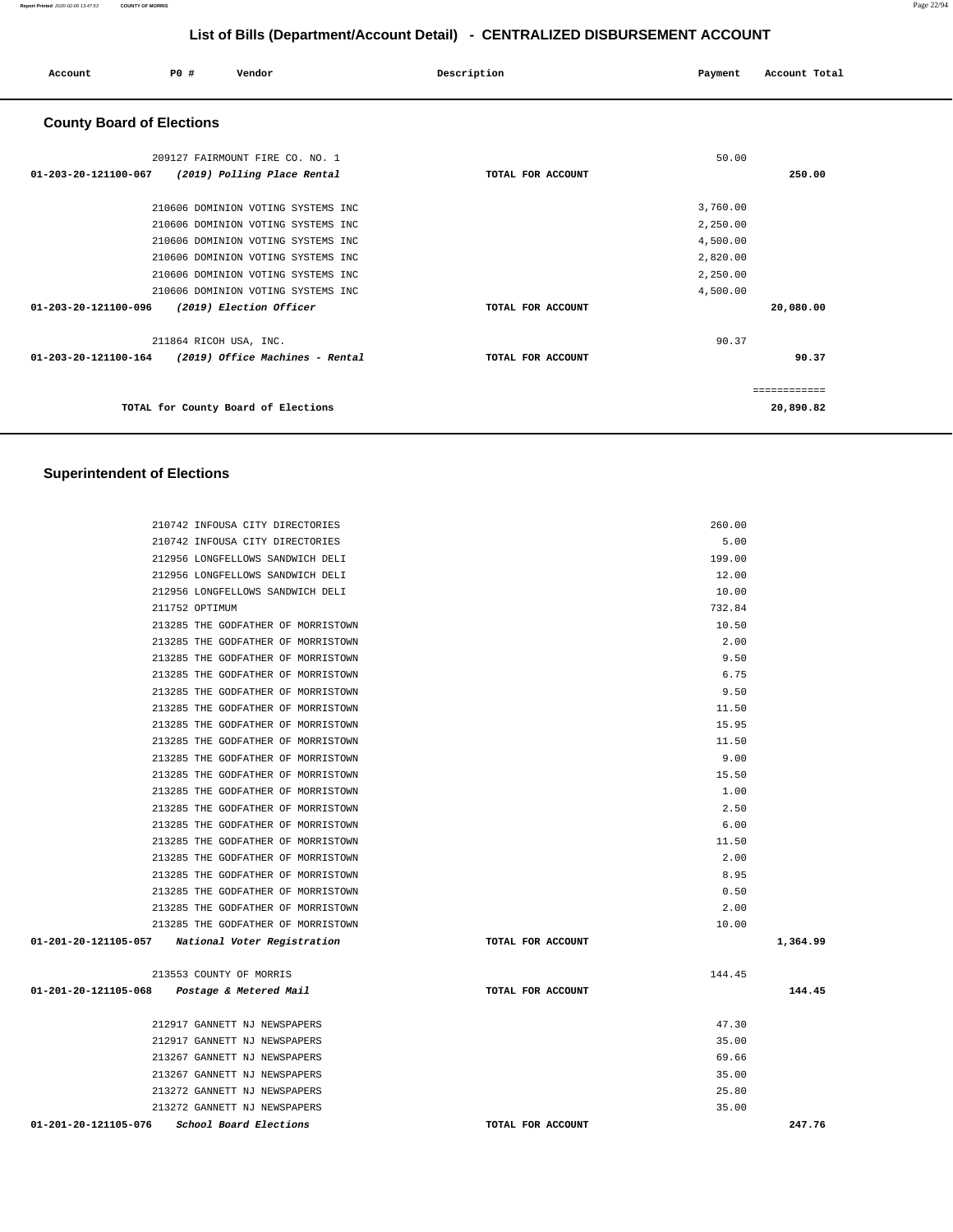| Report Printed 2020-02-06 13:47:53 | <b>COUNTY OF MORRIS</b>            |                                      |                                                                              |           |               | Page 23/94 |
|------------------------------------|------------------------------------|--------------------------------------|------------------------------------------------------------------------------|-----------|---------------|------------|
|                                    |                                    |                                      | List of Bills (Department/Account Detail) - CENTRALIZED DISBURSEMENT ACCOUNT |           |               |            |
| Account                            | <b>PO #</b>                        | Vendor                               | Description                                                                  | Payment   | Account Total |            |
|                                    | <b>Superintendent of Elections</b> |                                      |                                                                              |           |               |            |
|                                    |                                    | 213282 THE GODFATHER OF MORRISTOWN   |                                                                              | 20.95     |               |            |
|                                    |                                    | 213282 THE GODFATHER OF MORRISTOWN   |                                                                              | 1.00      |               |            |
|                                    |                                    | 213282 THE GODFATHER OF MORRISTOWN   |                                                                              | 21.95     |               |            |
|                                    |                                    | 213282 THE GODFATHER OF MORRISTOWN   |                                                                              | 1.00      |               |            |
|                                    |                                    | 213282 THE GODFATHER OF MORRISTOWN   |                                                                              | 0.50      |               |            |
|                                    |                                    | 213282 THE GODFATHER OF MORRISTOWN   |                                                                              | 13.47     |               |            |
|                                    |                                    | 213282 THE GODFATHER OF MORRISTOWN   |                                                                              | 1.00      |               |            |
|                                    |                                    | 213282 THE GODFATHER OF MORRISTOWN   |                                                                              | 2.00      |               |            |
|                                    |                                    | 213282 THE GODFATHER OF MORRISTOWN   |                                                                              | 5.00      |               |            |
| 01-201-20-121105-104               |                                    | Electronic Voting Machine            | TOTAL FOR ACCOUNT                                                            |           | 1,399.72      |            |
|                                    |                                    | 210605 D. C. EXPRESS INC             |                                                                              | 24,186.50 |               |            |
|                                    |                                    | 210605 D. C. EXPRESS INC             |                                                                              | 1,980.00  |               |            |
|                                    |                                    | 210605 D. C. EXPRESS INC             |                                                                              | 24,186.50 |               |            |
|                                    |                                    | 210605 D. C. EXPRESS INC             |                                                                              | 1,980.00  |               |            |
| 01-203-20-121105-030               | (2019) Cartage                     |                                      | TOTAL FOR ACCOUNT                                                            |           | 52,333.00     |            |
|                                    |                                    | 210607 D. C. EXPRESS INC             |                                                                              | 380.00    |               |            |
|                                    |                                    | 211865 RICOH USA, INC.               |                                                                              | 17.85     |               |            |
| 01-203-20-121105-057               |                                    | (2019) National Voter Registration   | TOTAL FOR ACCOUNT                                                            |           | 397.85        |            |
|                                    |                                    | 211433 W.B. MASON COMPANY INC        |                                                                              | 787.14    |               |            |
| 01-203-20-121105-058               |                                    | (2019) Office Supplies & Stationery  | TOTAL FOR ACCOUNT                                                            |           | 787.14        |            |
|                                    |                                    | 209137 ELECTION GRAPHICS, INC.       |                                                                              | 40,685.00 |               |            |
|                                    |                                    | 209137 ELECTION GRAPHICS, INC.       |                                                                              | 20,737.50 |               |            |
|                                    |                                    | 209137 ELECTION GRAPHICS, INC.       |                                                                              | 5,600.00  |               |            |
| 01-203-20-121105-084               |                                    | (2019) Other Outside Services        | TOTAL FOR ACCOUNT                                                            |           | 67,022.50     |            |
|                                    |                                    | 213007 W.B. MASON COMPANY INC        |                                                                              | 31.29     |               |            |
|                                    |                                    | 213007 W.B. MASON COMPANY INC        |                                                                              | 4.47      |               |            |
|                                    |                                    | 213007 W.B. MASON COMPANY INC        |                                                                              | 8.94      |               |            |
| 01-203-20-121105-095               |                                    | (2019) Other Administrative Supplies | TOTAL FOR ACCOUNT                                                            |           | 44.70         |            |

**TOTAL for Superintendent of Elections** 

# **County Elections (Cty Clerk)**

|               | 249.62   |                   | 211341 TELESEARCH INC                  |                                |
|---------------|----------|-------------------|----------------------------------------|--------------------------------|
|               | 75.00    |                   | 211341 TELESEARCH INC                  |                                |
|               | 624.05   |                   | 211347 TELESEARCH INC                  |                                |
|               | 583.93   |                   | 212806 TELESEARCH INC                  |                                |
| 1,532.60      |          | TOTAL FOR ACCOUNT | <i>Outside Salaries &amp; Wages</i>    | $01 - 201 - 20 - 121110 - 016$ |
|               | 4,075.45 |                   | 213553 COUNTY OF MORRIS                |                                |
| 4,075.45      |          | TOTAL FOR ACCOUNT | Postage & Metered Mail                 | 01-201-20-121110-068           |
|               | 2,718.38 |                   | 212804 RICOH USA, INC.                 |                                |
| 2,718.38      |          | TOTAL FOR ACCOUNT | (2019) Equipment Service Agreements    | 01-203-20-121110-044           |
|               | 2,250.00 |                   | 210181 DOMINION VOTING SYSTEMS INC     |                                |
| 2,250.00      |          | TOTAL FOR ACCOUNT | (2019) Other Outside Services          | 01-203-20-121110-084           |
|               | 740.87   |                   | 211340 RICOH USA, INC.                 |                                |
| 740.87        |          | TOTAL FOR ACCOUNT | (2019) Equipment Rental                | $01 - 203 - 20 - 121110 - 259$ |
| ------------- |          |                   |                                        |                                |
| 11,317.30     |          |                   | TOTAL for County Elections (Cty Clerk) |                                |

============

**123,742.11**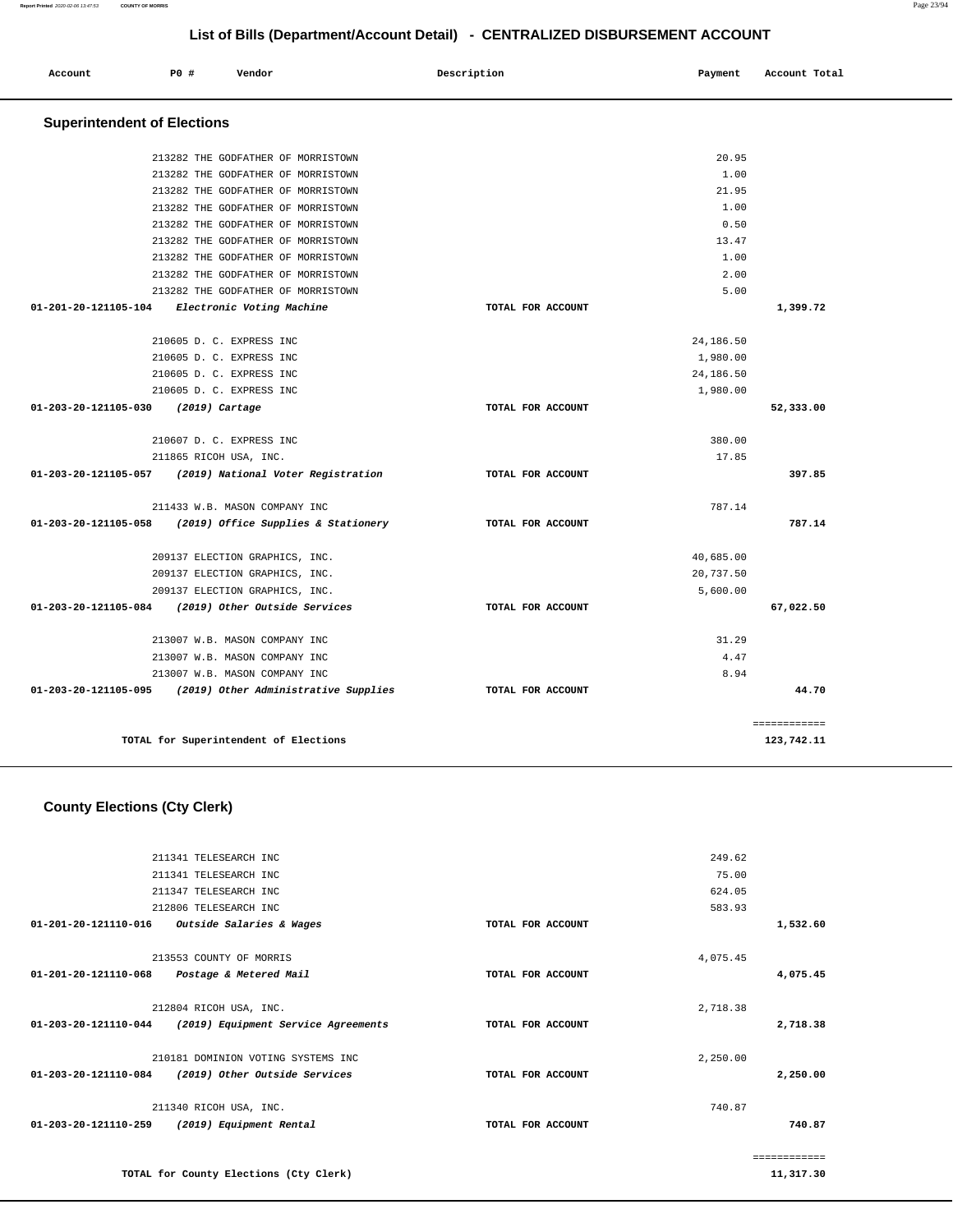| Account | P0# | Vendor | Description | Payment | Account Total |
|---------|-----|--------|-------------|---------|---------------|
|         |     |        |             |         |               |

# **County Treasurer**

| 213570 ACCOUNTEMPS                                     |                   | 715.00    |              |
|--------------------------------------------------------|-------------------|-----------|--------------|
| 01-201-20-130100-016 Outside Salaries & Wages          | TOTAL FOR ACCOUNT |           | 715.00       |
|                                                        |                   |           |              |
| 213557 BETI BAUER                                      |                   | 50.00     |              |
| 01-201-20-130100-023 Associations and Memberships      | TOTAL FOR ACCOUNT |           | 50.00        |
|                                                        |                   |           |              |
| 211080 W.B. MASON COMPANY INC                          |                   | 521.10    |              |
| 213568 W.B. MASON COMPANY INC                          |                   | 338.41    |              |
| 213571 W.B. MASON COMPANY INC                          |                   | 8.44      |              |
| 01-201-20-130100-058 Office Supplies & Stationery      | TOTAL FOR ACCOUNT |           | 867.95       |
|                                                        |                   |           |              |
| 213553 COUNTY OF MORRIS                                |                   | 540.95    |              |
| 01-201-20-130100-068 Postage & Metered Mail            | TOTAL FOR ACCOUNT |           | 540.95       |
|                                                        |                   |           |              |
| 211212 BOROUGH OF WHARTON                              |                   | 968.75    |              |
| 213572 W.B. MASON COMPANY INC                          |                   | 89.40     |              |
| $01-201-20-130100-084$ Other Outside Services          | TOTAL FOR ACCOUNT |           | 1,058.15     |
| 211215 RICOH USA, INC.                                 |                   | 556.84    |              |
| 01-201-20-130100-164 Office Machines - Rental          | TOTAL FOR ACCOUNT |           | 556.84       |
|                                                        |                   |           |              |
| 211211 MUNICIPAL SOFTWARE INC                          |                   | 8,900.00  |              |
| 01-203-20-130100-078 (2019) Software Maintenance       | TOTAL FOR ACCOUNT |           | 8,900.00     |
|                                                        |                   |           |              |
| 211207 W.B. MASON COMPANY INC                          |                   | 44.70     |              |
| 211207 W.B. MASON COMPANY INC                          |                   | 0.95      |              |
| 211207 W.B. MASON COMPANY INC                          |                   | 0.95      |              |
| 211210 PINO CONSULTING GROUP INC.                      |                   | 24,750.00 |              |
| 213576 MCMANIMON, SCOTLAND & BAUMANN LLC               |                   | 1,000.00  |              |
| 213576 MCMANIMON, SCOTLAND & BAUMANN LLC               |                   | 1,000.00  |              |
| 01-203-20-130100-084 (2019) Other Outside Services     | TOTAL FOR ACCOUNT |           | 26,796.60    |
|                                                        |                   |           |              |
| 211215 RICOH USA, INC.                                 |                   | 278.42    |              |
| $01-203-20-130100-164$ (2019) Office Machines - Rental | TOTAL FOR ACCOUNT |           | 278.42       |
|                                                        |                   |           | ============ |
| TOTAL for County Treasurer                             |                   |           | 39,763.91    |
|                                                        |                   |           |              |

# **Purchasing Division**

| 213560 TELESEARCH INC                                                     | 454.67 |  |
|---------------------------------------------------------------------------|--------|--|
| 213560 TELESEARCH INC                                                     | 499.24 |  |
| 01-201-20-130105-016<br>Outside Salaries and Wages<br>TOTAL FOR ACCOUNT   | 953.91 |  |
|                                                                           |        |  |
| 211427 NORTHERN NJ CHAPTER NIGP                                           | 80.00  |  |
| 213332 GPANJ, INC.                                                        | 100.00 |  |
| 01-201-20-130105-023<br>Associations and Memberships<br>TOTAL FOR ACCOUNT | 180.00 |  |
|                                                                           |        |  |
| 211845 LANDS END BUSINESS OUTFITTERS                                      | 59.95  |  |
| 211845 LANDS END BUSINESS OUTFITTERS                                      | 119.90 |  |
| 211845 LANDS END BUSINESS OUTFITTERS                                      | 19.99  |  |
| 211889 OFFICE CONCEPTS GROUP, INC.                                        | 19.36  |  |
| 211889 OFFICE CONCEPTS GROUP, INC.                                        | 19.36  |  |
| 211889 OFFICE CONCEPTS GROUP, INC.                                        | 20.97  |  |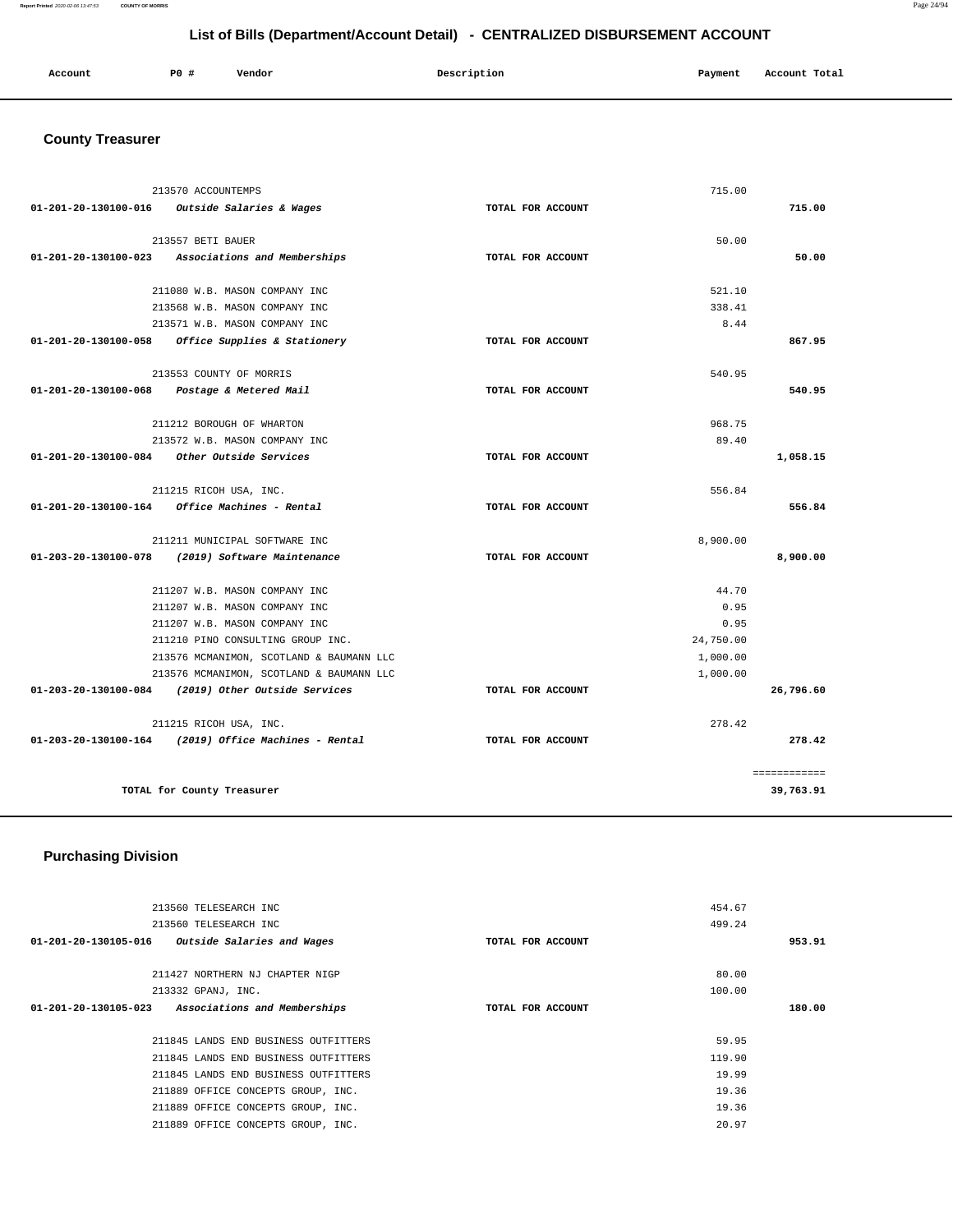| Account                    | PO# | Vendor                              | Description       | Payment   | Account Total |  |
|----------------------------|-----|-------------------------------------|-------------------|-----------|---------------|--|
|                            |     |                                     |                   |           |               |  |
| <b>Purchasing Division</b> |     |                                     |                   |           |               |  |
|                            |     | 211809 OFFICE CONCEPTS GROUP, INC.  |                   | 53.18     |               |  |
|                            |     | 211809 OFFICE CONCEPTS GROUP, INC.  |                   | 94.00     |               |  |
|                            |     | 211809 OFFICE CONCEPTS GROUP, INC.  |                   | 31.15     |               |  |
|                            |     | 211809 OFFICE CONCEPTS GROUP, INC.  |                   | 34.22     |               |  |
|                            |     | 211841 OFFICE CONCEPTS GROUP, INC.  |                   | 5.84      |               |  |
|                            |     | 211841 OFFICE CONCEPTS GROUP, INC.  |                   | 34.50     |               |  |
|                            |     | 211841 OFFICE CONCEPTS GROUP, INC.  |                   | 9.92      |               |  |
|                            |     | 211841 OFFICE CONCEPTS GROUP, INC.  |                   | 25.96     |               |  |
| 01-201-20-130105-058       |     | Office Supplies & Stationery        | TOTAL FOR ACCOUNT |           | 648.19        |  |
|                            |     | 213553 COUNTY OF MORRIS             |                   | 645.30    |               |  |
| 01-201-20-130105-068       |     | Postage & Metered Mail              | TOTAL FOR ACCOUNT |           | 645.30        |  |
|                            |     | 211431 W.B. MASON COMPANY INC       |                   | 0.95      |               |  |
|                            |     | 211431 W.B. MASON COMPANY INC       |                   | 31.29     |               |  |
| 01-201-20-130105-095       |     | Other Administrative Supplies       | TOTAL FOR ACCOUNT |           | 32.24         |  |
|                            |     | 211202 TELESEARCH INC               |                   | 75.00     |               |  |
|                            |     | 211202 TELESEARCH INC               |                   | 16.00     |               |  |
|                            |     | 211202 TELESEARCH INC               |                   | 240.70    |               |  |
| 01-203-20-130105-016       |     | (2019) Outside Salaries and Wages   | TOTAL FOR ACCOUNT |           | 331.70        |  |
|                            |     | 211874 RICOH USA, INC.              |                   | 11,949.67 |               |  |
| 01-203-20-130105-044       |     | (2019) Equipment Service Agreements | TOTAL FOR ACCOUNT |           | 11,949.67     |  |
|                            |     | 211869 RICOH USA, INC.              |                   | 340.20    |               |  |
| 01-203-20-130105-164       |     | (2019) Office Machines - Rental     | TOTAL FOR ACCOUNT |           | 340.20        |  |
|                            |     |                                     |                   |           | ============  |  |
|                            |     | TOTAL for Purchasing Division       |                   |           | 15,081.21     |  |

#### **Office Services**

| 211203 NEOPOST USA INC.                                             |                   | 69.55                      |
|---------------------------------------------------------------------|-------------------|----------------------------|
| Office Supplies & Stationery<br>01-201-20-130110-058                | TOTAL FOR ACCOUNT | 69.55                      |
| 213565 COUNTY COLLEGE OF MORRIS<br>Printing<br>01-201-20-130110-069 | TOTAL FOR ACCOUNT | 17,987.41<br>17,987.41     |
| TOTAL for Office Services                                           |                   | -------------<br>18,056.96 |

### **Information Technology Div**

| 213553 COUNTY OF MORRIS                                                             |                   | 3.10                 |
|-------------------------------------------------------------------------------------|-------------------|----------------------|
| Postage & Metered Mail<br>01-201-20-140100-068                                      | TOTAL FOR ACCOUNT | 3.10                 |
| 213331 CITYSIDE ARCHIVES, LLC<br>Records Managment Services<br>01-201-20-140100-073 | TOTAL FOR ACCOUNT | 4.280.77<br>4,280.77 |
| 211118 RICOH USA, INC.                                                              |                   | 637.78               |
| Office Machines - Rental<br>01-201-20-140100-164                                    | TOTAL FOR ACCOUNT | 637.78               |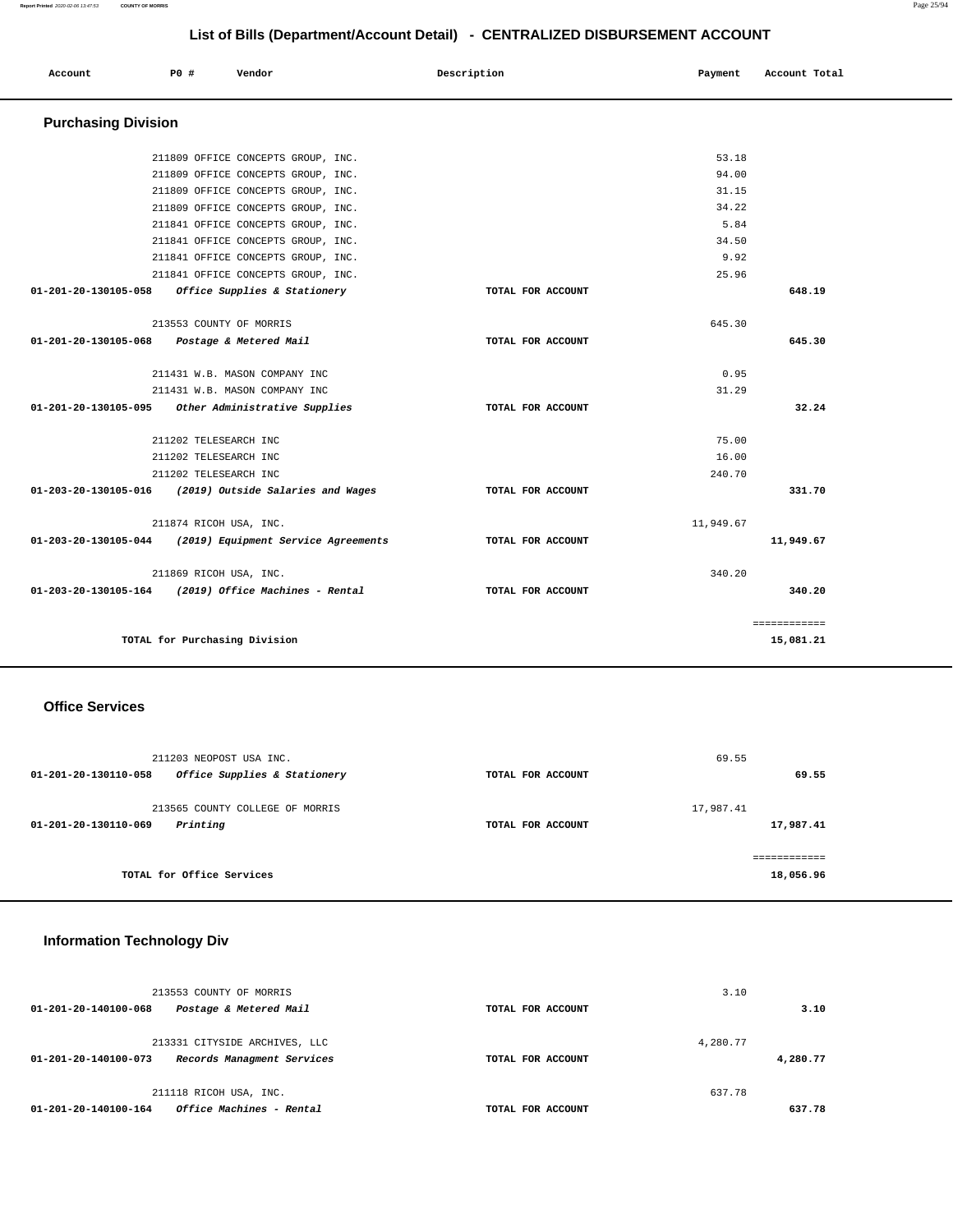| Account                           | P0 # | Vendor                               | Description       | Payment | Account Total |
|-----------------------------------|------|--------------------------------------|-------------------|---------|---------------|
| <b>Information Technology Div</b> |      |                                      |                   |         |               |
| 01-203-20-140100-058              |      | (2019) Office Supplies & Stationery  | TOTAL FOR ACCOUNT |         | 53.64         |
|                                   |      |                                      |                   |         | ============  |
|                                   |      | TOTAL for Information Technology Div |                   |         | 4,975.29      |

# **County Board of Taxation**

|                                             | 212719 W.B. MASON COMPANY INC           |                   | 8.34         |  |
|---------------------------------------------|-----------------------------------------|-------------------|--------------|--|
|                                             | 212719 W.B. MASON COMPANY INC           |                   | 4.17         |  |
|                                             | 212719 W.B. MASON COMPANY INC           |                   | 9.62         |  |
|                                             | 212719 W.B. MASON COMPANY INC           |                   | 2.99         |  |
|                                             | 212719 W.B. MASON COMPANY INC           |                   | 32.22        |  |
|                                             | 212719 W.B. MASON COMPANY INC           |                   | 143.18       |  |
| 01-201-20-150100-058                        | <i>Office Supplies &amp; Stationery</i> | TOTAL FOR ACCOUNT | 200.52       |  |
|                                             |                                         |                   |              |  |
| 213553 COUNTY OF MORRIS                     |                                         |                   | 139.35       |  |
| 01-201-20-150100-068 Postage & Metered Mail |                                         | TOTAL FOR ACCOUNT | 139.35       |  |
| 211873 RICOH USA, INC.                      |                                         |                   | 80.22        |  |
| 01-203-20-150100-044                        | (2019) Equipment Service Agreements     | TOTAL FOR ACCOUNT | 80.22        |  |
|                                             |                                         |                   |              |  |
|                                             |                                         |                   | ============ |  |
| TOTAL for County Board of Taxation          |                                         |                   | 420.09       |  |
|                                             |                                         |                   |              |  |

# **County Counsel**

|                                       | 213388 STACI SANTUCCI                                      |                   | 218.36    |           |
|---------------------------------------|------------------------------------------------------------|-------------------|-----------|-----------|
|                                       | 01-201-20-155100-023 Associations and Memberships          | TOTAL FOR ACCOUNT |           | 218.36    |
|                                       |                                                            |                   |           |           |
|                                       | 213553 COUNTY OF MORRIS                                    |                   | 4.95      |           |
|                                       | 01-201-20-155100-068 Postage & Metered Mail                | TOTAL FOR ACCOUNT |           | 4.95      |
|                                       | 210664 NEW JERSEY STATE BAR FOUNDATION                     |                   | 125.00    |           |
|                                       | $01-203-20-155100-039$ (2019) Education Schools & Training | TOTAL FOR ACCOUNT |           | 125.00    |
|                                       | 210663 LAWYERS DIARY AND MANUAL, LLC                       |                   | 190.00    |           |
|                                       | 210665 THOMSON REUTER-WEST                                 |                   | 494.92    |           |
|                                       | 210666 THOMSON REUTER-WEST                                 |                   | 850.00    |           |
| 01-203-20-155100-050 (2019) Law Books |                                                            | TOTAL FOR ACCOUNT |           | 1,534.92  |
|                                       |                                                            |                   |           |           |
|                                       | 211839 ARCHER & GREINER                                    |                   | 498.24    |           |
|                                       | 211772 CLEARY GIACOBBE ALFIERI &                           |                   | 1,245.00  |           |
|                                       | 211772 CLEARY GIACOBBE ALFIERI &                           |                   | 19,370.34 |           |
|                                       | 211350 BELL, SHIVAS & FASOLO                               |                   | 1,425.00  |           |
|                                       | 211351 TRIMBOLI & PRUSINOWSKI, LLC                         |                   | 3,810.00  |           |
|                                       | 211351 TRIMBOLI & PRUSINOWSKI, LLC                         |                   | 529.20    |           |
|                                       | 211351 TRIMBOLI & PRUSINOWSKI, LLC                         |                   | 30.00     |           |
|                                       | 213376 CARMAGNOLA & RITARDI LLC                            |                   | 150.00    |           |
| 01-203-20-155100-051                  | (2019) Legal                                               | TOTAL FOR ACCOUNT |           | 27,057.78 |
|                                       | 211765 W.B. MASON COMPANY INC                              |                   | 119.19    |           |
|                                       | 211765 W.B. MASON COMPANY INC                              |                   | 69.76     |           |
| 01-203-20-155100-058                  | (2019) Office Supplies & Stationery                        | TOTAL FOR ACCOUNT |           | 188.95    |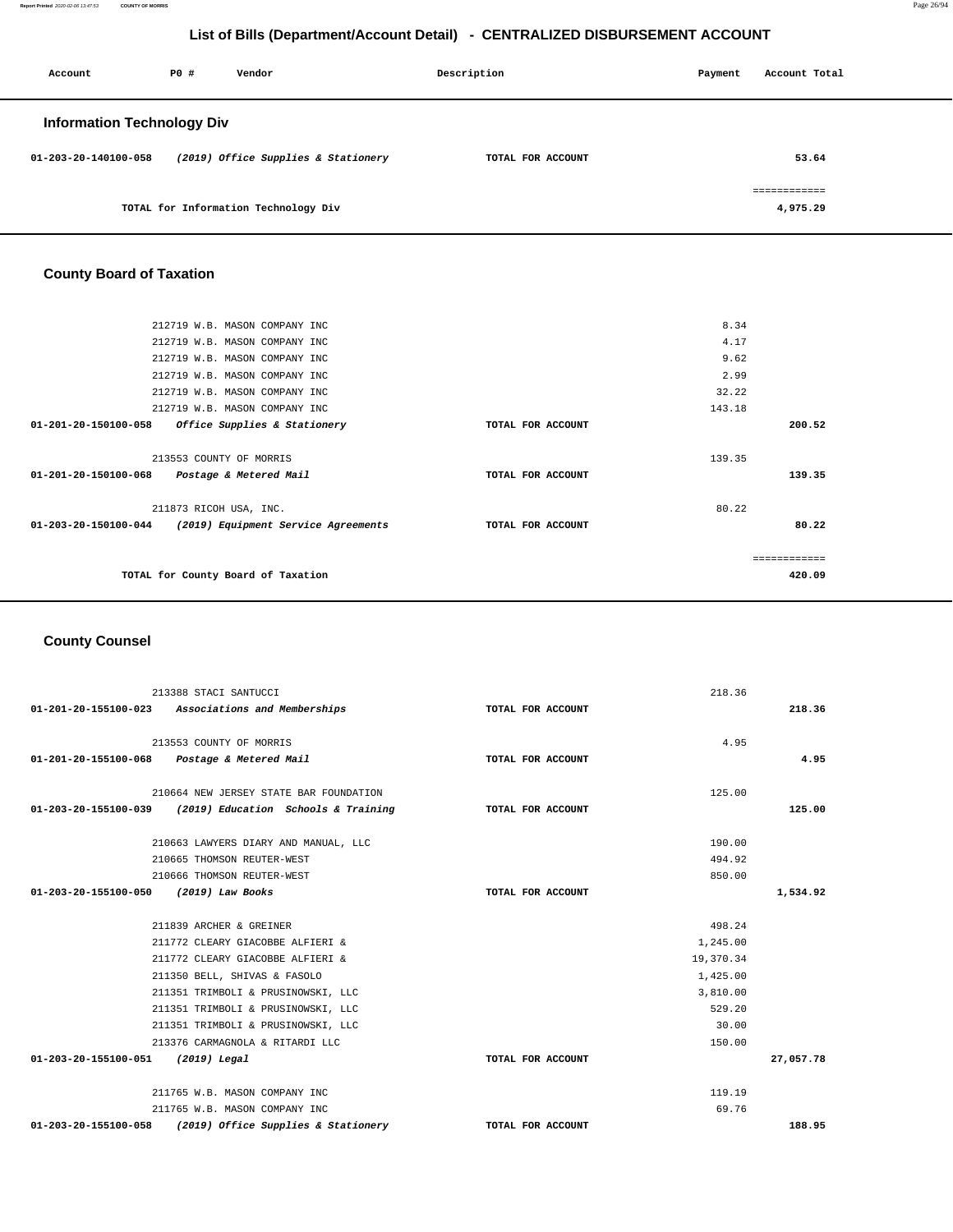| Account               | <b>PO #</b>              | Vendor                 | Description       | Payment | Account Total             |
|-----------------------|--------------------------|------------------------|-------------------|---------|---------------------------|
| <b>County Counsel</b> |                          |                        |                   |         |                           |
| 01-203-20-155100-163  |                          | (2019) Office Machines | TOTAL FOR ACCOUNT |         | 249.97                    |
|                       | TOTAL for County Counsel |                        |                   |         | ============<br>29,379.93 |

# **County Surrogate**

| 210739 MORRIS COUNTY CHAMBER OF<br>01-201-20-160100-039<br>Education Schools & Training         | TOTAL FOR ACCOUNT | 135.00<br>135.00        |
|-------------------------------------------------------------------------------------------------|-------------------|-------------------------|
| 211450 SANCHEZ ENGRAVING, LLC<br>$01 - 201 - 20 - 160100 - 058$<br>Office Supplies & Stationery | TOTAL FOR ACCOUNT | 29.00<br>29.00          |
| 213553 COUNTY OF MORRIS<br>01-201-20-160100-068<br>Postage & Metered Mail                       | TOTAL FOR ACCOUNT | 333.50<br>333.50        |
| 210735 LAWYERS DIARY AND MANUAL LLC<br>$01 - 203 - 20 - 160100 - 050$<br>$(2019)$ Law Books     | TOTAL FOR ACCOUNT | 457.00<br>457.00        |
| TOTAL for County Surrogate                                                                      |                   | -------------<br>954.50 |

# **Engineering**

| 213553 COUNTY OF MORRIS<br>213553 COUNTY OF MORRIS |                   | 27.30<br>10.90 |
|----------------------------------------------------|-------------------|----------------|
| Postage & Metered Mail<br>01-201-20-165100-068     | TOTAL FOR ACCOUNT | 38.20          |
| TOTAL for Engineering                              |                   | 38.20          |

# **Heritage Commission**

|                                                 | 205458 HOLLINGER METAL EDGE INC.    |                   | 41.80  |
|-------------------------------------------------|-------------------------------------|-------------------|--------|
| 01-203-20-175100-028                            | (2019) Books & Periodicals          | TOTAL FOR ACCOUNT | 41.80  |
|                                                 |                                     |                   |        |
|                                                 | 205458 HOLLINGER METAL EDGE INC.    |                   | 71.25  |
|                                                 | 205458 HOLLINGER METAL EDGE INC.    |                   | 89.50  |
|                                                 | 205458 HOLLINGER METAL EDGE INC.    |                   | 33.15  |
|                                                 | 205458 HOLLINGER METAL EDGE INC.    |                   | 121.65 |
|                                                 | 205458 HOLLINGER METAL EDGE INC.    |                   | 58.00  |
|                                                 | 205458 HOLLINGER METAL EDGE INC.    |                   | 35.40  |
|                                                 | 205458 HOLLINGER METAL EDGE INC.    |                   | 9.75   |
|                                                 | 205458 HOLLINGER METAL EDGE INC.    |                   | 112.00 |
| 01-203-20-175100-058                            | (2019) Office Supplies & Stationery | TOTAL FOR ACCOUNT | 530.70 |
|                                                 |                                     |                   |        |
| 206029 CDW GOVERNMENT                           |                                     |                   | 196.99 |
| 01-203-20-175100-079<br>(2019) Special Projects |                                     | TOTAL FOR ACCOUNT | 196.99 |
|                                                 |                                     |                   |        |
| 211565 NICHOLAS PALATUCCI                       |                                     |                   | 3.39   |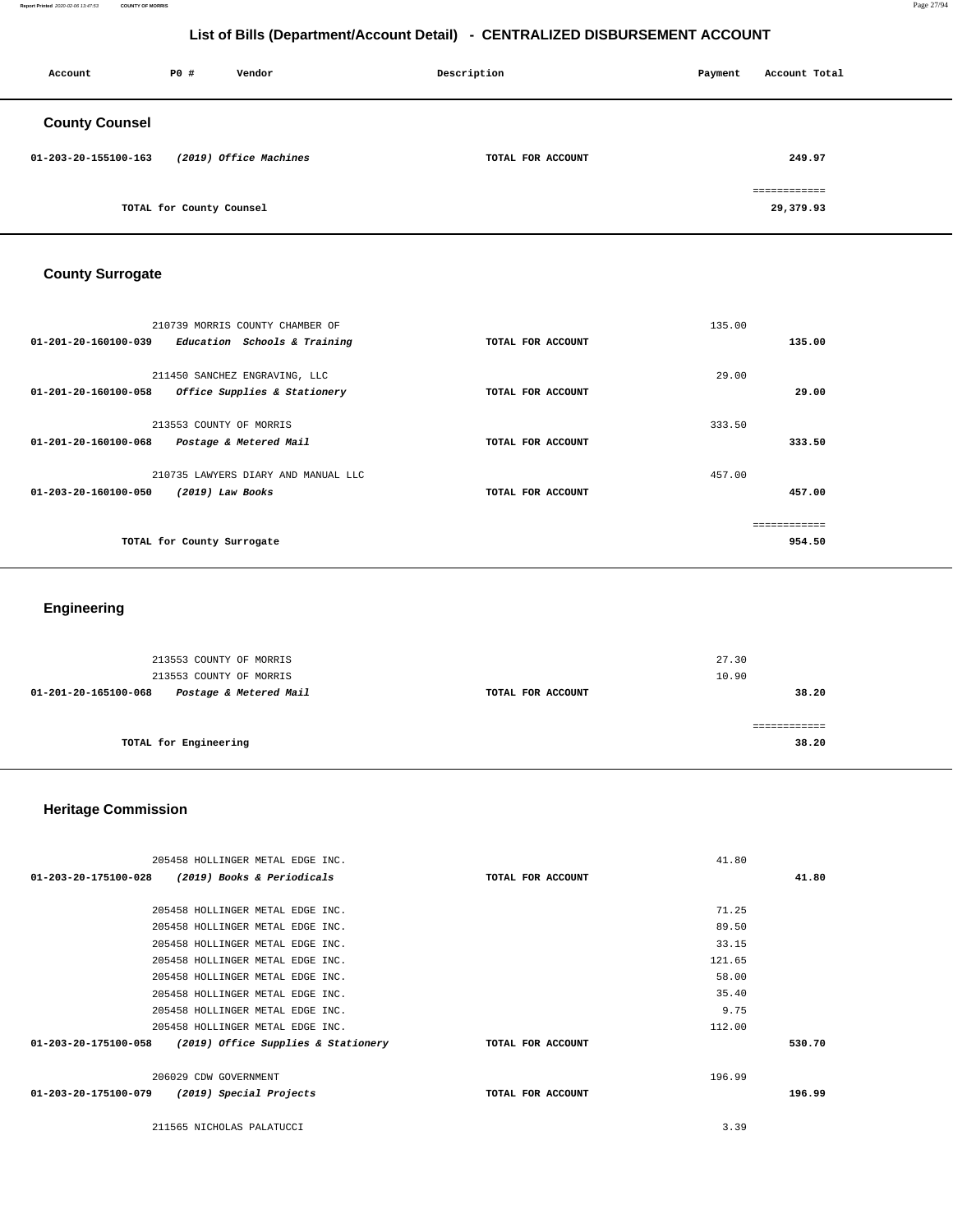| Account                    | <b>PO #</b> | Vendor                               | Description       | Payment | Account Total |
|----------------------------|-------------|--------------------------------------|-------------------|---------|---------------|
| <b>Heritage Commission</b> |             |                                      |                   |         |               |
|                            |             | 211565 NICHOLAS PALATUCCI            |                   | 7.00    |               |
|                            |             | 211565 NICHOLAS PALATUCCI            |                   | 6.65    |               |
| 01-203-20-175100-082       |             | (2019) Travel Expense                | TOTAL FOR ACCOUNT |         | 20.78         |
|                            |             | 205458 HOLLINGER METAL EDGE INC.     |                   | 400.00  |               |
|                            |             | 205458 HOLLINGER METAL EDGE INC.     |                   | 48.90   |               |
| 01-203-20-175100-095       |             | (2019) Other Administrative Supplies | TOTAL FOR ACCOUNT |         | 448.90        |
|                            |             |                                      |                   |         | ------------  |
|                            |             | TOTAL for Heritage Commission        |                   |         | 1,239.17      |

# **Planning Board**

|                      | 210703 MORRIS COUNTY CHAMBER OF                        |                   | 400.00 |              |
|----------------------|--------------------------------------------------------|-------------------|--------|--------------|
|                      | 210702 NJ PLANNING OFFICIALS                           |                   | 370.00 |              |
|                      | 211146 ASSOCIATION OF STATE                            |                   | 165.00 |              |
| 01-201-20-180100-023 | Associations and Memberships                           | TOTAL FOR ACCOUNT |        | 935.00       |
|                      | 210706 AMERICAN PLANNING ASSOCIATION                   |                   | 300.00 |              |
|                      | 210706 AMERICAN PLANNING ASSOCIATION                   |                   | 300.00 |              |
|                      | 210706 AMERICAN PLANNING ASSOCIATION                   |                   | 200.00 |              |
|                      | 210706 AMERICAN PLANNING ASSOCIATION                   |                   | 200.00 |              |
|                      | 210706 AMERICAN PLANNING ASSOCIATION                   |                   | 200.00 |              |
| 01-201-20-180100-039 | Education Schools & Training                           | TOTAL FOR ACCOUNT |        | 1,200.00     |
|                      | 211777 VILLAGE SUPER MARKET, INC.                      |                   | 25.14  |              |
| 01-201-20-180100-059 | Other General Expenses                                 | TOTAL FOR ACCOUNT |        | 25.14        |
|                      | 213553 COUNTY OF MORRIS                                |                   | 39.85  |              |
| 01-201-20-180100-068 | Postage & Metered Mail                                 | TOTAL FOR ACCOUNT |        | 39.85        |
|                      | 210701 AMERICAN PLANNING ASSOCIATION                   |                   | 695.00 |              |
|                      | 212972 GANNETT NJ NEWSPAPERS                           |                   | 40.59  |              |
| 01-201-20-180100-070 | Publication & Subscriptions                            | TOTAL FOR ACCOUNT |        | 735.59       |
|                      | 211760 SANCHEZ ENGRAVING, LLC                          |                   | 44.00  |              |
| 01-203-20-180100-058 | (2019) Office Supplies & Stationery                    | TOTAL FOR ACCOUNT |        | 44.00        |
|                      | 210700 VILLAGE SUPER MARKET, INC.                      |                   | 54.97  |              |
| 01-203-20-180100-059 | (2019) Other General Expenses                          | TOTAL FOR ACCOUNT |        | 54.97        |
|                      | 211868 RICOH USA, INC.                                 |                   | 685.09 |              |
|                      | 211868 RICOH USA, INC.                                 |                   | 90.72  |              |
|                      | $01-203-20-180100-164$ (2019) Office Machines - Rental | TOTAL FOR ACCOUNT |        | 775.81       |
|                      |                                                        |                   |        | ============ |
|                      | TOTAL for Planning Board                               |                   |        | 3,810.36     |

**County Weights & Measures**

| <i>Office Supplies &amp; Stationery</i><br>01-201-22-201100-058 | TOTAL FOR ACCOUNT |        | 244.69 |
|-----------------------------------------------------------------|-------------------|--------|--------|
| 212693 W.B. MASON COMPANY INC                                   |                   | 31.83  |        |
| 212693 W.B. MASON COMPANY INC                                   |                   | 212.86 |        |
|                                                                 |                   |        |        |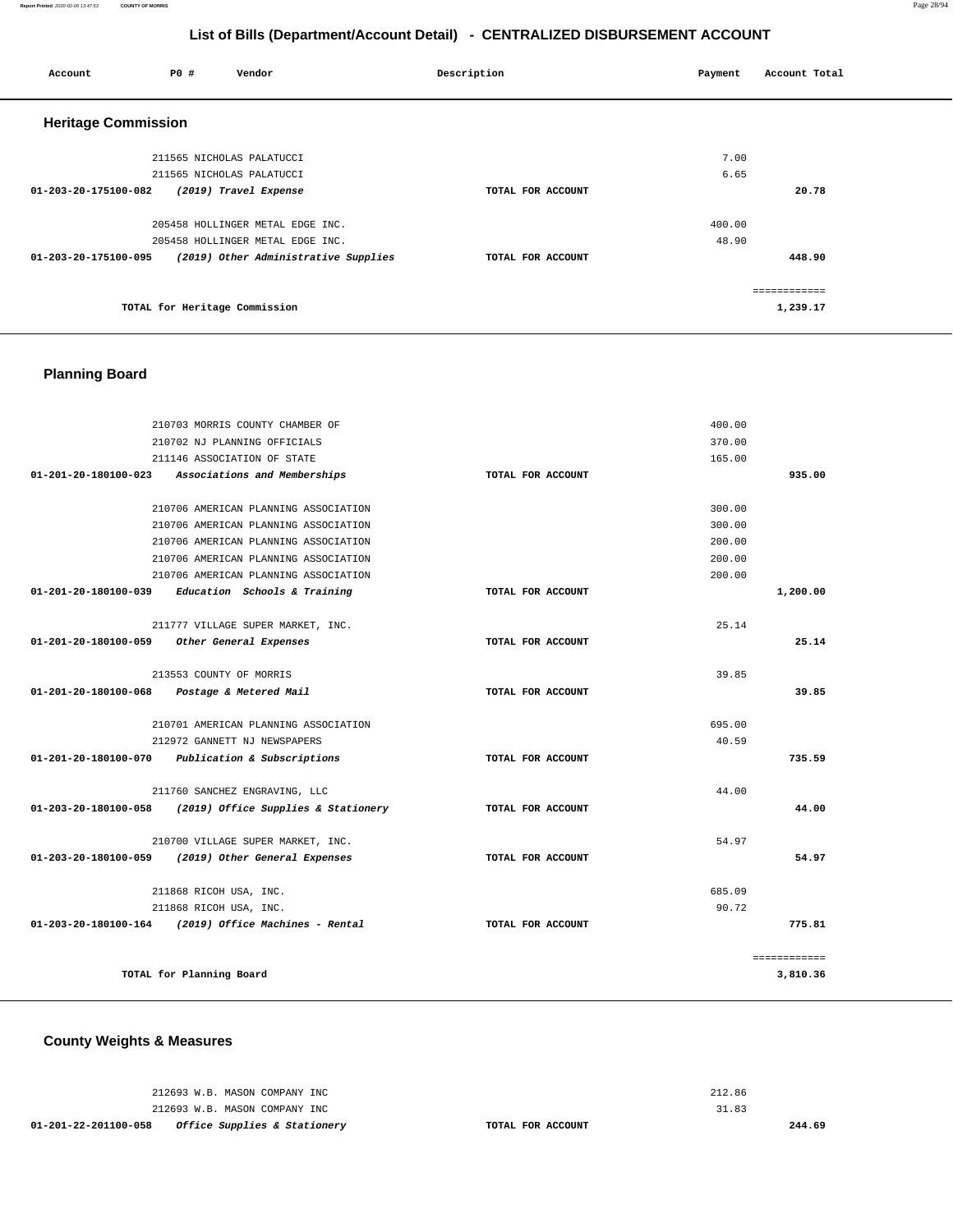| Account                              | P0#                         | Vendor                                             | Description       | Payment  | Account Total |
|--------------------------------------|-----------------------------|----------------------------------------------------|-------------------|----------|---------------|
| <b>County Weights &amp; Measures</b> |                             |                                                    |                   |          |               |
| 01-201-22-201100-068                 |                             | Postage & Metered Mail                             | TOTAL FOR ACCOUNT |          | 68.50         |
|                                      |                             | 212695 W.B. MASON COMPANY INC                      |                   | 53.64    |               |
| 01-201-22-201100-084                 |                             | Other Outside Services                             | TOTAL FOR ACCOUNT |          | 53.64         |
|                                      |                             | 213556 NATIONAL FUEL OIL INC.                      |                   | 336.73   |               |
| 01-201-22-201100-140                 | <i><b>Gas Purchases</b></i> |                                                    | TOTAL FOR ACCOUNT |          | 336.73        |
|                                      |                             | 210713 BERKELEY VARITRONICS SYSTEMS                |                   | 598.00   |               |
|                                      |                             | 210713 BERKELEY VARITRONICS SYSTEMS                |                   | 15.00    |               |
|                                      |                             | 210715 MORRISTOWN LUMBER &                         |                   | 2.19     |               |
|                                      |                             | 210714 U-LINE SHIPPING SUPPLY                      |                   | 119.00   |               |
|                                      |                             | 210714 U-LINE SHIPPING SUPPLY                      |                   | 353.00   |               |
|                                      |                             | 210714 U-LINE SHIPPING SUPPLY                      |                   | 9.99     |               |
|                                      |                             | 210714 U-LINE SHIPPING SUPPLY                      |                   | 35.28    |               |
| 01-201-22-201100-258                 | Equipment                   |                                                    | TOTAL FOR ACCOUNT |          | 1,132.46      |
|                                      |                             | 213329 VERIZON WIRELESS                            |                   | 445.95   |               |
| 01-203-22-201100-031                 |                             | (2019) Cellular Phones/Pagers                      | TOTAL FOR ACCOUNT |          | 445.95        |
|                                      |                             | 211142 EMPLOYMENT HORIZONS ENTERPRISES INC         |                   | 921.00   |               |
|                                      |                             | 211142 EMPLOYMENT HORIZONS ENTERPRISES INC         |                   | 921.00   |               |
|                                      |                             | 210717 TUNSTEAD LANDSCAPE SERVICES                 |                   | 100.00   |               |
|                                      |                             | 210718 JJS SERVICES, INC.                          |                   | 1,570.00 |               |
|                                      |                             | 210718 JJS SERVICES, INC.                          |                   | 2,940.00 |               |
|                                      |                             | 01-203-22-201100-084 (2019) Other Outside Services | TOTAL FOR ACCOUNT |          | 6,452.00      |
|                                      |                             | 211779 JERSEY CENTRAL POWER & LIGHT                |                   | 889.87   |               |
| 01-203-22-201100-137                 |                             | (2019) Electricity                                 | TOTAL FOR ACCOUNT |          | 889.87        |
|                                      | 211785 PSE&G CO             |                                                    |                   | 652.12   |               |
| 01-203-22-201100-141                 |                             | (2019) Natural Gas                                 | TOTAL FOR ACCOUNT |          | 652.12        |
|                                      | 210720 GRAINGER             |                                                    |                   | 33.08    |               |
|                                      |                             | 210721 MORRISTOWN LUMBER &                         |                   | 6.48     |               |
|                                      |                             | 210721 MORRISTOWN LUMBER &                         |                   | 6.77     |               |
|                                      |                             | 210722 RICCIARDI BROTHERS OF                       |                   | 47.56    |               |
| 01-203-22-201100-258                 |                             | (2019) Equipment                                   | TOTAL FOR ACCOUNT |          | 93.89         |
|                                      | 210716 FASTENAL             |                                                    |                   | 11.75    |               |
| 01-203-22-201100-262                 |                             | (2019) Machinery Repairs & Parts                   | TOTAL FOR ACCOUNT |          | 11.75         |
|                                      |                             |                                                    |                   |          | ============  |
|                                      |                             | TOTAL for County Weights & Measures                |                   |          | 10,381.60     |

# **Employee Group Insurance**

| 211727 CHLIC                            |  |
|-----------------------------------------|--|
| 211727 CHLIC                            |  |
| 211728 DELTA DENTAL OF NEW JERSEY, INC. |  |
| 211728 DELTA DENTAL OF NEW JERSEY, INC. |  |
| 211728 DELTA DENTAL OF NEW JERSEY, INC. |  |
| 211728 DELTA DENTAL OF NEW JERSEY, INC. |  |
| 211728 DELTA DENTAL OF NEW JERSEY, INC. |  |
| 211726 DELTA DENTAL INSURANCE COMPANY   |  |
| 211726 DELTA DENTAL INSURANCE COMPANY   |  |
|                                         |  |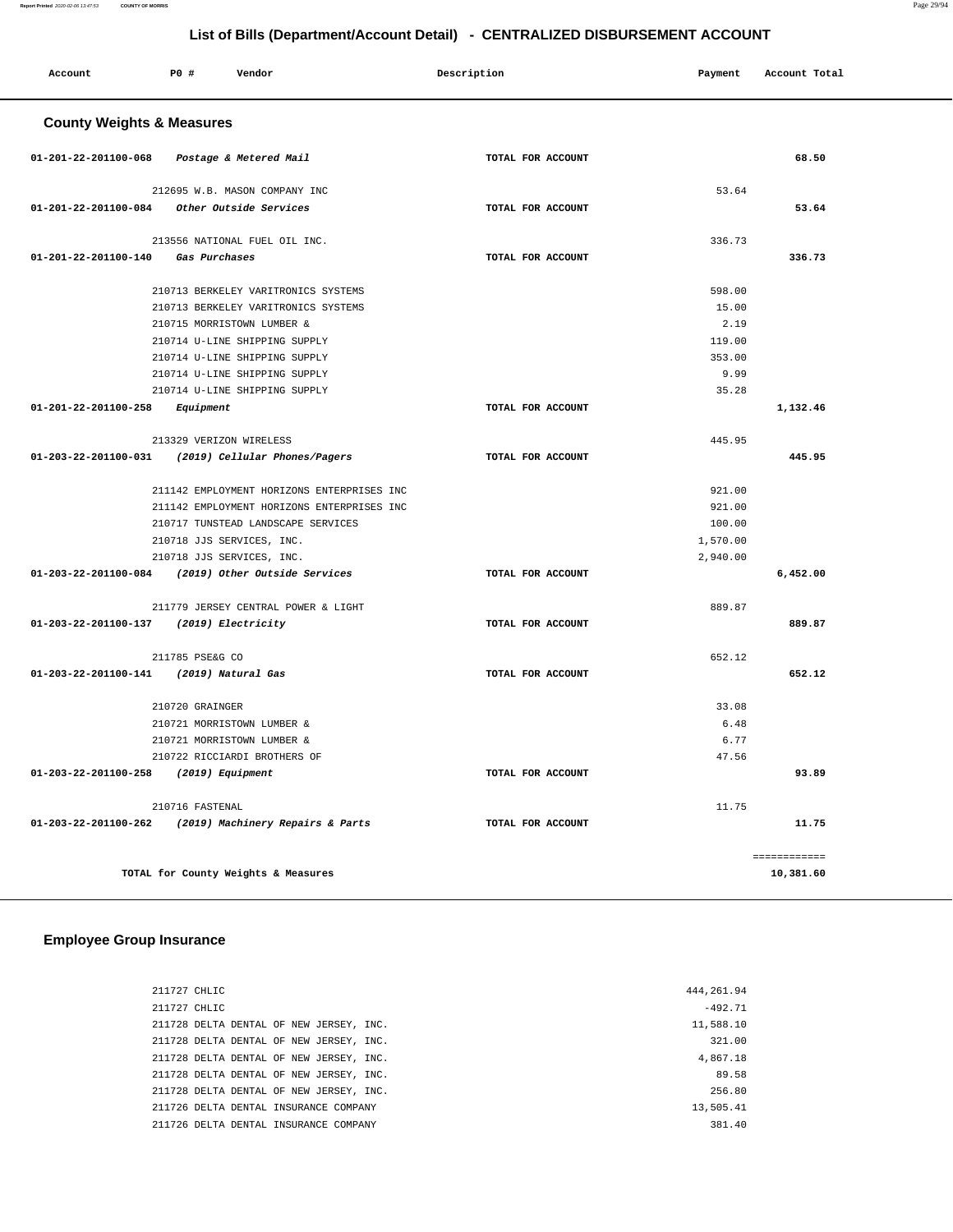#### **Report Printed** 2020-02-06 13:47:53 **COUNTY OF MORRIS** Page 30/94

# **List of Bills (Department/Account Detail) - CENTRALIZED DISBURSEMENT ACCOUNT**

| Account                         | PO#                   | Vendor                                   | Description | Payment           | Account Total |
|---------------------------------|-----------------------|------------------------------------------|-------------|-------------------|---------------|
| <b>Employee Group Insurance</b> |                       |                                          |             |                   |               |
|                                 |                       | 211726 DELTA DENTAL INSURANCE COMPANY    |             | 14.44             |               |
|                                 |                       | 211302 DELTA DENTAL INSURANCE COMPANY    |             | 13, 335. 15       |               |
|                                 |                       | 211302 DELTA DENTAL INSURANCE COMPANY    |             | 381.40            |               |
|                                 |                       | 211302 DELTA DENTAL INSURANCE COMPANY    |             | 438.33            |               |
|                                 |                       | 211302 DELTA DENTAL INSURANCE COMPANY    |             | 14.44             |               |
|                                 |                       | 211729 FLAGSHIP HEALTH SYSTEMS, INC.     |             | 2,860.13          |               |
|                                 |                       | 211729 FLAGSHIP HEALTH SYSTEMS, INC.     |             | 31.43             |               |
|                                 |                       | 211729 FLAGSHIP HEALTH SYSTEMS, INC.     |             | 31.43             |               |
|                                 | 202213 KEVIN LOUGHMAN |                                          |             | 730.80            |               |
|                                 |                       | 210202 BROWN & BROWN METRO, INC.         |             | 6, 250.00         |               |
|                                 |                       | 211432 BROWN & BROWN METRO, INC.         |             | 6, 250.00         |               |
| $01 - 203 - 23 - 220100 - 090$  |                       | (2019) Employee Group Insurance Expendit |             | TOTAL FOR ACCOUNT | 505,512.04    |
|                                 |                       |                                          |             |                   | ------------  |
|                                 |                       | TOTAL for Employee Group Insurance       |             |                   | 505,512.04    |

# **Office of Emergency Management**

|                                           | 212815 VERIZON WIRELESS                          |                   | 41.97      |              |
|-------------------------------------------|--------------------------------------------------|-------------------|------------|--------------|
| 01-201-25-252100-031                      | Cellular Phones/Pagers                           | TOTAL FOR ACCOUNT |            | 41.97        |
|                                           | 211305 OUENCH USA, INC.                          |                   | 49.44      |              |
| $01 - 201 - 25 - 252100 - 058$            | Office Supplies & Stationery                     | TOTAL FOR ACCOUNT |            | 49.44        |
|                                           | 213553 COUNTY OF MORRIS                          |                   | 5.50       |              |
| 01-201-25-252100-068                      | Postage & Metered Mail                           | TOTAL FOR ACCOUNT |            | 5.50         |
|                                           | 207190 V.E. RALPH & SON INC.                     |                   | 2,344.06   |              |
|                                           | 207190 V.E. RALPH & SON INC.                     |                   | 1,710.00   |              |
|                                           | 207190 V.E. RALPH & SON INC.                     |                   | 952.19     |              |
|                                           | 211284 V.E. RALPH & SON INC.                     |                   | 991.05     |              |
| 01-201-25-252100-090 Program Expenditures |                                                  | TOTAL FOR ACCOUNT |            | 5,997.30     |
|                                           | 213329 VERIZON WIRELESS                          |                   | 152.00     |              |
| $01 - 203 - 25 - 252100 - 031$            | (2019) Cellular Phones/Pagers                    | TOTAL FOR ACCOUNT |            | 152.00       |
|                                           | 212816 RICOH USA, INC.                           |                   | 465.36     |              |
| 01-203-25-252100-058                      | (2019) Office Supplies & Stationery              | TOTAL FOR ACCOUNT |            | 465.36       |
|                                           | 210090 GRAINGER                                  |                   | 83.12      |              |
|                                           | 210816 KEYSTONE PUBLIC SAFETY INC.               |                   | 6,000.00   |              |
|                                           | 210816 KEYSTONE PUBLIC SAFETY INC.               |                   | 1,590.00   |              |
|                                           | 209278 MAJOR POLICE SUPPLY                       |                   | 1,239.80   |              |
| $01 - 203 - 25 - 252100 - 059$            | (2019) Other General Expenses                    | TOTAL FOR ACCOUNT |            | 8,912.92     |
|                                           | 207190 V.E. RALPH & SON INC.                     |                   | 340.00     |              |
|                                           | 210462 TOMAHAWK STRATEGIC SOLUTION, LLC          |                   | 33, 547.64 |              |
|                                           | 01-203-25-252100-090 (2019) Program Expenditures | TOTAL FOR ACCOUNT |            | 33,887.64    |
|                                           |                                                  |                   |            | ============ |
|                                           | TOTAL for Office of Emergency Management         |                   |            | 49,512.13    |

**Communications Center**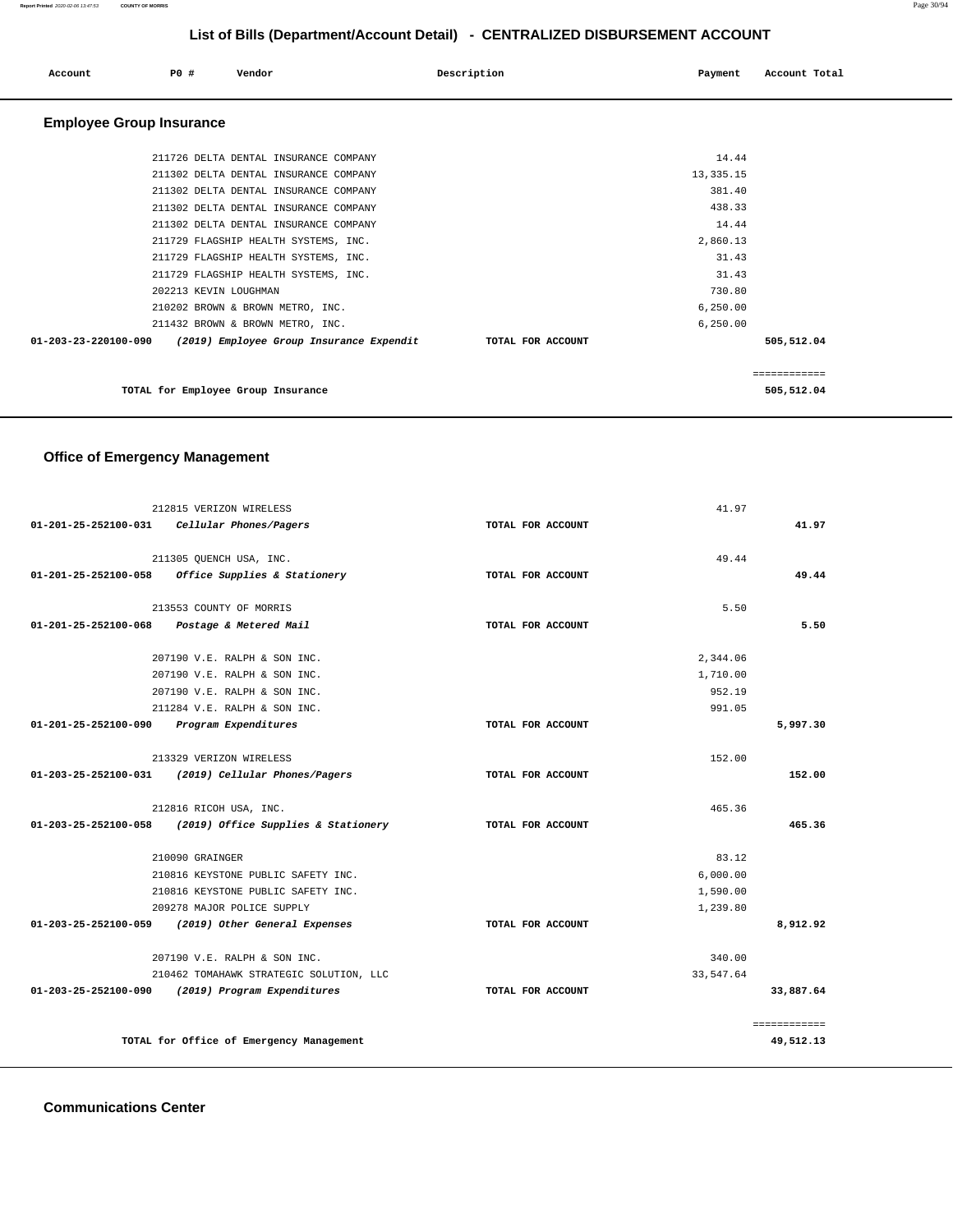| Account | <b>PO #</b> | Vendor | Description | Payment | Total<br>Account |
|---------|-------------|--------|-------------|---------|------------------|
|         |             |        |             |         |                  |

# **Communications Center**

|                      | 211804 NENA                                                               |                   | 142.00    |           |
|----------------------|---------------------------------------------------------------------------|-------------------|-----------|-----------|
| 01-201-25-252105-023 | Associations and Memberships                                              | TOTAL FOR ACCOUNT |           | 236.00    |
|                      |                                                                           |                   |           |           |
|                      | 211208 APCO INTERNATIONAL, INC.                                           |                   | 439.00    |           |
|                      | 211896 INTERNATIONAL ACADEMIES OF                                         |                   | 1,285.00  |           |
|                      | 213135 APCO INTERNATIONAL, INC.                                           |                   | 419.00    |           |
|                      | 213135 APCO INTERNATIONAL, INC.                                           |                   | 249.00    |           |
|                      | 213135 APCO INTERNATIONAL, INC.                                           |                   | 249.00    |           |
|                      | 213135 APCO INTERNATIONAL, INC.                                           |                   | 249.00    |           |
|                      | 213135 APCO INTERNATIONAL, INC.                                           |                   | 419.00    |           |
|                      | 213136 APCO INTERNATIONAL, INC.                                           |                   | 289.00    |           |
|                      | $01-201-25-252105-039$ Education Schools & Training                       | TOTAL FOR ACCOUNT |           | 3,598.00  |
|                      | 211209 BASE POWER SERVICES                                                |                   | 440.00    |           |
| 01-201-25-252105-044 | <i>Equipment Service Agreements</i>                                       | TOTAL FOR ACCOUNT |           | 440.00    |
|                      |                                                                           |                   |           |           |
|                      | 211835 QUENCH USA, INC.                                                   |                   | 99.00     |           |
|                      | 212810 W.B. MASON COMPANY INC                                             |                   | 170.08    |           |
| 01-201-25-252105-058 | <i>Office Supplies &amp; Stationery</i>                                   | TOTAL FOR ACCOUNT |           | 269.08    |
|                      |                                                                           |                   |           |           |
|                      | 213553 COUNTY OF MORRIS                                                   |                   | 3.15      |           |
| 01-201-25-252105-068 | Postage & Metered Mail                                                    | TOTAL FOR ACCOUNT |           | 3.15      |
|                      | 211910 KEYSTONE PUBLIC SAFETY INC.                                        |                   | 80,010.00 |           |
| 01-201-25-252105-078 | Software Maintenance                                                      | TOTAL FOR ACCOUNT |           | 80,010.00 |
|                      |                                                                           |                   |           |           |
|                      | 212812 VOIANCE LANGUAGE SERVICES, LLC                                     |                   | 792.95    |           |
| 01-201-25-252105-117 | Interpretor Fees                                                          | TOTAL FOR ACCOUNT |           | 792.95    |
|                      |                                                                           |                   |           |           |
|                      | 211339 AMERICAN TOWER CORPORATION                                         |                   | 2,067.63  |           |
| 01-201-25-252105-131 | County Wide Radio System                                                  | TOTAL FOR ACCOUNT |           | 2,067.63  |
|                      | 212811 JERSEY CENTRAL POWER & LIGHT                                       |                   | 370.33    |           |
|                      | 212811 JERSEY CENTRAL POWER & LIGHT                                       |                   | 525.88    |           |
|                      | 212811 JERSEY CENTRAL POWER & LIGHT                                       |                   | 486.22    |           |
|                      | 212811 JERSEY CENTRAL POWER & LIGHT                                       |                   | 382.37    |           |
|                      | 213139 BOROUGH OF BUTLER                                                  |                   | 508.15    |           |
|                      | 213138 JERSEY CENTRAL POWER & LIGHT                                       |                   | 1,043.41  |           |
|                      | 213138 JERSEY CENTRAL POWER & LIGHT                                       |                   | 495.36    |           |
|                      | 213138 JERSEY CENTRAL POWER & LIGHT                                       |                   | 3.10      |           |
|                      | 213138 JERSEY CENTRAL POWER & LIGHT                                       |                   | 575.39    |           |
| 01-201-25-252105-137 | Electricity                                                               | TOTAL FOR ACCOUNT |           | 4,390.21  |
|                      |                                                                           |                   |           |           |
|                      | 211837 RICOH USA, INC.<br>$01-201-25-252105-164$ Office Machines - Rental | TOTAL FOR ACCOUNT | 161.12    | 161.12    |
|                      |                                                                           |                   |           |           |
|                      | 211066 INTERNATIONAL ACADEMIES OF                                         |                   | 100.00    |           |
|                      | 211066 INTERNATIONAL ACADEMIES OF                                         |                   | 30.00     |           |
|                      | 211066 INTERNATIONAL ACADEMIES OF                                         |                   | 30.00     |           |
|                      | 211150 LIFESAVERS INC                                                     |                   | 1,375.00  |           |
|                      | 211070 PRIORITY DISPATCH CORP.                                            |                   | 1,375.00  |           |
|                      | 211070 PRIORITY DISPATCH CORP.                                            |                   | 1,700.00  |           |
|                      | 211070 PRIORITY DISPATCH CORP.                                            |                   | 500.00    |           |
|                      | 211070 PRIORITY DISPATCH CORP.                                            |                   | 1,700.00  |           |
|                      | 211070 PRIORITY DISPATCH CORP.                                            |                   | 500.00    |           |
| 01-203-25-252105-039 | (2019) Education Schools & Training                                       | TOTAL FOR ACCOUNT |           | 7,310.00  |
|                      |                                                                           |                   |           |           |
|                      | 211182 VILLAGE SUPER MARKET, INC.                                         |                   | 373.50    |           |
|                      | 211182 VILLAGE SUPER MARKET, INC.                                         |                   | 371.42    |           |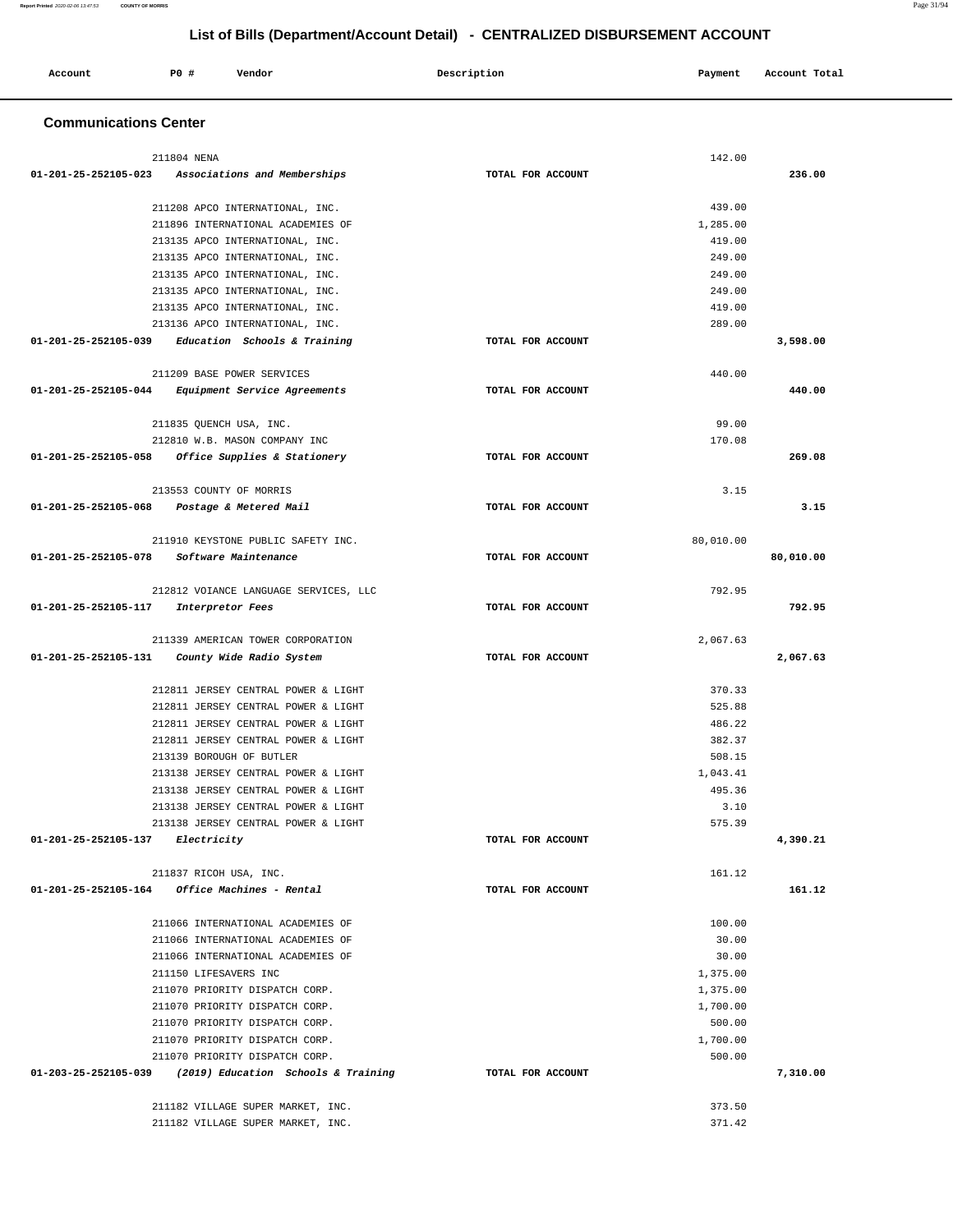#### **Report Printed** 2020-02-06 13:47:53 **COUNTY OF MORRIS** Page 32/94

 **List of Bills (Department/Account Detail) - CENTRALIZED DISBURSEMENT ACCOUNT**

| P0 #<br>Account<br>Vendor                                | Description       | Payment   | Account Total |
|----------------------------------------------------------|-------------------|-----------|---------------|
| <b>Communications Center</b>                             |                   |           |               |
| 211182 VILLAGE SUPER MARKET, INC.                        |                   | 19.96     |               |
| 01-203-25-252105-058 (2019) Office Supplies & Stationery | TOTAL FOR ACCOUNT |           | 1,494.64      |
| 211065 FEDEX                                             |                   | 31.60     |               |
| 01-203-25-252105-068<br>(2019) Postage & Metered Mail    | TOTAL FOR ACCOUNT |           | 31.60         |
| 211079 VOIANCE LANGUAGE SERVICES, LLC                    |                   | 746.54    |               |
| 01-203-25-252105-117 (2019) Interpretor Fees             | TOTAL FOR ACCOUNT |           | 746.54        |
| 211063 BOROUGH OF BUTLER                                 |                   | 551.66    |               |
| 211063 BOROUGH OF BUTLER                                 |                   | 543.56    |               |
| 211068 JERSEY CENTRAL POWER & LIGHT                      |                   | 230.18    |               |
| 211068 JERSEY CENTRAL POWER & LIGHT                      |                   | 481.62    |               |
| 211068 JERSEY CENTRAL POWER & LIGHT                      |                   | 461.99    |               |
| 211068 JERSEY CENTRAL POWER & LIGHT                      |                   | 354.82    |               |
| 211068 JERSEY CENTRAL POWER & LIGHT                      |                   | 1,055.33  |               |
| 211068 JERSEY CENTRAL POWER & LIGHT                      |                   | 3.25      |               |
| 211068 JERSEY CENTRAL POWER & LIGHT                      |                   | 571.61    |               |
| 211068 JERSEY CENTRAL POWER & LIGHT                      |                   | 562.76    |               |
| 211068 JERSEY CENTRAL POWER & LIGHT                      |                   | 369.78    |               |
| 211067 JERSEY CENTRAL POWER & LIGHT                      |                   | 3.25      |               |
| 211067 JERSEY CENTRAL POWER & LIGHT                      |                   | 509.77    |               |
| 211067 JERSEY CENTRAL POWER & LIGHT                      |                   | 462.02    |               |
| 01-203-25-252105-137 (2019) Electricity                  | TOTAL FOR ACCOUNT |           | 6,161.60      |
| 211071 SUBURBAN PROPANE -2347                            |                   | 404.55    |               |
| 01-203-25-252105-148 (2019) Other Utilities              | TOTAL FOR ACCOUNT |           | 404.55        |
| 211062 BASE POWER SERVICES                               |                   | 330.00    |               |
| 01-203-25-252105-161 (2019) Communications Equipment     | TOTAL FOR ACCOUNT |           | 330.00        |
| 209313 NEW JERSEY FIRE EQUIPMENT COMPANY                 |                   | 340.00    |               |
| 209313 NEW JERSEY FIRE EQUIPMENT COMPANY                 |                   | 120.00    |               |
| 209313 NEW JERSEY FIRE EQUIPMENT COMPANY                 |                   | 500.00    |               |
| 209313 NEW JERSEY FIRE EQUIPMENT COMPANY                 |                   | 120.00    |               |
| 01-203-25-252105-202<br>(2019) Uniform And Accessories   | TOTAL FOR ACCOUNT |           | 1,080.00      |
| 210817 MUTUALINK, INC.                                   |                   | 19,508.61 |               |
| 210815 PACKETALK                                         |                   | 14,300.00 |               |
| 01-203-25-252105-258<br>(2019) Equipment                 | TOTAL FOR ACCOUNT |           | 33,808.61     |
|                                                          |                   |           | ============  |
| TOTAL for Communications Center                          |                   |           | 143,335.68    |

# **County Medical Examiner Office**

| 213553 COUNTY OF MORRIS                        |                   | 13.85 |
|------------------------------------------------|-------------------|-------|
| Postage & Metered Mail<br>01-201-25-254100-068 | TOTAL FOR ACCOUNT | 13.85 |
|                                                |                   |       |
|                                                |                   |       |
| TOTAL for County Medical Examiner Office       |                   | 13.85 |
|                                                |                   |       |

**County Sheriff's Department**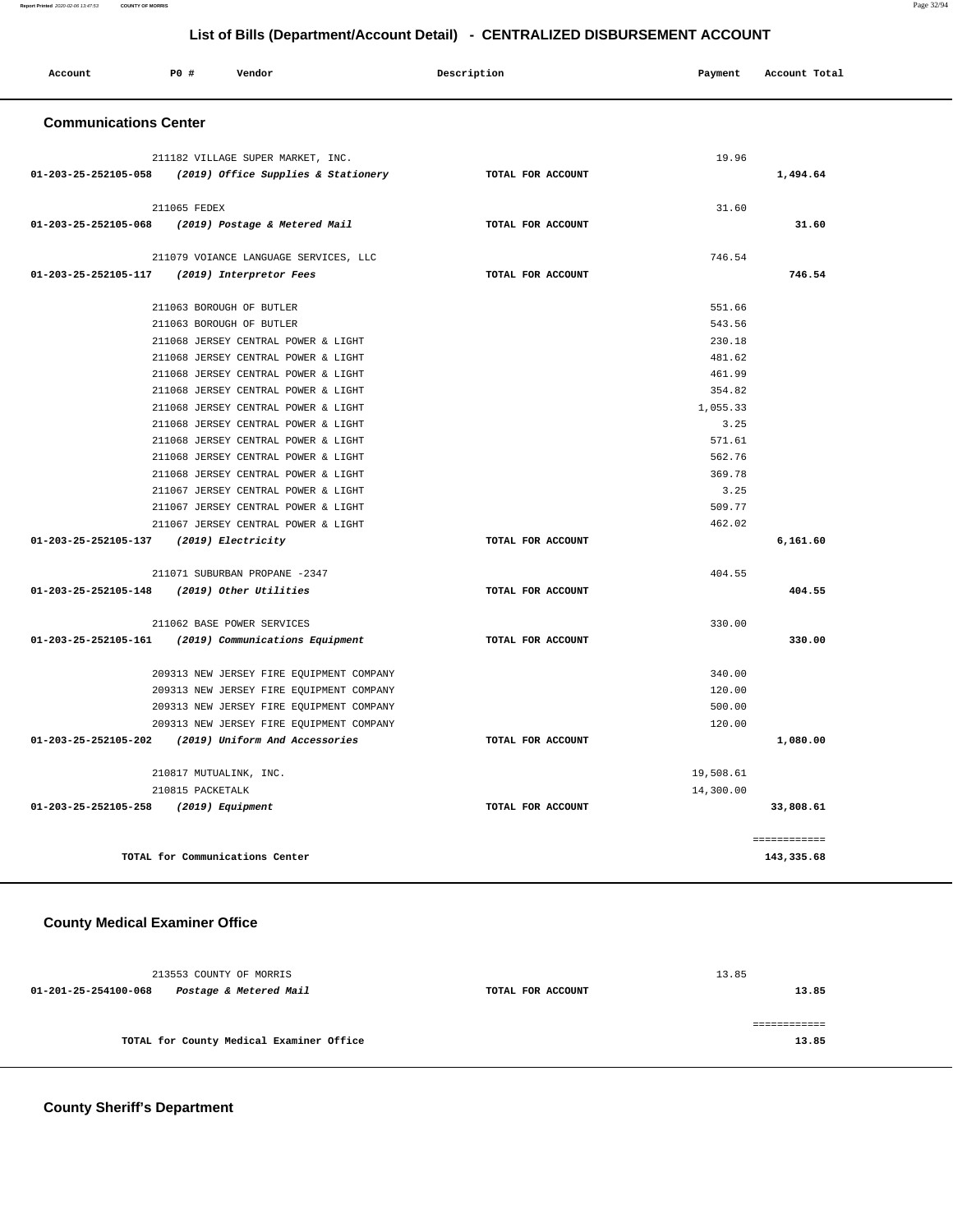۳

| Account                            | P0 #                                           | Vendor                                    | Description       | Payment           | Account Total |
|------------------------------------|------------------------------------------------|-------------------------------------------|-------------------|-------------------|---------------|
| <b>County Sheriff's Department</b> |                                                |                                           |                   |                   |               |
| 01-201-25-270100-028               | Books & Periodicals                            |                                           | TOTAL FOR ACCOUNT |                   | 37.54         |
|                                    | 211892 JONATHAN FEINBERG                       |                                           |                   | 80.00             |               |
| 01-201-25-270100-039               |                                                | Education Schools & Training              | TOTAL FOR ACCOUNT |                   | 80.00         |
|                                    |                                                |                                           |                   |                   |               |
|                                    | 211245 STORAGE SYSTEMS USA                     |                                           |                   | 1,450.00          |               |
| 01-201-25-270100-044               |                                                | Equipment Service Agreements              | TOTAL FOR ACCOUNT |                   | 1,450.00      |
|                                    |                                                | 211095 LEXIS NEXIS/ MATTHEW BENDER        |                   | 77.22             |               |
| 01-201-25-270100-050               | Law Books                                      |                                           | TOTAL FOR ACCOUNT |                   | 77.22         |
|                                    |                                                |                                           |                   |                   |               |
|                                    | 211904 CASTLE PRINTING CO.                     |                                           |                   | 134.46            |               |
| $01 - 201 - 25 - 270100 - 058$     |                                                | Office Supplies & Stationery              | TOTAL FOR ACCOUNT |                   | 134.46        |
|                                    |                                                | 211813 SANCHEZ ENGRAVING LLC              |                   |                   |               |
|                                    |                                                | 211895 SANCHEZ ENGRAVING LLC              |                   | 178.00<br>89.00   |               |
|                                    | 210538 4 IMPRINT INC.                          |                                           |                   | 97.50             |               |
|                                    | 210538 4 IMPRINT INC.                          |                                           |                   | $-11.25$          |               |
|                                    | 210538 4 IMPRINT INC.                          |                                           |                   | 15.00             |               |
|                                    | 210538 4 IMPRINT INC.                          |                                           |                   | 6.86              |               |
|                                    | 210538 4 IMPRINT INC.                          |                                           |                   | 197.50            |               |
|                                    | 210538 4 IMPRINT INC.                          |                                           |                   | $-23.75$          |               |
|                                    | 210538 4 IMPRINT INC.                          |                                           |                   | 55.00             |               |
|                                    | 210538 4 IMPRINT INC.                          |                                           |                   | 15.67             |               |
|                                    | 210538 4 IMPRINT INC.                          |                                           |                   | 299.00            |               |
|                                    | 210538 4 IMPRINT INC.<br>210538 4 IMPRINT INC. |                                           |                   | $-35.40$<br>55.00 |               |
|                                    | 210538 4 IMPRINT INC.                          |                                           |                   | 16.25             |               |
|                                    | 210538 4 IMPRINT INC.                          |                                           |                   | 222.50            |               |
|                                    | 210538 4 IMPRINT INC.                          |                                           |                   | $-26.55$          |               |
|                                    | 210538 4 IMPRINT INC.                          |                                           |                   | 55.00             |               |
|                                    | 210538 4 IMPRINT INC.                          |                                           |                   | $-12.00$          |               |
|                                    | 210538 4 IMPRINT INC.                          |                                           |                   | 9.00              |               |
|                                    | 210538 4 IMPRINT INC.                          |                                           |                   | 265.00            |               |
|                                    | 210538 4 IMPRINT INC.                          |                                           |                   | $-25.50$          |               |
|                                    | 210538 4 IMPRINT INC.                          |                                           |                   | $-10.00$          |               |
|                                    | 210538 4 IMPRINT INC.<br>210538 4 IMPRINT INC. |                                           |                   | 7.00<br>237.36    |               |
|                                    | 210538 4 IMPRINT INC.                          |                                           |                   | $-26.74$          |               |
|                                    | 210538 4 IMPRINT INC.                          |                                           |                   | 45.00             |               |
|                                    | 210538 4 IMPRINT INC.                          |                                           |                   | $-15.00$          |               |
|                                    | 210538 4 IMPRINT INC.                          |                                           |                   | 27.55             |               |
|                                    | 210538 4 IMPRINT INC.                          |                                           |                   | $-15.00$          |               |
| 01-201-25-270100-059               |                                                | Other General Expenses                    | TOTAL FOR ACCOUNT |                   | 1,692.00      |
|                                    | 213553 COUNTY OF MORRIS                        |                                           |                   | 448.20            |               |
| 01-201-25-270100-068               |                                                | Postage & Metered Mail                    | TOTAL FOR ACCOUNT |                   | 448.20        |
|                                    |                                                |                                           |                   |                   |               |
|                                    | 211243 ELITE GRAPHICS INC.                     |                                           |                   | 275.00            |               |
| 01-201-25-270100-069               | Printing                                       |                                           | TOTAL FOR ACCOUNT |                   | 275.00        |
|                                    |                                                |                                           |                   |                   |               |
|                                    | 210746 POWERDMS, INC.                          |                                           |                   | 5,725.82          |               |
|                                    |                                                | 211908 FORENSIC MAPPING SOLUTION INC.     |                   | 1,800.00          |               |
| 01-201-25-270100-078               | Software Maintenance                           |                                           | TOTAL FOR ACCOUNT |                   | 7,525.82      |
|                                    |                                                | 211901 SHERIFF'S ASSOC. OF NJ             |                   | 200.00            |               |
| 01-201-25-270100-082               | Travel Expense                                 |                                           | TOTAL FOR ACCOUNT |                   | 200.00        |
|                                    |                                                |                                           |                   |                   |               |
|                                    |                                                | 211899 INVESTIGATIVE FORENSICS CONSULTING |                   | 722.00            |               |

**Report Printed** 2020-02-06 13:47:53 **COUNTY OF MORRIS** Page 33/94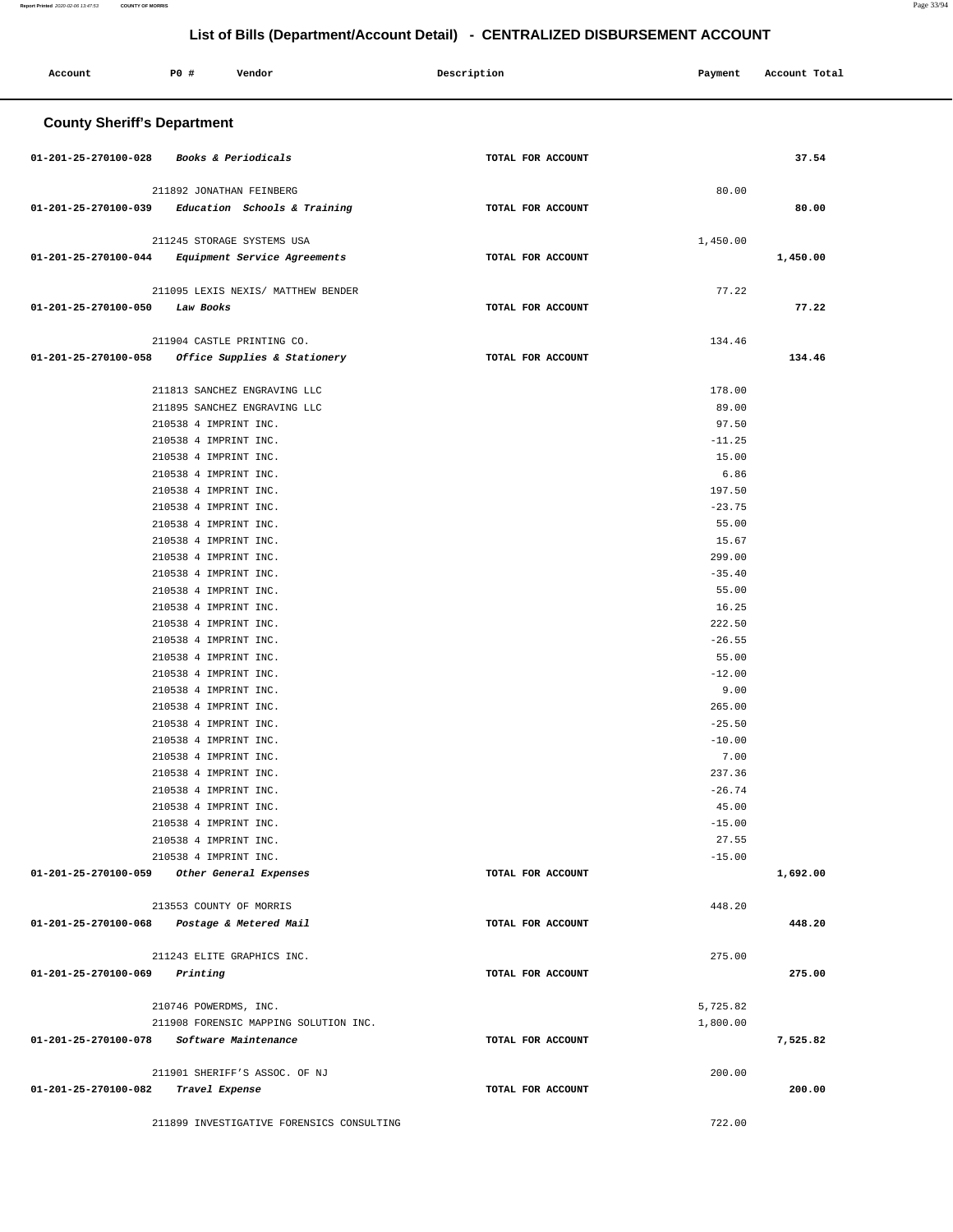| Account                                     | P0 #                                           | Vendor                                                         | Description       | Payment              | Account Total |
|---------------------------------------------|------------------------------------------------|----------------------------------------------------------------|-------------------|----------------------|---------------|
| <b>County Sheriff's Department</b>          |                                                |                                                                |                   |                      |               |
| 01-201-25-270100-084 Other Outside Services |                                                |                                                                | TOTAL FOR ACCOUNT |                      | 1,748.00      |
|                                             | 213319 DAVID KENNY                             |                                                                |                   | 10.79                |               |
| 01-201-25-270100-140                        | Gas Purchases                                  |                                                                | TOTAL FOR ACCOUNT |                      | 10.79         |
|                                             |                                                |                                                                |                   | 1,223.18             |               |
| 01-201-25-270100-164                        | 212948 RICOH USA, INC.                         | Office Machines - Rental                                       | TOTAL FOR ACCOUNT |                      | 1,223.18      |
|                                             |                                                |                                                                |                   |                      |               |
|                                             |                                                | 211186 TURN OUT UNIFORMS, INC.                                 |                   | 30.00                |               |
|                                             | 211216 CALEA                                   |                                                                |                   | 8.00                 |               |
|                                             | 211216 CALEA<br>211909 GALLS, LLC              |                                                                |                   | 7.00<br>204.99       |               |
| 01-201-25-270100-202                        |                                                | Uniform And Accessories                                        | TOTAL FOR ACCOUNT |                      | 249.99        |
|                                             |                                                |                                                                |                   |                      |               |
|                                             |                                                | 211092 SOMERSET COUNTY POLICE                                  |                   | 70.00                |               |
|                                             | 211198 MICHAEL MINOVICH                        |                                                                |                   | 4,090.93             |               |
|                                             | 213268 NICHOLAS RICCIOTTI<br>213262 JUAN MUNOZ |                                                                |                   | 2,862.17<br>1,532.00 |               |
|                                             | 213259 BRIAN STANTON                           |                                                                |                   | 1,583.31             |               |
|                                             | 213260 PHILIP MASI                             |                                                                |                   | 1,576.00             |               |
|                                             |                                                | 211902 JOHN H. STAMLER POLICE                                  |                   | 120.00               |               |
| 01-203-25-270100-039                        |                                                | (2019) Education Schools & Training                            | TOTAL FOR ACCOUNT |                      | 11,834.41     |
|                                             |                                                | 210074 RAY ALLEN MANUFACTURING LLC                             |                   | 679.92               |               |
|                                             |                                                | 210074 RAY ALLEN MANUFACTURING LLC                             |                   | 719.92               |               |
|                                             |                                                | 210074 RAY ALLEN MANUFACTURING LLC                             |                   | 639.92               |               |
|                                             |                                                | 210074 RAY ALLEN MANUFACTURING LLC                             |                   | 7.99                 |               |
|                                             |                                                | 211090 SANCHEZ ENGRAVING LLC                                   |                   | 89.00                |               |
|                                             |                                                | 211087 SANCHEZ ENGRAVING LLC<br>211137 W.B. MASON COMPANY INC  |                   | 178.00<br>0.95       |               |
|                                             |                                                | 211137 W.B. MASON COMPANY INC                                  |                   | 0.95                 |               |
|                                             |                                                | 211137 W.B. MASON COMPANY INC                                  |                   | 0.95                 |               |
|                                             |                                                | 211137 W.B. MASON COMPANY INC                                  |                   | 0.95                 |               |
|                                             |                                                | 211137 W.B. MASON COMPANY INC                                  |                   | 0.95                 |               |
|                                             |                                                | 211137 W.B. MASON COMPANY INC<br>211137 W.B. MASON COMPANY INC |                   | 0.95<br>0.95         |               |
|                                             |                                                | 211137 W.B. MASON COMPANY INC                                  |                   | 0.95                 |               |
|                                             |                                                | 211137 W.B. MASON COMPANY INC                                  |                   | 0.95                 |               |
|                                             |                                                | 211137 W.B. MASON COMPANY INC                                  |                   | 0.95                 |               |
|                                             |                                                | 211137 W.B. MASON COMPANY INC                                  |                   | 0.95                 |               |
|                                             |                                                | 211137 W.B. MASON COMPANY INC<br>211137 W.B. MASON COMPANY INC |                   | 0.95                 |               |
|                                             |                                                | 211134 W.B. MASON COMPANY INC                                  |                   | 0.95<br>0.95         |               |
|                                             |                                                | 211134 W.B. MASON COMPANY INC                                  |                   | 0.95                 |               |
|                                             |                                                | 211134 W.B. MASON COMPANY INC                                  |                   | 0.95                 |               |
|                                             |                                                | 211134 W.B. MASON COMPANY INC                                  |                   | 0.95                 |               |
|                                             |                                                | 211134 W.B. MASON COMPANY INC                                  |                   | 0.95                 |               |
|                                             |                                                | 211134 W.B. MASON COMPANY INC<br>211134 W.B. MASON COMPANY INC |                   | 0.95<br>0.95         |               |
|                                             |                                                | 211134 W.B. MASON COMPANY INC                                  |                   | 0.95                 |               |
|                                             |                                                | 211134 W.B. MASON COMPANY INC                                  |                   | 0.95                 |               |
|                                             |                                                | 211134 W.B. MASON COMPANY INC                                  |                   | 0.95                 |               |
|                                             |                                                | 211134 W.B. MASON COMPANY INC                                  |                   | 0.95                 |               |
|                                             |                                                | 211134 W.B. MASON COMPANY INC                                  |                   | 0.95                 |               |
|                                             |                                                | 211134 W.B. MASON COMPANY INC<br>211134 W.B. MASON COMPANY INC |                   | 0.95<br>0.95         |               |
|                                             |                                                | 211134 W.B. MASON COMPANY INC                                  |                   | 0.95                 |               |
|                                             |                                                | 211134 W.B. MASON COMPANY INC                                  |                   | 0.95                 |               |
|                                             |                                                | 211134 W.B. MASON COMPANY INC                                  |                   | 0.95                 |               |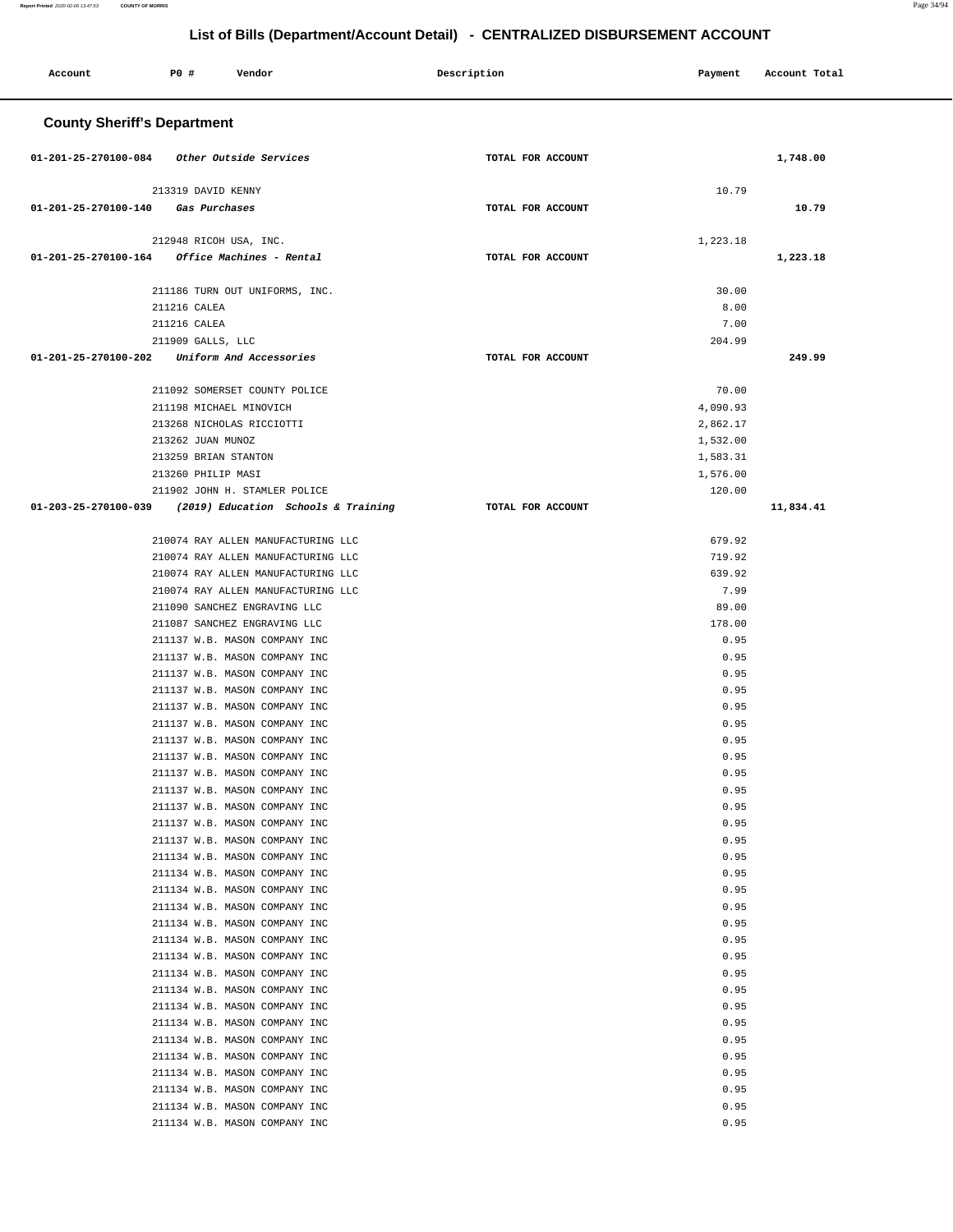| <b>County Sheriff's Department</b>                                                     |                   |                      |           |
|----------------------------------------------------------------------------------------|-------------------|----------------------|-----------|
| 211134 W.B. MASON COMPANY INC                                                          |                   | 0.95                 |           |
| 211134 W.B. MASON COMPANY INC                                                          |                   | 0.95                 |           |
| 211134 W.B. MASON COMPANY INC                                                          |                   | 0.95                 |           |
| 211134 W.B. MASON COMPANY INC                                                          |                   | 0.95                 |           |
| 211134 W.B. MASON COMPANY INC                                                          |                   | 0.95                 |           |
| 211083 W.B. MASON COMPANY INC                                                          |                   | 489.93               |           |
| 01-203-25-270100-059<br>(2019) Other General Expenses                                  | TOTAL FOR ACCOUNT |                      | 2,838.88  |
| 210283 W.B. MASON COMPANY INC                                                          |                   | $-346.08$            |           |
| 210283 W.B. MASON COMPANY INC                                                          |                   | 1,749.08             |           |
| 01-203-25-270100-064<br>(2019) Photographic Suppies                                    | TOTAL FOR ACCOUNT |                      | 1,403.00  |
| 211094 THOMSON REUTER-WEST                                                             |                   | 1,102.81             |           |
| 212953 THOMSON REUTER-WEST                                                             |                   | 1,102.81             |           |
| 01-203-25-270100-078<br>(2019) Software Maintenance                                    | TOTAL FOR ACCOUNT |                      | 2,205.62  |
| 211086 INVESTIGATIVE FORENSICS CONSULTING                                              |                   | 912.00               |           |
| 211086 INVESTIGATIVE FORENSICS CONSULTING                                              |                   | 912.00               |           |
| 211086 INVESTIGATIVE FORENSICS CONSULTING                                              |                   | 1,007.00             |           |
| 212951 UNIVERSAL PROTECTION SERVICES, LLC                                              |                   | 1,062.08             |           |
| 212951 UNIVERSAL PROTECTION SERVICES, LLC<br>212951 UNIVERSAL PROTECTION SERVICES, LLC |                   | 1,028.89<br>1,327.60 |           |
| 212951 UNIVERSAL PROTECTION SERVICES, LLC                                              |                   | 1,327.60             |           |
| 212951 UNIVERSAL PROTECTION SERVICES, LLC                                              |                   | 1,062.08             |           |
| 212951 UNIVERSAL PROTECTION SERVICES, LLC                                              |                   | 1,428.88             |           |
| (2019) Other Outside Services<br>01-203-25-270100-084                                  | TOTAL FOR ACCOUNT |                      | 10,068.13 |
| 209515 RICOH USA, INC.                                                                 |                   | 6,225.04             |           |
| $01-203-25-270100-164$ (2019) Office Machines - Rental                                 |                   |                      |           |
|                                                                                        | TOTAL FOR ACCOUNT |                      | 6,225.04  |
| 212955 HVG LLC                                                                         |                   | 21.00                |           |
| 212955 HVG LLC                                                                         |                   | 112.50               |           |
| 212955 HVG LLC                                                                         |                   | 25.00                |           |
| 212955 HVG LLC                                                                         |                   | 201.50               |           |
| 212955 HVG LLC                                                                         |                   | 583.70               |           |
| 212955 HVG LLC                                                                         |                   | 75.00                |           |
| 212955 HVG LLC                                                                         |                   | 28.00                |           |
| 01-203-25-270100-189<br>(2019) Medical                                                 | TOTAL FOR ACCOUNT |                      | 1,046.70  |
| 211255 LEE M MONDAY, PHD                                                               |                   | 1,700.00             |           |
| 01-203-25-270100-198 (2019) Psychiatric Services                                       | TOTAL FOR ACCOUNT |                      | 1,700.00  |
| 211089 GILBY'S                                                                         |                   | 188.00               |           |
| 211089 GILBY'S                                                                         |                   | 188.00               |           |
| 210062 GALLS, LLC                                                                      |                   | 101.83               |           |
| 210062 GALLS, LLC                                                                      |                   | 101.83               |           |
| 210062 GALLS, LLC                                                                      |                   | 101.83               |           |
| 210062 GALLS, LLC                                                                      |                   | 101.83               |           |
| 206153 GALLS, LLC                                                                      |                   | 499.95               |           |
| 210195 GALLS, LLC                                                                      |                   | 378.00               |           |
| 210195 GALLS, LLC                                                                      |                   | 189.00               |           |
| 210195 GALLS, LLC<br>210195 GALLS, LLC                                                 |                   | 189.00<br>189.00     |           |
| 210077 GALLS, LLC                                                                      |                   | 65.25                |           |
| 206552 GALLS, LLC                                                                      |                   | 697.24               |           |
| 210445 GALLS, LLC                                                                      |                   | 119.88               |           |
| 209518 FIT-RITE UNIFORM CO., INC.                                                      |                   | 9,903.57             |           |
| 209518 FIT-RITE UNIFORM CO., INC.                                                      |                   | 2,157.60             |           |

**Report Printed** 2020-02-06 13:47:53 **COUNTY OF MORRIS** Page 35/94

Account P<sub>0</sub> **P**  $\uparrow$  Pendor Payment Payment Account Total **Payment** Account Total **Payment**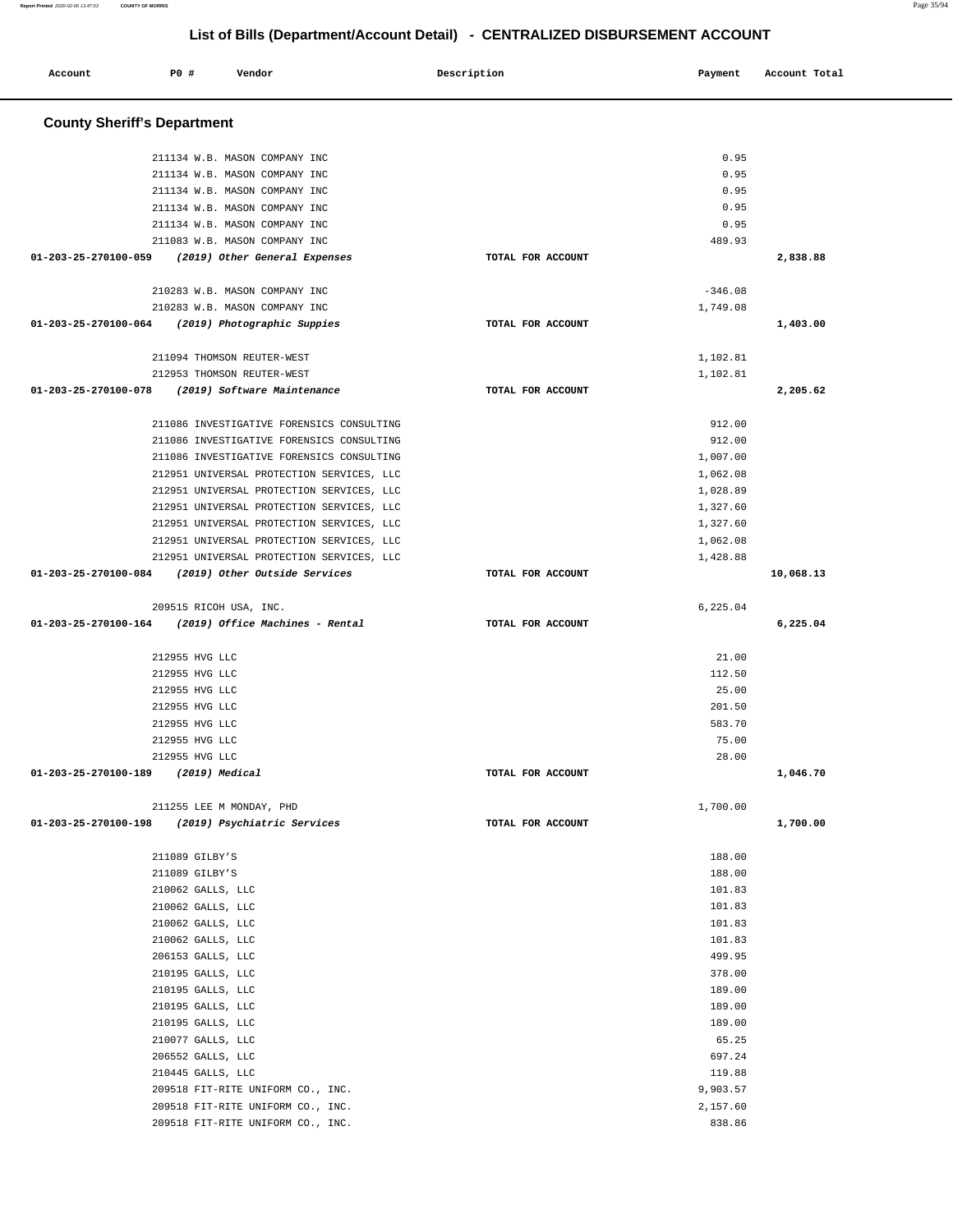| Account | P0 # | Vendor | Description | Payment | Account Total |
|---------|------|--------|-------------|---------|---------------|
|         |      |        |             |         |               |

# **County Sheriff's Department**

|                                       | TOTAL for County Sheriff's Department                                                |                   |                    | 95,593.94    |
|---------------------------------------|--------------------------------------------------------------------------------------|-------------------|--------------------|--------------|
|                                       |                                                                                      |                   |                    | ============ |
| 01-203-25-270100-258 (2019) Equipment |                                                                                      | TOTAL FOR ACCOUNT |                    | 16,259.89    |
|                                       | 210268 LEDGEWOOD POWER SPORTS INC                                                    |                   | 137.50             |              |
|                                       | 210268 LEDGEWOOD POWER SPORTS INC                                                    |                   | 342.56             |              |
|                                       | 210268 LEDGEWOOD POWER SPORTS INC                                                    |                   | 196.97             |              |
|                                       | 210268 LEDGEWOOD POWER SPORTS INC                                                    |                   | 265.48             |              |
|                                       | 210053 MSC INDUSTRIAL SUPPLY CO.<br>210268 LEDGEWOOD POWER SPORTS INC                |                   | 496.44<br>7,515.47 |              |
|                                       | 210052 TACTICAL & SURVIVAL                                                           |                   | 26.17              |              |
|                                       | 210052 TACTICAL & SURVIVAL                                                           |                   | 829.30             |              |
|                                       | 210300 LAWMEN SUPPLY CO OF NJ, INC.                                                  |                   | 6,450.00           |              |
|                                       |                                                                                      |                   |                    |              |
|                                       | 210063 V.E. RALPH & SON INC.<br>01-203-25-270100-203 (2019) X-Ray & Medical Supplies | TOTAL FOR ACCOUNT | 7,493.40           | 7,493.40     |
|                                       |                                                                                      |                   |                    |              |
|                                       | 01-203-25-270100-202 (2019) Uniform And Accessories                                  | TOTAL FOR ACCOUNT |                    | 19,366.67    |
|                                       | 206547 GALLS, LLC                                                                    |                   | 701.24             |              |
|                                       | 210075 TURN OUT UNIFORMS, INC.                                                       |                   | 384.44             |              |
|                                       | 210075 TURN OUT UNIFORMS, INC.                                                       |                   | 144.48             |              |
|                                       | 210036 GALLS, LLC                                                                    |                   | 5.99               |              |
|                                       | 210036 GALLS, LLC                                                                    |                   | 41.24              |              |
|                                       | 210036 GALLS, LLC                                                                    |                   | 124.00             |              |
|                                       | 210036 GALLS, LLC<br>210036 GALLS, LLC                                               |                   | 189.00<br>72.19    |              |
|                                       | 210036 GALLS, LLC                                                                    |                   | 24.99              |              |
|                                       | 210036 GALLS, LLC                                                                    |                   | 189.95             |              |
|                                       | 207055 GALLS, LLC                                                                    |                   | 697.24             |              |
|                                       | 206549 GALLS, LLC                                                                    |                   | 697.24             |              |
|                                       | 208824 GALLS, LLC                                                                    |                   | 45.00              |              |
|                                       |                                                                                      |                   |                    |              |

### **County Prosecutor's Office**

| 211158 FBI/LEEDA                                    |                   | 50.00  |          |
|-----------------------------------------------------|-------------------|--------|----------|
| 210802 FBI NATIONAL ACADEMY ASSOC.                  |                   | 70.00  |          |
| 210803 NJ ASSOC OF VICTIM WITNESS                   |                   | 175.00 |          |
| 211747 JOSEPH ELLIS                                 |                   | 145.00 |          |
| 211745 NJ BIAS OFFICER ASSOCIATION                  |                   | 150.00 |          |
| 213453 JOSEPH NAPURANO                              |                   | 175.00 |          |
| 210801 IACIS                                        |                   | 100.00 |          |
| 01-201-25-275100-023 Associations and Memberships   | TOTAL FOR ACCOUNT |        | 1,155.00 |
|                                                     |                   |        |          |
|                                                     |                   |        |          |
| 211739 KEISHA HIGGS                                 |                   | 67.22  |          |
| 211117 FBI/LEEDA                                    |                   | 695.00 |          |
| $01-201-25-275100-039$ Education Schools & Training | TOTAL FOR ACCOUNT |        | 762.22   |
|                                                     |                   |        |          |
| 211730 OFFICE CONCEPTS GROUP, INC.                  |                   | 62.88  |          |
| 211733 OFFICE CONCEPTS GROUP, INC.                  |                   | 29.56  |          |
| 210796 TJ'S SPORTWIDE TROPHY                        |                   | 293.30 |          |
| 211744 ALPHAGRAPHICS                                |                   | 17.50  |          |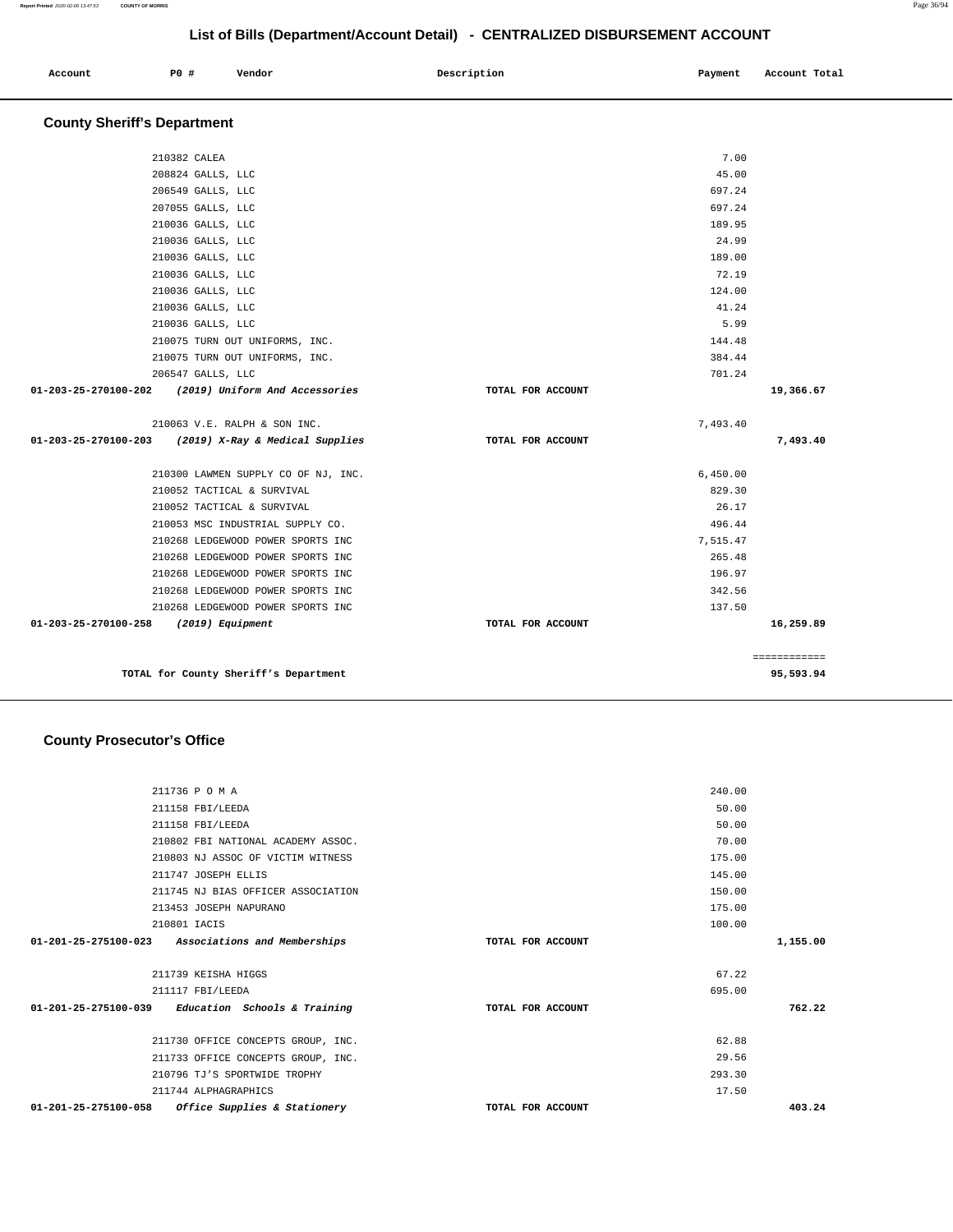#### **Account P0 # Vendor Description Payment Account Total County Prosecutor's Office** 213553 COUNTY OF MORRIS  **01-201-25-275100-068 Postage & Metered Mail TOTAL FOR ACCOUNT**  850.20 **1,039.78** 211746 EQUIFAX INFORMATIO SVCS LLC 211738 RECORDER PUBLISHING CO., INC. 212713 VERIZON  **01-201-25-275100-118 Investigation Expense TOTAL FOR ACCOUNT**  6.82 100.00 295.86 **402.68** 212716 PAUL J. BRANDLEY 212712 ESSEX TRAVEL SERVICE  **01-201-25-275100-126 Court Expenses-Extradition TOTAL FOR ACCOUNT**  184.79 1,126.00 **1,310.79** 212714 W.B. MASON COMPANY INC 212714 W.B. MASON COMPANY INC 212714 W.B. MASON COMPANY INC 212714 W.B. MASON COMPANY INC  **01-201-25-275100-147 Water TOTAL FOR ACCOUNT**  6.65 268.20 0.95 71.52 **347.32** 211742 FLEMINGTON DEPT STORE INC 211742 FLEMINGTON DEPT STORE INC  **01-201-25-275100-202 Uniform And Accessories TOTAL FOR ACCOUNT**  142.50 537.25 **679.75** 211085 ALEXIS RACHEL 211085 ALEXIS RACHEL 211085 ALEXIS RACHEL 211085 ALEXIS RACHEL 211085 ALEXIS RACHEL 211085 ALEXIS RACHEL 210808 JAIME SHANAPHY 210808 JAIME SHANAPHY 210808 JAIME SHANAPHY 210808 JAIME SHANAPHY 210808 JAIME SHANAPHY 210808 JAIME SHANAPHY 210807 TARA CHOMINSKY 210807 TARA CHOMINSKY 210807 TARA CHOMINSKY 210807 TARA CHOMINSKY 210807 TARA CHOMINSKY 211088 JUNE WITTY 211088 JUNE WITTY 211088 JUNE WITTY 211088 JUNE WITTY 211088 JUNE WITTY 211088 JUNE WITTY 211174 MICHELLE LYNN WALKER 211174 MICHELLE LYNN WALKER 211174 MICHELLE LYNN WALKER 211174 MICHELLE LYNN WALKER  **01-203-25-275100-016 (2019) Outside Salaries & Wages TOTAL FOR ACCOUNT**  101.60 50.50 300.00 60.40 79.00 150.00 36.00 18.00 75.00 74.40 3.50 75.00 15.20 27.50 18.40 21.50 150.00 40.80 22.50 75.00 58.40 27.50 75.00 75.00 48.00 9.50 75.00 **1,762.70** 210798 INTERNATIONAL ASSOCIATION  **01-203-25-275100-023 (2019) Associations and Memberships TOTAL FOR ACCOUNT**  190.00 **190.00** 210456 CDW GOVERNMENT LLC 211740 RICOH USA, INC.  **01-203-25-275100-037 (2019) Data Processing Supplies TOTAL FOR ACCOUNT**  207.66 2,134.72 **2,342.38**

210800 FBI/LEEDA 695.00

### **List of Bills (Department/Account Detail) - CENTRALIZED DISBURSEMENT ACCOUNT**

**Report Printed** 2020-02-06 13:47:53 **COUNTY OF MORRIS** Page 37/94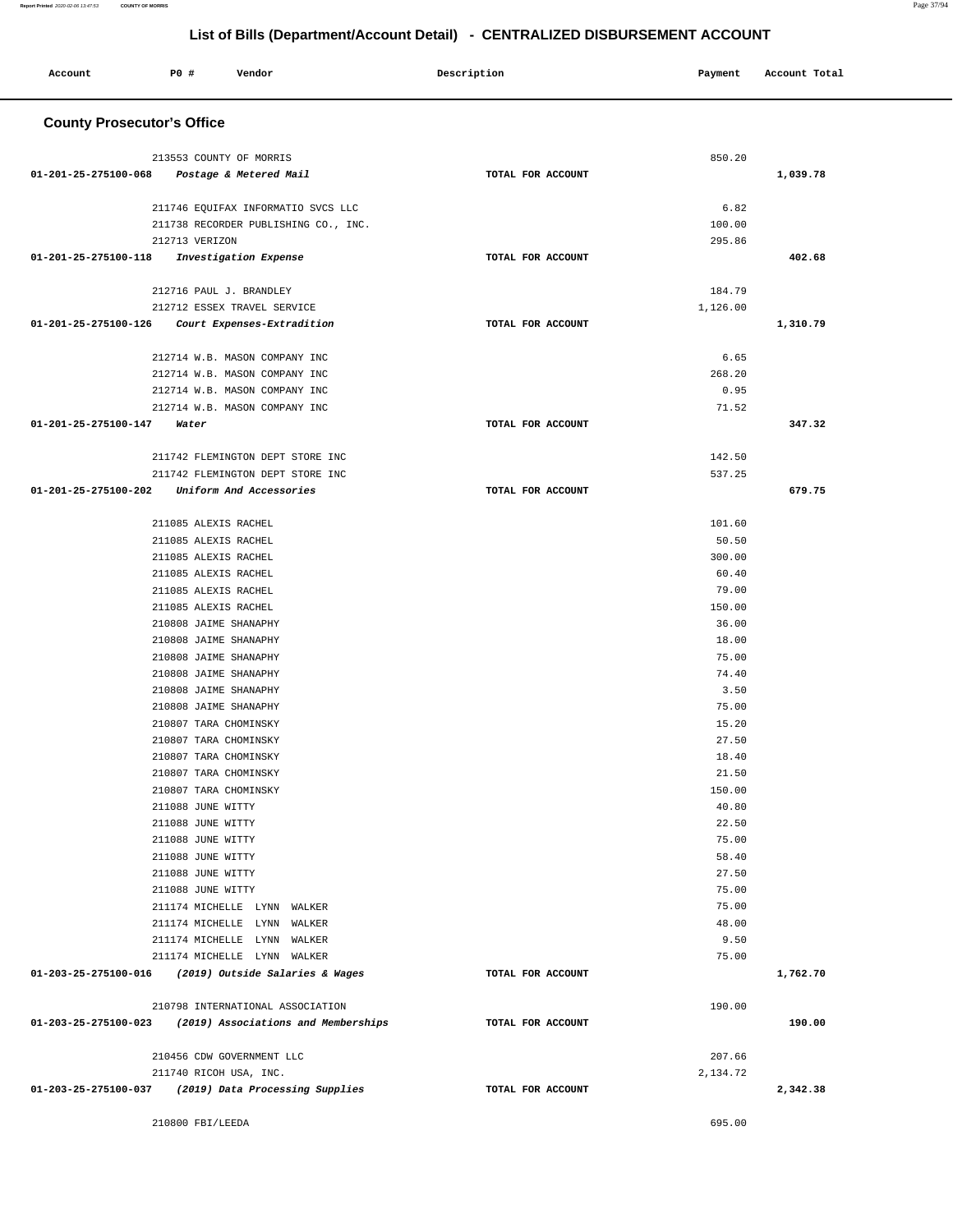# **Report Printed** 2020-02-06 13:47:53 **COUNTY OF MORRIS** Page 38/94

### **List of Bills (Department/Account Detail) - CENTRALIZED DISBURSEMENT ACCOUNT**

| Account                              | P0 #               | Vendor                               | Description       | Payment  | Account Total |
|--------------------------------------|--------------------|--------------------------------------|-------------------|----------|---------------|
| <b>County Prosecutor's Office</b>    |                    |                                      |                   |          |               |
| 01-203-25-275100-039                 |                    | (2019) Education Schools & Training  | TOTAL FOR ACCOUNT |          | 1,390.00      |
|                                      |                    | 210790 LAWYERS DIARY AND MANUAL LLC  |                   | 285.00   |               |
|                                      |                    | 210790 LAWYERS DIARY AND MANUAL LLC  |                   | 685.50   |               |
| 01-203-25-275100-050                 |                    | (2019) Law Books                     | TOTAL FOR ACCOUNT |          | 970.50        |
|                                      |                    | 210792 COX PRINTERS                  |                   | 2,800.00 |               |
|                                      |                    | 210792 COX PRINTERS                  |                   | 125.69   |               |
|                                      |                    | 211099 CARDSDIRECT, LLC              |                   | 458.10   |               |
| 01-203-25-275100-058                 |                    | (2019) Office Supplies & Stationery  | TOTAL FOR ACCOUNT |          | 3,383.79      |
|                                      |                    | 211743 M.C. PROSECUTOR'S EMERGENT    |                   | 1,790.00 |               |
| 01-203-25-275100-079                 |                    | (2019) Special Projects              | TOTAL FOR ACCOUNT |          | 1,790.00      |
|                                      |                    | 211221 AMANDA HOLLOWAY               |                   | 16.13    |               |
|                                      |                    | 211221 AMANDA HOLLOWAY               |                   | 53.76    |               |
|                                      |                    | 211741 EDWARD J. ELSTON              |                   | 472.75   |               |
| 01-203-25-275100-082                 |                    | (2019) Travel Expense                | TOTAL FOR ACCOUNT |          | 542.64        |
|                                      |                    | 195515 ATLANTIC TACTICAL OF NJ, INC. |                   | 216.96   |               |
|                                      |                    | 195515 ATLANTIC TACTICAL OF NJ, INC. |                   | 245.64   |               |
|                                      |                    | 195515 ATLANTIC TACTICAL OF NJ, INC. |                   | 583.80   |               |
|                                      |                    | 195515 ATLANTIC TACTICAL OF NJ, INC. |                   | 1,376.28 |               |
| 01-203-25-275100-116 (2019) Firearms |                    |                                      | TOTAL FOR ACCOUNT |          | 2,422.68      |
|                                      |                    | 211169 COFFEE LOVERS COFFEE SERVICE  |                   | 54.46    |               |
|                                      |                    | 211180 D & M AUTO BODY               |                   | 696.92   |               |
|                                      |                    | 211188 HAMPTON-CLARKE, INC.          |                   | 555.00   |               |
|                                      |                    | 211188 HAMPTON-CLARKE, INC.          |                   | 285.00   |               |
|                                      |                    | 209168 MACK CAMERA & VIDEO SERVICE   |                   | 1,799.00 |               |
|                                      |                    | 211190 BESTOP TUFFY LLC              |                   | 240.00   |               |
| 01-203-25-275100-118                 |                    | (2019) Investigation Expense         | TOTAL FOR ACCOUNT |          | 3,630.38      |
|                                      |                    | 211731 ESSEX TRAVEL SERVICE          |                   | 1,118.19 |               |
| 01-203-25-275100-121                 |                    | (2019) Witness Fees And Mileage      | TOTAL FOR ACCOUNT |          | 1,118.19      |
|                                      | 211185 LEXIS-NEXIS |                                      |                   | 1,248.00 |               |
|                                      |                    | 211731 ESSEX TRAVEL SERVICE          |                   | 1,821.10 |               |
| 01-203-25-275100-126                 |                    | (2019) Court Expenses-Extradition    | TOTAL FOR ACCOUNT |          | 3,069.10      |
|                                      |                    | 211197 RICOH USA, INC.               |                   | 806.73   |               |
|                                      |                    | 211197 RICOH USA, INC.               |                   | 837.77   |               |
| 01-203-25-275100-164                 |                    | (2019) Office Machines - Rental      | TOTAL FOR ACCOUNT |          | 1,644.50      |
|                                      |                    | 211191 CINTAS CORPORATION            |                   | 478.78   |               |
|                                      |                    | 211165 CINTAS CORPORATION            |                   | 171.56   |               |
| 01-203-25-275100-189                 |                    | (2019) Medical                       | TOTAL FOR ACCOUNT |          | 650.34        |
|                                      |                    |                                      |                   |          | ------------  |
|                                      |                    | TOTAL for County Prosecutor's Office |                   |          | 31,007.98     |

**County Jail** 

 211586 W.B. MASON COMPANY INC 184.92  **01-201-25-280100-058 Office Supplies & Stationery TOTAL FOR ACCOUNT 184.92**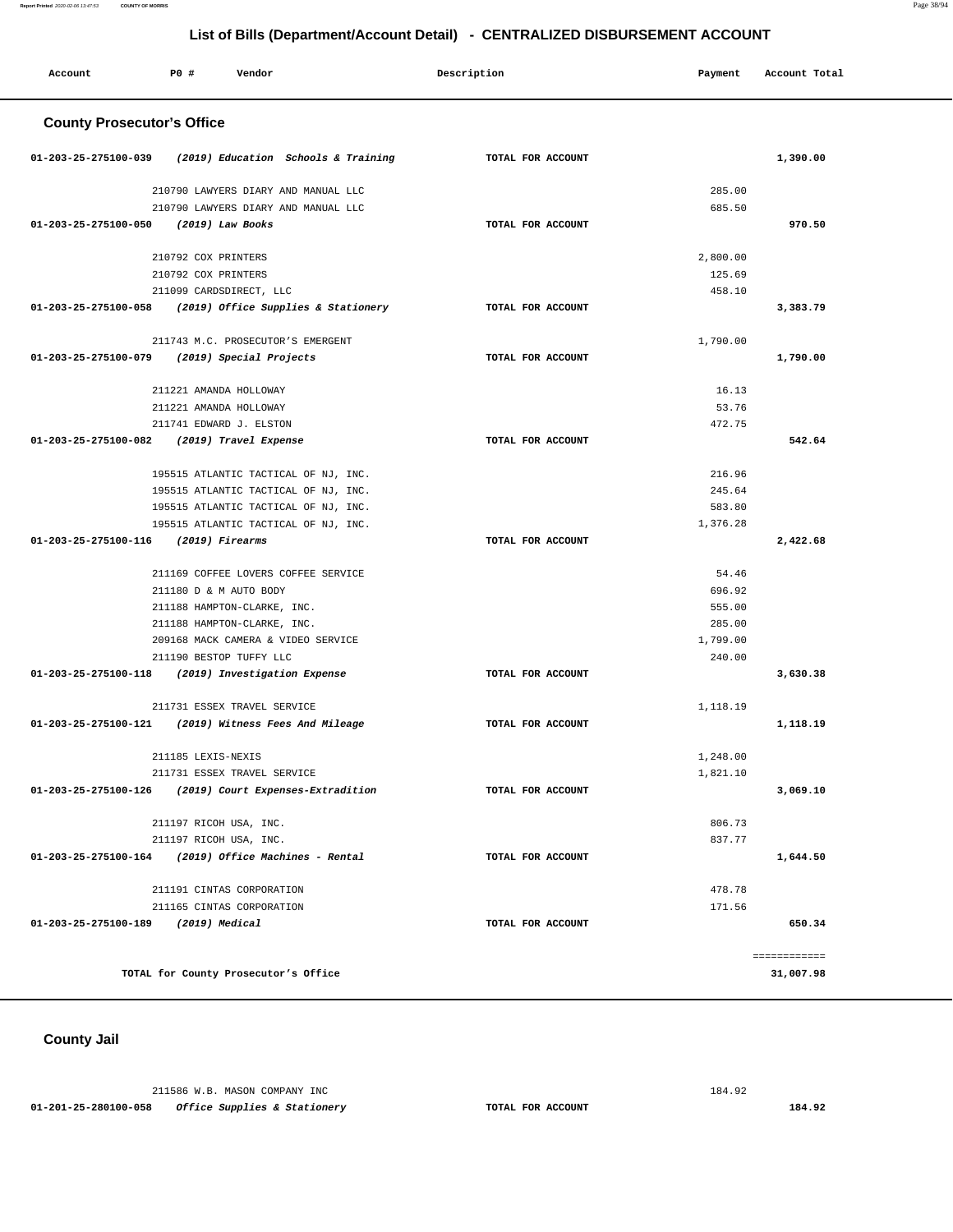| Account              | P0 #                  | Vendor                                                                     | Description       | Payment           | Account Total |
|----------------------|-----------------------|----------------------------------------------------------------------------|-------------------|-------------------|---------------|
| <b>County Jail</b>   |                       |                                                                            |                   |                   |               |
| 01-201-25-280100-068 |                       | Postage & Metered Mail                                                     | TOTAL FOR ACCOUNT |                   | 233.70        |
|                      |                       |                                                                            |                   |                   |               |
|                      |                       | 211795 ARAMARK DALLAS LOCKBOX<br>211795 ARAMARK DALLAS LOCKBOX             |                   | 93.75<br>2,175.00 |               |
|                      |                       | 211795 ARAMARK DALLAS LOCKBOX                                              |                   | 11,378.77         |               |
| 01-201-25-280100-185 | Food                  |                                                                            | TOTAL FOR ACCOUNT |                   | 13,647.52     |
|                      |                       | 211271 CIVIC RESEARCH INSTITUTE INC                                        |                   | 179.95            |               |
|                      |                       | 01-203-25-280100-028 (2019) Books & Periodicals                            | TOTAL FOR ACCOUNT |                   | 179.95        |
|                      |                       |                                                                            |                   |                   |               |
|                      |                       | 211262 VERIZON WIRELESS<br>211583 VERIZON WIRELESS                         |                   | 451.29<br>451.29  |               |
|                      |                       | 01-203-25-280100-031 (2019) Cellular Phones/Pagers                         | TOTAL FOR ACCOUNT |                   | 902.58        |
|                      |                       |                                                                            |                   |                   |               |
|                      | 211584 MICHEAL MORSCH |                                                                            |                   | 523.41            |               |
|                      | 211584 MICHEAL MORSCH |                                                                            |                   | 20.00             |               |
|                      | 211584 MICHEAL MORSCH |                                                                            |                   | 20.00             |               |
|                      | 211584 MICHEAL MORSCH |                                                                            |                   | 20.00             |               |
|                      | 211259 STEVEN GOODMAN |                                                                            |                   | 28.40             |               |
|                      | 211259 STEVEN GOODMAN | 211266 INSTITUTE FOR NATURAL RESOURCES                                     |                   | 28.32<br>86.00    |               |
|                      |                       | 211266 INSTITUTE FOR NATURAL RESOURCES                                     |                   | 86.00             |               |
| 01-203-25-280100-039 |                       | (2019) Education Schools & Training                                        | TOTAL FOR ACCOUNT |                   | 812.13        |
|                      |                       |                                                                            |                   |                   |               |
|                      | 211259 STEVEN GOODMAN |                                                                            |                   | 34.09             |               |
|                      | 211259 STEVEN GOODMAN |                                                                            |                   | 29.36             |               |
|                      |                       | 211402 W.B. MASON COMPANY INC                                              |                   | 1,150.80          |               |
|                      |                       | 211402 W.B. MASON COMPANY INC                                              |                   | 38.84             |               |
|                      |                       | 211291 W.B. MASON COMPANY INC<br>211294 W.B. MASON COMPANY INC             |                   | 37.97<br>138.47   |               |
|                      |                       | 211280 W.B. MASON COMPANY INC                                              |                   | 29.89             |               |
|                      |                       | 211280 W.B. MASON COMPANY INC                                              |                   | 2,034.61          |               |
|                      |                       | 211280 W.B. MASON COMPANY INC                                              |                   | 4.13              |               |
|                      |                       | 211280 W.B. MASON COMPANY INC                                              |                   | 5.94              |               |
|                      |                       | 211280 W.B. MASON COMPANY INC                                              |                   | 395.26            |               |
|                      |                       | 211280 W.B. MASON COMPANY INC                                              |                   | $-45.48$          |               |
|                      |                       | 211569 W.B. MASON COMPANY INC                                              |                   | 190.27            |               |
|                      |                       | 211575 W.B. MASON COMPANY INC                                              |                   | 400.08            |               |
|                      |                       | 211575 W.B. MASON COMPANY INC<br>211267 COFFEE LOVERS COFFEE SERVICE       |                   | 20.96<br>599.40   |               |
|                      |                       | 01-203-25-280100-058 (2019) Office Supplies & Stationery                   | TOTAL FOR ACCOUNT |                   | 5,064.59      |
|                      |                       |                                                                            |                   |                   |               |
|                      |                       | 207937 GARDEN STATE HARLEY-DAVIDSON<br>207938 GARDEN STATE HARLEY-DAVIDSON |                   | 64.49<br>64.49    |               |
|                      |                       | 211263 VERIZON WIRELESS                                                    |                   | 136.02            |               |
|                      |                       | 211587 VERIZON WIRELESS                                                    |                   | 135.06            |               |
|                      |                       | 01-203-25-280100-059 (2019) Other General Expenses                         | TOTAL FOR ACCOUNT |                   | 400.06        |
|                      |                       | 210913 STONEGATE ASSOCIATES, LLC                                           |                   | 2,100.00          |               |
|                      |                       | 211264 BINSKY SERVICE LLC                                                  |                   | 205.00            |               |
|                      |                       | 211292 MALACHY MECHANICAL                                                  |                   | 144.00            |               |
|                      |                       | 211292 MALACHY MECHANICAL                                                  |                   | 759.53            |               |
|                      |                       | 211292 MALACHY MECHANICAL                                                  |                   | 144.00            |               |
|                      |                       | 211394 MALACHY MECHANICAL                                                  |                   | 1,144.00          |               |
|                      |                       | 01-203-25-280100-084 (2019) Other Outside Services                         | TOTAL FOR ACCOUNT |                   | 4,496.53      |
|                      | 208261 BFI            |                                                                            |                   | 1,825.20          |               |
|                      |                       | 01-203-25-280100-162 (2019) Furniture & Fixtures                           | TOTAL FOR ACCOUNT |                   | 1,825.20      |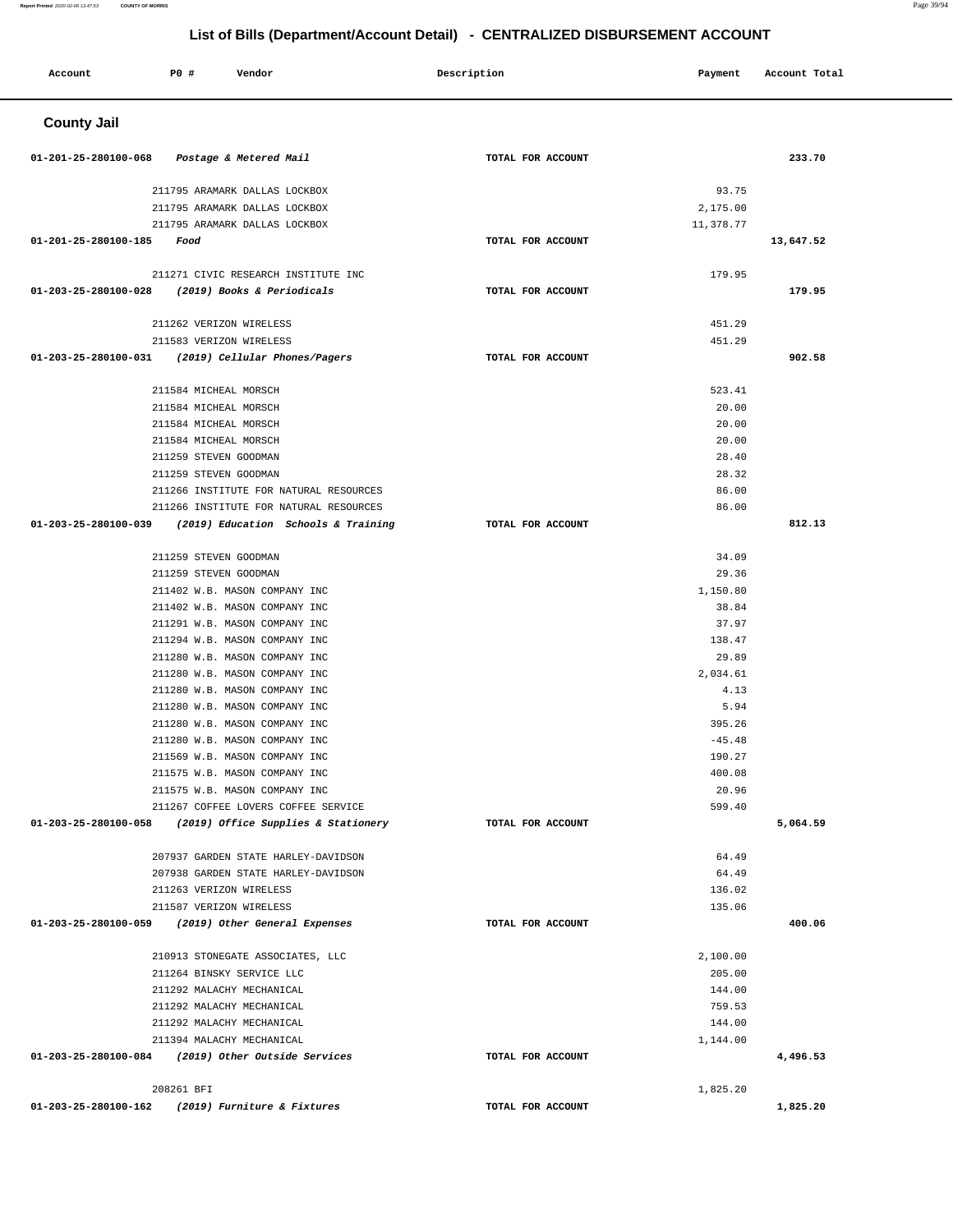**County Jail**  211299 ARAMARK DALLAS LOCKBOX 23.00 211299 ARAMARK DALLAS LOCKBOX 156.25 211299 ARAMARK DALLAS LOCKBOX 182.20 211299 ARAMARK DALLAS LOCKBOX 10,915.62 211299 ARAMARK DALLAS LOCKBOX 53.94 211299 ARAMARK DALLAS LOCKBOX 11,182.18 211299 ARAMARK DALLAS LOCKBOX 125.00 211299 ARAMARK DALLAS LOCKBOX 11,222.16 211299 ARAMARK DALLAS LOCKBOX 23.00 211299 ARAMARK DALLAS LOCKBOX 11,518.71 211299 ARAMARK DALLAS LOCKBOX 11,643.66 211299 ARAMARK DALLAS LOCKBOX 125.00 211299 ARAMARK DALLAS LOCKBOX 125.00 211299 ARAMARK DALLAS LOCKBOX 125.00 211299 ARAMARK DALLAS LOCKBOX 125.00 211299 ARAMARK DALLAS LOCKBOX 187.50 211299 ARAMARK DALLAS LOCKBOX 629.30 211299 ARAMARK DALLAS LOCKBOX 11,188.84  **01-203-25-280100-185 (2019) Food TOTAL FOR ACCOUNT 69,574.36** 210011 STERICYCLE INC. 326.71 210116 STERICYCLE INC. 331.69 211300 MORRIS VIEW HEALTHCARE CENTER 6,349.23 211265 DR. NATHAN SABIN 255.00 211304 BIO-REFERENCE LABORATORIES, INC. 1,155.90 211392 LAKE PHYSICIANS AND HOSPITAL 42.95 211303 DENTRUST DENTAL INC. 7,013.00 211301 CONTRACT PHARMACY SERVICES INC 27,052.78 211298 MORRIS COUNTY AFTER CARE CENTER **FOUND AT A CONTRACT COUNTY** AFTER CARE CENTER 211298 MORRIS COUNTY AFTER CARE CENTER 140.00 211298 MORRIS COUNTY AFTER CARE CENTER 70.00 211298 MORRIS COUNTY AFTER CARE CENTER 210.00 211298 MORRIS COUNTY AFTER CARE CENTER 140.00 211298 MORRIS COUNTY AFTER CARE CENTER 70.00 211298 MORRIS COUNTY AFTER CARE CENTER 70.00  **01-203-25-280100-189 (2019) Medical TOTAL FOR ACCOUNT 43,297.26** 211393 TURN OUT UNIFORMS, INC. 69.00 211393 TURN OUT UNIFORMS, INC. 81.00 211393 TURN OUT UNIFORMS, INC. 69.00  **01-203-25-280100-202 (2019) Uniform And Accessories TOTAL FOR ACCOUNT 219.00** 211268 SHERWIN WILLIAMS 308.36 211268 SHERWIN WILLIAMS 495.00  **01-203-25-280100-249 (2019) Bldg Maintenance Supplies TOTAL FOR ACCOUNT 803.36** 210092 E.A. MORSE & CO. INC. 726.54 210123 E.A. MORSE & CO. INC. 392.80 207966 E.A. MORSE & CO. INC. 1,610.38 207966 E.A. MORSE & CO. INC. 3,042.85 207950 E.A. MORSE & CO. INC. 299.89 211287 W.B. MASON COMPANY INC 727.87  **01-203-25-280100-252 (2019) Janitorial Supplies TOTAL FOR ACCOUNT 6,800.33** ============ **TOTAL for County Jail 148,441.49** 

 **Account P0 # Vendor Description Payment Account Total**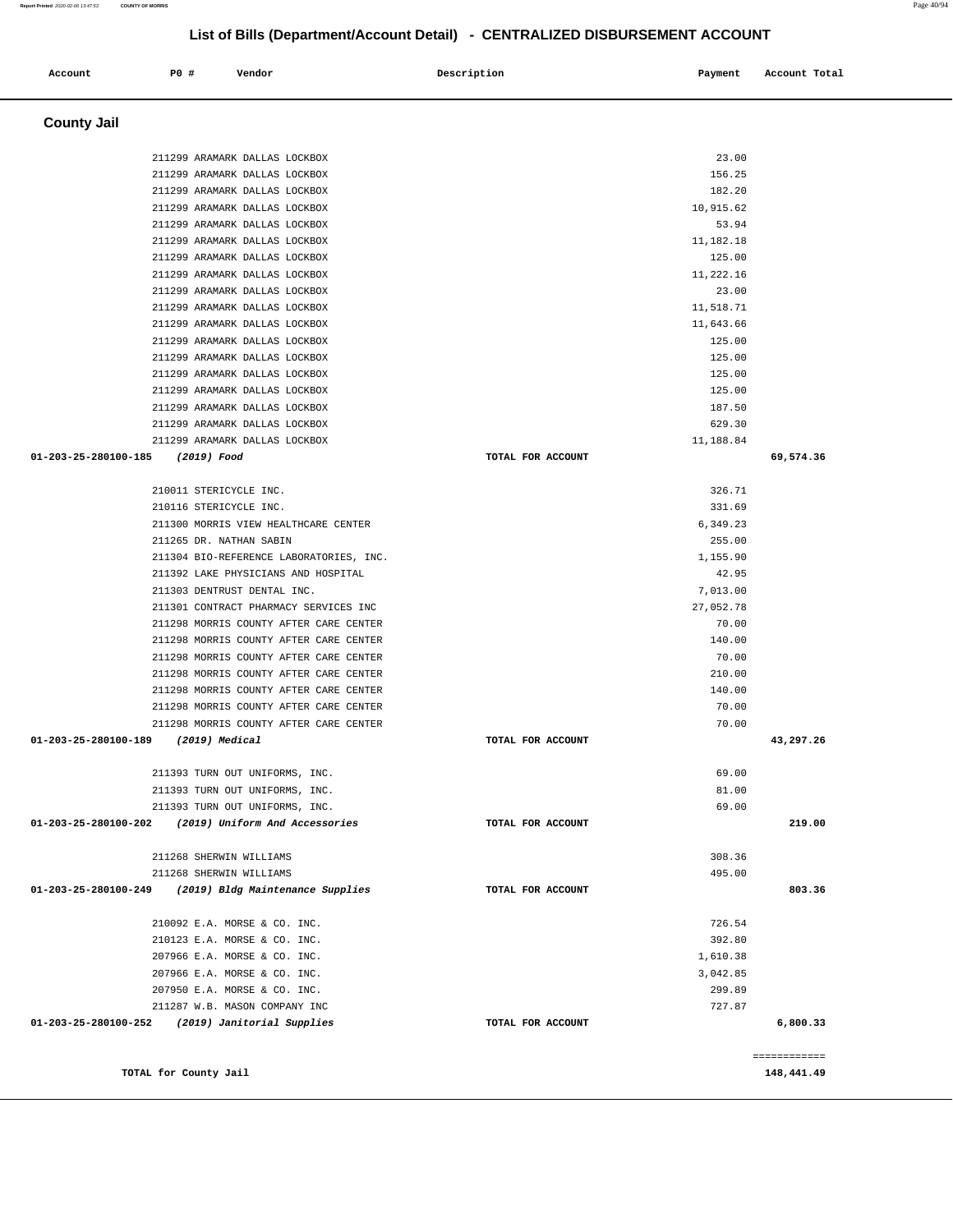| Account              | <b>PO #</b><br>Vendor                    | Description       | Payment  | Account Total |
|----------------------|------------------------------------------|-------------------|----------|---------------|
|                      |                                          |                   |          |               |
|                      | 213206 OPTIMUM                           |                   | 500.00   |               |
| 01-201-25-281100-039 | Education Schools & Training             | TOTAL FOR ACCOUNT |          | 500.00        |
|                      | 211878 W.B. MASON COMPANY INC            |                   | 639.92   |               |
| 01-201-25-281100-058 | Office Supplies & Stationery             | TOTAL FOR ACCOUNT |          | 639.92        |
|                      |                                          |                   |          |               |
|                      | 213553 COUNTY OF MORRIS                  |                   | 54.05    |               |
| 01-201-25-281100-068 | Postage & Metered Mail                   | TOTAL FOR ACCOUNT |          | 54.05         |
|                      | 211196 RICOH AMERICAS CORPORATION        |                   | 677.96   |               |
| 01-201-25-281100-164 | Office Machines - Rental                 | TOTAL FOR ACCOUNT |          | 677.96        |
|                      | 211409 W.B. MASON COMPANY INC            |                   | 49.17    |               |
|                      | 211409 W.B. MASON COMPANY INC            |                   | 0.99     |               |
| 01-201-25-281100-185 | Food                                     | TOTAL FOR ACCOUNT |          | 50.16         |
|                      | 211410 BOB BARKER COMPANY, INC.          |                   | 41.10    |               |
|                      | 211410 BOB BARKER COMPANY, INC.          |                   | 41.10    |               |
|                      | 211410 BOB BARKER COMPANY, INC.          |                   | 5.02     |               |
| 01-201-25-281100-202 | Uniform And Accessories                  | TOTAL FOR ACCOUNT |          | 87.22         |
|                      | 211834 COLONIAL TELEVISION               |                   | 479.95   |               |
| 01-201-25-281100-258 | Equipment                                | TOTAL FOR ACCOUNT |          | 479.95        |
|                      |                                          |                   |          |               |
|                      | 211875 TOM POLLIO                        |                   | 29.10    |               |
|                      | 211875 TOM POLLIO                        |                   | 12.58    |               |
|                      | 211411 BATTERIES PLUS BULBS              |                   | 791.80   |               |
| 01-201-25-281100-262 | <i>Machinery Repairs &amp; Parts</i>     | TOTAL FOR ACCOUNT |          | 833.48        |
|                      | 210555 BOB BARKER COMPANY, INC.          |                   | 734.57   |               |
|                      | 210555 BOB BARKER COMPANY, INC.          |                   | 238.98   |               |
| 01-203-25-281100-059 | (2019) Other General Expenses            | TOTAL FOR ACCOUNT |          | 973.55        |
|                      | 211196 RICOH AMERICAS CORPORATION        |                   | 677.97   |               |
| 01-203-25-281100-164 | (2019) Office Machines - Rental          | TOTAL FOR ACCOUNT |          | 677.97        |
|                      | 210557 LIFESAVERS INC                    |                   | 437.00   |               |
|                      | 211414 LTC SCRIPTS INC.                  |                   | 41.95    |               |
| 01-203-25-281100-189 | (2019) Medical                           | TOTAL FOR ACCOUNT |          | 478.95        |
|                      | 210697 BOB BARKER COMPANY, INC.          |                   | 2,251.11 |               |
| 01-203-25-281100-202 | (2019) Uniform And Accessories           | TOTAL FOR ACCOUNT |          | 2,251.11      |
|                      |                                          |                   |          | ============  |
|                      | TOTAL for County Youth Detention Facilit |                   |          | 7,704.32      |
|                      |                                          |                   |          |               |

# **Road Repairs**

|  |  | 211173 W.B. MASON COMPANY INC  | 49.21 |
|--|--|--------------------------------|-------|
|  |  | 211173 W.B. MASON COMPANY INC. | 23.30 |
|  |  | 211173 W.B. MASON COMPANY INC  | 55.81 |
|  |  | 211173 W.B. MASON COMPANY INC  | 13.38 |
|  |  | 211173 W.B. MASON COMPANY INC. | 13.38 |
|  |  | 211173 W.B. MASON COMPANY INC. | 30.69 |
|  |  | 211173 W.B. MASON COMPANY INC. | 86.31 |
|  |  | 211173 W.B. MASON COMPANY INC  | 39.91 |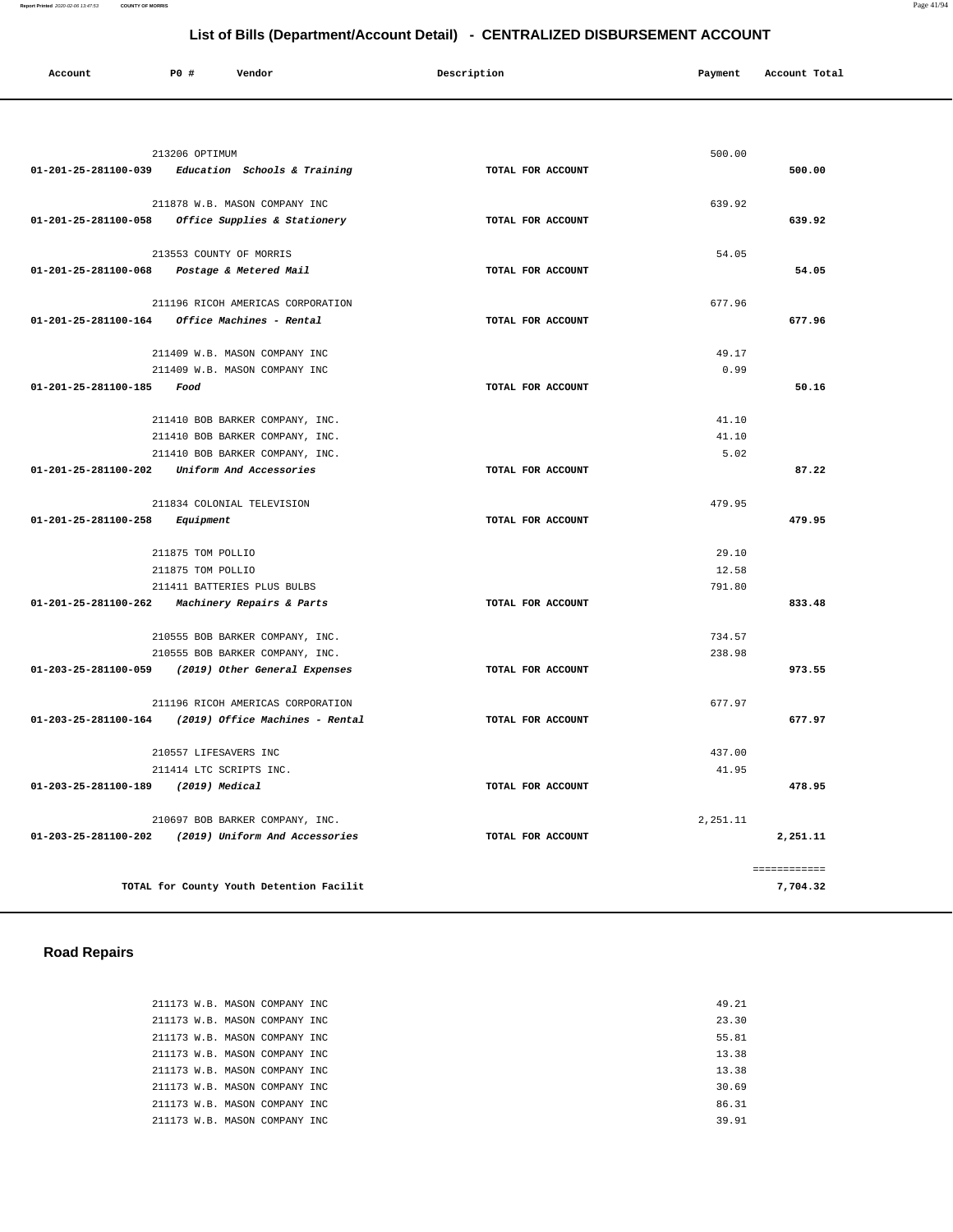#### **Account P0 # Vendor Description Payment Account Total Road Repairs 01-201-26-290100-058 Office Supplies & Stationery TOTAL FOR ACCOUNT 331.59** 213553 COUNTY OF MORRIS  **01-201-26-290100-068 Postage & Metered Mail TOTAL FOR ACCOUNT**  10.60 **10.60** 213556 NATIONAL FUEL OIL INC.  **01-201-26-290100-140 Gas Purchases TOTAL FOR ACCOUNT**  3,717.47 **3,717.47** 211832 TODD HOUSEL 212921 ERNEST GRUBE  **01-201-26-290100-207 Uniform & Clothing Allowance TOTAL FOR ACCOUNT**  90.00 90.00 **180.00** 212929 TILCON NEW YORK INC. 212929 TILCON NEW YORK INC. 212920 TILCON NEW YORK INC.  **01-201-26-290100-222 Bituminous Concrete TOTAL FOR ACCOUNT**  570.71 85.95 1,129.39 **1,786.05** 211175 GREEN OUTLOOK LANDSCAPING & 211175 GREEN OUTLOOK LANDSCAPING & 211175 GREEN OUTLOOK LANDSCAPING & 211238 FRANK BRODEEN OLC 210768 PEQUANNOCK TOWNSHIP 211239 SALMON BROS. INC. 211138 TREE KING INC 211236 JJS SERVICES, INC. 211236 JJS SERVICES, INC. 211236 JJS SERVICES, INC. 211236 JJS SERVICES, INC. 211236 JJS SERVICES, INC. 211236 JJS SERVICES, INC. 211454 HOIMARK & LEMBO PAVING, LLC 211870 PEQUANNOCK TOWNSHIP 212926 LEVATO & SONS, INC. 212926 LEVATO & SONS, INC. 212924 TREE KING INC 212923 HOIMARK & LEMBO PAVING, LLC 212918 FREUND CONTRACTING, INC. 212937 COOPERATIVE WASTE SERVICES, LLC 212928 GREEN OUTLOOK LANDSCAPING & 212928 GREEN OUTLOOK LANDSCAPING & 212928 GREEN OUTLOOK LANDSCAPING &  **01-201-26-290100-228 Contracted Snow/Ice Removal TOTAL FOR ACCOUNT**  1,125.00 1,791.00 877.50 720.00 375.00 828.00 1,755.00 1,071.00 1,552.00 846.00 1,476.00 936.00 805.50 1,147.50 2,875.00 2,520.00 7,000.00 5,265.00 2,000.00 9,375.00 2,000.00 3,375.00 5,373.00 2,632.50 **57,721.00** 211828 NORTHEASTERN HARDWARE CO INC  **01-201-26-290100-260 Construction Materials TOTAL FOR ACCOUNT**  44.90 **44.90** 212933 W.B. MASON COMPANY INC 212933 W.B. MASON COMPANY INC 212932 W.B. MASON COMPANY INC 212932 W.B. MASON COMPANY INC  **01-201-26-290100-266 Safety Items TOTAL FOR ACCOUNT**  0.95 44.70 0.95 44.70 **91.30** 211116 SPACE FARMS INC 211116 SPACE FARMS INC  **01-203-26-290100-036 (2019) Contracted Services TOTAL FOR ACCOUNT**  4,790.50 2,814.00 **7,604.50** 210762 BUDD LAKE DINER 210762 BUDD LAKE DINER 211129 KORNER STORE INC 260.00 39.00 180.00

**Report Printed** 2020-02-06 13:47:53 **COUNTY OF MORRIS** Page 42/94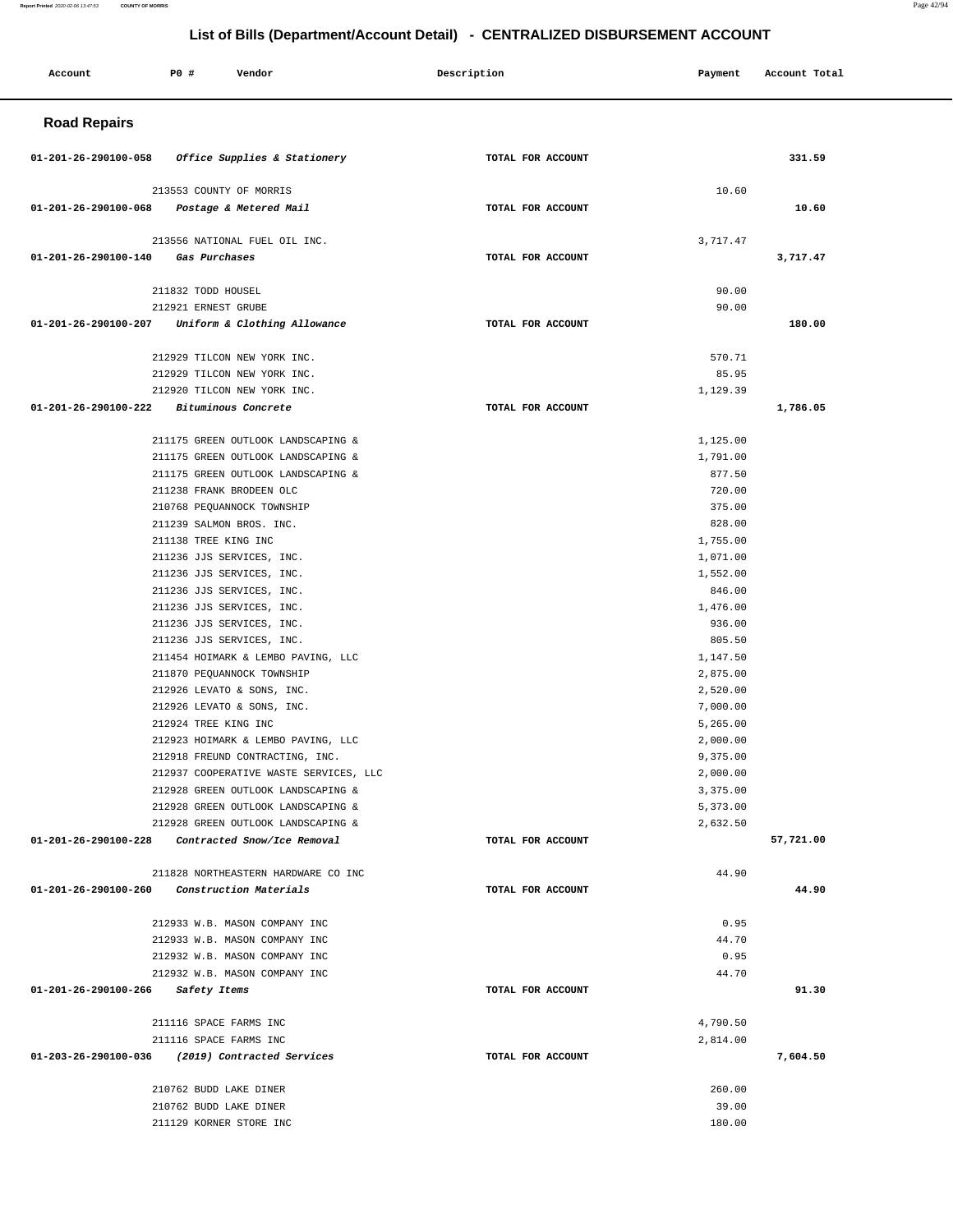| <b>Road Repairs</b>               |                                                                                    |                   |                      |          |
|-----------------------------------|------------------------------------------------------------------------------------|-------------------|----------------------|----------|
|                                   | 211130 PEZZO PIZZA II                                                              |                   | 270.00               |          |
|                                   | 211130 PEZZO PIZZA II                                                              |                   | 40.50                |          |
|                                   | 210764 RED BARN RESTAURANT                                                         |                   | 170.00               |          |
|                                   | 210764 RED BARN RESTAURANT                                                         |                   | 25.50                |          |
|                                   | 210765 TOWNSQUARE DINER RESTAURANT                                                 |                   | 150.00               |          |
|                                   | 210765 TOWNSQUARE DINER RESTAURANT                                                 |                   | 22.50                |          |
|                                   | 210763 THE GODFATHER OF MORRISTOWN                                                 |                   | 70.00                |          |
|                                   | 210763 THE GODFATHER OF MORRISTOWN                                                 |                   | 10.50                |          |
|                                   | 210766 SUSSEX MARKET                                                               |                   | 530.00               |          |
|                                   | 210766 SUSSEX MARKET                                                               |                   | 79.50                |          |
|                                   | 210761 LOVEYS PIZZA & GRILL                                                        |                   | 360.00               |          |
|                                   | 210761 LOVEYS PIZZA & GRILL                                                        |                   | 54.00                |          |
| 01-203-26-290100-188 (2019) Meals |                                                                                    | TOTAL FOR ACCOUNT |                      | 2,288.50 |
|                                   |                                                                                    |                   |                      |          |
|                                   | 211455 GERARD PORCELLA<br>01-203-26-290100-207 (2019) Uniform & Clothing Allowance | TOTAL FOR ACCOUNT | 90.00                | 90.00    |
|                                   |                                                                                    |                   |                      |          |
|                                   | 210654 DENVILLE LINE PAINTING INC                                                  |                   | 875.25               |          |
|                                   | 210654 DENVILLE LINE PAINTING INC                                                  |                   | 39.00                |          |
|                                   | 210654 DENVILLE LINE PAINTING INC                                                  |                   | 450.00               |          |
|                                   | 210654 DENVILLE LINE PAINTING INC                                                  |                   | 468.00               |          |
|                                   | 210654 DENVILLE LINE PAINTING INC                                                  |                   | 4,344.15             |          |
|                                   | 01-203-26-290100-221 (2019) Beads & Paints                                         | TOTAL FOR ACCOUNT |                      | 6,176.40 |
|                                   | 210775 TILCON NEW YORK INC.                                                        |                   | 685.00               |          |
|                                   | 210775 TILCON NEW YORK INC.                                                        |                   | 310.00               |          |
|                                   | 210775 TILCON NEW YORK INC.                                                        |                   | 778.36               |          |
|                                   | 210775 TILCON NEW YORK INC.                                                        |                   | 148.94               |          |
|                                   | 210775 TILCON NEW YORK INC.                                                        |                   | 590.16               |          |
|                                   | 210775 TILCON NEW YORK INC.                                                        |                   | 439.98               |          |
|                                   | 210775 TILCON NEW YORK INC.                                                        |                   | 785.15               |          |
|                                   | 210775 TILCON NEW YORK INC.                                                        |                   | 67.98                |          |
|                                   | 210775 TILCON NEW YORK INC.                                                        |                   | 649.20               |          |
|                                   | 211200 TILCON NEW YORK INC.                                                        |                   | 1,251.29             |          |
|                                   | 01-203-26-290100-222 (2019) Bituminous Concrete                                    | TOTAL FOR ACCOUNT |                      | 5,706.06 |
|                                   |                                                                                    |                   |                      |          |
|                                   | 210643 AMERICAN ASPHALT & MILLING                                                  |                   | 5,880.00             |          |
|                                   | 210643 AMERICAN ASPHALT & MILLING                                                  |                   | 4,532.50             |          |
|                                   | 210643 AMERICAN ASPHALT & MILLING                                                  |                   | 2,817.50             |          |
|                                   | 210643 AMERICAN ASPHALT & MILLING                                                  |                   | 5,850.00             |          |
|                                   | 210643 AMERICAN ASPHALT & MILLING                                                  |                   | 5,460.00             |          |
|                                   |                                                                                    |                   | 6,500.00             |          |
|                                   | 210645 HOIMARK & LEMBO PAVING, LLC                                                 |                   |                      |          |
|                                   | 210645 HOIMARK & LEMBO PAVING, LLC                                                 |                   | 10,837.50            |          |
|                                   | 210645 HOIMARK & LEMBO PAVING, LLC                                                 |                   | 5,002.50             |          |
|                                   | 210645 HOIMARK & LEMBO PAVING, LLC                                                 |                   | 7,503.75             |          |
|                                   | 210645 HOIMARK & LEMBO PAVING, LLC                                                 |                   | 2,422.50             |          |
|                                   | 210645 HOIMARK & LEMBO PAVING, LLC                                                 |                   | 5,355.00             |          |
|                                   | 210647 MOUNTAIN VIEW DEVELOPMENT                                                   |                   | 2,025.00             |          |
|                                   | 210647 MOUNTAIN VIEW DEVELOPMENT                                                   |                   | 2,025.00             |          |
|                                   | 210767 PEQUANNOCK TOWNSHIP                                                         |                   | 1,250.00             |          |
|                                   | 210767 PEQUANNOCK TOWNSHIP                                                         |                   | 4,875.00             |          |
|                                   | 210767 PEQUANNOCK TOWNSHIP                                                         |                   | 1,750.00             |          |
|                                   | 210767 PEQUANNOCK TOWNSHIP                                                         |                   | 750.00               |          |
|                                   | 210641 SALMON BROS. INC.                                                           |                   | 7,820.00             |          |
|                                   | 210641 SALMON BROS. INC.                                                           |                   | 2,087.50             |          |
|                                   | 210641 SALMON BROS. INC.                                                           |                   | 1,837.00             |          |
|                                   | 210641 SALMON BROS. INC.<br>210641 SALMON BROS. INC.                               |                   | 1,748.00<br>3,864.00 |          |

 **Account** 20 **#** Vendor **Description Description Payment** Account Total **Payment**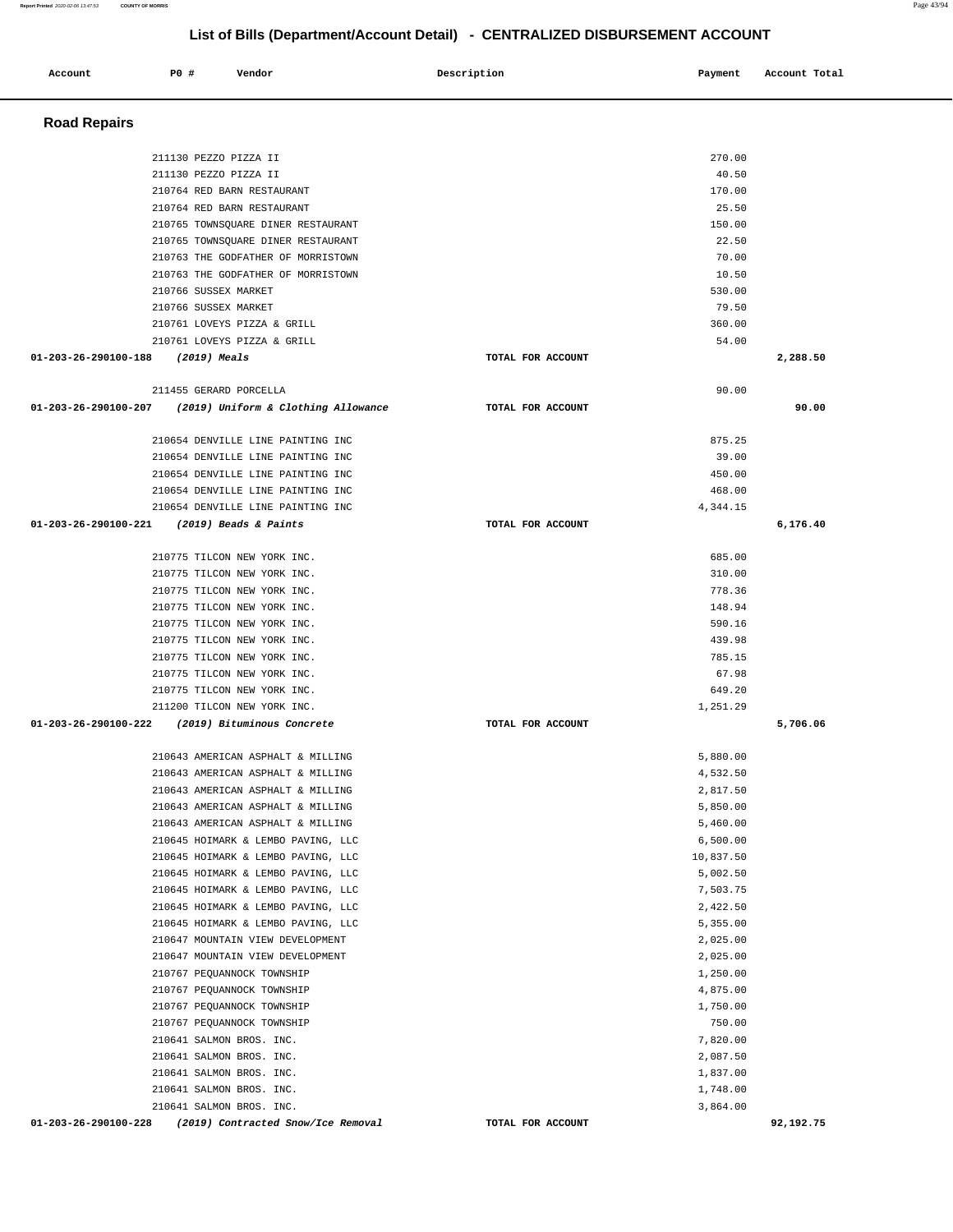| Account                                      | P0 #                                                 | Vendor                                                     | Description       | Payment            | Account Total |
|----------------------------------------------|------------------------------------------------------|------------------------------------------------------------|-------------------|--------------------|---------------|
|                                              |                                                      |                                                            |                   |                    |               |
| <b>Road Repairs</b>                          |                                                      |                                                            |                   |                    |               |
|                                              |                                                      | 211144 COUNTY WELDING SUPPLY CO                            |                   | 14.75              |               |
|                                              |                                                      | 210773 SHEAFFER SUPPLY INC.                                |                   | 15.98              |               |
|                                              |                                                      | 210773 SHEAFFER SUPPLY INC.                                |                   | 16.64              |               |
|                                              |                                                      | 208796 GARDEN STATE HIGHWAY                                |                   | 195.00             |               |
|                                              |                                                      | 208796 GARDEN STATE HIGHWAY                                |                   | 998.25             |               |
|                                              |                                                      | 208796 GARDEN STATE HIGHWAY<br>208796 GARDEN STATE HIGHWAY |                   | 319.50<br>263.00   |               |
|                                              |                                                      | 208796 GARDEN STATE HIGHWAY                                |                   | 263.00             |               |
|                                              |                                                      | 208796 GARDEN STATE HIGHWAY                                |                   | 885.00             |               |
|                                              |                                                      | 208796 GARDEN STATE HIGHWAY                                |                   | 885.00             |               |
|                                              |                                                      | 208796 GARDEN STATE HIGHWAY                                |                   | 885.00             |               |
|                                              |                                                      | 208796 GARDEN STATE HIGHWAY                                |                   | 885.00             |               |
|                                              |                                                      | 208796 GARDEN STATE HIGHWAY                                |                   | 862.65             |               |
|                                              |                                                      | 208796 GARDEN STATE HIGHWAY<br>208796 GARDEN STATE HIGHWAY |                   | 862.65<br>199.65   |               |
|                                              |                                                      | 208796 GARDEN STATE HIGHWAY                                |                   | 199.65             |               |
|                                              |                                                      | 208796 GARDEN STATE HIGHWAY                                |                   | 359.25             |               |
|                                              |                                                      | 208796 GARDEN STATE HIGHWAY                                |                   | 191.70             |               |
|                                              |                                                      | 208796 GARDEN STATE HIGHWAY                                |                   | 191.70             |               |
|                                              |                                                      | 208796 GARDEN STATE HIGHWAY                                |                   | 239.50             |               |
|                                              |                                                      | 208796 GARDEN STATE HIGHWAY                                |                   | 132.50             |               |
|                                              |                                                      | 208796 GARDEN STATE HIGHWAY<br>208796 GARDEN STATE HIGHWAY |                   | 598.95<br>598.95   |               |
|                                              |                                                      | 208796 GARDEN STATE HIGHWAY                                |                   | 1,197.90           |               |
|                                              |                                                      | 208796 GARDEN STATE HIGHWAY                                |                   | 598.95             |               |
|                                              |                                                      | 208796 GARDEN STATE HIGHWAY                                |                   | 159.00             |               |
|                                              |                                                      | 208796 GARDEN STATE HIGHWAY                                |                   | 127.35             |               |
|                                              |                                                      | 208796 GARDEN STATE HIGHWAY                                |                   | 998.25             |               |
|                                              |                                                      | 208796 GARDEN STATE HIGHWAY                                |                   | 1,261.50           |               |
|                                              |                                                      | 208796 GARDEN STATE HIGHWAY<br>208796 GARDEN STATE HIGHWAY |                   | 331.80<br>1,728.00 |               |
|                                              |                                                      | 208796 GARDEN STATE HIGHWAY                                |                   | 503.00             |               |
|                                              |                                                      | 208796 GARDEN STATE HIGHWAY                                |                   | 68.70              |               |
|                                              |                                                      | 208796 GARDEN STATE HIGHWAY                                |                   | 303.90             |               |
|                                              |                                                      | 208796 GARDEN STATE HIGHWAY                                |                   | 138.10             |               |
|                                              |                                                      | 208796 GARDEN STATE HIGHWAY                                |                   | 329.40             |               |
|                                              |                                                      | 208796 GARDEN STATE HIGHWAY                                |                   | $-110.00$          |               |
| 01-203-26-290100-238 (2019) Signage          |                                                      |                                                            | TOTAL FOR ACCOUNT |                    | 17,713.87     |
|                                              |                                                      | 211155 SPECTRUM COMMUNICATIONS                             |                   | 205.50             |               |
| $01-203-26-290100-246$ (2019) Tools - Others |                                                      |                                                            | TOTAL FOR ACCOUNT |                    | 205.50        |
|                                              | 210748 GRAINGER                                      |                                                            |                   | 97.20              |               |
|                                              | 210774 SUSSEX COUNTY MUA                             |                                                            |                   | 167.10             |               |
|                                              | 210774 SUSSEX COUNTY MUA                             |                                                            |                   | 202.35             |               |
|                                              | 210774 SUSSEX COUNTY MUA                             |                                                            |                   | 189.00             |               |
|                                              | 210774 SUSSEX COUNTY MUA<br>210774 SUSSEX COUNTY MUA |                                                            |                   | 203.85<br>220.35   |               |
|                                              |                                                      | 01-203-26-290100-260 (2019) Construction Materials         | TOTAL FOR ACCOUNT |                    | 1,079.85      |
|                                              | 210656 GALETON                                       |                                                            |                   | 415.40             |               |
|                                              |                                                      | 210769 GEN-EL SAFETY & INDUSTRIAL                          |                   | 68.20              |               |
|                                              |                                                      | 210769 GEN-EL SAFETY & INDUSTRIAL                          |                   | 102.30             |               |
|                                              |                                                      | 210769 GEN-EL SAFETY & INDUSTRIAL                          |                   | 237.00             |               |
|                                              |                                                      | 210770 NORTHEAST COMMUNICATIONS, INC.                      |                   | 99.00              |               |
|                                              | 210772 REDICARE LLC                                  |                                                            |                   | 17.99              |               |
|                                              | 210772 REDICARE LLC                                  |                                                            |                   | 79.88              |               |
|                                              | 210772 REDICARE LLC<br>210772 REDICARE LLC           |                                                            |                   | 33.18<br>31.35     |               |
| 01-203-26-290100-266 (2019) Safety Items     |                                                      |                                                            | TOTAL FOR ACCOUNT |                    | 1,084.30      |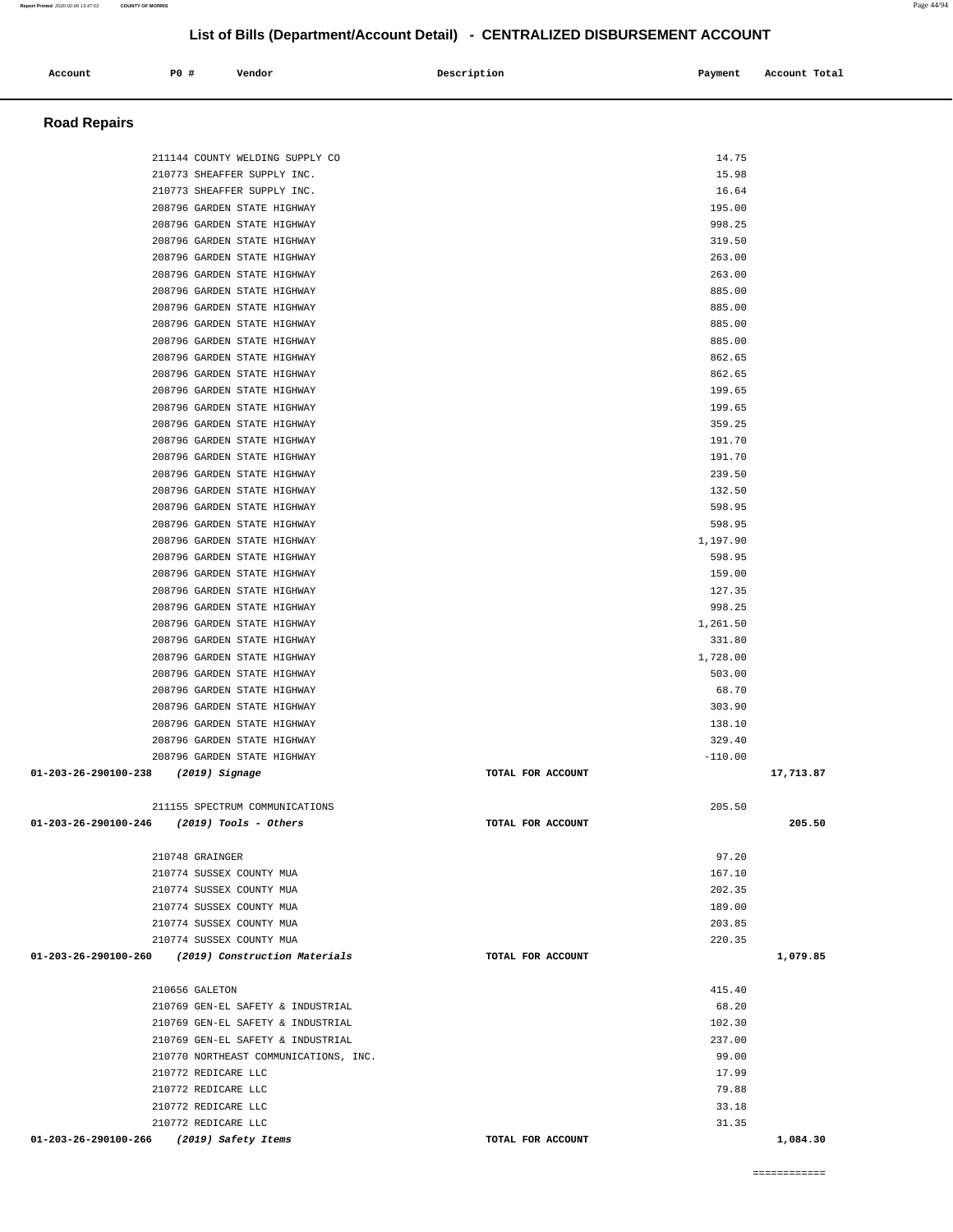**Report Printed** 2020-02-06 13:47:53 **COUNTY OF MORRIS** Page 45/94

### **List of Bills (Department/Account Detail) - CENTRALIZED DISBURSEMENT ACCOUNT**

| Account             | <b>PO #</b> | Vendor | Description | Payment | Account Total |
|---------------------|-------------|--------|-------------|---------|---------------|
| <b>Road Repairs</b> |             |        |             |         |               |

**TOTAL for Road Repairs 198,024.64** 

#### **Bridges and Culverts**

| 213553 COUNTY OF MORRIS                                                      |                   | 4.15            |                          |
|------------------------------------------------------------------------------|-------------------|-----------------|--------------------------|
| 01-201-26-292100-068 Postage & Metered Mail                                  | TOTAL FOR ACCOUNT |                 | 4.15                     |
|                                                                              |                   |                 |                          |
| 209543 J FLETCHER CREAMER & SON, INC                                         |                   | 125.00          |                          |
| 209543 J FLETCHER CREAMER & SON, INC                                         |                   | 2,004.87        |                          |
| 209544 J FLETCHER CREAMER & SON, INC                                         |                   | 10.00           |                          |
| 209544 J FLETCHER CREAMER & SON, INC                                         |                   | 10.00           |                          |
| 209544 J FLETCHER CREAMER & SON, INC<br>209544 J FLETCHER CREAMER & SON, INC |                   | 50.00<br>125.00 |                          |
| 01-203-26-292100-230 (2019) Guard Rails                                      | TOTAL FOR ACCOUNT |                 | 2,324.87                 |
|                                                                              |                   |                 |                          |
| 204893 RICCIARDI BROTHERS, INC                                               |                   | 293.68          |                          |
| 209040 SHERWIN WILLIAMS                                                      |                   | 21.56           |                          |
| 209040 SHERWIN WILLIAMS                                                      |                   | $-14.40$        |                          |
| 209040 SHERWIN WILLIAMS                                                      |                   | 33.54           |                          |
| 209040 SHERWIN WILLIAMS                                                      |                   | $-22.80$        |                          |
| 209040 SHERWIN WILLIAMS                                                      |                   | 25.47           |                          |
| 209040 SHERWIN WILLIAMS                                                      |                   | $-15.87$        |                          |
| 209040 SHERWIN WILLIAMS                                                      |                   | 32.90           |                          |
| 209040 SHERWIN WILLIAMS                                                      |                   | $-15.40$        |                          |
| 01-203-26-292100-234 (2019) Paint                                            | TOTAL FOR ACCOUNT |                 | 338.68                   |
| 210327 KENVIL POWER EOUIPMENT, INC.                                          |                   | 18.99           |                          |
| 210327 KENVIL POWER EOUIPMENT, INC.                                          |                   | 34.19           |                          |
| 210327 KENVIL POWER EQUIPMENT, INC.                                          |                   | 33.24           |                          |
| 210327 KENVIL POWER EQUIPMENT, INC.                                          |                   | 11.94           |                          |
| 210327 KENVIL POWER EQUIPMENT, INC.                                          |                   | 29.44           |                          |
| 01-203-26-292100-239 (2019) Small Tools                                      | TOTAL FOR ACCOUNT |                 | 127.80                   |
|                                                                              |                   |                 |                          |
| 209879 POWER PLACE INC                                                       |                   | 460.17          |                          |
| $01-203-26-292100-246$ (2019) Tools - Others                                 | TOTAL FOR ACCOUNT |                 | 460.17                   |
| 209555 COUNTY WELDING SUPPLY CO                                              |                   | 663.45          |                          |
| 209555 COUNTY WELDING SUPPLY CO                                              |                   | $-414.91$       |                          |
| 209555 COUNTY WELDING SUPPLY CO                                              |                   | 2.95            |                          |
| 209555 COUNTY WELDING SUPPLY CO                                              |                   | 2.95            |                          |
| 209555 COUNTY WELDING SUPPLY CO                                              |                   | 11.80           |                          |
| 209555 COUNTY WELDING SUPPLY CO                                              |                   | 2.95            |                          |
| 209555 COUNTY WELDING SUPPLY CO                                              |                   | 2.95            |                          |
| 209555 COUNTY WELDING SUPPLY CO                                              |                   | 14.75           |                          |
| 01-203-26-292100-248<br>(2019) Welding-Oxygen-Acetylene Etc                  | TOTAL FOR ACCOUNT |                 | 286.89                   |
| 208781 ATD HIGHWAY PRODUCTS, LLC                                             |                   | 656.00          |                          |
| 208781 ATD HIGHWAY PRODUCTS, LLC                                             |                   | 656.00          |                          |
| 209787 GALETON                                                               |                   | 38.40           |                          |
| 209787 GALETON                                                               |                   | 49.00           |                          |
| 209787 GALETON                                                               |                   | 43.50           |                          |
| 209787 GALETON                                                               |                   | 86.96           |                          |
| 209787 GALETON                                                               |                   | 79.90           |                          |
| 01-203-26-292100-266<br>(2019) Safety Items                                  | TOTAL FOR ACCOUNT |                 | 1,609.76                 |
|                                                                              |                   |                 |                          |
| TOTAL for Bridges and Culverts                                               |                   |                 | ------------<br>5,152.32 |
|                                                                              |                   |                 |                          |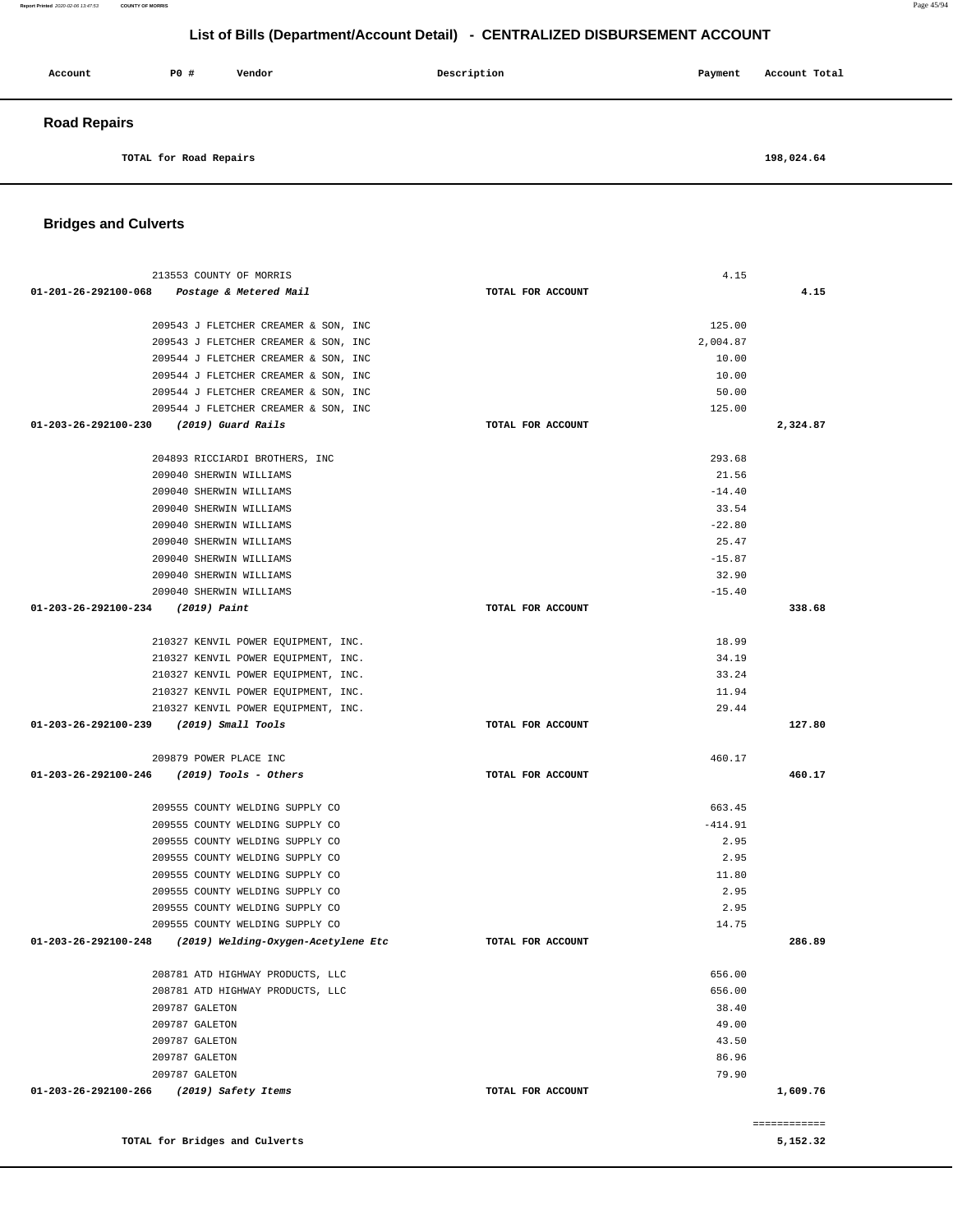#### **Report Printed** 2020-02-06 13:47:53 **COUNTY OF MORRIS** Page 46/94

 **List of Bills (Department/Account Detail) - CENTRALIZED DISBURSEMENT ACCOUNT**

| Account | PO # | Vendor | Description | Payment<br>$\sim$ $\sim$ | Account Total |
|---------|------|--------|-------------|--------------------------|---------------|
|         |      |        |             |                          |               |

#### **Shade Tree Commission**

| 212919 RICOH USA, INC.                                |                   | 27.02  |              |
|-------------------------------------------------------|-------------------|--------|--------------|
| 01-201-26-300100-044<br>Equipment Service Agreements  | TOTAL FOR ACCOUNT |        | 27.02        |
|                                                       |                   |        |              |
| 211246 NORTHEASTERN ARBORIST SUPPLY                   |                   | 600.00 |              |
| 211246 NORTHEASTERN ARBORIST SUPPLY                   |                   | 84.00  |              |
| 211246 NORTHEASTERN ARBORIST SUPPLY                   |                   | 28.00  |              |
| $01 - 201 - 26 - 300100 - 079$<br>Special Projects    | TOTAL FOR ACCOUNT |        | 712.00       |
|                                                       |                   |        |              |
| 211867 W.B. MASON COMPANY INC                         |                   | 0.95   |              |
| 211867 W.B. MASON COMPANY INC                         |                   | 58.11  |              |
| 01-201-26-300100-098<br>Other Operating&Repair Supply | TOTAL FOR ACCOUNT |        | 59.06        |
|                                                       |                   |        |              |
| 211242 MORRISTOWN LUMBER &                            |                   | 18.27  |              |
| 01-201-26-300100-266<br>Safety Items                  | TOTAL FOR ACCOUNT |        | 18.27        |
|                                                       |                   |        |              |
| 211128 KORNER STORE INC                               |                   | 80.00  |              |
| 211128 KORNER STORE INC                               |                   | 12.00  |              |
| 01-203-26-300100-185<br>(2019) Food                   | TOTAL FOR ACCOUNT |        | 92.00        |
|                                                       |                   |        |              |
| 210771 POWER PLACE INC                                |                   | 10.88  |              |
| $01 - 203 - 26 - 300100 - 239$<br>(2019) Small Tools  | TOTAL FOR ACCOUNT |        | 10.88        |
|                                                       |                   |        |              |
|                                                       |                   |        | ============ |
| TOTAL for Shade Tree Commission                       |                   |        | 919.23       |
|                                                       |                   |        |              |

### **Buildings & Grounds**

| 213320 WILLIAM F. BARNISH                            |                   | 9,153.55 |           |
|------------------------------------------------------|-------------------|----------|-----------|
| 213321 WILLIAM F. BARNISH                            |                   | 2,852.69 |           |
| 01-201-26-310100-029<br>Building Rental              | TOTAL FOR ACCOUNT |          | 12,006.24 |
|                                                      |                   |          |           |
| 210976 TBS CONTROLS LLC                              |                   | 2,898.00 |           |
| 211774 ASSOCIATED WATER CONDITIONERS INC             |                   | 370.33   |           |
| 211838 AC & R INC                                    |                   | 525.12   |           |
| 211844 MAGIC TOUCH CONSTRUCTION CO., INC.            |                   | 4,595.83 |           |
| 211844 MAGIC TOUCH CONSTRUCTION CO., INC.            |                   | 3,655.36 |           |
| 01-201-26-310100-044 Equipment Service Agreements    | TOTAL FOR ACCOUNT |          | 12,044.64 |
|                                                      |                   |          |           |
| 211234 GRAINGER                                      |                   | 35.02    |           |
| 211810 W.B. MASON COMPANY INC                        |                   | 27.78    |           |
| 210957 W.B. MASON COMPANY INC                        |                   | 77.01    |           |
| Office Supplies & Stationery<br>01-201-26-310100-058 | TOTAL FOR ACCOUNT |          | 139.81    |
|                                                      |                   |          |           |
| 211881 MORRISTOWN PARKING AUTHORITY                  |                   | 5,774.00 |           |
| 211881 MORRISTOWN PARKING AUTHORITY                  |                   | 5,774.00 |           |
| 01-201-26-310100-062<br>Parking Lot Rental           | TOTAL FOR ACCOUNT |          | 11,548.00 |
|                                                      |                   |          |           |
| 210977 FLOORMAT MANAGEMENT, INC.                     |                   | 108.33   |           |
| 210979 SODEXO INC & AFFILIATES                       |                   | 425.00   |           |
| 210989 CLIFTON ELEVATOR SERVICE CO INC               |                   | 636.00   |           |
| 210989 CLIFTON ELEVATOR SERVICE CO INC               |                   | 408.00   |           |
| 210989 CLIFTON ELEVATOR SERVICE CO INC               |                   | 318.00   |           |
| 210989 CLIFTON ELEVATOR SERVICE CO INC               |                   | 318.00   |           |
| 210989 CLIFTON ELEVATOR SERVICE CO INC               |                   | 1,908.00 |           |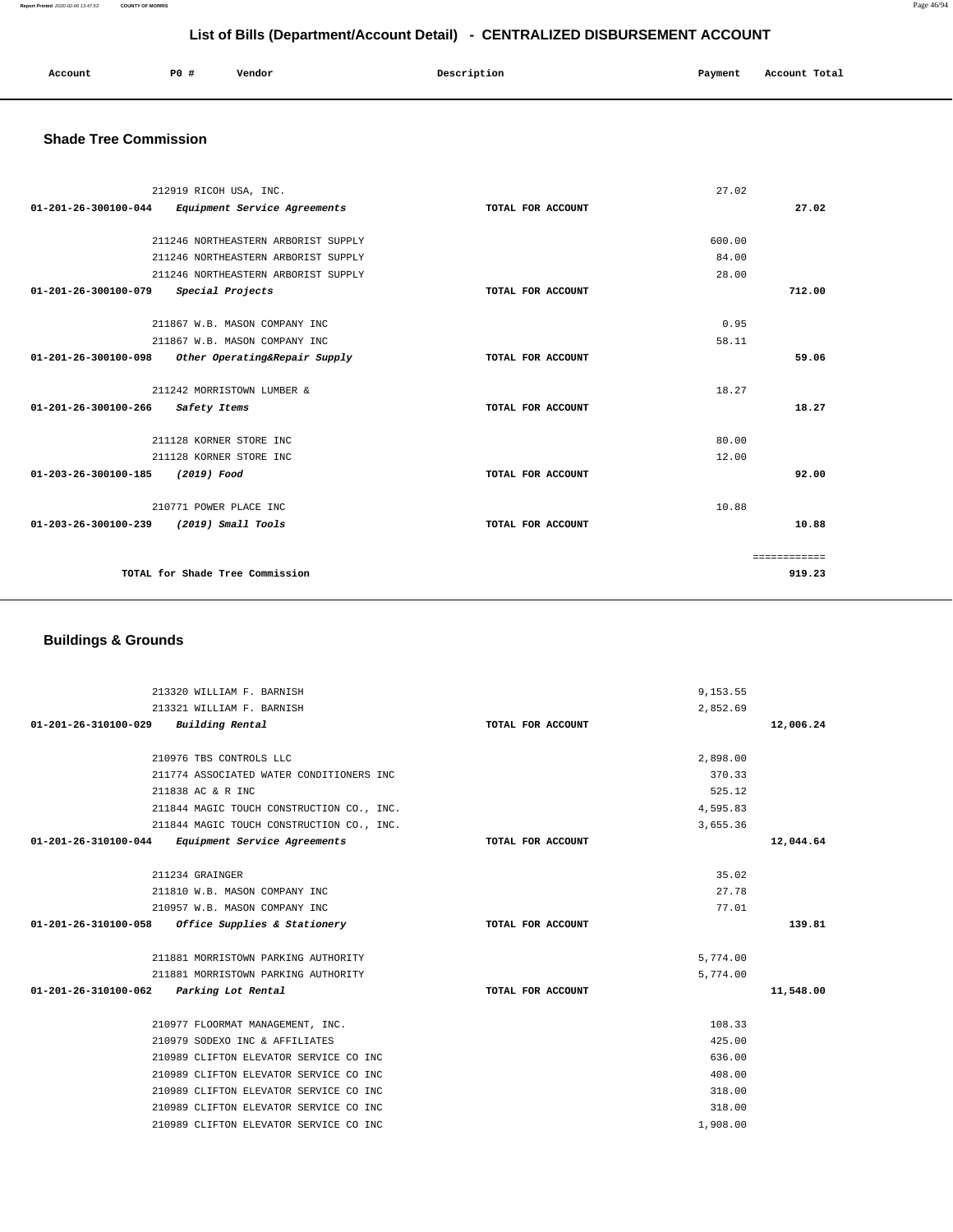| Account                        | P0 #  | Vendor                                                                 | Description       | Payment  | Account Total |
|--------------------------------|-------|------------------------------------------------------------------------|-------------------|----------|---------------|
| <b>Buildings &amp; Grounds</b> |       |                                                                        |                   |          |               |
|                                |       | 210989 CLIFTON ELEVATOR SERVICE CO INC                                 |                   | 318.00   |               |
|                                |       | 210989 CLIFTON ELEVATOR SERVICE CO INC                                 |                   | 318.00   |               |
|                                |       | 210989 CLIFTON ELEVATOR SERVICE CO INC                                 |                   | 778.00   |               |
|                                |       | 210989 CLIFTON ELEVATOR SERVICE CO INC                                 |                   | 752.00   |               |
|                                |       | 210989 CLIFTON ELEVATOR SERVICE CO INC                                 |                   | 2,703.00 |               |
|                                |       | 210989 CLIFTON ELEVATOR SERVICE CO INC                                 |                   | 436.00   |               |
|                                |       | 211773 CLIFTON ELEVATOR SERVICE CO INC                                 |                   | 926.50   |               |
|                                |       | 211773 CLIFTON ELEVATOR SERVICE CO INC                                 |                   | 1,526.00 |               |
|                                |       | 211318 NEW JERSEY OVERHEAD DOOR LLC                                    |                   | 255.00   |               |
|                                |       | 211318 NEW JERSEY OVERHEAD DOOR LLC                                    |                   | 1,007.00 |               |
| 01-201-26-310100-084           |       | Other Outside Services                                                 | TOTAL FOR ACCOUNT |          | 14,406.83     |
|                                |       |                                                                        |                   |          |               |
|                                |       | 210980 T. M. WARD COMPANY                                              |                   | 37.00    |               |
|                                |       | 212752 W.B. MASON COMPANY INC                                          |                   | 17.88    |               |
|                                |       | 212752 W.B. MASON COMPANY INC                                          |                   | 44.70    |               |
|                                |       | 212752 W.B. MASON COMPANY INC                                          |                   | 22.35    |               |
|                                |       | 212752 W.B. MASON COMPANY INC                                          |                   | 8.94     |               |
| 01-201-26-310100-095           |       | Other Administrative Supplies                                          | TOTAL FOR ACCOUNT |          | 130.87        |
|                                |       | 211315 MOE DISTRIBUTORS INC.                                           |                   | 269.20   |               |
|                                |       | 211833 W.B. MASON COMPANY INC                                          |                   | 0.95     |               |
|                                |       | 211833 W.B. MASON COMPANY INC                                          |                   | 0.95     |               |
|                                |       | 211833 W.B. MASON COMPANY INC                                          |                   | 0.95     |               |
|                                |       | 211833 W.B. MASON COMPANY INC                                          |                   | 0.95     |               |
|                                |       | 211833 W.B. MASON COMPANY INC                                          |                   | 0.95     |               |
|                                |       | 211833 W.B. MASON COMPANY INC                                          |                   | 0.95     |               |
|                                |       | 211763 MOE DISTRIBUTORS INC.                                           |                   | 159.25   |               |
| 01-201-26-310100-098           |       | Other Operating&Repair Supply                                          | TOTAL FOR ACCOUNT |          | 434.15        |
|                                |       | 210957 W.B. MASON COMPANY INC                                          |                   | 266.76   |               |
| 01-201-26-310100-162           |       | Furniture & Fixtures                                                   | TOTAL FOR ACCOUNT |          | 266.76        |
|                                |       |                                                                        |                   |          |               |
|                                |       | 211852 RICOH USA, INC.                                                 |                   | 16.45    |               |
| 01-201-26-310100-164           |       | Office Machines - Rental                                               | TOTAL FOR ACCOUNT |          | 16.45         |
|                                |       | 211275 HANOVER SUPPLY                                                  |                   | 637.56   |               |
|                                |       | 211850 PORTASOFT OF MORRIS COUNTY INC                                  |                   | 1,243.95 |               |
| 01-201-26-310100-204           |       | Plant Operations                                                       | TOTAL FOR ACCOUNT |          | 1,881.51      |
|                                |       |                                                                        |                   |          |               |
|                                |       | 211234 GRAINGER                                                        |                   | 47.88    |               |
|                                |       | 211842 MARIA ROMERO                                                    |                   | 90.00    |               |
|                                |       | 213322 THOMAS ALLEN                                                    |                   | 75.00    |               |
| 01-201-26-310100-207           |       | Uniform & Clothing Allowance                                           | TOTAL FOR ACCOUNT |          | 212.88        |
|                                |       | 211830 MORRIS BRICK AND STONE CO.                                      |                   | 352.80   |               |
| 01-201-26-310100-223           |       | <b>Building Repairs</b>                                                | TOTAL FOR ACCOUNT |          | 352.80        |
|                                |       |                                                                        |                   |          |               |
|                                |       | 211337 SHERWIN WILLIAMS                                                |                   | 73.72    |               |
|                                |       | 211231 RICCIARDI BROTHERS, INC                                         |                   | 357.85   |               |
|                                |       | 211231 RICCIARDI BROTHERS, INC                                         |                   | 65.98    |               |
| 01-201-26-310100-234           | Paint |                                                                        | TOTAL FOR ACCOUNT |          | 497.55        |
|                                |       |                                                                        |                   | 458.74   |               |
|                                |       | 213108 HOME DEPOT CREDIT SERVICES<br>213108 HOME DEPOT CREDIT SERVICES |                   | 548.36   |               |
| 01-201-26-310100-235           |       | <i>Pipes - Others</i>                                                  | TOTAL FOR ACCOUNT |          | 1,007.10      |
|                                |       |                                                                        |                   |          |               |
|                                |       | 211848 HOME DEPOT CREDIT SERVICES                                      |                   | 75.66    |               |
|                                |       | 213108 HOME DEPOT CREDIT SERVICES                                      |                   | 455.35   |               |
| 01-201-26-310100-239           |       | Small Tools                                                            | TOTAL FOR ACCOUNT |          | 531.01        |

**Report Printed** 2020-02-06 13:47:53 **COUNTY OF MORRIS** Page 47/94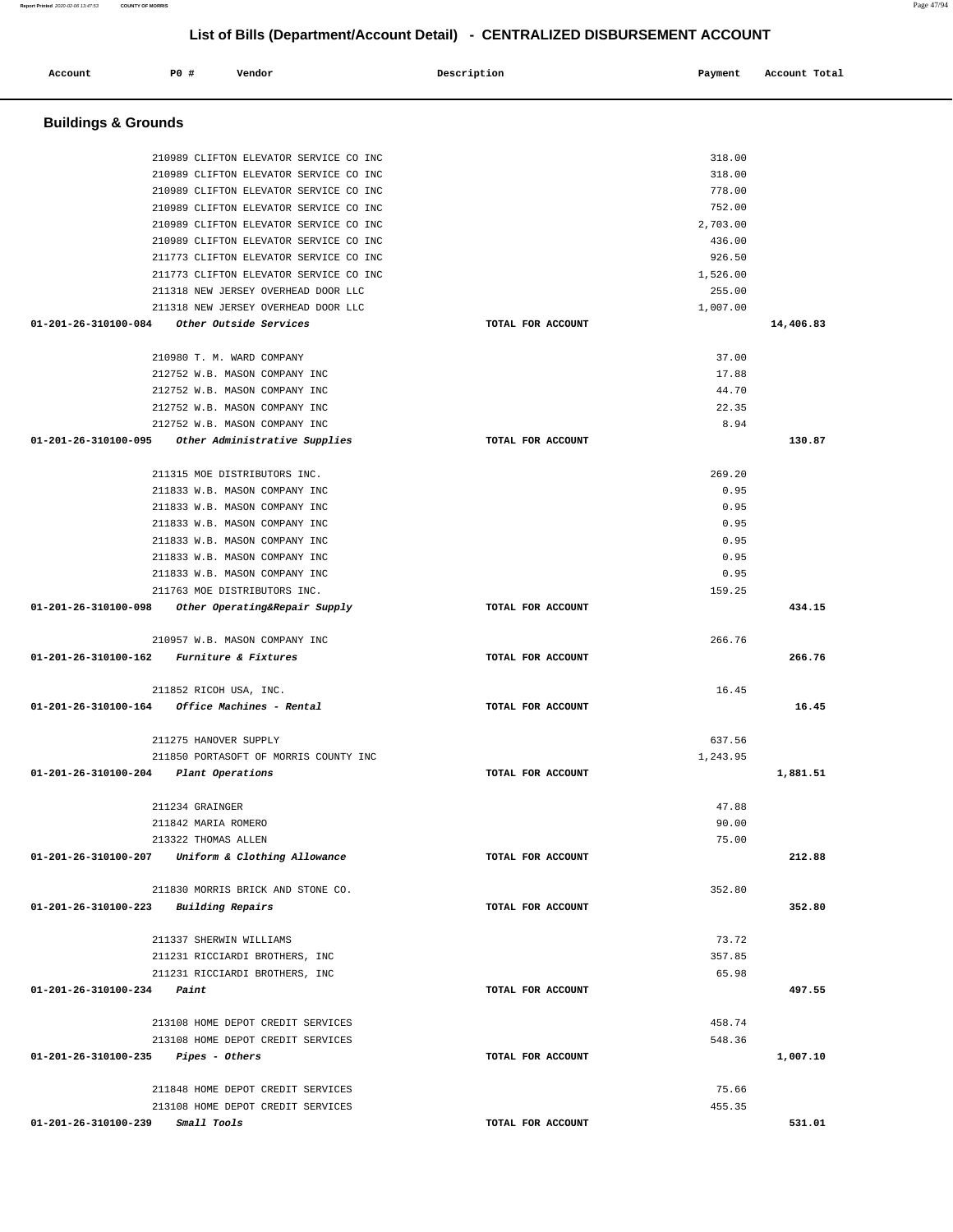| Account                        | P0 #<br>Vendor                                                    | Description       | Payment            | Account Total |
|--------------------------------|-------------------------------------------------------------------|-------------------|--------------------|---------------|
| <b>Buildings &amp; Grounds</b> |                                                                   |                   |                    |               |
|                                | 213104 JJS SERVICES, INC.                                         |                   | 1,500.00           |               |
|                                | 213104 JJS SERVICES, INC.                                         |                   | 3,020.00           |               |
|                                | 213104 JJS SERVICES, INC.                                         |                   | 11,380.00          |               |
|                                | 213104 JJS SERVICES, INC.                                         |                   | 12,172.50          |               |
|                                | 213104 JJS SERVICES, INC.                                         |                   | 3,515.00           |               |
|                                | 213104 JJS SERVICES, INC.                                         |                   | 2,255.00           |               |
|                                | 213104 JJS SERVICES, INC.                                         |                   | 1,250.00           |               |
|                                | 213104 JJS SERVICES, INC.                                         |                   | 1,500.00           |               |
|                                | 213129 JJS SERVICES, INC.                                         |                   | 400.00             |               |
|                                | 213129 JJS SERVICES, INC.                                         |                   | 600.00<br>5,189.50 |               |
| 01-201-26-310100-242           | 213129 JJS SERVICES, INC.<br>Snow Removal & Ice Control           | TOTAL FOR ACCOUNT |                    | 44,122.00     |
|                                |                                                                   |                   |                    |               |
|                                | 210990 FASTENAL COMPANY                                           |                   | 17.77              |               |
|                                | 211234 GRAINGER                                                   |                   | 142.89             |               |
|                                | 211848 HOME DEPOT CREDIT SERVICES                                 |                   | 216.94             |               |
|                                | 211848 HOME DEPOT CREDIT SERVICES                                 |                   | 336.94             |               |
|                                | 211848 HOME DEPOT CREDIT SERVICES                                 |                   | 1,557.30           |               |
|                                | 211876 MOE DISTRIBUTORS INC.<br>213108 HOME DEPOT CREDIT SERVICES |                   | 392.40             |               |
| 01-201-26-310100-249           | Bldg Maintenance Supplies                                         | TOTAL FOR ACCOUNT | 61.81              | 2,726.05      |
|                                |                                                                   |                   |                    |               |
|                                | 211775 R & J CONTROL, INC.                                        |                   | 220.00             |               |
|                                | 211278 R & J CONTROL, INC.                                        |                   | 275.00             |               |
|                                | 211278 R & J CONTROL, INC.                                        |                   | 770.00             |               |
|                                | 211278 R & J CONTROL, INC.                                        |                   | 155.00             |               |
|                                | 211278 R & J CONTROL, INC.                                        |                   | 155.00             |               |
|                                | 211278 R & J CONTROL, INC.                                        |                   | 155.00<br>155.00   |               |
|                                | 211278 R & J CONTROL, INC.<br>211278 R & J CONTROL, INC.          |                   | 155.00             |               |
|                                | 211278 R & J CONTROL, INC.                                        |                   | 155.00             |               |
|                                | 211278 R & J CONTROL, INC.                                        |                   | 155.00             |               |
|                                | 211278 R & J CONTROL, INC.                                        |                   | 155.00             |               |
|                                | 211278 R & J CONTROL, INC.                                        |                   | 155.00             |               |
|                                | 211278 R & J CONTROL, INC.                                        |                   | 310.00             |               |
|                                | 211278 R & J CONTROL, INC.                                        |                   | 155.00             |               |
|                                | 211278 R & J CONTROL, INC.                                        |                   | 155.00             |               |
|                                | 211278 R & J CONTROL, INC.                                        |                   | 155.00             |               |
|                                | 211278 R & J CONTROL, INC.                                        |                   | 155.00             |               |
|                                | 211278 R & J CONTROL, INC.                                        |                   | 155.00             |               |
|                                | 211278 R & J CONTROL, INC.                                        |                   | 155.00             |               |
|                                | 211278 R & J CONTROL, INC.<br>211278 R & J CONTROL, INC.          |                   | 155.00             |               |
| 01-201-26-310100-262           | <i>Machinery Repairs &amp; Parts</i>                              | TOTAL FOR ACCOUNT | 155.00             | 4,210.00      |
|                                |                                                                   |                   |                    |               |
|                                | 211831 JOHNSTONE SUPPLY                                           |                   | 72.06              |               |
|                                | 211831 JOHNSTONE SUPPLY                                           |                   | 319.20             |               |
|                                | 211831 JOHNSTONE SUPPLY                                           |                   | 292.05             |               |
|                                | 211831 JOHNSTONE SUPPLY                                           |                   | 649.35             |               |
|                                | 212748 JOHNSTONE SUPPLY                                           |                   | 1,618.54           |               |
|                                | 211338 DUNPHEY & ASSOCIATES SUPPLY CO                             |                   | 265.01             |               |
|                                | 211338 DUNPHEY & ASSOCIATES SUPPLY CO                             |                   | 247.04<br>61.73    |               |
|                                | 211338 DUNPHEY & ASSOCIATES SUPPLY CO<br>213132 JOHNSTONE SUPPLY  |                   | 80.32              |               |
|                                | 213132 JOHNSTONE SUPPLY                                           |                   | 630.98             |               |
|                                | 01-201-26-310100-264 Heat & A/C                                   | TOTAL FOR ACCOUNT |                    | 4,236.28      |
|                                |                                                                   |                   |                    |               |
|                                | 213108 HOME DEPOT CREDIT SERVICES                                 |                   | 157.83             |               |
| 01-201-26-310100-265           | Electrical                                                        | TOTAL FOR ACCOUNT |                    | 157.83        |

**Report Printed** 2020-02-06 13:47:53 **COUNTY OF MORRIS** Page 48/94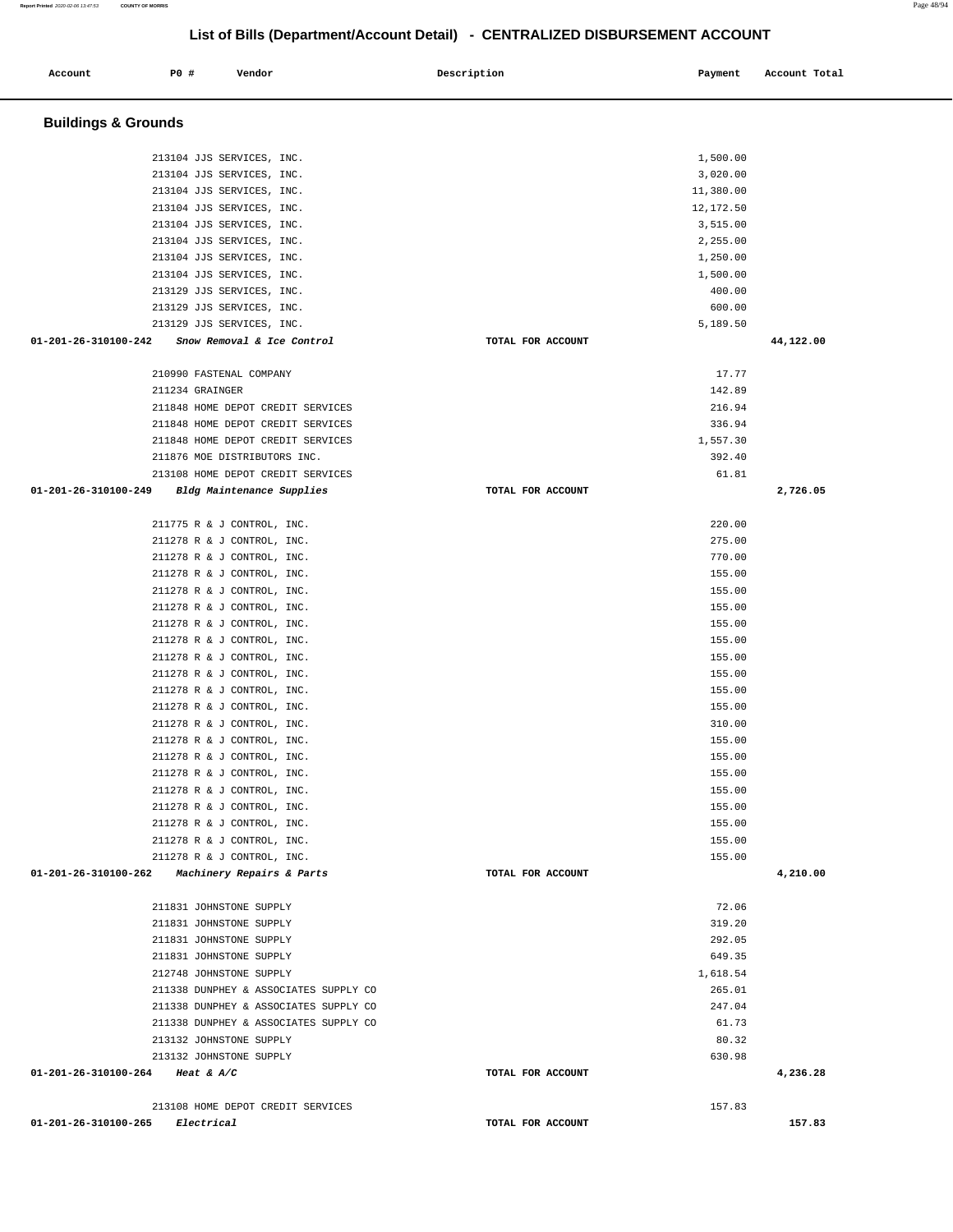| <b>Buildings &amp; Grounds</b><br>01-203-26-310100-036<br>(2019) Contracted Services<br>TOTAL FOR ACCOUNT<br>2,095.00<br>210965 SCIENTIFIC BOILER WATER<br>2,283.00<br>210975 TBS CONTROLS LLC<br>2,898.00<br>210933 TRANE<br>3,525.00<br>$01 - 203 - 26 - 310100 - 044$<br>(2019) Equipment Service Agreements<br>TOTAL FOR ACCOUNT<br>8,706.00<br>64.00<br>210928 MORRIS COUNTY ENGRAVING LLC<br>210928 MORRIS COUNTY ENGRAVING LLC<br>123.60<br>9.89<br>210924 GRAINGER<br>(2019) Office Supplies & Stationery<br>197.49<br>01-203-26-310100-058<br>TOTAL FOR ACCOUNT<br>210953 EMPLOYMENT HORIZONS ENTERPRISES INC<br>700.00<br>210915 EMERGENCY PEST CONTROL<br>85.00<br>210915 EMERGENCY PEST CONTROL<br>85.00<br>210915 EMERGENCY PEST CONTROL<br>55.00<br>210915 EMERGENCY PEST CONTROL<br>55.00<br>210915 EMERGENCY PEST CONTROL<br>2,695.00<br>210915 EMERGENCY PEST CONTROL<br>110.00<br>210952 CLIFTON ELEVATOR SERVICE CO INC<br>294.00<br>210952 CLIFTON ELEVATOR SERVICE CO INC<br>1,768.00<br>210952 CLIFTON ELEVATOR SERVICE CO INC<br>782.00<br>210952 CLIFTON ELEVATOR SERVICE CO INC<br>294.00<br>210952 CLIFTON ELEVATOR SERVICE CO INC<br>294.00<br>210952 CLIFTON ELEVATOR SERVICE CO INC<br>720.00<br>696.00<br>210952 CLIFTON ELEVATOR SERVICE CO INC<br>210952 CLIFTON ELEVATOR SERVICE CO INC<br>294.00<br>210952 CLIFTON ELEVATOR SERVICE CO INC<br>294.00<br>210952 CLIFTON ELEVATOR SERVICE CO INC<br>378.00<br>210932 KORNER STORE INC<br>350.00<br>210932 KORNER STORE INC<br>630.00<br>01-203-26-310100-084<br>(2019) Other Outside Services<br>TOTAL FOR ACCOUNT<br>10,579.00<br>81.00<br>210594 FASTENAL COMPANY<br>210924 GRAINGER<br>969.63<br>01-203-26-310100-095<br>(2019) Other Administrative Supplies<br>TOTAL FOR ACCOUNT<br>1,050.63<br>33.63<br>210594 FASTENAL COMPANY<br>01-203-26-310100-098<br>(2019) Other Operating&Repair Supply<br>TOTAL FOR ACCOUNT<br>33.63<br>155.00<br>210969 R & J CONTROL, INC.<br>210969 R & J CONTROL, INC.<br>155.00<br>210969 R & J CONTROL, INC.<br>155.00<br>210969 R & J CONTROL, INC.<br>155.00<br>210969 R & J CONTROL, INC.<br>155.00<br>210958 MAGIC TOUCH CONSTRUCTION CO., INC.<br>4,098.87<br>210958 MAGIC TOUCH CONSTRUCTION CO., INC.<br>545.76<br>254.22<br>210966 TRI-DIM FILTER CORPORATION<br>326.54<br>210966 TRI-DIM FILTER CORPORATION<br>01-203-26-310100-204 (2019) Plant Operations<br>TOTAL FOR ACCOUNT<br>6,000.39<br>210924 GRAINGER<br>791.08<br>(2019) Uniform & Clothing Allowance<br>TOTAL FOR ACCOUNT<br>791.08<br>01-203-26-310100-207<br>210931 COUNTY CONCRETE CORP.<br>350.00<br>210931 COUNTY CONCRETE CORP.<br>243.50<br>210918 MORRIS COUNTY FARMS INC<br>2,610.00<br>210924 GRAINGER<br>2,167.55<br>01-203-26-310100-223<br>(2019) Building Repairs<br>5,371.05<br>TOTAL FOR ACCOUNT | Account | <b>PO #</b><br>Vendor | Description | Payment | Account Total |  |  |  |
|------------------------------------------------------------------------------------------------------------------------------------------------------------------------------------------------------------------------------------------------------------------------------------------------------------------------------------------------------------------------------------------------------------------------------------------------------------------------------------------------------------------------------------------------------------------------------------------------------------------------------------------------------------------------------------------------------------------------------------------------------------------------------------------------------------------------------------------------------------------------------------------------------------------------------------------------------------------------------------------------------------------------------------------------------------------------------------------------------------------------------------------------------------------------------------------------------------------------------------------------------------------------------------------------------------------------------------------------------------------------------------------------------------------------------------------------------------------------------------------------------------------------------------------------------------------------------------------------------------------------------------------------------------------------------------------------------------------------------------------------------------------------------------------------------------------------------------------------------------------------------------------------------------------------------------------------------------------------------------------------------------------------------------------------------------------------------------------------------------------------------------------------------------------------------------------------------------------------------------------------------------------------------------------------------------------------------------------------------------------------------------------------------------------------------------------------------------------------------------------------------------------------------------------------------------------------------------------------------------------------------------------------------------------------------------------------------------------------------------------------------------------------------------------------------------|---------|-----------------------|-------------|---------|---------------|--|--|--|
|                                                                                                                                                                                                                                                                                                                                                                                                                                                                                                                                                                                                                                                                                                                                                                                                                                                                                                                                                                                                                                                                                                                                                                                                                                                                                                                                                                                                                                                                                                                                                                                                                                                                                                                                                                                                                                                                                                                                                                                                                                                                                                                                                                                                                                                                                                                                                                                                                                                                                                                                                                                                                                                                                                                                                                                                            |         |                       |             |         |               |  |  |  |
|                                                                                                                                                                                                                                                                                                                                                                                                                                                                                                                                                                                                                                                                                                                                                                                                                                                                                                                                                                                                                                                                                                                                                                                                                                                                                                                                                                                                                                                                                                                                                                                                                                                                                                                                                                                                                                                                                                                                                                                                                                                                                                                                                                                                                                                                                                                                                                                                                                                                                                                                                                                                                                                                                                                                                                                                            |         |                       |             |         |               |  |  |  |
|                                                                                                                                                                                                                                                                                                                                                                                                                                                                                                                                                                                                                                                                                                                                                                                                                                                                                                                                                                                                                                                                                                                                                                                                                                                                                                                                                                                                                                                                                                                                                                                                                                                                                                                                                                                                                                                                                                                                                                                                                                                                                                                                                                                                                                                                                                                                                                                                                                                                                                                                                                                                                                                                                                                                                                                                            |         |                       |             |         |               |  |  |  |
|                                                                                                                                                                                                                                                                                                                                                                                                                                                                                                                                                                                                                                                                                                                                                                                                                                                                                                                                                                                                                                                                                                                                                                                                                                                                                                                                                                                                                                                                                                                                                                                                                                                                                                                                                                                                                                                                                                                                                                                                                                                                                                                                                                                                                                                                                                                                                                                                                                                                                                                                                                                                                                                                                                                                                                                                            |         |                       |             |         |               |  |  |  |
|                                                                                                                                                                                                                                                                                                                                                                                                                                                                                                                                                                                                                                                                                                                                                                                                                                                                                                                                                                                                                                                                                                                                                                                                                                                                                                                                                                                                                                                                                                                                                                                                                                                                                                                                                                                                                                                                                                                                                                                                                                                                                                                                                                                                                                                                                                                                                                                                                                                                                                                                                                                                                                                                                                                                                                                                            |         |                       |             |         |               |  |  |  |
|                                                                                                                                                                                                                                                                                                                                                                                                                                                                                                                                                                                                                                                                                                                                                                                                                                                                                                                                                                                                                                                                                                                                                                                                                                                                                                                                                                                                                                                                                                                                                                                                                                                                                                                                                                                                                                                                                                                                                                                                                                                                                                                                                                                                                                                                                                                                                                                                                                                                                                                                                                                                                                                                                                                                                                                                            |         |                       |             |         |               |  |  |  |
|                                                                                                                                                                                                                                                                                                                                                                                                                                                                                                                                                                                                                                                                                                                                                                                                                                                                                                                                                                                                                                                                                                                                                                                                                                                                                                                                                                                                                                                                                                                                                                                                                                                                                                                                                                                                                                                                                                                                                                                                                                                                                                                                                                                                                                                                                                                                                                                                                                                                                                                                                                                                                                                                                                                                                                                                            |         |                       |             |         |               |  |  |  |
|                                                                                                                                                                                                                                                                                                                                                                                                                                                                                                                                                                                                                                                                                                                                                                                                                                                                                                                                                                                                                                                                                                                                                                                                                                                                                                                                                                                                                                                                                                                                                                                                                                                                                                                                                                                                                                                                                                                                                                                                                                                                                                                                                                                                                                                                                                                                                                                                                                                                                                                                                                                                                                                                                                                                                                                                            |         |                       |             |         |               |  |  |  |
|                                                                                                                                                                                                                                                                                                                                                                                                                                                                                                                                                                                                                                                                                                                                                                                                                                                                                                                                                                                                                                                                                                                                                                                                                                                                                                                                                                                                                                                                                                                                                                                                                                                                                                                                                                                                                                                                                                                                                                                                                                                                                                                                                                                                                                                                                                                                                                                                                                                                                                                                                                                                                                                                                                                                                                                                            |         |                       |             |         |               |  |  |  |
|                                                                                                                                                                                                                                                                                                                                                                                                                                                                                                                                                                                                                                                                                                                                                                                                                                                                                                                                                                                                                                                                                                                                                                                                                                                                                                                                                                                                                                                                                                                                                                                                                                                                                                                                                                                                                                                                                                                                                                                                                                                                                                                                                                                                                                                                                                                                                                                                                                                                                                                                                                                                                                                                                                                                                                                                            |         |                       |             |         |               |  |  |  |
|                                                                                                                                                                                                                                                                                                                                                                                                                                                                                                                                                                                                                                                                                                                                                                                                                                                                                                                                                                                                                                                                                                                                                                                                                                                                                                                                                                                                                                                                                                                                                                                                                                                                                                                                                                                                                                                                                                                                                                                                                                                                                                                                                                                                                                                                                                                                                                                                                                                                                                                                                                                                                                                                                                                                                                                                            |         |                       |             |         |               |  |  |  |
|                                                                                                                                                                                                                                                                                                                                                                                                                                                                                                                                                                                                                                                                                                                                                                                                                                                                                                                                                                                                                                                                                                                                                                                                                                                                                                                                                                                                                                                                                                                                                                                                                                                                                                                                                                                                                                                                                                                                                                                                                                                                                                                                                                                                                                                                                                                                                                                                                                                                                                                                                                                                                                                                                                                                                                                                            |         |                       |             |         |               |  |  |  |
|                                                                                                                                                                                                                                                                                                                                                                                                                                                                                                                                                                                                                                                                                                                                                                                                                                                                                                                                                                                                                                                                                                                                                                                                                                                                                                                                                                                                                                                                                                                                                                                                                                                                                                                                                                                                                                                                                                                                                                                                                                                                                                                                                                                                                                                                                                                                                                                                                                                                                                                                                                                                                                                                                                                                                                                                            |         |                       |             |         |               |  |  |  |
|                                                                                                                                                                                                                                                                                                                                                                                                                                                                                                                                                                                                                                                                                                                                                                                                                                                                                                                                                                                                                                                                                                                                                                                                                                                                                                                                                                                                                                                                                                                                                                                                                                                                                                                                                                                                                                                                                                                                                                                                                                                                                                                                                                                                                                                                                                                                                                                                                                                                                                                                                                                                                                                                                                                                                                                                            |         |                       |             |         |               |  |  |  |
|                                                                                                                                                                                                                                                                                                                                                                                                                                                                                                                                                                                                                                                                                                                                                                                                                                                                                                                                                                                                                                                                                                                                                                                                                                                                                                                                                                                                                                                                                                                                                                                                                                                                                                                                                                                                                                                                                                                                                                                                                                                                                                                                                                                                                                                                                                                                                                                                                                                                                                                                                                                                                                                                                                                                                                                                            |         |                       |             |         |               |  |  |  |
|                                                                                                                                                                                                                                                                                                                                                                                                                                                                                                                                                                                                                                                                                                                                                                                                                                                                                                                                                                                                                                                                                                                                                                                                                                                                                                                                                                                                                                                                                                                                                                                                                                                                                                                                                                                                                                                                                                                                                                                                                                                                                                                                                                                                                                                                                                                                                                                                                                                                                                                                                                                                                                                                                                                                                                                                            |         |                       |             |         |               |  |  |  |
|                                                                                                                                                                                                                                                                                                                                                                                                                                                                                                                                                                                                                                                                                                                                                                                                                                                                                                                                                                                                                                                                                                                                                                                                                                                                                                                                                                                                                                                                                                                                                                                                                                                                                                                                                                                                                                                                                                                                                                                                                                                                                                                                                                                                                                                                                                                                                                                                                                                                                                                                                                                                                                                                                                                                                                                                            |         |                       |             |         |               |  |  |  |
|                                                                                                                                                                                                                                                                                                                                                                                                                                                                                                                                                                                                                                                                                                                                                                                                                                                                                                                                                                                                                                                                                                                                                                                                                                                                                                                                                                                                                                                                                                                                                                                                                                                                                                                                                                                                                                                                                                                                                                                                                                                                                                                                                                                                                                                                                                                                                                                                                                                                                                                                                                                                                                                                                                                                                                                                            |         |                       |             |         |               |  |  |  |
|                                                                                                                                                                                                                                                                                                                                                                                                                                                                                                                                                                                                                                                                                                                                                                                                                                                                                                                                                                                                                                                                                                                                                                                                                                                                                                                                                                                                                                                                                                                                                                                                                                                                                                                                                                                                                                                                                                                                                                                                                                                                                                                                                                                                                                                                                                                                                                                                                                                                                                                                                                                                                                                                                                                                                                                                            |         |                       |             |         |               |  |  |  |
|                                                                                                                                                                                                                                                                                                                                                                                                                                                                                                                                                                                                                                                                                                                                                                                                                                                                                                                                                                                                                                                                                                                                                                                                                                                                                                                                                                                                                                                                                                                                                                                                                                                                                                                                                                                                                                                                                                                                                                                                                                                                                                                                                                                                                                                                                                                                                                                                                                                                                                                                                                                                                                                                                                                                                                                                            |         |                       |             |         |               |  |  |  |
|                                                                                                                                                                                                                                                                                                                                                                                                                                                                                                                                                                                                                                                                                                                                                                                                                                                                                                                                                                                                                                                                                                                                                                                                                                                                                                                                                                                                                                                                                                                                                                                                                                                                                                                                                                                                                                                                                                                                                                                                                                                                                                                                                                                                                                                                                                                                                                                                                                                                                                                                                                                                                                                                                                                                                                                                            |         |                       |             |         |               |  |  |  |
|                                                                                                                                                                                                                                                                                                                                                                                                                                                                                                                                                                                                                                                                                                                                                                                                                                                                                                                                                                                                                                                                                                                                                                                                                                                                                                                                                                                                                                                                                                                                                                                                                                                                                                                                                                                                                                                                                                                                                                                                                                                                                                                                                                                                                                                                                                                                                                                                                                                                                                                                                                                                                                                                                                                                                                                                            |         |                       |             |         |               |  |  |  |
|                                                                                                                                                                                                                                                                                                                                                                                                                                                                                                                                                                                                                                                                                                                                                                                                                                                                                                                                                                                                                                                                                                                                                                                                                                                                                                                                                                                                                                                                                                                                                                                                                                                                                                                                                                                                                                                                                                                                                                                                                                                                                                                                                                                                                                                                                                                                                                                                                                                                                                                                                                                                                                                                                                                                                                                                            |         |                       |             |         |               |  |  |  |
|                                                                                                                                                                                                                                                                                                                                                                                                                                                                                                                                                                                                                                                                                                                                                                                                                                                                                                                                                                                                                                                                                                                                                                                                                                                                                                                                                                                                                                                                                                                                                                                                                                                                                                                                                                                                                                                                                                                                                                                                                                                                                                                                                                                                                                                                                                                                                                                                                                                                                                                                                                                                                                                                                                                                                                                                            |         |                       |             |         |               |  |  |  |
|                                                                                                                                                                                                                                                                                                                                                                                                                                                                                                                                                                                                                                                                                                                                                                                                                                                                                                                                                                                                                                                                                                                                                                                                                                                                                                                                                                                                                                                                                                                                                                                                                                                                                                                                                                                                                                                                                                                                                                                                                                                                                                                                                                                                                                                                                                                                                                                                                                                                                                                                                                                                                                                                                                                                                                                                            |         |                       |             |         |               |  |  |  |
|                                                                                                                                                                                                                                                                                                                                                                                                                                                                                                                                                                                                                                                                                                                                                                                                                                                                                                                                                                                                                                                                                                                                                                                                                                                                                                                                                                                                                                                                                                                                                                                                                                                                                                                                                                                                                                                                                                                                                                                                                                                                                                                                                                                                                                                                                                                                                                                                                                                                                                                                                                                                                                                                                                                                                                                                            |         |                       |             |         |               |  |  |  |
|                                                                                                                                                                                                                                                                                                                                                                                                                                                                                                                                                                                                                                                                                                                                                                                                                                                                                                                                                                                                                                                                                                                                                                                                                                                                                                                                                                                                                                                                                                                                                                                                                                                                                                                                                                                                                                                                                                                                                                                                                                                                                                                                                                                                                                                                                                                                                                                                                                                                                                                                                                                                                                                                                                                                                                                                            |         |                       |             |         |               |  |  |  |
|                                                                                                                                                                                                                                                                                                                                                                                                                                                                                                                                                                                                                                                                                                                                                                                                                                                                                                                                                                                                                                                                                                                                                                                                                                                                                                                                                                                                                                                                                                                                                                                                                                                                                                                                                                                                                                                                                                                                                                                                                                                                                                                                                                                                                                                                                                                                                                                                                                                                                                                                                                                                                                                                                                                                                                                                            |         |                       |             |         |               |  |  |  |
|                                                                                                                                                                                                                                                                                                                                                                                                                                                                                                                                                                                                                                                                                                                                                                                                                                                                                                                                                                                                                                                                                                                                                                                                                                                                                                                                                                                                                                                                                                                                                                                                                                                                                                                                                                                                                                                                                                                                                                                                                                                                                                                                                                                                                                                                                                                                                                                                                                                                                                                                                                                                                                                                                                                                                                                                            |         |                       |             |         |               |  |  |  |
|                                                                                                                                                                                                                                                                                                                                                                                                                                                                                                                                                                                                                                                                                                                                                                                                                                                                                                                                                                                                                                                                                                                                                                                                                                                                                                                                                                                                                                                                                                                                                                                                                                                                                                                                                                                                                                                                                                                                                                                                                                                                                                                                                                                                                                                                                                                                                                                                                                                                                                                                                                                                                                                                                                                                                                                                            |         |                       |             |         |               |  |  |  |
|                                                                                                                                                                                                                                                                                                                                                                                                                                                                                                                                                                                                                                                                                                                                                                                                                                                                                                                                                                                                                                                                                                                                                                                                                                                                                                                                                                                                                                                                                                                                                                                                                                                                                                                                                                                                                                                                                                                                                                                                                                                                                                                                                                                                                                                                                                                                                                                                                                                                                                                                                                                                                                                                                                                                                                                                            |         |                       |             |         |               |  |  |  |
|                                                                                                                                                                                                                                                                                                                                                                                                                                                                                                                                                                                                                                                                                                                                                                                                                                                                                                                                                                                                                                                                                                                                                                                                                                                                                                                                                                                                                                                                                                                                                                                                                                                                                                                                                                                                                                                                                                                                                                                                                                                                                                                                                                                                                                                                                                                                                                                                                                                                                                                                                                                                                                                                                                                                                                                                            |         |                       |             |         |               |  |  |  |
|                                                                                                                                                                                                                                                                                                                                                                                                                                                                                                                                                                                                                                                                                                                                                                                                                                                                                                                                                                                                                                                                                                                                                                                                                                                                                                                                                                                                                                                                                                                                                                                                                                                                                                                                                                                                                                                                                                                                                                                                                                                                                                                                                                                                                                                                                                                                                                                                                                                                                                                                                                                                                                                                                                                                                                                                            |         |                       |             |         |               |  |  |  |
|                                                                                                                                                                                                                                                                                                                                                                                                                                                                                                                                                                                                                                                                                                                                                                                                                                                                                                                                                                                                                                                                                                                                                                                                                                                                                                                                                                                                                                                                                                                                                                                                                                                                                                                                                                                                                                                                                                                                                                                                                                                                                                                                                                                                                                                                                                                                                                                                                                                                                                                                                                                                                                                                                                                                                                                                            |         |                       |             |         |               |  |  |  |
|                                                                                                                                                                                                                                                                                                                                                                                                                                                                                                                                                                                                                                                                                                                                                                                                                                                                                                                                                                                                                                                                                                                                                                                                                                                                                                                                                                                                                                                                                                                                                                                                                                                                                                                                                                                                                                                                                                                                                                                                                                                                                                                                                                                                                                                                                                                                                                                                                                                                                                                                                                                                                                                                                                                                                                                                            |         |                       |             |         |               |  |  |  |
|                                                                                                                                                                                                                                                                                                                                                                                                                                                                                                                                                                                                                                                                                                                                                                                                                                                                                                                                                                                                                                                                                                                                                                                                                                                                                                                                                                                                                                                                                                                                                                                                                                                                                                                                                                                                                                                                                                                                                                                                                                                                                                                                                                                                                                                                                                                                                                                                                                                                                                                                                                                                                                                                                                                                                                                                            |         |                       |             |         |               |  |  |  |
|                                                                                                                                                                                                                                                                                                                                                                                                                                                                                                                                                                                                                                                                                                                                                                                                                                                                                                                                                                                                                                                                                                                                                                                                                                                                                                                                                                                                                                                                                                                                                                                                                                                                                                                                                                                                                                                                                                                                                                                                                                                                                                                                                                                                                                                                                                                                                                                                                                                                                                                                                                                                                                                                                                                                                                                                            |         |                       |             |         |               |  |  |  |
|                                                                                                                                                                                                                                                                                                                                                                                                                                                                                                                                                                                                                                                                                                                                                                                                                                                                                                                                                                                                                                                                                                                                                                                                                                                                                                                                                                                                                                                                                                                                                                                                                                                                                                                                                                                                                                                                                                                                                                                                                                                                                                                                                                                                                                                                                                                                                                                                                                                                                                                                                                                                                                                                                                                                                                                                            |         |                       |             |         |               |  |  |  |
|                                                                                                                                                                                                                                                                                                                                                                                                                                                                                                                                                                                                                                                                                                                                                                                                                                                                                                                                                                                                                                                                                                                                                                                                                                                                                                                                                                                                                                                                                                                                                                                                                                                                                                                                                                                                                                                                                                                                                                                                                                                                                                                                                                                                                                                                                                                                                                                                                                                                                                                                                                                                                                                                                                                                                                                                            |         |                       |             |         |               |  |  |  |
|                                                                                                                                                                                                                                                                                                                                                                                                                                                                                                                                                                                                                                                                                                                                                                                                                                                                                                                                                                                                                                                                                                                                                                                                                                                                                                                                                                                                                                                                                                                                                                                                                                                                                                                                                                                                                                                                                                                                                                                                                                                                                                                                                                                                                                                                                                                                                                                                                                                                                                                                                                                                                                                                                                                                                                                                            |         |                       |             |         |               |  |  |  |
|                                                                                                                                                                                                                                                                                                                                                                                                                                                                                                                                                                                                                                                                                                                                                                                                                                                                                                                                                                                                                                                                                                                                                                                                                                                                                                                                                                                                                                                                                                                                                                                                                                                                                                                                                                                                                                                                                                                                                                                                                                                                                                                                                                                                                                                                                                                                                                                                                                                                                                                                                                                                                                                                                                                                                                                                            |         |                       |             |         |               |  |  |  |
|                                                                                                                                                                                                                                                                                                                                                                                                                                                                                                                                                                                                                                                                                                                                                                                                                                                                                                                                                                                                                                                                                                                                                                                                                                                                                                                                                                                                                                                                                                                                                                                                                                                                                                                                                                                                                                                                                                                                                                                                                                                                                                                                                                                                                                                                                                                                                                                                                                                                                                                                                                                                                                                                                                                                                                                                            |         |                       |             |         |               |  |  |  |
|                                                                                                                                                                                                                                                                                                                                                                                                                                                                                                                                                                                                                                                                                                                                                                                                                                                                                                                                                                                                                                                                                                                                                                                                                                                                                                                                                                                                                                                                                                                                                                                                                                                                                                                                                                                                                                                                                                                                                                                                                                                                                                                                                                                                                                                                                                                                                                                                                                                                                                                                                                                                                                                                                                                                                                                                            |         |                       |             |         |               |  |  |  |
|                                                                                                                                                                                                                                                                                                                                                                                                                                                                                                                                                                                                                                                                                                                                                                                                                                                                                                                                                                                                                                                                                                                                                                                                                                                                                                                                                                                                                                                                                                                                                                                                                                                                                                                                                                                                                                                                                                                                                                                                                                                                                                                                                                                                                                                                                                                                                                                                                                                                                                                                                                                                                                                                                                                                                                                                            |         |                       |             |         |               |  |  |  |
|                                                                                                                                                                                                                                                                                                                                                                                                                                                                                                                                                                                                                                                                                                                                                                                                                                                                                                                                                                                                                                                                                                                                                                                                                                                                                                                                                                                                                                                                                                                                                                                                                                                                                                                                                                                                                                                                                                                                                                                                                                                                                                                                                                                                                                                                                                                                                                                                                                                                                                                                                                                                                                                                                                                                                                                                            |         |                       |             |         |               |  |  |  |
|                                                                                                                                                                                                                                                                                                                                                                                                                                                                                                                                                                                                                                                                                                                                                                                                                                                                                                                                                                                                                                                                                                                                                                                                                                                                                                                                                                                                                                                                                                                                                                                                                                                                                                                                                                                                                                                                                                                                                                                                                                                                                                                                                                                                                                                                                                                                                                                                                                                                                                                                                                                                                                                                                                                                                                                                            |         |                       |             |         |               |  |  |  |
|                                                                                                                                                                                                                                                                                                                                                                                                                                                                                                                                                                                                                                                                                                                                                                                                                                                                                                                                                                                                                                                                                                                                                                                                                                                                                                                                                                                                                                                                                                                                                                                                                                                                                                                                                                                                                                                                                                                                                                                                                                                                                                                                                                                                                                                                                                                                                                                                                                                                                                                                                                                                                                                                                                                                                                                                            |         |                       |             |         |               |  |  |  |
|                                                                                                                                                                                                                                                                                                                                                                                                                                                                                                                                                                                                                                                                                                                                                                                                                                                                                                                                                                                                                                                                                                                                                                                                                                                                                                                                                                                                                                                                                                                                                                                                                                                                                                                                                                                                                                                                                                                                                                                                                                                                                                                                                                                                                                                                                                                                                                                                                                                                                                                                                                                                                                                                                                                                                                                                            |         |                       |             |         |               |  |  |  |
|                                                                                                                                                                                                                                                                                                                                                                                                                                                                                                                                                                                                                                                                                                                                                                                                                                                                                                                                                                                                                                                                                                                                                                                                                                                                                                                                                                                                                                                                                                                                                                                                                                                                                                                                                                                                                                                                                                                                                                                                                                                                                                                                                                                                                                                                                                                                                                                                                                                                                                                                                                                                                                                                                                                                                                                                            |         |                       |             |         |               |  |  |  |
|                                                                                                                                                                                                                                                                                                                                                                                                                                                                                                                                                                                                                                                                                                                                                                                                                                                                                                                                                                                                                                                                                                                                                                                                                                                                                                                                                                                                                                                                                                                                                                                                                                                                                                                                                                                                                                                                                                                                                                                                                                                                                                                                                                                                                                                                                                                                                                                                                                                                                                                                                                                                                                                                                                                                                                                                            |         |                       |             |         |               |  |  |  |
|                                                                                                                                                                                                                                                                                                                                                                                                                                                                                                                                                                                                                                                                                                                                                                                                                                                                                                                                                                                                                                                                                                                                                                                                                                                                                                                                                                                                                                                                                                                                                                                                                                                                                                                                                                                                                                                                                                                                                                                                                                                                                                                                                                                                                                                                                                                                                                                                                                                                                                                                                                                                                                                                                                                                                                                                            |         |                       |             |         |               |  |  |  |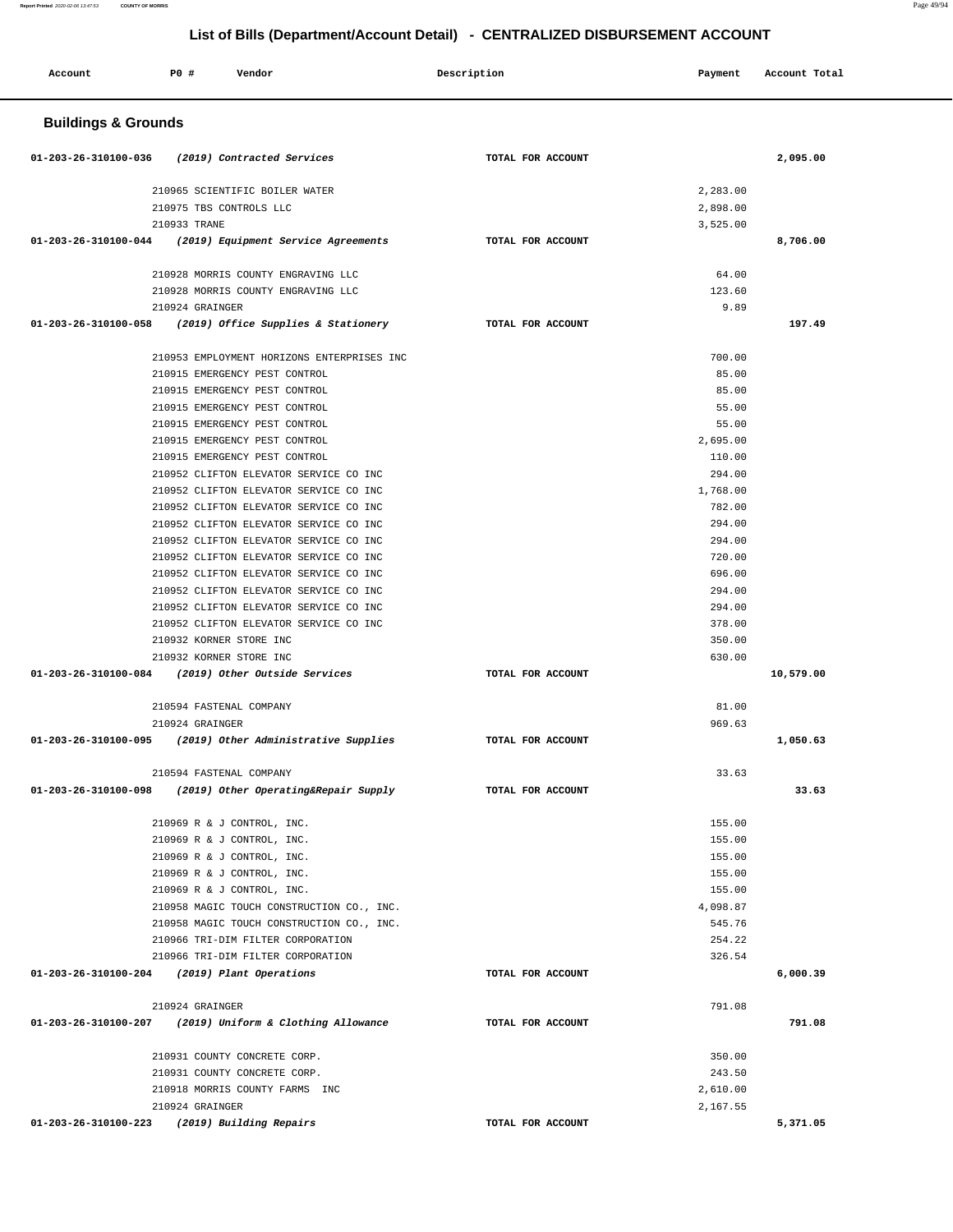| Account                                 | P0 # | Vendor                                          | Description       | Payment  | Account Total |  |  |
|-----------------------------------------|------|-------------------------------------------------|-------------------|----------|---------------|--|--|
| <b>Buildings &amp; Grounds</b>          |      |                                                 |                   |          |               |  |  |
|                                         |      | 210972 RICCIARDI BROTHERS, INC                  |                   | 685.72   |               |  |  |
|                                         |      | 210972 RICCIARDI BROTHERS, INC                  |                   | 319.85   |               |  |  |
|                                         |      | 210972 RICCIARDI BROTHERS, INC                  |                   | 129.96   |               |  |  |
|                                         |      | 210972 RICCIARDI BROTHERS, INC                  |                   | $-33.06$ |               |  |  |
|                                         |      | 210972 RICCIARDI BROTHERS, INC                  |                   | $-74.08$ |               |  |  |
| 01-203-26-310100-234                    |      | (2019) Paint                                    | TOTAL FOR ACCOUNT |          | 1,340.29      |  |  |
|                                         |      | 210594 FASTENAL COMPANY                         |                   | 652.09   |               |  |  |
|                                         |      | 210594 FASTENAL COMPANY                         |                   | 149.93   |               |  |  |
|                                         |      | 210594 FASTENAL COMPANY                         |                   | 295.88   |               |  |  |
|                                         |      | 210926 GENERAL PLUMBING SUPPLY INC.             |                   | 68.01    |               |  |  |
|                                         |      | 210926 GENERAL PLUMBING SUPPLY INC.             |                   | 32.33    |               |  |  |
|                                         |      | 210926 GENERAL PLUMBING SUPPLY INC.             |                   | $-95.08$ |               |  |  |
|                                         |      | 211217 GENERAL PLUMBING SUPPLY INC.             |                   | 13.66    |               |  |  |
| 01-203-26-310100-235                    |      | (2019) Pipes - Others                           | TOTAL FOR ACCOUNT |          | 1,116.82      |  |  |
|                                         |      | 210924 GRAINGER                                 |                   | 1,536.58 |               |  |  |
| 01-203-26-310100-239 (2019) Small Tools |      |                                                 | TOTAL FOR ACCOUNT |          | 1,536.58      |  |  |
|                                         |      |                                                 |                   |          |               |  |  |
|                                         |      | 210961 BOBCAT OF NORTH JERSEY-EAST              |                   | 1,916.30 |               |  |  |
| 01-203-26-310100-242                    |      | (2019) Snow Removal & Ice Control               | TOTAL FOR ACCOUNT |          | 1,916.30      |  |  |
|                                         |      | 210594 FASTENAL COMPANY                         |                   | 116.52   |               |  |  |
|                                         |      | 210919 MORRISTOWN LUMBER &                      |                   | 67.96    |               |  |  |
|                                         |      | 210919 MORRISTOWN LUMBER &                      |                   | 101.95   |               |  |  |
|                                         |      | 210962 MOE DISTRIBUTORS INC.                    |                   | 76.76    |               |  |  |
|                                         |      | 210962 MOE DISTRIBUTORS INC.                    |                   | $-28.66$ |               |  |  |
|                                         |      | 210924 GRAINGER                                 |                   | 148.08   |               |  |  |
|                                         |      | 210924 GRAINGER                                 |                   | 444.74   |               |  |  |
|                                         |      | 210924 GRAINGER                                 |                   | 272.72   |               |  |  |
| 01-203-26-310100-249                    |      | (2019) Bldg Maintenance Supplies                | TOTAL FOR ACCOUNT |          | 1,200.07      |  |  |
|                                         |      | 210594 FASTENAL COMPANY                         |                   | 358.56   |               |  |  |
|                                         |      | 210594 FASTENAL COMPANY                         |                   | 220.60   |               |  |  |
|                                         |      | 210919 MORRISTOWN LUMBER &                      |                   | 719.97   |               |  |  |
|                                         |      | 210964 POWER PLACE INC                          |                   | 36.70    |               |  |  |
| 01-203-26-310100-251                    |      | (2019) Ground Maintenance Supplies              | TOTAL FOR ACCOUNT |          | 1,335.83      |  |  |
|                                         |      | 210927 IMPERIAL BAG & PAPER CO. LLC             |                   | 20.48    |               |  |  |
|                                         |      | 210924 GRAINGER                                 |                   | 4,092.00 |               |  |  |
|                                         |      | 01-203-26-310100-252 (2019) Janitorial Supplies | TOTAL FOR ACCOUNT |          | 4,112.48      |  |  |
|                                         |      | 210924 GRAINGER                                 |                   | 2,847.79 |               |  |  |
| 01-203-26-310100-258                    |      | (2019) Equipment                                | TOTAL FOR ACCOUNT |          | 2,847.79      |  |  |
|                                         |      | 210967 R & J CONTROL, INC.                      |                   | 310.00   |               |  |  |
|                                         |      | 210967 R & J CONTROL, INC.                      |                   | 155.00   |               |  |  |
|                                         |      | 210967 R & J CONTROL, INC.                      |                   | 155.00   |               |  |  |
|                                         |      | 210967 R & J CONTROL, INC.                      |                   | 155.00   |               |  |  |
|                                         |      | 210967 R & J CONTROL, INC.                      |                   | 155.00   |               |  |  |
|                                         |      | 210967 R & J CONTROL, INC.                      |                   | 155.00   |               |  |  |
|                                         |      | 210967 R & J CONTROL, INC.                      |                   | 155.00   |               |  |  |
|                                         |      | 210967 R & J CONTROL, INC.                      |                   | 155.00   |               |  |  |
|                                         |      | 210967 R & J CONTROL, INC.                      |                   | 155.00   |               |  |  |
|                                         |      | 210967 R & J CONTROL, INC.                      |                   | 155.00   |               |  |  |
|                                         |      | 210967 R & J CONTROL, INC.                      |                   | 155.00   |               |  |  |
|                                         |      | 210967 R & J CONTROL, INC.                      |                   | 155.00   |               |  |  |
|                                         |      | 210967 R & J CONTROL, INC.                      |                   | 155.00   |               |  |  |
|                                         |      | 210967 R & J CONTROL, INC.                      |                   | 155.00   |               |  |  |

**Report Printed** 2020-02-06 13:47:53 **COUNTY OF MORRIS** Page 50/94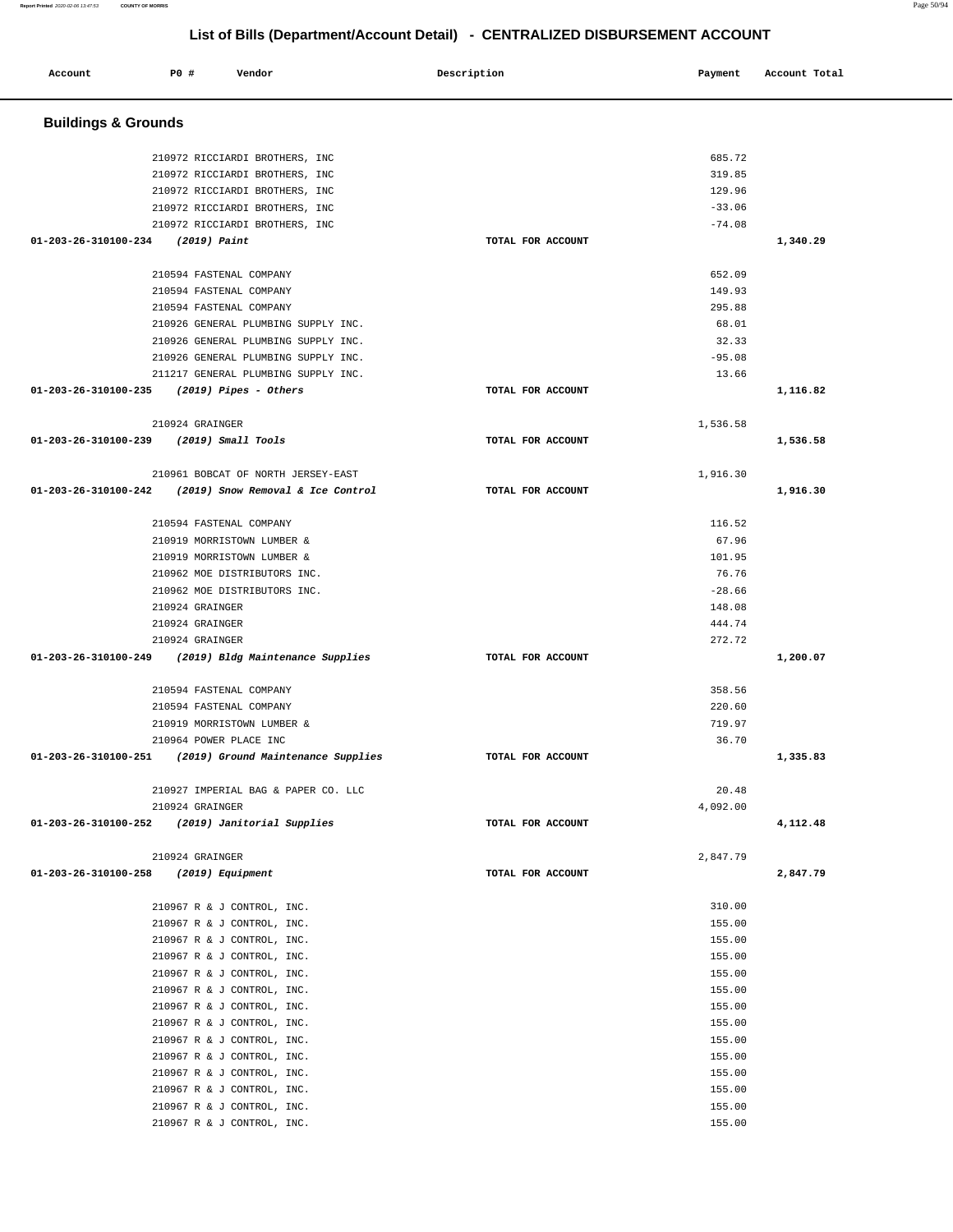| Account                        | P0 #                                                  | Vendor                                                                                                                                                                                                                                                                                                                                                                                                                                                                                                                                                                                                                                                                                                               | Description |                   | Payment                                                                                                                                                                                                              | Account Total            |
|--------------------------------|-------------------------------------------------------|----------------------------------------------------------------------------------------------------------------------------------------------------------------------------------------------------------------------------------------------------------------------------------------------------------------------------------------------------------------------------------------------------------------------------------------------------------------------------------------------------------------------------------------------------------------------------------------------------------------------------------------------------------------------------------------------------------------------|-------------|-------------------|----------------------------------------------------------------------------------------------------------------------------------------------------------------------------------------------------------------------|--------------------------|
| <b>Buildings &amp; Grounds</b> |                                                       |                                                                                                                                                                                                                                                                                                                                                                                                                                                                                                                                                                                                                                                                                                                      |             |                   |                                                                                                                                                                                                                      |                          |
|                                |                                                       | 210967 R & J CONTROL, INC.<br>210967 R & J CONTROL, INC.<br>210967 R & J CONTROL, INC.<br>210967 R & J CONTROL, INC.                                                                                                                                                                                                                                                                                                                                                                                                                                                                                                                                                                                                 |             |                   | 155.00<br>155.00<br>155.00<br>426.12                                                                                                                                                                                 |                          |
| 01-203-26-310100-262           |                                                       | 210967 R & J CONTROL, INC.<br>(2019) Machinery Repairs & Parts                                                                                                                                                                                                                                                                                                                                                                                                                                                                                                                                                                                                                                                       |             | TOTAL FOR ACCOUNT | 220.00                                                                                                                                                                                                               | 3,591.12                 |
|                                |                                                       | 210925 DUNPHEY & ASSOCIATES SUPPLY CO<br>210925 DUNPHEY & ASSOCIATES SUPPLY CO<br>210594 FASTENAL COMPANY<br>210594 FASTENAL COMPANY<br>210982 BINSKY SERVICE LLC<br>210970 WHITE & SHAUGER INC.<br>211277 BINSKY SERVICE LLC<br>211277 BINSKY SERVICE LLC<br>211277 BINSKY SERVICE LLC<br>211276 BINSKY SERVICE LLC<br>211276 BINSKY SERVICE LLC<br>211276 BINSKY SERVICE LLC<br>211276 BINSKY SERVICE LLC<br>211276 BINSKY SERVICE LLC<br>211276 BINSKY SERVICE LLC<br>211276 BINSKY SERVICE LLC<br>211317 BINSKY SERVICE LLC                                                                                                                                                                                      |             |                   | 614.35<br>91.66<br>18.77<br>280.80<br>4,336.57<br>4.32<br>714.67<br>410.00<br>310.50<br>310.50<br>2,173.50<br>1,814.07<br>544.11<br>468.44<br>123.43<br>3,276.35<br>11,405.58                                        |                          |
| 01-203-26-310100-264           | 210924 GRAINGER                                       | $(2019)$ Heat & A/C                                                                                                                                                                                                                                                                                                                                                                                                                                                                                                                                                                                                                                                                                                  |             | TOTAL FOR ACCOUNT | 251.84                                                                                                                                                                                                               | 27,149.46                |
|                                | 210924 GRAINGER<br>210924 GRAINGER<br>210924 GRAINGER | 210586 COOPER ELECTRIC SUPPLY CO.<br>210586 COOPER ELECTRIC SUPPLY CO.<br>210586 COOPER ELECTRIC SUPPLY CO.<br>210586 COOPER ELECTRIC SUPPLY CO.<br>210586 COOPER ELECTRIC SUPPLY CO.<br>210586 COOPER ELECTRIC SUPPLY CO.<br>210586 COOPER ELECTRIC SUPPLY CO.<br>210586 COOPER ELECTRIC SUPPLY CO.<br>210586 COOPER ELECTRIC SUPPLY CO.<br>210586 COOPER ELECTRIC SUPPLY CO.<br>210586 COOPER ELECTRIC SUPPLY CO.<br>210586 COOPER ELECTRIC SUPPLY CO.<br>210586 COOPER ELECTRIC SUPPLY CO.<br>210586 COOPER ELECTRIC SUPPLY CO.<br>210586 COOPER ELECTRIC SUPPLY CO.<br>210586 COOPER ELECTRIC SUPPLY CO.<br>210586 COOPER ELECTRIC SUPPLY CO.<br>210586 COOPER ELECTRIC SUPPLY CO.<br>210919 MORRISTOWN LUMBER & |             |                   | 836.32<br>582.90<br>232.65<br>433.75<br>148.20<br>16.84<br>124.08<br>496.32<br>140.47<br>21.33<br>51.47<br>63.08<br>193.50<br>103.65<br>26.97<br>215.03<br>102.51<br>$-102.51$<br>21.99<br>368.73<br>308.88<br>80.85 |                          |
| 01-203-26-310100-265           |                                                       | (2019) Electrical                                                                                                                                                                                                                                                                                                                                                                                                                                                                                                                                                                                                                                                                                                    |             | TOTAL FOR ACCOUNT |                                                                                                                                                                                                                      | 4,467.01<br>============ |
|                                |                                                       | TOTAL for Buildings & Grounds                                                                                                                                                                                                                                                                                                                                                                                                                                                                                                                                                                                                                                                                                        |             |                   |                                                                                                                                                                                                                      | 196,366.78               |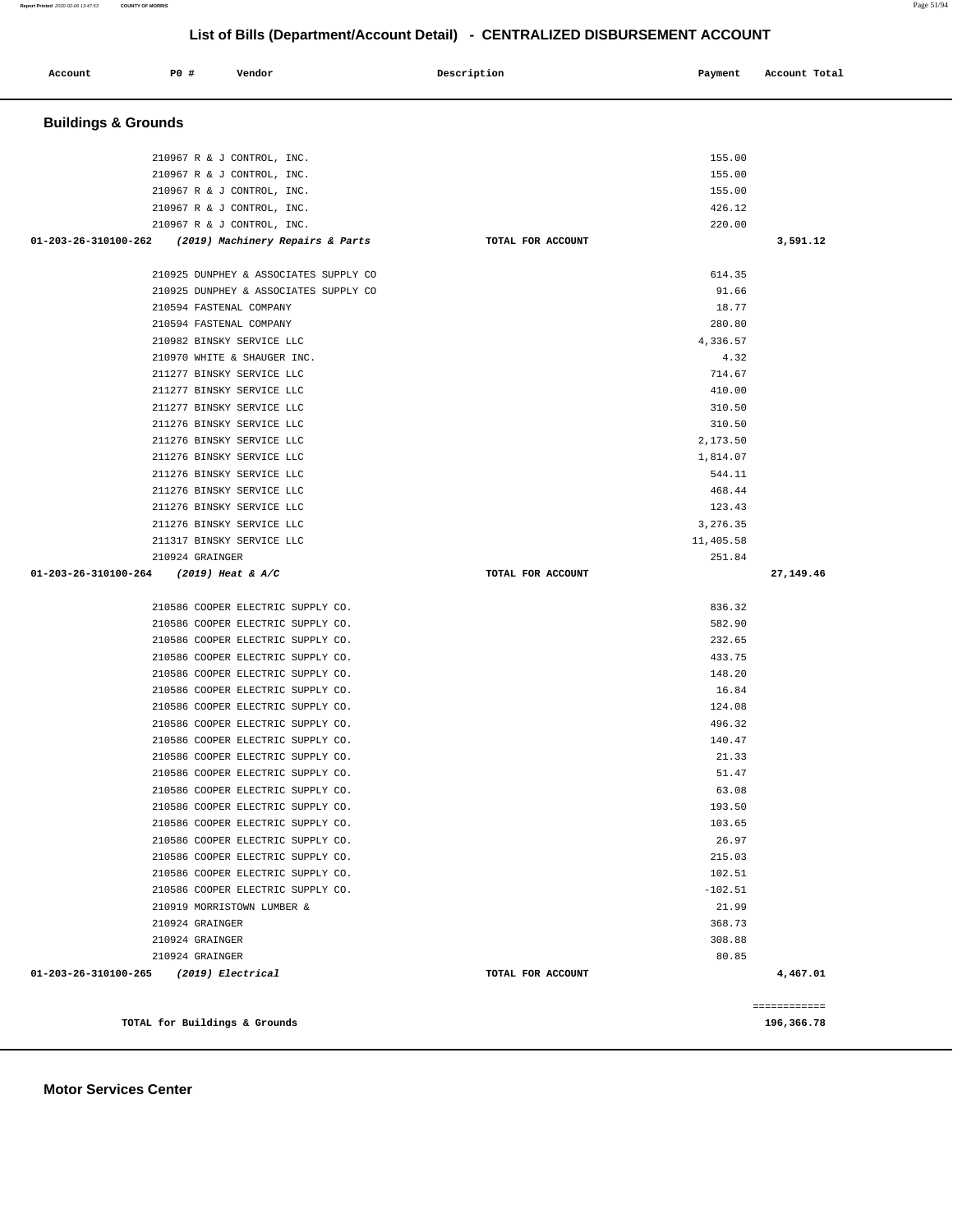### **Account P0 # Vendor Description Payment Account Total Motor Services Center**   $213036$  W.B. MASON COMPANY INC  $3.36$  $213036$  W.B. MASON COMPANY TNC  $3.70$  **01-201-26-315100-058 Office Supplies & Stationery TOTAL FOR ACCOUNT 15.06** 211695 GRAINGER 38.52 211695 GRAINGER 52.12 211695 GRAINGER 15.22 211695 GRAINGER 5.56 211695 GRAINGER 2.08 2.1695 GRAINGER 2.16 211695 GRAINGER 28.38 213492 MARK CARTER 360.00  **01-201-26-315100-098 Other Operating&Repair Supply TOTAL FOR ACCOUNT 504.04** 211664 AMERICAN WEAR INC. 252.33 211665 AMERICAN WEAR INC. 192.54  **01-201-26-315100-207 Uniform & Clothing Allowance TOTAL FOR ACCOUNT 444.87** 211689 D & M AUTO BODY 11,243.84 211689 D & M AUTO BODY 1,793.00 211689 D & M AUTO BODY 1,221.00 211689 D & M AUTO BODY 1,020.00 211689 D & M AUTO BODY 375.00 211689 D & M AUTO BODY 777.00 211689 D & M AUTO BODY 106.50 211689 D & M AUTO BODY 26.35  **01-201-26-315100-234 Paint TOTAL FOR ACCOUNT 16,562.69** 211687 D&B AUTO SUPPLY 15.75 211687 D&B AUTO SUPPLY 29.92 211687 D&B AUTO SUPPLY 27.40 211687 D&B AUTO SUPPLY 18.01 211687 D&B AUTO SUPPLY 23.67 211687 D&B AUTO SUPPLY 5.65 211694 GRAINGER 22.64  **01-201-26-315100-239 Small Tools TOTAL FOR ACCOUNT 143.04** 211698 INTER CITY TIRE 2008 122 12 1 2006.72 211676 BARNWELL HOUSE OF TIRES, INC. 73.00 211676 BARNWELL HOUSE OF TIRES, INC. 457.92 211676 BARNWELL HOUSE OF TIRES, INC. 463.11 211676 BARNWELL HOUSE OF TIRES, INC. 422.08 211676 BARNWELL HOUSE OF TIRES, INC. 211677 BARNWELL HOUSE OF TIRES, INC. 236.16 211677 BARNWELL HOUSE OF TIRES, INC. 412.64 211677 BARNWELL HOUSE OF TIRES, INC. 412.64 211677 BARNWELL HOUSE OF TIRES, INC. 312.00  **01-201-26-315100-245 Tires TOTAL FOR ACCOUNT 4,406.03** 211249 ABSOLUTE AUTO AND FLAT GLASS 178.44 211249 ABSOLUTE AUTO AND FLAT GLASS 27.00 211249 ABSOLUTE AUTO AND FLAT GLASS 39.22 211680 BROWN HUNTERDON MACK  $-471.71$  211680 BROWN HUNTERDON MACK 2,723.20 211680 BROWN HUNTERDON MACK 107.04 211680 BROWN HUNTERDON MACK 92.31 211679 BROWN HUNTERDON INTERNATIONAL 88.99 211679 BROWN HUNTERDON INTERNATIONAL 51.90

211679 BROWN HUNTERDON INTERNATIONAL 407.01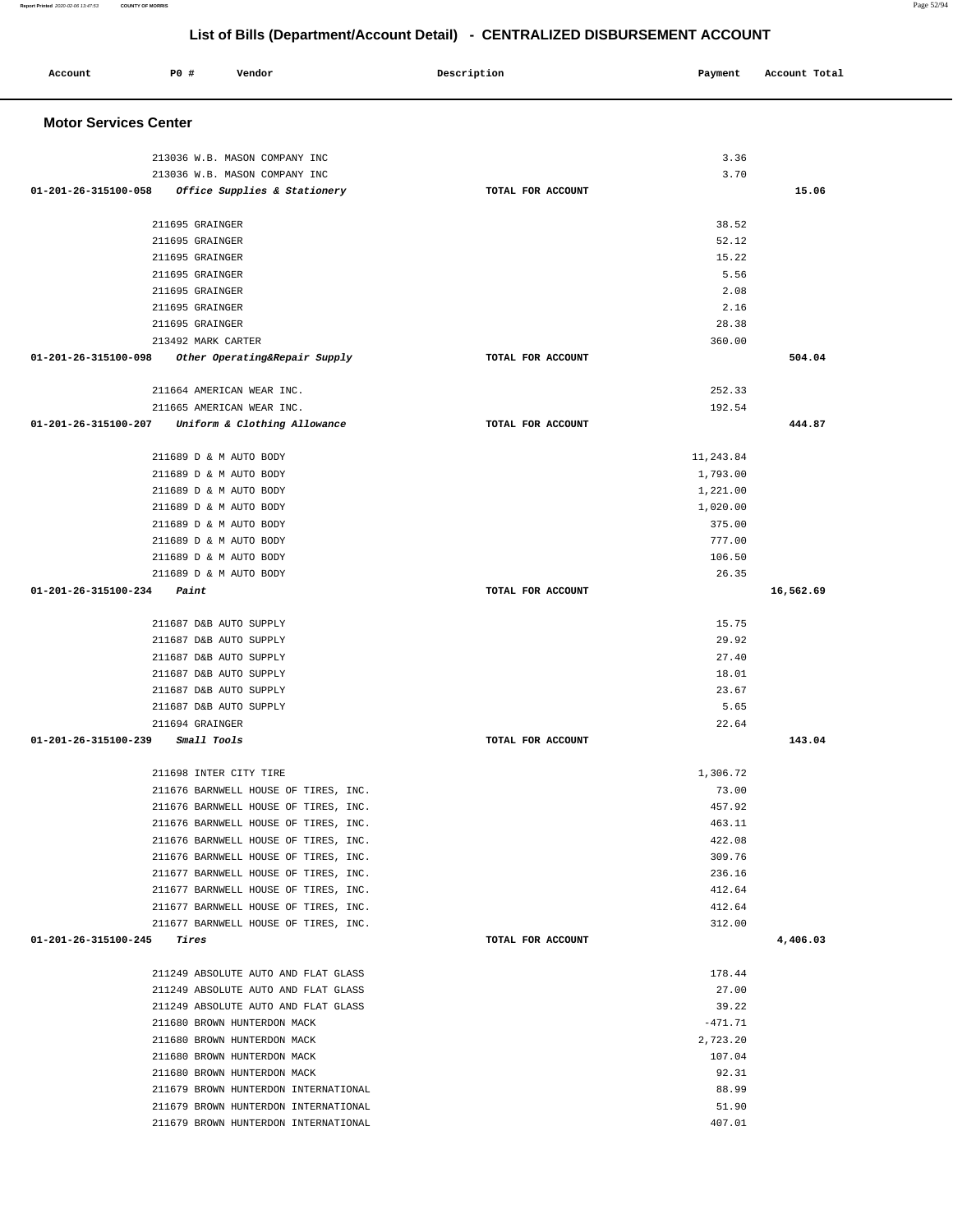| Account                      | P0 #<br>Vendor                                                 |                                                                          | Description       | Payment            | Account Total |
|------------------------------|----------------------------------------------------------------|--------------------------------------------------------------------------|-------------------|--------------------|---------------|
| <b>Motor Services Center</b> |                                                                |                                                                          |                   |                    |               |
|                              |                                                                | 211679 BROWN HUNTERDON INTERNATIONAL<br>211681 BUNKY'S HEAVY TOWING, LLC |                   | 290.01<br>600.00   |               |
|                              |                                                                | 211697 HOOVER TRUCK CENTERS INC                                          |                   | 73.90              |               |
|                              |                                                                | 211697 HOOVER TRUCK CENTERS INC                                          |                   | 417.52             |               |
|                              |                                                                | 211684 CAMPBELL SUPPLY COMPANY OF                                        |                   | 2,061.80           |               |
|                              |                                                                | 211684 CAMPBELL SUPPLY COMPANY OF                                        |                   | 1,041.98           |               |
|                              |                                                                | 211684 CAMPBELL SUPPLY COMPANY OF                                        |                   | 60.00              |               |
|                              |                                                                | 211696 HOOVER TRUCK CENTERS INC                                          |                   | 139.88             |               |
|                              |                                                                | 211696 HOOVER TRUCK CENTERS INC                                          |                   | 48.79              |               |
|                              |                                                                | 211696 HOOVER TRUCK CENTERS INC                                          |                   | 21.44              |               |
| 01-201-26-315100-261         | Spare Parts for Equipment                                      |                                                                          | TOTAL FOR ACCOUNT |                    | 8,024.84      |
|                              | 211688 D&B AUTO SUPPLY                                         |                                                                          |                   | $-18.00$           |               |
|                              | 211688 D&B AUTO SUPPLY                                         |                                                                          |                   | $-12.40$           |               |
|                              | 211688 D&B AUTO SUPPLY                                         |                                                                          |                   | $-9.00$            |               |
|                              | 211688 D&B AUTO SUPPLY                                         |                                                                          |                   | 494.59             |               |
|                              | 211688 D&B AUTO SUPPLY                                         |                                                                          |                   | 147.49             |               |
|                              | 211688 D&B AUTO SUPPLY<br>211688 D&B AUTO SUPPLY               |                                                                          |                   | 1,403.53<br>733.71 |               |
|                              | 211686 D&B AUTO SUPPLY                                         |                                                                          |                   | $-18.00$           |               |
|                              | 211686 D&B AUTO SUPPLY                                         |                                                                          |                   | $-9.00$            |               |
|                              | 211686 D&B AUTO SUPPLY                                         |                                                                          |                   | $-18.00$           |               |
|                              | 211686 D&B AUTO SUPPLY                                         |                                                                          |                   | $-36.00$           |               |
|                              | 211686 D&B AUTO SUPPLY                                         |                                                                          |                   | 374.87             |               |
|                              | 211686 D&B AUTO SUPPLY                                         |                                                                          |                   | 820.07             |               |
|                              | 211686 D&B AUTO SUPPLY                                         |                                                                          |                   | 888.97             |               |
|                              | 211686 D&B AUTO SUPPLY                                         |                                                                          |                   | 574.54             |               |
|                              |                                                                | 211692 FLEMINGTON BUICK CHEVROLET                                        |                   | $-24.50$           |               |
|                              |                                                                | 211692 FLEMINGTON BUICK CHEVROLET                                        |                   | $-30.65$           |               |
|                              |                                                                | 211692 FLEMINGTON BUICK CHEVROLET                                        |                   | $-488.83$          |               |
|                              |                                                                | 211692 FLEMINGTON BUICK CHEVROLET                                        |                   | 55.15              |               |
|                              |                                                                | 211692 FLEMINGTON BUICK CHEVROLET                                        |                   | 285.90             |               |
|                              |                                                                | 211692 FLEMINGTON BUICK CHEVROLET                                        |                   | 285.90             |               |
|                              |                                                                | 211692 FLEMINGTON BUICK CHEVROLET<br>211692 FLEMINGTON BUICK CHEVROLET   |                   | 31.14<br>30.65     |               |
|                              | 211693 MAJOR POLICE SUPPLY                                     |                                                                          |                   | 116.07             |               |
|                              | 211446 SMITH MOTOR CO., INC.                                   |                                                                          |                   | 47.73              |               |
|                              | 211690 FLEMINGTON CHRYSLER                                     |                                                                          |                   | 183.54             |               |
|                              | 211691 FLEMINGTON CHRYSLER                                     |                                                                          |                   | 96.24              |               |
|                              | 211682 BUY WISE AUTO PARTS                                     |                                                                          |                   | $-32.00$           |               |
|                              | 211682 BUY WISE AUTO PARTS                                     |                                                                          |                   | 253.96             |               |
| 01-201-26-315100-291         | <i>Vehicle Repairs</i>                                         |                                                                          | TOTAL FOR ACCOUNT |                    | 6,127.67      |
|                              | 211596 W.B. MASON COMPANY INC                                  |                                                                          |                   | 5.26               |               |
|                              | 211596 W.B. MASON COMPANY INC                                  |                                                                          |                   | 4.72               |               |
|                              | 211596 W.B. MASON COMPANY INC                                  |                                                                          |                   | 17.46              |               |
|                              | 213006 W.B. MASON COMPANY INC                                  |                                                                          |                   | 18.64              |               |
|                              | 213006 W.B. MASON COMPANY INC                                  |                                                                          |                   | 2.76               |               |
|                              | 213006 W.B. MASON COMPANY INC                                  |                                                                          |                   | 7.46               |               |
|                              | 213006 W.B. MASON COMPANY INC                                  |                                                                          |                   | 7.46               |               |
|                              | 213006 W.B. MASON COMPANY INC                                  |                                                                          |                   | 14.99              |               |
|                              | 213006 W.B. MASON COMPANY INC                                  |                                                                          |                   | 433.36             |               |
|                              | 213006 W.B. MASON COMPANY INC                                  |                                                                          |                   | 253.80             |               |
|                              | 213042 W.B. MASON COMPANY INC                                  |                                                                          |                   | 3.36               |               |
|                              | 213042 W.B. MASON COMPANY INC                                  |                                                                          |                   | 15.75              |               |
|                              | 213042 W.B. MASON COMPANY INC                                  |                                                                          |                   | 3.16               |               |
|                              | 213042 W.B. MASON COMPANY INC<br>213043 W.B. MASON COMPANY INC |                                                                          |                   | 3.01<br>4.66       |               |
| 01-203-26-315100-058         |                                                                | (2019) Office Supplies & Stationery                                      | TOTAL FOR ACCOUNT |                    | 795.85        |

**Report Printed** 2020-02-06 13:47:53 **COUNTY OF MORRIS** Page 53/94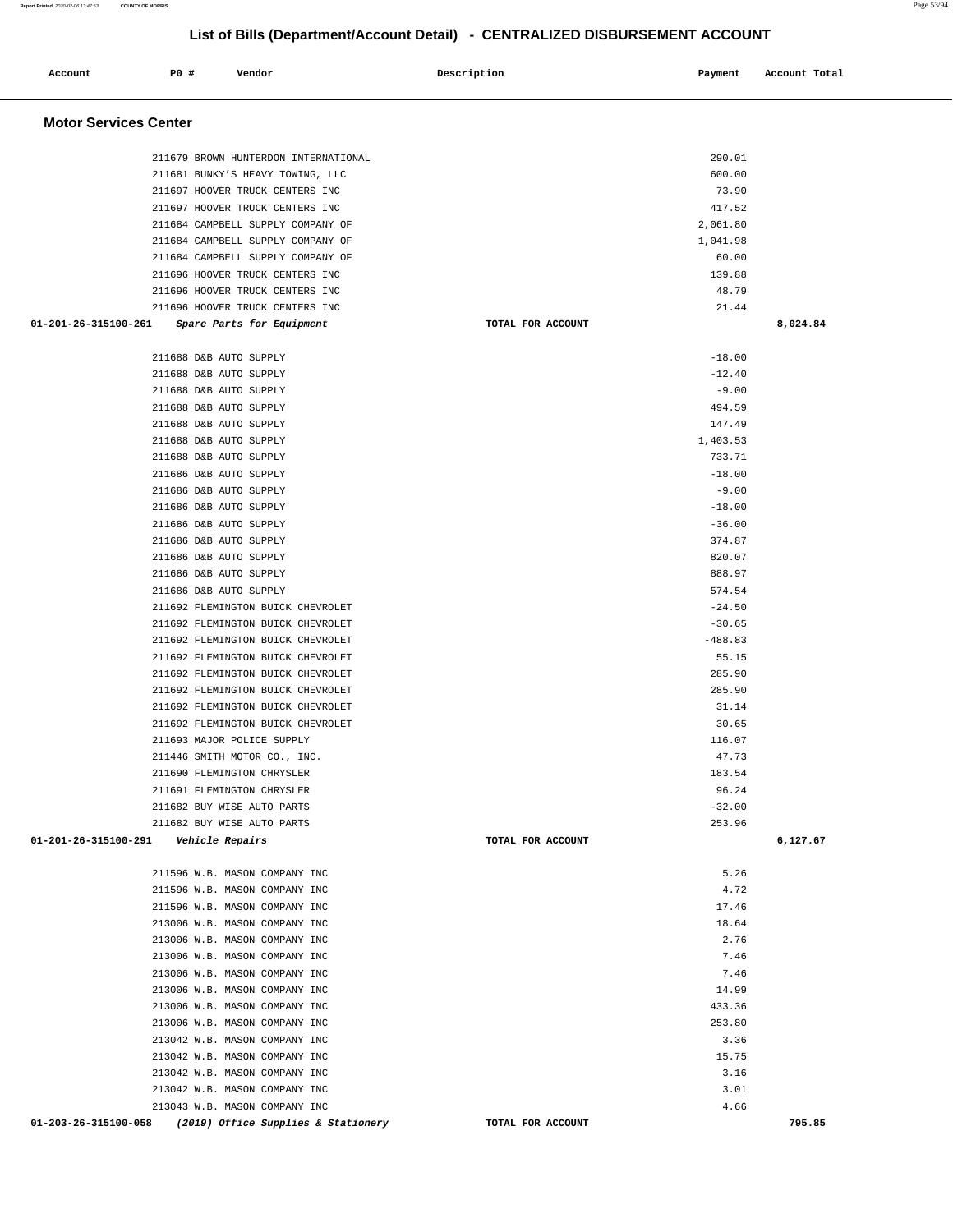| Account | P0 | Vendor | ________<br>Description | Payment | Account Total |
|---------|----|--------|-------------------------|---------|---------------|
|         |    |        |                         |         |               |

### **Motor Services Center**

| 211331 GRAINGER                    | 86.38    |  |
|------------------------------------|----------|--|
| 211331 GRAINGER                    | 111.66   |  |
| 211419 GRAINGER                    | 28.44    |  |
| 211419 GRAINGER                    | 35.52    |  |
| 211419 GRAINGER                    | 23.56    |  |
| 211419 GRAINGER                    | 37.50    |  |
| 211419 GRAINGER                    | 4.97     |  |
| 211419 GRAINGER                    | 46.31    |  |
| 211419 GRAINGER                    | 59.63    |  |
| 211419 GRAINGER                    | 49.44    |  |
|                                    |          |  |
| 211419 GRAINGER                    | 47.80    |  |
| 211419 GRAINGER                    | 13.98    |  |
| 211325 GRAINGER                    | 22.02    |  |
| 211325 GRAINGER                    | 31.90    |  |
| 211325 GRAINGER                    | 37.40    |  |
| 211325 GRAINGER                    | 21.34    |  |
| 211325 GRAINGER                    | 46.34    |  |
| 211324 GRAINGER                    | $-84.14$ |  |
| 211324 GRAINGER                    | 3.23     |  |
| 211324 GRAINGER                    | 16.42    |  |
| 211324 GRAINGER                    | 12.33    |  |
| 211324 GRAINGER                    | 29.96    |  |
| 211324 GRAINGER                    | 67.25    |  |
| 211324 GRAINGER                    | 161.19   |  |
| 211324 GRAINGER                    | 129.08   |  |
| 211324 GRAINGER                    | 136.40   |  |
| 211324 GRAINGER                    | 205.32   |  |
| 211324 GRAINGER                    | 15.09    |  |
| 211637 HOFFMAN SERVICES INC.       | 1,200.00 |  |
| 211637 HOFFMAN SERVICES INC.       | 700.00   |  |
| 211650 MCMASTER-CARR SUPPLY CO     | 46.88    |  |
| 211650 MCMASTER-CARR SUPPLY CO     | 56.00    |  |
| 211650 MCMASTER-CARR SUPPLY CO     | 31.84    |  |
| 211650 MCMASTER-CARR SUPPLY CO     | 6.42     |  |
| 211669 SGS TESTCOM INC             | 72.54    |  |
| 211669 SGS TESTCOM INC             | 11.54    |  |
| 211439 WHITEMARSH CORPORATION      | 150.00   |  |
| 211439 WHITEMARSH CORPORATION      | 95.00    |  |
| 211439 WHITEMARSH CORPORATION      | 435.89   |  |
| 211672 W.B. MASON COMPANY INC      | 11.99    |  |
| 211440 WURTH USA INC.              | 476.35   |  |
| 211440 WURTH USA INC.              | 197.48   |  |
| 211440 WURTH USA INC.              | 20.20    |  |
| 211440 WURTH USA INC.              | 516.05   |  |
| 211667 SAFETY- KLEEN SYSTEMS, INC. | 165.59   |  |
| 211667 SAFETY- KLEEN SYSTEMS, INC. | 165.59   |  |
| 211667 SAFETY- KLEEN SYSTEMS, INC. | 165.59   |  |
| 211667 SAFETY- KLEEN SYSTEMS, INC. | 667.99   |  |
| 211667 SAFETY- KLEEN SYSTEMS, INC. | 20.00    |  |
| 211647 LORCO PETROLEUM SERVICES    | 35.00    |  |
| 213045 W.B. MASON COMPANY INC      | 11.99    |  |
| 211648 LORCO PETROLEUM SERVICES    | 99.00    |  |
| 211648 LORCO PETROLEUM SERVICES    | 396.00   |  |
| 211631 GRAINGER                    | 27.00    |  |
| 211631 GRAINGER                    | 10.74    |  |
| 211631 GRAINGER                    | 22.02    |  |
| 211631 GRAINGER                    | 14.06    |  |
| 211634 GRAINGER                    | 35.10    |  |
| 211634 GRAINGER                    | 19.00    |  |
|                                    |          |  |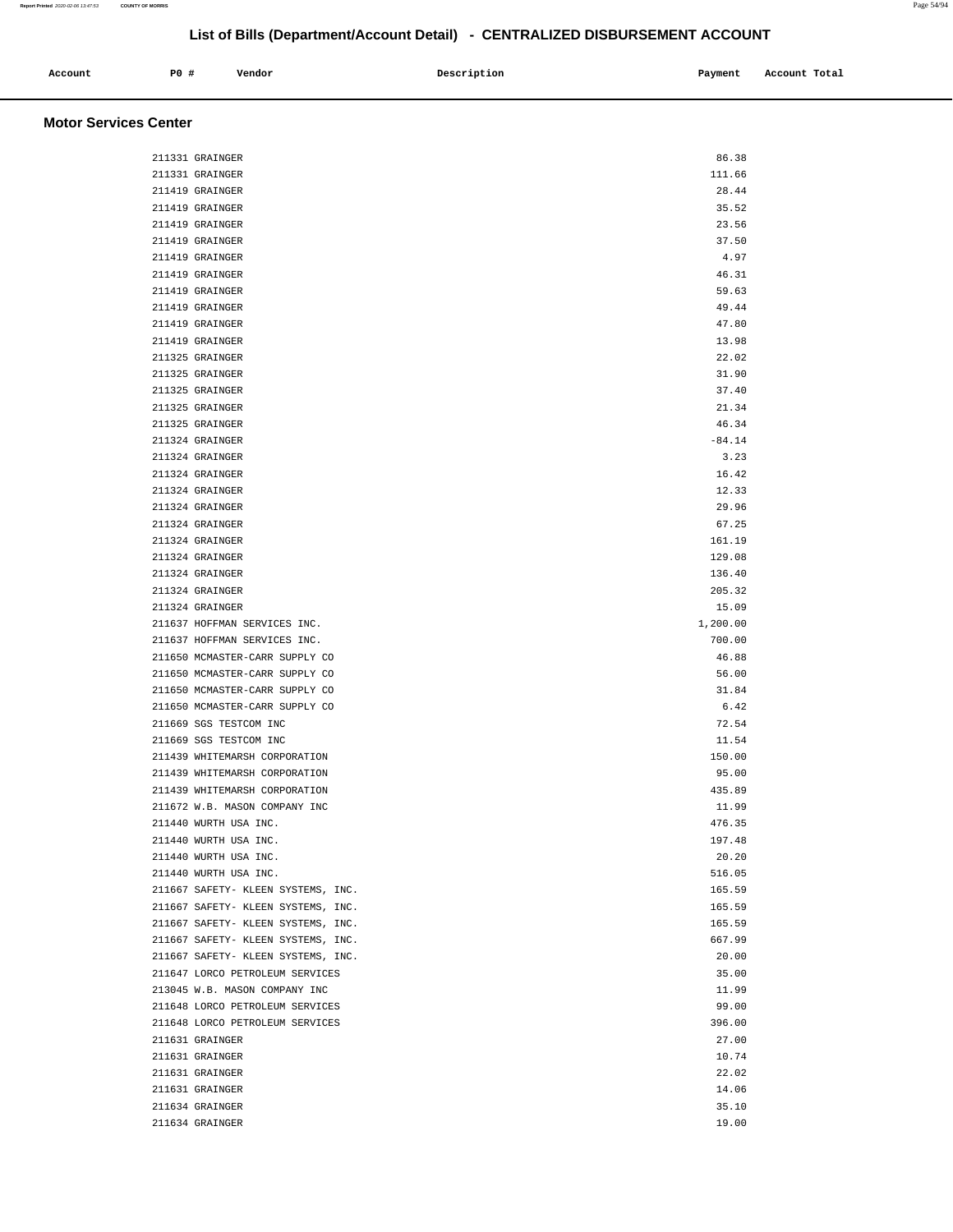211593 GRAINGER 5.28 211593 GRAINGER 13.92 211593 GRAINGER 38.88 211593 GRAINGER 24.60 211593 GRAINGER 24.48 211593 GRAINGER 54.05 211593 GRAINGER 59.10 211593 GRAINGER 71.79 211593 GRAINGER 13.73 211593 GRAINGER 33.06  $211632$  GRAINGER 1,196.54 211632 GRAINGER 416.07 211623 DELUXE INTERNATIONAL 200.00 211623 DELUXE INTERNATIONAL 518.00 211633 GRAINGER 143.37 211633 GRAINGER 50.08 211633 GRAINGER 20.16 211633 GRAINGER 48.49 211633 GRAINGER 9.94 211633 GRAINGER 15.67 211633 GRAINGER 8.70 211633 GRAINGER 42.68 211635 GRAINGER 126.48 211635 GRAINGER 144.72  **01-203-26-315100-098 (2019) Other Operating&Repair Supply TOTAL FOR ACCOUNT 11,902.98** 211595 NORTHEAST COMMUNICATIONS, INC. 427.00 211595 NORTHEAST COMMUNICATIONS, INC. 410.00 211595 NORTHEAST COMMUNICATIONS, INC. 410.00 211595 NORTHEAST COMMUNICATIONS, INC. 413.00 211595 NORTHEAST COMMUNICATIONS, INC. 415.00 211595 NORTHEAST COMMUNICATIONS, INC. 427.00  **01-203-26-315100-161 (2019) Communications Equipment TOTAL FOR ACCOUNT 2,502.00** 213041 W.B. MASON COMPANY INC 558.00 213044 W.B. MASON COMPANY INC 104.39 213044 W.B. MASON COMPANY INC 91.67 213044 W.B. MASON COMPANY INC 6.31 213044 W.B. MASON COMPANY INC 25.11 213043 W.B. MASON COMPANY INC -121.12 213043 W.B. MASON COMPANY INC -112.32 213043 W.B. MASON COMPANY INC 591.03 213043 W.B. MASON COMPANY INC 112.32  **01-203-26-315100-162 (2019) Furniture & Fixtures TOTAL FOR ACCOUNT 1,255.39** 211617 DAVID WEBER OIL COMPANY 920.70 211617 DAVID WEBER OIL COMPANY 300.00 211426 DAVID WEBER OIL COMPANY 316.89 211426 DAVID WEBER OIL COMPANY 437.25

# **List of Bills (Department/Account Detail) - CENTRALIZED DISBURSEMENT ACCOUNT**

 **Account P0 # Vendor Description Payment Account Total** 

 211634 GRAINGER 73.37 211634 GRAINGER 55.67 211634 GRAINGER 44.67 211592 GRAINGER 446.16 211592 GRAINGER 25.06 211592 GRAINGER 35.75 211593 GRAINGER 26.92 211593 GRAINGER 9.30 211593 GRAINGER 20.40 211593 GRAINGER 196.02

**Motor Services Center** 

**Report Printed** 2020-02-06 13:47:53 **COUNTY OF MORRIS** Page 55/94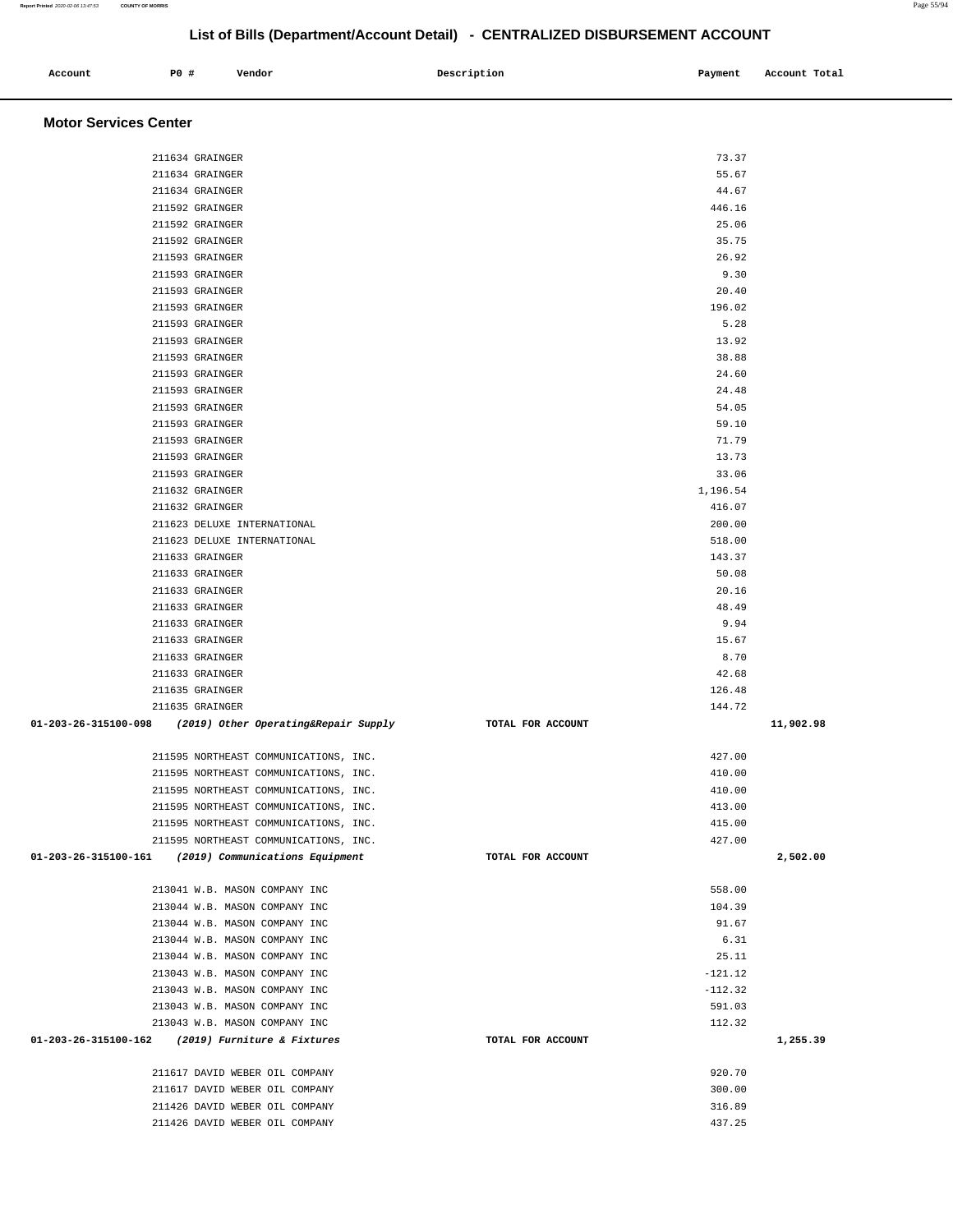| Account | <b>PO #</b> | Vendor | Description | Payment | Account Total |  |
|---------|-------------|--------|-------------|---------|---------------|--|
|         |             |        |             |         |               |  |

#### **Motor Services Center**

| 211655 PETROCHOICE                                     | 2,229.43          |           |
|--------------------------------------------------------|-------------------|-----------|
| $01-203-26-315100-232$ (2019) Lubricants & Anti Freeze | TOTAL FOR ACCOUNT | 4,304.27  |
|                                                        |                   |           |
| 211323 D & M AUTO BODY                                 | 4,567.82          |           |
| 211323 D & M AUTO BODY                                 | 3,047.00          |           |
| 211323 D & M AUTO BODY                                 | 907.50            |           |
| 211323 D & M AUTO BODY                                 | 253.50            |           |
| 211323 D & M AUTO BODY                                 | 682.50            |           |
| 211323 D & M AUTO BODY                                 | 544.50            |           |
| 211323 D & M AUTO BODY                                 | 144.60            |           |
| 211323 D & M AUTO BODY                                 | 4.00              |           |
| 211594 IDEAL AUTO BODY, LLC                            | 501.00            |           |
| 211594 IDEAL AUTO BODY, LLC                            | 119.60            |           |
| 211594 IDEAL AUTO BODY, LLC                            | 193.20            |           |
| 211594 IDEAL AUTO BODY, LLC                            | 126.00            |           |
| 01-203-26-315100-234 (2019) Paint                      | TOTAL FOR ACCOUNT | 11,091.22 |
|                                                        |                   |           |
| 211442 WURTH USA INC.                                  | 44.39             |           |
| 211442 WURTH USA INC.                                  | 39.99             |           |
| 211442 WURTH USA INC.                                  | 79.95             |           |
| 211442 WURTH USA INC.                                  | 23.90             |           |
| 01-203-26-315100-239 (2019) Small Tools                | TOTAL FOR ACCOUNT | 188.23    |
|                                                        |                   |           |
| 211640 INTER CITY TIRE                                 | 408.95            |           |
| 211640 INTER CITY TIRE                                 | 567.95            |           |
| 211640 INTER CITY TIRE                                 | 779.03            |           |
| 211597 BARNWELL HOUSE OF TIRES, INC.                   | 472.32            |           |
| 211597 BARNWELL HOUSE OF TIRES, INC.                   | 457.92            |           |
| 211597 BARNWELL HOUSE OF TIRES, INC.                   | 173.68            |           |
| 211597 BARNWELL HOUSE OF TIRES, INC.                   | 422.08            |           |
| 211597 BARNWELL HOUSE OF TIRES, INC.                   | 850.29            |           |
| 211598 BARNWELL HOUSE OF TIRES, INC.                   | 515.80            |           |
| 211598 BARNWELL HOUSE OF TIRES, INC.                   | 412.64            |           |
| 211598 BARNWELL HOUSE OF TIRES, INC.                   | 217.40            |           |
| 211598 BARNWELL HOUSE OF TIRES, INC.                   | 617.72            |           |
| 211598 BARNWELL HOUSE OF TIRES, INC.                   | 341.34            |           |
| 211601 BARNWELL HOUSE OF TIRES, INC.                   | 206.32            |           |
| 211600 BARNWELL HOUSE OF TIRES, INC.                   | 692.61            |           |
| 211600 BARNWELL HOUSE OF TIRES, INC.                   | 10.00             |           |
| 211600 BARNWELL HOUSE OF TIRES, INC.                   | 24.00             |           |
| 211600 BARNWELL HOUSE OF TIRES, INC.                   | 25.00             |           |
| 211600 BARNWELL HOUSE OF TIRES, INC.                   | 30.00             |           |
| 211599 BARNWELL HOUSE OF TIRES, INC.                   | $-957.68$         |           |
| 211599 BARNWELL HOUSE OF TIRES, INC.                   | 957.68            |           |
| 211599 BARNWELL HOUSE OF TIRES, INC.                   | 1,127.68          |           |
| 211599 BARNWELL HOUSE OF TIRES, INC.                   | 1,128.20          |           |
| 211599 BARNWELL HOUSE OF TIRES, INC.                   | 258.43            |           |
| 211599 BARNWELL HOUSE OF TIRES, INC.                   | 526.44            |           |
| $01-203-26-315100-245$ (2019) Tires                    | TOTAL FOR ACCOUNT | 10,265.80 |
|                                                        |                   |           |
| 211660 BROWN HUNTERDON MACK                            | 202.71            |           |
| 211660 BROWN HUNTERDON MACK                            | 116.94            |           |
| 211660 BROWN HUNTERDON MACK                            | 34.62             |           |
| 211605 BROWN HUNTERDON INTERNATIONAL                   | $-506.00$         |           |
| 211605 BROWN HUNTERDON INTERNATIONAL                   | $-99.19$          |           |
| 211605 BROWN HUNTERDON INTERNATIONAL                   | 346.85            |           |
| 211605 BROWN HUNTERDON INTERNATIONAL                   | 6,505.60          |           |
| 211605 BROWN HUNTERDON INTERNATIONAL                   | 536.24            |           |
| 211605 BROWN HUNTERDON INTERNATIONAL                   | 346.85            |           |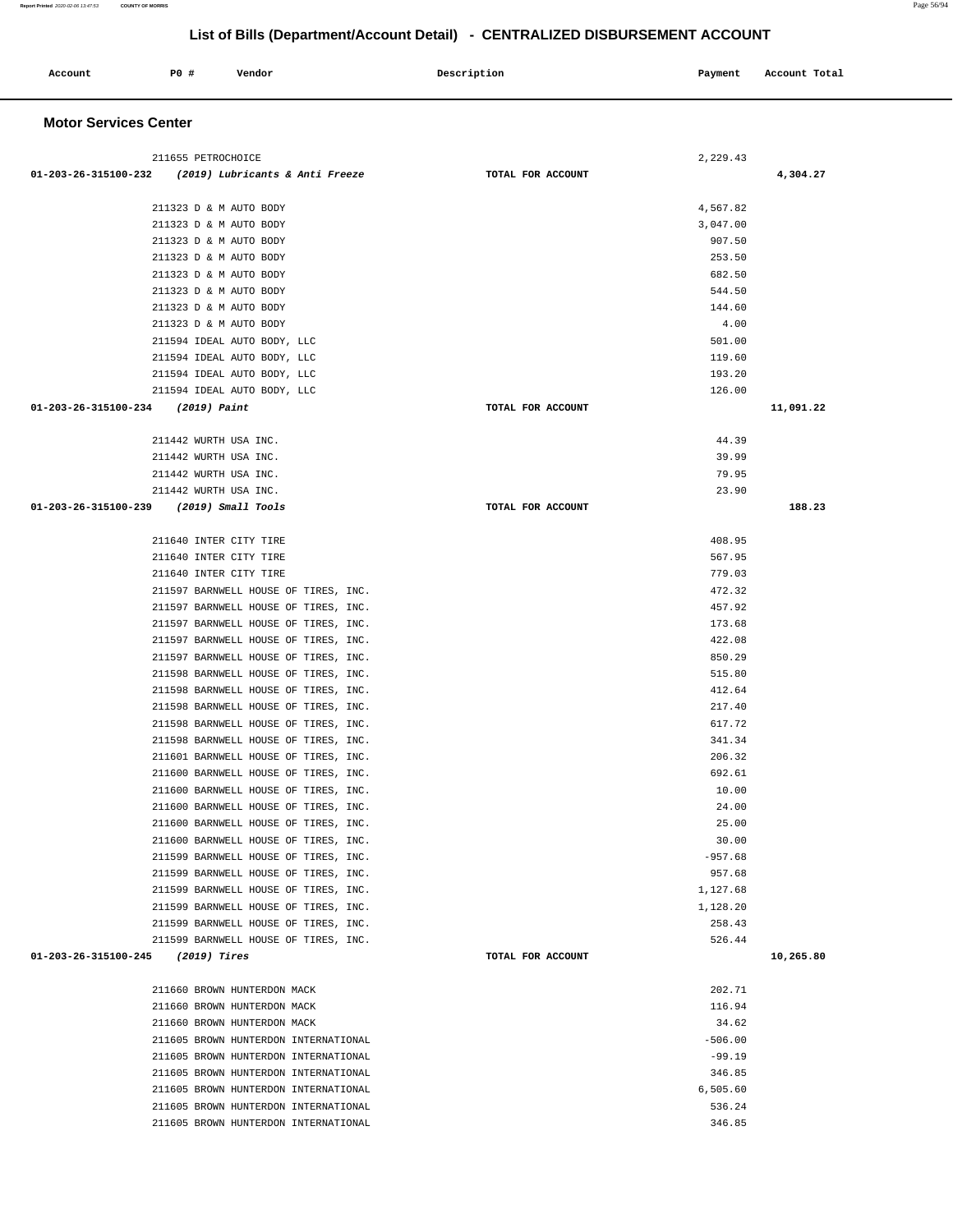| Account<br>. | P0 # | Vendor | Description | Payment | Account Total |
|--------------|------|--------|-------------|---------|---------------|
|              |      |        |             |         |               |

### **Motor Services Center**

| 211605 BROWN HUNTERDON INTERNATIONAL                                   | 34.74           |
|------------------------------------------------------------------------|-----------------|
| 211606 BROWN HUNTERDON INTERNATIONAL                                   | 251.52          |
| 211606 BROWN HUNTERDON INTERNATIONAL                                   | 124.59          |
| 211606 BROWN HUNTERDON INTERNATIONAL                                   | 376.17          |
| 211606 BROWN HUNTERDON INTERNATIONAL                                   | 146.95          |
| 211606 BROWN HUNTERDON INTERNATIONAL                                   | 1,370.99        |
| 211607 BROWN HUNTERDON INTERNATIONAL                                   | 88.75           |
| 211607 BROWN HUNTERDON INTERNATIONAL                                   | 132.77          |
| 211607 BROWN HUNTERDON INTERNATIONAL                                   | 229.14          |
| 211607 BROWN HUNTERDON INTERNATIONAL                                   | 312.68          |
| 211607 BROWN HUNTERDON INTERNATIONAL                                   | 5.82            |
| 211607 BROWN HUNTERDON INTERNATIONAL                                   | 1,221.03        |
| 211608 BUNKY'S HEAVY TOWING, LLC                                       | 350.00          |
| 211646 LEDGEWOOD POWER SPORTS INC                                      | 59.88           |
| 211444 NAPA OF ROCKAWAY                                                | 13.18           |
| 211444 NAPA OF ROCKAWAY                                                | 86.04           |
| 211444 NAPA OF ROCKAWAY                                                | 80.62           |
| 211668 NAPA OF ROCKAWAY                                                | $-158.42$       |
| 211668 NAPA OF ROCKAWAY                                                | 15.48           |
| 211668 NAPA OF ROCKAWAY                                                | 63.29           |
| 211668 NAPA OF ROCKAWAY                                                | 286.29          |
| 211668 NAPA OF ROCKAWAY                                                | 424.26          |
| 211668 NAPA OF ROCKAWAY                                                | 230.11          |
| 211666 NAPA OF ROCKAWAY                                                | 17.20           |
| 211666 NAPA OF ROCKAWAY                                                | 47.27           |
| 211666 NAPA OF ROCKAWAY                                                | 51.12           |
| 211666 NAPA OF ROCKAWAY                                                | 2,808.50        |
| 211666 NAPA OF ROCKAWAY                                                | 31.26           |
| 211332 POWER PLACE INC                                                 | 10.49           |
| 211332 POWER PLACE INC                                                 | 4.04            |
| 211332 POWER PLACE INC                                                 | 5.71            |
| 211332 POWER PLACE INC                                                 | 4.79            |
| 211332 POWER PLACE INC                                                 | 4.79            |
| 211663 REED SYSTEMS, LTD.                                              | 23.76           |
| 211663 REED SYSTEMS, LTD.                                              | 9.24            |
| 211445 TONY SANCHEZ LTD                                                | 43.93           |
| 211445 TONY SANCHEZ LTD                                                | 321.38          |
| 211445 TONY SANCHEZ LTD                                                | 160.69          |
| 211445 TONY SANCHEZ LTD                                                | 29.55           |
| 211445 TONY SANCHEZ LTD                                                | 60.00           |
| 211658 QUALITY AUTO GLASS, INC                                         | 337.06          |
| 211658 QUALITY AUTO GLASS, INC                                         | 95.00           |
| 211649 MCGRATH MUNICIPAL EQUIPMENT, LLC                                | 330.00          |
| 211649 MCGRATH MUNICIPAL EQUIPMENT, LLC                                | 320.00          |
| 211649 MCGRATH MUNICIPAL EQUIPMENT, LLC                                | 55.50           |
| 211649 MCGRATH MUNICIPAL EQUIPMENT, LLC                                | 36.50           |
| 211613 CLIFFSIDE BODY CORP                                             | 53.75           |
| 211613 CLIFFSIDE BODY CORP                                             | 323.40          |
| 211613 CLIFFSIDE BODY CORP                                             | 14.78<br>583.35 |
| 211610 CAMPBELL SUPPLY COMPANY OF                                      |                 |
| 211610 CAMPBELL SUPPLY COMPANY OF<br>211610 CAMPBELL SUPPLY COMPANY OF | 39.00<br>130.00 |
| 211610 CAMPBELL SUPPLY COMPANY OF                                      | 499.99          |
| 211610 CAMPBELL SUPPLY COMPANY OF                                      | 2,531.75        |
| 211610 CAMPBELL SUPPLY COMPANY OF                                      | 829.97          |
| 211610 CAMPBELL SUPPLY COMPANY OF                                      | 60.00           |
| 211611 CAMPBELL SUPPLY COMPANY OF                                      | 23.65           |
| 211624 DOVER BRAKE & CLUTCH CO INC                                     | 17.08           |
| 211638 HOOVER TRUCK CENTERS INC                                        | 37.47           |
|                                                                        |                 |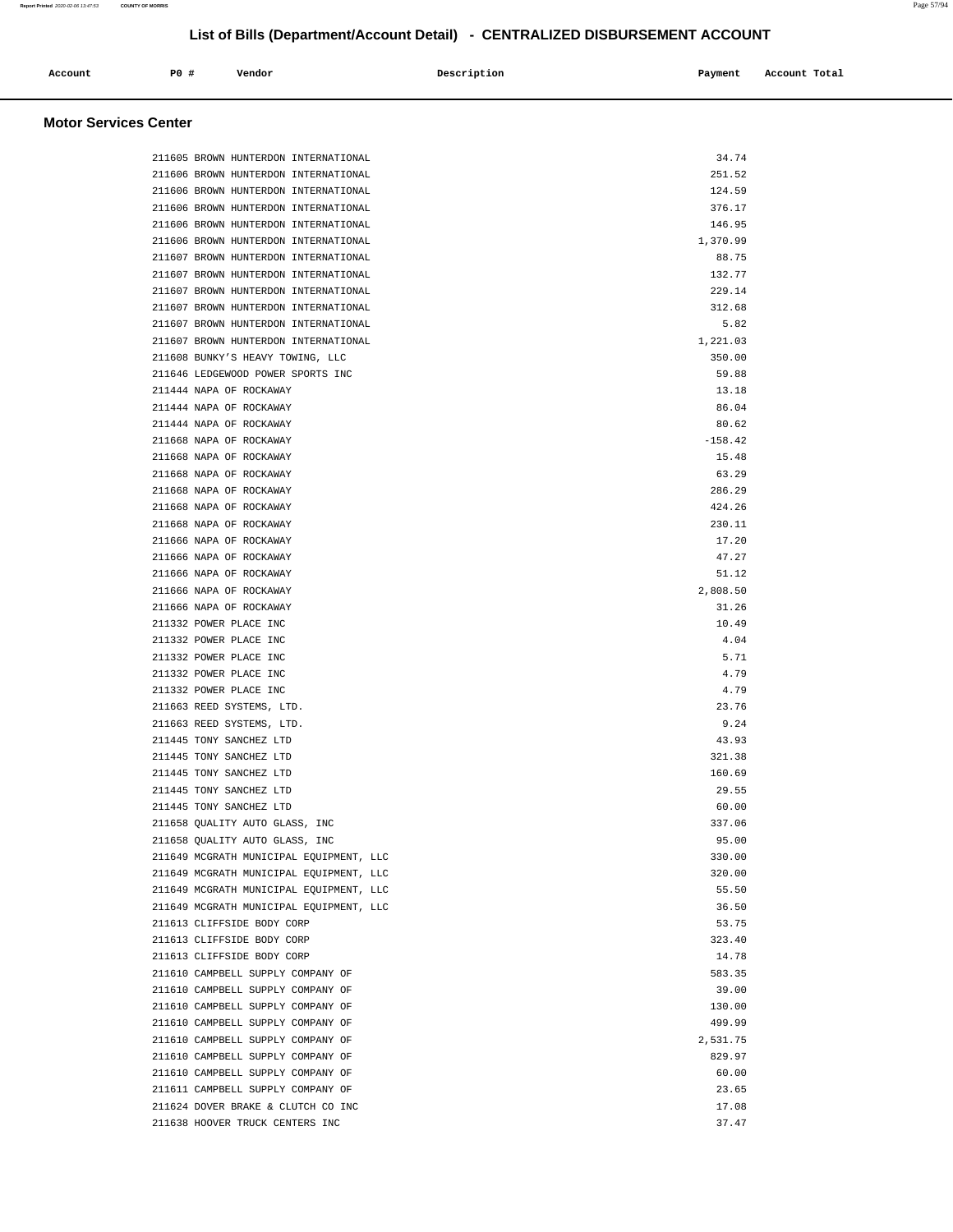| Account                      | P0 #                | Vendor                                           | Description       | Payment          | Account Total |
|------------------------------|---------------------|--------------------------------------------------|-------------------|------------------|---------------|
| <b>Motor Services Center</b> |                     |                                                  |                   |                  |               |
|                              |                     | 211638 HOOVER TRUCK CENTERS INC                  |                   | 24.57            |               |
|                              |                     | 211638 HOOVER TRUCK CENTERS INC                  |                   | 8.77             |               |
|                              |                     | 211638 HOOVER TRUCK CENTERS INC                  |                   | 99.68            |               |
|                              |                     | 211639 HOOVER TRUCK CENTERS INC                  |                   | 3.88             |               |
|                              |                     | 211639 HOOVER TRUCK CENTERS INC                  |                   | 99.68            |               |
|                              |                     | 211639 HOOVER TRUCK CENTERS INC                  |                   | 129.22           |               |
|                              |                     | 211639 HOOVER TRUCK CENTERS INC                  |                   | 24.37            |               |
|                              |                     | 211639 HOOVER TRUCK CENTERS INC                  |                   | 420.71           |               |
|                              | 211641 JESCO INC.   |                                                  |                   | 62.32            |               |
|                              | 211642 JESCO INC.   |                                                  |                   | 111.01           |               |
|                              |                     | 211636 GROFF TRACTOR MID ATLANTIC LLC            |                   | 349.00           |               |
|                              |                     | 211636 GROFF TRACTOR MID ATLANTIC LLC            |                   | 27.56            |               |
|                              |                     | 211636 GROFF TRACTOR MID ATLANTIC LLC            |                   | 1,140.26         |               |
|                              |                     | 211636 GROFF TRACTOR MID ATLANTIC LLC            |                   | 88.44            |               |
| 01-203-26-315100-261         |                     | (2019) Spare Parts for Equipment                 | TOTAL FOR ACCOUNT |                  | 26,265.02     |
|                              | 211659 REDICARE LLC |                                                  |                   | 39.34            |               |
| 01-203-26-315100-266         |                     | (2019) Safety Items                              | TOTAL FOR ACCOUNT |                  | 39.34         |
|                              |                     | 211621 D&B AUTO SUPPLY                           |                   | $-244.12$        |               |
|                              |                     | 211621 D&B AUTO SUPPLY                           |                   | $-566.52$        |               |
|                              |                     | 211621 D&B AUTO SUPPLY                           |                   | 1,014.90         |               |
|                              |                     | 211621 D&B AUTO SUPPLY                           |                   | 1,110.01         |               |
|                              |                     | 211621 D&B AUTO SUPPLY                           |                   | 520.22           |               |
|                              |                     | 211621 D&B AUTO SUPPLY                           |                   | 80.64            |               |
|                              |                     | 211621 D&B AUTO SUPPLY                           |                   | 306.40           |               |
|                              |                     | 211622 D&B AUTO SUPPLY                           |                   | 215.65           |               |
|                              |                     | 211622 D&B AUTO SUPPLY                           |                   | 424.48           |               |
|                              |                     | 211622 D&B AUTO SUPPLY                           |                   | 725.42           |               |
|                              |                     | 211622 D&B AUTO SUPPLY<br>211622 D&B AUTO SUPPLY |                   | 159.99<br>177.81 |               |
|                              |                     | 211618 D&B AUTO SUPPLY                           |                   | 388.66           |               |
|                              |                     | 211618 D&B AUTO SUPPLY                           |                   | 1,955.70         |               |
|                              |                     | 211618 D&B AUTO SUPPLY                           |                   | 71.85            |               |
|                              |                     | 211618 D&B AUTO SUPPLY                           |                   | 346.70           |               |
|                              |                     | 211618 D&B AUTO SUPPLY                           |                   | 1,198.00         |               |
|                              |                     | 211619 D&B AUTO SUPPLY                           |                   | $-321.60$        |               |
|                              |                     | 211619 D&B AUTO SUPPLY                           |                   | 162.62           |               |
|                              |                     | 211619 D&B AUTO SUPPLY                           |                   | 416.39           |               |
|                              |                     | 211619 D&B AUTO SUPPLY                           |                   | 717.89           |               |
|                              |                     | 211619 D&B AUTO SUPPLY                           |                   | 662.61           |               |
|                              |                     | 211619 D&B AUTO SUPPLY                           |                   | 132.79           |               |
|                              |                     | 211619 D&B AUTO SUPPLY                           |                   | 488.12           |               |
|                              |                     | 211620 D&B AUTO SUPPLY                           |                   | $-23.00$         |               |
|                              |                     | 211620 D&B AUTO SUPPLY                           |                   | 349.24           |               |
|                              |                     | 211620 D&B AUTO SUPPLY                           |                   | 611.43           |               |
|                              |                     | 211620 D&B AUTO SUPPLY                           |                   | 455.79           |               |
|                              |                     | 211620 D&B AUTO SUPPLY                           |                   | 446.95           |               |
|                              |                     | 211620 D&B AUTO SUPPLY<br>211620 D&B AUTO SUPPLY |                   | 627.84<br>239.63 |               |
|                              |                     | 211629 FLEMINGTON BUICK CHEVROLET                |                   | $-74.21$         |               |
|                              |                     | 211629 FLEMINGTON BUICK CHEVROLET                |                   | $-24.50$         |               |
|                              |                     | 211629 FLEMINGTON BUICK CHEVROLET                |                   | 404.70           |               |
|                              |                     | 211628 FLEMINGTON BUICK CHEVROLET                |                   | 111.13           |               |
|                              |                     | 211652 NIELSEN DODGE - C-J-R                     |                   | 840.00           |               |
|                              |                     | 211652 NIELSEN DODGE - C-J-R                     |                   | 517.61           |               |
|                              |                     | 211652 NIELSEN DODGE - C-J-R                     |                   | 6.50             |               |

 211651 NIELSEN DODGE - C-J-R 56.04 211651 NIELSEN DODGE - C-J-R 52.52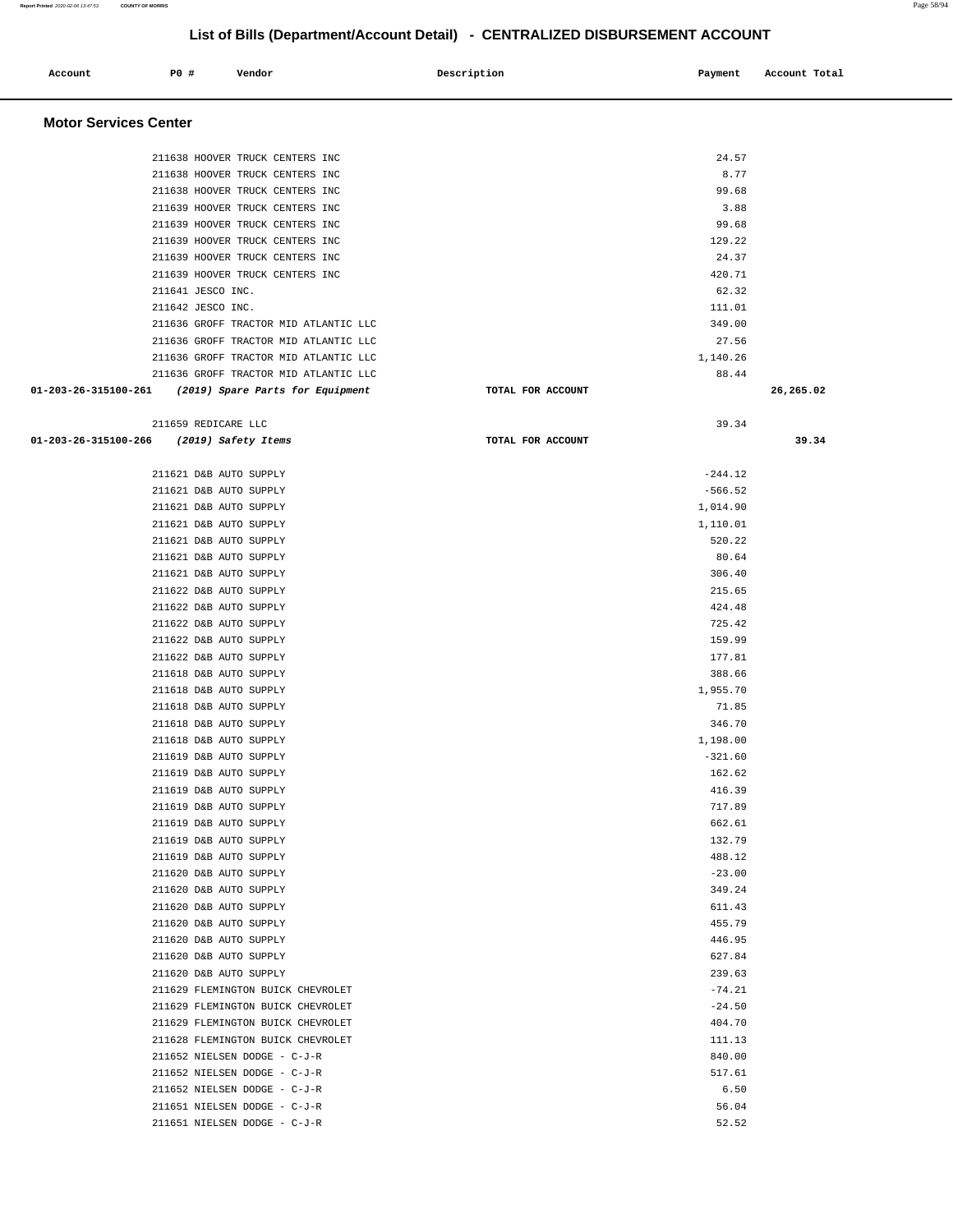| Account<br>. | PO# | Vendor | Description | Payment | Account Total<br>. |
|--------------|-----|--------|-------------|---------|--------------------|
|              |     |        |             |         |                    |

#### **Motor Services Center**

|                                             |                   | ============ |
|---------------------------------------------|-------------------|--------------|
| 01-203-26-315100-291 (2019) Vehicle Repairs | TOTAL FOR ACCOUNT | 16,485.17    |
| 211670 SMITH BROTHERS SERVICES LLC          |                   | 13.38        |
| 211670 SMITH BROTHERS SERVICES LLC          |                   | 54.00        |
| 211609 BUY WISE AUTO PARTS                  |                   | 211.45       |
| 211609 BUY WISE AUTO PARTS                  |                   | 311.22       |
| 211609 BUY WISE AUTO PARTS                  |                   | 345.00       |
| 211609 BUY WISE AUTO PARTS                  |                   | $-15.00$     |
| 211609 BUY WISE AUTO PARTS                  |                   | $-15.00$     |
| 211609 BUY WISE AUTO PARTS                  |                   | $-30.00$     |
| 211609 BUY WISE AUTO PARTS                  |                   | $-15.00$     |
| 211609 BUY WISE AUTO PARTS                  |                   | $-30.00$     |
| 211609 BUY WISE AUTO PARTS                  |                   | $-15.00$     |
| 211609 BUY WISE AUTO PARTS                  |                   | $-30.00$     |
| 211609 BUY WISE AUTO PARTS                  |                   | $-45.00$     |
| 211609 BUY WISE AUTO PARTS                  |                   | $-15.00$     |
| 211609 BUY WISE AUTO PARTS                  |                   | $-35.00$     |
| 211609 BUY WISE AUTO PARTS                  |                   | $-26.00$     |
| 211609 BUY WISE AUTO PARTS                  |                   | $-41.00$     |
| 211609 BUY WISE AUTO PARTS                  |                   | $-65.00$     |
| 211609 BUY WISE AUTO PARTS                  |                   | $-45.00$     |
| 211627 FLEMINGTON CHRYSLER                  |                   | 5.70         |
| 211627 FLEMINGTON CHRYSLER                  |                   | 13.56        |
| 211627 FLEMINGTON CHRYSLER                  |                   | 6.02         |
| 211627 FLEMINGTON CHRYSLER                  |                   | 35.81        |
| 211627 FLEMINGTON CHRYSLER                  |                   | 164.22       |
| 211627 FLEMINGTON CHRYSLER                  |                   | 4.25         |
| 211446 SMITH MOTOR CO., INC.                |                   | 289.50       |
| 211446 SMITH MOTOR CO., INC.                |                   | 148.36       |
| 211446 SMITH MOTOR CO., INC.                |                   | 167.06       |
| 211446 SMITH MOTOR CO., INC.                |                   | 239.85       |
| 211446 SMITH MOTOR CO., INC.                |                   | $-32.00$     |
| 211661 RAW INC                              |                   | 125.00       |
|                                             |                   |              |

**TOTAL for Motor Services Center 121,323.51** 

#### **Mosquito Extermination**

|                                | 210818 NJMCA, INC.                      |                   | 50.00   |        |
|--------------------------------|-----------------------------------------|-------------------|---------|--------|
|                                | 210818 NJMCA, INC.                      |                   | 50.00   |        |
|                                | 210818 NJMCA, INC.                      |                   | 50.00   |        |
|                                | 210818 NJMCA, INC.                      |                   | 50.00   |        |
|                                | 210818 NJMCA, INC.                      |                   | 50.00   |        |
| $01 - 201 - 26 - 320100 - 039$ | <i>Education Schools &amp; Training</i> | TOTAL FOR ACCOUNT |         | 250.00 |
|                                |                                         |                   |         |        |
|                                | 212661 W.B. MASON COMPANY INC           |                   | 49.84   |        |
|                                | 212661 W.B. MASON COMPANY INC           |                   | $-9.89$ |        |
| $01 - 201 - 26 - 320100 - 058$ | <i>Office Supplies &amp; Stationery</i> | TOTAL FOR ACCOUNT |         | 39.95  |
|                                |                                         |                   |         |        |
|                                | 212661 W.B. MASON COMPANY INC           |                   | 118.99  |        |
| 01-201-26-320100-225           | Chemicals & Sprays                      | TOTAL FOR ACCOUNT |         | 118.99 |
|                                |                                         |                   |         |        |
|                                | 212661 W.B. MASON COMPANY INC           |                   | 24.49   |        |
|                                | 212661 W.B. MASON COMPANY INC           |                   | 48.48   |        |
| $01 - 201 - 26 - 320100 - 249$ | Bldg Maintenance Supplies               | TOTAL FOR ACCOUNT |         | 72.97  |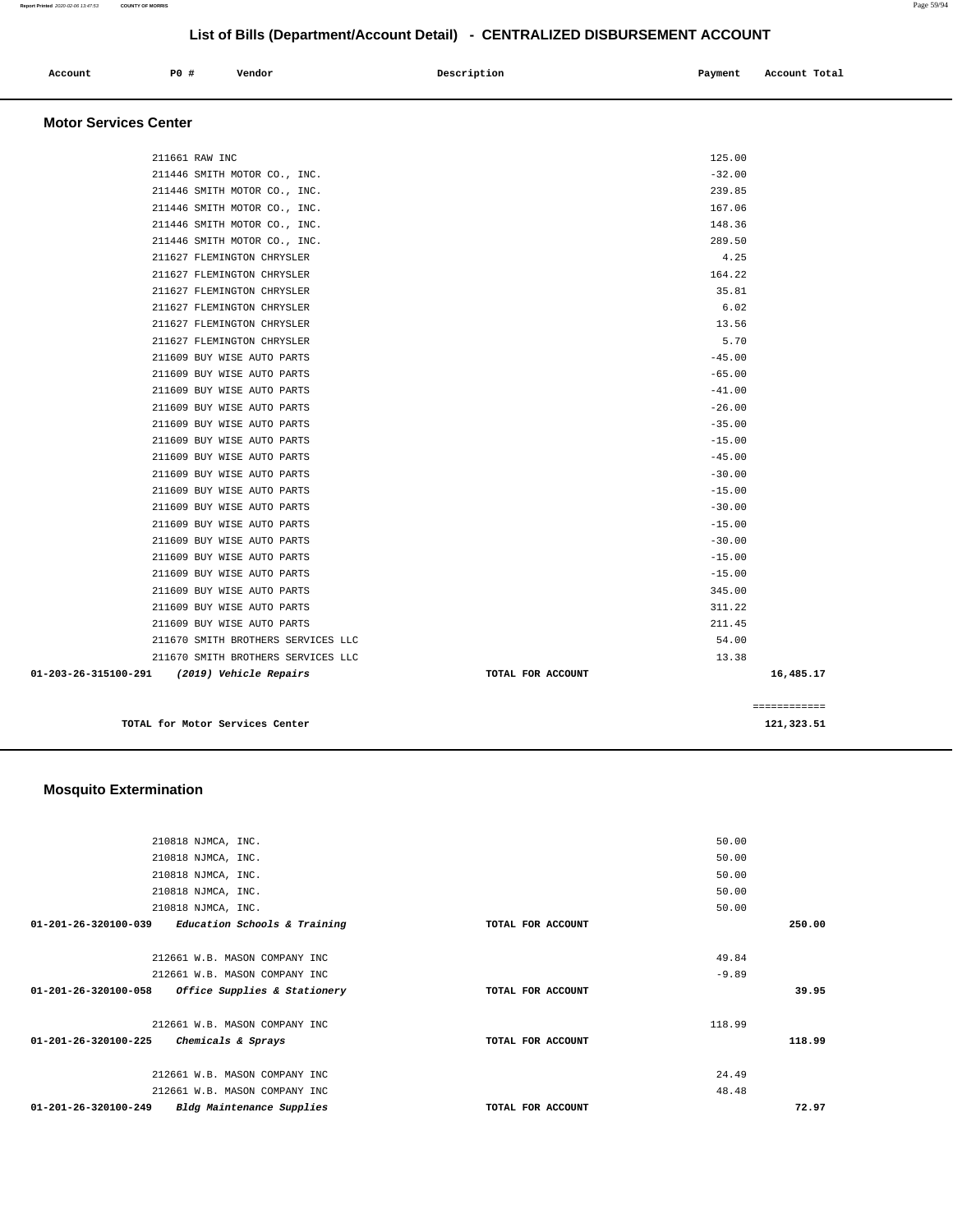| Account<br>. | <b>PO #</b> | Vendor | Description<br>$\sim$ $\sim$ $\sim$ | Payment<br>$\sim$ $\sim$ | Account Total |
|--------------|-------------|--------|-------------------------------------|--------------------------|---------------|
|              |             |        |                                     |                          |               |

### **Mosquito Extermination**

| 01-201-26-320100-251 Ground Maintenance Supplies | TOTAL FOR ACCOUNT |        | 49.83  |
|--------------------------------------------------|-------------------|--------|--------|
|                                                  |                   |        |        |
| 211237 MORRISTOWN LUMBER &                       |                   | 11.99  |        |
| 211237 MORRISTOWN LUMBER &                       |                   | 43.99  |        |
| 211237 MORRISTOWN LUMBER &                       |                   | 9.99   |        |
| 211237 MORRISTOWN LUMBER &                       |                   | 8.69   |        |
| 211237 MORRISTOWN LUMBER &                       |                   | 5.99   |        |
| 211237 MORRISTOWN LUMBER &                       |                   | 11.98  |        |
| 211237 MORRISTOWN LUMBER &                       |                   | 12.98  |        |
| 211237 MORRISTOWN LUMBER &                       |                   | 5.99   |        |
| 211237 MORRISTOWN LUMBER &                       |                   | 3.99   |        |
| 211237 MORRISTOWN LUMBER &                       |                   | 6.99   |        |
| 211237 MORRISTOWN LUMBER &                       |                   | 5.69   |        |
| 211237 MORRISTOWN LUMBER &                       |                   | 5.69   |        |
| 211237 MORRISTOWN LUMBER &                       |                   | 4.59   |        |
| 211237 MORRISTOWN LUMBER &                       |                   | 2.39   |        |
| 211237 MORRISTOWN LUMBER &                       |                   | 1.99   |        |
| 211237 MORRISTOWN LUMBER &                       |                   | 1.99   |        |
| 211237 MORRISTOWN LUMBER &                       |                   | 9.99   |        |
| 211237 MORRISTOWN LUMBER &                       |                   | 59.99  |        |
| 211252 GRAINGER                                  |                   | 16.36  |        |
| 211252 GRAINGER                                  |                   | 15.24  |        |
| 211252 GRAINGER                                  |                   | 21.72  |        |
| 211252 GRAINGER                                  |                   | 19.98  |        |
| 211252 GRAINGER                                  |                   | 21.52  |        |
| 211252 GRAINGER                                  |                   | 17.10  |        |
| 211252 GRAINGER                                  |                   | 3.81   |        |
| 211252 GRAINGER                                  |                   | 4.27   |        |
| 211252 GRAINGER                                  |                   | 52.98  |        |
| 211252 GRAINGER                                  |                   | 12.65  |        |
| 211252 GRAINGER                                  |                   | 13.80  |        |
| 211252 GRAINGER                                  |                   | 75.99  |        |
| 211252 GRAINGER                                  |                   | 75.99  |        |
| $01 - 201 - 26 - 320100 - 258$<br>Equipment      | TOTAL FOR ACCOUNT |        | 566.31 |
|                                                  |                   |        |        |
| 210822 NAPA OF ROCKAWAY                          |                   | 13.22  |        |
| 210822 NAPA OF ROCKAWAY                          |                   | 70.71  |        |
| 210822 NAPA OF ROCKAWAY                          |                   | 43.20  |        |
| 210822 NAPA OF ROCKAWAY                          |                   | 41.36  |        |
| 210822 NAPA OF ROCKAWAY                          |                   | 107.56 |        |
| 210822 NAPA OF ROCKAWAY                          |                   | 26.61  |        |
| 210822 NAPA OF ROCKAWAY                          |                   | 3.72   |        |
| 210822 NAPA OF ROCKAWAY                          |                   | 17.96  |        |
| 210822 NAPA OF ROCKAWAY                          |                   | 21.03  |        |
| 210822 NAPA OF ROCKAWAY                          |                   | 13.50  |        |
| 01-201-26-320100-291<br>Vehicle Repairs          | TOTAL FOR ACCOUNT |        | 358.87 |
|                                                  |                   |        |        |
| 211484 CHARLES MOORE                             |                   | 60.00  |        |
| 211485 JASON VIVIAN                              |                   | 60.00  |        |
| 211487 JOHN ZEGERS                               |                   | 60.00  |        |
| 211481 ANTHONY LYNN                              |                   | 60.00  |        |
| 211480 ASHLEY KEREKGYARTO                        |                   | 60.00  |        |
| 211479 WALTER JONES                              |                   | 60.00  |        |
| 211478 MICHAEL HENDERSON                         |                   | 60.00  |        |
| 211477 TERESA DUCKWORTH                          |                   | 60.00  |        |
| 211476 SEAN DEL BENE                             |                   | 60.00  |        |
| 211475 JUSTIN CHUPLIS                            |                   | 60.00  |        |
| 211482 WAYNE MAKIN                               |                   | 60.00  |        |
| 211483 KRISTIAN MCMORLAND                        |                   | 60.00  |        |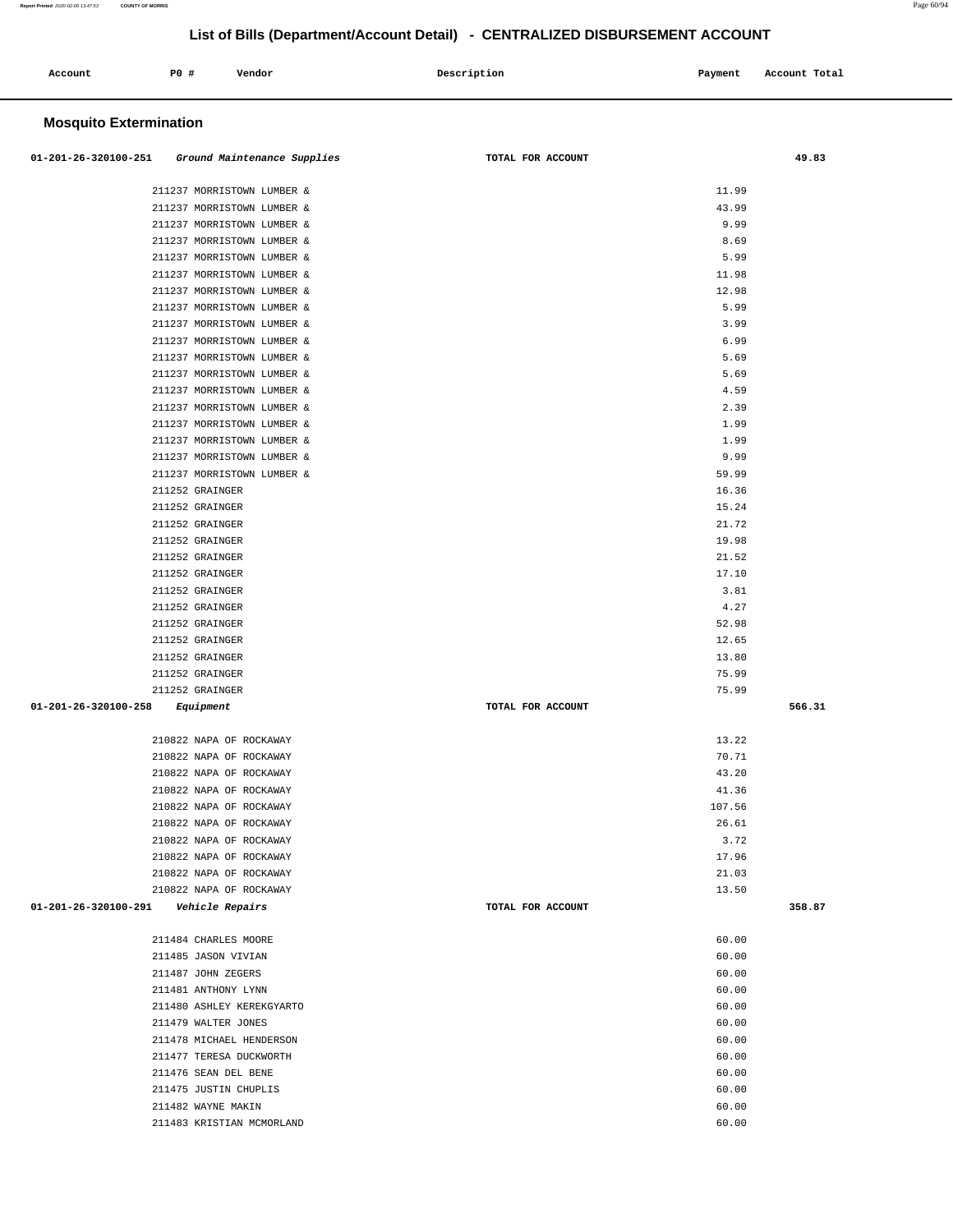#### **Report Printed** 2020-02-06 13:47:53 **COUNTY OF MORRIS** Page 61/94

# **List of Bills (Department/Account Detail) - CENTRALIZED DISBURSEMENT ACCOUNT**

| Account                       | PO#                   | Vendor                               | Description       | Payment | Account Total |
|-------------------------------|-----------------------|--------------------------------------|-------------------|---------|---------------|
| <b>Mosquito Extermination</b> |                       |                                      |                   |         |               |
|                               | 213002 WILLIAM MOTT   |                                      |                   | 60.00   |               |
|                               | 212666 RUSSELL BERGER |                                      |                   | 60.00   |               |
|                               | 212665 MELISSA MARTIN |                                      |                   | 60.00   |               |
| 01-203-26-320100-031          |                       | (2019) Cellular Phones/Pagers        | TOTAL FOR ACCOUNT |         | 960.00        |
|                               |                       | 210562 AMERICAN WEAR INC.            |                   | 70.73   |               |
|                               |                       | 210562 AMERICAN WEAR INC.            |                   | 70.73   |               |
|                               |                       | 210562 AMERICAN WEAR INC.            |                   | 70.73   |               |
|                               |                       | 210562 AMERICAN WEAR INC.            |                   | 68.73   |               |
| 01-203-26-320100-095          |                       | (2019) Other Administrative Supplies | TOTAL FOR ACCOUNT |         | 280.92        |
|                               |                       | 212662 RICOH AMERICAS CORPORATION    |                   | 122.36  |               |
| 01-203-26-320100-163          |                       | (2019) Office Machines               | TOTAL FOR ACCOUNT |         | 122.36        |
|                               |                       |                                      |                   |         | ============  |
|                               |                       | TOTAL for Mosquito Extermination     |                   |         | 2,820.20      |

### **Health Management**

|                                          | 212829 MORRIS COUNTY HEALTH OFFICER ASSO.              |                   | 50.00     |           |
|------------------------------------------|--------------------------------------------------------|-------------------|-----------|-----------|
|                                          | 01-201-27-330100-023 Associations and Memberships      | TOTAL FOR ACCOUNT |           | 50.00     |
|                                          | 212827 NJPMA                                           |                   | 135.00    |           |
|                                          | 212827 NJPMA                                           |                   | 135.00    |           |
|                                          | $01-201-27-330100-039$ Education Schools & Training    | TOTAL FOR ACCOUNT |           | 270.00    |
|                                          | 212826 RUTGERS UNIVERSITY                              |                   | 100.00    |           |
|                                          | 213553 COUNTY OF MORRIS                                |                   | 22.00     |           |
|                                          | 01-201-27-330100-210 Environmental Compliance          | TOTAL FOR ACCOUNT |           | 122.00    |
|                                          | 212828 W.B. MASON COMPANY INC                          |                   | 53.64     |           |
| $01 - 201 - 27 - 330100 - 258$ Equipment |                                                        | TOTAL FOR ACCOUNT |           | 53.64     |
|                                          | 213329 VERIZON WIRELESS                                |                   | 1,136.26  |           |
|                                          | 01-203-27-330100-031 (2019) Cellular Phone/Pagers      | TOTAL FOR ACCOUNT |           | 1,136.26  |
|                                          | 212821 UNITED PARCEL SERVICE                           |                   | 27.59     |           |
|                                          | 01-203-27-330100-068 (2019) Postage & Metered Mail     | TOTAL FOR ACCOUNT |           | 27.59     |
|                                          | 211699 MORRISTOWN MEDICAL CENTER                       |                   | 10,000.00 |           |
|                                          | 211699 MORRISTOWN MEDICAL CENTER                       |                   | 10,000.00 |           |
|                                          | 01-203-27-330100-079 (2019) Special Projects           | TOTAL FOR ACCOUNT |           | 20,000.00 |
|                                          | 212425 CARLOS PEREZ JR.                                |                   | 251.00    |           |
|                                          | 01-203-27-330100-084 (2019) Other Outside Services     | TOTAL FOR ACCOUNT |           | 251.00    |
|                                          | 212822 RICOH USA, INC.                                 |                   | 13.44     |           |
|                                          | 212822 RICOH USA, INC.                                 |                   | 36.19     |           |
|                                          | 212822 RICOH USA, INC.                                 |                   | 10.64     |           |
|                                          | 212820 RICOH USA, INC.                                 |                   | 635.11    |           |
|                                          | $01-203-27-330100-164$ (2019) Office Machines - Rental | TOTAL FOR ACCOUNT |           | 695.38    |
|                                          | 209981 ARROW SHED, LLC                                 |                   | 11,459.30 |           |
|                                          | 01-203-27-330100-210 (2019) Environmental Compliance   | TOTAL FOR ACCOUNT |           | 11,459.30 |
|                                          | 211808 W.B. MASON COMPANY INC                          |                   | 0.95      |           |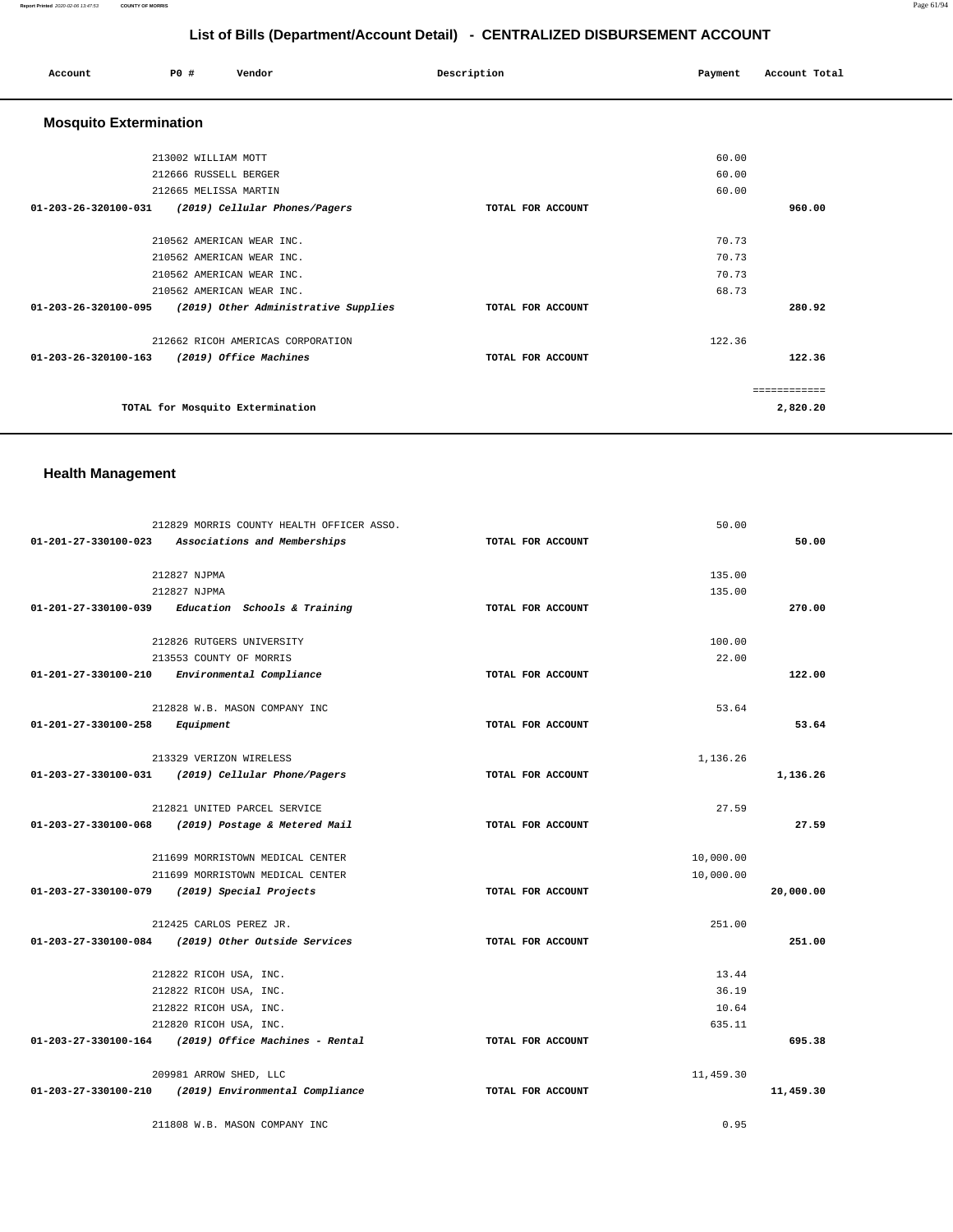### **Office on Aging**

| 01-201-27-331100-068             | Postage & Metered Mail                          | TOTAL FOR ACCOUNT |          | 121.25       |
|----------------------------------|-------------------------------------------------|-------------------|----------|--------------|
|                                  |                                                 |                   |          | ============ |
|                                  | TOTAL for Human Services                        |                   |          | 121.25       |
|                                  |                                                 |                   |          |              |
| <b>Youth Shelter</b>             |                                                 |                   |          |              |
|                                  | 213553 COUNTY OF MORRIS                         |                   | 0.50     |              |
| 01-201-27-331110-068             | Postage and Metered Mail                        | TOTAL FOR ACCOUNT |          | 0.50         |
|                                  | 211871 RICOH USA, INC.                          |                   | 128.94   |              |
|                                  | 01-203-27-331110-163 (2019) Office Machines     | TOTAL FOR ACCOUNT |          | 128.94       |
|                                  | 210507 A & B BAGEL II LLC                       |                   | 375.00   |              |
|                                  | 210711 LOVEYS PIZZA & GRILL                     |                   | 260.91   |              |
|                                  | 210711 LOVEYS PIZZA & GRILL                     |                   | 357.49   |              |
| 01-203-27-331110-185 (2019) Food |                                                 | TOTAL FOR ACCOUNT |          | 993.40       |
|                                  | 210506 ATLANTIC CORPORATE HEALTH                |                   | 8,704.17 |              |
|                                  | 210506 ATLANTIC CORPORATE HEALTH                |                   | 8,704.17 |              |
| 01-203-27-331110-189             | (2019) Medical                                  | TOTAL FOR ACCOUNT |          | 17,408.34    |
|                                  | 210508 CORE PROMOTIONS, LLC                     |                   | 1,249.50 |              |
|                                  | 210508 CORE PROMOTIONS, LLC                     |                   | 150.00   |              |
|                                  | 210508 CORE PROMOTIONS, LLC                     |                   | 78.50    |              |
|                                  | 210508 CORE PROMOTIONS, LLC                     |                   | 51.00    |              |
|                                  | 210508 CORE PROMOTIONS, LLC                     |                   | 66.00    |              |
|                                  | 210508 CORE PROMOTIONS, LLC                     |                   | 28.00    |              |
|                                  | 210508 CORE PROMOTIONS, LLC                     |                   | 28.65    |              |
| 01-203-27-331110-202             | (2019) Uniform And Accessories                  | TOTAL FOR ACCOUNT |          | 1,651.65     |
|                                  | 210504 IMPERIAL BAG & PAPER CO. LLC             |                   | 90.70    |              |
|                                  | 210504 IMPERIAL BAG & PAPER CO. LLC             |                   | 155.04   |              |
|                                  | 210504 IMPERIAL BAG & PAPER CO. LLC             |                   | 30.50    |              |
|                                  | 01-203-27-331110-252 (2019) Janitorial Supplies | TOTAL FOR ACCOUNT |          | 276.24       |
|                                  |                                                 |                   |          | ============ |
|                                  | TOTAL for Youth Shelter                         |                   |          | 20,459.07    |
|                                  |                                                 |                   |          |              |

# **Human Services**  213553 COUNTY OF MORRIS 121.25

| <b>Health Management</b>                 |                   |               |
|------------------------------------------|-------------------|---------------|
| 211808 W.B. MASON COMPANY INC            |                   | 53.64         |
| (2019) Equipment<br>01-203-27-330100-258 | TOTAL FOR ACCOUNT | 55.54         |
|                                          |                   |               |
|                                          |                   | ------------- |
| TOTAL for Health Management              |                   | 34,120.71     |
|                                          |                   |               |

### **List of Bills (Department/Account Detail) - CENTRALIZED DISBURSEMENT ACCOUNT**

 **Account** P0 # Vendor Payment Account Post Payment Account Total **Payment** Account Total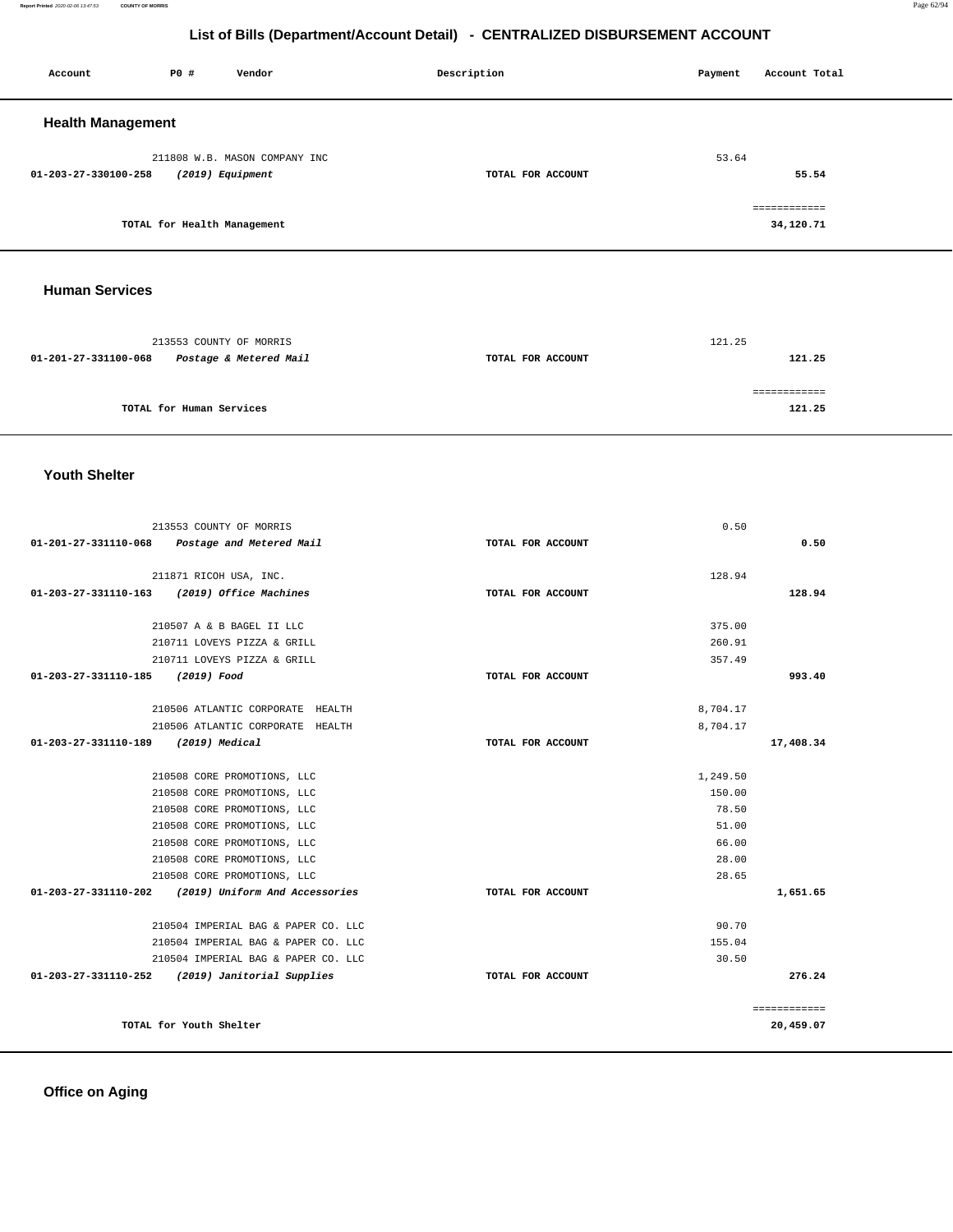#### **Report Printed** 2020-02-06 13:47:53 **COUNTY OF MORRIS** Page 63/94

### **List of Bills (Department/Account Detail) - CENTRALIZED DISBURSEMENT ACCOUNT**

| Account                | P0 #                      | Vendor                        | Description |                   | Payment | Account Total |
|------------------------|---------------------------|-------------------------------|-------------|-------------------|---------|---------------|
| <b>Office on Aging</b> |                           |                               |             |                   |         |               |
| 01-201-27-333100-039   |                           | Education Schools & Training  |             | TOTAL FOR ACCOUNT |         | 129.00        |
|                        | 213553 COUNTY OF MORRIS   |                               |             |                   | 293.00  |               |
| 01-201-27-333100-068   |                           | Postage & Metered Mail        |             | TOTAL FOR ACCOUNT |         | 293.00        |
|                        | 213174 TELESEARCH INC     |                               |             |                   | 209.88  |               |
| 01-201-27-333100-084   |                           | Other Outside Services        |             | TOTAL FOR ACCOUNT |         | 209.88        |
|                        | 211355 CHRISTINE HELLYER  |                               |             |                   | 12.00   |               |
|                        | 211354 MARISOL HEREDIA    |                               |             |                   | 12.00   |               |
|                        |                           | 212679 KIMBERLY CACCIABEVE    |             |                   | 12.00   |               |
|                        |                           | 212678 KIMBERLY CACCIABEVE    |             |                   | 12.00   |               |
|                        | 212677 GRACE MOORE        |                               |             |                   | 12.00   |               |
|                        | 212676 CAROL STOLZ        |                               |             |                   | 12.00   |               |
|                        | 212675 JENNIFER VANNATTA  |                               |             |                   | 12.00   |               |
|                        | 213059 CAROL STOLZ        |                               |             |                   | 12.00   |               |
|                        | 213056 GRACE MOORE        |                               |             |                   | 12.00   |               |
| 01-203-27-333100-048   | (2019) Insurance          |                               |             | TOTAL FOR ACCOUNT |         | 108.00        |
|                        | 213059 CAROL STOLZ        |                               |             |                   | 28.13   |               |
| 01-203-27-333100-059   |                           | (2019) Other General Expenses |             | TOTAL FOR ACCOUNT |         | 28.13         |
|                        | 211355 CHRISTINE HELLYER  |                               |             |                   | 39.90   |               |
|                        | 211354 MARISOL HEREDIA    |                               |             |                   | 14.70   |               |
|                        |                           | 212679 KIMBERLY CACCIABEVE    |             |                   | 80.85   |               |
|                        |                           | 212678 KIMBERLY CACCIABEVE    |             |                   | 51.10   |               |
|                        | 212677 GRACE MOORE        |                               |             |                   | 180.95  |               |
|                        | 212676 CAROL STOLZ        |                               |             |                   | 30.59   |               |
|                        | 213059 CAROL STOLZ        |                               |             |                   | 43.33   |               |
|                        | 213056 GRACE MOORE        |                               |             |                   | 214.55  |               |
| 01-203-27-333100-082   |                           | (2019) Travel Expense         |             | TOTAL FOR ACCOUNT |         | 655.97        |
|                        | 211038 TELESEARCH INC     |                               |             |                   | 186.56  |               |
|                        | 213174 TELESEARCH INC     |                               |             |                   | 221.54  |               |
| 01-203-27-333100-084   |                           | (2019) Other Outside Services |             | TOTAL FOR ACCOUNT |         | 408.10        |
|                        |                           |                               |             |                   |         | ------------  |
|                        | TOTAL for Office on Aging |                               |             |                   |         | 1,832.08      |
|                        |                           |                               |             |                   |         |               |

#### **Grant in Aid**

|  | 8,646.00                                                                                                                                                                                                                                                                                                                                                                                                                                                                                                                                                                                                      |        |
|--|---------------------------------------------------------------------------------------------------------------------------------------------------------------------------------------------------------------------------------------------------------------------------------------------------------------------------------------------------------------------------------------------------------------------------------------------------------------------------------------------------------------------------------------------------------------------------------------------------------------|--------|
|  | 19,254.00                                                                                                                                                                                                                                                                                                                                                                                                                                                                                                                                                                                                     |        |
|  | 36,855.00                                                                                                                                                                                                                                                                                                                                                                                                                                                                                                                                                                                                     |        |
|  | 12,150.00                                                                                                                                                                                                                                                                                                                                                                                                                                                                                                                                                                                                     |        |
|  | 8,242.00                                                                                                                                                                                                                                                                                                                                                                                                                                                                                                                                                                                                      |        |
|  | 14,221.00                                                                                                                                                                                                                                                                                                                                                                                                                                                                                                                                                                                                     |        |
|  | 6,351.00                                                                                                                                                                                                                                                                                                                                                                                                                                                                                                                                                                                                      |        |
|  | 15,408.00                                                                                                                                                                                                                                                                                                                                                                                                                                                                                                                                                                                                     |        |
|  |                                                                                                                                                                                                                                                                                                                                                                                                                                                                                                                                                                                                               | 684.25 |
|  | 9,284.00                                                                                                                                                                                                                                                                                                                                                                                                                                                                                                                                                                                                      |        |
|  | 8,255.00                                                                                                                                                                                                                                                                                                                                                                                                                                                                                                                                                                                                      |        |
|  | 7.597.00                                                                                                                                                                                                                                                                                                                                                                                                                                                                                                                                                                                                      |        |
|  | 15,520.00                                                                                                                                                                                                                                                                                                                                                                                                                                                                                                                                                                                                     |        |
|  | 8,023,00                                                                                                                                                                                                                                                                                                                                                                                                                                                                                                                                                                                                      |        |
|  | 4,911.00                                                                                                                                                                                                                                                                                                                                                                                                                                                                                                                                                                                                      |        |
|  | 213178 EMPLOYMENT HORIZONS ENTERPRISES INC<br>213182 EMPLOYMENT HORIZONS ENTERPRISES INC<br>213183 INTERFAITH FOOD PANTRY INC.<br>213184 LEGAL SERVICES OF NORTHWEST<br>213185 MENTAL HEALTH ASSOCIATION OF<br>213186 NEWBRIDGE SERVICES INC<br>213187 VISITING NURSE ASSOC. OF<br>213188 VISITING NURSE ASSOC. OF<br>213196 VISITING NURSE ASSOCIATION OF SOMERSET HILLS<br>213176 CHILD & FAMILY RESOURCES, INC.<br>213177 CORNERSTONE FAMILY PROGRAMS<br>213180 DAWN CENTER FOR INDEPENDENT<br>213181 EMPLOYMENT HORIZONS ENTERPRISES INC<br>213189 NEWBRIDGE SERVICES INC<br>213191 ATLANTIC PRIVATE CARE |        |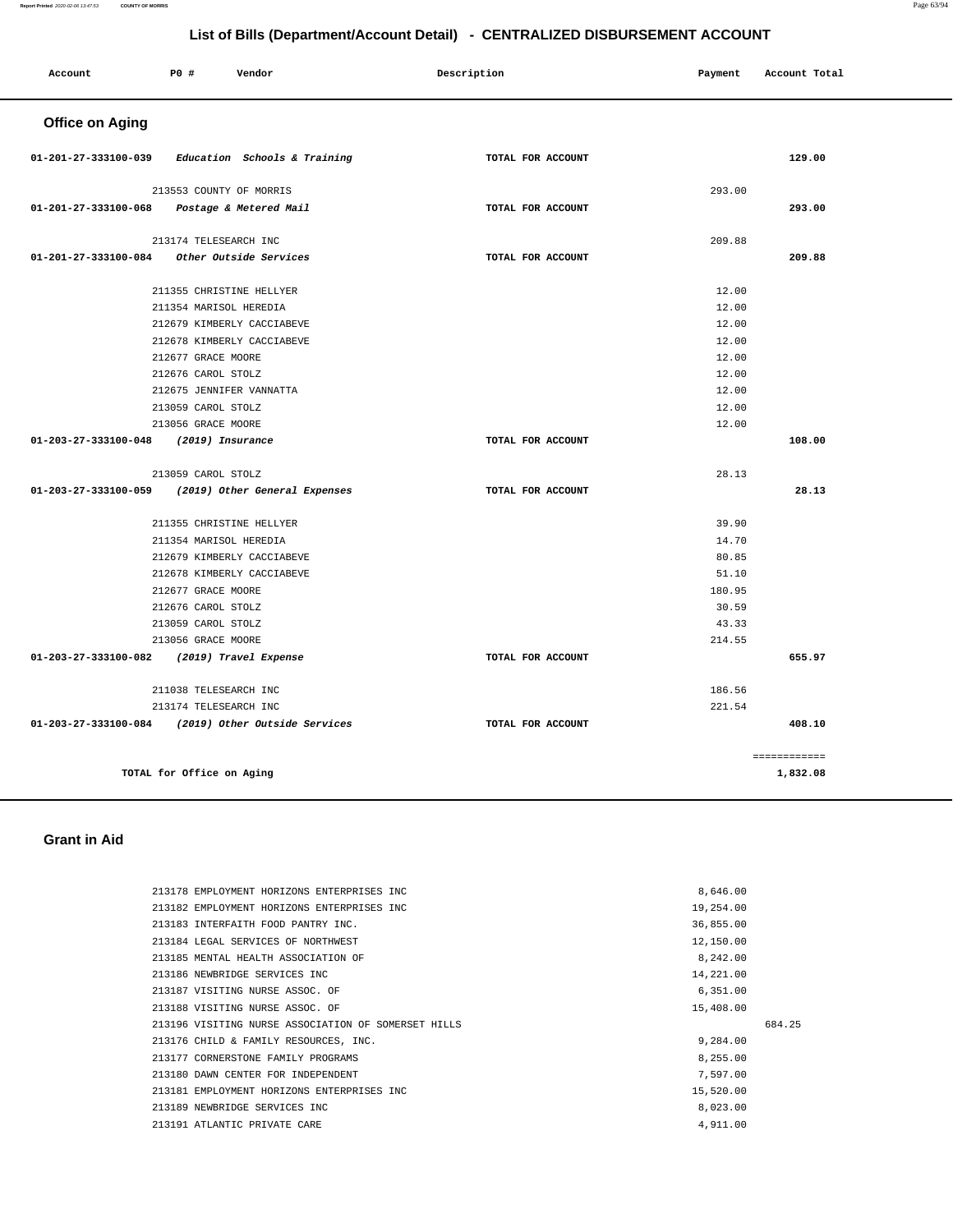**Report Printed** 2020-02-06 13:47:53 **COUNTY OF MORRIS** Page 64/94

### **List of Bills (Department/Account Detail) - CENTRALIZED DISBURSEMENT ACCOUNT**

| Account              | P0 #                   | Vendor                                   | Description       | Payment | Account Total              |
|----------------------|------------------------|------------------------------------------|-------------------|---------|----------------------------|
| <b>Grant in Aid</b>  |                        |                                          |                   |         |                            |
| 01-203-27-342000-090 |                        | (2019) Grant in Aid: Program Expenditure | TOTAL FOR ACCOUNT |         | 178,487.25                 |
|                      | TOTAL for Grant in Aid |                                          |                   |         | ============<br>178,487.25 |

#### **Seniors, Disabled & Veterans**

|                      | TOTAL for Seniors, Disabled & Veterans   |                   |           | -----------<br>38,514.72 |
|----------------------|------------------------------------------|-------------------|-----------|--------------------------|
| 01-203-27-343100-059 | (2019) Other General Expenses            | TOTAL FOR ACCOUNT |           | 17,424.00                |
|                      | 209890 METRO FLAG CO                     |                   | 4,032.00  |                          |
|                      | 209890 METRO FLAG CO                     |                   | 13,392.00 |                          |
| 01-203-27-343100-058 | (2019) Office Supplies & Stationery      | TOTAL FOR ACCOUNT |           | 17.28                    |
|                      | 211356 OFFICE CONCEPTS GROUP, INC.       |                   | 17.28     |                          |
| 01-203-27-343100-036 | (2019) Contracted Services - Adult Day C | TOTAL FOR ACCOUNT |           | 21,073.44                |
|                      | 213179 CORNERSTONE FAMILY                |                   | 2,493.00  |                          |
|                      | 213179 CORNERSTONE FAMILY                |                   | 18,580.44 |                          |
|                      |                                          |                   |           |                          |

#### **Morristown MemorHosp-SCS**

| 213175 MORRISTOWN MEDICAL CENTER            |                   | 22,295.00 |
|---------------------------------------------|-------------------|-----------|
| (2019) Expenditures<br>01-203-27-343170-090 | TOTAL FOR ACCOUNT | 22,295.00 |
|                                             |                   |           |
|                                             |                   |           |
| TOTAL for Morristown MemorHosp-SCS          |                   | 22,295.00 |

#### **County Board of Social Service**

|                                                        | 213331 CITYSIDE ARCHIVES, LLC             |                   | 1,209.38 |          |
|--------------------------------------------------------|-------------------------------------------|-------------------|----------|----------|
| $01 - 201 - 27 - 345100 - 257$<br>Rental - Other       |                                           | TOTAL FOR ACCOUNT |          | 1,209.38 |
|                                                        |                                           |                   |          |          |
|                                                        | 211177 UNIVERSAL PROTECTION SERVICES, LLC |                   | 572.95   |          |
| 211257 NJHMFA-HMIS                                     |                                           |                   | 750.00   |          |
|                                                        | 211055 UNITRONIX DATA SYSTEMS INC         |                   | 8,514.40 |          |
| 01-201-27-345100-325<br><i><b>Special Services</b></i> |                                           | TOTAL FOR ACCOUNT |          | 9,837.35 |
| 211194 CHLIC                                           |                                           |                   | 449.27   |          |
|                                                        |                                           |                   |          |          |
|                                                        | 211050 DELTA DENTAL OF NEW JERSEY, INC.   |                   | 96.30    |          |
|                                                        | 211050 DELTA DENTAL OF NEW JERSEY, INC.   |                   | 597.20   |          |
|                                                        | 211050 DELTA DENTAL OF NEW JERSEY, INC.   |                   | 834.60   |          |
|                                                        | 211053 FLAGSHIP HEALTH SYSTEMS, INC.      |                   | 506.88   |          |
| 01-201-27-345100-329                                   | Hospital Insurance Premiums               | TOTAL FOR ACCOUNT |          | 2,484.25 |
| 213152 CHARLES HALBACH                                 |                                           |                   | 4.20     |          |
| 01-201-27-345100-332<br>Mileage                        |                                           | TOTAL FOR ACCOUNT |          | 4.20     |
| 213164 CLAUDIA L. HINOJOSA                             |                                           |                   | 72.00    |          |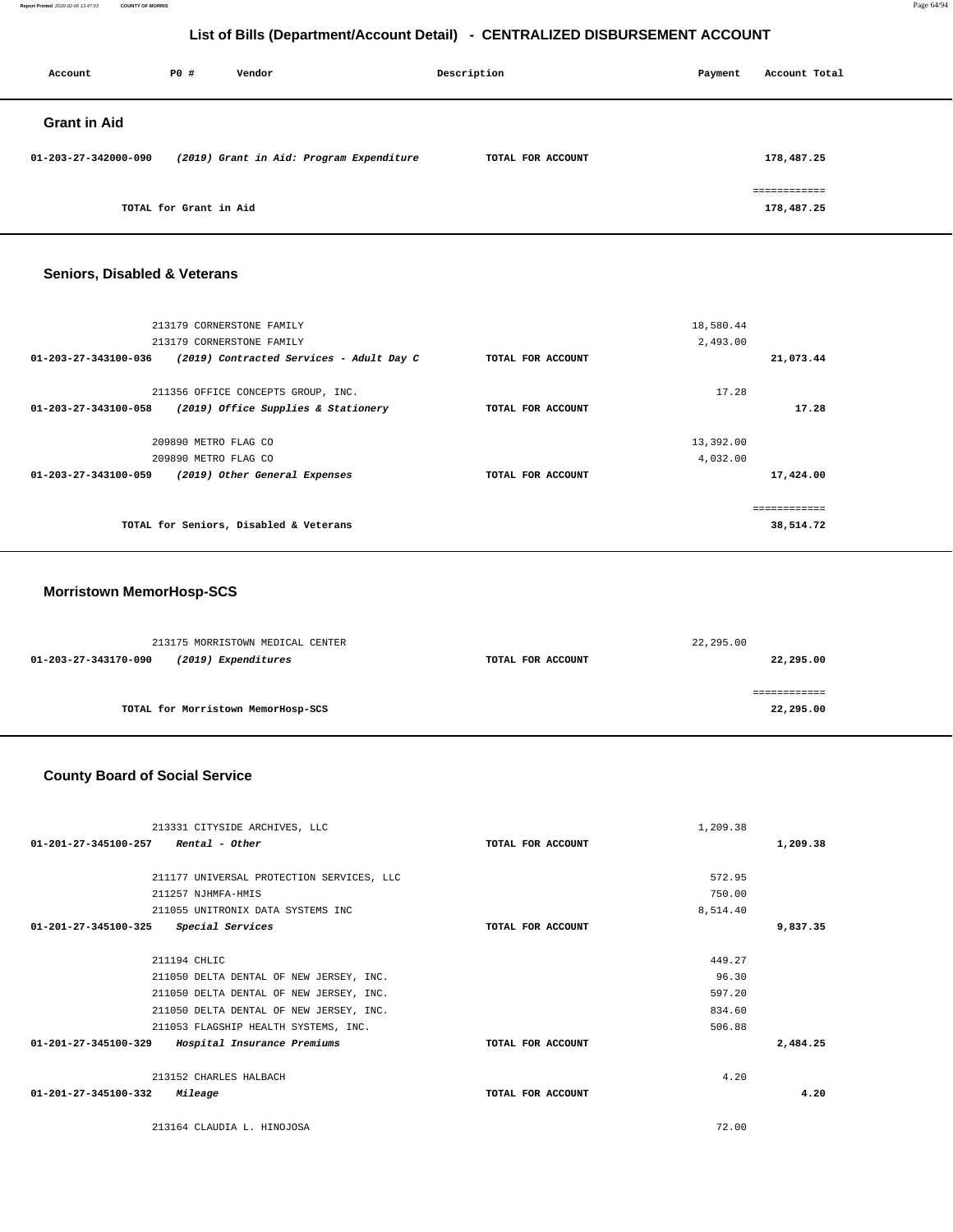#### **Account** 20 **PO** # **Vendor** Payment **Payment** Account Total **Payment** Account Total **Payment County Board of Social Service** 213151 RHEA YOUNG 213156 DIENANE ETIENNE 213152 CHARLES HALBACH 213150 DIPALI PATEL 213149 HUONG LU 213163 DAVID VEYSMAN  **01-201-27-345100-333 Other Allowances TOTAL FOR ACCOUNT**  72.00 72.00 72.00 72.00 72.00 72.00 **594.00** 211084 W.B. MASON COMPANY INC 211084 W.B. MASON COMPANY INC 211084 W.B. MASON COMPANY INC 211084 W.B. MASON COMPANY INC 211084 W.B. MASON COMPANY INC 211084 W.B. MASON COMPANY INC 211084 W.B. MASON COMPANY INC 211084 W.B. MASON COMPANY INC 211096 FEDEX  **01-203-27-345100-058 (2019) Office Supplies & Stationery TOTAL FOR ACCOUNT**  178.80 178.80 178.80 178.80 0.95 0.95 35.76 22.35 743.58 **1,518.79** 209733 KEYBOARD CONSULTANTS INC 209733 KEYBOARD CONSULTANTS INC 209733 KEYBOARD CONSULTANTS INC 209733 KEYBOARD CONSULTANTS INC 209733 KEYBOARD CONSULTANTS INC 209733 KEYBOARD CONSULTANTS INC 209733 KEYBOARD CONSULTANTS INC 209733 KEYBOARD CONSULTANTS INC  **01-203-27-345100-163 (2019) Office Machines TOTAL FOR ACCOUNT**  1,947.00 196.00 685.00 113.00 85.00 86.13 110.00 454.06 **3,676.19** 211057 PRIME HEALTHCARE SERVICES 211057 PRIME HEALTHCARE SERVICES 211057 PRIME HEALTHCARE SERVICES  **01-203-27-345100-257 (2019) Rental - Other TOTAL FOR ACCOUNT**  764.73 574.52 1.00 **1,340.25** 211177 UNIVERSAL PROTECTION SERVICES, LLC 211049 UNIVERSAL PROTECTION SERVICES, LLC 211049 UNIVERSAL PROTECTION SERVICES, LLC 211049 UNIVERSAL PROTECTION SERVICES, LLC 211049 UNIVERSAL PROTECTION SERVICES, LLC 211049 UNIVERSAL PROTECTION SERVICES, LLC 211049 UNIVERSAL PROTECTION SERVICES, LLC 211054 HINDSIGHT, INC 211055 UNITRONIX DATA SYSTEMS INC 213157 JOHNSON & JOHNSON, ESQS 213157 JOHNSON & JOHNSON, ESQS 211060 BENAY FIORE 211060 BENAY FIORE  **01-203-27-345100-325 (2019) Special Services TOTAL FOR ACCOUNT**  1,506.93 2,691.27 2,030.21 1,795.70 2,459.43 2,233.24 2,053.06 11,258.22 7,883.70 2,838.00 765.70 160.00 20.00 **37,695.46** 213253 COUNTY OF MORRIS  **01-203-27-345100-331 (2019) Unemployment Compensation TOTAL FOR ACCOUNT**  11,486.69 **11,486.69** 213152 CHARLES HALBACH 211052 PHYLLIS TONNESEN  **01-203-27-345100-332 (2019) Mileage TOTAL FOR ACCOUNT**  64.75 5.60 **70.35** 213152 CHARLES HALBACH 211052 PHYLLIS TONNESEN 213163 DAVID VEYSMAN  **01-203-27-345100-333 (2019) Other Allowances TOTAL FOR ACCOUNT**  72.00 144.00 72.00 **288.00**

### **List of Bills (Department/Account Detail) - CENTRALIZED DISBURSEMENT ACCOUNT**

**Report Printed** 2020-02-06 13:47:53 **COUNTY OF MORRIS** Page 65/94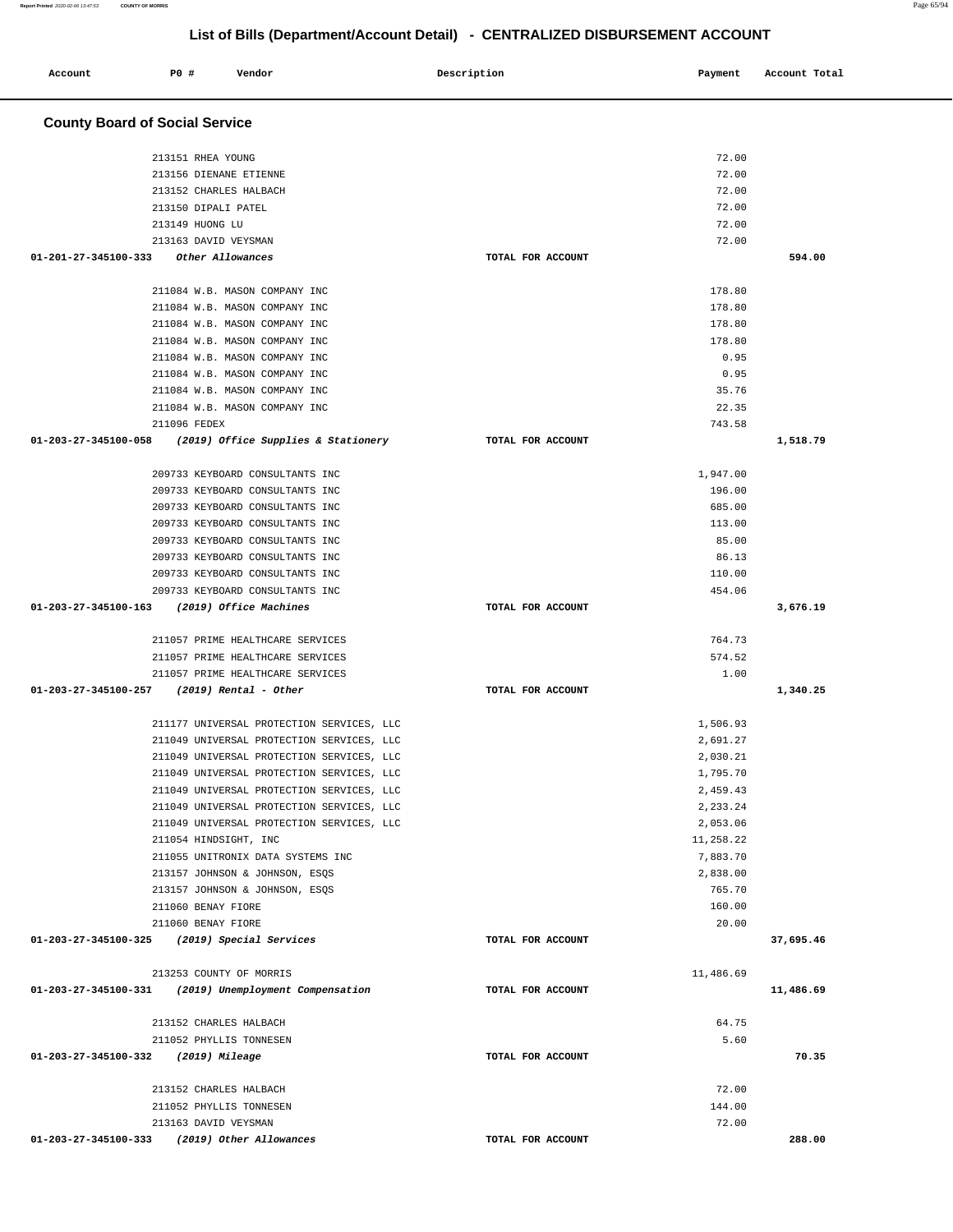| Account                               | P0 # | Vendor                                   | Description       | Payment   | Account Total |
|---------------------------------------|------|------------------------------------------|-------------------|-----------|---------------|
| <b>County Board of Social Service</b> |      |                                          |                   |           |               |
|                                       |      | 209198 DELL MARKETING L.P.               |                   | 51,146.59 |               |
|                                       |      | 209198 DELL MARKETING L.P.               |                   | 5,608.30  |               |
| 01-203-27-345100-334                  |      | (2019) Minor Equipment Purchases         | TOTAL FOR ACCOUNT |           | 256,906.59    |
|                                       |      | 204430 EXTEL COMMUNICATIONS              |                   | 525.00    |               |
|                                       |      | 204430 EXTEL COMMUNICATIONS              |                   | 145.00    |               |
| 01-203-27-345100-336                  |      | (2019) Repairs & Alterations             | TOTAL FOR ACCOUNT |           | 670.00        |
|                                       |      | 211058 LABCORP OF AMERICA HOLDINGS       |                   | 263.60    |               |
| 01-203-27-345100-351                  |      | (2019) Paternity Expenses                | TOTAL FOR ACCOUNT |           | 263.60        |
|                                       |      | 211059 TREASURER. ST OF NJ               |                   | 46,166.27 |               |
| 01-203-27-345100-354                  |      | (2019) FAMIS and ACSES                   | TOTAL FOR ACCOUNT |           | 46,166.27     |
|                                       |      |                                          |                   |           | ============  |
|                                       |      | TOTAL for County Board of Social Service |                   |           | 374,211.37    |

#### **DEPARTMENT 349110**

| 210667 ESSEX COUNTY HOSPITAL<br>210707 HUDSON COUNTY MEADOWVIEW |                   | 3,205.50<br>12,751.31    |
|-----------------------------------------------------------------|-------------------|--------------------------|
| 210707 HUDSON COUNTY MEADOWVIEW                                 |                   | 12,364.40                |
| 211228 NEW BRIDGE MEDICAL CENTER                                |                   | 2,348.66                 |
| 211761 ESSEX COUNTY HOSPITAL                                    |                   | 3, 214.67                |
| (2019) Program Expenditures<br>$01 - 203 - 27 - 349110 - 090$   | TOTAL FOR ACCOUNT | 33,884.54                |
| TOTAL for DEPARTMENT 349110                                     |                   | -----------<br>33,884.54 |

#### **MV:Administration**

|                                             | 213553 COUNTY OF MORRIS                              |                   | 8.65      |              |
|---------------------------------------------|------------------------------------------------------|-------------------|-----------|--------------|
| 01-201-27-350100-068 Postage & Metered Mail |                                                      | TOTAL FOR ACCOUNT |           | 8.65         |
|                                             | 211461 RICOH USA, INC.                               |                   | 1,307.33  |              |
|                                             | 211461 RICOH USA, INC.                               |                   | 390.40    |              |
|                                             | $01-201-27-350100-164$ Office Machines - Rental      | TOTAL FOR ACCOUNT |           | 1,697.73     |
|                                             | 210946 INGLESINO, WEBSTER,                           |                   | 29,040.25 |              |
|                                             | 213337 INGLESINO, WEBSTER,                           |                   | 17,757.18 |              |
|                                             | 01-203-27-350100-036 (2019) Contracted Services      | TOTAL FOR ACCOUNT |           | 46,797.43    |
|                                             | 213368 NJ DEPARTMENT OF TREASURY                     |                   | 7.00      |              |
| 01-203-27-350100-144                        | (2019) Sewer                                         | TOTAL FOR ACCOUNT |           | 7.00         |
|                                             | 211461 RICOH USA, INC.                               |                   | 2,614.66  |              |
|                                             | 211461 RICOH USA, INC.                               |                   | 294.65    |              |
|                                             | 01-203-27-350100-164 (2019) Office Machines - Rental | TOTAL FOR ACCOUNT |           | 2,909.31     |
|                                             | 211460 UNIVERSAL PROTECTION SERVICES, LLC            |                   | 16,649.91 |              |
|                                             | 211460 UNIVERSAL PROTECTION SERVICES, LLC            |                   | 15,588.06 |              |
|                                             | 211460 UNIVERSAL PROTECTION SERVICES, LLC            |                   | 15,731.70 |              |
| 01-203-27-350100-266                        | (2019) Safety Items                                  | TOTAL FOR ACCOUNT |           | 47,969.67    |
|                                             |                                                      |                   |           | ============ |

**99,389.79** 

**TOTAL for MV:Administration**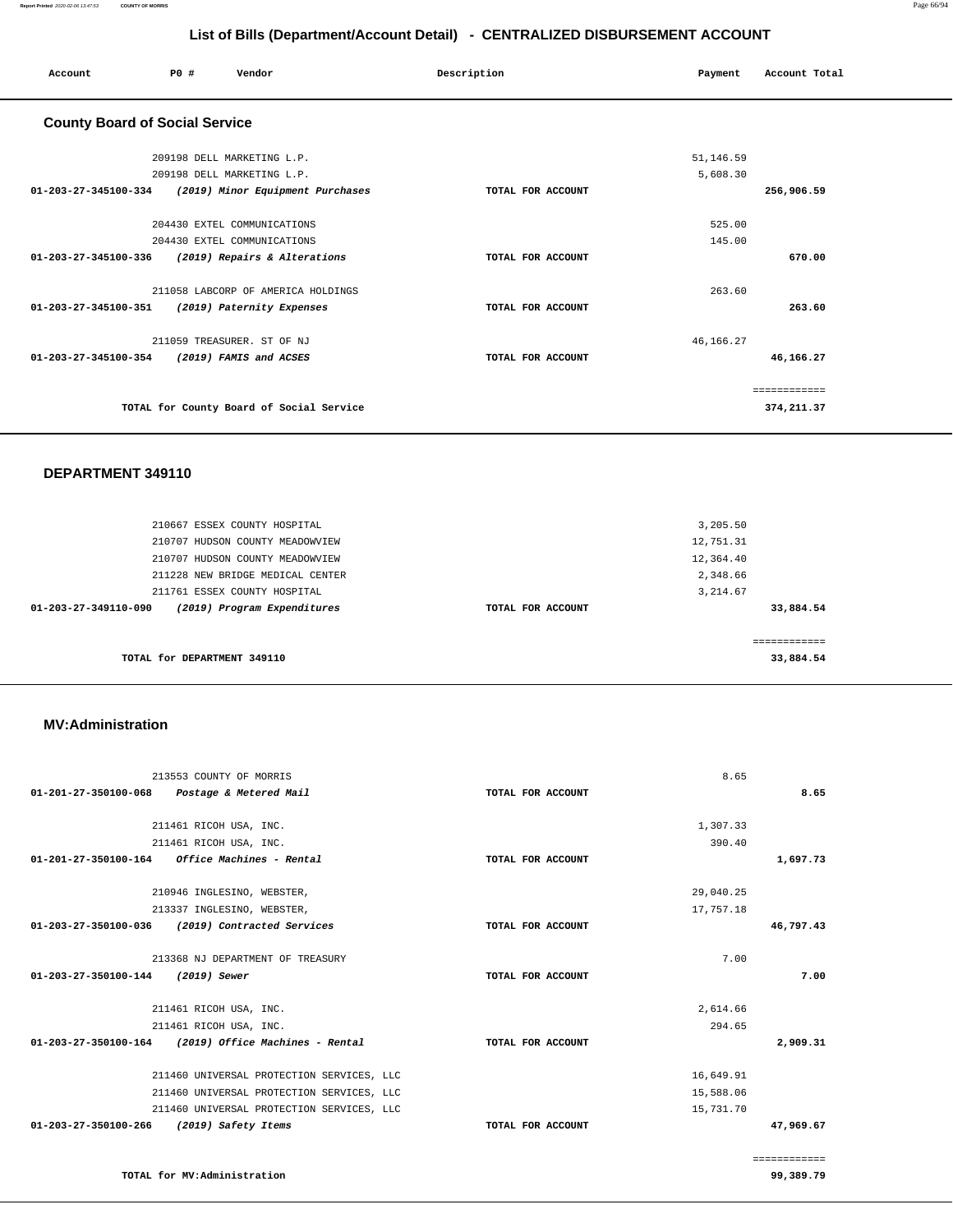| Account                                                      | P0 #                      | Vendor                                                                                                                     | Description            | Payment                | Account Total             |
|--------------------------------------------------------------|---------------------------|----------------------------------------------------------------------------------------------------------------------------|------------------------|------------------------|---------------------------|
| <b>Assistance Dep Child:Local Shr</b>                        |                           |                                                                                                                            |                        |                        |                           |
| 01-201-27-354100-091                                         |                           | 211422 OFFICE OF TEMPORARY ASSISTANCE<br>Assistance Dep Child: Local Shr Program E                                         | TOTAL FOR ACCOUNT      | 2,910.00               | 2,910.00                  |
|                                                              |                           | TOTAL for Assistance Dep Child:Local Shr                                                                                   |                        |                        | ============<br>2,910.00  |
| <b>Assistance SSI Income Recipien</b>                        |                           |                                                                                                                            |                        |                        |                           |
| 01-201-27-355100-090                                         |                           | 211420 OFFICE OF TEMPORARY ASSISTANCE<br>213162 OFFICE OF TEMPORARY ASSISTANCE<br>Assistance SSI Income Recipien Expenditu | TOTAL FOR ACCOUNT      | 46,092.00<br>46,092.00 | 92,184.00                 |
|                                                              |                           | TOTAL for Assistance SSI Income Recipien                                                                                   |                        |                        | ============<br>92,184.00 |
| <b>County Adjuster</b>                                       |                           |                                                                                                                            |                        |                        |                           |
| 01-201-27-357100-058                                         |                           | 211764 W.B. MASON COMPANY INC<br>Office Supplies & Stationery                                                              | TOTAL FOR ACCOUNT      | 175.50                 | 175.50                    |
| 01-201-27-357100-068                                         | 213553 COUNTY OF MORRIS   | Postage & Metered Mail                                                                                                     | TOTAL FOR ACCOUNT      | 556.80                 | 556.80                    |
| 01-203-27-357100-058                                         | 210658 PAPER MART INC     | (2019) Office Supplies & Stationery                                                                                        | TOTAL FOR ACCOUNT      | 101.45                 | 101.45<br>============    |
|                                                              | TOTAL for County Adjuster |                                                                                                                            |                        |                        | 833.75                    |
| <b>County Library</b>                                        |                           |                                                                                                                            |                        |                        |                           |
| 01-201-29-390100-058                                         | 209073 JANWAY COMPANY     | 207935 RELIANCE BARCODE SOLUTIONS, LLC<br>Office Supplies & Stationery                                                     | TOTAL FOR ACCOUNT      | 4.64<br>44.38          | 49.02                     |
| $\begin{array}{c}\n200100 \\ \end{array}$<br>201<br>$\Omega$ | 213553 COUNTY OF MORRIS   | Dectare C. Material Mail                                                                                                   | $EXAMPLE BOD 30001000$ | 1,001.81               | 001.01                    |

| 01-201-29-390100-068           | Postage & Metered Mail              | TOTAL FOR ACCOUNT | 1,001.81 |
|--------------------------------|-------------------------------------|-------------------|----------|
|                                | 205025 ARKIV MUSIC                  |                   | 23.31    |
| $01 - 201 - 29 - 390100 - 083$ | Video & Film Materials              | TOTAL FOR ACCOUNT | 23.31    |
|                                | 205210 SHEET MUSIC PLUS             |                   | 361.18   |
|                                | 205210 SHEET MUSIC PLUS             |                   | 13.50    |
|                                | 205210 SHEET MUSIC PLUS             |                   | 31.80    |
|                                | 205279 THOMSON REUTERS-WEST         |                   | 1,838.55 |
|                                | 207163 GANN LAW BOOKS               |                   | 189.00   |
|                                | 201635 LAWYERS DIARY AND MANUAL LLC |                   | 114.25   |
|                                | 201635 LAWYERS DIARY AND MANUAL LLC |                   | 8.00     |
| 01-203-29-390100-028           | (2019) Books & Periodicals          | TOTAL FOR ACCOUNT | 2,556.28 |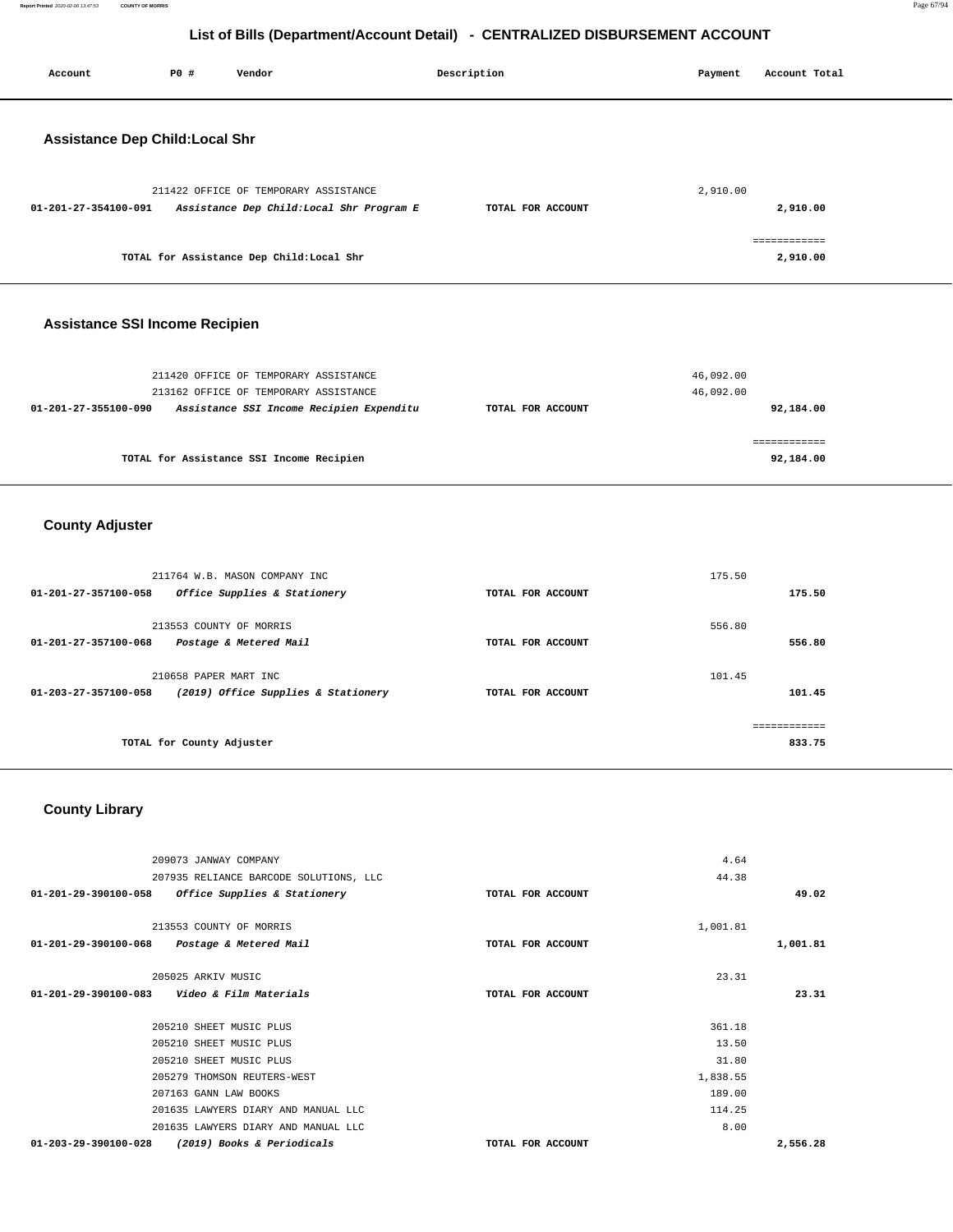|  |  | Account | P0 # | Vendor | Description | Payment | Account Total |
|--|--|---------|------|--------|-------------|---------|---------------|
|--|--|---------|------|--------|-------------|---------|---------------|

```
County Library
```

| 209077 JANWAY COMPANY                                       |                   | 18.00    |              |
|-------------------------------------------------------------|-------------------|----------|--------------|
| 209076 JANWAY COMPANY                                       |                   | 420.00   |              |
| 209076 JANWAY COMPANY                                       |                   | 40.00    |              |
| 209076 JANWAY COMPANY                                       |                   | 17.30    |              |
| 209075 JANWAY COMPANY                                       |                   | 820.00   |              |
| 209075 JANWAY COMPANY                                       |                   | 55.00    |              |
| 209075 JANWAY COMPANY                                       |                   | 165.00   |              |
| 209074 JANWAY COMPANY                                       |                   | 780.00   |              |
| 209074 JANWAY COMPANY                                       |                   | 40.00    |              |
| 209074 JANWAY COMPANY                                       |                   | 33.00    |              |
| 209073 JANWAY COMPANY                                       |                   | 580.00   |              |
| 209073 JANWAY COMPANY                                       |                   | 55.00    |              |
| 209073 JANWAY COMPANY                                       |                   | 40.00    |              |
| 209618 JANWAY COMPANY                                       |                   | 2,365.00 |              |
| 209618 JANWAY COMPANY                                       |                   | 50.00    |              |
| 207935 RELIANCE BARCODE SOLUTIONS, LLC                      |                   | 726.40   |              |
| 208447 W.B. MASON COMPANY INC                               |                   | 210.16   |              |
| 209022 4 IMPRINT INC.                                       |                   | 2,950.00 |              |
| 209022 4 IMPRINT INC.                                       |                   | 60.00    |              |
| 209022 4 IMPRINT INC.                                       |                   | 48.42    |              |
| 01-203-29-390100-058 (2019) Office Supplies & Stationery    | TOTAL FOR ACCOUNT |          | 9,943.28     |
| 205025 ARKIV MUSIC                                          |                   | 272.78   |              |
| 205024 ARKIV MUSIC                                          |                   | 289.46   |              |
| 01-203-29-390100-083 (2019) Video & Film Materials          | TOTAL FOR ACCOUNT |          | 562.24       |
| 209634 DEMCO                                                |                   | 198.82   |              |
| 209070 THOMSON PIANO WORKS, LLC                             |                   | 150.00   |              |
| 01-203-29-390100-090 (2019) Program Expenditures            | TOTAL FOR ACCOUNT |          | 348.82       |
| 209599 BRODART CO                                           |                   | 100.48   |              |
| 209599 BRODART CO                                           |                   | 71.40    |              |
| 209599 BRODART CO                                           |                   | 9.95     |              |
| 199705 CDW GOVERNMENT                                       |                   | 100.02   |              |
| 207157 JANWAY COMPANY                                       |                   | 962.55   |              |
| 207157 JANWAY COMPANY                                       |                   | 15.00    |              |
| 207157 JANWAY COMPANY                                       |                   | 18.52    |              |
| 207159 CDW GOVERNMENT                                       |                   | 15.95    |              |
| 207159 CDW GOVERNMENT                                       |                   | 22.09    |              |
| $01-203-29-390100-095$ (2019) Other Administrative Supplies | TOTAL FOR ACCOUNT |          | 1,315.96     |
|                                                             |                   |          | ============ |
| TOTAL for County Library                                    |                   |          | 15,800.72    |

### **County Superintendent of Schoo**

| 213553 COUNTY OF MORRIS                        |                   | 90.75 |
|------------------------------------------------|-------------------|-------|
| Postage & Metered Mail<br>01-201-29-392100-068 | TOTAL FOR ACCOUNT | 90.75 |
|                                                |                   |       |
|                                                |                   |       |
| TOTAL for County Superintendent of Schoo       |                   | 90.75 |
|                                                |                   |       |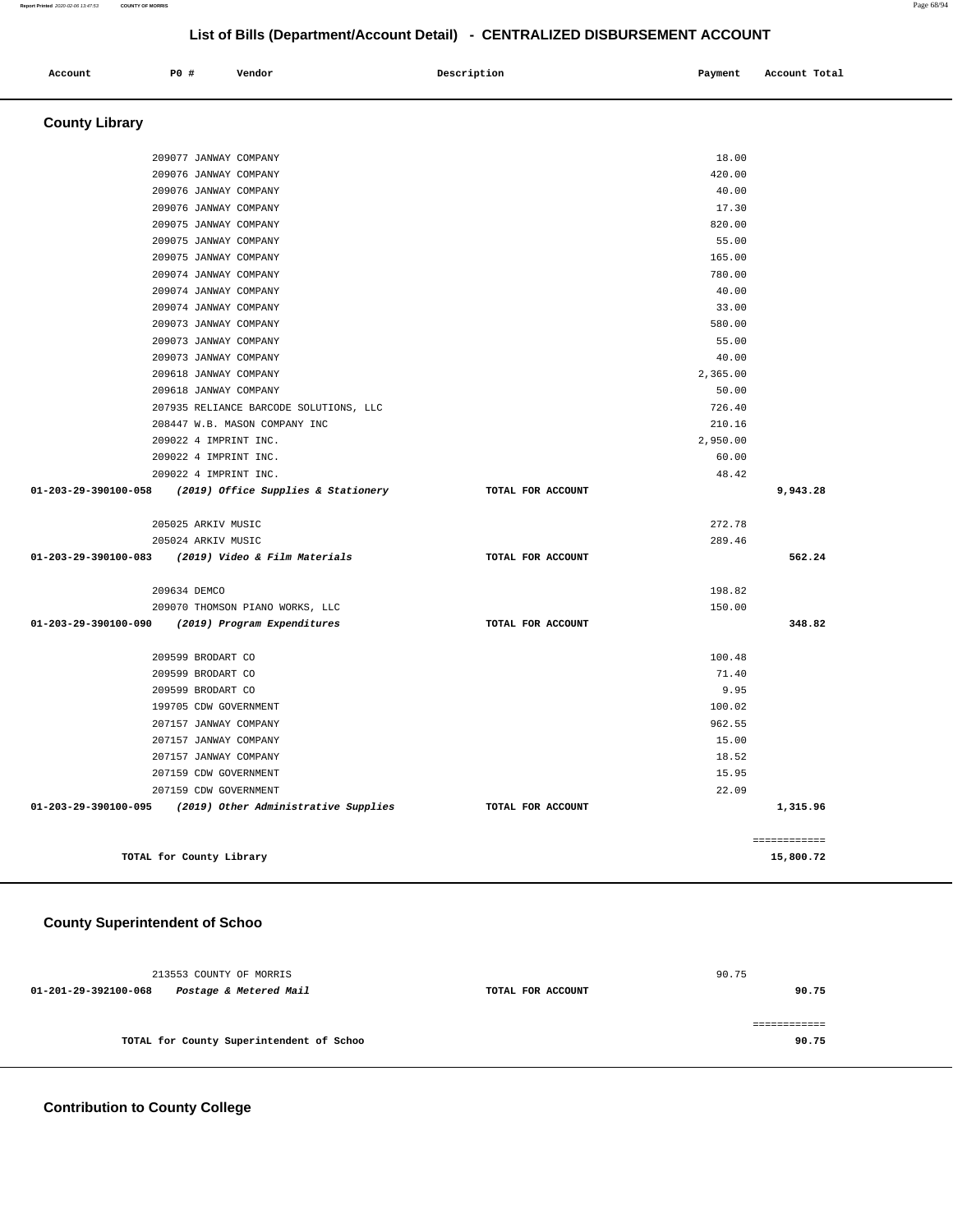| Account                               | P0#          | Vendor                                   | Description       | Payment | Account Total              |
|---------------------------------------|--------------|------------------------------------------|-------------------|---------|----------------------------|
| <b>Contribution to County College</b> |              |                                          |                   |         |                            |
| 01-201-29-395100-090                  | Expenditures |                                          | TOTAL FOR ACCOUNT |         | 568,256.74                 |
|                                       |              | TOTAL for Contribution to County College |                   |         | ============<br>568,256.74 |

#### **Rutgers Extension Service**

| 213553 COUNTY OF MORRIS<br>Postage & Metered Mail<br>01-201-29-396100-068               | TOTAL FOR ACCOUNT | 88.45<br>88.45          |
|-----------------------------------------------------------------------------------------|-------------------|-------------------------|
| 213329 VERIZON WIRELESS<br>(2019) Other Administrative Supplies<br>01-203-29-396100-095 | TOTAL FOR ACCOUNT | 28.11<br>28.11          |
| TOTAL for Rutgers Extension Service                                                     |                   | -------------<br>116.56 |

#### **Rmb Out of Cty Two Yr Coll**

| TOTAL for Rmb Out of Cty Two Yr Coll                                              |          | -------------<br>8,393.68 |
|-----------------------------------------------------------------------------------|----------|---------------------------|
| $01-203-29-397100-090$ (2019) Rmb Out of Cty Two Yr Coll Expend TOTAL FOR ACCOUNT |          | 8,393.68                  |
| 213548 BERGEN COMMUNITY COLLEGE                                                   | 7.00     |                           |
| 213548 BERGEN COMMUNITY COLLEGE                                                   | 624.54   |                           |
| 213547 RARITAN VALLEY COMMUNITY                                                   | 2.00     |                           |
| 213547 RARITAN VALLEY COMMUNITY                                                   | 204.50   |                           |
| 213546 MIDDLESEX COUNTY COLLEGE                                                   | 28.00    |                           |
| 213546 MIDDLESEX COUNTY COLLEGE                                                   | 1,958.04 |                           |
| 213545 MIDDLESEX COUNTY COLLEGE                                                   | 4.00     |                           |
| 213545 MIDDLESEX COUNTY COLLEGE                                                   | 279.72   |                           |
| 213544 HUDSON COUNTY COMMUNITY COLLEGE                                            | 15.00    |                           |
| 213544 HUDSON COUNTY COMMUNITY COLLEGE                                            | 1,184.40 |                           |
| 213543 UNION COUNTY COLLEGE                                                       | 1,138.76 |                           |
| 213543 UNION COUNTY COLLEGE                                                       | 32.00    |                           |
| 213543 UNION COUNTY COLLEGE                                                       | 2,915.72 |                           |
|                                                                                   |          |                           |

#### **Cont M.C. School of Tech**

|                      | 213550 MC VOCATIONAL SCHOOL DISTRICT  |                   | 800,000.00 |
|----------------------|---------------------------------------|-------------------|------------|
| 01-201-29-400100-090 | Cont M.C. School of Tech Expenditures | TOTAL FOR ACCOUNT | 800,000.00 |
|                      |                                       |                   |            |
|                      |                                       |                   |            |
|                      | TOTAL for Cont M.C. School of Tech    |                   | 800,000.00 |
|                      |                                       |                   |            |

#### **Fire and Police Academy**

 211756 PADA OF NJ 100.00  **01-201-29-407100-023 Associations and Memberships TOTAL FOR ACCOUNT 100.00**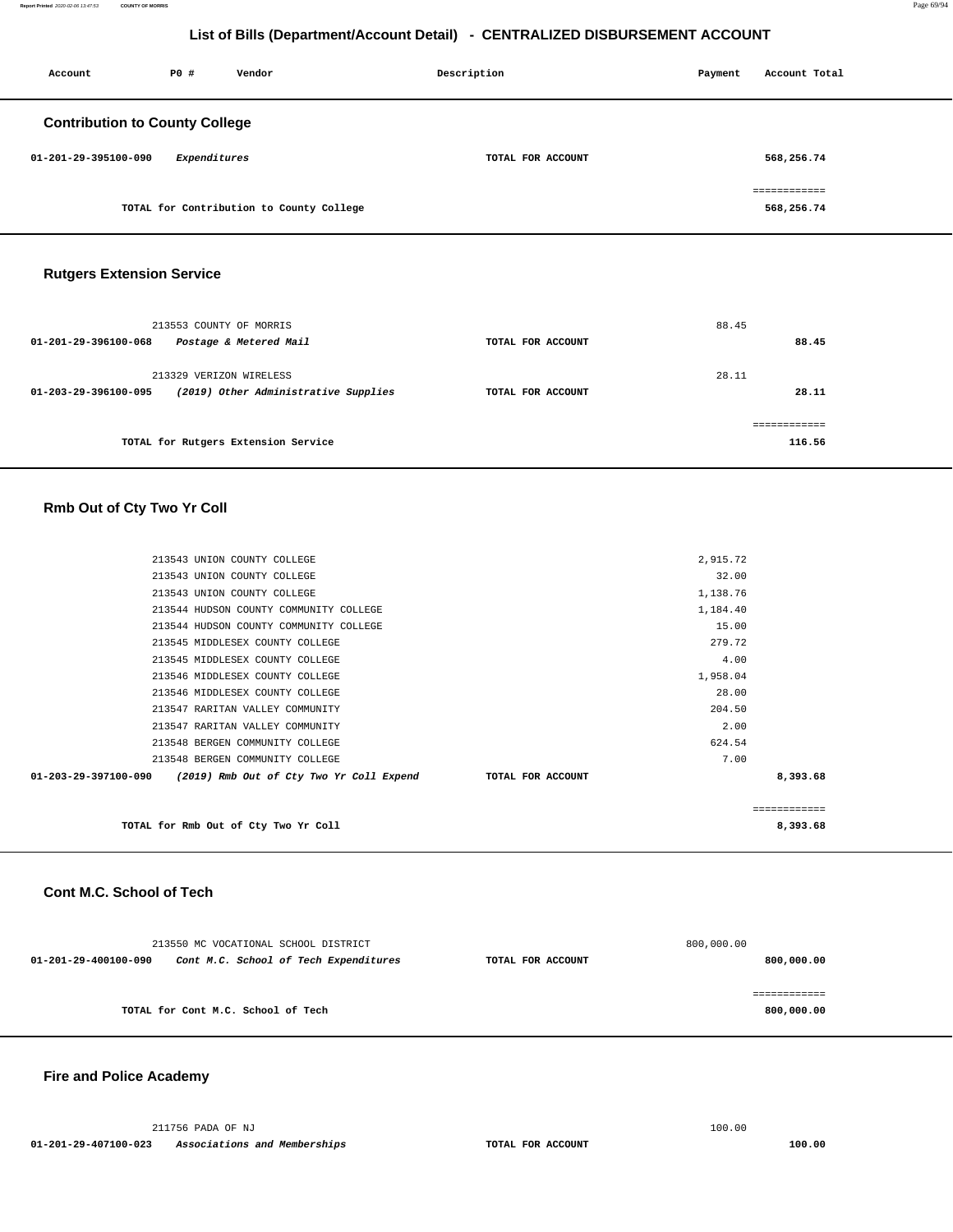| Account                                                | <b>PO #</b>                        | Vendor                                                           |  | Description       |  | Payment        | Account Total |  |
|--------------------------------------------------------|------------------------------------|------------------------------------------------------------------|--|-------------------|--|----------------|---------------|--|
| <b>Fire and Police Academy</b>                         |                                    |                                                                  |  |                   |  |                |               |  |
| 01-201-29-407100-028                                   |                                    | <i>Books &amp; Periodicals</i>                                   |  | TOTAL FOR ACCOUNT |  |                | 226.00        |  |
|                                                        |                                    | 211463 SCANTRON SERVICE GROUP                                    |  |                   |  | 893.00         |               |  |
| 01-201-29-407100-044                                   |                                    | Equipment Service Agreements                                     |  | TOTAL FOR ACCOUNT |  |                | 893.00        |  |
|                                                        |                                    |                                                                  |  |                   |  |                |               |  |
| 01-201-29-407100-068                                   |                                    | 213553 COUNTY OF MORRIS<br>Postage & Metered Mail                |  | TOTAL FOR ACCOUNT |  | 39.60          | 39.60         |  |
|                                                        |                                    |                                                                  |  |                   |  |                |               |  |
|                                                        |                                    | 211462 TURN OUT UNIFORMS, INC.                                   |  |                   |  | 35.99          |               |  |
|                                                        |                                    | 211462 TURN OUT UNIFORMS, INC.                                   |  |                   |  | 15.00          |               |  |
| 01-201-29-407100-202                                   |                                    | 211462 TURN OUT UNIFORMS, INC.                                   |  | TOTAL FOR ACCOUNT |  | 5.00           | 55.99         |  |
|                                                        |                                    | Uniform And Accessories                                          |  |                   |  |                |               |  |
|                                                        |                                    | 210462 TOMAHAWK STRATEGIC SOLUTION, LLC                          |  |                   |  | 1,553.66       |               |  |
|                                                        |                                    | 209697 W.B. MASON COMPANY INC                                    |  |                   |  | 394.66         |               |  |
|                                                        | 211469 CONROY'S                    |                                                                  |  |                   |  | 70.00          |               |  |
|                                                        | 211469 CONROY'S                    |                                                                  |  |                   |  | 10.99          |               |  |
|                                                        | 211469 CONROY'S<br>211469 CONROY'S |                                                                  |  |                   |  | 75.00<br>10.99 |               |  |
|                                                        | 211472 TRUKMANN'S INC.             |                                                                  |  |                   |  | 319.80         |               |  |
|                                                        | 211472 TRUKMANN'S INC.             |                                                                  |  |                   |  | 18.98          |               |  |
|                                                        |                                    | 209538 W.B. MASON COMPANY INC                                    |  |                   |  | 30.98          |               |  |
|                                                        |                                    | 209538 W.B. MASON COMPANY INC                                    |  |                   |  | 38.68          |               |  |
|                                                        |                                    | 209538 W.B. MASON COMPANY INC                                    |  |                   |  | 14.94          |               |  |
|                                                        |                                    | 209538 W.B. MASON COMPANY INC<br>209538 W.B. MASON COMPANY INC   |  |                   |  | 14.94<br>0.96  |               |  |
|                                                        |                                    | 209538 W.B. MASON COMPANY INC                                    |  |                   |  | 4.56           |               |  |
|                                                        |                                    | 209538 W.B. MASON COMPANY INC                                    |  |                   |  | 56.72          |               |  |
|                                                        |                                    | 209538 W.B. MASON COMPANY INC                                    |  |                   |  | 45.00          |               |  |
|                                                        |                                    | 209538 W.B. MASON COMPANY INC                                    |  |                   |  | 2.37           |               |  |
|                                                        |                                    | 209538 W.B. MASON COMPANY INC                                    |  |                   |  | 3.09           |               |  |
|                                                        |                                    | 209538 W.B. MASON COMPANY INC<br>209538 W.B. MASON COMPANY INC   |  |                   |  | 7.60<br>7.68   |               |  |
|                                                        |                                    | 209538 W.B. MASON COMPANY INC                                    |  |                   |  | 2.52           |               |  |
|                                                        |                                    | 209538 W.B. MASON COMPANY INC                                    |  |                   |  | 16.79          |               |  |
|                                                        |                                    | 209538 W.B. MASON COMPANY INC                                    |  |                   |  | 19.44          |               |  |
|                                                        |                                    | 209538 W.B. MASON COMPANY INC                                    |  |                   |  | 11.56          |               |  |
|                                                        |                                    | 209538 W.B. MASON COMPANY INC                                    |  |                   |  | 98.60          |               |  |
|                                                        |                                    | 209538 W.B. MASON COMPANY INC<br>209538 W.B. MASON COMPANY INC   |  |                   |  | 19.04<br>7.47  |               |  |
|                                                        |                                    | 209538 W.B. MASON COMPANY INC                                    |  |                   |  | 14.46          |               |  |
| 01-203-29-407100-059 (2019) Other General Expenses     |                                    |                                                                  |  | TOTAL FOR ACCOUNT |  |                | 2,871.48      |  |
|                                                        |                                    |                                                                  |  |                   |  |                |               |  |
|                                                        | 211757 FEDEX                       |                                                                  |  |                   |  | 30.03          |               |  |
| 01-203-29-407100-068 (2019) Postage & Metered Mail     |                                    |                                                                  |  | TOTAL FOR ACCOUNT |  |                | 30.03         |  |
|                                                        |                                    | 211470 M.C. MUA-MT OLIVE                                         |  |                   |  | 759.31         |               |  |
|                                                        |                                    | 211470 M.C. MUA-MT OLIVE                                         |  |                   |  | 258.32         |               |  |
|                                                        |                                    | 211470 M.C. MUA-MT OLIVE                                         |  |                   |  | 351.28         |               |  |
| 01-203-29-407100-143 (2019) Rubbish & Trash Removal    |                                    |                                                                  |  | TOTAL FOR ACCOUNT |  |                | 1,368.91      |  |
|                                                        |                                    |                                                                  |  |                   |  |                |               |  |
| $01-203-29-407100-164$ (2019) Office Machines - Rental | 211467 RICOH USA, INC.             |                                                                  |  | TOTAL FOR ACCOUNT |  | 524.29         | 524.29        |  |
|                                                        |                                    |                                                                  |  |                   |  |                |               |  |
|                                                        |                                    | 207080 TURN OUT UNIFORMS, INC.                                   |  |                   |  | 323.91         |               |  |
|                                                        |                                    | 207080 TURN OUT UNIFORMS, INC.                                   |  |                   |  | 143.96         |               |  |
|                                                        |                                    | 207080 TURN OUT UNIFORMS, INC.                                   |  |                   |  | 143.96         |               |  |
|                                                        |                                    | 207080 TURN OUT UNIFORMS, INC.                                   |  |                   |  | 255.00         |               |  |
| 01-203-29-407100-202                                   |                                    | 207080 TURN OUT UNIFORMS, INC.<br>(2019) Uniform And Accessories |  | TOTAL FOR ACCOUNT |  | 85.00          | 951.83        |  |
|                                                        |                                    |                                                                  |  |                   |  |                |               |  |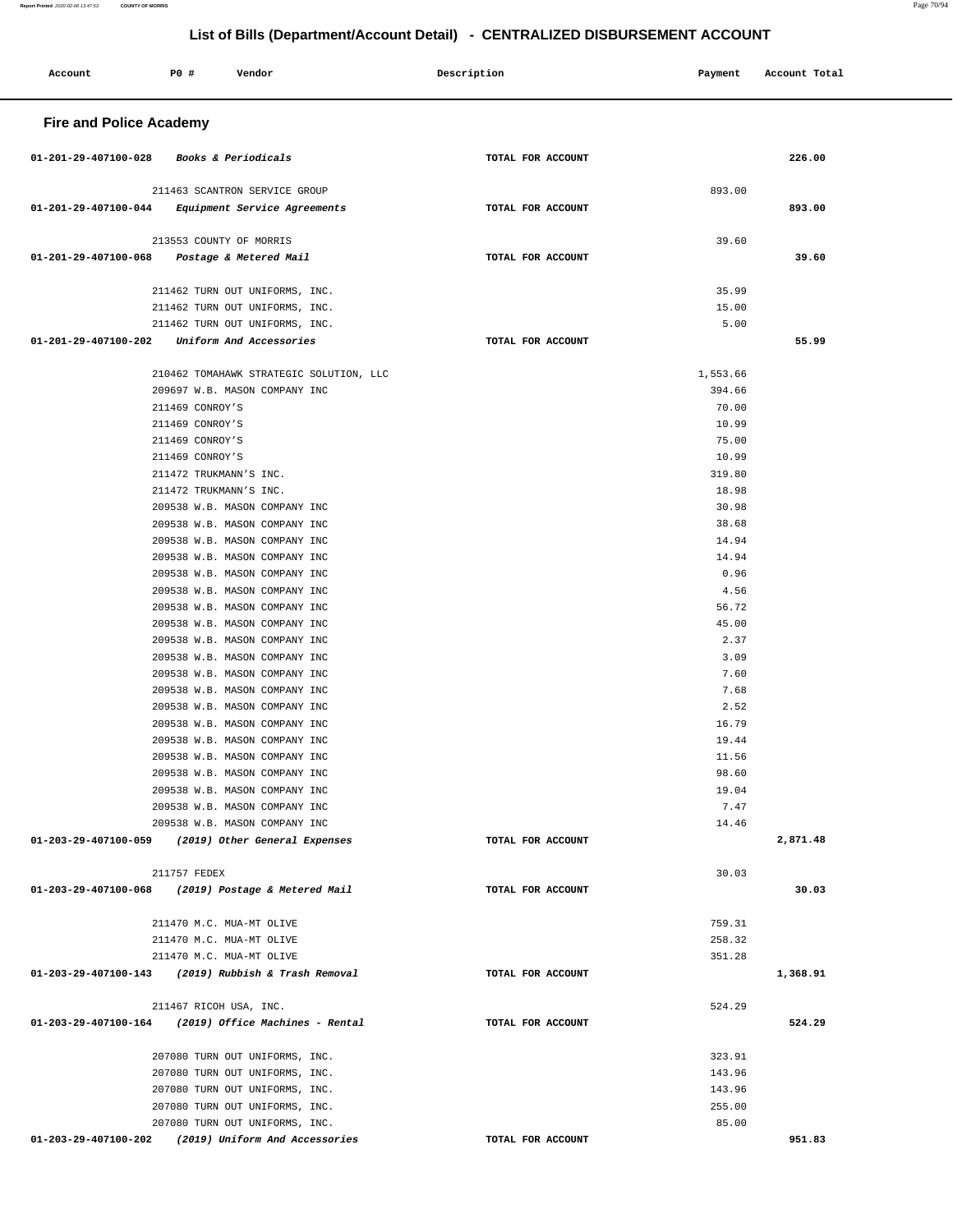#### **List of Bills (Department/Account Detail) - CENTRALIZED DISBURSEMENT ACCOUNT Account P0 # Vendor Description Payment Account Total Fire and Police Academy**  211466 FF1 PROFESSIONAL SAFETY SERVICES 204758 KFT FIRE TRAINERS, LLC 211464 MEGGIT TRAINING SYSTEMS INC.  **01-203-29-407100-223 (2019) Building Repairs TOTAL FOR ACCOUNT**  115.00 9,500.00 328.89 **10,514.89** 210449 TOMAHAWK STRATEGIC SOLUTION, LLC 211306 TERRESTRIAL IMAGING LLC 211306 TERRESTRIAL IMAGING LLC 211306 TERRESTRIAL IMAGING LLC 211306 TERRESTRIAL IMAGING LLC 211306 TERRESTRIAL IMAGING LLC 209538 W.B. MASON COMPANY INC  **01-203-29-407100-258 (2019) Equipment TOTAL FOR ACCOUNT**  35,099.87 7,290.00 2,849.96 2,500.00 238.61 -775.70 156.13 **47,358.87** ============ **TOTAL for Fire and Police Academy 64,934.89 Utilities**  211453 JERSEY CENTRAL POWER & LIGHT 56.86 211452 JERSEY CENTRAL POWER & LIGHT 36.83 212982 JERSEY CENTRAL POWER & LIGHT 13,230.92 212983 JERSEY CENTRAL POWER & LIGHT 13,592.51 212934 JERSEY CENTRAL POWER & LIGHT 31.50 212935 JERSEY CENTRAL POWER & LIGHT 319.37 212936 JERSEY CENTRAL POWER & LIGHT 596.63 212931 JERSEY CENTRAL POWER & LIGHT 25.03 212940 JERSEY CENTRAL POWER & LIGHT 35.58 212930 JERSEY CENTRAL POWER & LIGHT 21.50 213101 MORRISTOWN PARKING AUTHORITY 2,565.13  **01-201-31-430100-137 Electricity TOTAL FOR ACCOUNT 30,511.86** 213556 NATIONAL FUEL OIL INC. 43,206.73  **01-201-31-430100-140 Gas Purchases TOTAL FOR ACCOUNT 43,206.73** 211888 N.J. NATURAL GAS COMPANY 1,125.14 212749 DIRECT ENERGY BUSINESS MARKETING 833.39 212990 PSE&G CO 1,587.67 211755 SUBURBAN PROPANE -2347 317.75 211755 SUBURBAN PROPANE -2347 4.43

 211755 SUBURBAN PROPANE -2347 9.92 211755 SUBURBAN PROPANE -2347 246.06 211755 SUBURBAN PROPANE -2347 4.43 211755 SUBURBAN PROPANE -2347 9.92 213102 WOODRUFF ENERGY 2,940.97  **01-201-31-430100-141 Natural Gas TOTAL FOR ACCOUNT 7,079.68**

 212750 BOROUGH OF WHARTON 243.00 213367 TAX COLLECTOR 7,370.88 213367 TAX COLLECTOR 126.75 213367 TAX COLLECTOR 126.75 213367 TAX COLLECTOR 19,440.96 213367 TAX COLLECTOR 1,193.28 213367 TAX COLLECTOR 134.98 213367 TAX COLLECTOR 28,195.20  **01-201-31-430100-144 Sewer TOTAL FOR ACCOUNT 56,831.80** 

**Report Printed** 2020-02-06 13:47:53 **COUNTY OF MORRIS** Page 71/94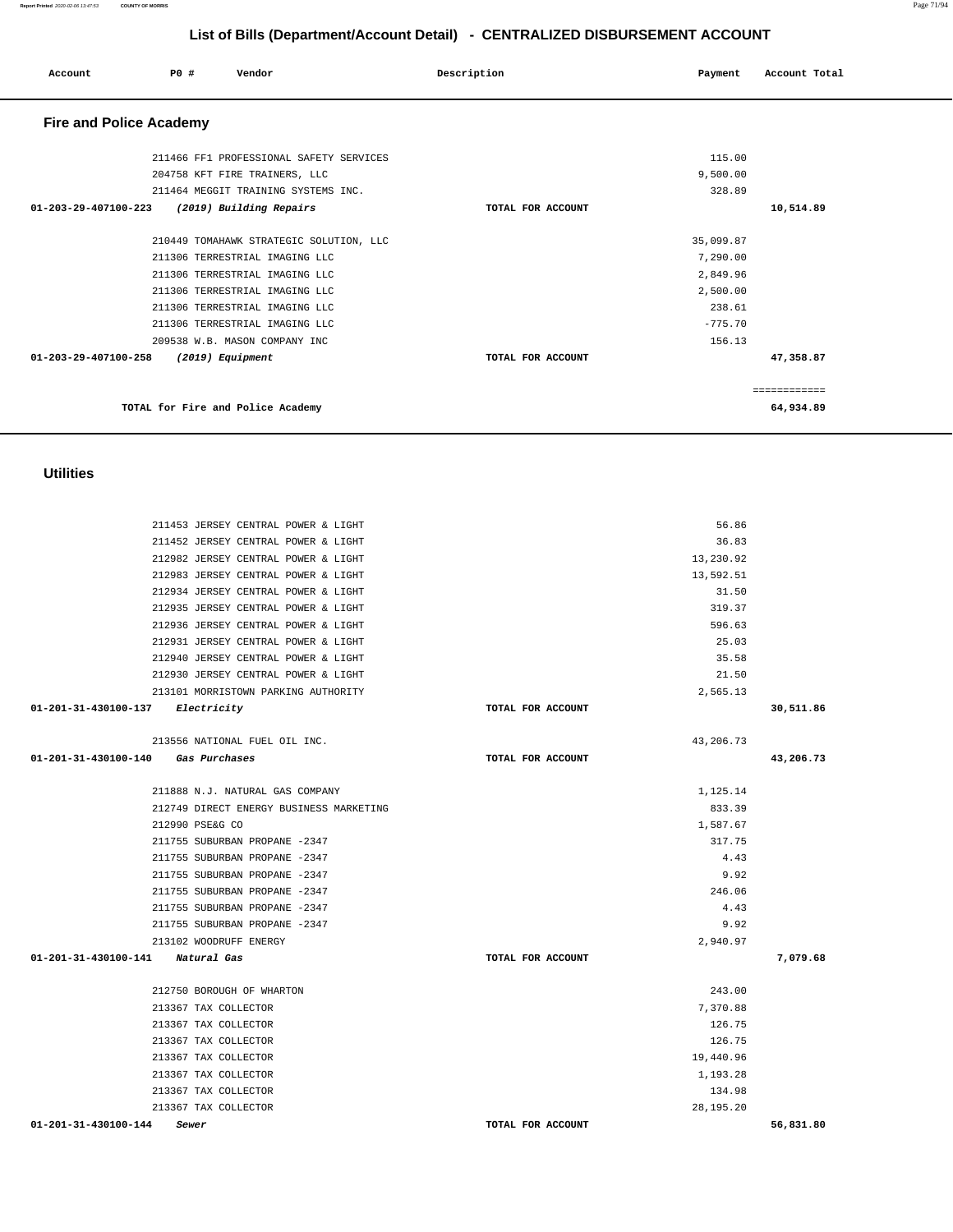| <b>Utilities</b>                                               |                   |              |           |
|----------------------------------------------------------------|-------------------|--------------|-----------|
| 211801 VERIZON                                                 |                   | 35.05        |           |
| 211078 VERIZON                                                 |                   | 6, 105.00    |           |
| 211894 VERIZON                                                 |                   | 34.11        |           |
| 211894 VERIZON                                                 |                   | 36.11        |           |
| 213137 VERIZON                                                 |                   | 6, 105.00    |           |
| 01-201-31-430100-146<br>Telephone                              | TOTAL FOR ACCOUNT |              | 12,433.34 |
| 211851 BOROUGH OF BUTLER                                       |                   | 70.44        |           |
| 211851 BOROUGH OF BUTLER                                       |                   | 98.79        |           |
| 211851 BOROUGH OF BUTLER                                       |                   | 93.42        |           |
| 211779 JERSEY CENTRAL POWER & LIGHT                            |                   | 32,749.80    |           |
| 211782 TIOGA SOLAR MORRIS COUNTY 1 LLC                         |                   | 269.14       |           |
| 211782 TIOGA SOLAR MORRIS COUNTY 1 LLC                         |                   | 211.18       |           |
| 01-203-31-430100-137<br>(2019) Electricity                     | TOTAL FOR ACCOUNT |              | 33,492.77 |
| 211785 PSE&G CO                                                |                   | 30,690.04    |           |
| 210316 SUBURBAN PROPANE -2347                                  |                   | 833.88       |           |
| 210316 SUBURBAN PROPANE -2347                                  |                   | 4.44         |           |
| 210316 SUBURBAN PROPANE -2347                                  |                   | 9.92         |           |
| 210184 SUBURBAN PROPANE -2347                                  |                   | 946.00       |           |
| 210184 SUBURBAN PROPANE -2347                                  |                   | 4.44         |           |
| 210184 SUBURBAN PROPANE -2347                                  |                   | 9.92         |           |
| 210299 SUBURBAN PROPANE -2347                                  |                   | 1,099.46     |           |
| 210299 SUBURBAN PROPANE -2347                                  |                   | 4.44         |           |
| 210299 SUBURBAN PROPANE -2347                                  |                   | 9.92         |           |
| 211471 SUBURBAN PROPANE -2347                                  |                   | 467.92       |           |
| 211471 SUBURBAN PROPANE -2347                                  |                   | 4.44         |           |
| 211471 SUBURBAN PROPANE -2347                                  |                   | 9.92         |           |
| 211471 SUBURBAN PROPANE -2347                                  |                   | 266.67       |           |
| 211471 SUBURBAN PROPANE -2347<br>211471 SUBURBAN PROPANE -2347 |                   | 4.43<br>9.92 |           |
| 211758 SUBURBAN PROPANE -2347                                  |                   | 432.24       |           |
| 211758 SUBURBAN PROPANE -2347                                  |                   | 4.44         |           |
| 211758 SUBURBAN PROPANE -2347                                  |                   | 9.92         |           |
| $01 - 203 - 31 - 430100 - 141$<br>(2019) Natural Gas           | TOTAL FOR ACCOUNT |              | 34,822.36 |
| 211849 MORRIS COUNTY MUNICIPAL                                 |                   | 2,155.00     |           |
| 211849 MORRIS COUNTY MUNICIPAL                                 |                   | 3,623.38     |           |
| 01-203-31-430100-143<br>(2019) Rubbish & Trash Removal         | TOTAL FOR ACCOUNT |              | 5,778.38  |
| 211879 MONTVILLE TWP WATER & SEWER                             |                   | 100.66       |           |
| 01-203-31-430100-144 (2019) Sewer                              | TOTAL FOR ACCOUNT |              | 100.66    |
| 211064 CENTURYLINK                                             |                   | 1,368.81     |           |
| 211064 CENTURYLINK                                             |                   | 1,368.81     |           |
| 211069 CABLEVISION LIGHTPATH INC.                              |                   | 3,855.38     |           |
| 211075 VERIZON CABS                                            |                   | 1,596.66     |           |
| 211770 CABLEVISION LIGHTPATH INC.                              |                   | 4,983.59     |           |
| 211800 VERIZON CABS                                            |                   | 1,596.66     |           |
| 211076 VERIZON                                                 |                   | 36.90        |           |
| 211076 VERIZON                                                 |                   | 41.65        |           |
| 211076 VERIZON                                                 |                   | 119.84       |           |
| 211077 VERIZON                                                 |                   | 36.71        |           |
| 211077 VERIZON                                                 |                   | 40.22        |           |
| 211077 VERIZON                                                 |                   | 36.90        |           |
| 211077 VERIZON                                                 |                   | 36.90        |           |
| 211077 VERIZON                                                 |                   | 41.65        |           |
| 211375 AT&T MOBILITY                                           |                   | 136.24       |           |
| 211373 AT&T                                                    |                   | 15.69        |           |

**Report Printed** 2020-02-06 13:47:53 **COUNTY OF MORRIS** Page 72/94  **List of Bills (Department/Account Detail) - CENTRALIZED DISBURSEMENT ACCOUNT Account P0 # Vendor Description Payment Account Total**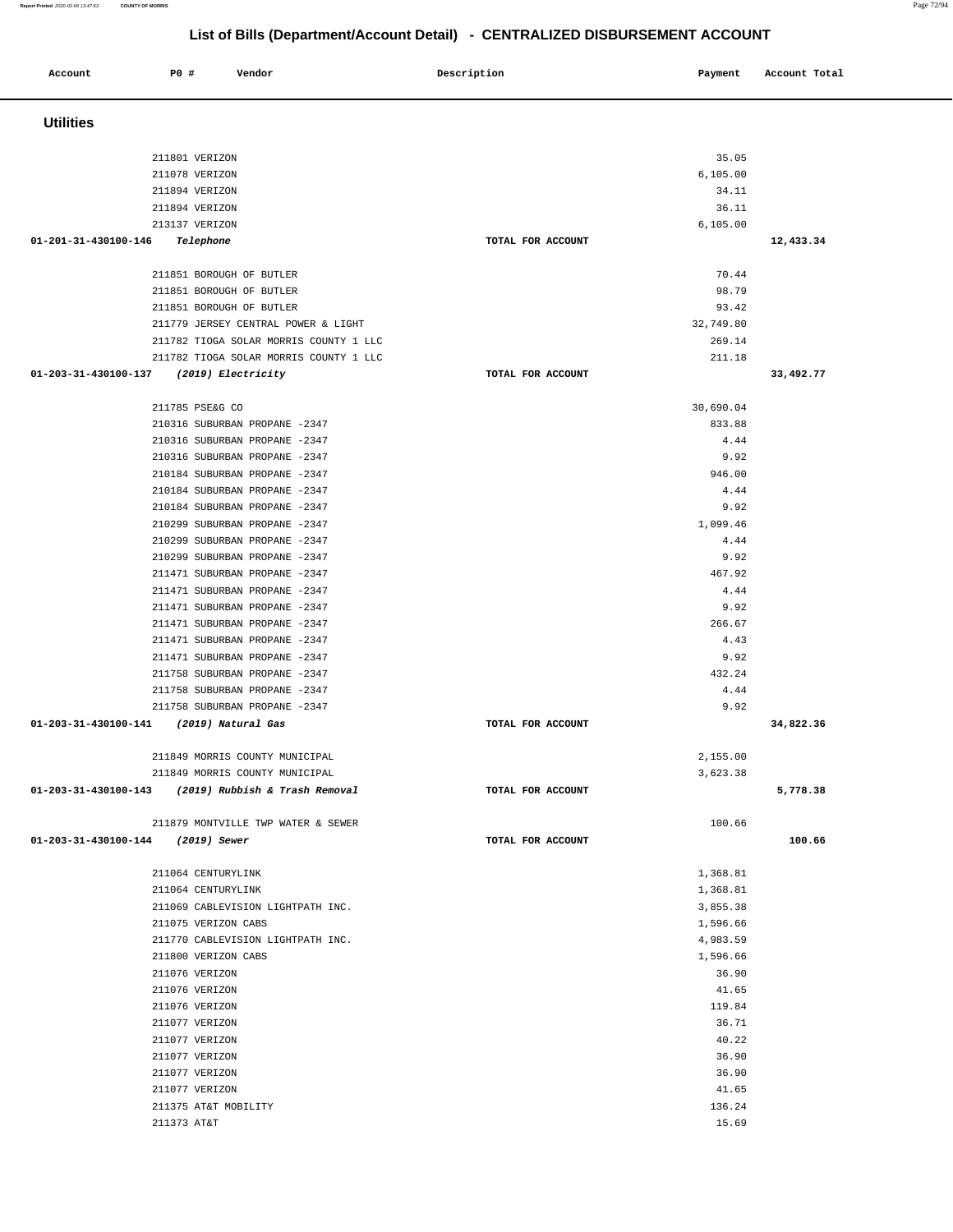|                                                    | 212680 TOWN OF DOVER          |                   | 50.00    |          |
|----------------------------------------------------|-------------------------------|-------------------|----------|----------|
| 01-201-41-716100-059 Other General Expenses        |                               | TOTAL FOR ACCOUNT |          | 50.00    |
|                                                    | 213556 NATIONAL FUEL OIL INC. |                   | 2,695.35 |          |
| 01-201-41-716100-140                               | Gas Purchases                 | TOTAL FOR ACCOUNT |          | 2,695.35 |
|                                                    |                               |                   |          |          |
|                                                    | 213203 MCI COM                |                   | 35.93    |          |
|                                                    | 213202 MCI COM                |                   | 33.76    |          |
|                                                    | 213201 MCI COM                |                   | 36.07    |          |
|                                                    | 213195 MCI COM                |                   | 36.51    |          |
|                                                    | 213198 MCI COM                |                   | 33.57    |          |
|                                                    | 213199 MCI COM                |                   | 33.76    |          |
|                                                    | 213205 MCI -VERIZON COMPANY   |                   | 4.49     |          |
|                                                    | 213204 MCI COM                |                   | 31.41    |          |
| 01-201-41-716100-146                               | Telephone                     | TOTAL FOR ACCOUNT |          | 245.50   |
|                                                    |                               |                   |          |          |
|                                                    | 211357 PETER LIMONE JR        |                   | 100.00   |          |
|                                                    | 211488 PETER LIMONE JR        |                   | 100.00   |          |
|                                                    | 213197 PATRICIA HOOVER-HAGEN  |                   | 4.99     |          |
|                                                    | 213197 PATRICIA HOOVER-HAGEN  |                   | 20.24    |          |
|                                                    | 213197 PATRICIA HOOVER-HAGEN  |                   | 10.97    |          |
| 01-203-41-716100-059 (2019) Other General Expenses |                               | TOTAL FOR ACCOUNT |          | 236.20   |
|                                                    | 211355 CHRISTINE HELLYER      |                   | 12.60    |          |

#### **Nutrition**

| <b>Utilities</b>                         |                   |           |              |
|------------------------------------------|-------------------|-----------|--------------|
| 211372 A T & T CORP.                     |                   | 3,709.95  |              |
| 211368 CENTURYLINK                       |                   | 122.75    |              |
| 211376 AT&T MOBILITY                     |                   | 2,250.75  |              |
| 211370 CABLEVISION LIGHTPATH INC.        |                   | 9,228.35  |              |
| 211406 CABLEVISION LIGHTPATH NJ LLC      |                   | 554.76    |              |
| 211371 COMCAST                           |                   | 75.90     |              |
| 211371 COMCAST                           |                   | 539.40    |              |
| 211371 COMCAST                           |                   | 461.10    |              |
| 211371 COMCAST                           |                   | 90.12     |              |
| 211371 COMCAST                           |                   | 46.62     |              |
| 211371 COMCAST                           |                   | 63.79     |              |
| 211374 CENTURYLINK                       |                   | 122.75    |              |
| 211408 CABLEVISION LIGHTPATH NJ LLC      |                   | 5,128.48  |              |
| 209926 CDW GOVERNMENT                    |                   | 7,491.84  |              |
| 211377 PREMIER GLOBAL SERVICES           |                   | 172.15    |              |
| 211407 VERIZON                           |                   | 1,534.45  |              |
| 213329 VERIZON WIRELESS                  |                   | 31,617.25 |              |
| 211378 MILLENNIUM COMMUNICATIONS         |                   | 950.00    |              |
| 211369 MILLENNIUM COMMUNICATIONS         |                   | 580.00    |              |
| 01-203-31-430100-146<br>(2019) Telephone | TOTAL FOR ACCOUNT |           | 80,073.70    |
| 211843 SOUTHEAST MORRIS COUNTY           |                   | 42.74     |              |
| 211843 SOUTHEAST MORRIS COUNTY           |                   | 47.61     |              |
| 211843 SOUTHEAST MORRIS COUNTY           |                   | 202.59    |              |
| 211879 MONTVILLE TWP WATER & SEWER       |                   | 13.95     |              |
| 01-203-31-430100-147<br>(2019) Water     | TOTAL FOR ACCOUNT |           | 306.89       |
|                                          |                   |           | ============ |
| TOTAL for Utilities                      |                   |           | 304,638.17   |

# **List of Bills (Department/Account Detail) - CENTRALIZED DISBURSEMENT ACCOUNT**

 **Account** P0 # Vendor Payment Account Post Payment Account Total **Payment** Account Total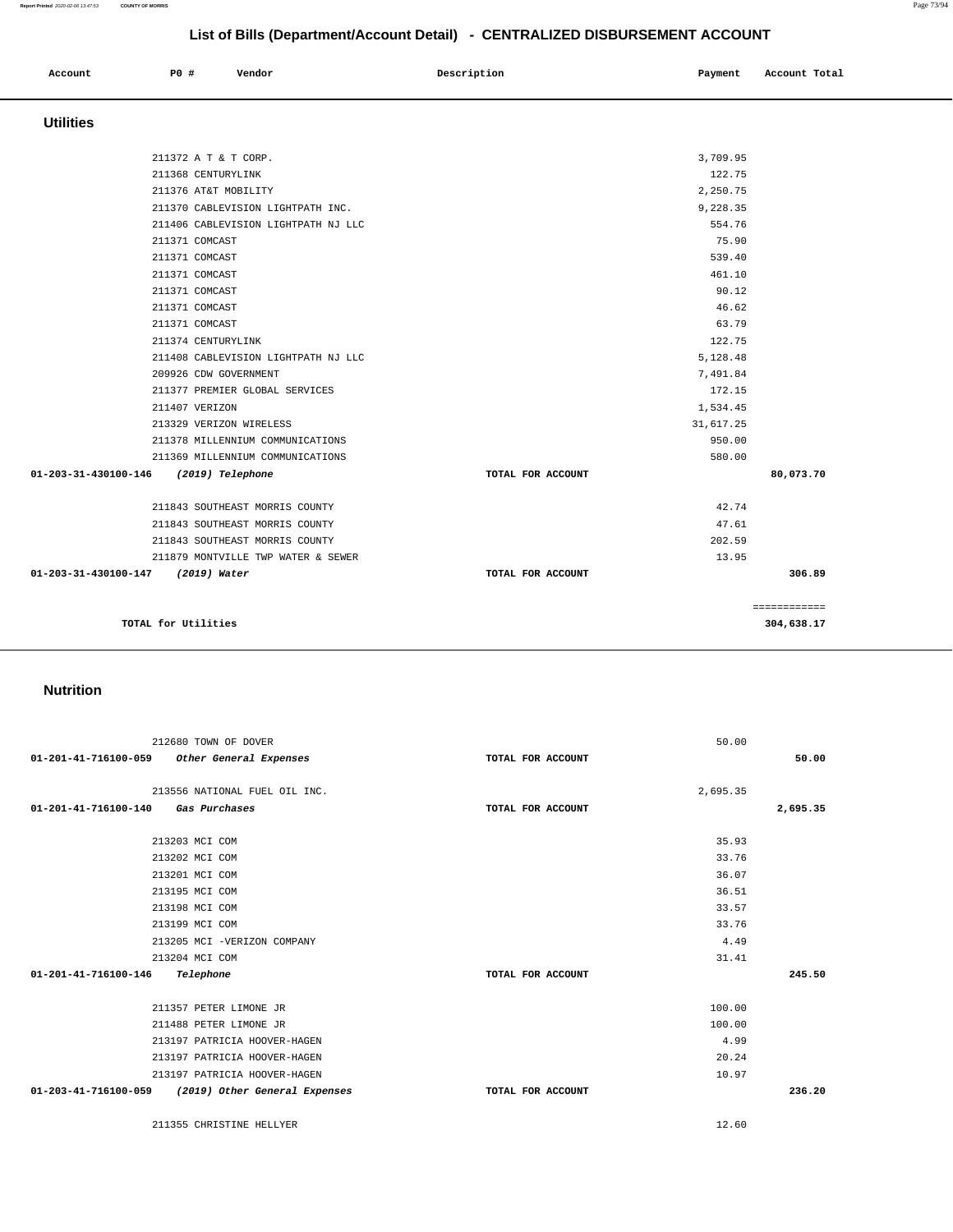#### **Report Printed** 2020-02-06 13:47:53 **COUNTY OF MORRIS** Page 74/94

# **List of Bills (Department/Account Detail) - CENTRALIZED DISBURSEMENT ACCOUNT**

| Account              | P0 #                | Vendor                            | Description       | Payment     | Account Total |
|----------------------|---------------------|-----------------------------------|-------------------|-------------|---------------|
| <b>Nutrition</b>     |                     |                                   |                   |             |               |
| 01-203-41-716100-082 |                     | (2019) Travel Expense             | TOTAL FOR ACCOUNT |             | 20.41         |
|                      |                     | 212674 PATRICIA W. GIBBONS        |                   | 473.48      |               |
|                      |                     | 212674 PATRICIA W. GIBBONS        |                   | 69.37       |               |
| 01-203-41-716100-084 |                     | (2019) Other Outside Services     | TOTAL FOR ACCOUNT |             | 542.85        |
|                      | 212681 VERIZON      |                                   |                   | 850.47      |               |
| 01-203-41-716100-146 |                     | (2019) Telephone                  | TOTAL FOR ACCOUNT |             | 850.47        |
|                      |                     | 213058 NU-WAY CONCESSIONAIRES INC |                   | 118,774.25  |               |
|                      |                     | 213058 NU-WAY CONCESSIONAIRES INC |                   | 145.39      |               |
|                      |                     | 213058 NU-WAY CONCESSIONAIRES INC |                   | 14, 184. 45 |               |
|                      |                     | 213058 NU-WAY CONCESSIONAIRES INC |                   | 126.40      |               |
|                      |                     | 213057 NU-WAY CONCESSIONAIRES INC |                   | 7,119.42    |               |
| 01-203-41-716100-185 | (2019) Food         |                                   | TOTAL FOR ACCOUNT |             | 140,349.91    |
|                      |                     |                                   |                   |             | ============  |
|                      | TOTAL for Nutrition |                                   |                   |             | 144,990.69    |

### **Area Plan Grant**

| 212687 ATLANTIC HOME CARE AND HOSPICE       |                   | 2,952.00  |              |
|---------------------------------------------|-------------------|-----------|--------------|
| 212686 M.C. ORGANIZATION FOR                |                   | 12.00     |              |
| 212690 M.C. ORGANIZATION FOR                |                   | 4,481.00  |              |
| 212688 NORWESCAP INC                        |                   | 897.00    |              |
| 212689 NORWESCAP INC                        |                   | 6,315.00  |              |
| 212682 UNITED WAY OF NORTHERN               |                   | 8,385.00  |              |
| 212683 VISITING NURSE ASSOC. OF             |                   | 38,097.00 |              |
| 212684 VISITING NURSE ASSOC. OF             |                   | 3,447.00  |              |
| 212685 VISITING NURSE ASSOC. OF             |                   | 25,622.00 |              |
| 213063 NORWESCAP INC                        |                   | 6,427.00  |              |
| 213060 VISITING NURSE ASSOC. OF             |                   | 23,035.00 |              |
| 213062 ZUFALL HEALTH CENTER                 |                   | 15,582.00 |              |
| 213200 LEGAL SERVICES OF NORTHWEST          |                   | 18,396.00 |              |
| 213190 NEWBRIDGE SERVICES INC               |                   | 34,765.00 |              |
| 01-203-41-716110-090<br>(2019) Expenditures | TOTAL FOR ACCOUNT |           | 188,413.00   |
|                                             |                   |           | ============ |
| TOTAL for Area Plan Grant                   |                   |           | 188,413.00   |

<u> 1989 - Johann Barbara, martxa alemaniar amerikan personal (h. 1989).</u>

# **Cash Held In Trust**

| 210991 R.D. SALES DOOR & HARDWARE LLC     |                   | 363.71        |
|-------------------------------------------|-------------------|---------------|
| 210991 R.D. SALES DOOR & HARDWARE LLC     |                   | 355.50        |
| 210991 R.D. SALES DOOR & HARDWARE LLC     |                   | 525.00        |
| 212684 VISITING NURSE ASSOC. OF           |                   | 6.947.00      |
| 213061 MORRIS COUNTY SHERIFF'S OFFICE     |                   | 1,425.00      |
| 01-204-55-999999-520<br>Other Expenses CP | TOTAL FOR ACCOUNT | 9,616.21      |
|                                           |                   |               |
|                                           |                   | ------------- |
| TOTAL for Cash Held In Trust              |                   | 9,616.21      |
|                                           |                   |               |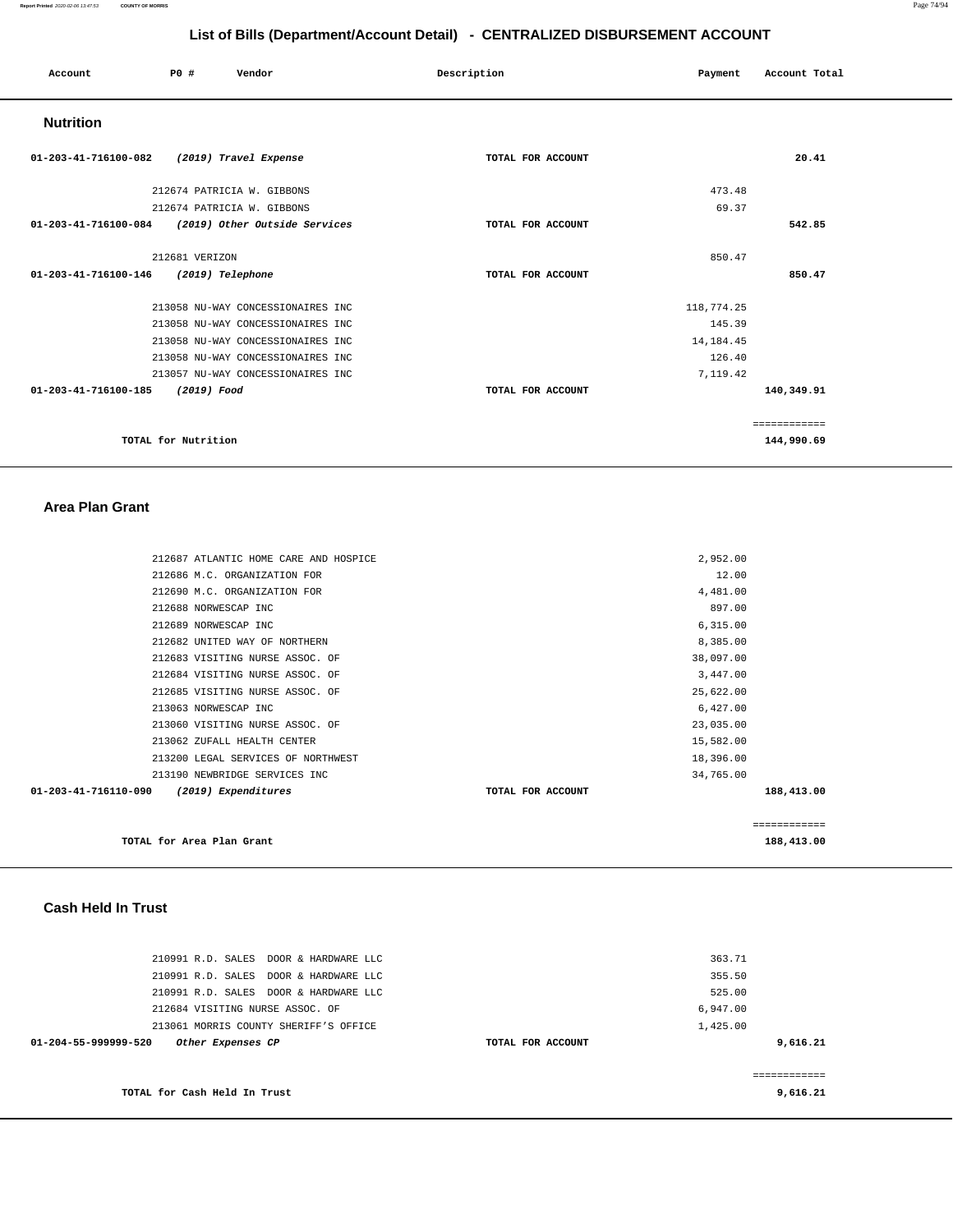**Report Printed** 2020-02-06 13:47:53 **COUNTY OF MORRIS** Page 75/94

# **List of Bills (Department/Account Detail) - CENTRALIZED DISBURSEMENT ACCOUNT**

| Account                    | P0 #           | Vendor                                                        |                   | Description       | Payment |              | Account Total |
|----------------------------|----------------|---------------------------------------------------------------|-------------------|-------------------|---------|--------------|---------------|
| <b>Bio Terrorism Grant</b> |                |                                                               | <b>Grant Fund</b> |                   |         |              |               |
|                            |                |                                                               |                   |                   |         |              |               |
|                            |                | 212823 MAMMA CATERINA                                         |                   |                   |         | 143.94       |               |
|                            |                | 212824 OFFICE CONCEPTS GROUP, INC.                            |                   |                   |         | 60.54        |               |
|                            |                | 212824 OFFICE CONCEPTS GROUP, INC.                            |                   |                   |         | $-36.16$     |               |
|                            |                | 212825 OFFICE CONCEPTS GROUP, INC.                            |                   |                   |         | 371.99       |               |
|                            | 212819 OPTIMUM |                                                               |                   |                   |         | 347.10       |               |
|                            | 212819 OPTIMUM |                                                               |                   |                   |         | 283.07       |               |
|                            |                | 213552 COUNTY OF MORRIS                                       |                   |                   |         | 124.40       |               |
|                            |                | 02-213-41-718005-391 Public Health Emer Grant(7/1/19-6/30/20) |                   | TOTAL FOR ACCOUNT |         | 1,294.88     |               |
|                            |                |                                                               |                   |                   |         | ============ |               |
|                            |                | TOTAL for Bio Terrorism Grant                                 |                   |                   |         | 1,294.88     |               |

#### **DEPARTMENT 718915**

| 204627 FLEMINGTON DEPT STORE INC<br>204627 FLEMINGTON DEPT STORE INC<br>204627 FLEMINGTON DEPT STORE INC |                   | 3,059.00<br>257.00<br>1,140.00 |
|----------------------------------------------------------------------------------------------------------|-------------------|--------------------------------|
| Helping Hand Grant $(9/1/18-8/31/19)$<br>02-213-41-718915-391                                            | TOTAL FOR ACCOUNT | 4,456.00                       |
| TOTAL for DEPARTMENT 718915                                                                              |                   | ==========<br>4,456.00         |

### **TANF**

| $02 - 213 - 41 - 741015 - 392$ WFNJ-TANF $(7/1/19 - 12/31/20)$ | TOTAL FOR ACCOUNT | 11,044.93 |
|----------------------------------------------------------------|-------------------|-----------|
| 213556 NATIONAL FUEL OIL INC.                                  | 33.61             |           |
| 212993 TELESEARCH INC                                          | 75.82             |           |
| 212993 TELESEARCH INC                                          | 912.10            |           |
| 212780 TELESEARCH INC                                          | 88.45             |           |
| 212780 TELESEARCH INC                                          | 912.10            |           |
| 211823 TELESEARCH INC                                          | 88.45             |           |
| 211823 TELESEARCH INC                                          | 677.56            |           |
| 211823 TELESEARCH INC                                          | 88.45             |           |
| 211823 TELESEARCH INC                                          | 677.56            |           |
| 211823 TELESEARCH INC                                          | 88.45             |           |
| 211823 TELESEARCH INC                                          | 912.10            |           |
| 211823 TELESEARCH INC                                          | 88.45             |           |
| 211823 TELESEARCH INC                                          | 873.01            |           |
| 211823 TELESEARCH INC                                          | 82.13             |           |
| 211823 TELESEARCH INC                                          | 820.89            |           |
| 211823 TELESEARCH INC                                          | 88.45             |           |
| 211823 TELESEARCH INC                                          | 547.26            |           |
| 211823 TELESEARCH INC                                          | 88.45             |           |
| 211823 TELESEARCH INC                                          | 912.10            |           |
| 211823 TELESEARCH INC                                          | 729.68            |           |
| 211857 GANNETT NJ NEWSPAPERS                                   | 3.38              |           |
| 211489 BRAD SCHMITT                                            | 106.48            |           |
| 211554 ENTREPRENEURIAL U. LLC                                  | 2,150.00          |           |
|                                                                |                   |           |

**TOTAL for TANF** 11,044.93

============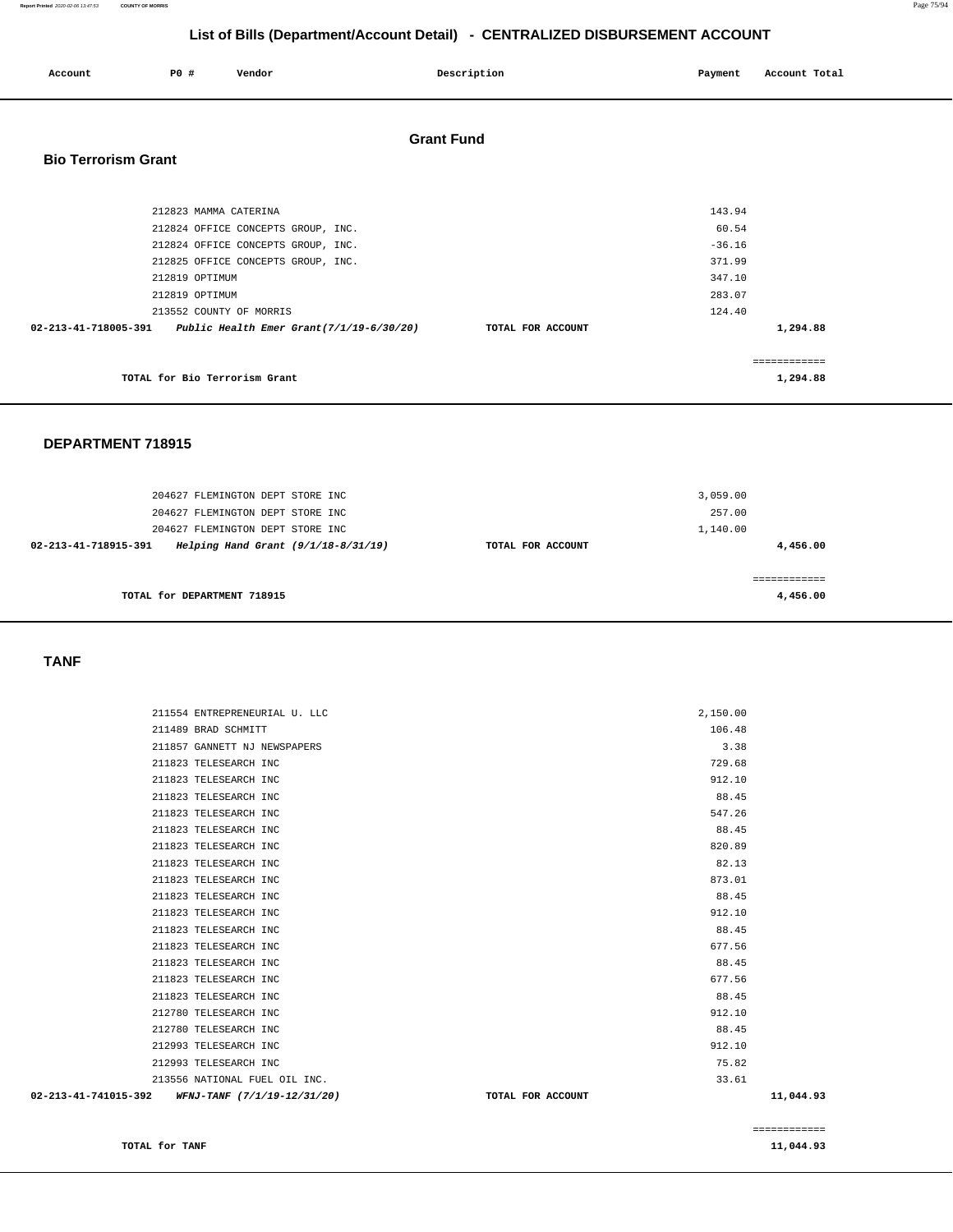| Account | <b>PO #</b> | Vendor | Description | Payment | Account Total |
|---------|-------------|--------|-------------|---------|---------------|
|         |             |        |             |         |               |

# **General Assistance**

| 213258 LINCOLN TECHNICAL INSTITUTE<br>$02 - 213 - 41 - 741020 - 392$<br>$WFMJ$ -General Assistance(7/1/19-12/31/20) TOTAL FOR ACCOUNT | 800.00<br>7,193.35 |                                 |
|---------------------------------------------------------------------------------------------------------------------------------------|--------------------|---------------------------------|
|                                                                                                                                       |                    |                                 |
|                                                                                                                                       |                    |                                 |
|                                                                                                                                       |                    |                                 |
| 212780 TELESEARCH INC                                                                                                                 | 157.25             |                                 |
| 211823 TELESEARCH INC                                                                                                                 | 157.25             |                                 |
| 211823 TELESEARCH INC                                                                                                                 | 157.25             |                                 |
| 211823 TELESEARCH INC                                                                                                                 | 157.25             |                                 |
| 211823 TELESEARCH INC                                                                                                                 | 157.25             |                                 |
| 211823 TELESEARCH INC                                                                                                                 | 146.02             |                                 |
| 211823 TELESEARCH INC                                                                                                                 | 157.25             |                                 |
| 211823 TELESEARCH INC                                                                                                                 | 157.25             |                                 |
| 211857 GANNETT NJ NEWSPAPERS                                                                                                          | 5.80               |                                 |
| 211517 EZ WHEELS DRIVING SCHOOL                                                                                                       | 2,856.00           |                                 |
| 211556 ENTREPRENEURIAL U. LLC                                                                                                         | 2,150.00           |                                 |
|                                                                                                                                       |                    | 134.78<br>212993 TELESEARCH INC |

**WFNJ/WDP Supplemental** 

| 211490 DOROTHY SNIDER                               |                   | 95.09 |
|-----------------------------------------------------|-------------------|-------|
| WFNJ-WLLP (7/1/19-12/31/20)<br>02-213-41-741030-392 | TOTAL FOR ACCOUNT | 95.09 |
|                                                     |                   |       |
|                                                     |                   |       |
| TOTAL for WFNJ/WDP Supplemental                     |                   | 95.09 |

# **WIA: New Bridge Project**

|                                | TOTAL for WIA: New Bridge Project |                   |          | ============<br>22,762.54 |
|--------------------------------|-----------------------------------|-------------------|----------|---------------------------|
| $02 - 213 - 41 - 742025 - 391$ | WIOA Adult (7/1/18-6/30/20)       | TOTAL FOR ACCOUNT |          | 22,762.54                 |
|                                | 213054 RARITAN VALLEY COMMUNITY   |                   | 672.00   |                           |
|                                | 213049 RAMAPO COLLEGE OF NJ       |                   | 3,200.00 |                           |
|                                | 213051 CUTTING EDGE ACADEMY       |                   | 806.34   |                           |
|                                | 212781 JERSEY TRACTOR TRAILER     |                   | 800.00   |                           |
|                                | 212801 ACE HEALTHCARE TRAINING    |                   | 867.10   |                           |
|                                | 212798 ACE HEALTHCARE TRAINING    |                   | 800.00   |                           |
|                                | 212797 ACE HEALTHCARE TRAINING    |                   | 867.10   |                           |
|                                | 211882 NEW JERSEY MANUFACTURING   |                   | 6,750.00 |                           |
|                                | 211507 LASCOMP INSTITUTE OF IT    |                   | 3,200.00 |                           |
|                                | 211506 LASCOMP INSTITUTE OF IT    |                   | 4,000.00 |                           |
|                                | 211537 AVTECH INSTITUTE           |                   | 800.00   |                           |
|                                |                                   |                   |          |                           |

**WIA: Incentive Grant** 

| 211555 AVTECH INSTITUTE | 800.00 |
|-------------------------|--------|
| 211553 AVTECH INSTITUTE | 800.00 |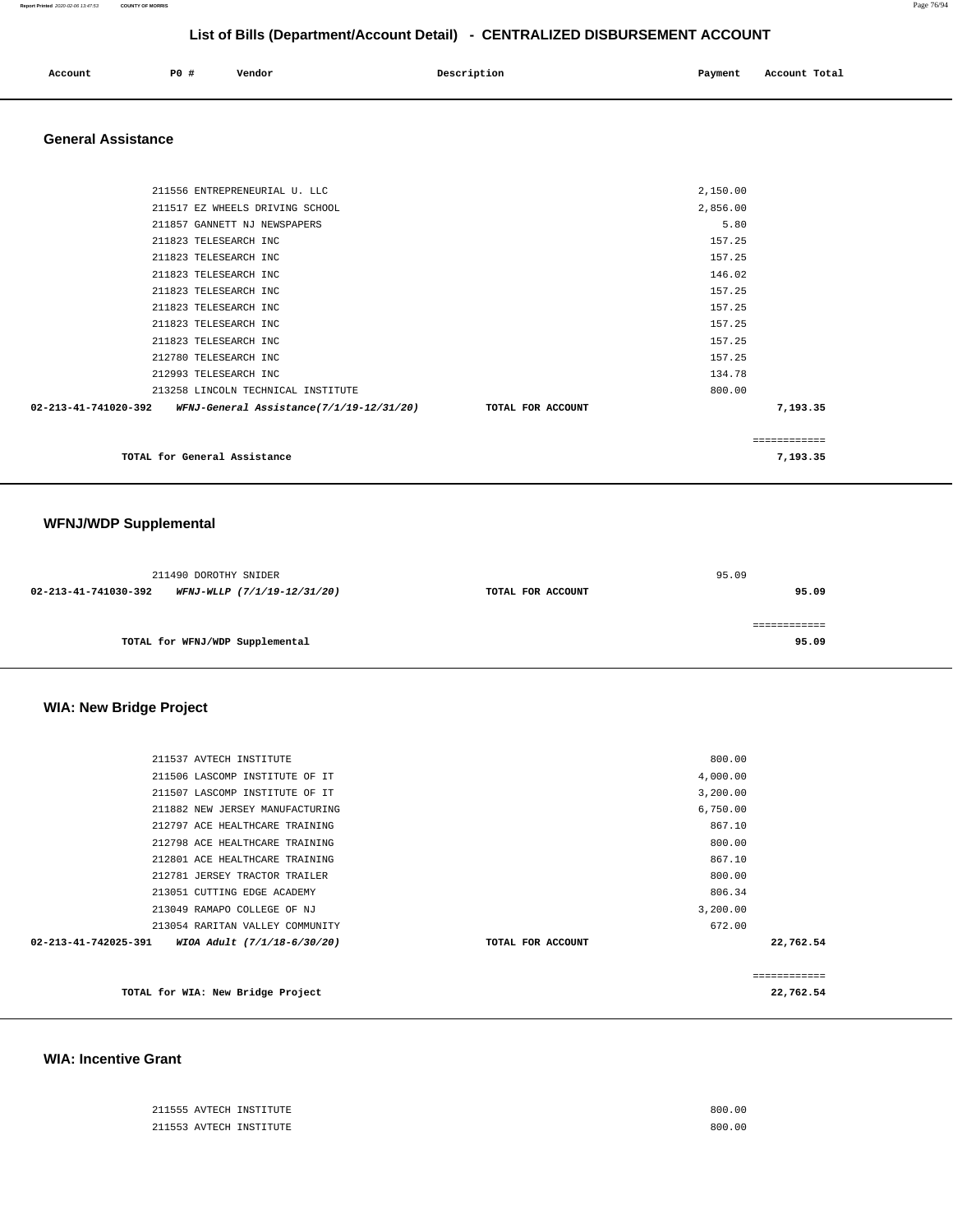| Account<br>. | <b>PO #</b> | Vendor | Description | Payment<br>$\sim$ $\sim$ | Account Total |
|--------------|-------------|--------|-------------|--------------------------|---------------|
|              |             |        |             |                          |               |

#### **WIA: Incentive Grant**

| 211549 AVTECH INSTITUTE                                         |                   | 792.00   |              |
|-----------------------------------------------------------------|-------------------|----------|--------------|
| 211550 AVTECH INSTITUTE                                         |                   | 1,353.33 |              |
| 211551 AVTECH INSTITUTE                                         |                   | 800.00   |              |
| 211552 AVTECH INSTITUTE                                         |                   | 800.00   |              |
| 211536 AVTECH INSTITUTE                                         |                   | 400.00   |              |
| 211511 BTII INSTITUTE, LLC                                      |                   | 384.00   |              |
| 211510 BTII INSTITUTE, LLC                                      |                   | 800.00   |              |
| 211509 BTII INSTITUTE, LLC                                      |                   | 800.00   |              |
| 211514 EZ WHEELS DRIVING SCHOOL                                 |                   | 799.80   |              |
| 211504 LASCOMP INSTITUTE OF IT                                  |                   | 1,170.00 |              |
| 211505 LASCOMP INSTITUTE OF IT                                  |                   | 3,200.00 |              |
| 211501 LASCOMP INSTITUTE OF IT                                  |                   | 3,200.00 |              |
| 211513 M.C. SCHOOL OF TECHNOLOGY                                |                   | 546.40   |              |
| 211534 RUTGERS CENTER FOR CONTINUING                            |                   | 3,115.20 |              |
| 211525 RUTGERS, THE STATE UNIVERSITY                            |                   | 800.00   |              |
| 211526 RUTGERS, THE STATE UNIVERSITY                            |                   | 800.00   |              |
| 211523 WILLIAM PATERSON UNIVERSITY                              |                   | 1,139.60 |              |
| 211524 WILLIAM PATERSON UNIVERSITY                              |                   | 346.40   |              |
| 211812 WILLIAM PATERSON UNIVERSITY                              |                   | 991.71   |              |
| 211821 WILLIAM PATERSON UNIVERSITY                              |                   | 786.80   |              |
| 212785 ACE HEALTHCARE TRAINING                                  |                   | 800.00   |              |
| 212786 ACE HEALTHCARE TRAINING                                  |                   | 800.00   |              |
| 212796 ACE HEALTHCARE TRAINING                                  |                   | 867.10   |              |
| 212800 ACE HEALTHCARE TRAINING                                  |                   | 867.10   |              |
| 212787 ACE HEALTHCARE TRAINING                                  |                   | 800.00   |              |
| 212959 BTII INSTITUTE, LLC                                      |                   | 800.00   |              |
| 212783 COUNTY COLLEGE OF MORRIS                                 |                   | 757.00   |              |
| 212782 JERSEY TRACTOR TRAILER                                   |                   | 800.00   |              |
| 213022 ACE HEALTHCARE TRAINING                                  |                   | 800.00   |              |
| 213017 AVTECH INSTITUTE                                         |                   | 800.00   |              |
| 213019 AVTECH INSTITUTE                                         |                   | 800.00   |              |
| 213020 AVTECH INSTITUTE                                         |                   | 800.00   |              |
| 213021 AVTECH INSTITUTE                                         |                   | 800.00   |              |
| 212958 RUTGERS CENTER FOR CONTINUING                            |                   | 800.00   |              |
| 212961 WILLIAM PATERSON UNIVERSITY                              |                   | 600.00   |              |
| 212962 WILLIAM PATERSON UNIVERSITY                              |                   | 252.20   |              |
| 213011 KATHLEEN C MEEHAN                                        |                   | 121.15   |              |
| 212991 RUTGERS CENTER FOR CONTINUING                            |                   | 799.00   |              |
| 213050 CUTTING EDGE ACADEMY                                     |                   | 702.21   |              |
| 213048 RAMAPO COLLEGE OF NJ                                     |                   | 3,200.00 |              |
| 213047 RAMAPO COLLEGE OF NJ                                     |                   | 3,200.00 |              |
| 213255 ACE HEALTHCARE TRAINING                                  |                   | 800.00   |              |
| 213244 AVTECH INSTITUTE                                         |                   | 586.67   |              |
| 213245 EZ WHEELS DRIVING SCHOOL                                 |                   | 799.80   |              |
| 213248 WILLIAM PATERSON UNIVERSITY                              |                   | 532.77   |              |
| 213249 WILLIAM PATERSON UNIVERSITY                              |                   | 800.00   |              |
| 213250 WILLIAM PATERSON UNIVERSITY                              |                   | 800.00   |              |
| 213251 WILLIAM PATERSON UNIVERSITY                              |                   | 800.00   |              |
| 213254 WILLIAM PATERSON UNIVERSITY                              |                   | 800.00   |              |
| 213552 COUNTY OF MORRIS                                         |                   | 138.10   |              |
| 02-213-41-742030-391<br>WIOA Dislocated Worker (7/1/18-6/30/20) | TOTAL FOR ACCOUNT |          | 51,584.34    |
|                                                                 |                   |          |              |
|                                                                 |                   |          | ============ |
| TOTAL for WIA: Incentive Grant                                  |                   |          | 51,584.34    |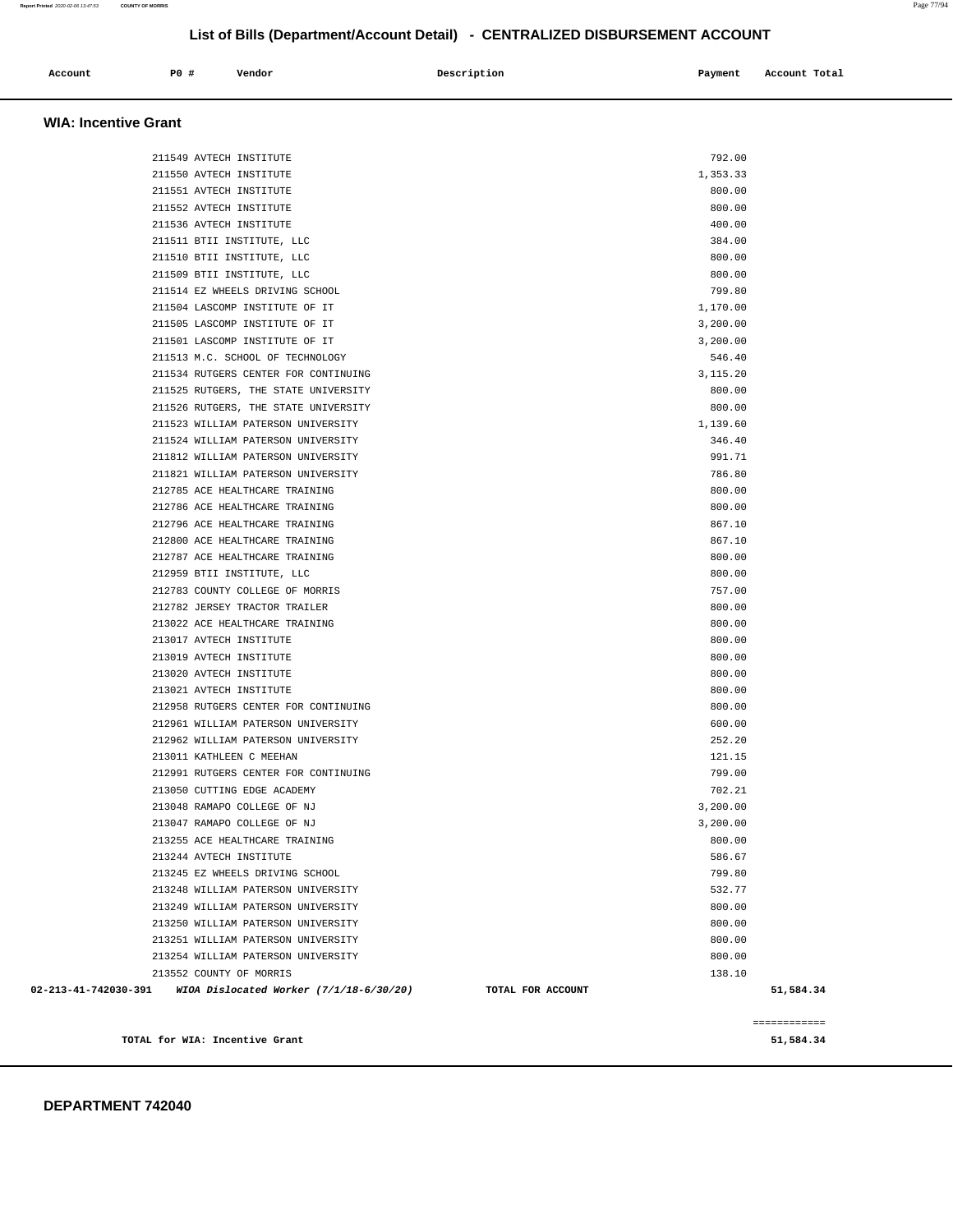| Account | P0 # | Vendor | Description | Payment | Account Total |
|---------|------|--------|-------------|---------|---------------|
|         |      |        |             |         |               |

#### **DEPARTMENT 742040**

| 211512 M.C. SCHOOL OF TECHNOLOGY                 |                   | 349.78       |
|--------------------------------------------------|-------------------|--------------|
| 211515 NEWBRIDGE SERVICES INC                    |                   | 465.00       |
| 211515 NEWBRIDGE SERVICES INC                    |                   | 232.50       |
| 211515 NEWBRIDGE SERVICES INC                    |                   | 232.50       |
| 211515 NEWBRIDGE SERVICES INC                    |                   | 232.50       |
| 211515 NEWBRIDGE SERVICES INC                    |                   | 232.50       |
| 211522 NEWBRIDGE SERVICES INC                    |                   | 102.00       |
| 211522 NEWBRIDGE SERVICES INC                    |                   | 102.00       |
| 211522 NEWBRIDGE SERVICES INC                    |                   | 102.00       |
| 211522 NEWBRIDGE SERVICES INC                    |                   | 102.00       |
| 211522 NEWBRIDGE SERVICES INC                    |                   | 102.00       |
| 211824 NEWBRIDGE SERVICES INC                    |                   | 546.00       |
| 211824 NEWBRIDGE SERVICES INC                    |                   | 250.00       |
| 211824 NEWBRIDGE SERVICES INC                    |                   | 391.00       |
| 211824 NEWBRIDGE SERVICES INC                    |                   | 937.00       |
| 211824 NEWBRIDGE SERVICES INC                    |                   | 250.00       |
| 212799 ACE HEALTHCARE TRAINING                   |                   | 867.10       |
| 212960 PARISIAN BEAUTY ACADEMY                   |                   | 1,000.00     |
| 02-213-41-742040-391 WIOA Youth (7/1/18-6/30/20) | TOTAL FOR ACCOUNT | 7,488.48     |
|                                                  |                   |              |
|                                                  |                   | ============ |

**TOTAL for DEPARTMENT 742040 7,488.48** 

**DEPARTMENT 742105** 

| TOTAL for DEPARTMENT 742105                         |                   |          | 32,903.74    |
|-----------------------------------------------------|-------------------|----------|--------------|
|                                                     |                   |          | ============ |
| 02-213-41-742105-391<br>WIOA Adult (7/1/19-6/30/21) | TOTAL FOR ACCOUNT |          | 32,903.74    |
| 213256 RUTGERS CENTER FOR CONTINUING                |                   | 2,995,00 |              |
| 213247 EZ WHEELS DRIVING SCHOOL                     |                   | 900.48   |              |
| 213052 ROBOTECH CAD SOLUTIONS                       |                   | 1,600.00 |              |
| 211857 GANNETT NJ NEWSPAPERS                        |                   | 7.73     |              |
| 212792 ACE HEALTHCARE TRAINING                      |                   | 1,435.20 |              |
| 212791 ACE HEALTHCARE TRAINING                      |                   | 747.50   |              |
| 212789 ACE HEALTHCARE TRAINING                      |                   | 3,200.00 |              |
| 211527 WARREN COUNTY COMMUNITY COLL.                |                   | 729.83   |              |
| 211529 WARREN COUNTY COMMUNITY COLL.                |                   | 1,220.00 |              |
| 211499 SUSSEX COUNTY COMMUNITY COLLEGE              |                   | 3,200.00 |              |
| 211886 NEW JERSEY MANUFACTURING                     |                   | 6,750.00 |              |
| 211860 NEW JERSEY MANUFACTURING                     |                   | 6,000.00 |              |
| 211508 M.C. SCHOOL OF TECHNOLOGY                    |                   | 619.00   |              |
| 211496 JERSEY TRACTOR TRAILER                       |                   | 3,200.00 |              |
| 211516 COUNTY COLLEGE OF MORRIS                     |                   | 299.00   |              |
|                                                     |                   |          |              |

|  | 211817 RUTGERS CENTER FOR CONTINUING | 2,796.00 |
|--|--------------------------------------|----------|
|  | 211546 AVTECH INSTITUTE              | 995.55   |
|  | 211547 AVTECH INSTITUTE              | 1,173.34 |
|  | 211541 AVTECH INSTITUTE              | 896.00   |
|  | 211542 AVTECH INSTITUTE              | 995.55   |
|  | 211544 AVTECH INSTITUTE              | 896.00   |
|  |                                      |          |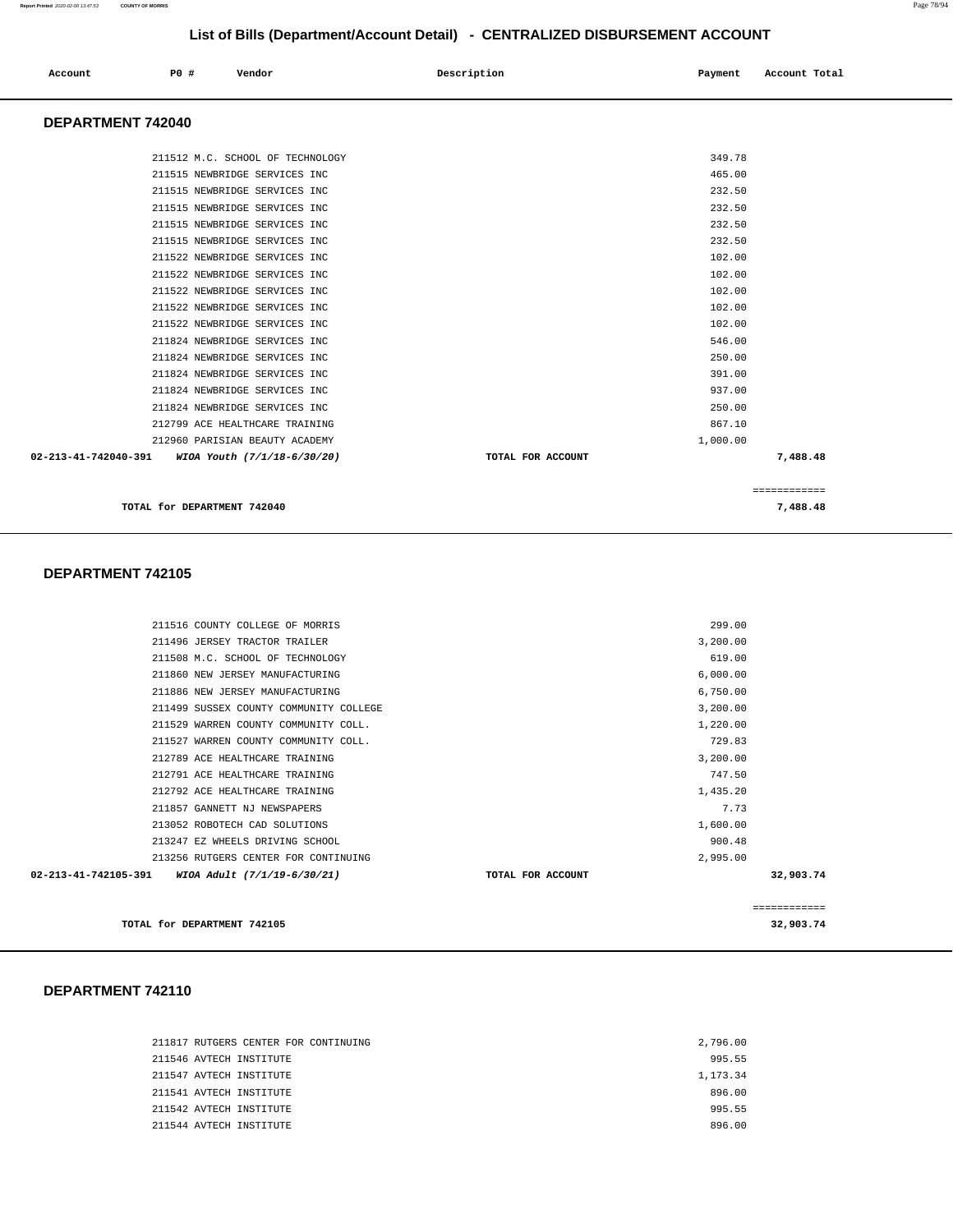| Account | PO# | Vendor | Description | Payment | Account Total |
|---------|-----|--------|-------------|---------|---------------|
|         |     |        |             |         |               |

### **DEPARTMENT 742110**

| TOTAL for DEPARTMENT 742110                                  |                   | 87,800.72    |  |
|--------------------------------------------------------------|-------------------|--------------|--|
|                                                              |                   | ------------ |  |
|                                                              |                   |              |  |
| 02-213-41-742110-391 WIOA Dislocated Worker (7/1/19-6/30/21) | TOTAL FOR ACCOUNT | 87,800.72    |  |
| 213257 RUTGERS CENTER FOR CONTINUING                         |                   | 3,200.00     |  |
| 213053 AVTECH INSTITUTE                                      |                   | 1,232.00     |  |
| 213014 RUTGERS SCHOOL OF BUSINESS                            |                   | 2,680.00     |  |
| 212992 LASCOMP INSTITUTE OF IT                               |                   | 3,200.00     |  |
| 213012 CYNTHIA PARKER                                        |                   | 155.00       |  |
| 211492 WARREN COUNTY TECHNICAL SCHOOL                        |                   | 89.46        |  |
| 211492 WARREN COUNTY TECHNICAL SCHOOL                        |                   | 342.93       |  |
| 211492 WARREN COUNTY TECHNICAL SCHOOL                        |                   | 298.20       |  |
| 211492 WARREN COUNTY TECHNICAL SCHOOL                        |                   | 298.20       |  |
| 212784 RUTGERS CENTER FOR CONTINUING                         |                   | 2,700.00     |  |
| 212957 RUTGERS CENTER FOR CONTINUING                         |                   | 2,796.00     |  |
| 213016 AVTECH INSTITUTE                                      |                   | 1,493.33     |  |
| 213015 AVTECH INSTITUTE                                      |                   | 1,060.00     |  |
| 213013 ANDREA E. DIRENZO                                     |                   | 156.00       |  |
| 211857 GANNETT NJ NEWSPAPERS                                 |                   | 21.27        |  |
| 212795 ACE HEALTHCARE TRAINING                               |                   | 1,734.20     |  |
| 212794 ACE HEALTHCARE TRAINING                               |                   | 1,435.20     |  |
| 212793 ACE HEALTHCARE TRAINING                               |                   | 2,003.30     |  |
| 212790 ACE HEALTHCARE TRAINING                               |                   | 1,435.20     |  |
| 212788 ACE HEALTHCARE TRAINING                               |                   | 1,764.10     |  |
| 211811 SUSSEX COUNTY COMMUNITY COLLEGE                       |                   | 3,200.00     |  |
| 211530 RUTGERS SCHOOL OF BUSINESS                            |                   | 2,680.00     |  |
| 211531 RUTGERS SCHOOL OF BUSINESS                            |                   | 2,680.00     |  |
| 211532 RUTGERS CENTER FOR CONTINUING                         |                   | 1,911.91     |  |
| 211535 RUTGERS CENTER FOR CONTINUING                         |                   | 800.00       |  |
| 211533 RUTGERS CENTER FOR CONTINUING                         |                   | 1,795.00     |  |
| 211500 LASCOMP INSTITUTE OF IT                               |                   | 4,000.00     |  |
| 211502 LASCOMP INSTITUTE OF IT                               |                   | 4,000.00     |  |
| 211503 LASCOMP INSTITUTE OF IT                               |                   | 4,000.00     |  |
| 211498 LINCOLN TECHNICAL INSTITUTE                           |                   | 639.00       |  |
| 211520 LASCOMP INSTITUTE OF IT                               |                   | 3,200.00     |  |
| 211519 JERSEY TRACTOR TRAILER                                |                   | 800.00       |  |
| 211495 JERSEY TRACTOR TRAILER                                |                   | 800.00       |  |
| 211497 JERSEY TRACTOR TRAILER                                |                   | 3,200.00     |  |
| 211494 COUNTY COLLEGE OF MORRIS                              |                   | 3,116.00     |  |
| 211493 BLOOMFIELD COLLEGE                                    |                   | 3,200.00     |  |
| 211819 EZ WHEELS DRIVING SCHOOL                              |                   | 1,313.76     |  |
| 211820 EZ WHEELS DRIVING SCHOOL                              |                   | 799.80       |  |
| 211518 FORTIS INSTITUTE                                      |                   | 707.55       |  |
| 211557 ENTREPRENEURIAL U. LLC                                |                   | 2,150.00     |  |
| 211818 BLOOMFIELD COLLEGE                                    |                   | 1,859.54     |  |
| 211538 AVTECH INSTITUTE                                      |                   | 1,608.89     |  |
| 211540 AVTECH INSTITUTE                                      |                   | 952.00       |  |
| 211539 AVTECH INSTITUTE                                      |                   | 972.44       |  |
|                                                              |                   |              |  |

#### **DEPARTMENT 742120**

| WIOA Youth (7/1/19-6/30/21)<br>02-213-41-742120-391 | TOTAL FOR ACCOUNT | 1,557.39 |  |
|-----------------------------------------------------|-------------------|----------|--|
| 211857 GANNETT NJ NEWSPAPERS                        |                   | 10.15    |  |
| 211491 SAMANTHA POLANCO                             |                   | 117.01   |  |
| 211528 WARREN COUNTY COMMUNITY COLL.                |                   | 769.23   |  |
| 211822 NEWBRIDGE SERVICES INC                       |                   | 557.00   |  |
| 211822 NEWBRIDGE SERVICES INC                       |                   | 104.00   |  |
|                                                     |                   |          |  |

============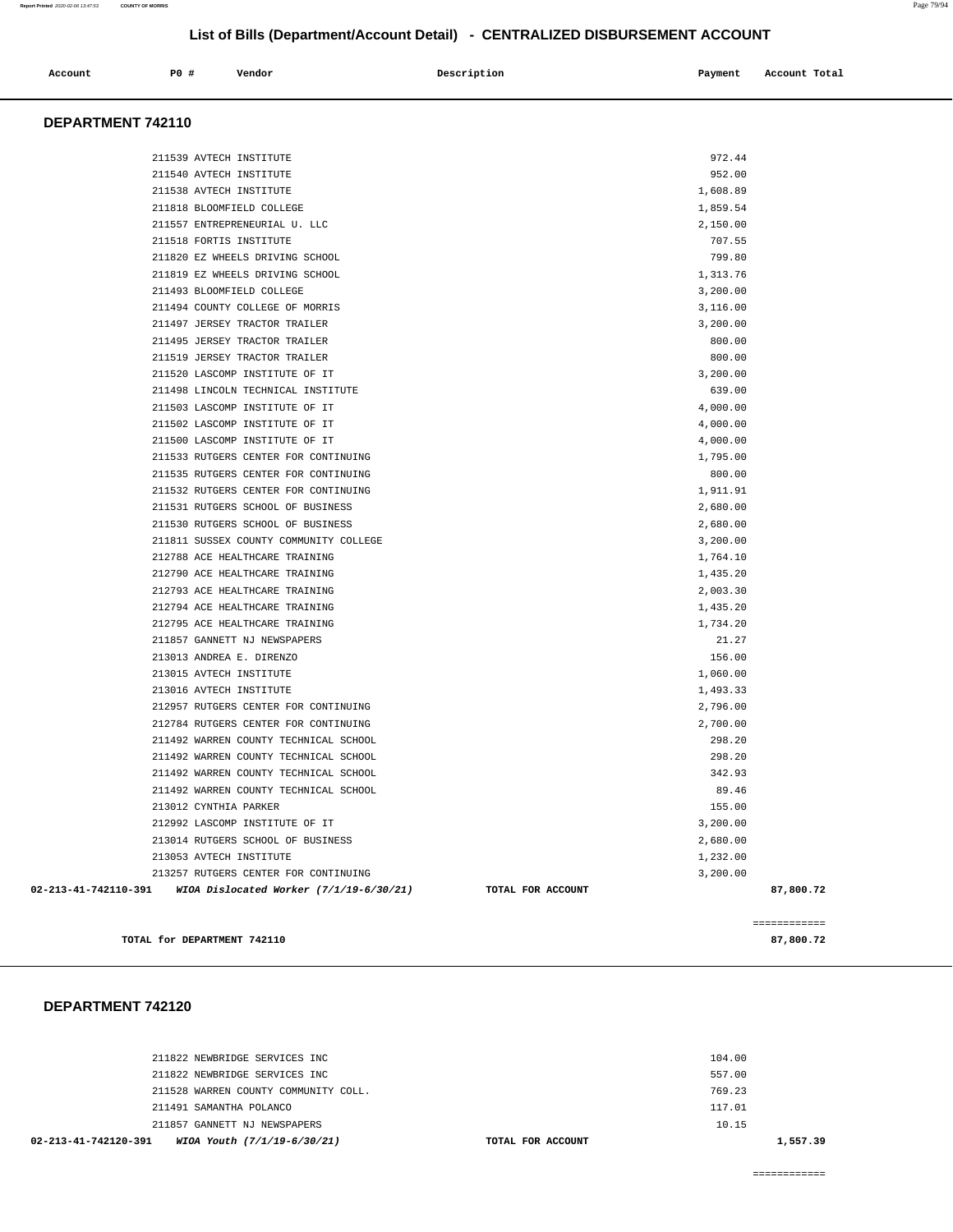**Report Printed** 2020-02-06 13:47:53 **COUNTY OF MORRIS** Page 80/94

# **List of Bills (Department/Account Detail) - CENTRALIZED DISBURSEMENT ACCOUNT**

| Account                  | P0 #                        | Vendor | Description | Payment | Account Total |  |
|--------------------------|-----------------------------|--------|-------------|---------|---------------|--|
| <b>DEPARTMENT 742120</b> |                             |        |             |         |               |  |
|                          | TOTAL for DEPARTMENT 742120 |        |             |         | 1,557.39      |  |

<u> 1980 - Johann Stoff, deutscher Stoff, der Stoff, der Stoff, der Stoff, der Stoff, der Stoff, der Stoff, der S</u>

# **Reach Program F1PZN**

| TOTAL for Reach Program F1PZN                        |                   | 6,566.65      |
|------------------------------------------------------|-------------------|---------------|
|                                                      |                   | ------------- |
| 02-213-41-751905-391 REACH Program (1/1/19-12/31/19) | TOTAL FOR ACCOUNT | 6,566.65      |
| 211561 CITY LIMO AND TAXI INC                        | 124.35            |               |
| 211561 CITY LIMO AND TAXI INC                        | 97.75             |               |
| 211561 CITY LIMO AND TAXI INC                        | 142.00            |               |
| 211561 CITY LIMO AND TAXI INC                        | 616.40            |               |
| 211561 CITY LIMO AND TAXI INC                        | 301.75            |               |
| 211561 CITY LIMO AND TAXI INC                        | 97.95             |               |
| 211561 CITY LIMO AND TAXI INC                        | 1,601.40          |               |
| 211561 CITY LIMO AND TAXI INC                        | 1,618.05          |               |
| 211827 CITY LIMO AND TAXI INC                        | 47.90             |               |
| 211827 CITY LIMO AND TAXI INC                        | 73.20             |               |
| 211827 CITY LIMO AND TAXI INC                        | 17.75             |               |
| 211827 CITY LIMO AND TAXI INC                        | 97.95             |               |
| 211827 CITY LIMO AND TAXI INC                        | 266.25            |               |
| 211827 CITY LIMO AND TAXI INC                        | 1,463.95          |               |
|                                                      |                   |               |

### **Safe Communities Construction**

| 213527 MORRISTOWN MEDICAL CENTER                           |                   | 19,857.73 |
|------------------------------------------------------------|-------------------|-----------|
| Safe Communities (10/1/19-9/30/20)<br>02-213-41-773005-391 | TOTAL FOR ACCOUNT | 19,857.73 |
|                                                            |                   |           |
|                                                            |                   |           |
| TOTAL for Safe Communities Construction                    |                   | 19,857.73 |
|                                                            |                   |           |

|                   | 275.00       |
|-------------------|--------------|
|                   | 275.00       |
|                   | 275.00       |
|                   | 275.00       |
|                   | 275.00       |
|                   | 330.00       |
|                   | 330.00       |
|                   | 330.00       |
|                   | 330.00       |
|                   | 330.00       |
| TOTAL FOR ACCOUNT | 3,025.00     |
|                   |              |
|                   | ============ |
|                   | 3,025,00     |
|                   |              |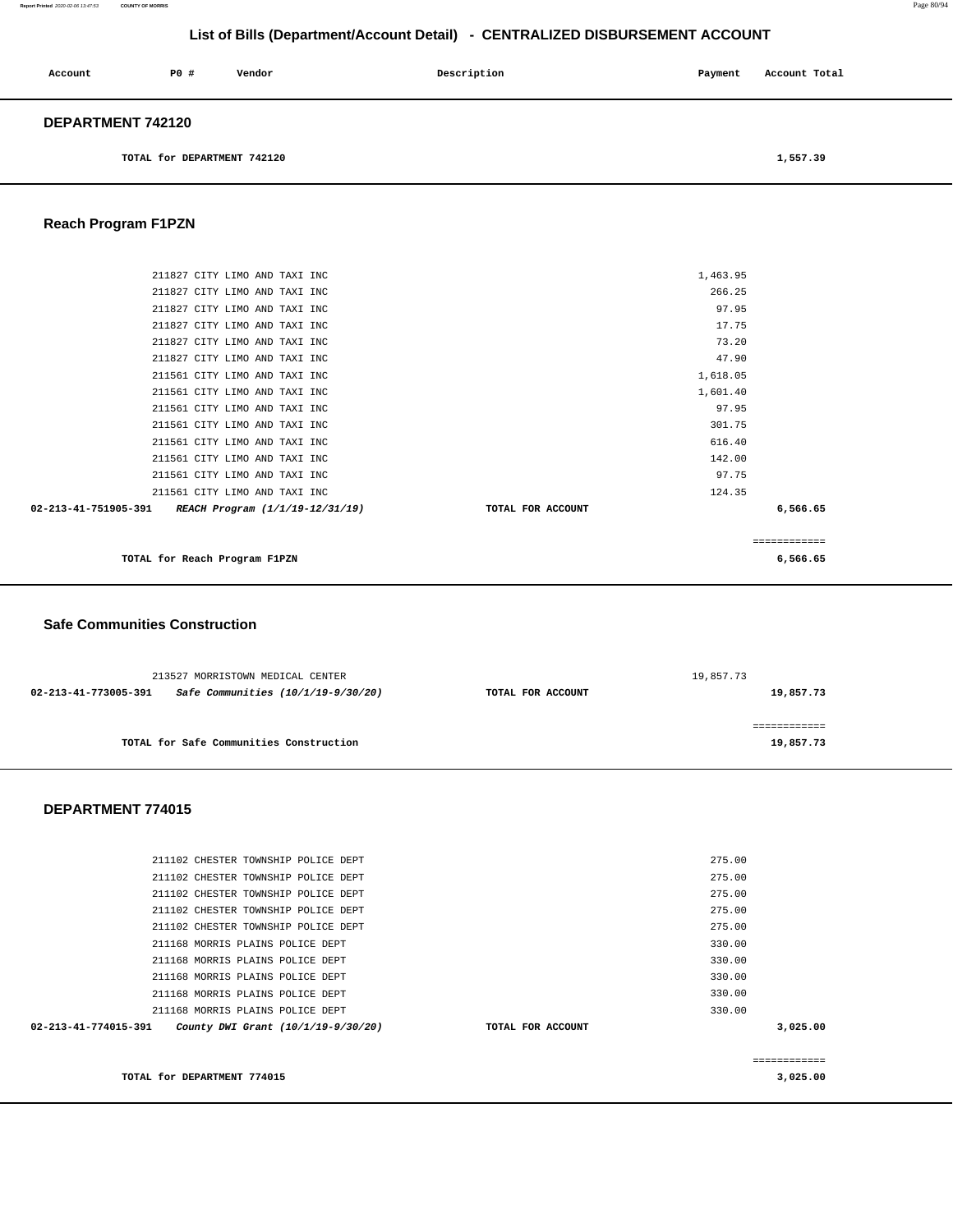**Report Printed** 2020-02-06 13:47:53 **COUNTY OF MORRIS** Page 81/94

**12,817.92** 

# **List of Bills (Department/Account Detail) - CENTRALIZED DISBURSEMENT ACCOUNT**

| Account              | PO#                         | Vendor                                   | Description       | Payment   | Account Total             |
|----------------------|-----------------------------|------------------------------------------|-------------------|-----------|---------------------------|
| 02-213-41-784005-391 | 209087 PACKETALK            | FY17 Homeland Security(10/10/17-8/31/20) | TOTAL FOR ACCOUNT | 20,000.00 | 20,000.00                 |
|                      | TOTAL for DEPARTMENT 784005 |                                          |                   |           | ============<br>20,000.00 |
| DEPARTMENT 784020    |                             |                                          |                   |           |                           |
|                      |                             | 203254 TACTICAL MEDICAL SOLUTIONS INC.   |                   | 2,039.97  |                           |
|                      |                             | 203254 TACTICAL MEDICAL SOLUTIONS INC.   |                   | 33.83     |                           |
|                      |                             | 203907 TACTICAL MEDICAL SOLUTIONS INC.   |                   | 4,279.75  |                           |
|                      |                             | 203907 TACTICAL MEDICAL SOLUTIONS INC.   |                   | 66.14     |                           |
|                      |                             | 209397 TACTICAL & SURVIVAL               |                   | 6,329.28  |                           |
|                      |                             | 209397 TACTICAL & SURVIVAL               |                   | 68.95     |                           |
| 02-213-41-784020-391 |                             | FY17 UASI (10/10/17-8/31/20)             | TOTAL FOR ACCOUNT |           | 12,817.92                 |
|                      |                             |                                          |                   |           | ============              |

**TOTAL for DEPARTMENT 784020** 

### **FFY08 UASI 2/20/09-4/30/11**

| 209979 NATAL ISRAEL TRAUMA CENTER                  |                   | 49,835.00 |
|----------------------------------------------------|-------------------|-----------|
| 02-213-41-784130-391<br>FY18 UASI (9/1/18-8/31/21) | TOTAL FOR ACCOUNT | 49,835.00 |
|                                                    |                   |           |
|                                                    |                   |           |
| TOTAL for FFY08 UASI 2/20/09-4/30/11               |                   | 49,835.00 |
|                                                    |                   |           |

#### **DEPARTMENT 786925**

| 213556 NATIONAL FUEL OIL INC.                  |                   | 4,431.69      |
|------------------------------------------------|-------------------|---------------|
| 02-213-41-786925-392<br>MAPS (1/1/19-12/31/19) | TOTAL FOR ACCOUNT | 4,431.69      |
| 212692 TOWNSHIP OF JEFFERSON                   |                   | 4,500.00      |
| 213556 NATIONAL FUEL OIL INC.                  |                   | 894.68        |
| 213556 NATIONAL FUEL OIL INC.                  |                   | 447.34        |
| 213556 NATIONAL FUEL OIL INC.                  |                   | 447.35        |
| 02-213-41-786925-394<br>MAPS (1/1/19-12/31/19) | TOTAL FOR ACCOUNT | 6,289.37      |
|                                                |                   | ------------- |
| TOTAL for DEPARTMENT 786925                    |                   | 10,721.06     |

|  | 213378 WATERS, MCPHERSON, MCNEILL, P.C. |  | 30.00    |
|--|-----------------------------------------|--|----------|
|  | 213379 WATERS, MCPHERSON, MCNEILL, P.C. |  | 1,503.72 |
|  | 213380 WATERS, MCPHERSON, MCNEILL, P.C. |  | 405.00   |
|  | 213381 WATERS, MCPHERSON, MCNEILL, P.C. |  | 540.00   |
|  |                                         |  |          |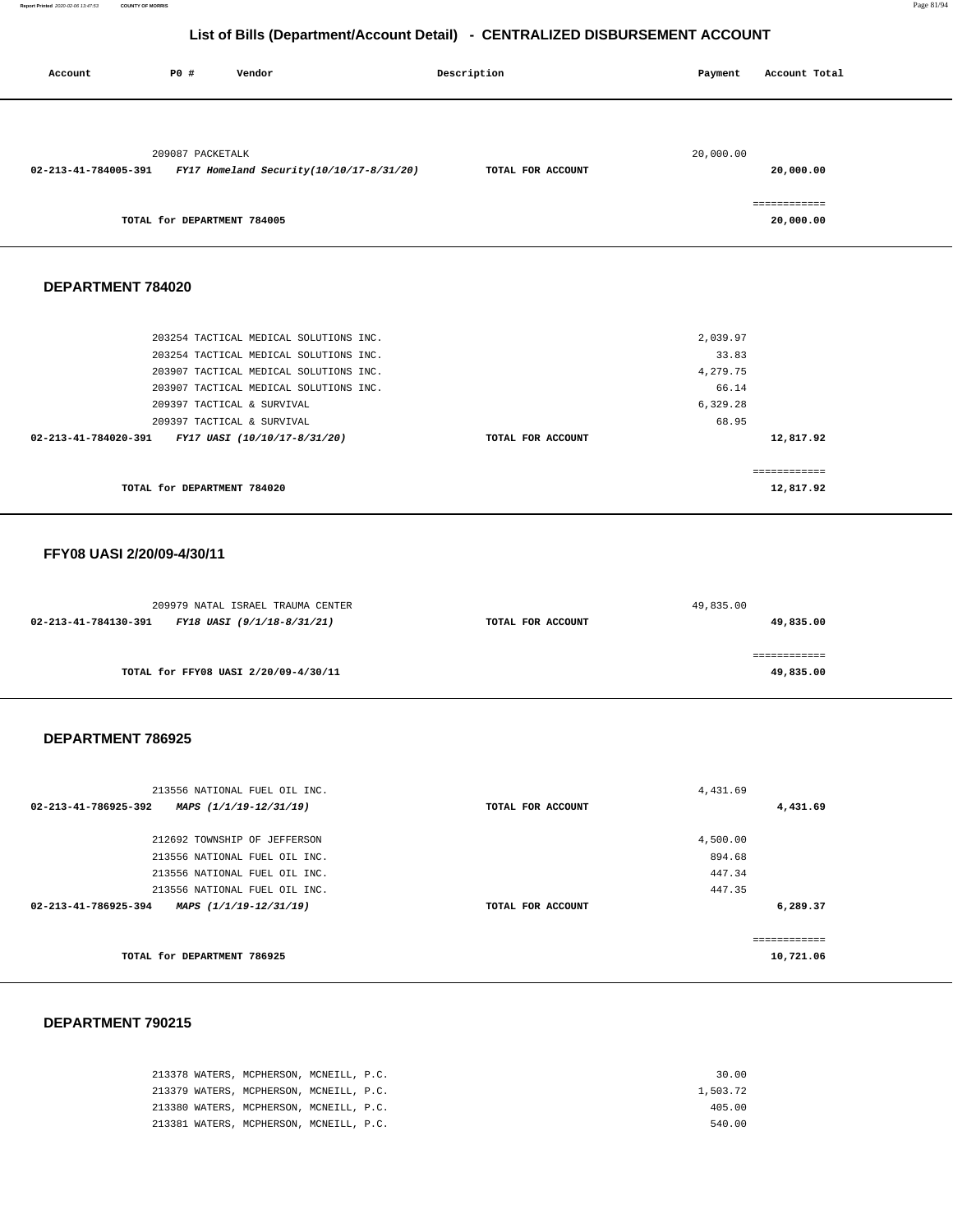#### **Report Printed** 2020-02-06 13:47:53 **COUNTY OF MORRIS** Page 82/94

# **List of Bills (Department/Account Detail) - CENTRALIZED DISBURSEMENT ACCOUNT**

| Account                                 | P0 #                        | Vendor                                   | Description       | Payment   | Account Total |
|-----------------------------------------|-----------------------------|------------------------------------------|-------------------|-----------|---------------|
|                                         |                             |                                          |                   |           |               |
|                                         |                             |                                          |                   |           |               |
| DEPARTMENT 790215                       |                             |                                          |                   |           |               |
|                                         |                             |                                          |                   |           |               |
|                                         |                             | 213383 WATERS, MCPHERSON, MCNEILL, P.C.  |                   | 390.00    |               |
|                                         |                             | 213384 WATERS, MCPHERSON, MCNEILL, P.C.  |                   | 588.00    |               |
|                                         |                             | 213385 WATERS, MCPHERSON, MCNEILL, P.C.  |                   | 137.26    |               |
|                                         |                             | 213386 WATERS, MCPHERSON, MCNEILL, P.C.  |                   | 105.00    |               |
|                                         |                             | 213387 WATERS, MCPHERSON, MCNEILL, P.C.  |                   | 9.60      |               |
|                                         |                             | 213391 WATERS, MCPHERSON, MCNEILL, P.C.  |                   | 165.00    |               |
|                                         |                             | 213377 WATERS, MCPHERSON, MCNEILL, P.C.  |                   | 2,565.00  |               |
| 02-213-41-790215-391                    |                             | NYS&W Bicycle/Ped Path (6/29/18-6/29/22) | TOTAL FOR ACCOUNT |           | 6,573.58      |
|                                         |                             |                                          |                   |           |               |
|                                         |                             |                                          |                   |           | ============  |
|                                         | TOTAL for DEPARTMENT 790215 |                                          |                   |           | 6,573.58      |
|                                         |                             |                                          |                   |           |               |
|                                         |                             |                                          |                   |           |               |
|                                         |                             |                                          |                   |           |               |
| <b>POLICE &amp; FIRE TRAINING GRANT</b> |                             |                                          |                   |           |               |
|                                         |                             |                                          |                   |           |               |
|                                         |                             |                                          |                   |           |               |
|                                         |                             | 209155 STATE TOXICOLOGY LABORATORY       |                   | 2,925.00  |               |
|                                         |                             | 210334 STATE TOXICOLOGY LABORATORY       |                   | 1,215.00  |               |
| 02-213-41-803105-392                    |                             | Police & Fire Training (7/1/10-Indef.)   | TOTAL FOR ACCOUNT |           | 4,140.00      |
|                                         |                             |                                          |                   |           |               |
|                                         |                             |                                          |                   |           | ============  |
|                                         |                             | TOTAL for POLICE & FIRE TRAINING GRANT   |                   |           | 4,140.00      |
|                                         |                             |                                          |                   |           |               |
|                                         |                             |                                          |                   |           |               |
| DEPARTMENT 864025                       |                             |                                          |                   |           |               |
|                                         |                             |                                          |                   |           |               |
|                                         |                             |                                          |                   |           |               |
|                                         |                             |                                          |                   |           |               |
|                                         |                             | 212965 KELLER & KIRKPATRICK              |                   | 528.00    |               |
|                                         |                             | 212981 KELLER & KIRKPATRICK              |                   | 1,848.00  |               |
| 02-213-41-864025-391                    |                             | Schooleys Mtn Rd Brdg (9/24/18-12/31/20) | TOTAL FOR ACCOUNT |           | 2,376.00      |
|                                         |                             |                                          |                   |           | ============  |
|                                         | TOTAL for DEPARTMENT 864025 |                                          |                   |           | 2,376.00      |
|                                         |                             |                                          |                   |           |               |
|                                         |                             |                                          |                   |           |               |
|                                         |                             |                                          |                   |           |               |
| DEPARTMENT 864203                       |                             |                                          |                   |           |               |
|                                         |                             |                                          |                   |           |               |
|                                         |                             |                                          |                   |           |               |
|                                         |                             | 213005 GREENMAN PEDERSEN INC             |                   | 2.758.54  |               |
| 02-213-41-864203-392                    |                             | Waterloo Road Bridge (6/29/18-6/29/22)   | TOTAL FOR ACCOUNT |           | 2,758.54      |
|                                         |                             |                                          |                   |           |               |
|                                         |                             |                                          |                   |           | ============  |
|                                         | TOTAL for DEPARTMENT 864203 |                                          |                   |           | 2,758.54      |
|                                         |                             |                                          |                   |           |               |
|                                         |                             |                                          |                   |           |               |
|                                         |                             |                                          |                   |           |               |
| DEPARTMENT 864703                       |                             |                                          |                   |           |               |
|                                         |                             |                                          |                   |           |               |
|                                         |                             |                                          |                   |           |               |
|                                         |                             | 213334 CMS CONSTRUCTION INC.             |                   | 40,180.00 |               |
| 02-213-41-864703-392                    |                             | Mill Rd/Watnong Brook(12/22/15-8/31/19)  | TOTAL FOR ACCOUNT |           | 40,180.00     |
|                                         |                             |                                          |                   |           |               |
|                                         |                             |                                          |                   |           | ============  |
|                                         | TOTAL for DEPARTMENT 864703 |                                          |                   |           | 40,180.00     |
|                                         |                             |                                          |                   |           |               |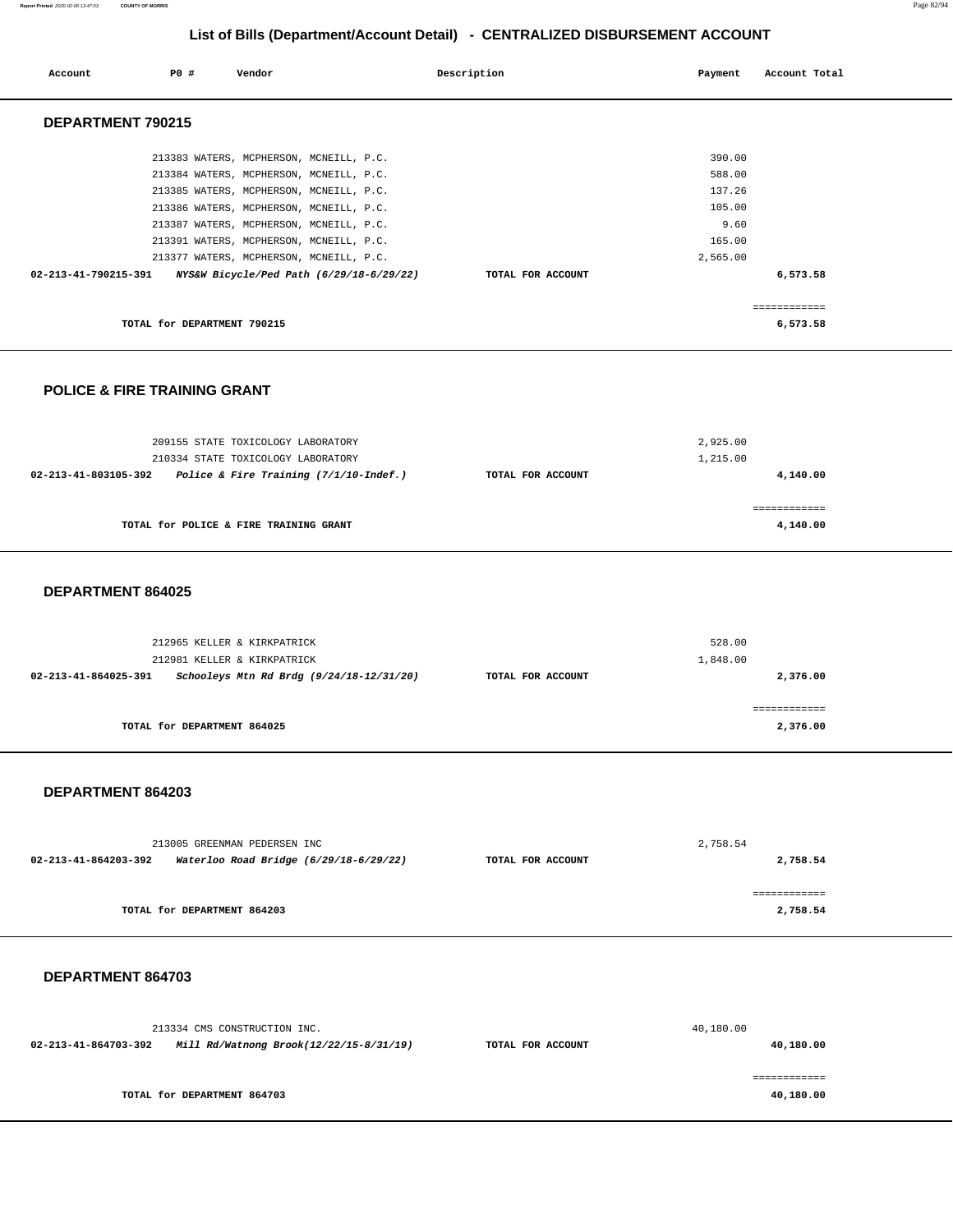| Account              | <b>PO #</b>                 | Vendor                                                                | Description       | Payment   | Account Total             |
|----------------------|-----------------------------|-----------------------------------------------------------------------|-------------------|-----------|---------------------------|
| 02-213-41-864995-391 |                             | 213261 J.A. ALEXANDER INC.<br>2019 ATP - County Aid (3/28/19-3/28/22) | TOTAL FOR ACCOUNT | 74,369.52 | 74,369.52                 |
|                      | TOTAL for DEPARTMENT 864995 |                                                                       |                   |           | ============<br>74,369.52 |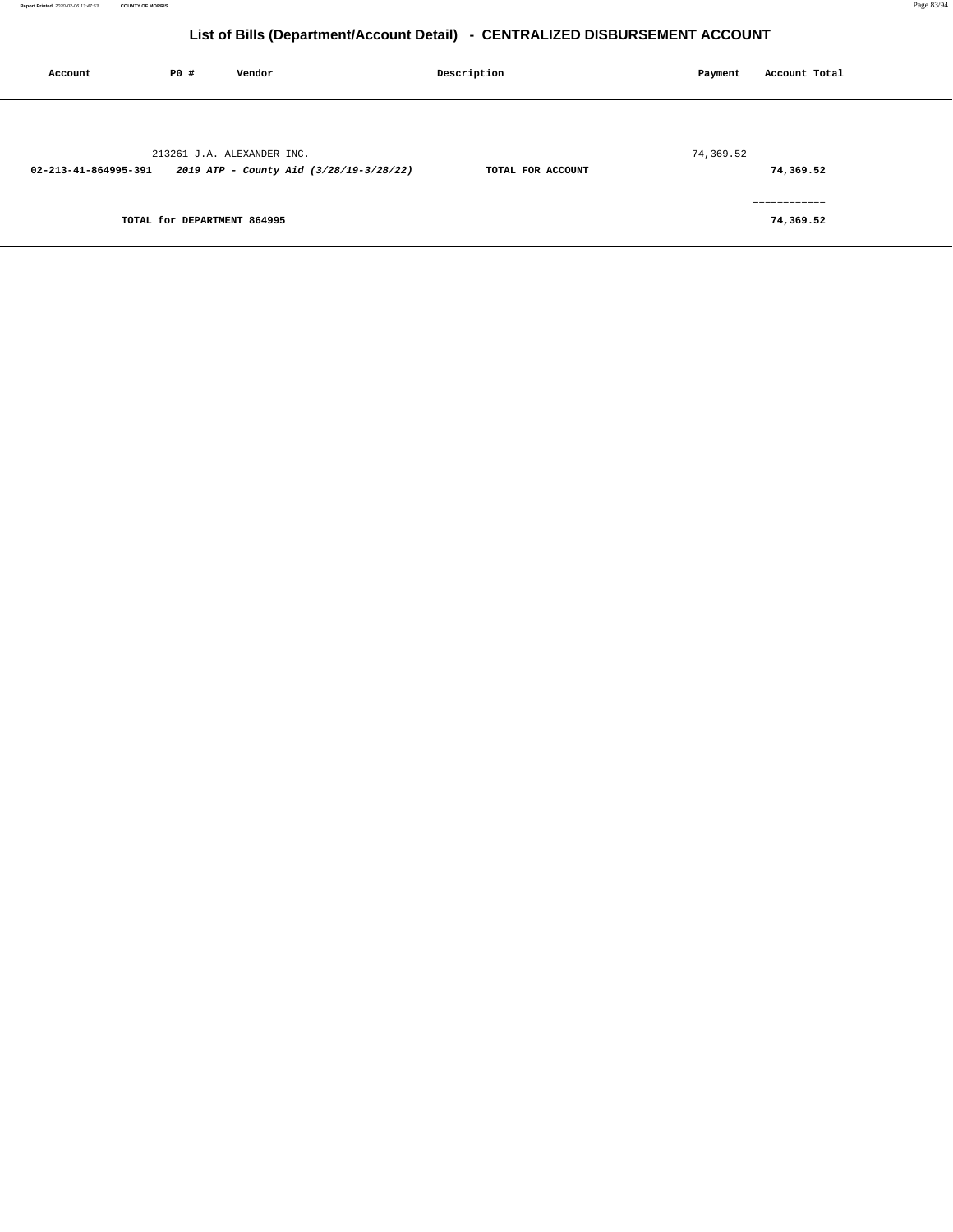Report Printed 2020-02-06 13:47:53 **Report Printed** 2020-02-06 13:47:53 **COUNTY OF MORRIS** Page 84/94

# **List of Bills (Department/Account Detail) - CENTRALIZED DISBURSEMENT ACCOUNT**

| Account<br><b>PO #</b><br>Vendor                                                                         | Description       | Payment<br>Account Total   |  |  |  |  |
|----------------------------------------------------------------------------------------------------------|-------------------|----------------------------|--|--|--|--|
| <b>County Capital</b><br>Abatmnt/demol-Fac on Greystone                                                  |                   |                            |  |  |  |  |
| 213030 MFS CONSULTING ENGINEERS &<br>04-216-55-953087-909<br>Miscellaneous - Other                       | TOTAL FOR ACCOUNT | 2, 215.47<br>2,215.47      |  |  |  |  |
| TOTAL for Abatmnt/demol-Fac on Greystone                                                                 |                   | ============<br>2,215.47   |  |  |  |  |
| <b>Road Design/Construction</b>                                                                          |                   |                            |  |  |  |  |
| 206209 FRENCH & PARRELLO ASSOCIATES<br>04-216-55-953165-909<br>Miscellaneous - Other                     | TOTAL FOR ACCOUNT | 2, 224.25<br>2,224.25      |  |  |  |  |
| TOTAL for Road Design/Construction                                                                       |                   | ============<br>2,224.25   |  |  |  |  |
| DEPARTMENT 953225                                                                                        |                   |                            |  |  |  |  |
| 208624 VAN CLEEF ENGINEERING ASSOC<br>04-216-55-953225-909<br>Bridge Design, Renov, Construc - Var Loc   | TOTAL FOR ACCOUNT | 2,419.40<br>2,419.40       |  |  |  |  |
| TOTAL for DEPARTMENT 953225                                                                              |                   | ============<br>2,419.40   |  |  |  |  |
| DEPARTMENT 953320                                                                                        |                   |                            |  |  |  |  |
| 213465 ACCURATE CONSTRUCTION INC.<br>04-216-55-953320-951<br>InstalTurfFields/PhaseIICentrlPk-PblcWrk    | TOTAL FOR ACCOUNT | 187,503.40<br>187,503.40   |  |  |  |  |
| TOTAL for DEPARTMENT 953320                                                                              |                   | ============<br>187,503.40 |  |  |  |  |
| DEPARTMENT 953329                                                                                        |                   |                            |  |  |  |  |
| 211361 BOWMAN CONSULTING GROUP LTD<br>04-216-55-953329-909<br>Design, Building, Rehab of Roads-PublWorks | TOTAL FOR ACCOUNT | 8,961.00<br>8,961.00       |  |  |  |  |
| TOTAL for DEPARTMENT 953329                                                                              |                   | ============<br>8,961.00   |  |  |  |  |
| DEPARTMENT 953363                                                                                        |                   |                            |  |  |  |  |

206209 FRENCH & PARRELLO ASSOCIATES

 **04-216-55-953363-909 Paving & Resurfacing Various Roads TOTAL FOR ACCOUNT** 

2,958.00

**2,958.00**

============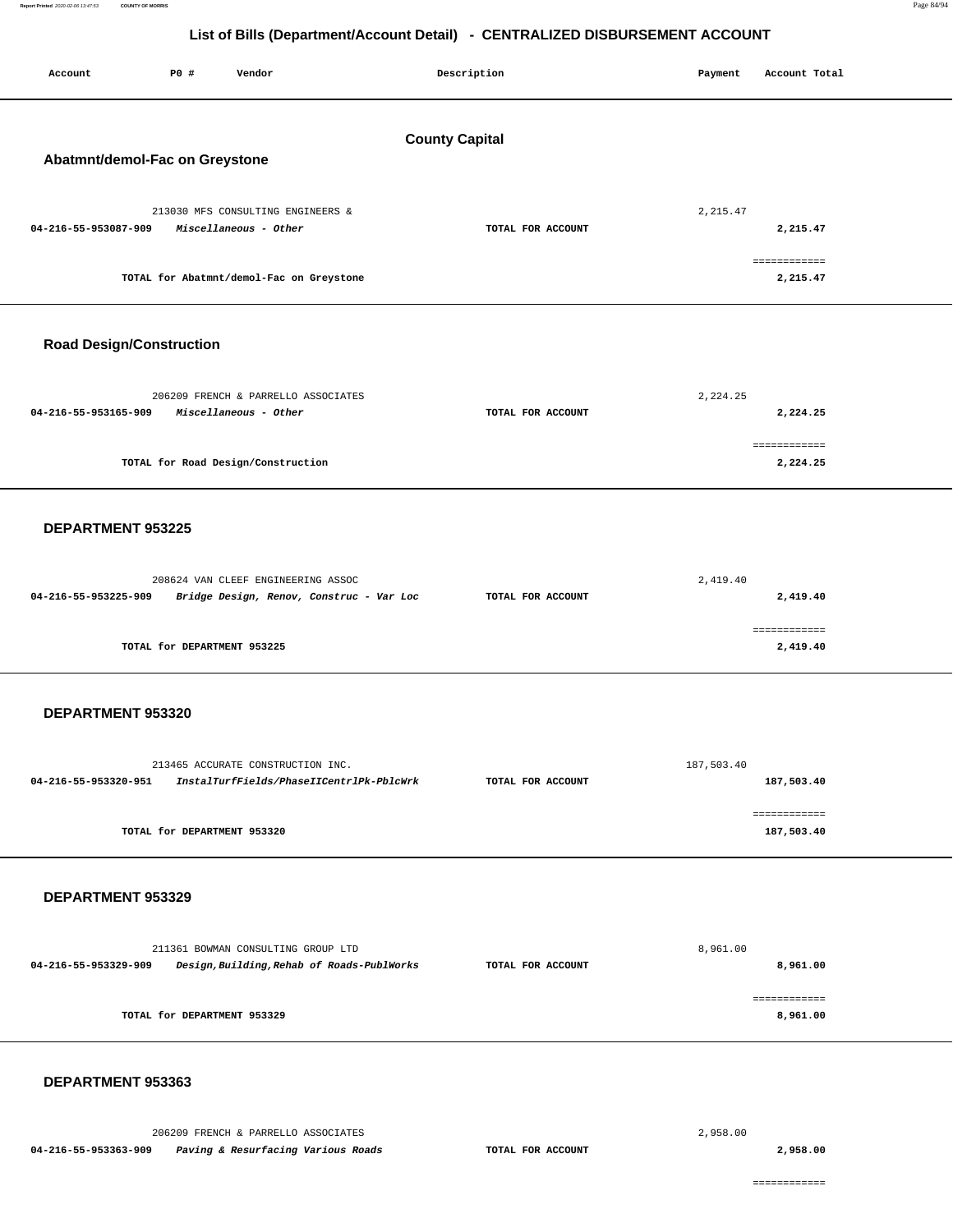#### **DEPARTMENT 953387**

|                      | 210580 AUTOMATED BUILDING CONTROLS     |                   | 234.00   |              |
|----------------------|----------------------------------------|-------------------|----------|--------------|
|                      | 211317 BINSKY SERVICE LLC              |                   | 1,577.42 |              |
|                      | 211829 AUTOMATED BUILDING CONTROLS     |                   | 578.73   |              |
| 04-216-55-953385-940 | Replace Repair Upgrade HVAC Var. Build | TOTAL FOR ACCOUNT |          | 2,390.15     |
|                      |                                        |                   |          |              |
|                      |                                        |                   |          | ------------ |
|                      | TOTAL for DEPARTMENT 953385            |                   |          | 2,390.15     |
|                      |                                        |                   |          |              |

#### **DEPARTMENT 953385**

| TOTAL for DEPARTMENT 953383                                |                   |          | 13,148.00    |
|------------------------------------------------------------|-------------------|----------|--------------|
|                                                            |                   |          | ============ |
| 04-216-55-953383-940<br>B&G Interior Building Improvements | TOTAL FOR ACCOUNT |          | 13,148.00    |
| 211314 NEW JERSEY OVERHEAD DOOR LLC                        |                   | 2,968.00 |              |
| 211314 NEW JERSEY OVERHEAD DOOR LLC                        |                   | 320.00   |              |
| 211314 NEW JERSEY OVERHEAD DOOR LLC                        |                   | 3,320.75 |              |
| 211314 NEW JERSEY OVERHEAD DOOR LLC                        |                   | 320.00   |              |
| 211314 NEW JERSEY OVERHEAD DOOR LLC                        |                   | 320.00   |              |
| 211314 NEW JERSEY OVERHEAD DOOR LLC                        |                   | 2,331.75 |              |
| 211314 NEW JERSEY OVERHEAD DOOR LLC                        |                   | 1,648.50 |              |
| 211314 NEW JERSEY OVERHEAD DOOR LLC                        |                   | 320.00   |              |
| 211314 NEW JERSEY OVERHEAD DOOR LLC                        |                   | 178.00   |              |
| 210582 ALLMARK DOOR COMPANY, LLC                           |                   | 1,421.00 |              |
|                                                            |                   |          |              |

#### **DEPARTMENT 953383**

|                      | 208011 KELLER & KIRKPATRICK             |                   | 1,496.00 |              |
|----------------------|-----------------------------------------|-------------------|----------|--------------|
|                      | 208011 KELLER & KIRKPATRICK             |                   | 136.00   |              |
| 04-216-55-953382-909 | Road Resurfacing, MV arking lot, Railrd | TOTAL FOR ACCOUNT |          | 1,632.00     |
|                      |                                         |                   |          |              |
|                      | 211359 DENVILLE LINE PAINTING INC       |                   | 582.22   |              |
|                      | 211359 DENVILLE LINE PAINTING INC       |                   | 397.32   |              |
|                      | 211359 DENVILLE LINE PAINTING INC       |                   | 2,520.00 |              |
|                      | 211359 DENVILLE LINE PAINTING INC       |                   | 2,804.80 |              |
|                      | 211359 DENVILLE LINE PAINTING INC       |                   | 550.00   |              |
| 04-216-55-953382-940 | Road Resurfacing, MV arking lot, Railrd | TOTAL FOR ACCOUNT |          | 6,854.34     |
|                      |                                         |                   |          | ============ |
|                      | TOTAL for DEPARTMENT 953382             |                   |          | 8,486.34     |

# **DEPARTMENT 953382**

**DEPARTMENT 953363** 

**TOTAL for DEPARTMENT 953363 2,958.00** 

**Report Printed** 2020-02-06 13:47:53 **COUNTY OF MORRIS** Page 85/94

# **List of Bills (Department/Account Detail) - CENTRALIZED DISBURSEMENT ACCOUNT**

 **Account** P0 # Vendor Payment Recount Total Description Payment Account Total Payment Account Total Payment Account Total Payment Account Total Payment Account Total Payment Account Total Payment Account Total Payment Acc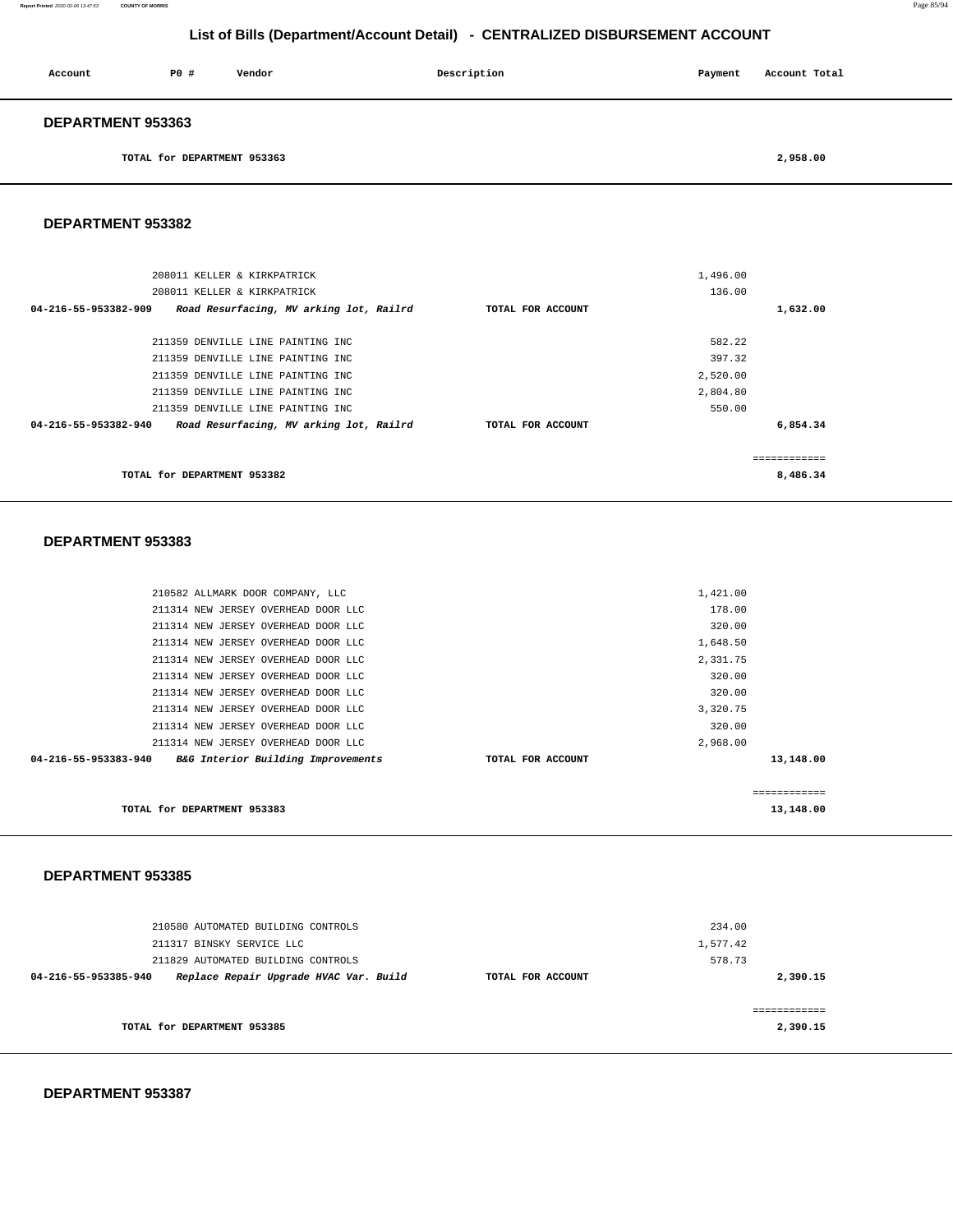| Account              | <b>PO #</b> | Vendor                                                            | Description       | Payment               | Account Total             |  |
|----------------------|-------------|-------------------------------------------------------------------|-------------------|-----------------------|---------------------------|--|
| DEPARTMENT 953387    |             |                                                                   |                   |                       |                           |  |
|                      |             | 213029 THE NADER GROUP, LLC<br>213304 VAN CLEEF ENGINEERING ASSOC |                   | 19,021.76<br>1,342.80 |                           |  |
| 04-216-55-953387-909 |             | Various Bridge Replacement                                        | TOTAL FOR ACCOUNT |                       | 21,574.56                 |  |
| 04-216-55-953387-940 |             | 210468 ROAD SAFETY SYSTEMS LLC<br>Various Bridge Replacement      | TOTAL FOR ACCOUNT | 6,937.50              | 6,937.50                  |  |
|                      |             | TOTAL for DEPARTMENT 953387                                       |                   |                       | ------------<br>28,512.06 |  |

#### **DEPARTMENT 953417**

| 211436 BRINKERHOFF ENVIRONMENTAL SERVICES,<br>211437 BRINKERHOFF ENVIRONMENTAL SERVICES,                       |                   | 1,475.00<br>627.50    |
|----------------------------------------------------------------------------------------------------------------|-------------------|-----------------------|
| 211435 BRINKERHOFF ENVIRONMENTAL SERVICES,<br>PublicWorks-EnviroClean-Greyst/HanovrGar<br>04-216-55-953417-909 | TOTAL FOR ACCOUNT | 7.991.00<br>10,093.50 |
|                                                                                                                |                   |                       |
|                                                                                                                |                   |                       |
| TOTAL for DEPARTMENT 953417                                                                                    |                   | 10,093.50             |

#### **DEPARTMENT 953418**

| 212966 GENESIS ENGINEERING, LLC                                  |                   | 19,405.00    |  |
|------------------------------------------------------------------|-------------------|--------------|--|
| 213306 VAN CLEEF ENGINEERING ASSOC                               |                   | 2,904.93     |  |
| PublicWork-Bridge/DrainDesign&Recon/Repl<br>04-216-55-953418-909 | TOTAL FOR ACCOUNT | 22,309.93    |  |
|                                                                  |                   |              |  |
| 210993 J FLETCHER CREAMER & SON, INC                             |                   | 2,000.00     |  |
| 210993 J FLETCHER CREAMER & SON, INC                             |                   | 125.00       |  |
| 213334 CMS CONSTRUCTION INC.                                     |                   | 1,470.00     |  |
| PublicWork-Bridge/DrainDesign&Recon/Repl<br>04-216-55-953418-951 | TOTAL FOR ACCOUNT | 3,595.00     |  |
|                                                                  |                   |              |  |
|                                                                  |                   | ------------ |  |
| TOTAL for DEPARTMENT 953418                                      |                   | 25,904.93    |  |

# **DEPARTMENT 953419**

| 211434 LANDTEK CONSTRUCTION, LLC<br>213028 LC EQUIPMENT, INC.   |                   | 2,422.02<br>6,377.19 |  |
|-----------------------------------------------------------------|-------------------|----------------------|--|
| PublicWorks-Railroad&Road Constr/Resurf<br>04-216-55-953419-951 | TOTAL FOR ACCOUNT | 8,799.21             |  |
| TOTAL for DEPARTMENT 953419                                     |                   | 8,799.21             |  |

|                            | 210930 CONNOLLY & HICKEY HISTORICAL | 2,800.00 |
|----------------------------|-------------------------------------|----------|
| 210948 SUBURBAN CONSULTING |                                     | 3,641.25 |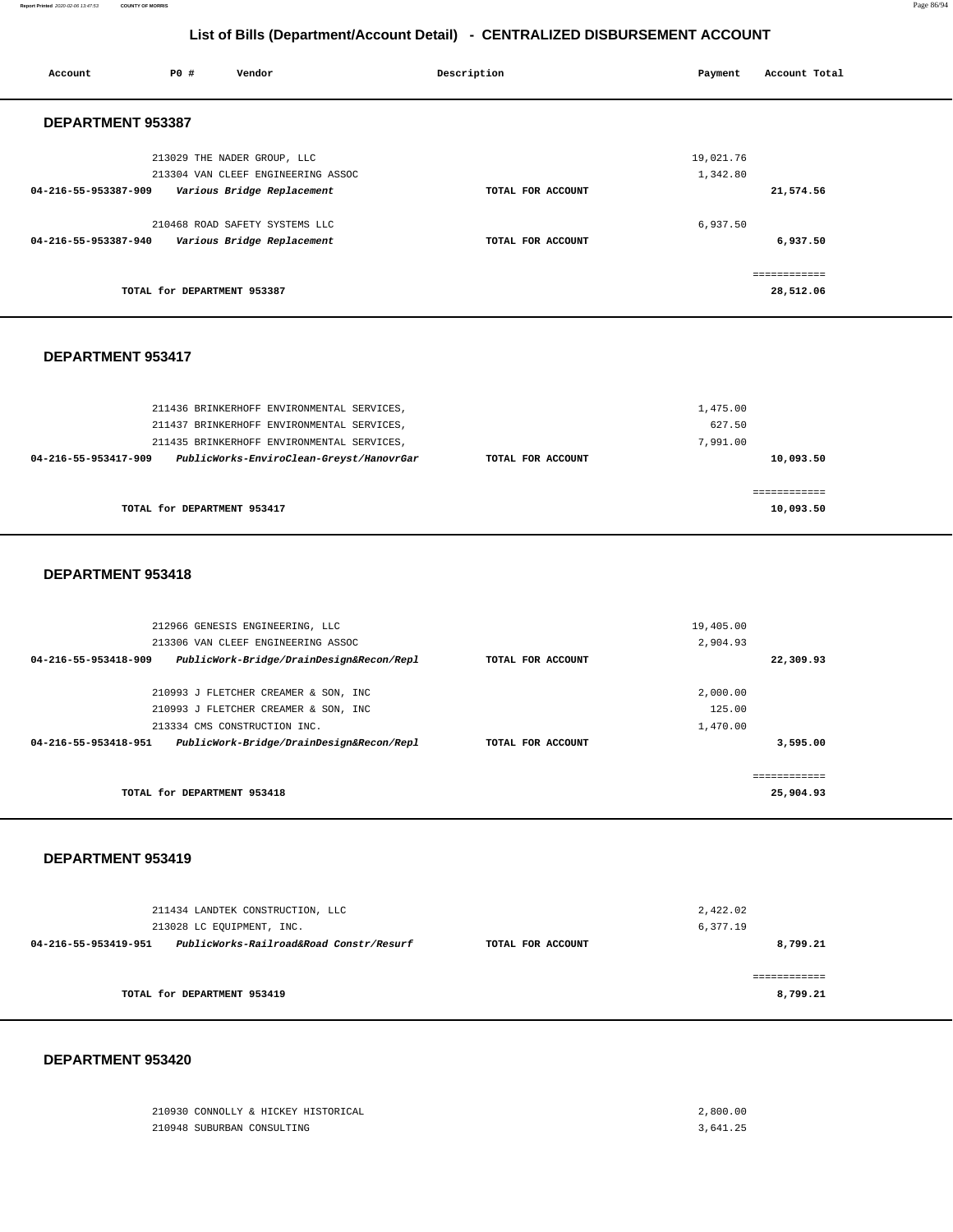#### **Report Printed** 2020-02-06 13:47:53 **COUNTY OF MORRIS** Page 87/94

# **List of Bills (Department/Account Detail) - CENTRALIZED DISBURSEMENT ACCOUNT**

| Account              | P0 #                        | Vendor                                                    | Description       | Payment  | Account Total |  |
|----------------------|-----------------------------|-----------------------------------------------------------|-------------------|----------|---------------|--|
| DEPARTMENT 953420    |                             |                                                           |                   |          |               |  |
|                      |                             | 211847 CRANE ASSOCIATES, P.C.                             |                   | 2,198.50 |               |  |
|                      |                             | 04-216-55-953420-909 B&G - Interior Building Improvements | TOTAL FOR ACCOUNT |          | 11,189.75     |  |
|                      |                             | 210978 CONTINENTAL HARDWARE, INC.                         |                   | 579.94   |               |  |
|                      |                             | 213108 HOME DEPOT CREDIT SERVICES                         |                   | 278.00   |               |  |
|                      |                             | 210909 COMMERCIAL FURNITURE RESOURCE INC.                 |                   | 913.00   |               |  |
| 04-216-55-953420-951 |                             | B&G - Interior Building Improvements                      | TOTAL FOR ACCOUNT |          | 1,770.94      |  |
|                      |                             |                                                           |                   |          | ============  |  |
|                      | TOTAL for DEPARTMENT 953420 |                                                           |                   |          | 12,960.69     |  |
|                      |                             |                                                           |                   |          |               |  |

#### **DEPARTMENT 953421**

|                      | 194387 BFI<br>192530 EXEMPLIS CORPORATION |                   | 103,516.51<br>10,006.40 |
|----------------------|-------------------------------------------|-------------------|-------------------------|
| 04-216-55-953421-951 | B&G-Constrc, Upgrd&Equip CrimnlJustRef    | TOTAL FOR ACCOUNT | 113,522.91              |
|                      | TOTAL for DEPARTMENT 953421               |                   | 113,522.91              |

#### **DEPARTMENT 953422**

|                      | 201361 DITSCHMAN/FLEMINGTON FORD<br>201361 DITSCHMAN/FLEMINGTON FORD |                   | 8,954.26<br>1,639.00 |
|----------------------|----------------------------------------------------------------------|-------------------|----------------------|
| 04-216-55-953422-957 | Public Works-Equip&Vehicle Rplcmnt/Upgr                              | TOTAL FOR ACCOUNT | 10,593.26            |
|                      | TOTAL for DEPARTMENT 953422                                          |                   | 10,593.26            |

### **DEPARTMENT 953454**

|                             | 185163 JOHNSON MIRMIRAN &                |                   | 23, 275.00 |              |
|-----------------------------|------------------------------------------|-------------------|------------|--------------|
|                             | 185180 JOHNSON MIRMIRAN &                |                   | 22,705.00  |              |
| 183392 KELLER & KIRKPATRICK |                                          |                   | 390.00     |              |
|                             | 183392 KELLER & KIRKPATRICK              |                   | 1,170.00   |              |
| 04-216-55-953454-909        | RoadResurf/IntersectConstr&RR-PublicWrks | TOTAL FOR ACCOUNT |            | 47,540.00    |
|                             |                                          |                   |            |              |
|                             | 213261 J.A. ALEXANDER INC.               |                   | 9,043.99   |              |
| 04-216-55-953454-940        | RoadResurf/IntersectConstr&RR-PublicWrks | TOTAL FOR ACCOUNT |            | 9,043.99     |
|                             |                                          |                   |            |              |
|                             |                                          |                   |            | ============ |
|                             | TOTAL for DEPARTMENT 953454              |                   |            | 56,583.99    |
|                             |                                          |                   |            |              |

#### **DEPARTMENT 953455**

 $213303$  VAN CLEEF ENGINEERING ASSOC  $12,179.94$ 208010 KELLER & KIRKPATRICK 952.00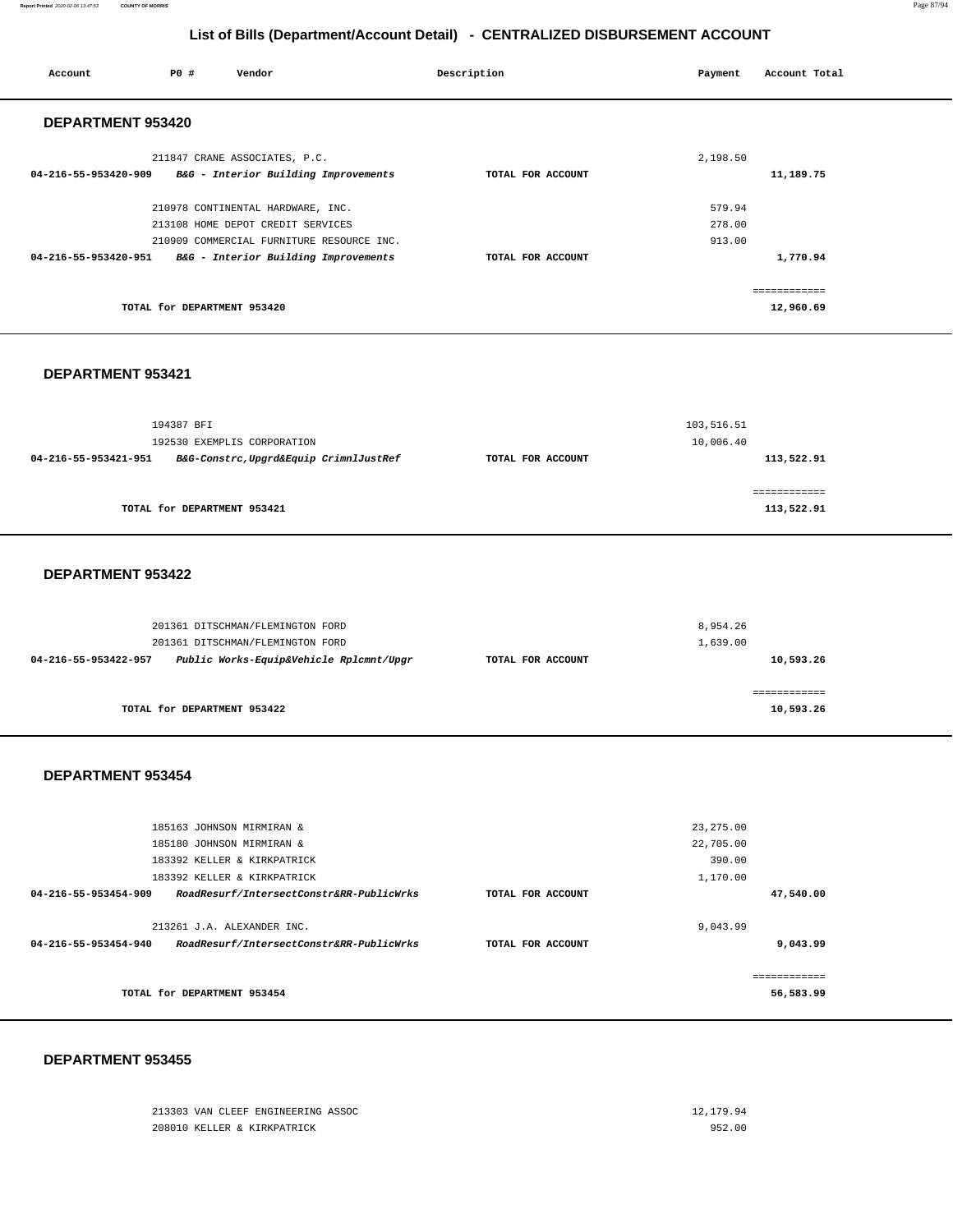#### **Report Printed** 2020-02-06 13:47:53 **COUNTY OF MORRIS** Page 88/94

# **List of Bills (Department/Account Detail) - CENTRALIZED DISBURSEMENT ACCOUNT**

| Account                  | PO#<br>Vendor                            | Description       | Payment      | Account Total |
|--------------------------|------------------------------------------|-------------------|--------------|---------------|
| <b>DEPARTMENT 953455</b> |                                          |                   |              |               |
|                          | 213392 WATERS, MCPHERSON, MCNEILL, P.C.  |                   | 1,125.00     |               |
|                          | 213393 WATERS, MCPHERSON, MCNEILL, P.C.  |                   | 345.00       |               |
|                          | 213394 WATERS, MCPHERSON, MCNEILL, P.C.  |                   | 152.57       |               |
| 04-216-55-953455-909     | Bridge Design & Replacement-Public Works | TOTAL FOR ACCOUNT |              | 23,186.51     |
|                          | 213027 REIVAX CONTRACTING CORP           |                   | 224, 116.51  |               |
|                          | 203256 OLDCASTLE PRECAST, INC.           |                   | 8,095.00     |               |
|                          | 213336 REIVAX CONTRACTING CORP           |                   | 129, 125. 19 |               |
| 04-216-55-953455-940     | Bridge Design & Replacement-Public Works | TOTAL FOR ACCOUNT |              | 361,336.70    |
|                          |                                          |                   |              | ------------- |
|                          | TOTAL for DEPARTMENT 953455              |                   |              | 384,523.21    |

#### **DEPARTMENT 953461**

| 213369 THE MUSIAL GROUP PA<br>Renov/Upgrd-CriminalJustRefrm-BldgGrnd<br>04-216-55-953461-909                 | TOTAL FOR ACCOUNT | 2,268.00<br>2,268.00       |
|--------------------------------------------------------------------------------------------------------------|-------------------|----------------------------|
| 212977 BILLY CONTRACTING & RESTORATION INC<br>Renov/Upgrd-CriminalJustRefrm-BldgGrnd<br>04-216-55-953461-951 | TOTAL FOR ACCOUNT | 96,900.00<br>96,900.00     |
| TOTAL for DEPARTMENT 953461                                                                                  |                   | -------------<br>99,168.00 |

### **DEPARTMENT 953463**

|                      | 201364 BEYER FORD                       | 36, 346.23        |           |  |
|----------------------|-----------------------------------------|-------------------|-----------|--|
| 04-216-55-953463-957 | Equip&VehicleRplc/Upgrade-ShadeTree/MSC | TOTAL FOR ACCOUNT | 36,346.23 |  |
|                      |                                         |                   |           |  |
|                      |                                         |                   |           |  |
|                      | TOTAL for DEPARTMENT 953463             |                   | 36,346.23 |  |
|                      |                                         |                   |           |  |

#### **DEPARTMENT 953464**

|                      | 210960 MAGIC TOUCH CONSTRUCTION CO., INC. |                   | 545.76   |
|----------------------|-------------------------------------------|-------------------|----------|
|                      | 210960 MAGIC TOUCH CONSTRUCTION CO., INC. |                   | 1,879.30 |
|                      | 210960 MAGIC TOUCH CONSTRUCTION CO., INC. |                   | 3,444.45 |
|                      | 209788 MAGIC TOUCH CONSTRUCTION CO., INC. |                   | 2,454.48 |
| 04-216-55-953464-951 | Interior Bldg Upgrades - Bldgs & Grounds  | TOTAL FOR ACCOUNT | 8,323.99 |
|                      |                                           |                   |          |
|                      |                                           |                   |          |
|                      | TOTAL for DEPARTMENT 953464               |                   | 8,323.99 |

| 213318 PANCIELLO CONSTRUCTION LLC                              |                   | 16,640.00 |
|----------------------------------------------------------------|-------------------|-----------|
| ExterBldgUpgrVehcl/EquipRplcmnt-BldGrd<br>04-216-55-953466-940 | TOTAL FOR ACCOUNT | 16,640.00 |
|                                                                |                   |           |
|                                                                |                   |           |
| TOTAL for DEPARTMENT 953466                                    |                   | 16,640.00 |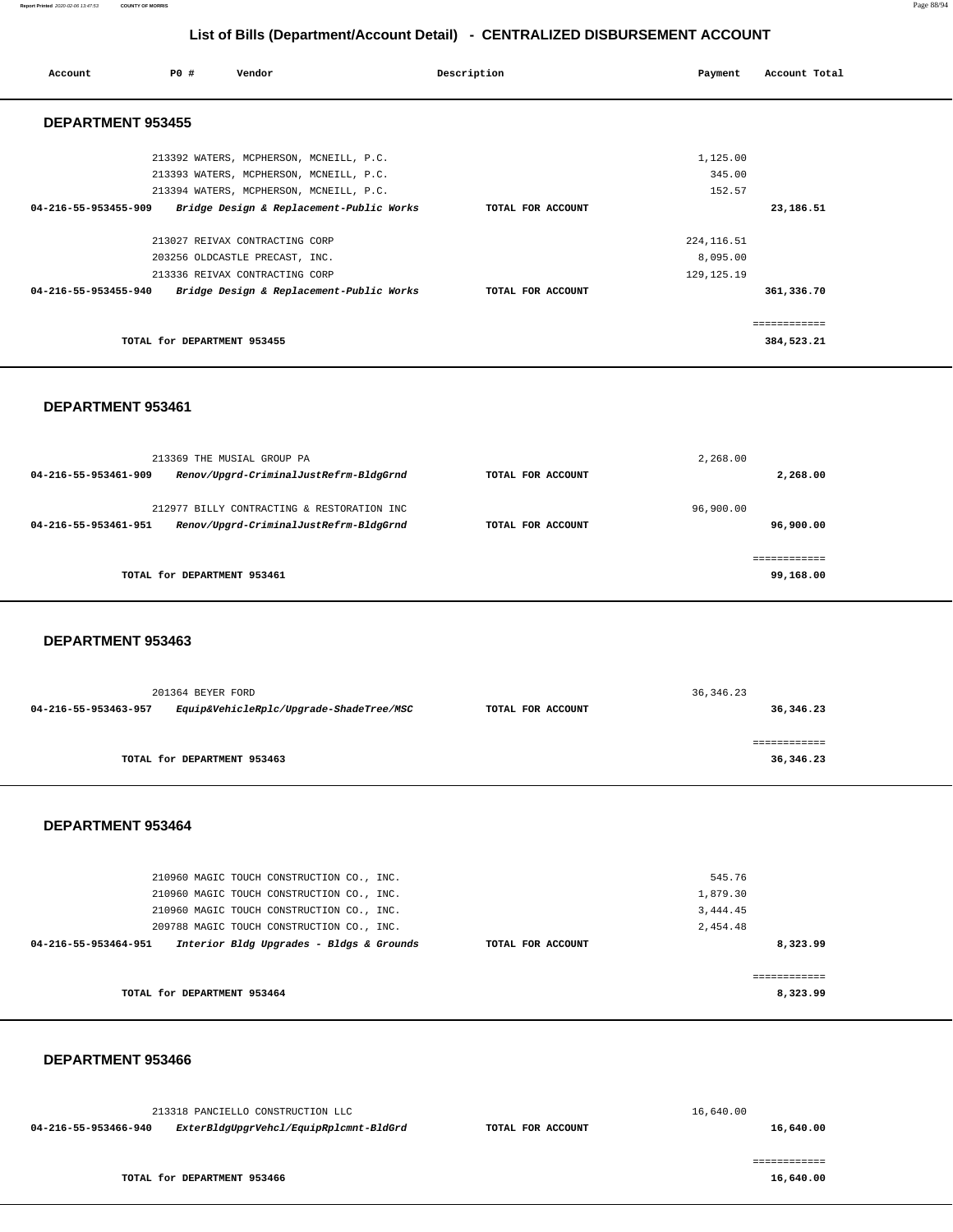#### **Report Printed** 2020-02-06 13:47:53 **COUNTY OF MORRIS** Page 89/94

# **List of Bills (Department/Account Detail) - CENTRALIZED DISBURSEMENT ACCOUNT**

| Account | P0 # | Vendor | Description | Payment | Account Total |
|---------|------|--------|-------------|---------|---------------|
|         |      |        |             |         |               |

#### **DEPARTMENT 953487**

| 211333 JOHNSON MIRMIRAN &                                       |                   | 4,209.40     |  |
|-----------------------------------------------------------------|-------------------|--------------|--|
| 211360 JOHNSON MIRMIRAN &                                       |                   | 3,522.34     |  |
| 203452 MALICK AND SCHERER PC                                    |                   | 520.00       |  |
| 195376 NV5                                                      |                   | 808.00       |  |
| 188444 FRENCH & PARRELLO ASSOCIATES                             |                   | 3,203.00     |  |
| 203453 MALICK AND SCHERER PC                                    |                   | 780.00       |  |
| 213308 CHERRY WEBER & ASSOC. PC                                 |                   | 1,098.38     |  |
| RR, RoadConst/Resurf &Design-PublicWrks<br>04-216-55-953487-909 | TOTAL FOR ACCOUNT | 14, 141. 12  |  |
|                                                                 |                   |              |  |
|                                                                 |                   | ============ |  |
| TOTAL for DEPARTMENT 953487                                     |                   | 14, 141. 12  |  |
|                                                                 |                   |              |  |

#### **DEPARTMENT 953488**

|                      | 204337 EXEMPLIS CORPORATION          |                   | 7,155.52 |  |
|----------------------|--------------------------------------|-------------------|----------|--|
| 04-216-55-953488-951 | Sheriff Div Upgrades - Bldgs & Grnds | TOTAL FOR ACCOUNT | 7,155.52 |  |
|                      |                                      |                   |          |  |
|                      | TOTAL for DEPARTMENT 953488          |                   | 7,155.52 |  |

#### **DEPARTMENT 953498**

| 213328 ZUCCARO INC.                                             |                             |                   | 316,542.99 |  |
|-----------------------------------------------------------------|-----------------------------|-------------------|------------|--|
| Bridge & Drainage Design & Contr-PWorks<br>04-216-55-953498-940 |                             | TOTAL FOR ACCOUNT | 316,542.99 |  |
|                                                                 |                             |                   |            |  |
|                                                                 | TOTAL for DEPARTMENT 953498 |                   | 316,542.99 |  |
|                                                                 |                             |                   |            |  |

#### **DEPARTMENT 953524**

|                      | 207203 KEY-TECH                       | 1,141.50          |            |
|----------------------|---------------------------------------|-------------------|------------|
|                      | 207204 KEY-TECH                       | 632.00            |            |
|                      | 205192 VAN CLEEF ENGINEERING ASSOC    | 540.00            |            |
|                      | 205196 M-TEC CONSTRUCTION SERVICE LLC | 6,180.00          |            |
|                      | 205193 VAN CLEEF ENGINEERING ASSOC    | 432.00            |            |
|                      | 205195 M-TEC CONSTRUCTION SERVICE LLC | 480.00            |            |
|                      | 205190 KELLER & KIRKPATRICK           | 1,033.50          |            |
|                      | 207469 KELLER & KIRKPATRICK           | 357.75            |            |
|                      | 213314 DVISION SYSTEMS                | 41,450.00         |            |
|                      | 213315 KELLER & KIRKPATRICK           | 15,505.45         |            |
|                      | 213317 FRENCH & PARRELLO ASSOCIATES   | 10,532.10         |            |
|                      | 213316 FRENCH & PARRELLO ASSOCIATES   | 10,344.74         |            |
|                      | 213325 KELLER & KIRKPATRICK           | 6,754.00          |            |
|                      | 213330 KELLER & KIRKPATRICK           | 4,156.10          |            |
|                      | 213326 KELLER & KIRKPATRICK           | 15,703.05         |            |
|                      | 205191 KELLER & KIRKPATRICK           | 2,305.50          |            |
|                      | 205191 KELLER & KIRKPATRICK           | 2,385.00          |            |
| 04-216-55-953524-909 | Road Resurfacing/Paving - Engineering | TOTAL FOR ACCOUNT | 119,932.69 |
|                      |                                       |                   |            |

============

**TOTAL for DEPARTMENT 953524** 119,932.69 **119,932.69**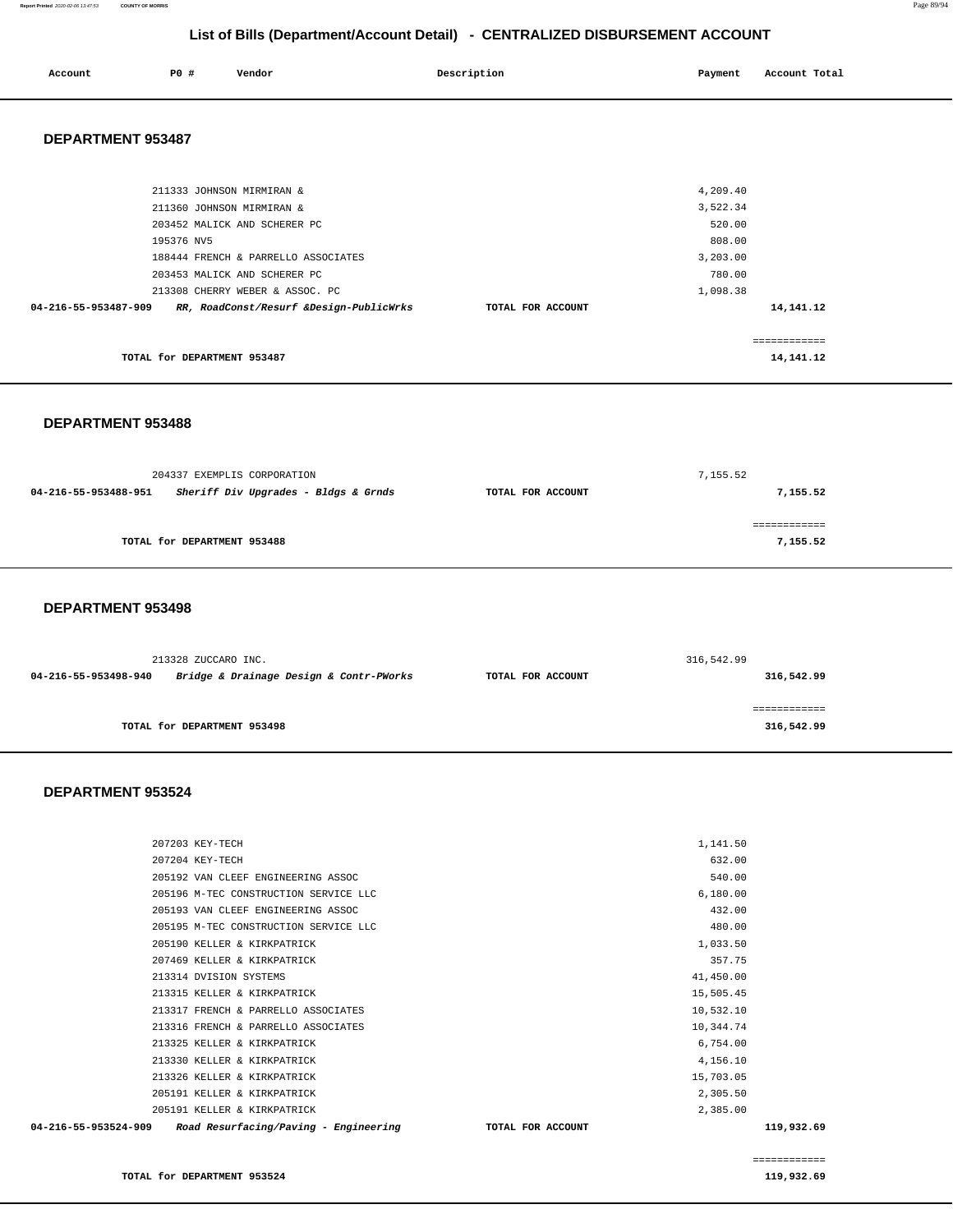| Account | P0# | Vendor | Description | Payment | Account Total |
|---------|-----|--------|-------------|---------|---------------|
|         |     |        |             |         |               |

#### **DEPARTMENT 953527**

| TOTAL for DEPARTMENT 953527                                      |                   |           | ============<br>76,612.84 |
|------------------------------------------------------------------|-------------------|-----------|---------------------------|
| 04-216-55-953527-957<br>Vehicle & Equip Replacement-MotorSrvcCtr | TOTAL FOR ACCOUNT |           | 76,612.84                 |
| 201366 DITSCHMAN/FLEMINGTON FORD                                 |                   | 379.00    |                           |
| 201366 DITSCHMAN/FLEMINGTON FORD                                 |                   | $-291.90$ |                           |
| 201366 DITSCHMAN/FLEMINGTON FORD                                 |                   | 4,163.00  |                           |
| 201366 DITSCHMAN/FLEMINGTON FORD                                 |                   | 550.00    |                           |
| 201366 DITSCHMAN/FLEMINGTON FORD                                 |                   | 215.00    |                           |
| 201366 DITSCHMAN/FLEMINGTON FORD                                 |                   | 300.00    |                           |
| 201366 DITSCHMAN/FLEMINGTON FORD                                 |                   | 360.00    |                           |
| 201366 DITSCHMAN/FLEMINGTON FORD                                 |                   | 250.00    |                           |
| 201366 DITSCHMAN/FLEMINGTON FORD                                 |                   | 44,734.00 |                           |
| 201361 DITSCHMAN/FLEMINGTON FORD                                 |                   | 25,953.74 |                           |
|                                                                  |                   |           |                           |

#### **DEPARTMENT 953529**

| 202700 DITSCHMAN/FLEMINGTON FORD<br>202700 DITSCHMAN/FLEMINGTON FORD |  | 379.00<br>$-62.00$ |  |
|----------------------------------------------------------------------|--|--------------------|--|
|                                                                      |  |                    |  |
| 202700 DITSCHMAN/FLEMINGTON FORD                                     |  | 415.00             |  |
| 202700 DITSCHMAN/FLEMINGTON FORD<br>202700 DITSCHMAN/FLEMINGTON FORD |  | 360.00<br>215.00   |  |
| 202700 DITSCHMAN/FLEMINGTON FORD                                     |  | 250.00             |  |
| 202700 DITSCHMAN/FLEMINGTON FORD                                     |  | 44,734.00          |  |

#### **DEPARTMENT 953530**

| 205415 JOHNSON MIRMIRAN &                                        |                   | 15,000.00 |
|------------------------------------------------------------------|-------------------|-----------|
| 213395 WATERS, MCPHERSON, MCNEILL, P.C.                          |                   | 2,925.00  |
| Rehab/Improv of Roads & RR - Engineering<br>04-216-55-953530-909 | TOTAL FOR ACCOUNT | 17,925.00 |
|                                                                  |                   |           |
|                                                                  |                   |           |
| TOTAL for DEPARTMENT 953530                                      |                   | 17,925.00 |

|                      | 210934 MADISON ASSOCIATES AIB, LLC      |                   | 1,200.00 |
|----------------------|-----------------------------------------|-------------------|----------|
| 04-216-55-955403-909 | MV-Long Term Health Center Improvements | TOTAL FOR ACCOUNT | 1,200.00 |
|                      |                                         |                   |          |
|                      |                                         |                   |          |
|                      | TOTAL for DEPARTMENT 955403             |                   | 1,200.00 |
|                      |                                         |                   |          |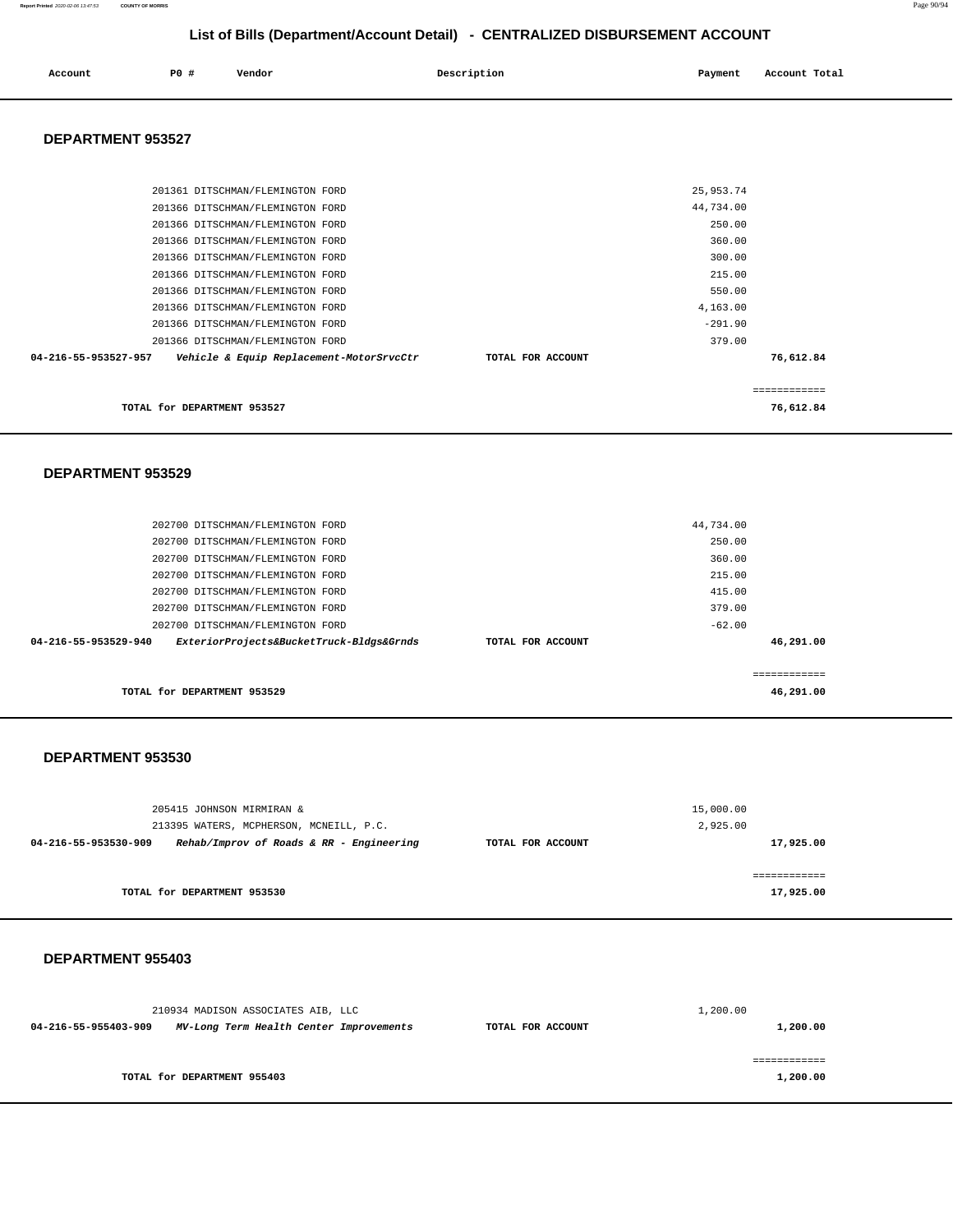**Report Printed** 2020-02-06 13:47:53 **COUNTY OF MORRIS** Page 91/94

# **List of Bills (Department/Account Detail) - CENTRALIZED DISBURSEMENT ACCOUNT**

Report Printed 2020-02-06 13:47:53

| Account              | P0 #<br>Vendor                                                                                                           | Description       | Payment<br>Account Total                                   |  |  |
|----------------------|--------------------------------------------------------------------------------------------------------------------------|-------------------|------------------------------------------------------------|--|--|
| 04-216-55-962533-955 | 210006 CDW GOVERNMENT<br>210006 CDW GOVERNMENT<br>Replace & Upgrade Computers/Equip - OIT<br>TOTAL for DEPARTMENT 962533 | TOTAL FOR ACCOUNT | 1,269.22<br>198.00<br>1,467.22<br>============<br>1,467.22 |  |  |
| DEPARTMENT 964504    |                                                                                                                          |                   |                                                            |  |  |
| 04-216-55-964504-909 | 210346 THE KNOX COMPANY<br>Instl/Replacemnt Fire Alarm Sys-RiskMgmt                                                      | TOTAL FOR ACCOUNT | 1,370.00<br>1,370.00                                       |  |  |
|                      | TOTAL for DEPARTMENT 964504                                                                                              |                   | ============<br>1,370.00                                   |  |  |
| DEPARTMENT 968502    |                                                                                                                          |                   |                                                            |  |  |
| 04-216-55-968502-909 | 213564 MC VOCATIONAL SCHOOL DISTRICT<br>Bldg & Equip Upgrades/Replacemnts-VoTech                                         | TOTAL FOR ACCOUNT | 109,314.30<br>109,314.30                                   |  |  |
|                      | TOTAL for DEPARTMENT 968502                                                                                              |                   | ------------<br>109,314.30                                 |  |  |
| DEPARTMENT 968538    |                                                                                                                          |                   |                                                            |  |  |
| 04-216-55-968538-909 | 213549 MC VOCATIONAL SCHOOL DISTRICT<br>213564 MC VOCATIONAL SCHOOL DISTRICT<br>Various Building Projects - MC VoTech    | TOTAL FOR ACCOUNT | 25, 158.36<br>300.00<br>25,458.36                          |  |  |
|                      | TOTAL for DEPARTMENT 968538                                                                                              |                   | ============<br>25,458.36                                  |  |  |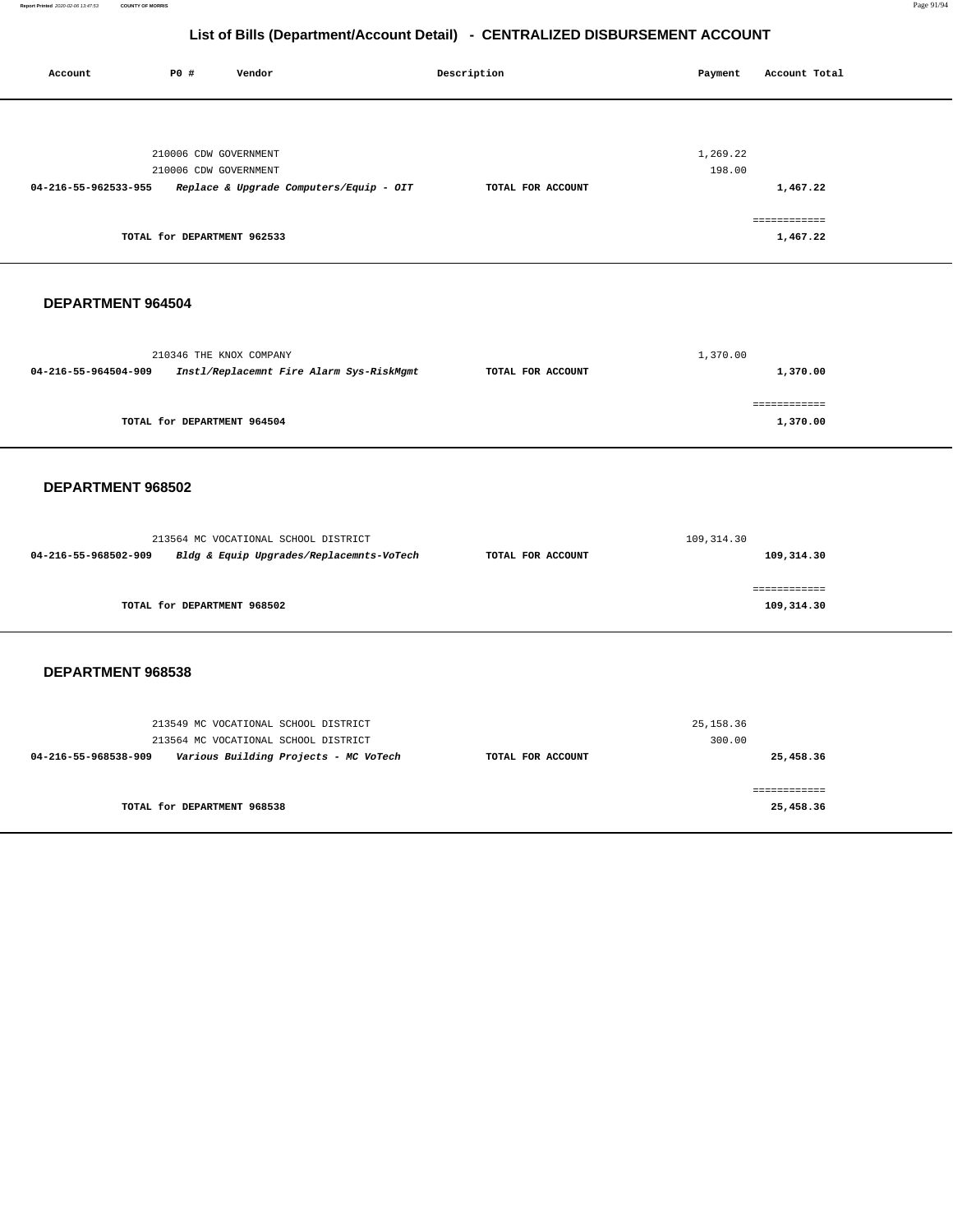**Report Printed** 2020-02-06 13:47:53 **COUNTY OF MORRIS** Page 92/94

# **List of Bills (Department/Account Detail) - CENTRALIZED DISBURSEMENT ACCOUNT**

| Account                                                 | P0 #                         | Vendor                                                              | Description       | Payment                                         | Account Total                            |  |
|---------------------------------------------------------|------------------------------|---------------------------------------------------------------------|-------------------|-------------------------------------------------|------------------------------------------|--|
| <b>Dedicated Trust</b><br><b>Weights &amp; Measures</b> |                              |                                                                     |                   |                                                 |                                          |  |
| 13-290-56-575801-888                                    | TOTAL for Weights & Measures | 213580 COUNTY OF MORRIS<br>Weights & Measures                       | TOTAL FOR ACCOUNT | 124,296.87                                      | 124,296.87<br>============<br>124,296.87 |  |
| <b>Construction Board of Appeals</b>                    |                              |                                                                     |                   |                                                 |                                          |  |
| 13-290-56-576801-888                                    |                              | 211734 BURRINI'S OLDE WORLD MARKET<br>Construction Board of Appeals | TOTAL FOR ACCOUNT | 446.00                                          | 446.00                                   |  |
|                                                         |                              | TOTAL for Construction Board of Appeals                             |                   |                                                 | ============<br>446.00                   |  |
| <b>Tax Board</b>                                        |                              |                                                                     |                   |                                                 |                                          |  |
|                                                         | $010510$ mproposed: $710$    |                                                                     |                   | $\begin{array}{c}\n1 & 0 \\ 1 & 0\n\end{array}$ |                                          |  |

| 210540 TELESEARCH INC             |                   | 123.45       |
|-----------------------------------|-------------------|--------------|
| 210540 TELESEARCH INC             |                   | 14.50        |
| 210551 SUSSEX COUNTY BOARD OF     |                   | 245.00       |
| 13-290-56-577101-888<br>Tax Board | TOTAL FOR ACCOUNT | 382.95       |
|                                   |                   |              |
|                                   |                   | ============ |
| TOTAL for Tax Board               |                   | 382.95       |

| 210516 CONTINENTAL HARDWARE, INC. | 1,160.00    |
|-----------------------------------|-------------|
| 210516 CONTINENTAL HARDWARE, INC. | 3,480.00    |
| 210516 CONTINENTAL HARDWARE, INC. | 3,480.00    |
| 213105 JJS SERVICES, INC.         | 10,231.00   |
| 213105 JJS SERVICES, INC.         | 10,829.90   |
| 213105 JJS SERVICES, INC.         | 10,471.50   |
| 213129 JJS SERVICES, INC.         | 2,400.00    |
| 213129 JJS SERVICES, INC.         | 2,800.00    |
| 213129 JJS SERVICES, INC.         | 853.00      |
| 213113 JJS SERVICES, INC.         | 1,000.00    |
| 213113 JJS SERVICES, INC.         | 5,997.50    |
| 213113 JJS SERVICES, INC.         | 4,000.00    |
| 213113 JJS SERVICES, INC.         | 4,000.00    |
| 213113 JJS SERVICES, INC.         | 25, 210, 00 |
| 213113 JJS SERVICES, INC.         | 27,380.00   |
| 213113 JJS SERVICES, INC.         | 10,110.00   |
| 213113 JJS SERVICES, INC.         | 500.00      |
| 213113 JJS SERVICES, INC.         | 5,000.00    |
| 213113 JJS SERVICES, INC.         | 5,647.50    |
| 213113 JJS SERVICES, INC.         | 2,000.00    |
| 213113 JJS SERVICES, INC.         | 877.50      |